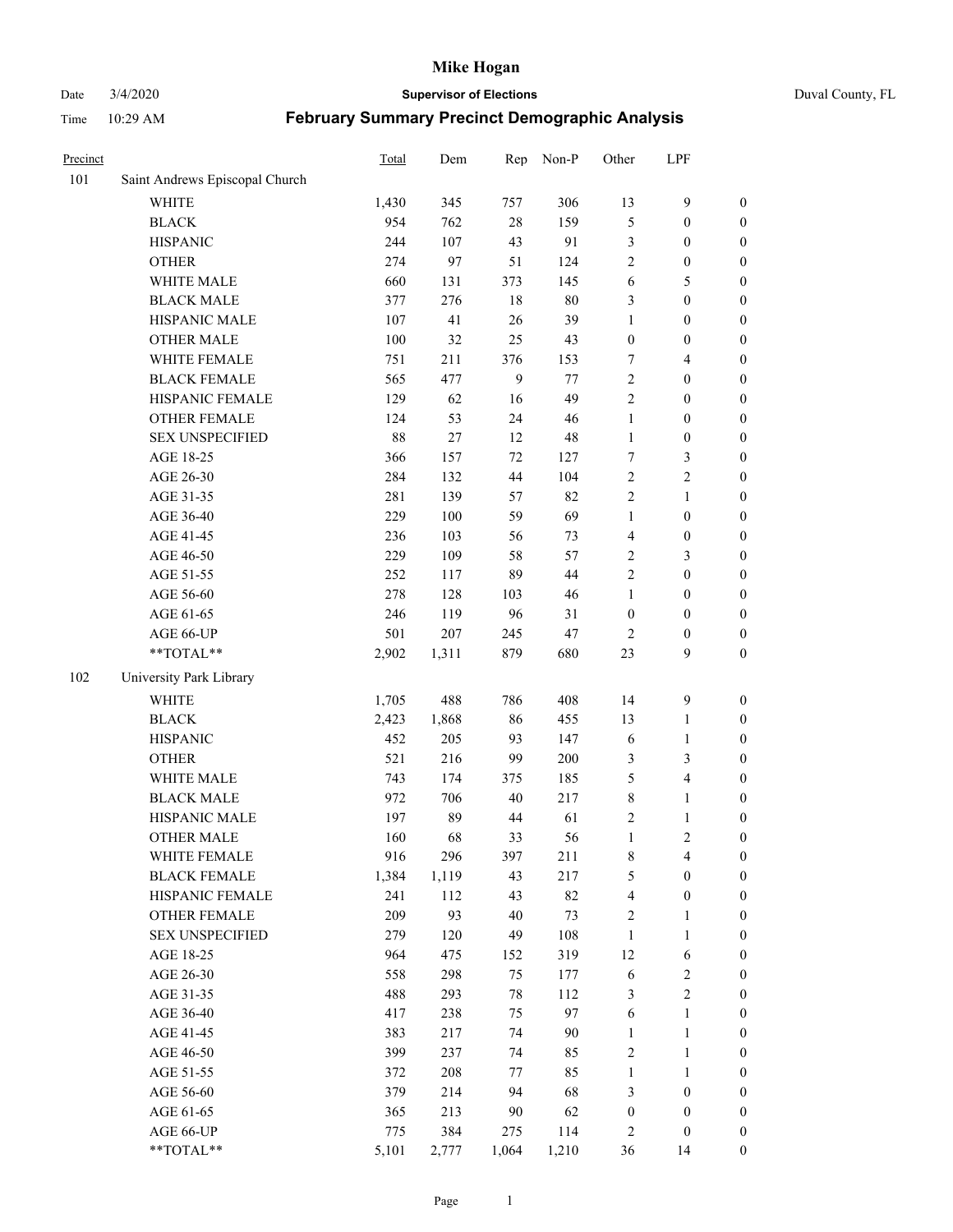Date 3/4/2020 **Supervisor of Elections** Duval County, FL

| Precinct |                                        | Total       | Dem    | Rep     | Non-P  | Other                   | LPF              |                  |
|----------|----------------------------------------|-------------|--------|---------|--------|-------------------------|------------------|------------------|
| 103      | River Reach Baptist Church             |             |        |         |        |                         |                  |                  |
|          | <b>WHITE</b>                           | 942         | 193    | 529     | 203    | 12                      | $\mathfrak s$    | 0                |
|          | <b>BLACK</b>                           | 462         | 357    | 15      | 86     | $\overline{\mathbf{4}}$ | $\boldsymbol{0}$ | $\boldsymbol{0}$ |
|          | <b>HISPANIC</b>                        | 121         | $44\,$ | 29      | 48     | $\boldsymbol{0}$        | $\boldsymbol{0}$ | $\boldsymbol{0}$ |
|          | <b>OTHER</b>                           | 181         | 51     | $40\,$  | 89     | 1                       | $\boldsymbol{0}$ | $\boldsymbol{0}$ |
|          | WHITE MALE                             | 461         | 74     | 274     | 103    | 6                       | $\overline{4}$   | $\boldsymbol{0}$ |
|          | <b>BLACK MALE</b>                      | 214         | 154    | $\,8\,$ | 49     | 3                       | $\boldsymbol{0}$ | $\boldsymbol{0}$ |
|          | HISPANIC MALE                          | 49          | 14     | 14      | $21\,$ | 0                       | $\boldsymbol{0}$ | $\boldsymbol{0}$ |
|          | <b>OTHER MALE</b>                      | 75          | 22     | 15      | 37     | $\mathbf{1}$            | $\boldsymbol{0}$ | $\boldsymbol{0}$ |
|          | WHITE FEMALE                           | 469         | 115    | 249     | 98     | 6                       | 1                | $\boldsymbol{0}$ |
|          | <b>BLACK FEMALE</b>                    | 241         | 198    | 6       | 36     | $\mathbf{1}$            | $\boldsymbol{0}$ | $\boldsymbol{0}$ |
|          | HISPANIC FEMALE                        | 69          | $28\,$ | 15      | $26\,$ | $\boldsymbol{0}$        | $\boldsymbol{0}$ | $\boldsymbol{0}$ |
|          | OTHER FEMALE                           | $8\sqrt{1}$ | 23     | 21      | 37     | $\boldsymbol{0}$        | $\boldsymbol{0}$ | $\boldsymbol{0}$ |
|          | <b>SEX UNSPECIFIED</b>                 | 47          | 17     | $11\,$  | 19     | $\boldsymbol{0}$        | $\boldsymbol{0}$ | $\boldsymbol{0}$ |
|          | AGE 18-25                              | 179         | 64     | 43      | 69     | 3                       | $\boldsymbol{0}$ | $\boldsymbol{0}$ |
|          | AGE 26-30                              | 160         | 50     | 48      | 60     | $\overline{c}$          | $\boldsymbol{0}$ | $\boldsymbol{0}$ |
|          | AGE 31-35                              | 167         | 65     | 46      | 54     | $\mathbf{1}$            | $\mathbf{1}$     | $\boldsymbol{0}$ |
|          | AGE 36-40                              | 166         | 60     | 45      | 59     | $\mathbf{1}$            | $\mathbf{1}$     | $\boldsymbol{0}$ |
|          | AGE 41-45                              | 127         | 56     | 34      | 36     | $\mathbf{1}$            | $\boldsymbol{0}$ | $\boldsymbol{0}$ |
|          | AGE 46-50                              | 128         | 61     | 40      | $26\,$ | $\mathbf{1}$            | $\boldsymbol{0}$ | $\boldsymbol{0}$ |
|          | AGE 51-55                              | 177         | 65     | 76      | 33     | $\overline{c}$          | 1                | $\boldsymbol{0}$ |
|          | AGE 56-60                              | 159         | 51     | 73      | 33     | $\overline{c}$          | $\boldsymbol{0}$ | 0                |
|          | AGE 61-65                              | 104         | 41     | 46      | 14     | $\overline{2}$          | 1                | 0                |
|          | AGE 66-UP                              | 339         | 132    | 162     | 42     | $\boldsymbol{2}$        | $\mathbf{1}$     | $\boldsymbol{0}$ |
|          | $\mathrm{*}\mathrm{*} \mathrm{TOTAL}*$ | 1,706       | 645    | 613     | 426    | 17                      | $\mathfrak s$    | $\boldsymbol{0}$ |
| 104      | Arlington Christian Church             |             |        |         |        |                         |                  |                  |
|          | <b>WHITE</b>                           | 1,442       | 319    | 779     | 329    | 13                      | $\sqrt{2}$       | $\boldsymbol{0}$ |
|          | <b>BLACK</b>                           | 887         | 699    | 50      | 131    | 6                       | $\mathbf{1}$     | $\boldsymbol{0}$ |
|          | <b>HISPANIC</b>                        | 286         | 103    | $72\,$  | 109    | 2                       | $\boldsymbol{0}$ | $\boldsymbol{0}$ |
|          | <b>OTHER</b>                           | 269         | $80\,$ | 72      | 116    | $\mathbf{1}$            | $\boldsymbol{0}$ | $\boldsymbol{0}$ |
|          | WHITE MALE                             | 700         | 130    | 381     | 179    | 8                       | $\overline{2}$   | $\boldsymbol{0}$ |
|          | <b>BLACK MALE</b>                      | 368         | 274    | 23      | 69     | $\mathbf{1}$            | $\mathbf{1}$     | $\boldsymbol{0}$ |
|          | HISPANIC MALE                          | 120         | 35     | 33      | $50\,$ | 2                       | $\boldsymbol{0}$ | $\boldsymbol{0}$ |
|          | <b>OTHER MALE</b>                      | 102         | $27\,$ | 33      | 41     | $\mathbf{1}$            | $\boldsymbol{0}$ | $\boldsymbol{0}$ |
|          | WHITE FEMALE                           | 724         | 187    | 386     | 146    | 5                       | 0                | 0                |
|          | <b>BLACK FEMALE</b>                    | 506         | 417    | 27      | 57     | 5                       | $\boldsymbol{0}$ | $\overline{0}$   |
|          | HISPANIC FEMALE                        | 159         | 64     | 36      | 59     | $\boldsymbol{0}$        | $\boldsymbol{0}$ | $\overline{0}$   |
|          | <b>OTHER FEMALE</b>                    | 129         | 42     | 33      | 54     | $\boldsymbol{0}$        | $\boldsymbol{0}$ | $\overline{0}$   |
|          | <b>SEX UNSPECIFIED</b>                 | 76          | 25     | 21      | $30\,$ | $\boldsymbol{0}$        | $\boldsymbol{0}$ | 0                |
|          | AGE 18-25                              | 336         | 138    | 67      | 126    | 5                       | $\boldsymbol{0}$ | $\theta$         |
|          | AGE 26-30                              | 298         | 113    | 83      | 98     | 4                       | $\boldsymbol{0}$ | 0                |
|          | AGE 31-35                              | 270         | 116    | 65      | 83     | 5                       | 1                | 0                |
|          | AGE 36-40                              | 260         | 103    | 71      | 85     | $\mathbf{1}$            | $\boldsymbol{0}$ | 0                |
|          | AGE 41-45                              | 228         | 102    | 64      | 60     | 2                       | $\boldsymbol{0}$ | 0                |
|          | AGE 46-50                              | 250         | 99     | 84      | 65     | 2                       | $\boldsymbol{0}$ | 0                |
|          | AGE 51-55                              | 231         | 99     | 94      | 38     | $\boldsymbol{0}$        | $\boldsymbol{0}$ | 0                |
|          | AGE 56-60                              | 266         | 117    | 111     | 35     | 2                       | 1                | $\overline{0}$   |
|          | AGE 61-65                              | 232         | 87     | 99      | 44     | 1                       | $\mathbf{1}$     | $\overline{0}$   |
|          | AGE 66-UP                              | 513         | 227    | 235     | 51     | $\boldsymbol{0}$        | $\boldsymbol{0}$ | 0                |
|          | **TOTAL**                              | 2,884       | 1,201  | 973     | 685    | $22\,$                  | 3                | $\boldsymbol{0}$ |
|          |                                        |             |        |         |        |                         |                  |                  |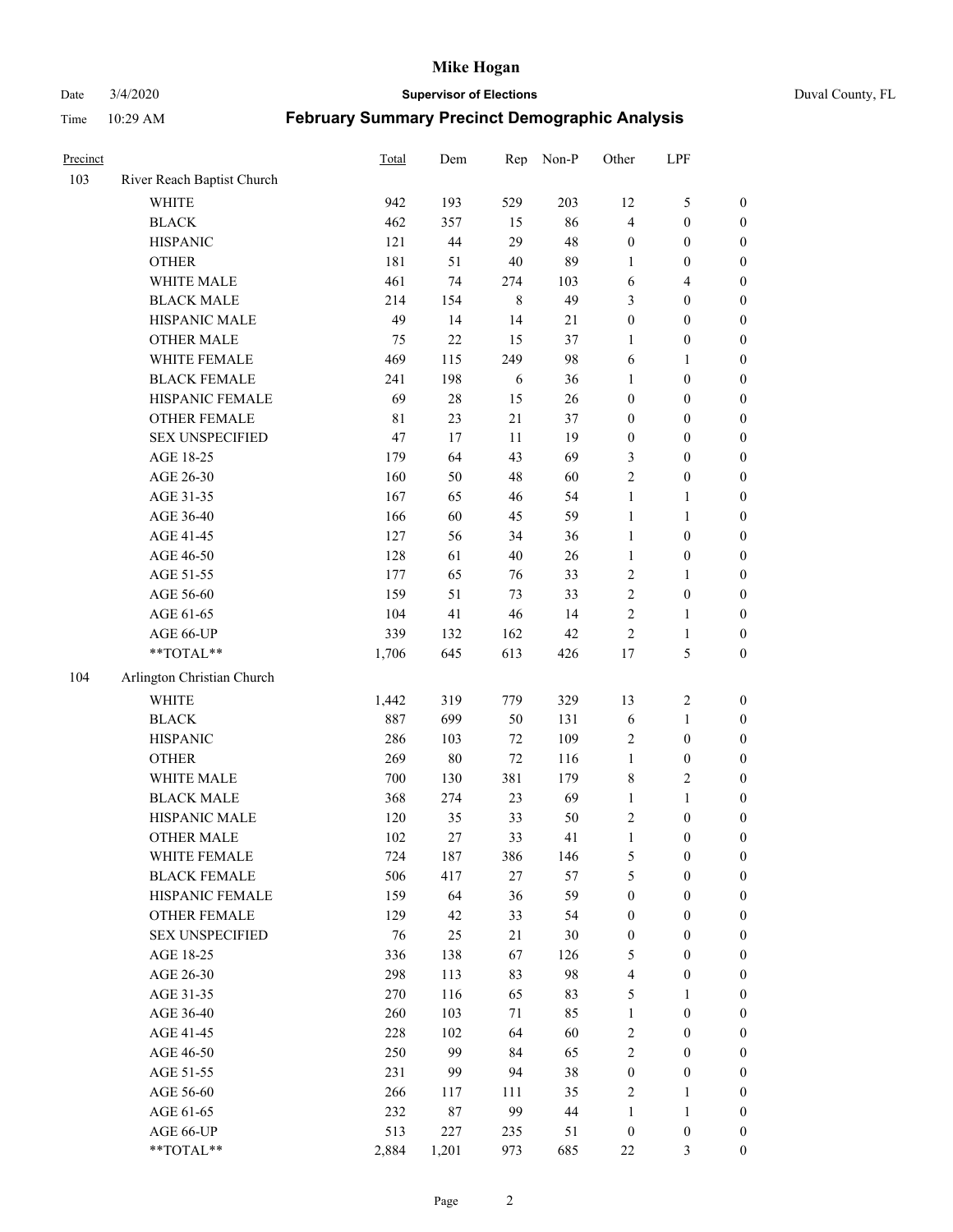Date 3/4/2020 **Supervisor of Elections** Duval County, FL

| Precinct |                                      | Total | Dem    | Rep   | Non-P  | Other            | LPF                     |                  |
|----------|--------------------------------------|-------|--------|-------|--------|------------------|-------------------------|------------------|
| 105      | Terry Parker Baptist Church          |       |        |       |        |                  |                         |                  |
|          | <b>WHITE</b>                         | 2,437 | 587    | 1,286 | 534    | $21\,$           | $\mathbf{9}$            | 0                |
|          | <b>BLACK</b>                         | 1,138 | 882    | 60    | 183    | 12               | $\mathbf{1}$            | $\boldsymbol{0}$ |
|          | <b>HISPANIC</b>                      | 336   | 117    | 85    | 131    | 3                | $\boldsymbol{0}$        | $\boldsymbol{0}$ |
|          | <b>OTHER</b>                         | 381   | 125    | 87    | 168    | $\boldsymbol{0}$ | 1                       | $\boldsymbol{0}$ |
|          | WHITE MALE                           | 1,112 | 218    | 591   | 283    | 12               | $\,$ 8 $\,$             | $\boldsymbol{0}$ |
|          | <b>BLACK MALE</b>                    | 495   | 357    | 33    | 98     | 6                | $\mathbf{1}$            | $\boldsymbol{0}$ |
|          | HISPANIC MALE                        | 138   | 40     | 40    | 56     | $\overline{c}$   | $\boldsymbol{0}$        | $\boldsymbol{0}$ |
|          | <b>OTHER MALE</b>                    | 142   | 38     | 39    | 65     | $\boldsymbol{0}$ | $\boldsymbol{0}$        | $\boldsymbol{0}$ |
|          | WHITE FEMALE                         | 1,288 | 362    | 675   | 241    | 9                | $\mathbf{1}$            | $\boldsymbol{0}$ |
|          | <b>BLACK FEMALE</b>                  | 613   | 508    | 25    | 74     | 6                | $\boldsymbol{0}$        | 0                |
|          | HISPANIC FEMALE                      | 188   | 73     | 43    | 71     | 1                | $\boldsymbol{0}$        | 0                |
|          | <b>OTHER FEMALE</b>                  | 169   | $70\,$ | 41    | 57     | $\boldsymbol{0}$ | 1                       | $\boldsymbol{0}$ |
|          | <b>SEX UNSPECIFIED</b>               | 147   | 45     | 31    | $71\,$ | $\boldsymbol{0}$ | $\boldsymbol{0}$        | $\boldsymbol{0}$ |
|          | AGE 18-25                            | 516   | 196    | 110   | 204    | 4                | $\sqrt{2}$              | $\boldsymbol{0}$ |
|          | AGE 26-30                            | 385   | 150    | 91    | 136    | 7                | $\mathbf{1}$            | $\boldsymbol{0}$ |
|          | AGE 31-35                            | 423   | 151    | 114   | 151    | 4                | $\mathfrak{Z}$          | $\boldsymbol{0}$ |
|          | AGE 36-40                            | 357   | 140    | 101   | 110    | 3                | $\mathfrak{Z}$          | $\boldsymbol{0}$ |
|          | AGE 41-45                            | 322   | 123    | 110   | 84     | 3                | $\overline{2}$          | $\boldsymbol{0}$ |
|          | AGE 46-50                            | 310   | 127    | 109   | 73     | $\mathbf{1}$     | $\boldsymbol{0}$        | $\boldsymbol{0}$ |
|          | AGE 51-55                            | 343   | 126    | 154   | 58     | 5                | $\boldsymbol{0}$        | $\boldsymbol{0}$ |
|          | AGE 56-60                            | 429   | 171    | 176   | $80\,$ | $\sqrt{2}$       | $\boldsymbol{0}$        | 0                |
|          | AGE 61-65                            | 387   | 172    | 166   | 44     | 5                | $\boldsymbol{0}$        | $\boldsymbol{0}$ |
|          | AGE 66-UP                            | 817   | 354    | 387   | 74     | $\sqrt{2}$       | $\boldsymbol{0}$        | $\boldsymbol{0}$ |
|          | **TOTAL**                            | 4,292 | 1,711  | 1,518 | 1,016  | 36               | 11                      | $\boldsymbol{0}$ |
| 106      | <b>Blue Cypress Community Center</b> |       |        |       |        |                  |                         |                  |
|          | <b>WHITE</b>                         | 2,353 | 564    | 1,306 | 460    | 16               | $\boldsymbol{7}$        | $\boldsymbol{0}$ |
|          | <b>BLACK</b>                         | 1,922 | 1,586  | 59    | 270    | 6                | $\mathbf{1}$            | $\boldsymbol{0}$ |
|          | <b>HISPANIC</b>                      | 248   | 103    | 50    | 92     | 3                | $\boldsymbol{0}$        | $\boldsymbol{0}$ |
|          | <b>OTHER</b>                         | 416   | 108    | 125   | 178    | 3                | $\sqrt{2}$              | $\boldsymbol{0}$ |
|          | WHITE MALE                           | 1,107 | 232    | 644   | 220    | $\tau$           | $\overline{\mathbf{4}}$ | $\boldsymbol{0}$ |
|          | <b>BLACK MALE</b>                    | 703   | 535    | 31    | 133    | 4                | $\boldsymbol{0}$        | $\boldsymbol{0}$ |
|          | HISPANIC MALE                        | 110   | 43     | 25    | 39     | 3                | $\boldsymbol{0}$        | $\boldsymbol{0}$ |
|          | <b>OTHER MALE</b>                    | 148   | 37     | 55    | 53     | $\overline{c}$   | $\mathbf{1}$            | $\boldsymbol{0}$ |
|          | WHITE FEMALE                         | 1,217 | 328    | 646   | 233    | 8                | $\overline{c}$          | 0                |
|          | <b>BLACK FEMALE</b>                  | 1,185 | 1,023  | 26    | 133    | 2                | $\mathbf{1}$            | $\boldsymbol{0}$ |
|          | HISPANIC FEMALE                      | 132   | 59     | 25    | 48     | $\boldsymbol{0}$ | $\boldsymbol{0}$        | $\overline{0}$   |
|          | OTHER FEMALE                         | 205   | 57     | 61    | 86     | $\mathbf{1}$     | $\boldsymbol{0}$        | $\overline{0}$   |
|          | <b>SEX UNSPECIFIED</b>               | 132   | 47     | 27    | 55     | $\mathbf{1}$     | $\sqrt{2}$              | 0                |
|          | AGE 18-25                            | 559   | 259    | 126   | 166    | 7                | $\mathbf{1}$            | 0                |
|          | AGE 26-30                            | 515   | 250    | 110   | 151    | $\mathbf{1}$     | $\mathfrak{Z}$          | 0                |
|          | AGE 31-35                            | 522   | 285    | 102   | 132    | 3                | $\boldsymbol{0}$        | 0                |
|          | AGE 36-40                            | 421   | 208    | 95    | 114    | 4                | $\boldsymbol{0}$        | 0                |
|          | AGE 41-45                            | 369   | 186    | 84    | 96     | $\mathbf{1}$     | $\sqrt{2}$              | 0                |
|          | AGE 46-50                            | 367   | 175    | 110   | $78\,$ | 3                | $\mathbf{1}$            | 0                |
|          | AGE 51-55                            | 384   | 198    | 127   | 56     | $\mathbf{1}$     | $\sqrt{2}$              | 0                |
|          | AGE 56-60                            | 442   | 191    | 179   | 66     | 5                | 1                       | 0                |
|          | AGE 61-65                            | 402   | 199    | 150   | 51     | 2                | $\boldsymbol{0}$        | $\boldsymbol{0}$ |
|          | AGE 66-UP                            | 958   | 410    | 457   | 90     | $\mathbf{1}$     | $\boldsymbol{0}$        | 0                |
|          | **TOTAL**                            | 4,939 | 2,361  | 1,540 | 1,000  | 28               | 10                      | $\boldsymbol{0}$ |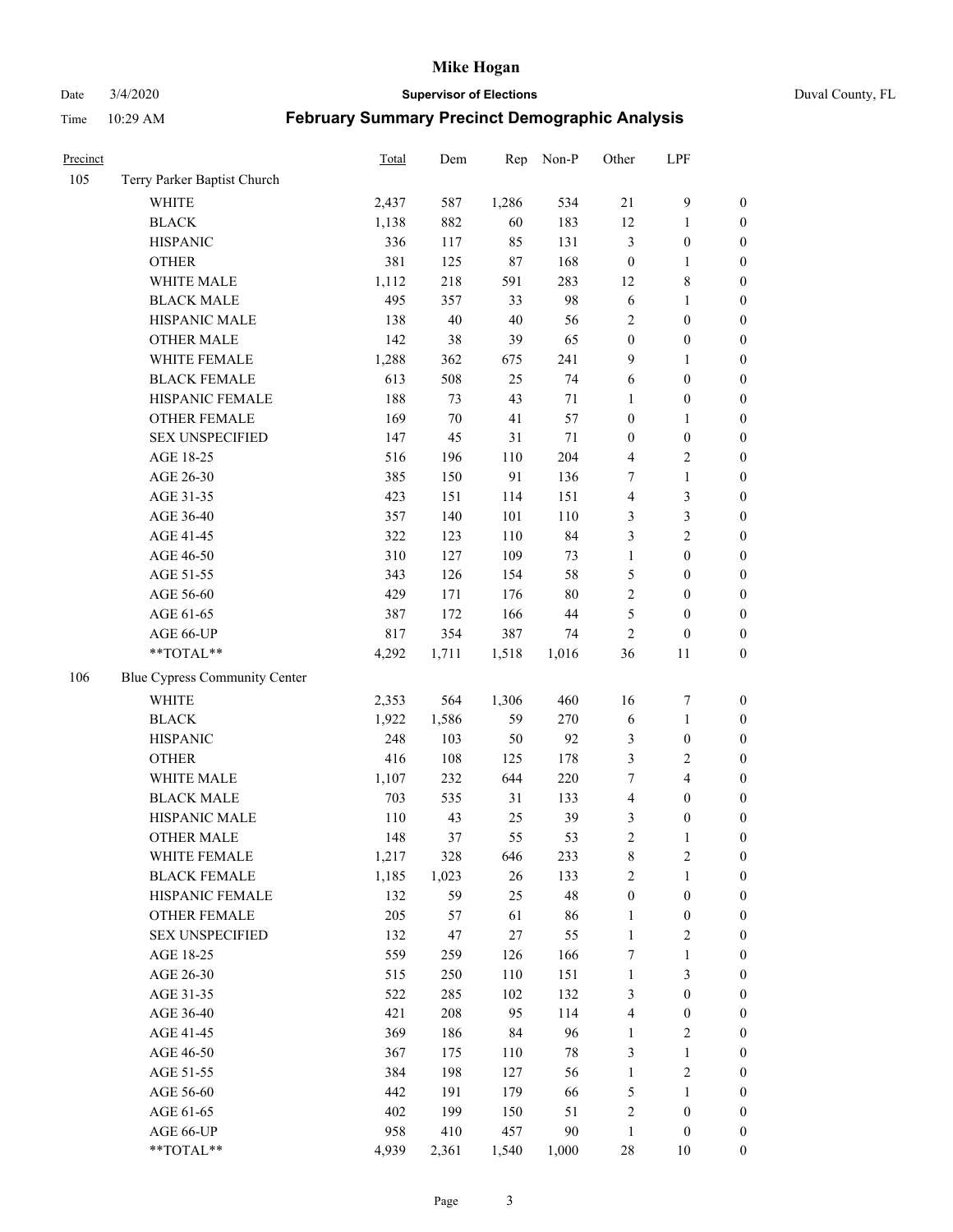Date 3/4/2020 **Supervisor of Elections** Duval County, FL

| Precinct |                                    | Total | Dem    | Rep                     | Non-P  | Other            | LPF              |                  |
|----------|------------------------------------|-------|--------|-------------------------|--------|------------------|------------------|------------------|
| 107      | Arlington Baptist Church           |       |        |                         |        |                  |                  |                  |
|          | <b>WHITE</b>                       | 593   | 184    | 265                     | 135    | 7                | $\sqrt{2}$       | 0                |
|          | <b>BLACK</b>                       | 787   | 620    | 29                      | 131    | $\sqrt{6}$       | $\mathbf{1}$     | 0                |
|          | <b>HISPANIC</b>                    | 88    | $44\,$ | 16                      | $26\,$ | $\sqrt{2}$       | $\boldsymbol{0}$ | $\boldsymbol{0}$ |
|          | <b>OTHER</b>                       | 137   | 53     | 23                      | 58     | $\sqrt{2}$       | 1                | $\boldsymbol{0}$ |
|          | WHITE MALE                         | 297   | 86     | 139                     | 69     | 3                | $\boldsymbol{0}$ | $\boldsymbol{0}$ |
|          | <b>BLACK MALE</b>                  | 313   | 227    | 16                      | 67     | 3                | $\boldsymbol{0}$ | $\boldsymbol{0}$ |
|          | HISPANIC MALE                      | 32    | $18\,$ | $\overline{\mathbf{4}}$ | $10\,$ | $\boldsymbol{0}$ | $\boldsymbol{0}$ | $\boldsymbol{0}$ |
|          | <b>OTHER MALE</b>                  | 48    | 18     | 14                      | 15     | $\boldsymbol{0}$ | $\mathbf{1}$     | $\boldsymbol{0}$ |
|          | WHITE FEMALE                       | 292   | 97     | 124                     | 65     | 4                | $\overline{c}$   | $\boldsymbol{0}$ |
|          | <b>BLACK FEMALE</b>                | 456   | 379    | 12                      | 61     | 3                | $\mathbf{1}$     | 0                |
|          | HISPANIC FEMALE                    | 55    | 26     | 11                      | 16     | $\sqrt{2}$       | $\boldsymbol{0}$ | 0                |
|          | <b>OTHER FEMALE</b>                | 65    | 29     | $\,$ 8 $\,$             | $26\,$ | $\overline{2}$   | $\boldsymbol{0}$ | 0                |
|          | <b>SEX UNSPECIFIED</b>             | 47    | 21     | 5                       | 21     | $\boldsymbol{0}$ | $\boldsymbol{0}$ | $\boldsymbol{0}$ |
|          | AGE 18-25                          | 175   | 97     | $27\,$                  | 49     | $\overline{c}$   | $\boldsymbol{0}$ | $\boldsymbol{0}$ |
|          | AGE 26-30                          | 153   | 91     | 11                      | 47     | 4                | $\boldsymbol{0}$ | $\boldsymbol{0}$ |
|          | AGE 31-35                          | 171   | 106    | $22\,$                  | 41     | $\overline{c}$   | $\boldsymbol{0}$ | $\boldsymbol{0}$ |
|          | AGE 36-40                          | 125   | 68     | 16                      | 39     | $\overline{2}$   | $\boldsymbol{0}$ | $\boldsymbol{0}$ |
|          | AGE 41-45                          | 120   | 63     | 23                      | 32     | $\mathbf{1}$     | $\mathbf{1}$     | $\boldsymbol{0}$ |
|          | AGE 46-50                          | 130   | 78     | 24                      | $27\,$ | $\mathbf{1}$     | $\boldsymbol{0}$ | $\boldsymbol{0}$ |
|          | AGE 51-55                          | 136   | 77     | 33                      | $22\,$ | $\overline{c}$   | $\sqrt{2}$       | 0                |
|          | AGE 56-60                          | 150   | 95     | 35                      | 19     | $\mathbf{1}$     | $\boldsymbol{0}$ | 0                |
|          | AGE 61-65                          | 146   | 76     | 36                      | 32     | $\overline{2}$   | $\boldsymbol{0}$ | $\boldsymbol{0}$ |
|          | AGE 66-UP                          | 298   | 149    | 106                     | $42\,$ | $\boldsymbol{0}$ | $\mathbf{1}$     | $\boldsymbol{0}$ |
|          | **TOTAL**                          | 1,605 | 901    | 333                     | 350    | 17               | $\overline{4}$   | $\boldsymbol{0}$ |
| 108      | The Central Church of the Nazarene |       |        |                         |        |                  |                  |                  |
|          | <b>WHITE</b>                       | 1,449 | 363    | 745                     | 324    | 14               | 3                | $\boldsymbol{0}$ |
|          | <b>BLACK</b>                       | 545   | 443    | 24                      | 76     | 2                | $\boldsymbol{0}$ | $\boldsymbol{0}$ |
|          | <b>HISPANIC</b>                    | 191   | 77     | 37                      | 77     | $\boldsymbol{0}$ | $\boldsymbol{0}$ | $\boldsymbol{0}$ |
|          | <b>OTHER</b>                       | 175   | 75     | 37                      | 62     | $\mathbf{1}$     | $\boldsymbol{0}$ | $\boldsymbol{0}$ |
|          | WHITE MALE                         | 656   | 137    | 362                     | 153    | 3                | $\mathbf{1}$     | $\boldsymbol{0}$ |
|          | <b>BLACK MALE</b>                  | 224   | 167    | 15                      | $40\,$ | $\sqrt{2}$       | $\boldsymbol{0}$ | $\boldsymbol{0}$ |
|          | HISPANIC MALE                      | 87    | $30\,$ | $21\,$                  | 36     | $\boldsymbol{0}$ | $\boldsymbol{0}$ | 0                |
|          | <b>OTHER MALE</b>                  | 60    | 23     | 16                      | 21     | $\boldsymbol{0}$ | $\boldsymbol{0}$ | $\boldsymbol{0}$ |
|          | WHITE FEMALE                       | 787   | 225    | 381                     | 168    | 11               | $\sqrt{2}$       | 0                |
|          | <b>BLACK FEMALE</b>                | 307   | 266    | 9                       | 32     | $\boldsymbol{0}$ | $\boldsymbol{0}$ | 0                |
|          | HISPANIC FEMALE                    | 100   | 46     | 16                      | 38     | $\boldsymbol{0}$ | $\boldsymbol{0}$ | $\overline{0}$   |
|          | OTHER FEMALE                       | 73    | 37     | $17\,$                  | 18     | $\mathbf{1}$     | $\boldsymbol{0}$ | 0                |
|          | <b>SEX UNSPECIFIED</b>             | 66    | 27     | $\sqrt{6}$              | 33     | $\boldsymbol{0}$ | $\boldsymbol{0}$ | 0                |
|          | AGE 18-25                          | 259   | 109    | 49                      | 100    | $\mathbf{1}$     | $\boldsymbol{0}$ | 0                |
|          | AGE 26-30                          | 200   | 90     | 46                      | 62     | $\sqrt{2}$       | $\boldsymbol{0}$ | 0                |
|          | AGE 31-35                          | 219   | 91     | 57                      | 69     | $\sqrt{2}$       | $\boldsymbol{0}$ | 0                |
|          | AGE 36-40                          | 193   | 79     | 58                      | 52     | 4                | $\boldsymbol{0}$ | 0                |
|          | AGE 41-45                          | 169   | 64     | 48                      | 53     | 3                | $\mathbf{1}$     | 0                |
|          | AGE 46-50                          | 180   | 78     | 68                      | 33     | $\mathbf{1}$     | $\boldsymbol{0}$ | 0                |
|          | AGE 51-55                          | 209   | $88\,$ | 83                      | 36     | $\sqrt{2}$       | $\boldsymbol{0}$ | 0                |
|          | AGE 56-60                          | 278   | 116    | 115                     | 44     | $\mathbf{1}$     | $\sqrt{2}$       | $\overline{0}$   |
|          | AGE 61-65                          | 223   | $88\,$ | 91                      | 44     | $\boldsymbol{0}$ | $\boldsymbol{0}$ | 0                |
|          | AGE 66-UP                          | 430   | 155    | 228                     | 46     | $\mathbf{1}$     | $\boldsymbol{0}$ | 0                |
|          | **TOTAL**                          | 2,360 | 958    | 843                     | 539    | 17               | $\mathfrak{Z}$   | $\boldsymbol{0}$ |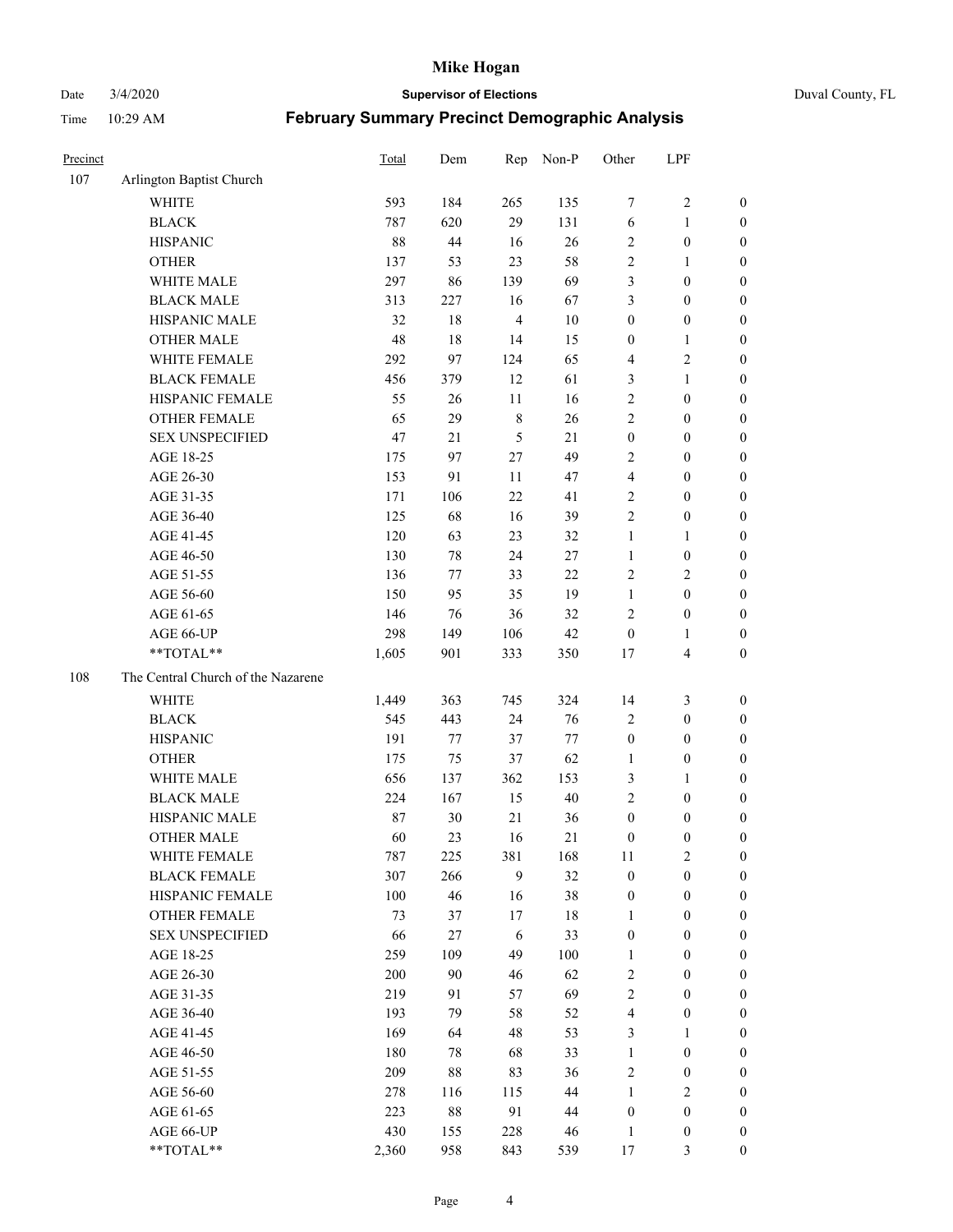# Date 3/4/2020 **Supervisor of Elections** Duval County, FL

| Precinct |                                 | Total | Dem    | Rep            | Non-P        | Other            | LPF                     |                  |
|----------|---------------------------------|-------|--------|----------------|--------------|------------------|-------------------------|------------------|
| 109      | Arlington Congregational Church |       |        |                |              |                  |                         |                  |
|          | <b>WHITE</b>                    | 841   | 221    | 435            | 168          | $10\,$           | $\boldsymbol{7}$        | 0                |
|          | <b>BLACK</b>                    | 462   | 346    | 16             | 94           | 6                | $\boldsymbol{0}$        | $\boldsymbol{0}$ |
|          | <b>HISPANIC</b>                 | 89    | 47     | 18             | 22           | $\mathbf{1}$     | 1                       | $\boldsymbol{0}$ |
|          | <b>OTHER</b>                    | 100   | 39     | 27             | 32           | $\mathbf{1}$     | 1                       | $\boldsymbol{0}$ |
|          | WHITE MALE                      | 399   | 92     | 212            | 86           | 4                | $\mathfrak s$           | $\boldsymbol{0}$ |
|          | <b>BLACK MALE</b>               | 188   | 129    | $\mathbf{9}$   | 46           | 4                | $\boldsymbol{0}$        | $\boldsymbol{0}$ |
|          | HISPANIC MALE                   | 38    | $18\,$ | 7              | 12           | $\boldsymbol{0}$ | $\mathbf{1}$            | $\boldsymbol{0}$ |
|          | <b>OTHER MALE</b>               | 29    | $\tau$ | 13             | $\mathbf{9}$ | $\boldsymbol{0}$ | $\boldsymbol{0}$        | $\boldsymbol{0}$ |
|          | WHITE FEMALE                    | 437   | 128    | 220            | $8\sqrt{1}$  | 6                | $\boldsymbol{2}$        | $\boldsymbol{0}$ |
|          | <b>BLACK FEMALE</b>             | 265   | 210    | $\tau$         | 46           | 2                | $\boldsymbol{0}$        | $\boldsymbol{0}$ |
|          | HISPANIC FEMALE                 | 48    | $28\,$ | 11             | $\,$ 8 $\,$  | $\mathbf{1}$     | $\boldsymbol{0}$        | $\boldsymbol{0}$ |
|          | <b>OTHER FEMALE</b>             | 52    | 27     | 12             | 11           | $\mathbf{1}$     | 1                       | $\boldsymbol{0}$ |
|          | <b>SEX UNSPECIFIED</b>          | 36    | 14     | $\mathfrak{S}$ | 17           | $\boldsymbol{0}$ | $\boldsymbol{0}$        | $\boldsymbol{0}$ |
|          | AGE 18-25                       | 178   | 83     | 34             | 57           | 1                | $\mathfrak{Z}$          | $\boldsymbol{0}$ |
|          | AGE 26-30                       | 173   | 78     | 41             | 49           | 4                | $\mathbf{1}$            | $\boldsymbol{0}$ |
|          | AGE 31-35                       | 199   | 96     | 41             | 60           | $\mathbf{1}$     | $\mathbf{1}$            | $\boldsymbol{0}$ |
|          | AGE 36-40                       | 112   | 57     | 30             | 21           | 3                | $\mathbf{1}$            | $\boldsymbol{0}$ |
|          | AGE 41-45                       | 95    | 50     | $20\,$         | 24           | $\mathbf{1}$     | $\boldsymbol{0}$        | $\boldsymbol{0}$ |
|          | AGE 46-50                       | 96    | 41     | 27             | $26\,$       | 2                | $\boldsymbol{0}$        | $\boldsymbol{0}$ |
|          | AGE 51-55                       | 111   | 45     | 45             | 17           | 2                | $\sqrt{2}$              | $\boldsymbol{0}$ |
|          | AGE 56-60                       | 120   | 44     | 63             | 13           | $\boldsymbol{0}$ | $\boldsymbol{0}$        | $\boldsymbol{0}$ |
|          | AGE 61-65                       | 133   | 49     | 57             | 25           | 2                | $\boldsymbol{0}$        | $\boldsymbol{0}$ |
|          | AGE 66-UP                       | 274   | 110    | 138            | 23           | $\overline{2}$   | 1                       | $\boldsymbol{0}$ |
|          | **TOTAL**                       | 1,492 | 653    | 496            | 316          | 18               | $\mathbf{9}$            | $\boldsymbol{0}$ |
| 110      | St. Pauls Episcopal Church      |       |        |                |              |                  |                         |                  |
|          | <b>WHITE</b>                    | 1,702 | 438    | 941            | 295          | 18               | 10                      | $\boldsymbol{0}$ |
|          | <b>BLACK</b>                    | 205   | 155    | 9              | 40           | $\mathbf{1}$     | $\boldsymbol{0}$        | $\boldsymbol{0}$ |
|          | <b>HISPANIC</b>                 | 97    | 42     | 25             | $28\,$       | 2                | $\boldsymbol{0}$        | $\boldsymbol{0}$ |
|          | <b>OTHER</b>                    | 158   | 49     | 47             | 59           | $\mathbf{1}$     | $\sqrt{2}$              | $\boldsymbol{0}$ |
|          | WHITE MALE                      | 799   | 178    | 452            | 156          | 8                | $\mathfrak s$           | $\boldsymbol{0}$ |
|          | <b>BLACK MALE</b>               | 86    | 61     | $\sqrt{5}$     | 19           | $\mathbf{1}$     | $\boldsymbol{0}$        | $\boldsymbol{0}$ |
|          | HISPANIC MALE                   | 38    | 19     | $11\,$         | $\,8\,$      | $\boldsymbol{0}$ | $\boldsymbol{0}$        | $\boldsymbol{0}$ |
|          | OTHER MALE                      | 55    | 17     | 20             | 15           | $\mathbf{1}$     | $\overline{2}$          | $\boldsymbol{0}$ |
|          | WHITE FEMALE                    | 883   | 253    | 479            | 136          | 10               | 5                       | 0                |
|          | <b>BLACK FEMALE</b>             | 116   | 91     | $\overline{4}$ | 21           | $\boldsymbol{0}$ | $\boldsymbol{0}$        | $\overline{0}$   |
|          | HISPANIC FEMALE                 | 57    | 23     | 13             | 19           | 2                | $\boldsymbol{0}$        | $\overline{0}$   |
|          | <b>OTHER FEMALE</b>             | 79    | $28\,$ | 24             | $27\,$       | $\boldsymbol{0}$ | $\boldsymbol{0}$        | $\overline{0}$   |
|          | <b>SEX UNSPECIFIED</b>          | 49    | 14     | 14             | $21\,$       | $\boldsymbol{0}$ | $\boldsymbol{0}$        | 0                |
|          | AGE 18-25                       | 171   | 41     | 68             | 59           | 2                | $\mathbf{1}$            | 0                |
|          | AGE 26-30                       | 151   | 52     | 62             | 36           | $\boldsymbol{0}$ | $\mathbf{1}$            | 0                |
|          | AGE 31-35                       | 178   | 41     | 73             | 56           | 5                | $\mathfrak{Z}$          | 0                |
|          | AGE 36-40                       | 165   | 51     | 53             | 54           | 3                | $\overline{\mathbf{4}}$ | 0                |
|          | AGE 41-45                       | 140   | 35     | 67             | 35           | 3                | $\boldsymbol{0}$        | 0                |
|          | AGE 46-50                       | 172   | 45     | 90             | 34           | 2                | 1                       | 0                |
|          | AGE 51-55                       | 183   | 63     | 86             | 33           | $\mathbf{1}$     | $\boldsymbol{0}$        | 0                |
|          | AGE 56-60                       | 212   | 68     | 109            | 33           | 2                | $\boldsymbol{0}$        | 0                |
|          | AGE 61-65                       | 223   | 91     | 104            | 27           | $\boldsymbol{0}$ | 1                       | 0                |
|          | AGE 66-UP                       | 566   | 196    | 310            | 55           | 4                | $\mathbf{1}$            | 0                |
|          | **TOTAL**                       | 2,162 | 684    | 1,022          | 422          | 22               | 12                      | $\boldsymbol{0}$ |
|          |                                 |       |        |                |              |                  |                         |                  |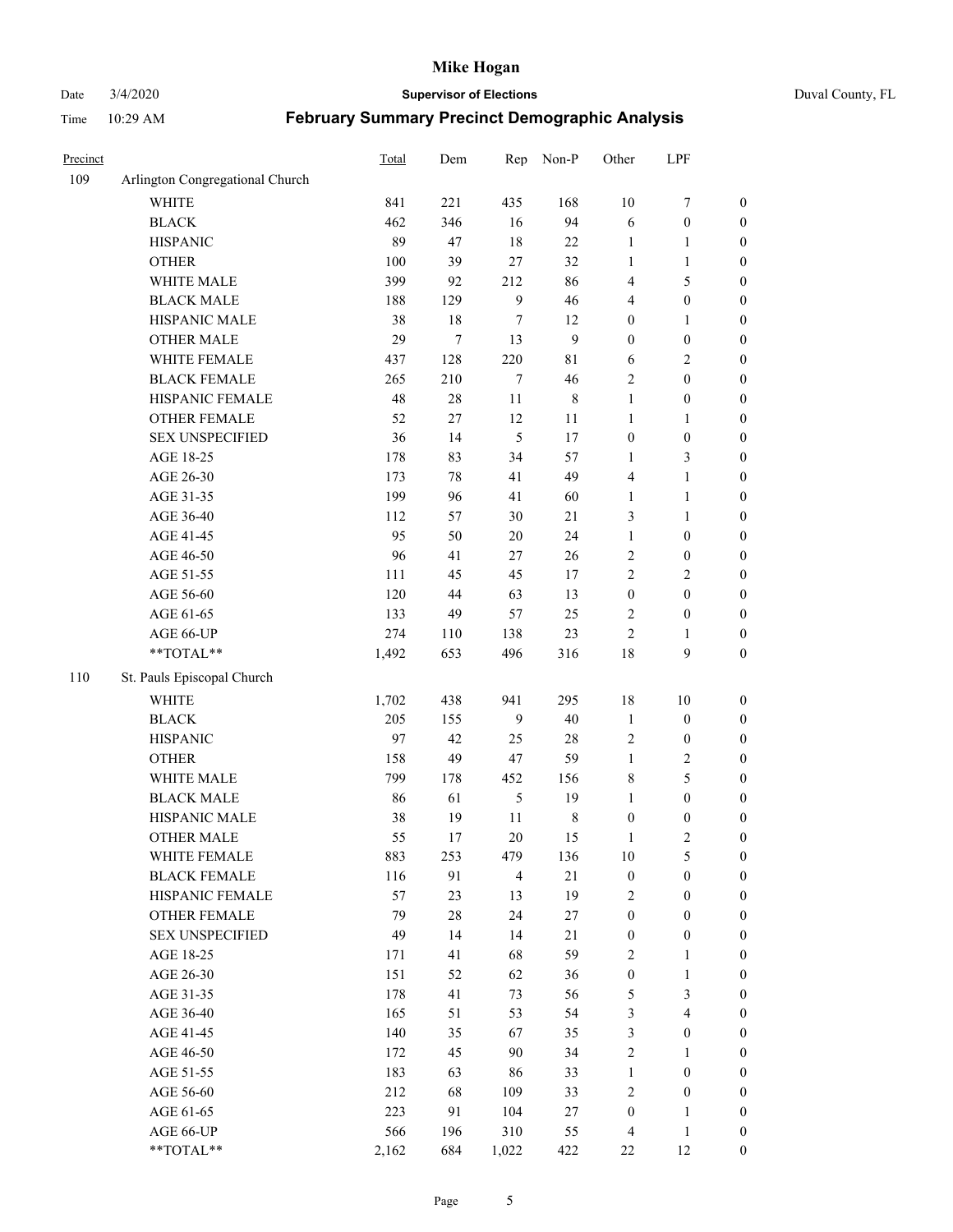Date 3/4/2020 **Supervisor of Elections** Duval County, FL

| Precinct |                                   | Total | Dem    | Rep     | Non-P  | Other            | LPF                     |                  |
|----------|-----------------------------------|-------|--------|---------|--------|------------------|-------------------------|------------------|
| 111      | Fort Caroline Presbyterian Church |       |        |         |        |                  |                         |                  |
|          | <b>WHITE</b>                      | 1,140 | 273    | 670     | 184    | $10\,$           | $\mathfrak{Z}$          | 0                |
|          | <b>BLACK</b>                      | 313   | 241    | 14      | 55     | $\overline{2}$   | $\mathbf{1}$            | $\boldsymbol{0}$ |
|          | <b>HISPANIC</b>                   | 94    | 40     | 28      | 26     | $\boldsymbol{0}$ | $\boldsymbol{0}$        | $\boldsymbol{0}$ |
|          | <b>OTHER</b>                      | 111   | 32     | 34      | 45     | $\boldsymbol{0}$ | $\boldsymbol{0}$        | $\boldsymbol{0}$ |
|          | WHITE MALE                        | 534   | 101    | 341     | 86     | 4                | $\sqrt{2}$              | $\boldsymbol{0}$ |
|          | <b>BLACK MALE</b>                 | 138   | 94     | $\,8\,$ | 33     | 2                | $\mathbf{1}$            | $\boldsymbol{0}$ |
|          | HISPANIC MALE                     | 40    | 14     | 15      | 11     | $\boldsymbol{0}$ | $\boldsymbol{0}$        | $\boldsymbol{0}$ |
|          | <b>OTHER MALE</b>                 | 36    | 5      | 15      | 16     | $\boldsymbol{0}$ | $\boldsymbol{0}$        | $\boldsymbol{0}$ |
|          | WHITE FEMALE                      | 595   | 170    | 322     | 96     | 6                | 1                       | $\boldsymbol{0}$ |
|          | <b>BLACK FEMALE</b>               | 172   | 145    | 6       | $21\,$ | $\boldsymbol{0}$ | $\boldsymbol{0}$        | 0                |
|          | HISPANIC FEMALE                   | 50    | 23     | 13      | 14     | $\boldsymbol{0}$ | $\boldsymbol{0}$        | 0                |
|          | <b>OTHER FEMALE</b>               | 59    | 24     | 13      | 22     | $\boldsymbol{0}$ | $\boldsymbol{0}$        | $\boldsymbol{0}$ |
|          | <b>SEX UNSPECIFIED</b>            | 34    | 10     | 13      | 11     | $\boldsymbol{0}$ | $\boldsymbol{0}$        | $\boldsymbol{0}$ |
|          | AGE 18-25                         | 160   | 56     | 52      | 51     | 1                | $\boldsymbol{0}$        | $\boldsymbol{0}$ |
|          | AGE 26-30                         | 128   | 46     | 44      | 38     | $\boldsymbol{0}$ | $\boldsymbol{0}$        | $\boldsymbol{0}$ |
|          | AGE 31-35                         | 128   | 44     | 47      | 32     | 3                | $\sqrt{2}$              | $\boldsymbol{0}$ |
|          | AGE 36-40                         | 136   | 49     | 47      | 38     | $\mathbf{1}$     | $\mathbf{1}$            | $\boldsymbol{0}$ |
|          | AGE 41-45                         | 117   | 39     | 48      | $28\,$ | $\mathbf{1}$     | $\mathbf{1}$            | $\boldsymbol{0}$ |
|          | AGE 46-50                         | 114   | 45     | 50      | 19     | $\boldsymbol{0}$ | $\boldsymbol{0}$        | $\boldsymbol{0}$ |
|          | AGE 51-55                         | 159   | 52     | 84      | $22\,$ | 1                | $\boldsymbol{0}$        | $\boldsymbol{0}$ |
|          | AGE 56-60                         | 156   | 44     | 86      | 23     | 3                | $\boldsymbol{0}$        | 0                |
|          | AGE 61-65                         | 162   | 52     | 86      | 23     | $\mathbf{1}$     | $\boldsymbol{0}$        | 0                |
|          | AGE 66-UP                         | 398   | 159    | 202     | 36     | $\mathbf{1}$     | $\boldsymbol{0}$        | $\boldsymbol{0}$ |
|          | **TOTAL**                         | 1,658 | 586    | 746     | 310    | 12               | $\overline{\mathbf{4}}$ | $\boldsymbol{0}$ |
| 112      | Regency Square Regional Library   |       |        |         |        |                  |                         |                  |
|          | <b>WHITE</b>                      | 953   | 267    | 421     | 247    | 13               | $\mathfrak s$           | $\boldsymbol{0}$ |
|          | <b>BLACK</b>                      | 804   | 609    | 35      | 157    | 3                | $\boldsymbol{0}$        | $\boldsymbol{0}$ |
|          | <b>HISPANIC</b>                   | 169   | 72     | 27      | 67     | 2                | $\mathbf{1}$            | $\boldsymbol{0}$ |
|          | <b>OTHER</b>                      | 186   | 75     | 39      | $70\,$ | $\mathbf{1}$     | $\mathbf{1}$            | $\boldsymbol{0}$ |
|          | WHITE MALE                        | 430   | 99     | 197     | 125    | 6                | 3                       | $\boldsymbol{0}$ |
|          | <b>BLACK MALE</b>                 | 319   | 231    | 16      | $71\,$ | $\mathbf{1}$     | $\boldsymbol{0}$        | $\boldsymbol{0}$ |
|          | HISPANIC MALE                     | 69    | 26     | $10\,$  | 31     | 2                | $\boldsymbol{0}$        | 0                |
|          | OTHER MALE                        | 66    | 24     | 13      | 28     | $\boldsymbol{0}$ | $\mathbf{1}$            | $\boldsymbol{0}$ |
|          | WHITE FEMALE                      | 512   | 164    | 219     | 120    | 7                | 2                       | 0                |
|          | <b>BLACK FEMALE</b>               | 474   | 369    | 19      | 84     | $\overline{c}$   | $\boldsymbol{0}$        | $\boldsymbol{0}$ |
|          | HISPANIC FEMALE                   | 97    | 45     | 17      | 34     | $\boldsymbol{0}$ | $\mathbf{1}$            | $\overline{0}$   |
|          | OTHER FEMALE                      | 90    | 42     | 19      | $28\,$ | $\mathbf{1}$     | $\boldsymbol{0}$        | $\overline{0}$   |
|          | <b>SEX UNSPECIFIED</b>            | 55    | 23     | 12      | $20\,$ | $\boldsymbol{0}$ | $\boldsymbol{0}$        | 0                |
|          | AGE 18-25                         | 280   | 125    | 46      | 102    | 5                | $\sqrt{2}$              | 0                |
|          | AGE 26-30                         | 289   | 139    | 51      | 95     | 3                | $\mathbf{1}$            | 0                |
|          | AGE 31-35                         | 209   | 119    | 29      | 57     | 3                | $\mathbf{1}$            | 0                |
|          | AGE 36-40                         | 180   | 76     | 44      | 58     | $\overline{c}$   | $\boldsymbol{0}$        | 0                |
|          | AGE 41-45                         | 137   | 70     | 31      | 36     | $\boldsymbol{0}$ | $\boldsymbol{0}$        | 0                |
|          | AGE 46-50                         | 166   | 94     | 35      | 37     | $\boldsymbol{0}$ | $\boldsymbol{0}$        | 0                |
|          | AGE 51-55                         | 151   | 65     | 39      | 46     | 1                | $\boldsymbol{0}$        | 0                |
|          | AGE 56-60                         | 164   | $80\,$ | 45      | 33     | 4                | $\sqrt{2}$              | $\overline{0}$   |
|          | AGE 61-65                         | 149   | 65     | 57      | 27     | $\boldsymbol{0}$ | $\boldsymbol{0}$        | $\overline{0}$   |
|          | AGE 66-UP                         | 387   | 190    | 145     | 50     | $\mathbf{1}$     | $\mathbf{1}$            | 0                |
|          | **TOTAL**                         | 2,112 | 1,023  | 522     | 541    | 19               | 7                       | $\boldsymbol{0}$ |
|          |                                   |       |        |         |        |                  |                         |                  |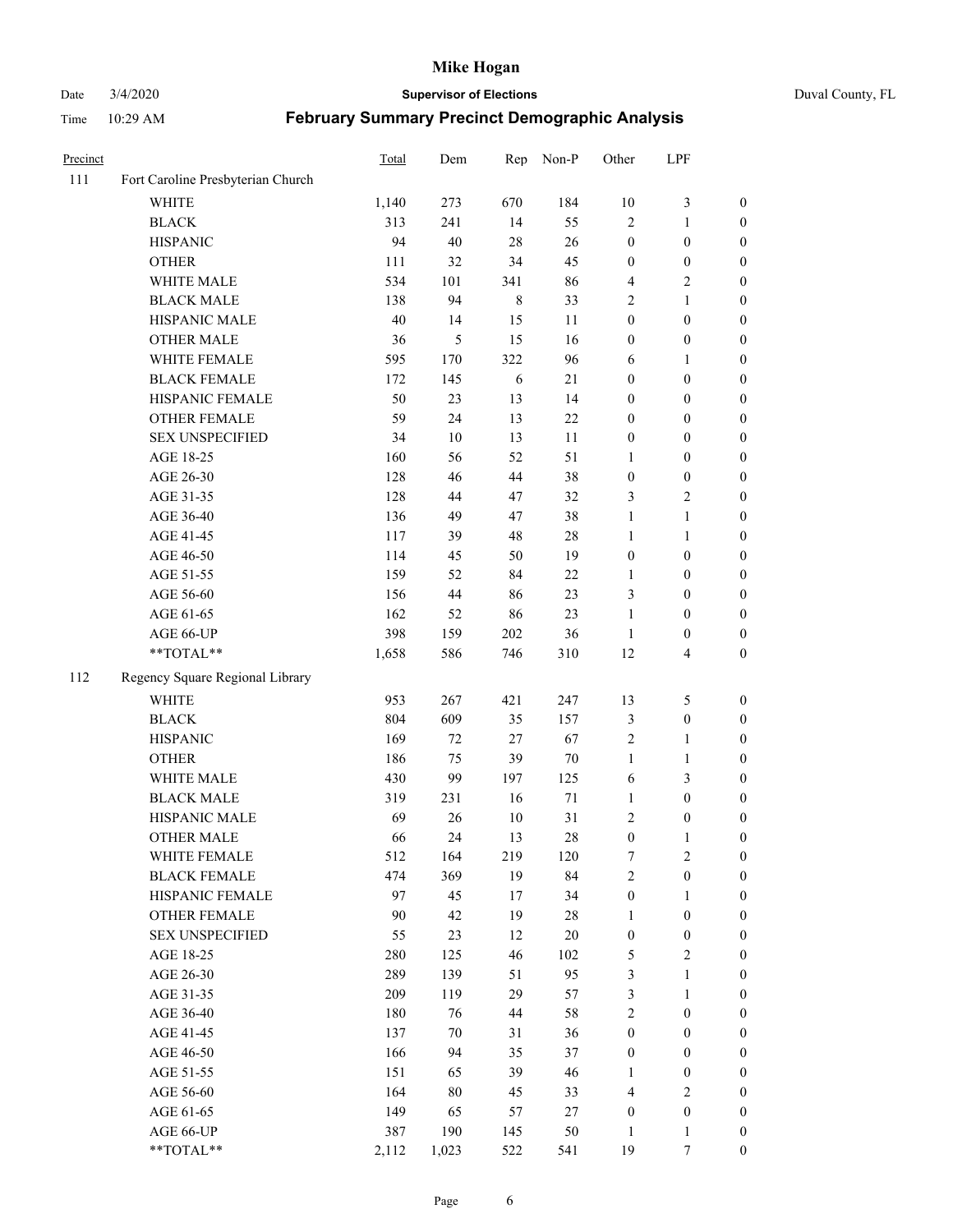Date 3/4/2020 **Supervisor of Elections** Duval County, FL

| Precinct |                                    | <b>Total</b> | Dem   | Rep    | Non-P  | Other                   | LPF              |                  |
|----------|------------------------------------|--------------|-------|--------|--------|-------------------------|------------------|------------------|
| 113      | Fort Caroline Christian Church     |              |       |        |        |                         |                  |                  |
|          | <b>WHITE</b>                       | 3,017        | 756   | 1,588  | 644    | 16                      | 13               | 0                |
|          | <b>BLACK</b>                       | 1,982        | 1,562 | 72     | 335    | 12                      | $\mathbf{1}$     | 0                |
|          | <b>HISPANIC</b>                    | 433          | 182   | 99     | 150    | $\sqrt{2}$              | $\boldsymbol{0}$ | 0                |
|          | <b>OTHER</b>                       | 577          | 192   | 115    | 264    | 5                       | 1                | $\boldsymbol{0}$ |
|          | WHITE MALE                         | 1,370        | 285   | 744    | 320    | 10                      | 11               | $\boldsymbol{0}$ |
|          | <b>BLACK MALE</b>                  | 787          | 596   | 42     | 143    | 6                       | $\boldsymbol{0}$ | 0                |
|          | HISPANIC MALE                      | 209          | 79    | 54     | 74     | $\sqrt{2}$              | $\boldsymbol{0}$ | $\boldsymbol{0}$ |
|          | <b>OTHER MALE</b>                  | 233          | 76    | 56     | 101    | $\boldsymbol{0}$        | $\boldsymbol{0}$ | $\boldsymbol{0}$ |
|          | WHITE FEMALE                       | 1,615        | 464   | 830    | 313    | 6                       | $\overline{c}$   | 0                |
|          | <b>BLACK FEMALE</b>                | 1,150        | 939   | 29     | 175    | 6                       | $\mathbf{1}$     | 0                |
|          | HISPANIC FEMALE                    | 209          | 96    | 42     | 71     | $\boldsymbol{0}$        | $\boldsymbol{0}$ | 0                |
|          | OTHER FEMALE                       | 254          | 92    | 50     | 107    | 4                       | 1                | 0                |
|          | <b>SEX UNSPECIFIED</b>             | 181          | 65    | 27     | $88\,$ | $\mathbf{1}$            | $\boldsymbol{0}$ | $\boldsymbol{0}$ |
|          | AGE 18-25                          | 726          | 305   | 161    | 246    | 13                      | 1                | $\boldsymbol{0}$ |
|          | AGE 26-30                          | 605          | 278   | 130    | 191    | $\overline{c}$          | $\overline{4}$   | $\boldsymbol{0}$ |
|          | AGE 31-35                          | 550          | 256   | 115    | 176    | $\sqrt{2}$              | $\mathbf{1}$     | $\boldsymbol{0}$ |
|          | AGE 36-40                          | 548          | 263   | 134    | 148    | $\overline{c}$          | $\mathbf{1}$     | $\boldsymbol{0}$ |
|          | AGE 41-45                          | 463          | 225   | 116    | 115    | $\overline{\mathbf{4}}$ | $\mathfrak{Z}$   | $\overline{0}$   |
|          | AGE 46-50                          | 541          | 260   | 163    | 111    | 4                       | $\mathfrak{Z}$   | 0                |
|          | AGE 51-55                          | 551          | 245   | 185    | 116    | 4                       | $\mathbf{1}$     | 0                |
|          | AGE 56-60                          | 547          | 229   | 217    | 96     | 4                       | 1                | 0                |
|          | AGE 61-65                          | 475          | 213   | 196    | 66     | $\boldsymbol{0}$        | $\boldsymbol{0}$ | 0                |
|          | AGE 66-UP                          | 1,002        | 417   | 457    | 128    | $\boldsymbol{0}$        | $\boldsymbol{0}$ | 0                |
|          | **TOTAL**                          | 6,009        | 2,692 | 1,874  | 1,393  | 35                      | 15               | $\boldsymbol{0}$ |
| 114      | Destination Church of the Assembli |              |       |        |        |                         |                  |                  |
|          | <b>WHITE</b>                       | 953          | 248   | 402    | 294    | 7                       | $\boldsymbol{2}$ | $\boldsymbol{0}$ |
|          | <b>BLACK</b>                       | 1,228        | 948   | 43     | 229    | 6                       | $\sqrt{2}$       | $\boldsymbol{0}$ |
|          | <b>HISPANIC</b>                    | 217          | 99    | 27     | 89     | $\mathbf{1}$            | $\mathbf{1}$     | $\boldsymbol{0}$ |
|          | <b>OTHER</b>                       | 219          | 84    | 28     | 107    | $\boldsymbol{0}$        | $\boldsymbol{0}$ | $\boldsymbol{0}$ |
|          | <b>WHITE MALE</b>                  | 473          | 105   | 213    | 150    | 4                       | $\mathbf{1}$     | $\overline{0}$   |
|          | <b>BLACK MALE</b>                  | 436          | 308   | 20     | 103    | 3                       | $\overline{2}$   | $\boldsymbol{0}$ |
|          | HISPANIC MALE                      | 96           | 46    | 12     | 38     | $\boldsymbol{0}$        | $\boldsymbol{0}$ | 0                |
|          | <b>OTHER MALE</b>                  | 75           | 30    | 13     | 32     | $\boldsymbol{0}$        | $\boldsymbol{0}$ | 0                |
|          | WHITE FEMALE                       | 464          | 142   | 180    | 138    | 3                       | 1                | 0                |
|          | <b>BLACK FEMALE</b>                | 757          | 612   | 21     | 121    | 3                       | $\boldsymbol{0}$ | $\boldsymbol{0}$ |
|          | HISPANIC FEMALE                    | 114          | 49    | 14     | 49     | $\mathbf{1}$            | $\mathbf{1}$     | $\overline{0}$   |
|          | OTHER FEMALE                       | 84           | 44    | $\tau$ | 33     | $\boldsymbol{0}$        | $\boldsymbol{0}$ | $\overline{0}$   |
|          | <b>SEX UNSPECIFIED</b>             | 118          | 43    | 20     | 55     | $\boldsymbol{0}$        | $\boldsymbol{0}$ | 0                |
|          | AGE 18-25                          | 407          | 202   | 39     | 162    | 2                       | $\sqrt{2}$       | $\theta$         |
|          | AGE 26-30                          | 338          | 194   | 41     | 96     | 6                       | $\mathbf{1}$     | 0                |
|          | AGE 31-35                          | 338          | 177   | 44     | 116    | $\mathbf{1}$            | $\boldsymbol{0}$ | 0                |
|          | AGE 36-40                          | 253          | 142   | 38     | 71     | $\mathbf{1}$            | $\mathbf{1}$     | 0                |
|          | AGE 41-45                          | 177          | 96    | 35     | 45     | $\mathbf{1}$            | $\boldsymbol{0}$ | 0                |
|          | AGE 46-50                          | 220          | 121   | 42     | 55     | $\mathbf{1}$            | 1                | 0                |
|          | AGE 51-55                          | 205          | 94    | 60     | 49     | 2                       | $\boldsymbol{0}$ | 0                |
|          | AGE 56-60                          | 222          | 112   | 58     | 52     | $\boldsymbol{0}$        | $\boldsymbol{0}$ | $\overline{0}$   |
|          | AGE 61-65                          | 179          | 96    | 50     | 33     | $\boldsymbol{0}$        | $\boldsymbol{0}$ | $\overline{0}$   |
|          | AGE 66-UP                          | 278          | 145   | 93     | $40\,$ | $\boldsymbol{0}$        | $\boldsymbol{0}$ | 0                |
|          | **TOTAL**                          | 2,617        | 1,379 | 500    | 719    | 14                      | 5                | $\boldsymbol{0}$ |
|          |                                    |              |       |        |        |                         |                  |                  |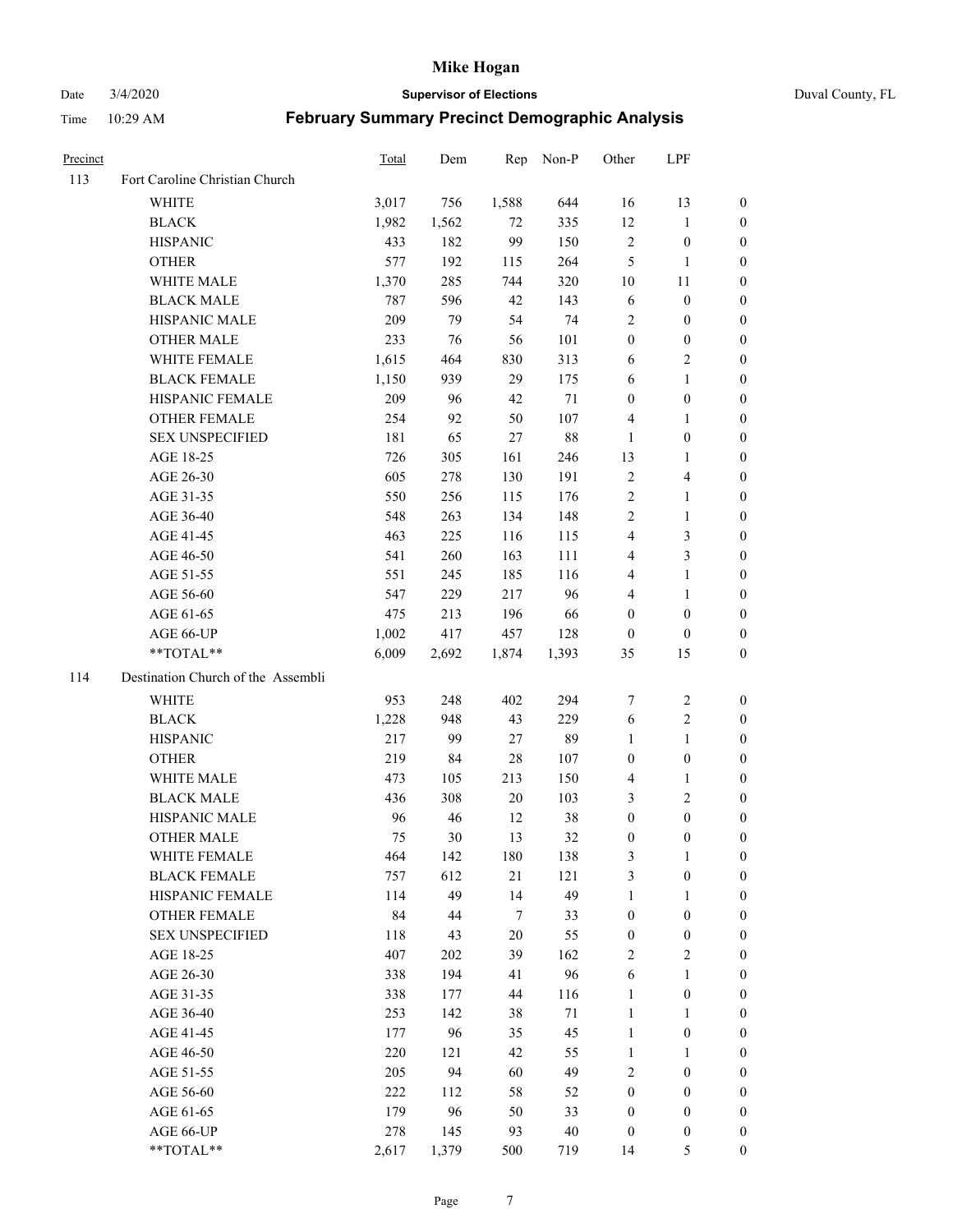Date 3/4/2020 **Supervisor of Elections** Duval County, FL

| Precinct |                            | Total      | Dem        | Rep        | Non-P      | Other            | LPF                            |                  |
|----------|----------------------------|------------|------------|------------|------------|------------------|--------------------------------|------------------|
| 201      | Victory Celebration Church |            |            |            |            |                  |                                |                  |
|          | <b>WHITE</b>               | 1,907      | 334        | 1,185      | 363        | 19               | 6                              | 0                |
|          | <b>BLACK</b>               | 837        | 645        | 40         | 140        | 12               | $\boldsymbol{0}$               | 0                |
|          | <b>HISPANIC</b>            | 222        | 67         | 64         | 87         | 3                | $\mathbf{1}$                   | $\boldsymbol{0}$ |
|          | <b>OTHER</b>               | 258        | 88         | 79         | 89         | $\mathbf{1}$     | 1                              | $\boldsymbol{0}$ |
|          | WHITE MALE                 | 917        | 132        | 584        | 186        | 10               | $\mathfrak s$                  | $\boldsymbol{0}$ |
|          | <b>BLACK MALE</b>          | 375        | 270        | 24         | 74         | 7                | $\boldsymbol{0}$               | $\boldsymbol{0}$ |
|          | HISPANIC MALE              | 111        | 24         | 38         | 45         | 3                | $\mathbf{1}$                   | $\boldsymbol{0}$ |
|          | <b>OTHER MALE</b>          | 108        | 33         | 35         | 38         | $\mathbf{1}$     | $\mathbf{1}$                   | $\boldsymbol{0}$ |
|          | WHITE FEMALE               | 971        | 199        | 591        | 171        | 9                | $\mathbf{1}$                   | $\boldsymbol{0}$ |
|          | <b>BLACK FEMALE</b>        | 454        | 370        | 16         | 63         | 5                | $\boldsymbol{0}$               | $\boldsymbol{0}$ |
|          | HISPANIC FEMALE            | 104        | 42         | 23         | 39         | $\boldsymbol{0}$ | $\boldsymbol{0}$               | 0                |
|          | OTHER FEMALE               | 121        | 49         | 38         | 34         | $\boldsymbol{0}$ | $\boldsymbol{0}$               | $\boldsymbol{0}$ |
|          | <b>SEX UNSPECIFIED</b>     | 63         | 15         | 19         | 29         | $\boldsymbol{0}$ | $\boldsymbol{0}$               | $\boldsymbol{0}$ |
|          | AGE 18-25                  | 377        | 144        | 104        | 124        | 3                | $\sqrt{2}$                     | $\boldsymbol{0}$ |
|          | AGE 26-30                  | 296        | 95         | 113        | 84         | 3                | $\mathbf{1}$                   | $\boldsymbol{0}$ |
|          | AGE 31-35                  | 303        | 106        | 126        | 66         | 4                | $\mathbf{1}$                   | $\boldsymbol{0}$ |
|          | AGE 36-40                  | 384        | 139        | 126        | 110        | 7                | $\sqrt{2}$                     | $\boldsymbol{0}$ |
|          | AGE 41-45                  | 296        | $100\,$    | 123        | 72         | $\mathbf{1}$     | $\boldsymbol{0}$               | $\boldsymbol{0}$ |
|          | AGE 46-50                  | 328        | 119        | 149        | 55         | 5                | $\boldsymbol{0}$               | $\boldsymbol{0}$ |
|          | AGE 51-55                  | 287        | 116        | 123        | 47         | $\mathbf{1}$     | $\boldsymbol{0}$               | $\boldsymbol{0}$ |
|          | AGE 56-60                  | 289        | 98         | 149        | 36         | 5                | 1                              | 0                |
|          | AGE 61-65                  | 241        | 80         | 124        | 36         | $\mathbf{1}$     | $\boldsymbol{0}$               | 0                |
|          | AGE 66-UP                  | 421        | 137        | 231        | 47         | $\mathfrak{S}$   | 1                              | $\boldsymbol{0}$ |
|          | **TOTAL**                  | 3,224      | 1,134      | 1,368      | 679        | 35               | $\,$ 8 $\,$                    | $\boldsymbol{0}$ |
| 202      | Faith Bridge Church        |            |            |            |            |                  |                                |                  |
|          |                            |            |            |            |            |                  |                                |                  |
|          | <b>WHITE</b>               | 3,475      | 698        | 1,929      | 803        | 30               | 15                             | $\boldsymbol{0}$ |
|          | <b>BLACK</b>               | 814        | 607        | 56         | 145        | 6                | $\boldsymbol{0}$               | $\boldsymbol{0}$ |
|          | <b>HISPANIC</b>            | 380        | 131        | 109        | 135        | $\overline{4}$   | $\mathbf{1}$                   | $\boldsymbol{0}$ |
|          | <b>OTHER</b>               | 901        | 223        | 291        | 380        | 5                | $\sqrt{2}$                     | $\boldsymbol{0}$ |
|          | WHITE MALE                 | 1,669      | 281        | 952        | 411        | 17               | $\,$ 8 $\,$                    | $\boldsymbol{0}$ |
|          | <b>BLACK MALE</b>          | 377        | 261        | 33         | 81         | $\overline{2}$   | $\boldsymbol{0}$               | $\boldsymbol{0}$ |
|          | HISPANIC MALE              | 170        | 49         | 50         | 67         | $\mathfrak{Z}$   | 1                              | $\boldsymbol{0}$ |
|          | <b>OTHER MALE</b>          | 383        | 90         | 132        | 159        | $\mathbf{1}$     | $\mathbf{1}$                   | $\boldsymbol{0}$ |
|          | WHITE FEMALE               | 1,764      | 407        | 956        | 381        | 13               | 7                              | 0                |
|          | <b>BLACK FEMALE</b>        | 421        | 332        | 23         | 63         | 3                | $\boldsymbol{0}$               | $\boldsymbol{0}$ |
|          | HISPANIC FEMALE            | 202        | 79         | 57         | 65         | $\mathbf{1}$     | $\boldsymbol{0}$               | $\overline{0}$   |
|          | OTHER FEMALE               | 422        | 115        | 137        | 165        | 4                | $\mathbf{1}$                   | $\overline{0}$   |
|          | <b>SEX UNSPECIFIED</b>     | 162        | 45         | 45         | 71         | $\mathbf{1}$     | $\boldsymbol{0}$               | 0                |
|          | AGE 18-25                  | 673        | 185        | 266        | 200        | 16               | 6                              | 0                |
|          | AGE 26-30                  | 551<br>630 | 146        | 208        | 188<br>200 | 7<br>7           | $\boldsymbol{2}$<br>$\sqrt{2}$ | 0                |
|          | AGE 31-35                  |            | 181        | 240        |            |                  |                                | 0                |
|          | AGE 36-40                  | 564<br>511 | 183<br>148 | 208<br>200 | 167<br>156 | $\overline{4}$   | $\sqrt{2}$<br>$\sqrt{2}$       | 0                |
|          | AGE 41-45                  |            |            |            |            | 5                |                                | 0                |
|          | AGE 46-50                  | 553        | 159        | 266        | 127        | $\boldsymbol{0}$ | $\mathbf{1}$                   | 0                |
|          | AGE 51-55                  | 502        | 154        | 234        | 110        | $\sqrt{2}$       | $\sqrt{2}$                     | 0                |
|          | AGE 56-60                  | 467        | 130        | 236        | 100        | $\mathbf{1}$     | $\boldsymbol{0}$               | 0                |
|          | AGE 61-65                  | 356        | 124        | 158        | 73         | $\mathbf{1}$     | $\boldsymbol{0}$               | $\boldsymbol{0}$ |
|          | AGE 66-UP                  | 761        | 248        | 369        | 141        | $\overline{c}$   | $\mathbf{1}$                   | $\boldsymbol{0}$ |
|          | **TOTAL**                  | 5,570      | 1,659      | 2,385      | 1,463      | 45               | 18                             | $\boldsymbol{0}$ |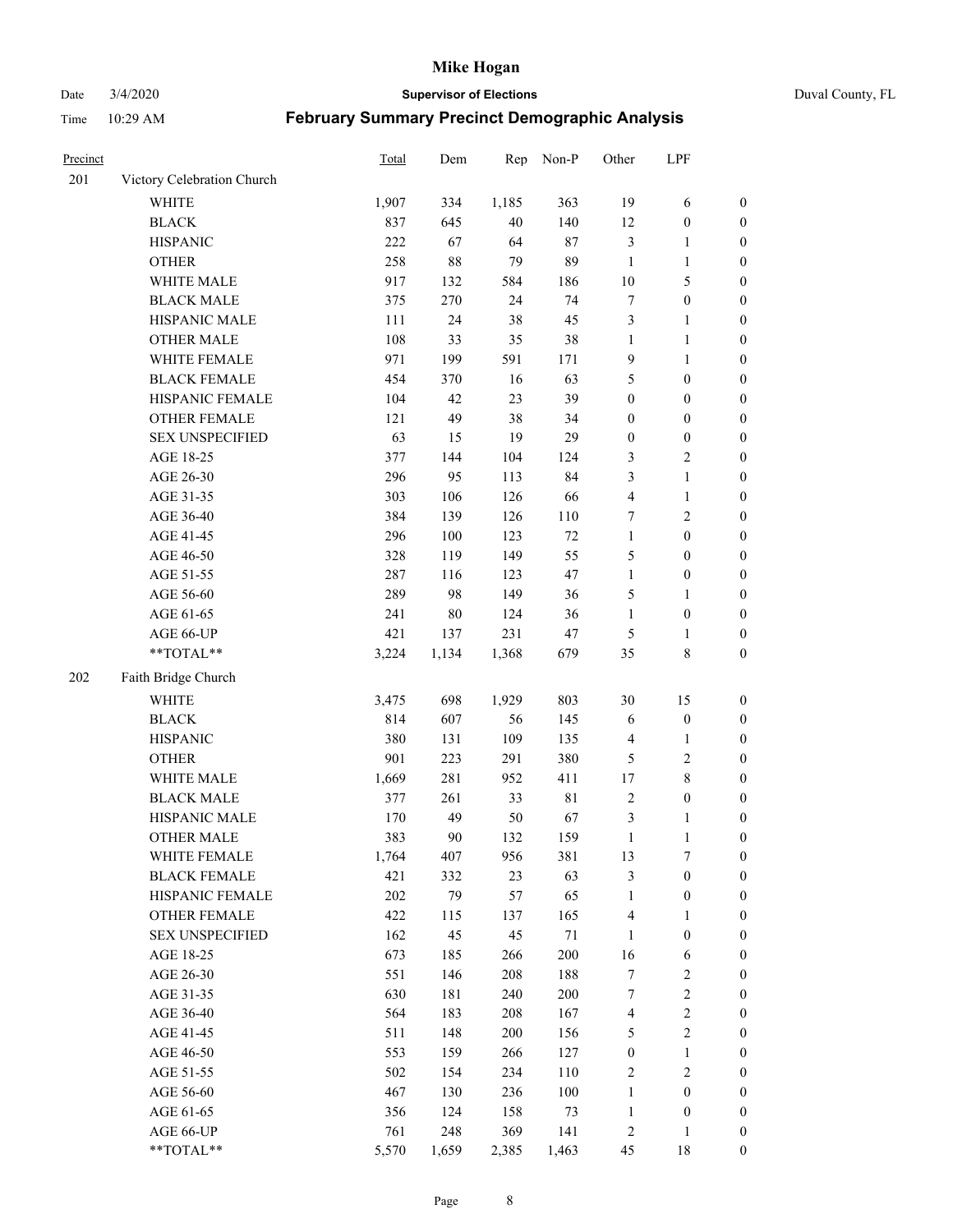Date 3/4/2020 **Supervisor of Elections** Duval County, FL

| Precinct |                                     | Total  | Dem   | Rep        | Non-P  | Other            | LPF              |                  |
|----------|-------------------------------------|--------|-------|------------|--------|------------------|------------------|------------------|
| 203      | Faith Chapel Free Will Baptist Chur |        |       |            |        |                  |                  |                  |
|          | <b>WHITE</b>                        | 2,587  | 589   | 1,389      | 571    | $22\,$           | 16               | 0                |
|          | <b>BLACK</b>                        | 1,230  | 927   | 45         | 250    | $\tau$           | $\mathbf{1}$     | $\boldsymbol{0}$ |
|          | <b>HISPANIC</b>                     | 357    | 156   | 69         | 131    | $\mathbf{1}$     | $\boldsymbol{0}$ | $\boldsymbol{0}$ |
|          | <b>OTHER</b>                        | 404    | 123   | 105        | 165    | $\,$ 8 $\,$      | 3                | $\boldsymbol{0}$ |
|          | WHITE MALE                          | 1,224  | 252   | 660        | 288    | 13               | 11               | $\boldsymbol{0}$ |
|          | <b>BLACK MALE</b>                   | 469    | 315   | 23         | 129    | $\mathbf{1}$     | $\mathbf{1}$     | $\boldsymbol{0}$ |
|          | HISPANIC MALE                       | 166    | 69    | 34         | 63     | $\boldsymbol{0}$ | $\boldsymbol{0}$ | $\boldsymbol{0}$ |
|          | <b>OTHER MALE</b>                   | 153    | 47    | 52         | 50     | 3                | $\mathbf{1}$     | $\boldsymbol{0}$ |
|          | WHITE FEMALE                        | 1,334  | 327   | 717        | 276    | 9                | $\sqrt{5}$       | $\boldsymbol{0}$ |
|          | <b>BLACK FEMALE</b>                 | 741    | 601   | $22\,$     | 112    | 6                | $\boldsymbol{0}$ | $\boldsymbol{0}$ |
|          | HISPANIC FEMALE                     | 179    | 82    | 31         | 65     | 1                | $\boldsymbol{0}$ | 0                |
|          | OTHER FEMALE                        | 194    | 63    | $46\,$     | 78     | 5                | $\sqrt{2}$       | $\boldsymbol{0}$ |
|          | <b>SEX UNSPECIFIED</b>              | 118    | 39    | 23         | 56     | $\boldsymbol{0}$ | $\boldsymbol{0}$ | $\boldsymbol{0}$ |
|          | AGE 18-25                           | 542    | 189   | 138        | 204    | 9                | $\sqrt{2}$       | $\boldsymbol{0}$ |
|          | AGE 26-30                           | 520    | 225   | 126        | 161    | 6                | $\sqrt{2}$       | $\boldsymbol{0}$ |
|          | AGE 31-35                           | 451    | 176   | 120        | 150    | 3                | $\sqrt{2}$       | $\boldsymbol{0}$ |
|          | AGE 36-40                           | 465    | 171   | 134        | 153    | $\sqrt{2}$       | $\sqrt{5}$       | $\boldsymbol{0}$ |
|          | AGE 41-45                           | 379    | 153   | 113        | 104    | 3                | $\sqrt{6}$       | $\boldsymbol{0}$ |
|          | AGE 46-50                           | 348    | 134   | 139        | 68     | 7                | $\boldsymbol{0}$ | $\boldsymbol{0}$ |
|          | AGE 51-55                           | 372    | 137   | 153        | $78\,$ | 4                | $\boldsymbol{0}$ | $\boldsymbol{0}$ |
|          | AGE 56-60                           | 386    | 141   | 173        | 71     | $\boldsymbol{0}$ | 1                | 0                |
|          | AGE 61-65                           | 370    | 133   | 182        | 53     | 2                | $\boldsymbol{0}$ | 0                |
|          | AGE 66-UP                           | 744    | 336   | 329        | 75     | $\sqrt{2}$       | $\sqrt{2}$       | $\boldsymbol{0}$ |
|          | **TOTAL**                           | 4,578  | 1,795 | 1,608      | 1,117  | 38               | $20\,$           | $\boldsymbol{0}$ |
| 204      | Cedar Bay Baptist Church            |        |       |            |        |                  |                  |                  |
|          | <b>WHITE</b>                        | 2,085  | 433   | 1,289      | 339    | 17               | $\boldsymbol{7}$ | $\boldsymbol{0}$ |
|          | <b>BLACK</b>                        | 295    | 231   | 12         | 50     | $\boldsymbol{0}$ | $\sqrt{2}$       | $\boldsymbol{0}$ |
|          | <b>HISPANIC</b>                     | $87\,$ | 30    | 41         | 16     | $\boldsymbol{0}$ | $\boldsymbol{0}$ | $\boldsymbol{0}$ |
|          | <b>OTHER</b>                        | 135    | 27    | $46\,$     | 60     | $\overline{c}$   | $\boldsymbol{0}$ | $\boldsymbol{0}$ |
|          | WHITE MALE                          | 934    | 163   | 594        | 165    | 8                | $\overline{4}$   | $\boldsymbol{0}$ |
|          | <b>BLACK MALE</b>                   | 122    | 84    | 6          | 30     | $\boldsymbol{0}$ | $\overline{c}$   | $\boldsymbol{0}$ |
|          | HISPANIC MALE                       | 47     | 15    | 25         | 7      | $\boldsymbol{0}$ | $\boldsymbol{0}$ | $\boldsymbol{0}$ |
|          | <b>OTHER MALE</b>                   | 50     | 5     | 16         | 29     | $\boldsymbol{0}$ | $\boldsymbol{0}$ | $\boldsymbol{0}$ |
|          | WHITE FEMALE                        | 1,134  | 266   | 687        | 169    | 9                | 3                | 0                |
|          | <b>BLACK FEMALE</b>                 | 172    | 146   | $\sqrt{6}$ | $20\,$ | $\boldsymbol{0}$ | $\boldsymbol{0}$ | $\boldsymbol{0}$ |
|          | HISPANIC FEMALE                     | 40     | 15    | 16         | 9      | $\boldsymbol{0}$ | $\boldsymbol{0}$ | $\overline{0}$   |
|          | OTHER FEMALE                        | 54     | 16    | 21         | 15     | $\overline{c}$   | $\boldsymbol{0}$ | $\overline{0}$   |
|          | <b>SEX UNSPECIFIED</b>              | 49     | 11    | 17         | 21     | $\boldsymbol{0}$ | $\boldsymbol{0}$ | 0                |
|          | AGE 18-25                           | 254    | 59    | 119        | $72\,$ | $\mathfrak{Z}$   | $\mathbf{1}$     | 0                |
|          | AGE 26-30                           | 249    | 67    | 101        | 74     | $\sqrt{2}$       | $\mathfrak s$    | 0                |
|          | AGE 31-35                           | 212    | 59    | 95         | 54     | 3                | $\mathbf{1}$     | 0                |
|          | AGE 36-40                           | 235    | 65    | 115        | 55     | $\boldsymbol{0}$ | $\boldsymbol{0}$ | 0                |
|          | AGE 41-45                           | 181    | 59    | 73         | 48     | $\mathbf{1}$     | $\boldsymbol{0}$ | 0                |
|          | AGE 46-50                           | 215    | 59    | 117        | 36     | 3                | $\boldsymbol{0}$ | 0                |
|          | AGE 51-55                           | 202    | 53    | 120        | 27     | $\mathbf{1}$     | 1                | 0                |
|          | AGE 56-60                           | 225    | 52    | 139        | 31     | 3                | $\boldsymbol{0}$ | $\boldsymbol{0}$ |
|          | AGE 61-65                           | 216    | 59    | 135        | 21     | $\mathbf{1}$     | $\boldsymbol{0}$ | $\boldsymbol{0}$ |
|          | AGE 66-UP                           | 613    | 189   | 374        | 47     | $\overline{c}$   | $\mathbf{1}$     | $\boldsymbol{0}$ |
|          | **TOTAL**                           | 2,602  | 721   | 1,388      | 465    | 19               | $\mathbf{9}$     | $\boldsymbol{0}$ |
|          |                                     |        |       |            |        |                  |                  |                  |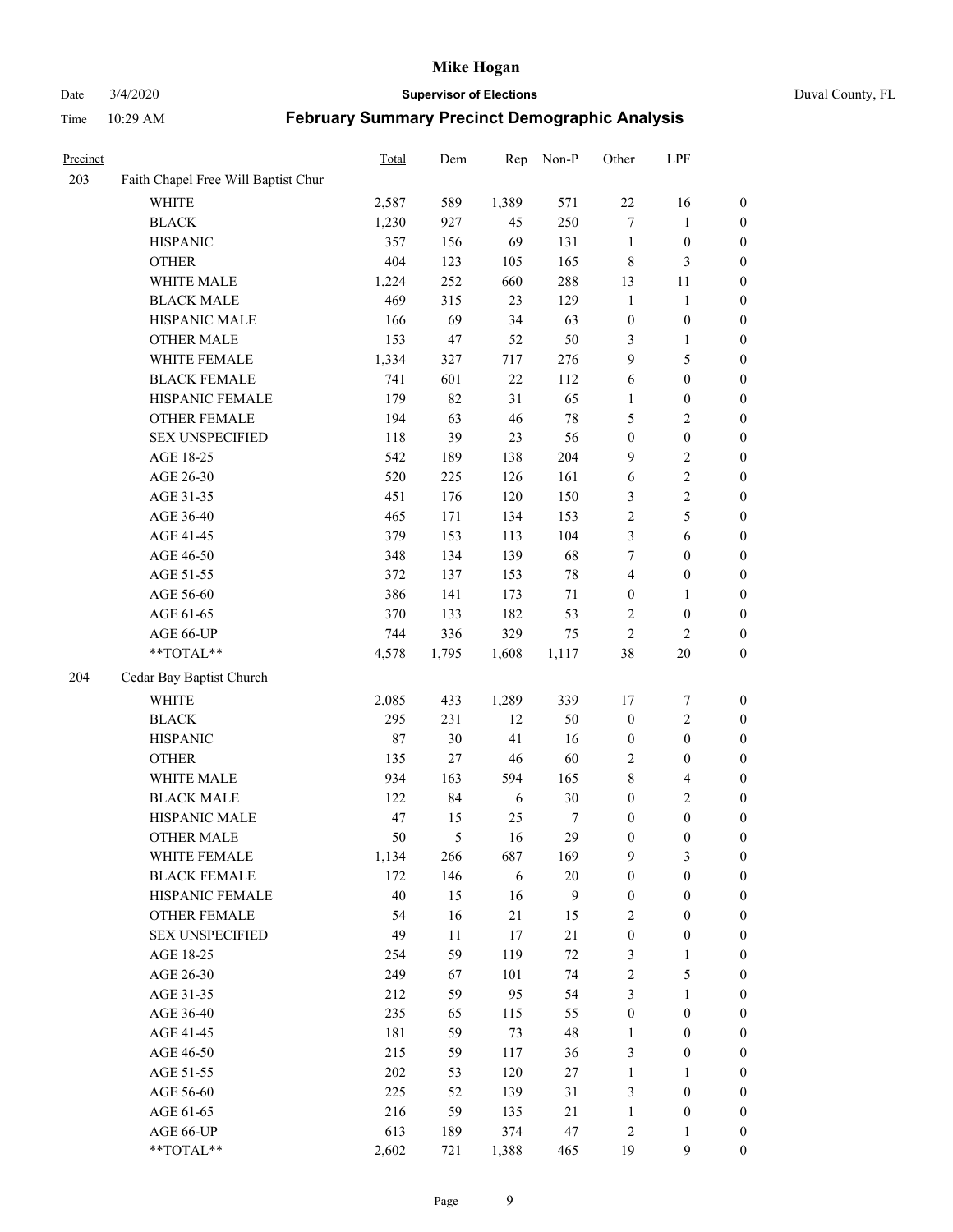Date 3/4/2020 **Supervisor of Elections** Duval County, FL

| Precinct |                               | <b>Total</b> | Dem    | Rep    | Non-P  | Other                   | LPF                     |                  |
|----------|-------------------------------|--------------|--------|--------|--------|-------------------------|-------------------------|------------------|
| 205      | Dunns Creek Baptist Church    |              |        |        |        |                         |                         |                  |
|          | <b>WHITE</b>                  | 5,210        | 971    | 3,080  | 1,084  | 51                      | 24                      | 0                |
|          | <b>BLACK</b>                  | 2,407        | 1,901  | 104    | 381    | 20                      | $\mathbf{1}$            | $\boldsymbol{0}$ |
|          | <b>HISPANIC</b>               | 535          | 201    | 151    | 181    | $\sqrt{2}$              | $\boldsymbol{0}$        | $\boldsymbol{0}$ |
|          | <b>OTHER</b>                  | 683          | 187    | 220    | 265    | 7                       | $\overline{\mathbf{4}}$ | $\boldsymbol{0}$ |
|          | WHITE MALE                    | 2,458        | 373    | 1,500  | 547    | 26                      | 12                      | $\boldsymbol{0}$ |
|          | <b>BLACK MALE</b>             | 1,050        | 777    | 56     | 204    | 12                      | 1                       | $\boldsymbol{0}$ |
|          | HISPANIC MALE                 | 269          | 89     | 86     | 93     | $\mathbf{1}$            | $\boldsymbol{0}$        | $\boldsymbol{0}$ |
|          | <b>OTHER MALE</b>             | 270          | 77     | 95     | 91     | $\overline{4}$          | $\mathfrak{Z}$          | $\boldsymbol{0}$ |
|          | WHITE FEMALE                  | 2,694        | 592    | 1,545  | 520    | 25                      | 12                      | $\boldsymbol{0}$ |
|          | <b>BLACK FEMALE</b>           | 1,325        | 1,101  | 48     | 168    | 8                       | $\boldsymbol{0}$        | $\boldsymbol{0}$ |
|          | HISPANIC FEMALE               | 257          | 108    | 63     | 85     | $\mathbf{1}$            | $\boldsymbol{0}$        | 0                |
|          | OTHER FEMALE                  | 314          | 92     | 107    | 111    | 3                       | $\mathbf{1}$            | $\boldsymbol{0}$ |
|          | <b>SEX UNSPECIFIED</b>        | 198          | 51     | 55     | 92     | $\boldsymbol{0}$        | $\boldsymbol{0}$        | $\boldsymbol{0}$ |
|          | AGE 18-25                     | 1,010        | 368    | 327    | 294    | 19                      | $\sqrt{2}$              | $\boldsymbol{0}$ |
|          | AGE 26-30                     | 826          | 255    | 296    | 260    | 12                      | $\mathfrak{Z}$          | $\boldsymbol{0}$ |
|          | AGE 31-35                     | 921          | 281    | 335    | 288    | $11\,$                  | $\sqrt{6}$              | $\boldsymbol{0}$ |
|          | AGE 36-40                     | 892          | 335    | 294    | 249    | 7                       | $\boldsymbol{7}$        | $\boldsymbol{0}$ |
|          | AGE 41-45                     | 846          | 326    | 310    | 202    | 3                       | $\sqrt{5}$              | $\boldsymbol{0}$ |
|          | AGE 46-50                     | 890          | 376    | 339    | 168    | $\overline{\mathbf{4}}$ | $\mathfrak{Z}$          | $\boldsymbol{0}$ |
|          | AGE 51-55                     | 849          | 318    | 374    | 149    | 6                       | $\sqrt{2}$              | $\boldsymbol{0}$ |
|          | AGE 56-60                     | 745          | 284    | 354    | 101    | 5                       | $\mathbf{1}$            | 0                |
|          | AGE 61-65                     | 598          | 220    | 300    | 74     | 4                       | $\boldsymbol{0}$        | $\boldsymbol{0}$ |
|          | AGE 66-UP                     | 1,254        | 494    | 626    | 125    | 9                       | $\boldsymbol{0}$        | $\boldsymbol{0}$ |
|          | **TOTAL**                     | 8,835        | 3,260  | 3,555  | 1,911  | 80                      | 29                      | $\boldsymbol{0}$ |
| 206      | Resurrection Episcopal Church |              |        |        |        |                         |                         |                  |
|          | <b>WHITE</b>                  | 3,911        | 727    | 2,529  | 609    | 29                      | 17                      | $\boldsymbol{0}$ |
|          | <b>BLACK</b>                  | 311          | 243    | $22\,$ | 45     | $\boldsymbol{0}$        | $\mathbf{1}$            | $\boldsymbol{0}$ |
|          | <b>HISPANIC</b>               | 174          | 44     | 67     | 62     | $\mathbf{1}$            | $\boldsymbol{0}$        | $\boldsymbol{0}$ |
|          | <b>OTHER</b>                  | 315          | $88\,$ | 120    | 106    | $\mathbf{1}$            | $\boldsymbol{0}$        | $\boldsymbol{0}$ |
|          | WHITE MALE                    | 1,897        | 296    | 1,244  | 331    | 14                      | 12                      | $\boldsymbol{0}$ |
|          | <b>BLACK MALE</b>             | 150          | 110    | 13     | 26     | $\boldsymbol{0}$        | $\mathbf{1}$            | $\boldsymbol{0}$ |
|          | HISPANIC MALE                 | $72\,$       | 13     | 27     | 32     | $\boldsymbol{0}$        | $\boldsymbol{0}$        | 0                |
|          | <b>OTHER MALE</b>             | 125          | 32     | 46     | 46     | $\mathbf{1}$            | $\boldsymbol{0}$        | $\boldsymbol{0}$ |
|          | WHITE FEMALE                  | 1,986        | 427    | 1,266  | 273    | 15                      | 5                       | 0                |
|          | <b>BLACK FEMALE</b>           | 158          | 130    | 9      | 19     | $\boldsymbol{0}$        | $\boldsymbol{0}$        | $\boldsymbol{0}$ |
|          | HISPANIC FEMALE               | 98           | 30     | 39     | $28\,$ | 1                       | $\boldsymbol{0}$        | $\overline{0}$   |
|          | OTHER FEMALE                  | 149          | 46     | 66     | 37     | $\boldsymbol{0}$        | $\boldsymbol{0}$        | $\overline{0}$   |
|          | <b>SEX UNSPECIFIED</b>        | 76           | 18     | 28     | 30     | $\boldsymbol{0}$        | $\boldsymbol{0}$        | 0                |
|          | AGE 18-25                     | 442          | 103    | 205    | 123    | 8                       | $\mathfrak{Z}$          | 0                |
|          | AGE 26-30                     | 305          | $87\,$ | 139    | 76     | $\boldsymbol{0}$        | $\mathfrak{Z}$          | 0                |
|          | AGE 31-35                     | 357          | 90     | 165    | 93     | 6                       | $\mathfrak{Z}$          | 0                |
|          | AGE 36-40                     | 348          | 75     | 169    | 97     | 3                       | $\overline{\mathbf{4}}$ | 0                |
|          | AGE 41-45                     | 299          | 66     | 155    | 77     | $\mathbf{1}$            | $\boldsymbol{0}$        | 0                |
|          | AGE 46-50                     | 358          | 81     | 210    | 61     | 3                       | 3                       | 0                |
|          | AGE 51-55                     | 471          | 101    | 299    | 71     | $\boldsymbol{0}$        | $\boldsymbol{0}$        | $\boldsymbol{0}$ |
|          | AGE 56-60                     | 532          | 118    | 351    | 60     | 2                       | 1                       | 0                |
|          | AGE 61-65                     | 425          | 84     | 289    | 49     | 3                       | $\boldsymbol{0}$        | $\boldsymbol{0}$ |
|          | AGE 66-UP                     | 1,172        | 296    | 755    | 115    | 5                       | $\mathbf{1}$            | $\boldsymbol{0}$ |
|          | **TOTAL**                     | 4,711        | 1,102  | 2,738  | 822    | 31                      | 18                      | $\boldsymbol{0}$ |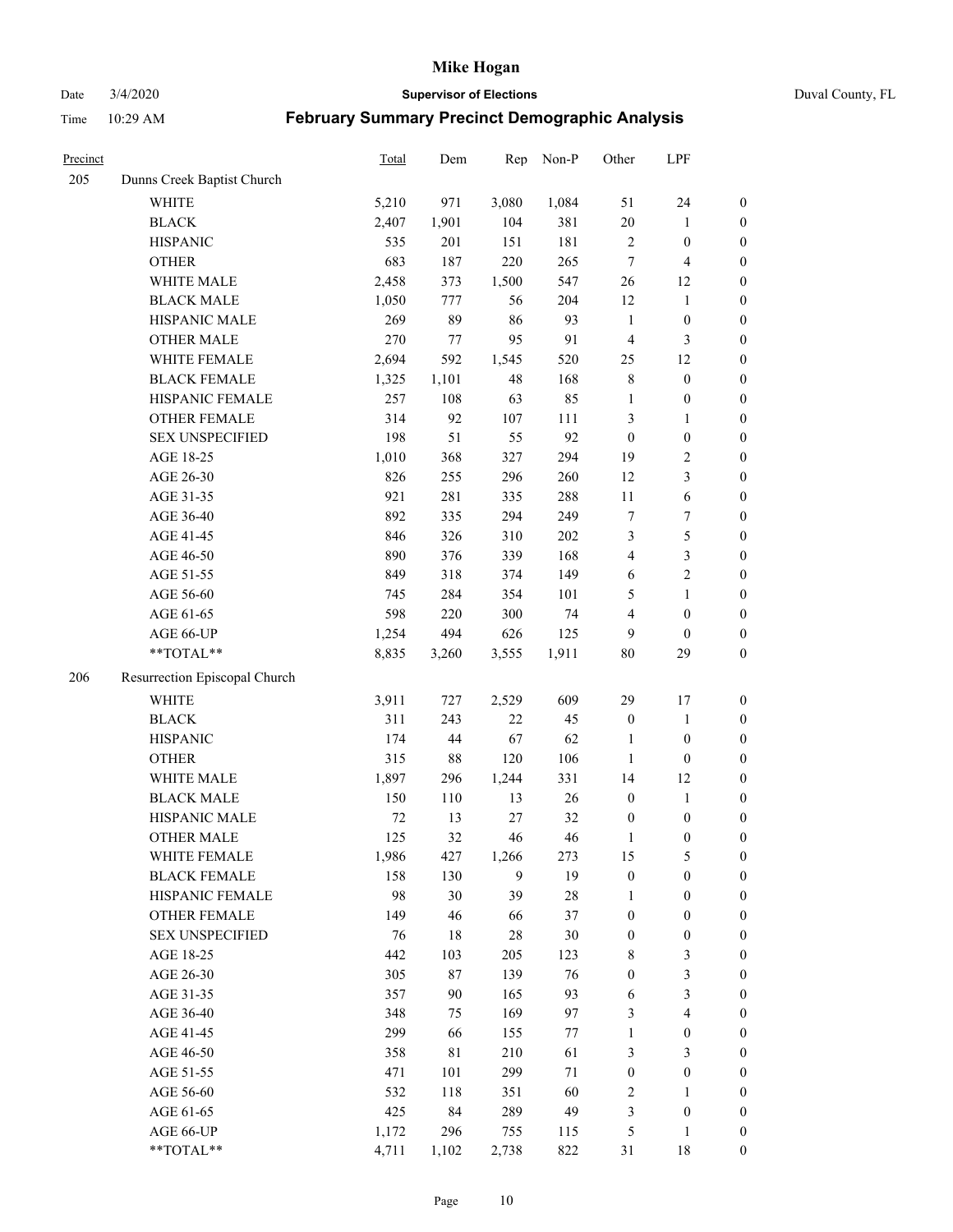Date 3/4/2020 **Supervisor of Elections** Duval County, FL

| Precinct |                        | <b>Total</b> | Dem                     | Rep            | Non-P          | Other            | LPF              |                  |
|----------|------------------------|--------------|-------------------------|----------------|----------------|------------------|------------------|------------------|
| 207      | Police Athletic League |              |                         |                |                |                  |                  |                  |
|          | <b>WHITE</b>           | 3,501        | 762                     | 1,914          | 778            | 34               | 13               | 0                |
|          | <b>BLACK</b>           | 1,063        | 825                     | 31             | 195            | 11               | $\mathbf{1}$     | 0                |
|          | <b>HISPANIC</b>        | 389          | 146                     | 97             | 143            | $\sqrt{2}$       | $\mathbf{1}$     | $\boldsymbol{0}$ |
|          | <b>OTHER</b>           | 526          | 133                     | 176            | 213            | 3                | $\mathbf{1}$     | $\boldsymbol{0}$ |
|          | WHITE MALE             | 1,648        | 295                     | 960            | 364            | $22\,$           | 7                | $\boldsymbol{0}$ |
|          | <b>BLACK MALE</b>      | 455          | 323                     | 20             | 103            | $\,$ $\,$        | $\mathbf{1}$     | $\boldsymbol{0}$ |
|          | HISPANIC MALE          | 164          | 53                      | 47             | 64             | $\boldsymbol{0}$ | $\boldsymbol{0}$ | $\boldsymbol{0}$ |
|          | <b>OTHER MALE</b>      | 213          | 48                      | 77             | $87\,$         | $\mathbf{1}$     | $\boldsymbol{0}$ | $\boldsymbol{0}$ |
|          | WHITE FEMALE           | 1,823        | 462                     | 944            | 399            | 12               | 6                | $\boldsymbol{0}$ |
|          | <b>BLACK FEMALE</b>    | 594          | 493                     | $10\,$         | $88\,$         | 3                | $\boldsymbol{0}$ | 0                |
|          | HISPANIC FEMALE        | 212          | 89                      | 48             | $72\,$         | $\sqrt{2}$       | 1                | 0                |
|          | <b>OTHER FEMALE</b>    | 242          | 74                      | 80             | 86             | $\overline{c}$   | $\boldsymbol{0}$ | $\boldsymbol{0}$ |
|          | <b>SEX UNSPECIFIED</b> | 128          | 29                      | 32             | 66             | $\boldsymbol{0}$ | $\mathbf{1}$     | $\boldsymbol{0}$ |
|          | AGE 18-25              | 526          | 179                     | 148            | 192            | 7                | $\boldsymbol{0}$ | $\boldsymbol{0}$ |
|          | AGE 26-30              | 560          | 186                     | 174            | 184            | 9                | $\boldsymbol{7}$ | $\boldsymbol{0}$ |
|          | AGE 31-35              | 563          | 192                     | 174            | 190            | 5                | $\sqrt{2}$       | $\boldsymbol{0}$ |
|          | AGE 36-40              | 511          | 183                     | 162            | 156            | 7                | $\mathfrak{Z}$   | $\boldsymbol{0}$ |
|          | AGE 41-45              | 421          | 149                     | 139            | 129            | 3                | $\mathbf{1}$     | $\boldsymbol{0}$ |
|          | AGE 46-50              | 418          | 148                     | 163            | 102            | 3                | $\sqrt{2}$       | $\boldsymbol{0}$ |
|          | AGE 51-55              | 462          | 172                     | 196            | $88\,$         | 5                | $\mathbf{1}$     | $\boldsymbol{0}$ |
|          | AGE 56-60              | 518          | 175                     | 255            | 85             | 3                | $\boldsymbol{0}$ | 0                |
|          | AGE 61-65              | 468          | 160                     | 221            | 83             | 4                | $\boldsymbol{0}$ | $\boldsymbol{0}$ |
|          | AGE 66-UP              | 1,030        | 322                     | 586            | 118            | 4                | $\boldsymbol{0}$ | $\boldsymbol{0}$ |
|          | **TOTAL**              | 5,479        | 1,866                   | 2,218          | 1,329          | 50               | 16               | $\boldsymbol{0}$ |
| 208      | Fire Station #49       |              |                         |                |                |                  |                  |                  |
|          | <b>WHITE</b>           | 1,938        | 292                     | 1,334          | 299            | $10\,$           | $\mathfrak{Z}$   | $\boldsymbol{0}$ |
|          | <b>BLACK</b>           | 170          | 123                     | 15             | $30\,$         | 2                | $\boldsymbol{0}$ | $\boldsymbol{0}$ |
|          | <b>HISPANIC</b>        | 49           | 12                      | 26             | 11             | $\boldsymbol{0}$ | $\boldsymbol{0}$ | $\boldsymbol{0}$ |
|          | <b>OTHER</b>           | 85           | 25                      | 37             | 22             | 1                | $\boldsymbol{0}$ | $\boldsymbol{0}$ |
|          | WHITE MALE             | 935          | 126                     | 650            | 152            | 6                | $\mathbf{1}$     | $\boldsymbol{0}$ |
|          | <b>BLACK MALE</b>      | 79           | 48                      | $\overline{9}$ | $20\,$         | 2                | $\boldsymbol{0}$ | $\boldsymbol{0}$ |
|          | HISPANIC MALE          | 24           | $\overline{\mathbf{4}}$ | 16             | $\overline{4}$ | $\boldsymbol{0}$ | $\boldsymbol{0}$ | 0                |
|          | <b>OTHER MALE</b>      | 30           | 7                       | 13             | $10\,$         | $\boldsymbol{0}$ | $\boldsymbol{0}$ | $\boldsymbol{0}$ |
|          | WHITE FEMALE           | 978          | 163                     | 669            | 141            | 3                | 2                | 0                |
|          | <b>BLACK FEMALE</b>    | 88           | 74                      | 6              | $\,$ 8 $\,$    | $\boldsymbol{0}$ | $\boldsymbol{0}$ | $\overline{0}$   |
|          | HISPANIC FEMALE        | 24           | 8                       | 9              | 7              | $\boldsymbol{0}$ | $\boldsymbol{0}$ | $\overline{0}$   |
|          | OTHER FEMALE           | 35           | 14                      | 14             | $\sqrt{6}$     | $\mathbf{1}$     | $\boldsymbol{0}$ | $\overline{0}$   |
|          | <b>SEX UNSPECIFIED</b> | 49           | 8                       | 26             | 14             | $\mathbf{1}$     | $\boldsymbol{0}$ | 0                |
|          | AGE 18-25              | 192          | 37                      | 94             | 59             | 2                | $\boldsymbol{0}$ | $\theta$         |
|          | AGE 26-30              | 133          | 30                      | 66             | 36             | $\boldsymbol{0}$ | $\mathbf{1}$     | 0                |
|          | AGE 31-35              | 121          | 24                      | 67             | $30\,$         | $\boldsymbol{0}$ | $\boldsymbol{0}$ | 0                |
|          | AGE 36-40              | 151          | 19                      | 91             | 39             | 1                | 1                | 0                |
|          | AGE 41-45              | 159          | $28\,$                  | 102            | 27             | 2                | $\boldsymbol{0}$ | 0                |
|          | AGE 46-50              | 176          | 31                      | 121            | 21             | 3                | $\boldsymbol{0}$ | 0                |
|          | AGE 51-55              | 240          | 52                      | 153            | 32             | 3                | $\boldsymbol{0}$ | $\boldsymbol{0}$ |
|          | AGE 56-60              | 247          | 51                      | 154            | 39             | $\overline{c}$   | 1                | $\boldsymbol{0}$ |
|          | AGE 61-65              | 271          | 61                      | 181            | 29             | $\boldsymbol{0}$ | $\boldsymbol{0}$ | $\overline{0}$   |
|          | AGE 66-UP              | 551          | 119                     | 383            | 49             | $\boldsymbol{0}$ | $\boldsymbol{0}$ | 0                |
|          | **TOTAL**              | 2,242        | 452                     | 1,412          | 362            | 13               | $\mathfrak{Z}$   | $\boldsymbol{0}$ |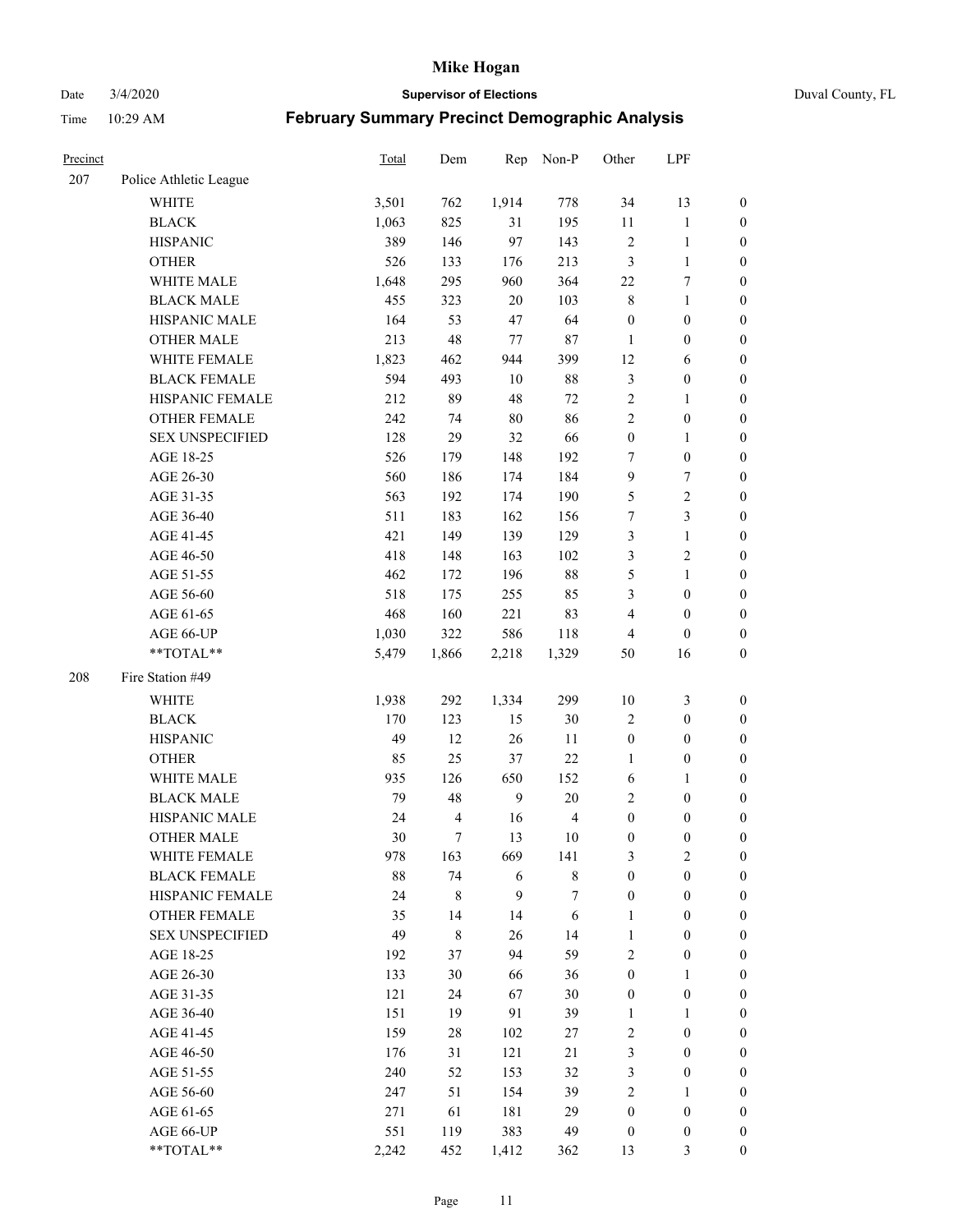Date 3/4/2020 **Supervisor of Elections** Duval County, FL

| Precinct |                            | Total  | Dem                      | Rep              | Non-P            | Other            | LPF                   |                                      |
|----------|----------------------------|--------|--------------------------|------------------|------------------|------------------|-----------------------|--------------------------------------|
| 209      | Monument Pointe Fellowship |        |                          |                  |                  |                  |                       |                                      |
|          | <b>WHITE</b>               | 2,207  | 452                      | 1,352            | 373              | 20               | 10                    | 0                                    |
|          | <b>BLACK</b>               | 129    | 98                       | 15               | 16               | $\boldsymbol{0}$ | $\boldsymbol{0}$      | 0                                    |
|          | <b>HISPANIC</b>            | 90     | 38                       | 27               | 25               | $\boldsymbol{0}$ | $\boldsymbol{0}$      | $\boldsymbol{0}$                     |
|          | <b>OTHER</b>               | 166    | 32                       | 78               | 54               | 2                | $\boldsymbol{0}$      | $\boldsymbol{0}$                     |
|          | WHITE MALE                 | 1,080  | 183                      | 693              | 187              | 9                | $\,$ 8 $\,$           | $\boldsymbol{0}$                     |
|          | <b>BLACK MALE</b>          | 72     | 49                       | 12               | 11               | 0                | $\boldsymbol{0}$      | $\boldsymbol{0}$                     |
|          | HISPANIC MALE              | 42     | 13                       | 15               | 14               | $\boldsymbol{0}$ | $\boldsymbol{0}$      | $\boldsymbol{0}$                     |
|          | <b>OTHER MALE</b>          | 60     | 14                       | 24               | 21               | $\mathbf{1}$     | $\boldsymbol{0}$      | $\boldsymbol{0}$                     |
|          | WHITE FEMALE               | 1,103  | 264                      | 645              | 181              | $11\,$           | $\overline{c}$        | $\boldsymbol{0}$                     |
|          | <b>BLACK FEMALE</b>        | 57     | 49                       | $\mathfrak{Z}$   | 5                | $\boldsymbol{0}$ | $\boldsymbol{0}$      | $\boldsymbol{0}$                     |
|          | HISPANIC FEMALE            | 47     | 25                       | 12               | 10               | $\boldsymbol{0}$ | $\boldsymbol{0}$      | $\boldsymbol{0}$                     |
|          | OTHER FEMALE               | 76     | 15                       | 41               | 19               | 1                | $\boldsymbol{0}$      | $\boldsymbol{0}$                     |
|          | <b>SEX UNSPECIFIED</b>     | 55     | $\,$ 8 $\,$              | $27\,$           | 20               | $\boldsymbol{0}$ | $\boldsymbol{0}$      | $\boldsymbol{0}$                     |
|          | AGE 18-25                  | 227    | 63                       | 106              | 55               | 3                | $\boldsymbol{0}$      | $\boldsymbol{0}$                     |
|          | AGE 26-30                  | 196    | 48                       | 88               | 53               | 5                | $\sqrt{2}$            | $\boldsymbol{0}$                     |
|          | AGE 31-35                  | 220    | 37                       | 111              | $71\,$           | $\mathbf{1}$     | $\boldsymbol{0}$      | $\boldsymbol{0}$                     |
|          | AGE 36-40                  | 218    | 53                       | 94               | 62               | 4                | 5                     | $\boldsymbol{0}$                     |
|          | AGE 41-45                  | 184    | 31                       | 104              | 45               | 3                | $\mathbf{1}$          | $\boldsymbol{0}$                     |
|          | AGE 46-50                  | 187    | 36                       | 115              | 35               | $\boldsymbol{0}$ | $\mathbf{1}$          | $\boldsymbol{0}$                     |
|          | AGE 51-55                  | 218    | 49                       | 135              | 31               | 3                | $\boldsymbol{0}$      | 0                                    |
|          | AGE 56-60                  | 290    | 65                       | 183              | 40               | $\mathbf{1}$     |                       |                                      |
|          | AGE 61-65                  | 259    | 72                       | 169              | 16               | 2                | 1<br>$\boldsymbol{0}$ | 0<br>$\boldsymbol{0}$                |
|          |                            | 593    |                          | 367              | 60               | $\boldsymbol{0}$ | $\boldsymbol{0}$      |                                      |
|          | AGE 66-UP<br>**TOTAL**     |        | 166<br>620               |                  | 468              | $22\,$           | 10                    | $\boldsymbol{0}$<br>$\boldsymbol{0}$ |
|          |                            | 2,592  |                          | 1,472            |                  |                  |                       |                                      |
| 210      | Sisters Creek Marina       |        |                          |                  |                  |                  |                       |                                      |
|          | <b>WHITE</b>               | 1,279  | 239                      | 839              | 181              | 10               | 10                    | $\boldsymbol{0}$                     |
|          | <b>BLACK</b>               | 68     | 51                       | $\overline{4}$   | 12               | 1                | $\boldsymbol{0}$      | $\boldsymbol{0}$                     |
|          | <b>HISPANIC</b>            | 38     | 12                       | 13               | 13               | $\boldsymbol{0}$ | $\boldsymbol{0}$      | $\boldsymbol{0}$                     |
|          | <b>OTHER</b>               | 79     | 18                       | 42               | 19               | $\boldsymbol{0}$ | $\boldsymbol{0}$      | $\boldsymbol{0}$                     |
|          | WHITE MALE                 | 640    | 104                      | 433              | 93               | 5                | $\mathfrak s$         | $\boldsymbol{0}$                     |
|          | <b>BLACK MALE</b>          | 37     | $27\,$                   | $\boldsymbol{0}$ | 10               | $\boldsymbol{0}$ | $\boldsymbol{0}$      | $\boldsymbol{0}$                     |
|          | HISPANIC MALE              | 17     | $\overline{\mathcal{A}}$ | 6                | 7                | $\boldsymbol{0}$ | $\boldsymbol{0}$      | $\boldsymbol{0}$                     |
|          | <b>OTHER MALE</b>          | 34     | 5                        | 21               | $\,$ 8 $\,$      | $\boldsymbol{0}$ | $\boldsymbol{0}$      | $\boldsymbol{0}$                     |
|          | WHITE FEMALE               | 627    | 132                      | 402              | 83               | 5                | 5                     | 0                                    |
|          | <b>BLACK FEMALE</b>        | 30     | 23                       | 4                | $\overline{c}$   | $\mathbf{1}$     | $\boldsymbol{0}$      | $\overline{0}$                       |
|          | HISPANIC FEMALE            | $20\,$ | $\boldsymbol{7}$         | 7                | 6                | $\boldsymbol{0}$ | $\boldsymbol{0}$      | $\overline{0}$                       |
|          | OTHER FEMALE               | 38     | 12                       | 17               | $\boldsymbol{9}$ | $\boldsymbol{0}$ | $\boldsymbol{0}$      | $\overline{0}$                       |
|          | <b>SEX UNSPECIFIED</b>     | 21     | 6                        | 8                | $\tau$           | $\boldsymbol{0}$ | $\boldsymbol{0}$      | 0                                    |
|          | AGE 18-25                  | 108    | 22                       | 59               | 26               | 1                | $\boldsymbol{0}$      | $\theta$                             |
|          | AGE 26-30                  | 72     | 17                       | 38               | 17               | $\boldsymbol{0}$ | $\boldsymbol{0}$      | 0                                    |
|          | AGE 31-35                  | 81     | $\,$ 8 $\,$              | 50               | 18               | 3                | $\overline{2}$        | 0                                    |
|          | AGE 36-40                  | 79     | 18                       | 39               | 20               | 1                | $\mathbf{1}$          | 0                                    |
|          | AGE 41-45                  | 88     | 19                       | 51               | 14               | $\mathbf{1}$     | $\mathfrak{Z}$        | 0                                    |
|          | AGE 46-50                  | 104    | 16                       | $70\,$           | 15               | 2                | $\mathbf{1}$          | 0                                    |
|          | AGE 51-55                  | 148    | 23                       | 107              | 17               | $\mathbf{1}$     | $\boldsymbol{0}$      | 0                                    |
|          | AGE 56-60                  | 180    | 33                       | 122              | 23               | $\mathbf{1}$     | $\mathbf{1}$          | $\overline{0}$                       |
|          | AGE 61-65                  | 205    | 56                       | 119              | 29               | $\boldsymbol{0}$ | $\mathbf{1}$          | $\overline{0}$                       |
|          | AGE 66-UP                  | 399    | 108                      | 243              | 46               | $\mathbf{1}$     | $\mathbf{1}$          | $\boldsymbol{0}$                     |
|          | **TOTAL**                  | 1,464  | 320                      | 898              | 225              | 11               | 10                    | $\boldsymbol{0}$                     |
|          |                            |        |                          |                  |                  |                  |                       |                                      |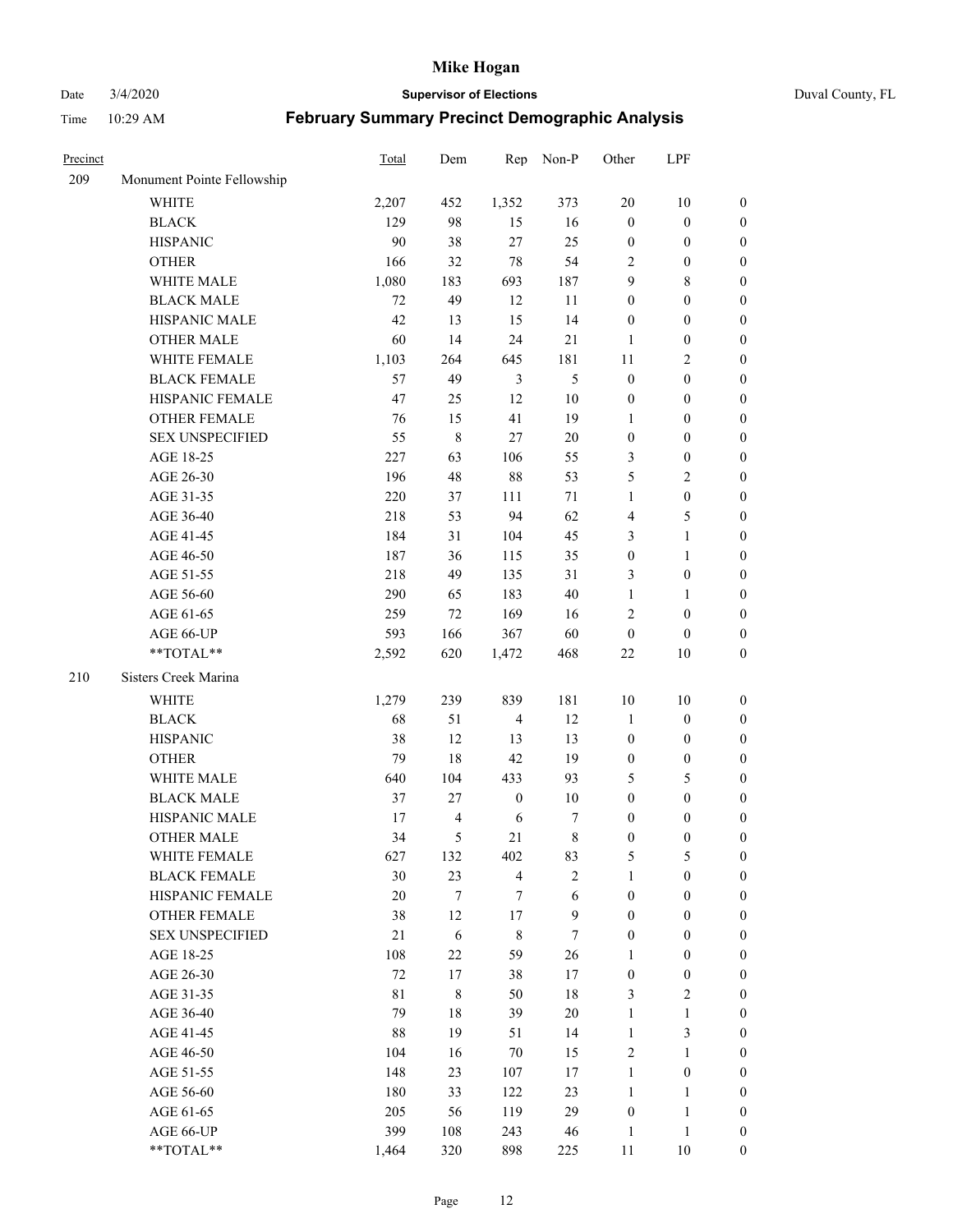Date 3/4/2020 **Supervisor of Elections** Duval County, FL

| Precinct |                                     | Total          | Dem                      | Rep              | Non-P            | Other            | LPF              |                  |
|----------|-------------------------------------|----------------|--------------------------|------------------|------------------|------------------|------------------|------------------|
| 211      | Spirit of Life Lutheran Church      |                |                          |                  |                  |                  |                  |                  |
|          | <b>WHITE</b>                        | 3,084          | 567                      | 1,827            | 659              | 26               | $\mathfrak s$    | 0                |
|          | <b>BLACK</b>                        | 1,348          | 1,016                    | 61               | 261              | 9                | $\mathbf{1}$     | 0                |
|          | <b>HISPANIC</b>                     | 305            | 121                      | 87               | 97               | $\boldsymbol{0}$ | $\boldsymbol{0}$ | $\boldsymbol{0}$ |
|          | <b>OTHER</b>                        | 447            | 117                      | 140              | 186              | $\overline{2}$   | $\overline{2}$   | $\boldsymbol{0}$ |
|          | WHITE MALE                          | 1,483          | 228                      | 909              | 332              | $10\,$           | $\overline{4}$   | $\boldsymbol{0}$ |
|          | <b>BLACK MALE</b>                   | 616            | 431                      | 31               | 146              | 7                | $\mathbf{1}$     | $\boldsymbol{0}$ |
|          | HISPANIC MALE                       | 155            | 65                       | 44               | 46               | $\boldsymbol{0}$ | $\boldsymbol{0}$ | $\boldsymbol{0}$ |
|          | <b>OTHER MALE</b>                   | 195            | 48                       | 66               | 79               | $\mathbf{1}$     | $\mathbf{1}$     | $\boldsymbol{0}$ |
|          | WHITE FEMALE                        | 1,560          | 334                      | 896              | 313              | 16               | $\mathbf{1}$     | $\boldsymbol{0}$ |
|          | <b>BLACK FEMALE</b>                 | 713            | 569                      | 30               | 112              | $\sqrt{2}$       | $\boldsymbol{0}$ | 0                |
|          | HISPANIC FEMALE                     | 147            | 54                       | 42               | 51               | $\boldsymbol{0}$ | $\boldsymbol{0}$ | 0                |
|          | <b>OTHER FEMALE</b>                 | 173            | 57                       | 52               | 63               | 1                | $\boldsymbol{0}$ | $\boldsymbol{0}$ |
|          | <b>SEX UNSPECIFIED</b>              | 142            | 35                       | 45               | 61               | $\boldsymbol{0}$ | $\mathbf{1}$     | $\boldsymbol{0}$ |
|          | AGE 18-25                           | 616            | 205                      | 172              | 230              | 9                | $\boldsymbol{0}$ | $\boldsymbol{0}$ |
|          | AGE 26-30                           | 436            | 162                      | 140              | 130              | 4                | $\boldsymbol{0}$ | $\boldsymbol{0}$ |
|          | AGE 31-35                           | 518            | 168                      | 194              | 151              | 4                | $\mathbf{1}$     | $\boldsymbol{0}$ |
|          | AGE 36-40                           | 606            | 209                      | 219              | 168              | 6                | $\overline{4}$   | $\boldsymbol{0}$ |
|          | AGE 41-45                           | 590            | 213                      | 237              | 135              | 4                | $\mathbf{1}$     | $\boldsymbol{0}$ |
|          | AGE 46-50                           | 578            | 243                      | 212              | 123              | $\boldsymbol{0}$ | $\boldsymbol{0}$ | $\boldsymbol{0}$ |
|          | AGE 51-55                           | 493            | 191                      | 203              | 95               | 3                | 1                | $\boldsymbol{0}$ |
|          | AGE 56-60                           | 392            | 123                      | 216              | 51               | $\overline{c}$   | $\boldsymbol{0}$ | 0                |
|          | AGE 61-65                           | 330            | 103                      | 180              | 44               | 3                | $\boldsymbol{0}$ | 0                |
|          | AGE 66-UP                           | 621            | 202                      | 341              | 75               | $\overline{2}$   | 1                | $\boldsymbol{0}$ |
|          | **TOTAL**                           | 5,184          | 1,821                    | 2,115            | 1,203            | $37\,$           | $\,$ 8 $\,$      | $\boldsymbol{0}$ |
| 212      | Black Hammock Island Community Cent |                |                          |                  |                  |                  |                  |                  |
|          | <b>WHITE</b>                        | 674            | 116                      | 443              | 110              | 5                | $\boldsymbol{0}$ | $\boldsymbol{0}$ |
|          | <b>BLACK</b>                        | 6              | 5                        | $\boldsymbol{0}$ | $\mathbf{1}$     | $\boldsymbol{0}$ | $\boldsymbol{0}$ | $\boldsymbol{0}$ |
|          | <b>HISPANIC</b>                     | 3              | $\mathbf{1}$             | $\overline{c}$   | $\boldsymbol{0}$ | $\boldsymbol{0}$ | $\boldsymbol{0}$ | $\boldsymbol{0}$ |
|          | <b>OTHER</b>                        | 24             | 5                        | $\,$ $\,$        | 11               | $\boldsymbol{0}$ | $\boldsymbol{0}$ | $\boldsymbol{0}$ |
|          | WHITE MALE                          | 334            | 45                       | 229              | 59               | $\mathbf{1}$     | $\boldsymbol{0}$ | $\boldsymbol{0}$ |
|          | <b>BLACK MALE</b>                   | $\overline{4}$ | $\overline{\mathbf{4}}$  | $\boldsymbol{0}$ | $\boldsymbol{0}$ | $\boldsymbol{0}$ | $\boldsymbol{0}$ | $\boldsymbol{0}$ |
|          | HISPANIC MALE                       | $\mathfrak{2}$ | $\mathbf{1}$             | $\mathbf{1}$     | $\boldsymbol{0}$ | $\boldsymbol{0}$ | $\boldsymbol{0}$ | 0                |
|          | OTHER MALE                          | 10             | $\overline{c}$           | 5                | 3                | $\boldsymbol{0}$ | $\boldsymbol{0}$ | $\boldsymbol{0}$ |
|          | WHITE FEMALE                        | 330            | 70                       | 206              | 50               | 4                | $\boldsymbol{0}$ | 0                |
|          | <b>BLACK FEMALE</b>                 | $\overline{c}$ | 1                        | $\boldsymbol{0}$ | 1                | $\boldsymbol{0}$ | $\boldsymbol{0}$ | $\overline{0}$   |
|          | HISPANIC FEMALE                     | $\overline{0}$ | $\boldsymbol{0}$         | $\boldsymbol{0}$ | $\boldsymbol{0}$ | $\boldsymbol{0}$ | $\boldsymbol{0}$ | $\overline{0}$   |
|          | <b>OTHER FEMALE</b>                 | 8              | 3                        | $\overline{2}$   | 3                | $\boldsymbol{0}$ | $\boldsymbol{0}$ | $\overline{0}$   |
|          | <b>SEX UNSPECIFIED</b>              | 17             | $\mathbf{1}$             | 10               | 6                | $\boldsymbol{0}$ | $\boldsymbol{0}$ | $\overline{0}$   |
|          | AGE 18-25                           | 55             | $\overline{\mathcal{L}}$ | 35               | 15               | 1                | $\boldsymbol{0}$ | $\theta$         |
|          | AGE 26-30                           | 52             | 6                        | 30               | 16               | $\boldsymbol{0}$ | $\boldsymbol{0}$ | $\overline{0}$   |
|          | AGE 31-35                           | 54             | 9                        | 32               | 13               | $\boldsymbol{0}$ | $\boldsymbol{0}$ | 0                |
|          | AGE 36-40                           | 36             | $\overline{\mathbf{4}}$  | 22               | $10\,$           | $\boldsymbol{0}$ | $\boldsymbol{0}$ | 0                |
|          | AGE 41-45                           | 41             | 9                        | 22               | 9                | 1                | $\boldsymbol{0}$ | 0                |
|          | AGE 46-50                           | 68             | 12                       | 39               | 16               | 1                | $\boldsymbol{0}$ | 0                |
|          | AGE 51-55                           | 77             | 13                       | 51               | 12               | 1                | $\boldsymbol{0}$ | $\overline{0}$   |
|          | AGE 56-60                           | 99             | 16                       | 74               | 9                | $\boldsymbol{0}$ | $\boldsymbol{0}$ | $\overline{0}$   |
|          | AGE 61-65                           | 90             | 24                       | 59               | 6                | 1                | $\boldsymbol{0}$ | $\overline{0}$   |
|          | AGE 66-UP                           | 135            | 30                       | 89               | 16               | $\boldsymbol{0}$ | $\boldsymbol{0}$ | 0                |
|          | **TOTAL**                           | 707            | 127                      | 453              | 122              | 5                | $\boldsymbol{0}$ | $\boldsymbol{0}$ |
|          |                                     |                |                          |                  |                  |                  |                  |                  |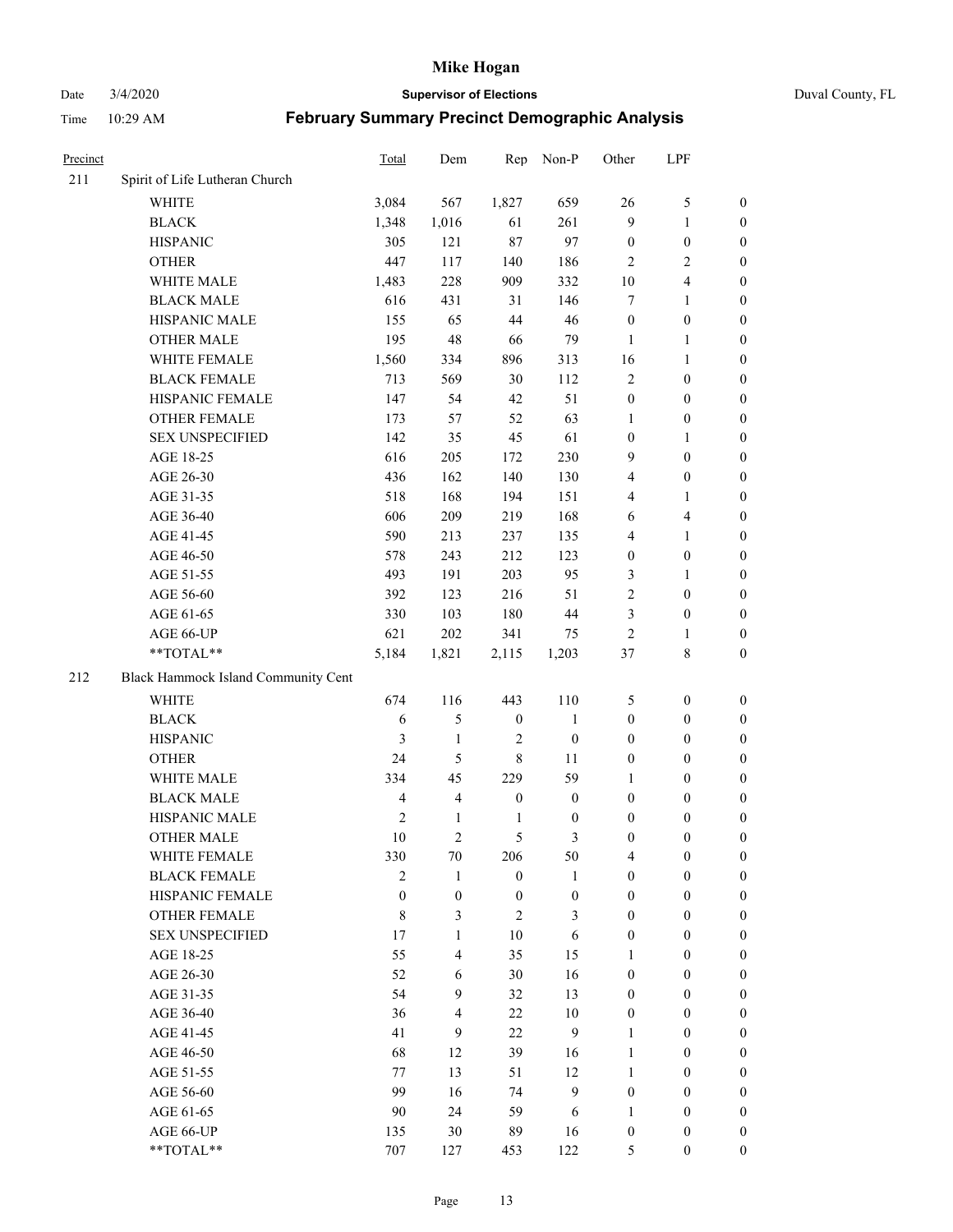Date 3/4/2020 **Supervisor of Elections** Duval County, FL

| Precinct |                                     | Total | Dem            | Rep          | Non-P                   | Other            | LPF              |                  |
|----------|-------------------------------------|-------|----------------|--------------|-------------------------|------------------|------------------|------------------|
| 213      | Hidden Hills Country Club           |       |                |              |                         |                  |                  |                  |
|          | <b>WHITE</b>                        | 962   | 167            | 656          | 130                     | 7                | $\sqrt{2}$       | 0                |
|          | <b>BLACK</b>                        | 196   | 157            | 16           | $20\,$                  | 3                | $\boldsymbol{0}$ | 0                |
|          | <b>HISPANIC</b>                     | 44    | 14             | 23           | 6                       | 1                | $\boldsymbol{0}$ | $\boldsymbol{0}$ |
|          | <b>OTHER</b>                        | 116   | 24             | 62           | $30\,$                  | $\boldsymbol{0}$ | $\boldsymbol{0}$ | $\boldsymbol{0}$ |
|          | WHITE MALE                          | 462   | 74             | 327          | 56                      | 4                | 1                | $\boldsymbol{0}$ |
|          | <b>BLACK MALE</b>                   | 92    | 66             | 11           | 14                      | $\mathbf{1}$     | $\boldsymbol{0}$ | $\boldsymbol{0}$ |
|          | HISPANIC MALE                       | 21    | $\,$ 8 $\,$    | 11           | $\mathbf{1}$            | 1                | $\boldsymbol{0}$ | $\boldsymbol{0}$ |
|          | <b>OTHER MALE</b>                   | 45    | 9              | 25           | 11                      | $\boldsymbol{0}$ | $\boldsymbol{0}$ | $\boldsymbol{0}$ |
|          | WHITE FEMALE                        | 494   | 92             | 325          | 73                      | 3                | 1                | $\boldsymbol{0}$ |
|          | <b>BLACK FEMALE</b>                 | 100   | $88\,$         | 5            | $\mathfrak s$           | 2                | $\boldsymbol{0}$ | $\boldsymbol{0}$ |
|          | HISPANIC FEMALE                     | 22    | 6              | 11           | 5                       | $\boldsymbol{0}$ | $\boldsymbol{0}$ | $\boldsymbol{0}$ |
|          | <b>OTHER FEMALE</b>                 | 53    | 11             | 28           | 14                      | $\boldsymbol{0}$ | $\boldsymbol{0}$ | $\boldsymbol{0}$ |
|          | <b>SEX UNSPECIFIED</b>              | 29    | 8              | 14           | $\tau$                  | $\boldsymbol{0}$ | $\boldsymbol{0}$ | $\boldsymbol{0}$ |
|          | AGE 18-25                           | 131   | 37             | 64           | $26\,$                  | 3                | $\mathbf{1}$     | $\boldsymbol{0}$ |
|          | AGE 26-30                           | 69    | $26\,$         | 28           | 11                      | 3                | $\mathbf{1}$     | $\boldsymbol{0}$ |
|          | AGE 31-35                           | 50    | 13             | 28           | 9                       | $\boldsymbol{0}$ | $\boldsymbol{0}$ | $\boldsymbol{0}$ |
|          | AGE 36-40                           | 56    | 15             | 23           | 18                      | $\boldsymbol{0}$ | $\boldsymbol{0}$ | $\boldsymbol{0}$ |
|          | AGE 41-45                           | 79    | 29             | 37           | 13                      | $\boldsymbol{0}$ | $\boldsymbol{0}$ | $\boldsymbol{0}$ |
|          | AGE 46-50                           | 121   | $40\,$         | 53           | $27\,$                  | $\mathbf{1}$     | $\boldsymbol{0}$ | $\boldsymbol{0}$ |
|          | AGE 51-55                           | 122   | $30\,$         | 70           | $22\,$                  | $\boldsymbol{0}$ | $\boldsymbol{0}$ | $\boldsymbol{0}$ |
|          | AGE 56-60                           | 161   | 37             | 104          | 17                      | 3                | $\boldsymbol{0}$ | 0                |
|          | AGE 61-65                           | 144   | 46             | 84           | 13                      | 1                | $\boldsymbol{0}$ | $\boldsymbol{0}$ |
|          | AGE 66-UP                           | 385   | 89             | 266          | $30\,$                  | $\boldsymbol{0}$ | $\boldsymbol{0}$ | $\boldsymbol{0}$ |
|          | **TOTAL**                           | 1,318 | 362            | 757          | 186                     | $11\,$           | $\sqrt{2}$       | $\boldsymbol{0}$ |
| 301      | Queen's Harbor Yacht & Country Club |       |                |              |                         |                  |                  |                  |
|          | <b>WHITE</b>                        | 1,721 | 276            | 1,184        | 246                     | 13               | $\sqrt{2}$       | $\boldsymbol{0}$ |
|          | <b>BLACK</b>                        | 133   | 100            | $11\,$       | $21\,$                  | $\mathbf{1}$     | $\boldsymbol{0}$ | $\boldsymbol{0}$ |
|          | <b>HISPANIC</b>                     | 46    | 9              | 29           | 8                       | $\boldsymbol{0}$ | $\boldsymbol{0}$ | $\boldsymbol{0}$ |
|          | <b>OTHER</b>                        | 157   | 36             | 64           | 55                      | 2                | $\boldsymbol{0}$ | $\boldsymbol{0}$ |
|          | WHITE MALE                          | 851   | 111            | 607          | 126                     | 6                | $\mathbf{1}$     | $\boldsymbol{0}$ |
|          | <b>BLACK MALE</b>                   | 63    | 44             | $\mathbf{9}$ | $10\,$                  | $\boldsymbol{0}$ | $\boldsymbol{0}$ | $\boldsymbol{0}$ |
|          | HISPANIC MALE                       | 19    | $\overline{4}$ | 12           | $\mathfrak{Z}$          | $\boldsymbol{0}$ | $\boldsymbol{0}$ | $\boldsymbol{0}$ |
|          | <b>OTHER MALE</b>                   | 55    | 9              | 26           | 20                      | $\boldsymbol{0}$ | $\boldsymbol{0}$ | $\boldsymbol{0}$ |
|          | WHITE FEMALE                        | 852   | 163            | 571          | 110                     | 7                | 1                | 0                |
|          | <b>BLACK FEMALE</b>                 | 69    | 56             | $\sqrt{2}$   | $10\,$                  | $\mathbf{1}$     | $\boldsymbol{0}$ | $\overline{0}$   |
|          | HISPANIC FEMALE                     | 26    | 5              | 17           | $\overline{\mathbf{4}}$ | $\boldsymbol{0}$ | $\boldsymbol{0}$ | $\overline{0}$   |
|          | <b>OTHER FEMALE</b>                 | 79    | $21\,$         | 31           | 25                      | 2                | $\boldsymbol{0}$ | $\overline{0}$   |
|          | <b>SEX UNSPECIFIED</b>              | 43    | $\,$ 8 $\,$    | 13           | 22                      | $\boldsymbol{0}$ | $\boldsymbol{0}$ | $\overline{0}$   |
|          | AGE 18-25                           | 194   | 55             | 98           | 37                      | 4                | $\boldsymbol{0}$ | $\theta$         |
|          | AGE 26-30                           | 83    | $20\,$         | 50           | 13                      | $\boldsymbol{0}$ | $\boldsymbol{0}$ | 0                |
|          | AGE 31-35                           | 60    | 12             | 29           | 19                      | $\boldsymbol{0}$ | $\boldsymbol{0}$ | 0                |
|          | AGE 36-40                           | 108   | $20\,$         | 54           | 34                      | $\boldsymbol{0}$ | $\boldsymbol{0}$ | 0                |
|          | AGE 41-45                           | 107   | 24             | 57           | 26                      | $\boldsymbol{0}$ | $\boldsymbol{0}$ | 0                |
|          | AGE 46-50                           | 172   | 42             | 91           | 35                      | 4                | $\boldsymbol{0}$ | 0                |
|          | AGE 51-55                           | 191   | 37             | 125          | 27                      | $\overline{c}$   | $\boldsymbol{0}$ | $\overline{0}$   |
|          | AGE 56-60                           | 248   | 39             | 175          | 34                      | $\boldsymbol{0}$ | $\boldsymbol{0}$ | $\overline{0}$   |
|          | AGE 61-65                           | 220   | 45             | 133          | 36                      | 6                | $\boldsymbol{0}$ | $\overline{0}$   |
|          | AGE 66-UP                           | 673   | 127            | 475          | 69                      | $\boldsymbol{0}$ | $\overline{2}$   | 0                |
|          | **TOTAL**                           | 2,057 | 421            | 1,288        | 330                     | 16               | $\overline{2}$   | $\boldsymbol{0}$ |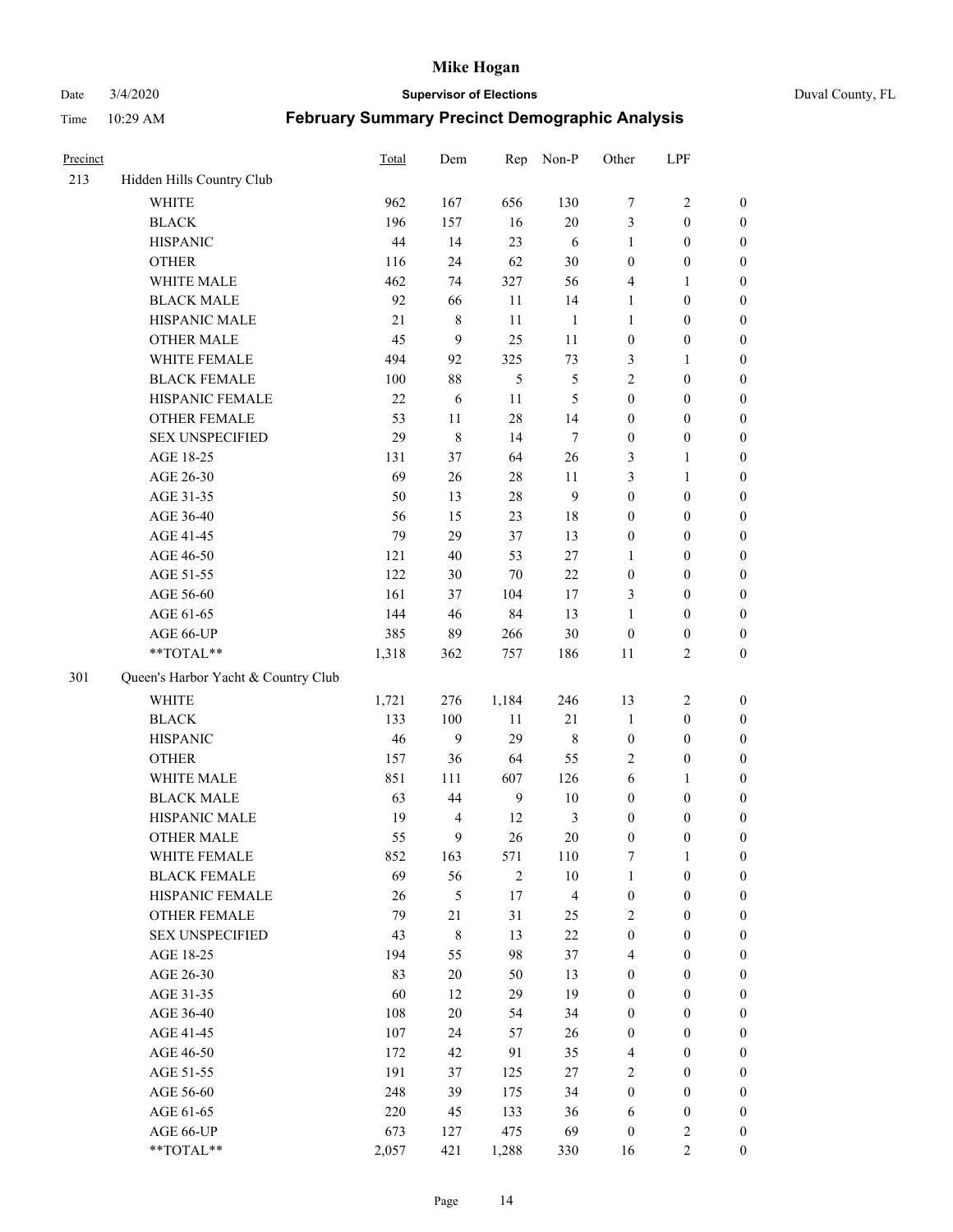#### Date 3/4/2020 **Supervisor of Elections** Duval County, FL

| Precinct |                        | <b>Total</b> | Dem    | Rep            | Non-P  | Other            | LPF              |                  |
|----------|------------------------|--------------|--------|----------------|--------|------------------|------------------|------------------|
| 302      | Fire Station #58       |              |        |                |        |                  |                  |                  |
|          | <b>WHITE</b>           | 1,668        | 393    | 844            | 413    | 9                | $\mathbf{9}$     | $\boldsymbol{0}$ |
|          | <b>BLACK</b>           | 245          | 185    | 12             | 46     | $\sqrt{2}$       | $\boldsymbol{0}$ | 0                |
|          | <b>HISPANIC</b>        | 158          | 48     | 56             | 53     | $\mathbf{1}$     | $\boldsymbol{0}$ | $\boldsymbol{0}$ |
|          | <b>OTHER</b>           | 297          | 68     | 115            | 112    | $\overline{2}$   | $\boldsymbol{0}$ | $\boldsymbol{0}$ |
|          | WHITE MALE             | 816          | 158    | 443            | 199    | 8                | $\,$ 8 $\,$      | $\boldsymbol{0}$ |
|          | <b>BLACK MALE</b>      | 114          | 79     | $\overline{7}$ | 26     | $\sqrt{2}$       | $\boldsymbol{0}$ | $\boldsymbol{0}$ |
|          | HISPANIC MALE          | 79           | 19     | 24             | 36     | $\boldsymbol{0}$ | $\boldsymbol{0}$ | $\boldsymbol{0}$ |
|          | <b>OTHER MALE</b>      | 126          | 31     | $47\,$         | 46     | $\overline{2}$   | $\boldsymbol{0}$ | $\boldsymbol{0}$ |
|          | WHITE FEMALE           | 835          | 231    | 396            | 206    | $\mathbf{1}$     | 1                | $\boldsymbol{0}$ |
|          | <b>BLACK FEMALE</b>    | 128          | 104    | 5              | 19     | $\boldsymbol{0}$ | $\boldsymbol{0}$ | 0                |
|          | HISPANIC FEMALE        | 74           | 25     | 32             | 16     | 1                | $\boldsymbol{0}$ | 0                |
|          | <b>OTHER FEMALE</b>    | 133          | 29     | 56             | 48     | $\boldsymbol{0}$ | $\boldsymbol{0}$ | 0                |
|          | <b>SEX UNSPECIFIED</b> | 63           | 18     | 17             | $28\,$ | $\boldsymbol{0}$ | $\boldsymbol{0}$ | $\boldsymbol{0}$ |
|          | AGE 18-25              | 216          | 62     | 66             | 85     | $\overline{c}$   | $\mathbf{1}$     | $\boldsymbol{0}$ |
|          | AGE 26-30              | 241          | 77     | 83             | 79     | $\mathbf{1}$     | $\mathbf{1}$     | $\boldsymbol{0}$ |
|          | AGE 31-35              | 243          | 56     | 91             | 90     | 3                | $\mathfrak{Z}$   | $\boldsymbol{0}$ |
|          | AGE 36-40              | 209          | 66     | 75             | 63     | 3                | $\sqrt{2}$       | $\boldsymbol{0}$ |
|          | AGE 41-45              | 235          | $70\,$ | 90             | $72\,$ | $\sqrt{2}$       | $\mathbf{1}$     | $\boldsymbol{0}$ |
|          | AGE 46-50              | 181          | 39     | 98             | 42     | $\overline{c}$   | $\boldsymbol{0}$ | $\boldsymbol{0}$ |
|          | AGE 51-55              | 188          | 52     | 88             | 47     | $\mathbf{1}$     | $\boldsymbol{0}$ | 0                |
|          | AGE 56-60              | 224          | 74     | 106            | 44     | $\boldsymbol{0}$ | $\boldsymbol{0}$ | 0                |
|          | AGE 61-65              | 228          | 73     | 114            | 41     | $\boldsymbol{0}$ | $\boldsymbol{0}$ | 0                |
|          | AGE 66-UP              | 403          | 125    | 216            | 61     | $\boldsymbol{0}$ | 1                | 0                |
|          | **TOTAL**              | 2,368        | 694    | 1,027          | 624    | 14               | $\mathbf{9}$     | $\boldsymbol{0}$ |
| 303      | Isle of Faith          |              |        |                |        |                  |                  |                  |
|          | WHITE                  | 2,850        | 640    | 1,563          | 601    | 33               | 13               | $\boldsymbol{0}$ |
|          | <b>BLACK</b>           | 177          | 134    | 9              | 34     | $\boldsymbol{0}$ | $\boldsymbol{0}$ | $\boldsymbol{0}$ |
|          | <b>HISPANIC</b>        | 149          | 47     | 56             | 44     | $\overline{c}$   | $\boldsymbol{0}$ | $\boldsymbol{0}$ |
|          | <b>OTHER</b>           | 262          | 67     | 98             | 95     | $\sqrt{2}$       | $\boldsymbol{0}$ | $\boldsymbol{0}$ |
|          | <b>WHITE MALE</b>      | 1,365        | 255    | 779            | 299    | 22               | $10\,$           | $\boldsymbol{0}$ |
|          | <b>BLACK MALE</b>      | 84           | 55     | $\overline{4}$ | 25     | $\boldsymbol{0}$ | $\boldsymbol{0}$ | 0                |
|          | HISPANIC MALE          | 70           | 19     | 26             | 24     | 1                | $\boldsymbol{0}$ | 0                |
|          | <b>OTHER MALE</b>      | 99           | 26     | 36             | 37     | $\boldsymbol{0}$ | $\boldsymbol{0}$ | 0                |
|          | WHITE FEMALE           | 1,449        | 378    | 768            | 289    | 11               | 3                | 0                |
|          | <b>BLACK FEMALE</b>    | 90           | 76     | 5              | 9      | $\boldsymbol{0}$ | $\boldsymbol{0}$ | $\boldsymbol{0}$ |
|          | HISPANIC FEMALE        | 73           | 26     | 29             | $18\,$ | $\boldsymbol{0}$ | $\boldsymbol{0}$ | $\overline{0}$   |
|          | <b>OTHER FEMALE</b>    | 126          | 36     | 49             | 39     | $\overline{c}$   | $\boldsymbol{0}$ | $\overline{0}$   |
|          | <b>SEX UNSPECIFIED</b> | 82           | 17     | $30\,$         | 34     | $\mathbf{1}$     | $\boldsymbol{0}$ | $\overline{0}$   |
|          | AGE 18-25              | 327          | 81     | 144            | 98     | 4                | $\boldsymbol{0}$ | $\overline{0}$   |
|          | AGE 26-30              | 307          | 90     | 135            | 75     | 6                | $\mathbf{1}$     | 0                |
|          | AGE 31-35              | 318          | 79     | 125            | 107    | 7                | $\boldsymbol{0}$ | 0                |
|          | AGE 36-40              | 325          | 83     | 124            | 111    | 3                | $\overline{4}$   | 0                |
|          | AGE 41-45              | 268          | 65     | 121            | 77     | $\sqrt{2}$       | $\mathfrak{Z}$   | 0                |
|          | AGE 46-50              | 260          | 60     | 133            | 61     | 4                | $\sqrt{2}$       | 0                |
|          | AGE 51-55              | 288          | 68     | 170            | 46     | $\mathbf{1}$     | $\mathfrak{Z}$   | $\boldsymbol{0}$ |
|          | AGE 56-60              | 328          | 73     | 204            | 49     | $\overline{c}$   | $\boldsymbol{0}$ | $\boldsymbol{0}$ |
|          | AGE 61-65              | 305          | 75     | 174            | 54     | $\overline{c}$   | $\boldsymbol{0}$ | $\boldsymbol{0}$ |
|          | AGE 66-UP              | 712          | 214    | 396            | 96     | 6                | $\boldsymbol{0}$ | $\boldsymbol{0}$ |
|          | **TOTAL**              | 3,438        | 888    | 1,726          | 774    | 37               | 13               | $\boldsymbol{0}$ |
|          |                        |              |        |                |        |                  |                  |                  |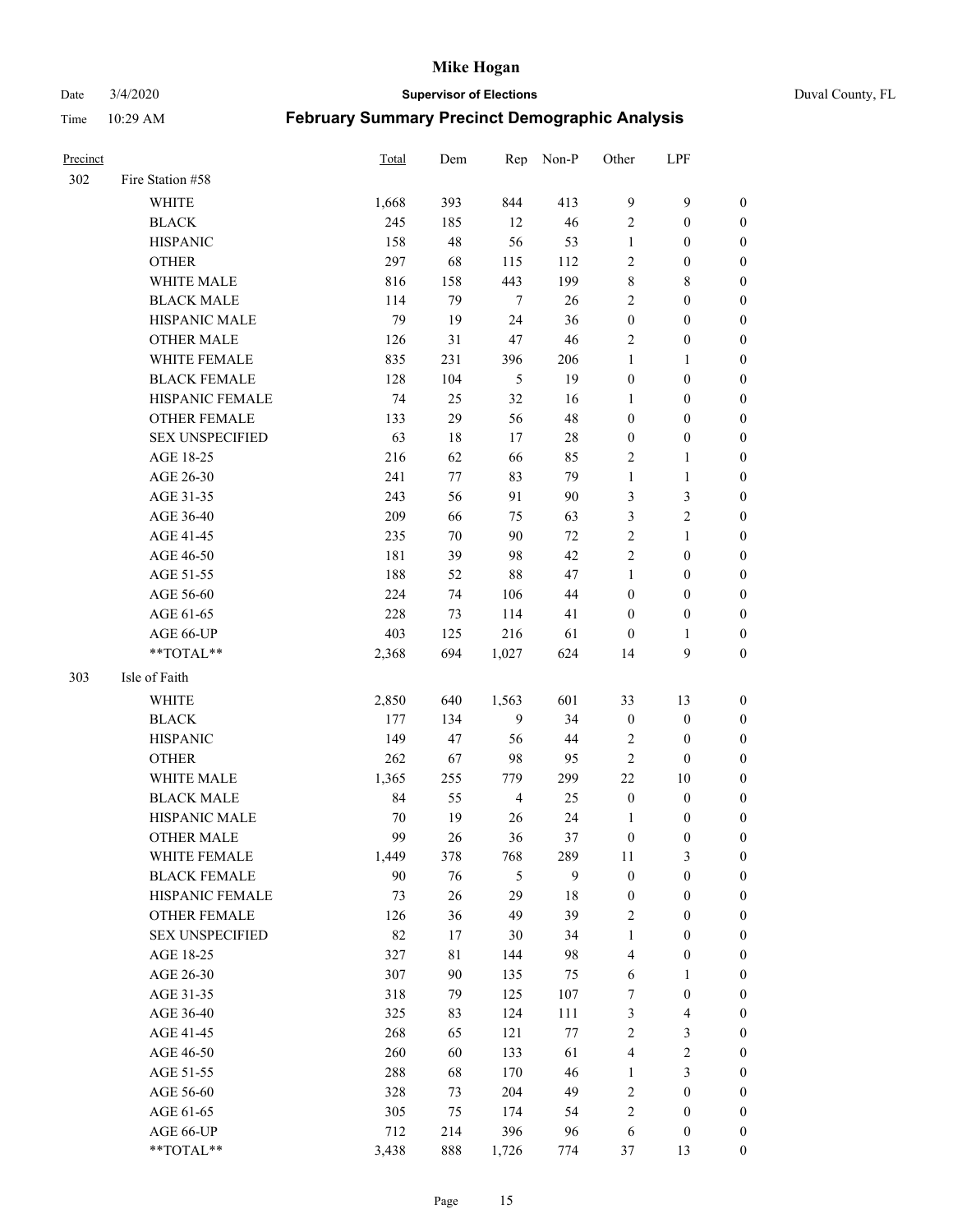Date 3/4/2020 **Supervisor of Elections** Duval County, FL

| Precinct |                                    | <b>Total</b> | Dem    | Rep            | Non-P            | Other            | LPF                     |                  |
|----------|------------------------------------|--------------|--------|----------------|------------------|------------------|-------------------------|------------------|
| 304      | Jacksonville Golf and Country Club |              |        |                |                  |                  |                         |                  |
|          | <b>WHITE</b>                       | 1,761        | 284    | 1,166          | 299              | 10               | $\sqrt{2}$              | 0                |
|          | <b>BLACK</b>                       | 52           | 37     | 6              | 9                | $\boldsymbol{0}$ | $\boldsymbol{0}$        | 0                |
|          | <b>HISPANIC</b>                    | 51           | 11     | 26             | 12               | $\overline{c}$   | $\boldsymbol{0}$        | $\boldsymbol{0}$ |
|          | <b>OTHER</b>                       | 167          | 32     | 61             | 74               | $\boldsymbol{0}$ | $\boldsymbol{0}$        | $\boldsymbol{0}$ |
|          | WHITE MALE                         | 866          | 101    | 603            | 158              | 4                | $\boldsymbol{0}$        | $\boldsymbol{0}$ |
|          | <b>BLACK MALE</b>                  | 25           | 15     | $\mathfrak{Z}$ | $\boldsymbol{7}$ | $\boldsymbol{0}$ | $\boldsymbol{0}$        | $\boldsymbol{0}$ |
|          | HISPANIC MALE                      | 25           | $\tau$ | 11             | 6                | 1                | $\boldsymbol{0}$        | $\boldsymbol{0}$ |
|          | <b>OTHER MALE</b>                  | 75           | 15     | 29             | 31               | $\boldsymbol{0}$ | $\boldsymbol{0}$        | $\boldsymbol{0}$ |
|          | WHITE FEMALE                       | 877          | 179    | 552            | 138              | 6                | $\overline{2}$          | $\boldsymbol{0}$ |
|          | <b>BLACK FEMALE</b>                | 26           | 22     | $\mathfrak{Z}$ | $\mathbf{1}$     | $\boldsymbol{0}$ | $\boldsymbol{0}$        | $\boldsymbol{0}$ |
|          | HISPANIC FEMALE                    | 24           | 4      | 15             | 5                | $\boldsymbol{0}$ | $\boldsymbol{0}$        | 0                |
|          | <b>OTHER FEMALE</b>                | 69           | 14     | 23             | 32               | $\boldsymbol{0}$ | $\boldsymbol{0}$        | $\boldsymbol{0}$ |
|          | <b>SEX UNSPECIFIED</b>             | 44           | 7      | $20\,$         | 16               | $\mathbf{1}$     | $\boldsymbol{0}$        | $\boldsymbol{0}$ |
|          | AGE 18-25                          | 207          | 42     | 121            | 41               | 3                | $\boldsymbol{0}$        | $\boldsymbol{0}$ |
|          | AGE 26-30                          | 93           | 23     | 43             | 26               | $\mathbf{1}$     | $\boldsymbol{0}$        | $\boldsymbol{0}$ |
|          | AGE 31-35                          | 79           | 11     | 52             | 16               | $\boldsymbol{0}$ | $\boldsymbol{0}$        | $\boldsymbol{0}$ |
|          | AGE 36-40                          | 141          | 28     | 68             | 41               | 3                | $\mathbf{1}$            | $\boldsymbol{0}$ |
|          | AGE 41-45                          | 112          | 16     | $70\,$         | 26               | $\boldsymbol{0}$ | $\boldsymbol{0}$        | $\boldsymbol{0}$ |
|          | AGE 46-50                          | 170          | 34     | 100            | 35               | $\boldsymbol{0}$ | 1                       | $\boldsymbol{0}$ |
|          | AGE 51-55                          | 205          | 28     | 147            | 29               | $\mathbf{1}$     | $\boldsymbol{0}$        | $\boldsymbol{0}$ |
|          | AGE 56-60                          | 261          | 42     | 165            | 53               | $\mathbf{1}$     | $\boldsymbol{0}$        | 0                |
|          | AGE 61-65                          | 219          | 42     | 135            | 41               | $\mathbf{1}$     | $\boldsymbol{0}$        | 0                |
|          | AGE 66-UP                          | 543          | 97     | 358            | 86               | $\sqrt{2}$       | $\boldsymbol{0}$        | $\boldsymbol{0}$ |
|          | **TOTAL**                          | 2,031        | 364    | 1,259          | 394              | 12               | $\sqrt{2}$              | $\boldsymbol{0}$ |
| 305      | Chets Creek Church                 |              |        |                |                  |                  |                         |                  |
|          | <b>WHITE</b>                       | 4,345        | 1,010  | 2,292          | 972              | 47               | 24                      | $\boldsymbol{0}$ |
|          | <b>BLACK</b>                       | 362          | 262    | 25             | $72\,$           | $\overline{c}$   | $\mathbf{1}$            | $\boldsymbol{0}$ |
|          | <b>HISPANIC</b>                    | 322          | 106    | $80\,$         | 130              | 6                | $\boldsymbol{0}$        | $\boldsymbol{0}$ |
|          | <b>OTHER</b>                       | 493          | 143    | 158            | 190              | $\mathbf{1}$     | 1                       | $\boldsymbol{0}$ |
|          | WHITE MALE                         | 2,004        | 372    | 1,104          | 493              | 23               | 12                      | $\boldsymbol{0}$ |
|          | <b>BLACK MALE</b>                  | 172          | 115    | 17             | 39               | $\boldsymbol{0}$ | $\mathbf{1}$            | $\boldsymbol{0}$ |
|          | HISPANIC MALE                      | 141          | 40     | 35             | 62               | $\overline{4}$   | $\boldsymbol{0}$        | 0                |
|          | <b>OTHER MALE</b>                  | 169          | 43     | 57             | 68               | $\mathbf{1}$     | $\boldsymbol{0}$        | $\boldsymbol{0}$ |
|          | WHITE FEMALE                       | 2,286        | 621    | 1,168          | 463              | 24               | 10                      | 0                |
|          | <b>BLACK FEMALE</b>                | 186          | 144    | $\,8\,$        | 32               | $\sqrt{2}$       | $\boldsymbol{0}$        | $\boldsymbol{0}$ |
|          | HISPANIC FEMALE                    | 177          | 64     | $44\,$         | 67               | $\sqrt{2}$       | $\boldsymbol{0}$        | $\boldsymbol{0}$ |
|          | OTHER FEMALE                       | 232          | 84     | 76             | $72\,$           | $\boldsymbol{0}$ | $\boldsymbol{0}$        | $\overline{0}$   |
|          | <b>SEX UNSPECIFIED</b>             | 155          | 38     | 46             | 68               | $\boldsymbol{0}$ | $\mathfrak{Z}$          | 0                |
|          | AGE 18-25                          | 633          | 194    | 227            | 201              | 9                | $\sqrt{2}$              | 0                |
|          | AGE 26-30                          | 587          | 177    | 243            | 158              | 7                | $\sqrt{2}$              | 0                |
|          | AGE 31-35                          | 554          | 165    | 201            | 181              | 3                | $\overline{\mathbf{4}}$ | 0                |
|          | AGE 36-40                          | 492          | 145    | 182            | 155              | 7                | $\mathfrak{Z}$          | 0                |
|          | AGE 41-45                          | 457          | 117    | 195            | 135              | $\sqrt{2}$       | $\,$ 8 $\,$             | 0                |
|          | AGE 46-50                          | 502          | 110    | 254            | 126              | 9                | $\mathfrak{Z}$          | 0                |
|          | AGE 51-55                          | 474          | 111    | 248            | 110              | 4                | $\mathbf{1}$            | $\boldsymbol{0}$ |
|          | AGE 56-60                          | 419          | 114    | 222            | 74               | 8                | $\mathbf{1}$            | $\boldsymbol{0}$ |
|          | AGE 61-65                          | 377          | 108    | 199            | 65               | 3                | $\sqrt{2}$              | $\boldsymbol{0}$ |
|          | AGE 66-UP                          | 1,026        | 279    | 584            | 159              | $\overline{4}$   | $\boldsymbol{0}$        | $\boldsymbol{0}$ |
|          | **TOTAL**                          | 5,522        | 1,521  | 2,555          | 1,364            | 56               | 26                      | $\boldsymbol{0}$ |
|          |                                    |              |        |                |                  |                  |                         |                  |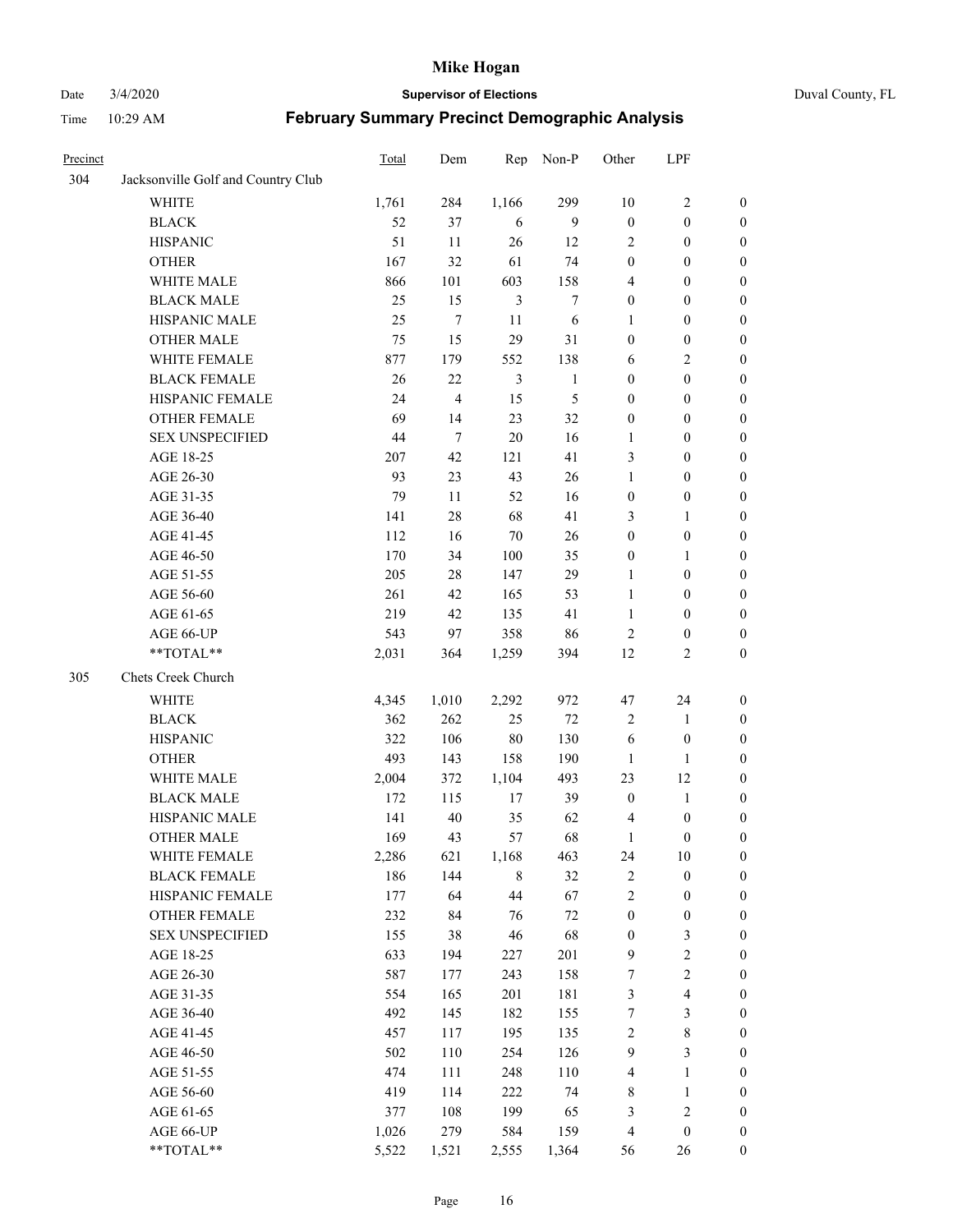Date 3/4/2020 **Supervisor of Elections** Duval County, FL

| Precinct |                              | Total | Dem    | Rep            | Non-P  | Other            | LPF                     |                  |
|----------|------------------------------|-------|--------|----------------|--------|------------------|-------------------------|------------------|
| 306      | East Pointe Baptist Church   |       |        |                |        |                  |                         |                  |
|          | <b>WHITE</b>                 | 2,207 | 558    | 1,041          | 576    | 18               | 14                      | 0                |
|          | <b>BLACK</b>                 | 777   | 560    | 29             | 182    | 4                | $\sqrt{2}$              | $\boldsymbol{0}$ |
|          | <b>HISPANIC</b>              | 393   | 139    | 102            | 148    | 4                | $\boldsymbol{0}$        | $\boldsymbol{0}$ |
|          | <b>OTHER</b>                 | 968   | 262    | 290            | 404    | $10\,$           | $\overline{2}$          | $\boldsymbol{0}$ |
|          | WHITE MALE                   | 1,032 | 227    | 516            | 271    | 7                | 11                      | $\boldsymbol{0}$ |
|          | <b>BLACK MALE</b>            | 367   | 248    | 20             | 95     | 3                | $\mathbf{1}$            | $\boldsymbol{0}$ |
|          | HISPANIC MALE                | 172   | 48     | 50             | $71\,$ | 3                | $\boldsymbol{0}$        | $\boldsymbol{0}$ |
|          | <b>OTHER MALE</b>            | 423   | 107    | 132            | 176    | 6                | $\overline{c}$          | $\boldsymbol{0}$ |
|          | WHITE FEMALE                 | 1,147 | 326    | 511            | 296    | $11\,$           | $\mathfrak{Z}$          | $\boldsymbol{0}$ |
|          | <b>BLACK FEMALE</b>          | 396   | 300    | $\overline{9}$ | 85     | $\mathbf{1}$     | $\mathbf{1}$            | $\boldsymbol{0}$ |
|          | HISPANIC FEMALE              | 204   | 86     | 49             | 68     | $\mathbf{1}$     | $\boldsymbol{0}$        | $\boldsymbol{0}$ |
|          | OTHER FEMALE                 | 443   | 136    | 141            | 163    | 3                | $\boldsymbol{0}$        | $\boldsymbol{0}$ |
|          | <b>SEX UNSPECIFIED</b>       | 161   | 41     | 34             | 85     | $\mathbf{1}$     | $\boldsymbol{0}$        | $\boldsymbol{0}$ |
|          | AGE 18-25                    | 532   | 193    | 124            | 208    | 7                | $\boldsymbol{0}$        | $\boldsymbol{0}$ |
|          | AGE 26-30                    | 457   | 148    | 140            | 162    | 4                | $\mathfrak{Z}$          | $\boldsymbol{0}$ |
|          | AGE 31-35                    | 470   | 172    | 142            | 144    | 5                | $\boldsymbol{7}$        | $\boldsymbol{0}$ |
|          | AGE 36-40                    | 444   | 144    | 138            | 154    | 6                | $\sqrt{2}$              | $\boldsymbol{0}$ |
|          | AGE 41-45                    | 437   | 148    | 143            | 141    | 3                | $\overline{2}$          | $\boldsymbol{0}$ |
|          | AGE 46-50                    | 444   | 160    | 158            | 121    | 4                | $\mathbf{1}$            | $\boldsymbol{0}$ |
|          | AGE 51-55                    | 388   | 148    | 139            | 99     | $\mathbf{1}$     | $\mathbf{1}$            | $\boldsymbol{0}$ |
|          | AGE 56-60                    | 373   | 122    | 148            | 100    | 3                | $\boldsymbol{0}$        | 0                |
|          | AGE 61-65                    | 274   | $87\,$ | 119            | 65     | $\mathbf{1}$     | $\overline{2}$          | $\boldsymbol{0}$ |
|          | AGE 66-UP                    | 523   | 194    | 211            | 116    | $\sqrt{2}$       | $\boldsymbol{0}$        | $\boldsymbol{0}$ |
|          | **TOTAL**                    | 4,345 | 1,519  | 1,462          | 1,310  | 36               | $18\,$                  | $\boldsymbol{0}$ |
| 307      | Pablo Creek Regional Library |       |        |                |        |                  |                         |                  |
|          | <b>WHITE</b>                 | 1,975 | 462    | 933            | 544    | 23               | 13                      | $\boldsymbol{0}$ |
|          | <b>BLACK</b>                 | 290   | 205    | 18             | 63     | 4                | $\boldsymbol{0}$        | $\boldsymbol{0}$ |
|          | <b>HISPANIC</b>              | 356   | 153    | 68             | 130    | 2                | $\mathfrak{Z}$          | $\boldsymbol{0}$ |
|          | <b>OTHER</b>                 | 266   | 66     | 71             | 124    | 5                | $\boldsymbol{0}$        | $\boldsymbol{0}$ |
|          | WHITE MALE                   | 905   | 163    | 460            | 258    | 15               | 9                       | $\boldsymbol{0}$ |
|          | <b>BLACK MALE</b>            | 132   | 87     | $11\,$         | 32     | $\sqrt{2}$       | $\boldsymbol{0}$        | $\boldsymbol{0}$ |
|          | HISPANIC MALE                | 157   | 65     | 33             | 57     | $\mathbf{1}$     | 1                       | $\boldsymbol{0}$ |
|          | OTHER MALE                   | 104   | 26     | 30             | 48     | $\boldsymbol{0}$ | $\boldsymbol{0}$        | $\boldsymbol{0}$ |
|          | WHITE FEMALE                 | 1,048 | 295    | 460            | 281    | 8                | 4                       | 0                |
|          | <b>BLACK FEMALE</b>          | 153   | 114    | $\overline{7}$ | $30\,$ | 2                | $\boldsymbol{0}$        | $\overline{0}$   |
|          | HISPANIC FEMALE              | 191   | 84     | 34             | $70\,$ | $\mathbf{1}$     | $\sqrt{2}$              | $\overline{0}$   |
|          | <b>OTHER FEMALE</b>          | 129   | 36     | 36             | 52     | 5                | $\boldsymbol{0}$        | $\overline{0}$   |
|          | <b>SEX UNSPECIFIED</b>       | 68    | 16     | 19             | 33     | $\boldsymbol{0}$ | $\boldsymbol{0}$        | 0                |
|          | AGE 18-25                    | 406   | 121    | 110            | 164    | 8                | $\mathfrak{Z}$          | 0                |
|          | AGE 26-30                    | 362   | 114    | 119            | 120    | 4                | $\mathfrak s$           | 0                |
|          | AGE 31-35                    | 334   | 97     | 106            | 121    | 6                | $\overline{\mathbf{4}}$ | 0                |
|          | AGE 36-40                    | 289   | 84     | 103            | 97     | 3                | $\sqrt{2}$              | 0                |
|          | AGE 41-45                    | 216   | 66     | 79             | 69     | $\mathbf{1}$     | $\mathbf{1}$            | 0                |
|          | AGE 46-50                    | 237   | 73     | 96             | 65     | 2                | $\mathbf{1}$            | 0                |
|          | AGE 51-55                    | 224   | 71     | 92             | 60     | $\mathbf{1}$     | $\boldsymbol{0}$        | 0                |
|          | AGE 56-60                    | 242   | 79     | 109            | 52     | 2                | $\boldsymbol{0}$        | 0                |
|          | AGE 61-65                    | 189   | 59     | 85             | 42     | 3                | $\boldsymbol{0}$        | $\overline{0}$   |
|          | AGE 66-UP                    | 388   | 122    | 191            | 71     | 4                | $\boldsymbol{0}$        | 0                |
|          | **TOTAL**                    | 2,887 | 886    | 1,090          | 861    | 34               | 16                      | $\boldsymbol{0}$ |
|          |                              |       |        |                |        |                  |                         |                  |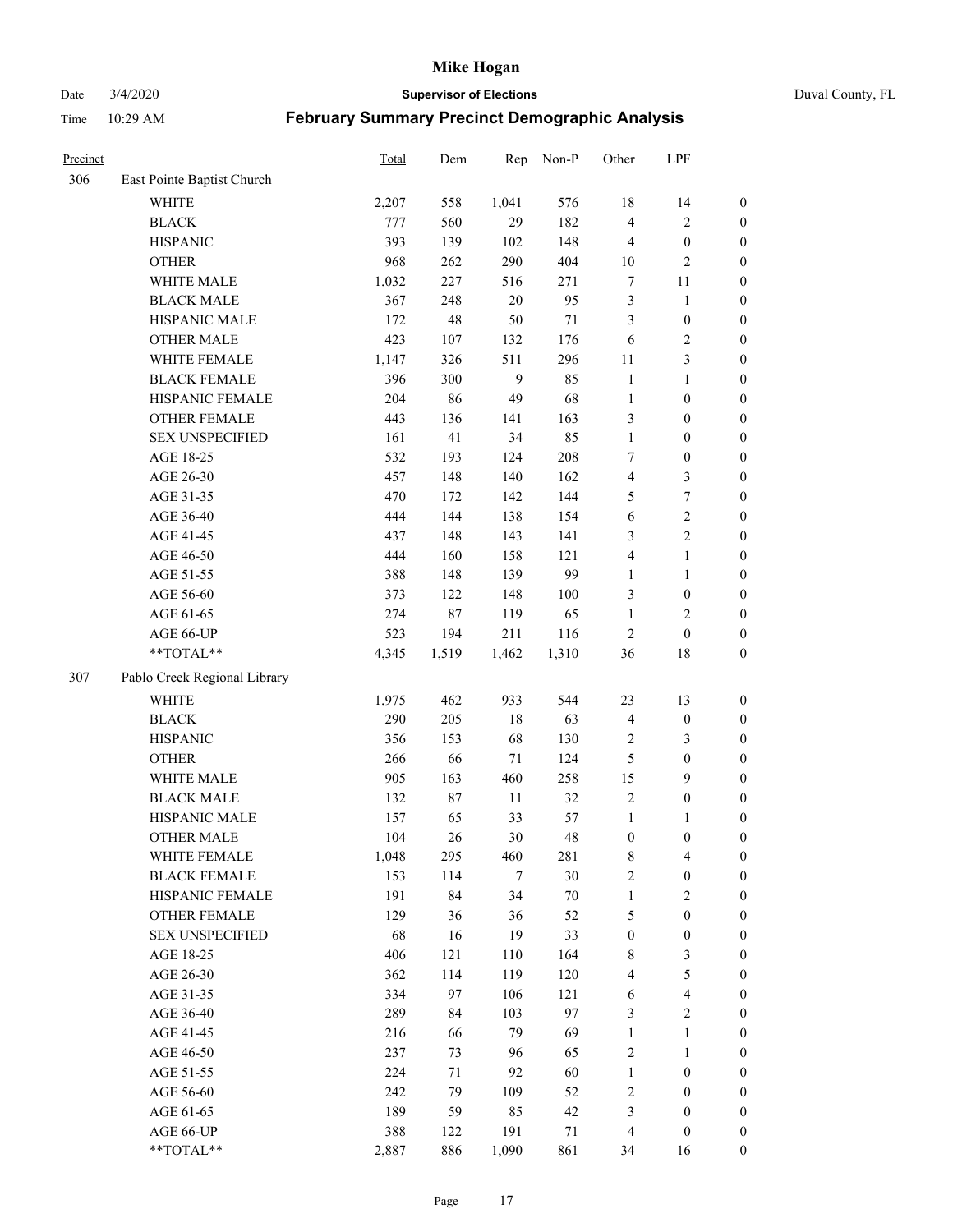Date 3/4/2020 **Supervisor of Elections** Duval County, FL

| Precinct |                            | Total | Dem              | Rep         | Non-P            | Other            | LPF              |                  |
|----------|----------------------------|-------|------------------|-------------|------------------|------------------|------------------|------------------|
| 308      | The Woods Community Center |       |                  |             |                  |                  |                  |                  |
|          | <b>WHITE</b>               | 1,428 | 295              | 829         | 279              | 13               | 12               | $\boldsymbol{0}$ |
|          | <b>BLACK</b>               | 92    | $70\,$           | 7           | 14               | $\mathbf{1}$     | $\boldsymbol{0}$ | $\boldsymbol{0}$ |
|          | <b>HISPANIC</b>            | 62    | 23               | 22          | 17               | $\boldsymbol{0}$ | $\boldsymbol{0}$ | $\boldsymbol{0}$ |
|          | <b>OTHER</b>               | 128   | 36               | 39          | 51               | $\boldsymbol{0}$ | $\overline{2}$   | $\boldsymbol{0}$ |
|          | WHITE MALE                 | 677   | 120              | 398         | 142              | 8                | 9                | $\boldsymbol{0}$ |
|          | <b>BLACK MALE</b>          | 45    | 33               | 5           | $\boldsymbol{7}$ | $\boldsymbol{0}$ | $\boldsymbol{0}$ | $\boldsymbol{0}$ |
|          | HISPANIC MALE              | 24    | $\boldsymbol{9}$ | 11          | $\overline{4}$   | $\boldsymbol{0}$ | $\boldsymbol{0}$ | $\boldsymbol{0}$ |
|          | <b>OTHER MALE</b>          | 50    | 12               | 22          | 15               | $\boldsymbol{0}$ | $\mathbf{1}$     | $\boldsymbol{0}$ |
|          | WHITE FEMALE               | 735   | 172              | 427         | 129              | 4                | $\mathfrak{Z}$   | $\boldsymbol{0}$ |
|          | <b>BLACK FEMALE</b>        | 45    | 36               | $\sqrt{2}$  | 6                | $\mathbf{1}$     | $\boldsymbol{0}$ | $\boldsymbol{0}$ |
|          | HISPANIC FEMALE            | 38    | 14               | 11          | 13               | $\boldsymbol{0}$ | $\boldsymbol{0}$ | 0                |
|          | <b>OTHER FEMALE</b>        | 62    | 22               | 15          | 24               | $\boldsymbol{0}$ | $\mathbf{1}$     | $\boldsymbol{0}$ |
|          | <b>SEX UNSPECIFIED</b>     | 34    | 6                | 6           | 21               | $\mathbf{1}$     | $\boldsymbol{0}$ | $\boldsymbol{0}$ |
|          | AGE 18-25                  | 146   | 42               | 46          | 52               | $\mathbf{1}$     | $\sqrt{5}$       | $\boldsymbol{0}$ |
|          | AGE 26-30                  | 100   | 30               | 43          | 24               | $\mathbf{1}$     | $\sqrt{2}$       | $\boldsymbol{0}$ |
|          | AGE 31-35                  | 165   | 37               | $8\sqrt{1}$ | 45               | $\mathbf{1}$     | $\mathbf{1}$     | $\boldsymbol{0}$ |
|          | AGE 36-40                  | 175   | 36               | 99          | 35               | $\overline{c}$   | $\mathfrak{Z}$   | $\boldsymbol{0}$ |
|          | AGE 41-45                  | 173   | 39               | 89          | 42               | $\overline{2}$   | $\mathbf{1}$     | $\boldsymbol{0}$ |
|          | AGE 46-50                  | 154   | 35               | 76          | 41               | $\mathbf{1}$     | $\mathbf{1}$     | $\boldsymbol{0}$ |
|          | AGE 51-55                  | 127   | 21               | 77          | 29               | $\boldsymbol{0}$ | $\boldsymbol{0}$ | $\boldsymbol{0}$ |
|          | AGE 56-60                  | 154   | 38               | 95          | 20               | $\boldsymbol{0}$ | 1                | 0                |
|          | AGE 61-65                  | 138   | 29               | $8\sqrt{1}$ | 26               | 2                | $\boldsymbol{0}$ | $\boldsymbol{0}$ |
|          | AGE 66-UP                  | 378   | 117              | 210         | 47               | $\overline{4}$   | $\boldsymbol{0}$ | $\boldsymbol{0}$ |
|          | **TOTAL**                  | 1,710 | 424              | 897         | 361              | 14               | 14               | $\boldsymbol{0}$ |
| 309      | Watson Realty Corporation  |       |                  |             |                  |                  |                  |                  |
|          | <b>WHITE</b>               | 2,161 | 493              | 1,077       | 554              | 18               | 19               | $\boldsymbol{0}$ |
|          | <b>BLACK</b>               | 509   | 384              | 26          | 94               | 4                | $\mathbf{1}$     | $\boldsymbol{0}$ |
|          | <b>HISPANIC</b>            | 250   | 94               | 73          | 80               | 3                | $\boldsymbol{0}$ | $\boldsymbol{0}$ |
|          | <b>OTHER</b>               | 457   | 158              | 133         | 163              | 3                | $\boldsymbol{0}$ | $\boldsymbol{0}$ |
|          | WHITE MALE                 | 1,016 | 179              | 540         | 272              | 10               | 15               | $\boldsymbol{0}$ |
|          | <b>BLACK MALE</b>          | 217   | 149              | 15          | 49               | 3                | $\mathbf{1}$     | $\boldsymbol{0}$ |
|          | HISPANIC MALE              | 97    | 33               | 29          | 33               | $\overline{c}$   | $\boldsymbol{0}$ | $\boldsymbol{0}$ |
|          | <b>OTHER MALE</b>          | 197   | 62               | 54          | 79               | $\overline{2}$   | $\boldsymbol{0}$ | $\boldsymbol{0}$ |
|          | WHITE FEMALE               | 1,116 | 306              | 527         | 273              | 8                | $\overline{c}$   | 0                |
|          | <b>BLACK FEMALE</b>        | 290   | 234              | 11          | 44               | $\mathbf{1}$     | $\boldsymbol{0}$ | $\boldsymbol{0}$ |
|          | HISPANIC FEMALE            | 145   | 59               | 42          | 43               | $\mathbf{1}$     | $\boldsymbol{0}$ | $\overline{0}$   |
|          | OTHER FEMALE               | 215   | 83               | 68          | 63               | $\mathbf{1}$     | $\boldsymbol{0}$ | $\overline{0}$   |
|          | <b>SEX UNSPECIFIED</b>     | 84    | 24               | 23          | 35               | $\boldsymbol{0}$ | $\overline{c}$   | 0                |
|          | AGE 18-25                  | 387   | 123              | 120         | 139              | 4                | $\mathbf{1}$     | 0                |
|          | AGE 26-30                  | 360   | 124              | 116         | 114              | 4                | $\overline{c}$   | 0                |
|          | AGE 31-35                  | 385   | 136              | 110         | 127              | 6                | 6                | 0                |
|          | AGE 36-40                  | 327   | 109              | 116         | 94               | $\boldsymbol{2}$ | 6                | 0                |
|          | AGE 41-45                  | 233   | 98               | 57          | 74               | 3                | $\mathbf{1}$     | 0                |
|          | AGE 46-50                  | 258   | 85               | 108         | 62               | $\sqrt{2}$       | $\mathbf{1}$     | 0                |
|          | AGE 51-55                  | 277   | 83               | 139         | 53               | $\mathbf{1}$     | $\mathbf{1}$     | 0                |
|          | AGE 56-60                  | 285   | 76               | 133         | 76               | $\boldsymbol{0}$ | $\boldsymbol{0}$ | 0                |
|          | AGE 61-65                  | 331   | 106              | 165         | 57               | $\overline{c}$   | 1                | $\boldsymbol{0}$ |
|          | AGE 66-UP                  | 534   | 189              | 245         | 95               | $\overline{4}$   | $\mathbf{1}$     | $\boldsymbol{0}$ |
|          | **TOTAL**                  | 3,377 | 1,129            | 1,309       | 891              | 28               | $20\,$           | $\boldsymbol{0}$ |
|          |                            |       |                  |             |                  |                  |                  |                  |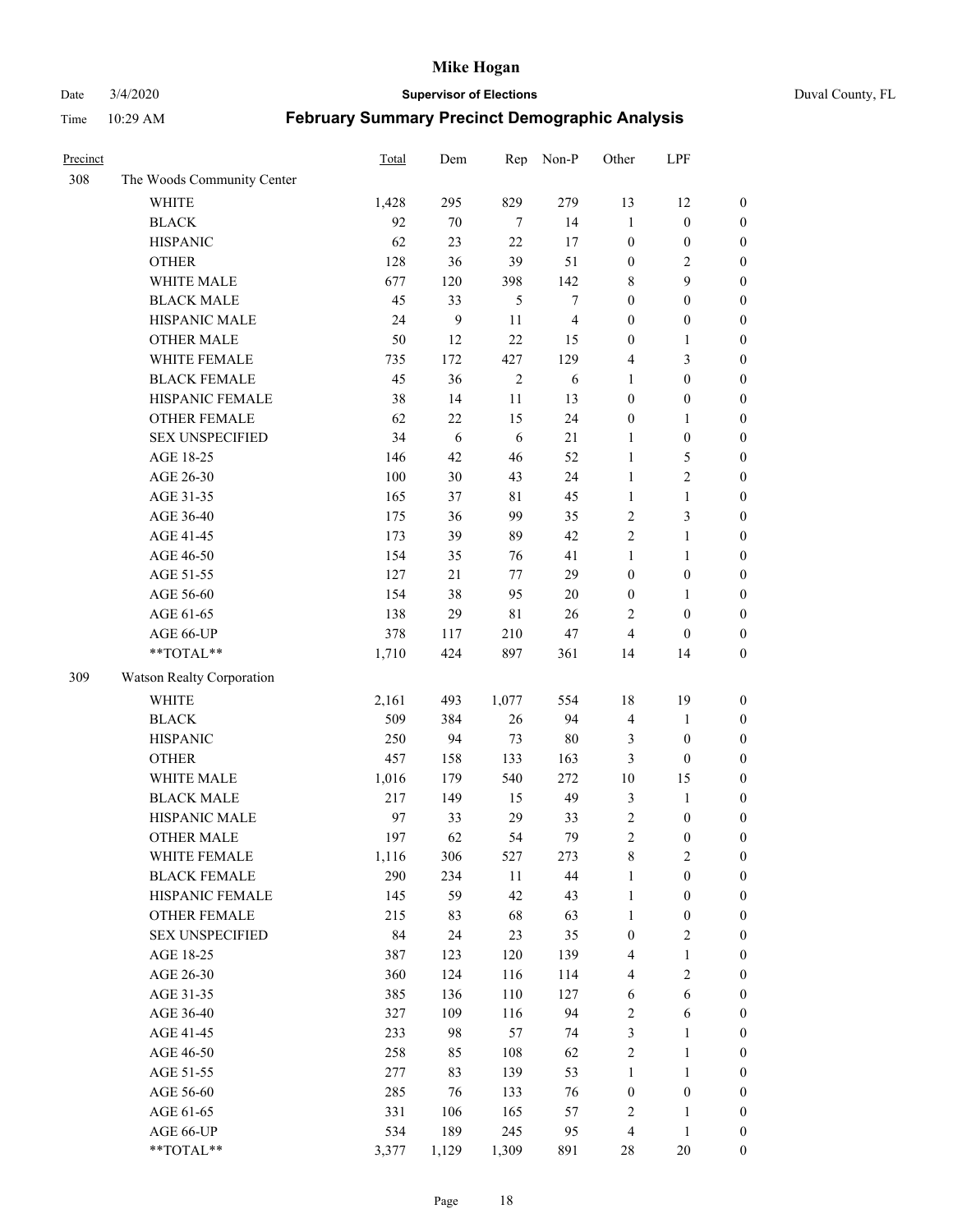Date 3/4/2020 **Supervisor of Elections** Duval County, FL

| Precinct |                                     | <b>Total</b> | Dem         | Rep            | Non-P          | Other            | LPF                     |                  |
|----------|-------------------------------------|--------------|-------------|----------------|----------------|------------------|-------------------------|------------------|
| 310      | The Windsor at San Pablo            |              |             |                |                |                  |                         |                  |
|          | <b>WHITE</b>                        | 2,482        | 493         | 1,502          | 464            | 15               | $\,$ 8 $\,$             | 0                |
|          | <b>BLACK</b>                        | 88           | 63          | 7              | 17             | $\mathbf{1}$     | $\boldsymbol{0}$        | 0                |
|          | <b>HISPANIC</b>                     | 97           | 22          | 31             | 43             | $\mathbf{1}$     | $\boldsymbol{0}$        | 0                |
|          | <b>OTHER</b>                        | 212          | 65          | 69             | 73             | $\overline{c}$   | $\mathfrak{Z}$          | $\boldsymbol{0}$ |
|          | WHITE MALE                          | 1,082        | 164         | 677            | 230            | 6                | $\mathfrak s$           | $\boldsymbol{0}$ |
|          | <b>BLACK MALE</b>                   | 40           | $28\,$      | $\sqrt{2}$     | $10\,$         | $\boldsymbol{0}$ | $\boldsymbol{0}$        | $\boldsymbol{0}$ |
|          | HISPANIC MALE                       | 39           | $\,$ 8 $\,$ | 13             | 18             | $\boldsymbol{0}$ | $\boldsymbol{0}$        | $\boldsymbol{0}$ |
|          | <b>OTHER MALE</b>                   | 78           | 23          | 28             | 25             | $\mathbf{1}$     | $\mathbf{1}$            | $\boldsymbol{0}$ |
|          | WHITE FEMALE                        | 1,382        | 323         | 816            | 231            | 9                | $\mathfrak{Z}$          | $\boldsymbol{0}$ |
|          | <b>BLACK FEMALE</b>                 | 48           | 35          | 5              | $\overline{7}$ | $\mathbf{1}$     | $\boldsymbol{0}$        | 0                |
|          | HISPANIC FEMALE                     | 58           | 14          | 18             | 25             | $\mathbf{1}$     | $\boldsymbol{0}$        | 0                |
|          | <b>OTHER FEMALE</b>                 | 114          | 41          | 35             | 35             | $\mathbf{1}$     | $\sqrt{2}$              | 0                |
|          | <b>SEX UNSPECIFIED</b>              | 38           | $\tau$      | 15             | 16             | $\boldsymbol{0}$ | $\boldsymbol{0}$        | $\boldsymbol{0}$ |
|          | AGE 18-25                           | 155          | 43          | 60             | 48             | 3                | $\mathbf{1}$            | $\boldsymbol{0}$ |
|          | AGE 26-30                           | 125          | 26          | 57             | 40             | $\mathbf{1}$     | $\mathbf{1}$            | $\boldsymbol{0}$ |
|          | AGE 31-35                           | 191          | 39          | 94             | 53             | 3                | $\sqrt{2}$              | $\boldsymbol{0}$ |
|          | AGE 36-40                           | 257          | 65          | 110            | 79             | $\overline{c}$   | $\mathbf{1}$            | $\boldsymbol{0}$ |
|          | AGE 41-45                           | 229          | 50          | 112            | 62             | 3                | $\overline{2}$          | $\boldsymbol{0}$ |
|          | AGE 46-50                           | 222          | 44          | 128            | 50             | $\boldsymbol{0}$ | $\boldsymbol{0}$        | $\boldsymbol{0}$ |
|          | AGE 51-55                           | 211          | 34          | 125            | 49             | 1                | $\sqrt{2}$              | 0                |
|          | AGE 56-60                           | 206          | 37          | 125            | 43             | $\boldsymbol{0}$ | $\mathbf{1}$            | 0                |
|          | AGE 61-65                           | 162          | 45          | 95             | 22             | $\boldsymbol{0}$ | $\boldsymbol{0}$        | 0                |
|          | AGE 66-UP                           | 1,121        | 260         | 703            | 151            | 6                | 1                       | 0                |
|          | **TOTAL**                           | 2,879        | 643         | 1,609          | 597            | 19               | 11                      | $\boldsymbol{0}$ |
| 311      | Isle of Faith United Methodist Chur |              |             |                |                |                  |                         |                  |
|          | <b>WHITE</b>                        | 2,354        | 480         | 1,346          | 496            | 17               | 15                      | $\boldsymbol{0}$ |
|          | <b>BLACK</b>                        | 102          | $78\,$      | 6              | 16             | $\overline{c}$   | $\boldsymbol{0}$        | $\boldsymbol{0}$ |
|          | <b>HISPANIC</b>                     | 83           | 31          | 27             | 25             | $\boldsymbol{0}$ | $\boldsymbol{0}$        | $\boldsymbol{0}$ |
|          | <b>OTHER</b>                        | 168          | 55          | 65             | 46             | $\mathbf{1}$     | $\mathbf{1}$            | $\boldsymbol{0}$ |
|          | WHITE MALE                          | 1,092        | 159         | 650            | 268            | 7                | $\,$ 8 $\,$             | $\boldsymbol{0}$ |
|          | <b>BLACK MALE</b>                   | 47           | 34          | $\overline{4}$ | $\overline{9}$ | $\boldsymbol{0}$ | $\boldsymbol{0}$        | $\boldsymbol{0}$ |
|          | HISPANIC MALE                       | 39           | 15          | 11             | 13             | $\boldsymbol{0}$ | $\boldsymbol{0}$        | 0                |
|          | <b>OTHER MALE</b>                   | 64           | 19          | 28             | 16             | 1                | $\boldsymbol{0}$        | 0                |
|          | WHITE FEMALE                        | 1,239        | 314         | 685            | 223            | 10               | 7                       | 0                |
|          | <b>BLACK FEMALE</b>                 | 54           | 43          | $\overline{2}$ | 7              | 2                | $\boldsymbol{0}$        | $\boldsymbol{0}$ |
|          | HISPANIC FEMALE                     | $40\,$       | 14          | 16             | $10\,$         | $\boldsymbol{0}$ | $\boldsymbol{0}$        | $\overline{0}$   |
|          | <b>OTHER FEMALE</b>                 | 81           | $28\,$      | 31             | $22\,$         | $\boldsymbol{0}$ | $\boldsymbol{0}$        | $\overline{0}$   |
|          | <b>SEX UNSPECIFIED</b>              | 51           | $18\,$      | 17             | 15             | $\boldsymbol{0}$ | $\mathbf{1}$            | 0                |
|          | AGE 18-25                           | 244          | 51          | 113            | $70\,$         | 8                | $\sqrt{2}$              | 0                |
|          | AGE 26-30                           | 263          | 57          | 120            | $80\,$         | 2                | $\overline{\mathbf{4}}$ | 0                |
|          | AGE 31-35                           | 205          | 58          | 75             | $70\,$         | $\mathbf{1}$     | $\mathbf{1}$            | 0                |
|          | AGE 36-40                           | 239          | 55          | 121            | 59             | 2                | $\sqrt{2}$              | 0                |
|          | AGE 41-45                           | 185          | 49          | 82             | 52             | $\boldsymbol{0}$ | $\sqrt{2}$              | 0                |
|          | AGE 46-50                           | 191          | 44          | 107            | 36             | $\mathbf{1}$     | $\mathfrak{Z}$          | 0                |
|          | AGE 51-55                           | 228          | 48          | 129            | 49             | $\mathbf{1}$     | $\mathbf{1}$            | $\overline{0}$   |
|          | AGE 56-60                           | 290          | 64          | 171            | 54             | $\mathbf{1}$     | $\boldsymbol{0}$        | $\overline{0}$   |
|          | AGE 61-65                           | 237          | 48          | 153            | 35             | $\boldsymbol{0}$ | $\mathbf{1}$            | $\overline{0}$   |
|          | AGE 66-UP                           | 624          | 170         | 372            | 78             | $\overline{4}$   | $\boldsymbol{0}$        | $\boldsymbol{0}$ |
|          | **TOTAL**                           | 2,707        | 644         | 1,444          | 583            | 20               | 16                      | $\boldsymbol{0}$ |
|          |                                     |              |             |                |                |                  |                         |                  |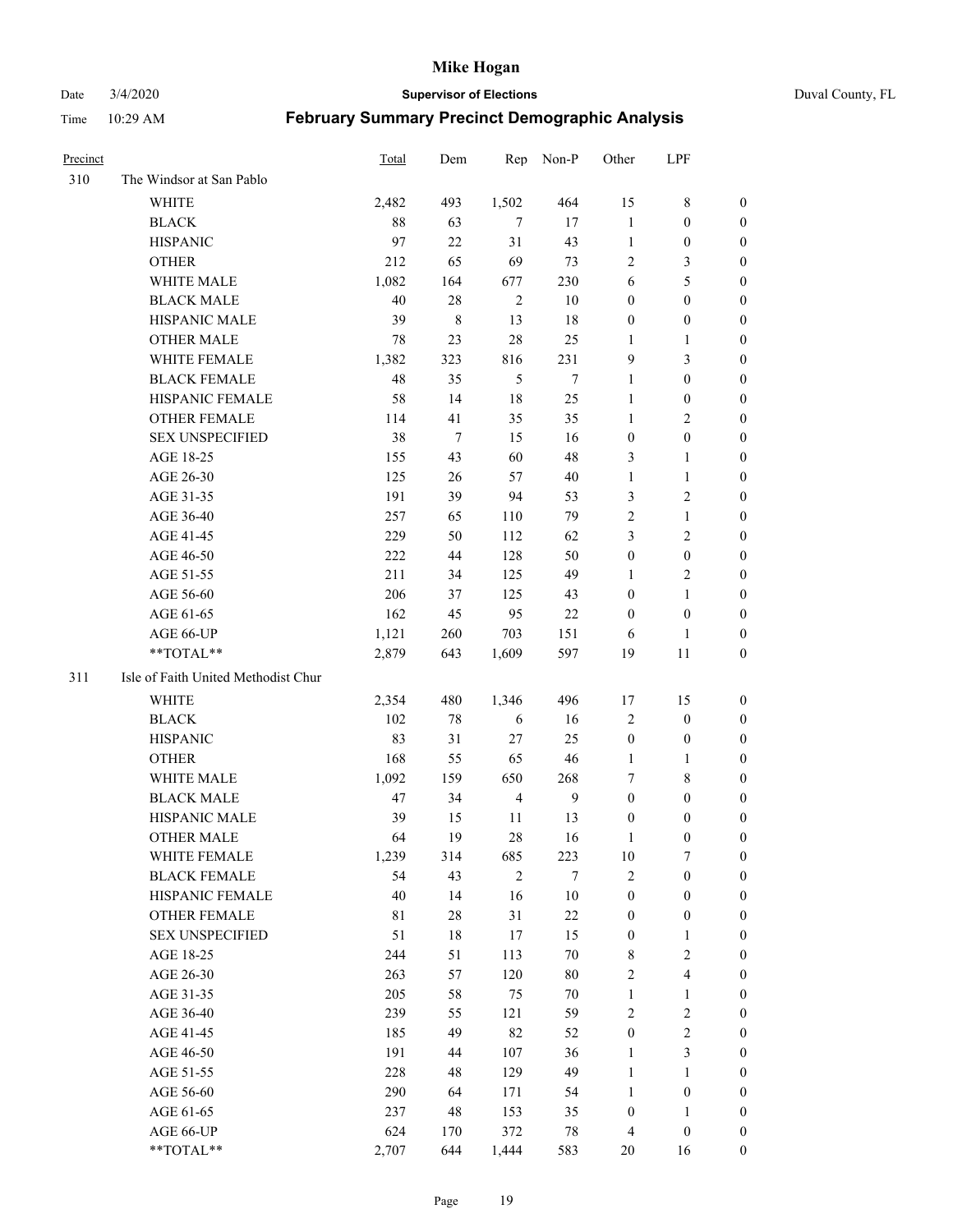Date 3/4/2020 **Supervisor of Elections** Duval County, FL

| Precinct |                              | Total | Dem    | Rep   | Non-P       | Other            | LPF                     |                  |
|----------|------------------------------|-------|--------|-------|-------------|------------------|-------------------------|------------------|
| 312      | Pablo Creek Regional Library |       |        |       |             |                  |                         |                  |
|          | <b>WHITE</b>                 | 5,782 | 1,229  | 3,125 | 1,325       | 69               | 34                      | 0                |
|          | <b>BLACK</b>                 | 769   | 559    | 34    | 165         | $10\,$           | $\mathbf{1}$            | $\boldsymbol{0}$ |
|          | <b>HISPANIC</b>              | 570   | 206    | 152   | 205         | $\tau$           | $\boldsymbol{0}$        | $\boldsymbol{0}$ |
|          | <b>OTHER</b>                 | 1,234 | 342    | 383   | 503         | 4                | $\overline{2}$          | $\boldsymbol{0}$ |
|          | WHITE MALE                   | 2,665 | 448    | 1,552 | 614         | 27               | 24                      | $\boldsymbol{0}$ |
|          | <b>BLACK MALE</b>            | 364   | 241    | 19    | 96          | 7                | 1                       | $\boldsymbol{0}$ |
|          | HISPANIC MALE                | 262   | $80\,$ | 74    | 102         | 6                | $\boldsymbol{0}$        | $\boldsymbol{0}$ |
|          | <b>OTHER MALE</b>            | 509   | 129    | 160   | 216         | $\overline{2}$   | $\overline{2}$          | $\boldsymbol{0}$ |
|          | WHITE FEMALE                 | 3,054 | 762    | 1,545 | 695         | 42               | $10\,$                  | $\boldsymbol{0}$ |
|          | <b>BLACK FEMALE</b>          | 392   | 313    | 12    | 64          | $\mathfrak{Z}$   | $\boldsymbol{0}$        | $\boldsymbol{0}$ |
|          | HISPANIC FEMALE              | 296   | 125    | 74    | 96          | $\mathbf{1}$     | $\boldsymbol{0}$        | 0                |
|          | <b>OTHER FEMALE</b>          | 601   | 187    | 190   | 223         | $\mathbf{1}$     | $\boldsymbol{0}$        | $\boldsymbol{0}$ |
|          | <b>SEX UNSPECIFIED</b>       | 212   | 51     | 68    | 92          | $\mathbf{1}$     | $\boldsymbol{0}$        | $\boldsymbol{0}$ |
|          | AGE 18-25                    | 937   | 294    | 319   | 304         | 14               | 6                       | $\boldsymbol{0}$ |
|          | AGE 26-30                    | 895   | 240    | 325   | 308         | 12               | $10\,$                  | $\boldsymbol{0}$ |
|          | AGE 31-35                    | 762   | 200    | 284   | 264         | $\,$ 8 $\,$      | 6                       | $\boldsymbol{0}$ |
|          | AGE 36-40                    | 787   | 228    | 317   | 226         | 13               | $\mathfrak{Z}$          | $\boldsymbol{0}$ |
|          | AGE 41-45                    | 684   | 191    | 279   | 204         | $\boldsymbol{7}$ | $\mathfrak{Z}$          | $\boldsymbol{0}$ |
|          | AGE 46-50                    | 793   | 216    | 364   | 201         | $\,$ $\,$        | $\overline{\mathbf{4}}$ | $\boldsymbol{0}$ |
|          | AGE 51-55                    | 764   | 191    | 391   | 175         | 6                | 1                       | $\boldsymbol{0}$ |
|          | AGE 56-60                    | 695   | 172    | 356   | 156         | 7                | $\overline{4}$          | 0                |
|          | AGE 61-65                    | 676   | 200    | 343   | 127         | 6                | $\boldsymbol{0}$        | $\boldsymbol{0}$ |
|          | AGE 66-UP                    | 1,362 | 404    | 716   | 233         | 9                | $\boldsymbol{0}$        | $\boldsymbol{0}$ |
|          | **TOTAL**                    | 8,355 | 2,336  | 3,694 | 2,198       | 90               | 37                      | $\boldsymbol{0}$ |
| 313      | Coastal Baptist Church       |       |        |       |             |                  |                         |                  |
|          | <b>WHITE</b>                 | 2,932 | 617    | 1,607 | 673         | 23               | 12                      | $\boldsymbol{0}$ |
|          | <b>BLACK</b>                 | 768   | 610    | 32    | 124         | $\mathbf{1}$     | $\mathbf{1}$            | $\boldsymbol{0}$ |
|          | <b>HISPANIC</b>              | 390   | 152    | 120   | 116         | $\sqrt{2}$       | $\boldsymbol{0}$        | $\boldsymbol{0}$ |
|          | <b>OTHER</b>                 | 935   | 231    | 306   | 391         | 7                | $\boldsymbol{0}$        | $\boldsymbol{0}$ |
|          | WHITE MALE                   | 1,422 | 239    | 845   | 322         | $10\,$           | $\sqrt{6}$              | $\boldsymbol{0}$ |
|          | <b>BLACK MALE</b>            | 350   | 259    | 17    | $72\,$      | $\mathbf{1}$     | 1                       | $\boldsymbol{0}$ |
|          | HISPANIC MALE                | 171   | 52     | 67    | 52          | $\boldsymbol{0}$ | $\boldsymbol{0}$        | $\boldsymbol{0}$ |
|          | <b>OTHER MALE</b>            | 383   | 95     | 125   | 161         | 2                | $\boldsymbol{0}$        | $\boldsymbol{0}$ |
|          | WHITE FEMALE                 | 1,470 | 375    | 744   | 332         | 13               | 6                       | 0                |
|          | <b>BLACK FEMALE</b>          | 404   | 343    | 14    | 47          | $\boldsymbol{0}$ | $\boldsymbol{0}$        | $\boldsymbol{0}$ |
|          | HISPANIC FEMALE              | 212   | 97     | 53    | 60          | $\sqrt{2}$       | $\boldsymbol{0}$        | $\overline{0}$   |
|          | <b>OTHER FEMALE</b>          | 455   | 114    | 161   | 176         | 4                | $\boldsymbol{0}$        | $\overline{0}$   |
|          | <b>SEX UNSPECIFIED</b>       | 157   | 36     | 39    | $8\sqrt{1}$ | $\mathbf{1}$     | $\boldsymbol{0}$        | 0                |
|          | AGE 18-25                    | 557   | 187    | 159   | 199         | $11\,$           | $\mathbf{1}$            | 0                |
|          | AGE 26-30                    | 509   | 156    | 195   | 154         | 3                | $\mathbf{1}$            | 0                |
|          | AGE 31-35                    | 526   | 159    | 200   | 160         | 4                | $\mathfrak{Z}$          | 0                |
|          | AGE 36-40                    | 545   | 159    | 209   | 170         | 3                | $\overline{\mathbf{4}}$ | 0                |
|          | AGE 41-45                    | 404   | 127    | 149   | 123         | 3                | $\sqrt{2}$              | 0                |
|          | AGE 46-50                    | 417   | 124    | 188   | 102         | $\overline{c}$   | $\mathbf{1}$            | 0                |
|          | AGE 51-55                    | 499   | 170    | 204   | 119         | 5                | $\mathbf{1}$            | 0                |
|          | AGE 56-60                    | 503   | 162    | 238   | 103         | $\boldsymbol{0}$ | $\boldsymbol{0}$        | $\overline{0}$   |
|          | AGE 61-65                    | 423   | 153    | 186   | 83          | 1                | $\boldsymbol{0}$        | $\boldsymbol{0}$ |
|          | AGE 66-UP                    | 642   | 213    | 337   | 91          | $\mathbf{1}$     | $\boldsymbol{0}$        | $\boldsymbol{0}$ |
|          | **TOTAL**                    | 5,025 | 1,610  | 2,065 | 1,304       | 33               | 13                      | $\boldsymbol{0}$ |
|          |                              |       |        |       |             |                  |                         |                  |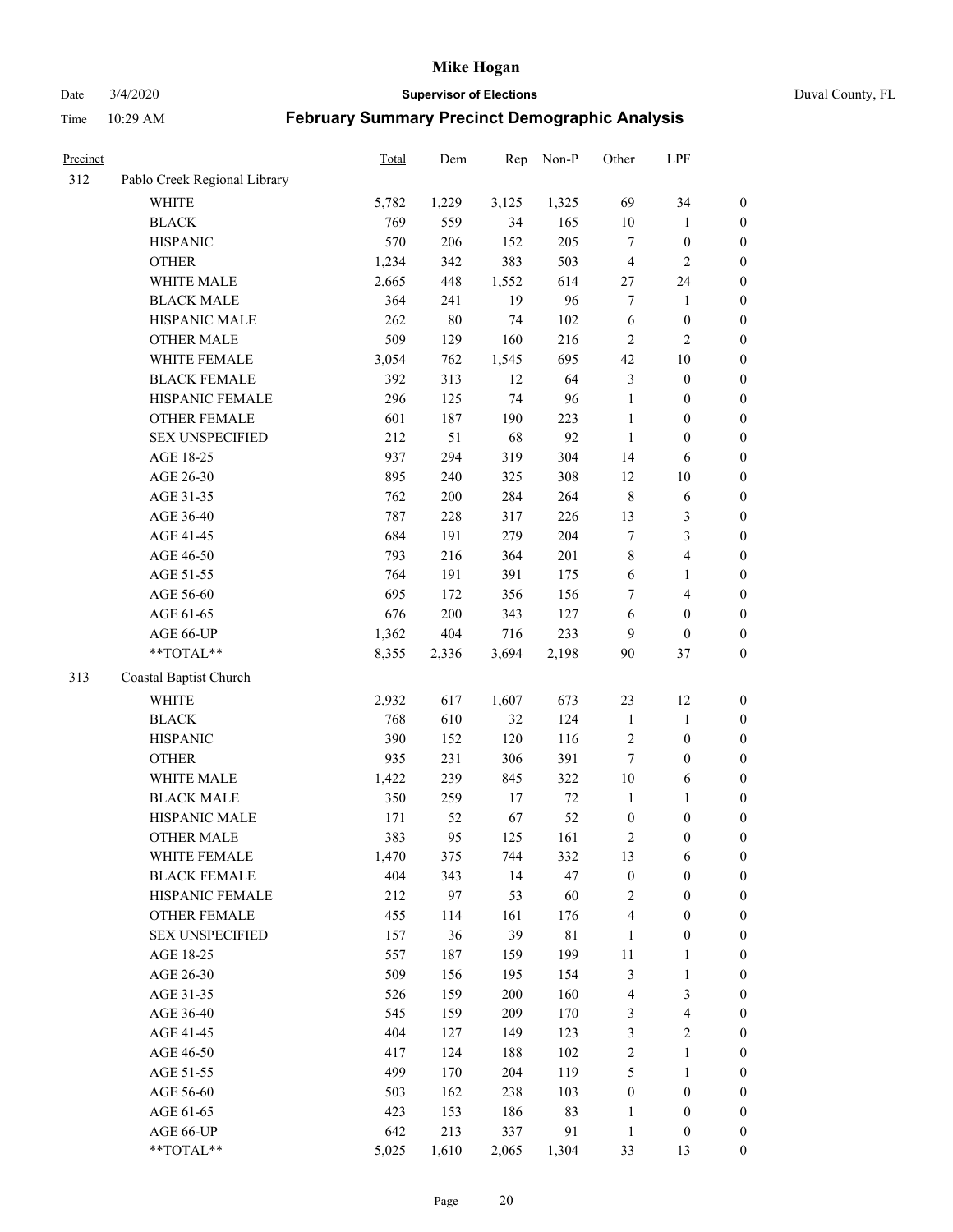### Date 3/4/2020 **Supervisor of Elections** Duval County, FL

| Precinct |                                   | Total | Dem    | Rep         | Non-P  | Other            | LPF              |                  |
|----------|-----------------------------------|-------|--------|-------------|--------|------------------|------------------|------------------|
| 315      | Lighthouse Church of the Nazarene |       |        |             |        |                  |                  |                  |
|          | <b>WHITE</b>                      | 1,230 | 226    | 682         | 306    | 12               | $\overline{4}$   | 0                |
|          | $_{\rm BLACK}$                    | 255   | 205    | 17          | 32     | $\mathbf{1}$     | $\boldsymbol{0}$ | 0                |
|          | <b>HISPANIC</b>                   | 112   | 32     | 45          | 35     | $\boldsymbol{0}$ | $\boldsymbol{0}$ | $\boldsymbol{0}$ |
|          | <b>OTHER</b>                      | 210   | 49     | 62          | 98     | 1                | $\boldsymbol{0}$ | $\boldsymbol{0}$ |
|          | WHITE MALE                        | 595   | 85     | 339         | 161    | 6                | $\overline{4}$   | $\boldsymbol{0}$ |
|          | <b>BLACK MALE</b>                 | 120   | 88     | 11          | 20     | $\mathbf{1}$     | $\boldsymbol{0}$ | $\boldsymbol{0}$ |
|          | HISPANIC MALE                     | 48    | 12     | 19          | 17     | 0                | $\boldsymbol{0}$ | $\boldsymbol{0}$ |
|          | <b>OTHER MALE</b>                 | 90    | 23     | 29          | 38     | 0                | $\boldsymbol{0}$ | $\boldsymbol{0}$ |
|          | WHITE FEMALE                      | 617   | 140    | 329         | 142    | 6                | $\boldsymbol{0}$ | $\boldsymbol{0}$ |
|          | <b>BLACK FEMALE</b>               | 132   | 115    | 5           | 12     | $\boldsymbol{0}$ | $\boldsymbol{0}$ | $\boldsymbol{0}$ |
|          | HISPANIC FEMALE                   | 62    | $20\,$ | 25          | 17     | $\boldsymbol{0}$ | $\boldsymbol{0}$ | $\boldsymbol{0}$ |
|          | <b>OTHER FEMALE</b>               | 87    | 19     | 28          | $40\,$ | $\boldsymbol{0}$ | $\boldsymbol{0}$ | $\boldsymbol{0}$ |
|          | <b>SEX UNSPECIFIED</b>            | 56    | 10     | 21          | 24     | $\mathbf{1}$     | $\boldsymbol{0}$ | $\boldsymbol{0}$ |
|          | AGE 18-25                         | 183   | 46     | 62          | 72     | 2                | 1                | $\boldsymbol{0}$ |
|          | AGE 26-30                         | 155   | 48     | 56          | 49     | 2                | $\boldsymbol{0}$ | $\boldsymbol{0}$ |
|          | AGE 31-35                         | 172   | 55     | 60          | 54     | $\overline{c}$   | $\mathbf{1}$     | $\boldsymbol{0}$ |
|          | AGE 36-40                         | 167   | 47     | 60          | 58     | $\overline{c}$   | $\boldsymbol{0}$ | $\boldsymbol{0}$ |
|          | AGE 41-45                         | 156   | 33     | 76          | $44\,$ | 3                | $\boldsymbol{0}$ | $\boldsymbol{0}$ |
|          | AGE 46-50                         | 152   | 40     | 77          | 32     | $\mathbf{1}$     | $\overline{2}$   | $\boldsymbol{0}$ |
|          | AGE 51-55                         | 168   | 46     | 84          | 38     | $\boldsymbol{0}$ | $\boldsymbol{0}$ | $\boldsymbol{0}$ |
|          | AGE 56-60                         | 217   | 62     | 109         | 45     | 1                | $\boldsymbol{0}$ | 0                |
|          | AGE 61-65                         | 172   | 52     | 85          | 34     | 1                | $\boldsymbol{0}$ | $\boldsymbol{0}$ |
|          | AGE 66-UP                         | 265   | 83     | 137         | 45     | $\boldsymbol{0}$ | $\boldsymbol{0}$ | $\boldsymbol{0}$ |
|          | **TOTAL**                         | 1,807 | 512    | 806         | 471    | 14               | $\overline{4}$   | $\boldsymbol{0}$ |
| 401      | Glendale Community Church         |       |        |             |        |                  |                  |                  |
|          | <b>WHITE</b>                      | 1,052 | 257    | 601         | 179    | 12               | $\mathfrak z$    | $\boldsymbol{0}$ |
|          | <b>BLACK</b>                      | 234   | 178    | 12          | 43     | $\boldsymbol{0}$ | $\mathbf{1}$     | $\boldsymbol{0}$ |
|          | <b>HISPANIC</b>                   | 73    | $27\,$ | 16          | $30\,$ | $\boldsymbol{0}$ | $\boldsymbol{0}$ | $\boldsymbol{0}$ |
|          | <b>OTHER</b>                      | 89    | 22     | 23          | 44     | $\boldsymbol{0}$ | $\boldsymbol{0}$ | $\boldsymbol{0}$ |
|          | WHITE MALE                        | 502   | 113    | 285         | 96     | 6                | $\overline{2}$   | $\boldsymbol{0}$ |
|          | <b>BLACK MALE</b>                 | 91    | 64     | $\sqrt{2}$  | 24     | $\boldsymbol{0}$ | $\mathbf{1}$     | $\boldsymbol{0}$ |
|          | HISPANIC MALE                     | 41    | 15     | $\,$ 8 $\,$ | 18     | $\boldsymbol{0}$ | $\boldsymbol{0}$ | 0                |
|          | <b>OTHER MALE</b>                 | 32    | 5      | 11          | 16     | $\boldsymbol{0}$ | $\boldsymbol{0}$ | $\boldsymbol{0}$ |
|          | WHITE FEMALE                      | 542   | 142    | 313         | 80     | 6                | 1                | 0                |
|          | <b>BLACK FEMALE</b>               | 139   | 111    | $10\,$      | 18     | 0                | $\boldsymbol{0}$ | $\overline{0}$   |
|          | HISPANIC FEMALE                   | 30    | $11\,$ | $\,$ $\,$   | $11\,$ | $\boldsymbol{0}$ | $\boldsymbol{0}$ | $\overline{0}$   |
|          | <b>OTHER FEMALE</b>               | 40    | 14     | 12          | 14     | $\boldsymbol{0}$ | $\boldsymbol{0}$ | $\overline{0}$   |
|          | <b>SEX UNSPECIFIED</b>            | 31    | 9      | 3           | 19     | $\boldsymbol{0}$ | $\boldsymbol{0}$ | 0                |
|          | AGE 18-25                         | 145   | 48     | 39          | 55     | 2                | $\mathbf{1}$     | $\theta$         |
|          | AGE 26-30                         | 129   | 38     | 46          | 43     | $\boldsymbol{0}$ | $\overline{2}$   | 0                |
|          | AGE 31-35                         | 117   | 47     | 32          | 36     | $\overline{c}$   | $\boldsymbol{0}$ | 0                |
|          | AGE 36-40                         | 106   | 31     | 44          | 29     | $\overline{c}$   | $\boldsymbol{0}$ | 0                |
|          | AGE 41-45                         | 95    | 27     | 36          | 31     | $\boldsymbol{0}$ | $\mathbf{1}$     | 0                |
|          | AGE 46-50                         | 113   | 35     | 54          | 22     | 2                | $\boldsymbol{0}$ | 0                |
|          | AGE 51-55                         | 120   | 40     | 58          | 21     | $\mathbf{1}$     | $\boldsymbol{0}$ | 0                |
|          | AGE 56-60                         | 144   | 42     | 82          | $17\,$ | 3                | $\boldsymbol{0}$ | $\overline{0}$   |
|          | AGE 61-65                         | 132   | 46     | 74          | 12     | $\boldsymbol{0}$ | $\boldsymbol{0}$ | $\overline{0}$   |
|          | AGE 66-UP                         | 346   | 130    | 187         | 29     | $\boldsymbol{0}$ | $\boldsymbol{0}$ | 0                |
|          | **TOTAL**                         | 1,448 | 484    | 652         | 296    | 12               | $\overline{4}$   | $\boldsymbol{0}$ |
|          |                                   |       |        |             |        |                  |                  |                  |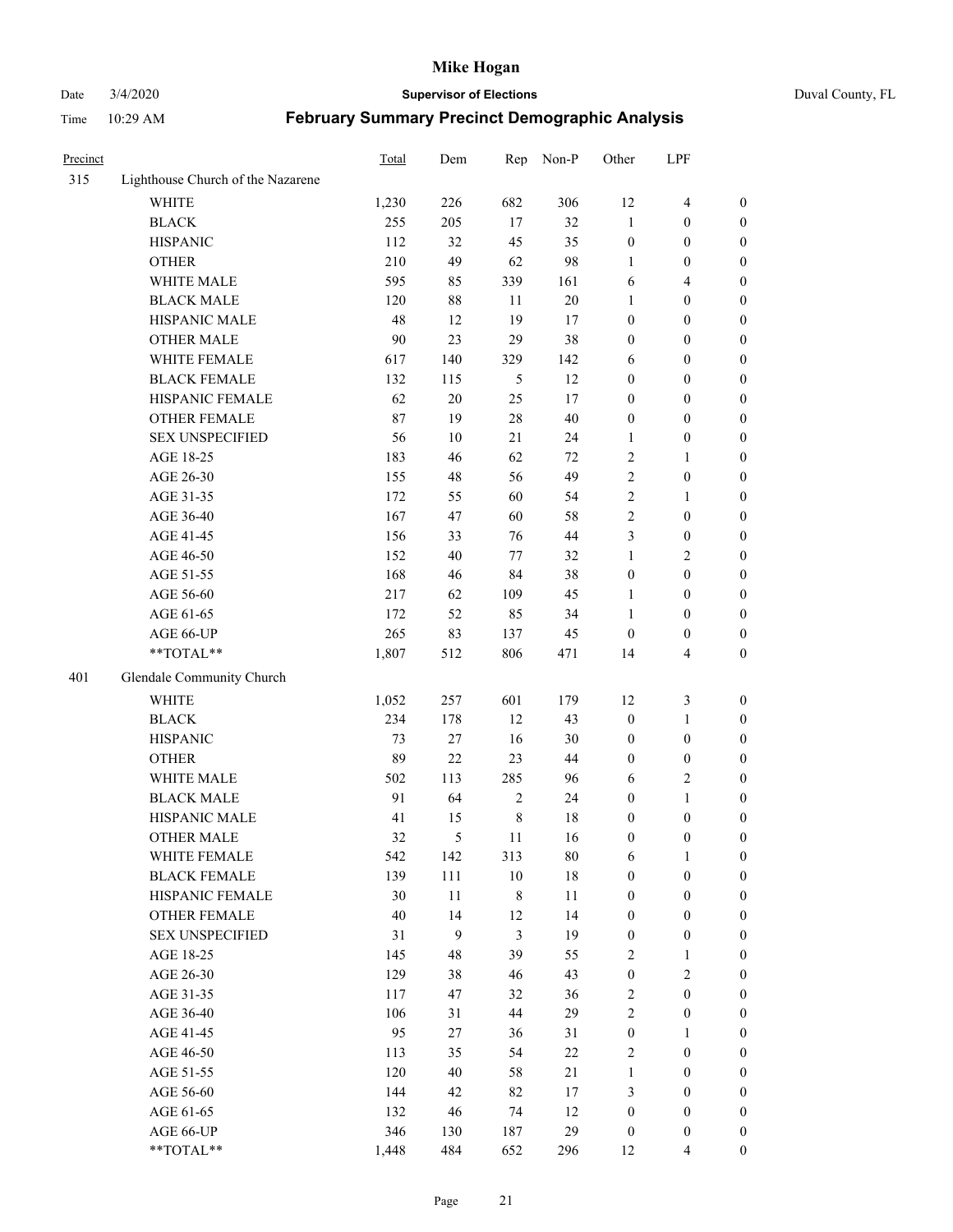Date 3/4/2020 **Supervisor of Elections** Duval County, FL

| Precinct |                                     | <b>Total</b> | Dem   | Rep   | Non-P  | Other            | LPF                     |                  |
|----------|-------------------------------------|--------------|-------|-------|--------|------------------|-------------------------|------------------|
| 402      | Iglesia Pentecostal Presencia De Di |              |       |       |        |                  |                         |                  |
|          | <b>WHITE</b>                        | 2,359        | 580   | 1,104 | 639    | 22               | 14                      | 0                |
|          | <b>BLACK</b>                        | 845          | 656   | 36    | 148    | 5                | $\boldsymbol{0}$        | 0                |
|          | <b>HISPANIC</b>                     | 471          | 185   | 100   | 180    | 6                | $\boldsymbol{0}$        | $\boldsymbol{0}$ |
|          | <b>OTHER</b>                        | 614          | 183   | 169   | 259    | 1                | $\overline{2}$          | $\boldsymbol{0}$ |
|          | WHITE MALE                          | 1,100        | 217   | 542   | 318    | 14               | 9                       | $\boldsymbol{0}$ |
|          | <b>BLACK MALE</b>                   | 357          | 256   | 16    | 84     | $\mathbf{1}$     | $\boldsymbol{0}$        | $\boldsymbol{0}$ |
|          | HISPANIC MALE                       | 204          | 72    | 57    | 70     | 5                | $\boldsymbol{0}$        | $\boldsymbol{0}$ |
|          | <b>OTHER MALE</b>                   | 241          | 69    | 71    | 100    | $\boldsymbol{0}$ | $\mathbf{1}$            | $\boldsymbol{0}$ |
|          | WHITE FEMALE                        | 1,227        | 361   | 543   | 311    | 8                | $\overline{\mathbf{4}}$ | $\boldsymbol{0}$ |
|          | <b>BLACK FEMALE</b>                 | 479          | 392   | 20    | 63     | 4                | $\boldsymbol{0}$        | 0                |
|          | HISPANIC FEMALE                     | 253          | 106   | 42    | 104    | $\mathbf{1}$     | $\boldsymbol{0}$        | 0                |
|          | <b>OTHER FEMALE</b>                 | 297          | 99    | 85    | 111    | $\mathbf{1}$     | 1                       | 0                |
|          | <b>SEX UNSPECIFIED</b>              | 131          | 32    | 33    | 65     | $\boldsymbol{0}$ | $\mathbf{1}$            | $\boldsymbol{0}$ |
|          | AGE 18-25                           | 482          | 178   | 100   | 193    | $10\,$           | $\mathbf{1}$            | $\boldsymbol{0}$ |
|          | AGE 26-30                           | 470          | 159   | 114   | 190    | 5                | $\sqrt{2}$              | $\boldsymbol{0}$ |
|          | AGE 31-35                           | 421          | 161   | 95    | 158    | 4                | $\mathfrak{Z}$          | $\boldsymbol{0}$ |
|          | AGE 36-40                           | 395          | 156   | 111   | 124    | 4                | $\boldsymbol{0}$        | $\boldsymbol{0}$ |
|          | AGE 41-45                           | 342          | 129   | 111   | 100    | 2                | $\boldsymbol{0}$        | $\boldsymbol{0}$ |
|          | AGE 46-50                           | 341          | 122   | 115   | 100    | $\overline{c}$   | $\overline{2}$          | 0                |
|          | AGE 51-55                           | 353          | 143   | 130   | $78\,$ | $\mathbf{1}$     | $\mathbf{1}$            | 0                |
|          | AGE 56-60                           | 436          | 162   | 180   | 91     | $\sqrt{2}$       | $\mathbf{1}$            | 0                |
|          | AGE 61-65                           | 326          | 127   | 124   | $72\,$ | $\overline{2}$   | $\mathbf{1}$            | 0                |
|          | AGE 66-UP                           | 722          | 266   | 329   | 120    | $\overline{2}$   | $\sqrt{5}$              | 0                |
|          | **TOTAL**                           | 4,289        | 1,604 | 1,409 | 1,226  | 34               | 16                      | $\boldsymbol{0}$ |
| 403      | Restoration Church                  |              |       |       |        |                  |                         |                  |
|          | <b>WHITE</b>                        | 3,235        | 850   | 1,576 | 765    | 27               | 17                      | $\boldsymbol{0}$ |
|          | <b>BLACK</b>                        | 1,403        | 1,078 | 61    | 257    | 6                | $\mathbf{1}$            | $\boldsymbol{0}$ |
|          | <b>HISPANIC</b>                     | 685          | 285   | 135   | 260    | 2                | 3                       | $\boldsymbol{0}$ |
|          | <b>OTHER</b>                        | 765          | 289   | 142   | 327    | 7                | $\boldsymbol{0}$        | $\overline{0}$   |
|          | <b>WHITE MALE</b>                   | 1,513        | 338   | 797   | 356    | 9                | 13                      | $\boldsymbol{0}$ |
|          | <b>BLACK MALE</b>                   | 558          | 385   | 29    | 139    | 4                | $\mathbf{1}$            | $\boldsymbol{0}$ |
|          | HISPANIC MALE                       | 285          | 105   | 68    | 110    | 1                | 1                       | 0                |
|          | <b>OTHER MALE</b>                   | 310          | 117   | 57    | 131    | 5                | $\boldsymbol{0}$        | 0                |
|          | WHITE FEMALE                        | 1,691        | 502   | 765   | 402    | 18               | 4                       | 0                |
|          | <b>BLACK FEMALE</b>                 | 828          | 680   | 32    | 114    | 2                | $\boldsymbol{0}$        | $\boldsymbol{0}$ |
|          | HISPANIC FEMALE                     | 381          | 175   | 63    | 140    | $\mathbf{1}$     | $\sqrt{2}$              | $\overline{0}$   |
|          | <b>OTHER FEMALE</b>                 | 323          | 137   | 66    | 118    | $\sqrt{2}$       | $\boldsymbol{0}$        | $\overline{0}$   |
|          | <b>SEX UNSPECIFIED</b>              | 199          | 63    | 37    | 99     | $\boldsymbol{0}$ | $\boldsymbol{0}$        | 0                |
|          | AGE 18-25                           | 665          | 268   | 137   | 248    | $11\,$           | $\mathbf{1}$            | $\theta$         |
|          | AGE 26-30                           | 656          | 250   | 149   | 247    | 7                | $\mathfrak{Z}$          | 0                |
|          | AGE 31-35                           | 566          | 243   | 128   | 192    | $\overline{c}$   | $\mathbf{1}$            | 0                |
|          | AGE 36-40                           | 543          | 236   | 121   | 175    | 6                | $\mathfrak s$           | 0                |
|          | AGE 41-45                           | 449          | 190   | 107   | 146    | $\overline{4}$   | $\sqrt{2}$              | 0                |
|          | AGE 46-50                           | 491          | 188   | 161   | 135    | 4                | $\mathfrak{Z}$          | 0                |
|          | AGE 51-55                           | 525          | 220   | 190   | 113    | $\boldsymbol{0}$ | $\sqrt{2}$              | $\overline{0}$   |
|          | AGE 56-60                           | 596          | 232   | 244   | 114    | 3                | $\mathfrak{Z}$          | $\boldsymbol{0}$ |
|          | AGE 61-65                           | 541          | 209   | 236   | 93     | $\overline{c}$   | $\mathbf{1}$            | $\boldsymbol{0}$ |
|          | AGE 66-UP                           | 1,055        | 465   | 441   | 146    | 3                | $\boldsymbol{0}$        | $\boldsymbol{0}$ |
|          | **TOTAL**                           | 6,088        | 2,502 | 1,914 | 1,609  | 42               | 21                      | $\boldsymbol{0}$ |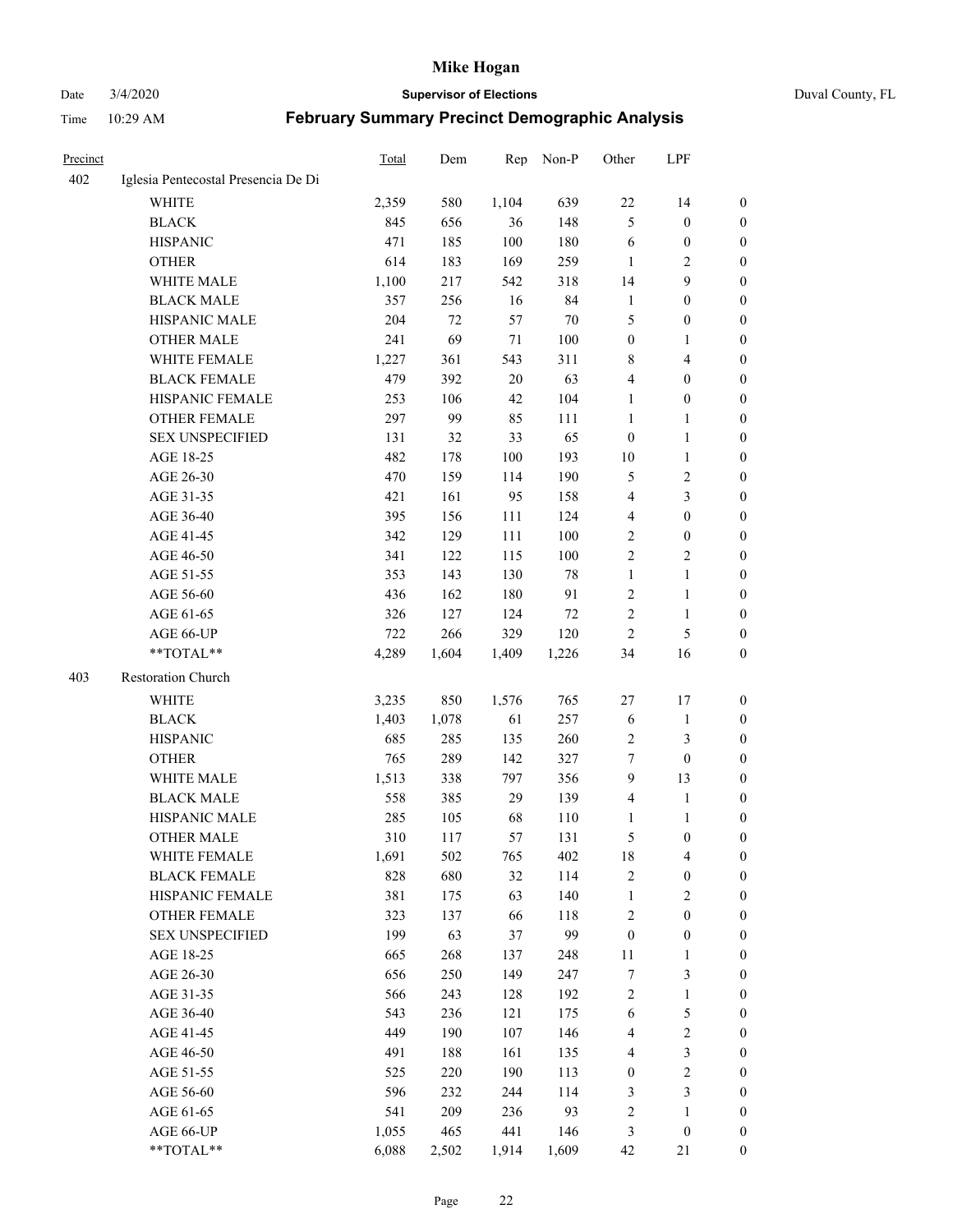Date 3/4/2020 **Supervisor of Elections** Duval County, FL

| Precinct |                                    | <b>Total</b> | Dem    | Rep            | Non-P      | Other            | LPF                     |                  |
|----------|------------------------------------|--------------|--------|----------------|------------|------------------|-------------------------|------------------|
| 404      | Holiday Hill Baptist Church        |              |        |                |            |                  |                         |                  |
|          | <b>WHITE</b>                       | 2,429        | 577    | 1,425          | 389        | 23               | 15                      | 0                |
|          | <b>BLACK</b>                       | 178          | 146    | 8              | 21         | 3                | $\boldsymbol{0}$        | 0                |
|          | <b>HISPANIC</b>                    | 104          | 39     | 32             | 32         | $\mathbf{1}$     | $\boldsymbol{0}$        | $\boldsymbol{0}$ |
|          | <b>OTHER</b>                       | 179          | 51     | $46\,$         | $80\,$     | $\mathbf{1}$     | 1                       | $\boldsymbol{0}$ |
|          | WHITE MALE                         | 1,125        | 234    | 662            | 206        | 13               | $10\,$                  | $\boldsymbol{0}$ |
|          | <b>BLACK MALE</b>                  | 93           | 73     | $\mathfrak{Z}$ | 14         | 3                | $\boldsymbol{0}$        | $\boldsymbol{0}$ |
|          | HISPANIC MALE                      | 54           | 18     | 15             | 20         | $\mathbf{1}$     | $\boldsymbol{0}$        | $\boldsymbol{0}$ |
|          | <b>OTHER MALE</b>                  | 72           | 16     | 19             | 35         | $\mathbf{1}$     | $\mathbf{1}$            | $\boldsymbol{0}$ |
|          | WHITE FEMALE                       | 1,273        | 337    | 745            | 176        | 10               | $\mathfrak s$           | $\boldsymbol{0}$ |
|          | <b>BLACK FEMALE</b>                | 82           | 71     | 5              | $\sqrt{6}$ | $\boldsymbol{0}$ | $\boldsymbol{0}$        | $\boldsymbol{0}$ |
|          | HISPANIC FEMALE                    | 49           | 21     | 17             | 11         | $\boldsymbol{0}$ | $\boldsymbol{0}$        | 0                |
|          | OTHER FEMALE                       | 71           | 26     | 18             | 27         | $\boldsymbol{0}$ | $\boldsymbol{0}$        | $\boldsymbol{0}$ |
|          | <b>SEX UNSPECIFIED</b>             | 71           | 17     | 27             | 27         | $\boldsymbol{0}$ | $\boldsymbol{0}$        | $\boldsymbol{0}$ |
|          | AGE 18-25                          | 250          | 61     | 97             | 89         | $\overline{c}$   | $\mathbf{1}$            | $\boldsymbol{0}$ |
|          | AGE 26-30                          | 235          | 49     | 107            | 70         | 6                | $\mathfrak{Z}$          | $\boldsymbol{0}$ |
|          | AGE 31-35                          | 247          | 68     | 105            | 66         | 3                | $\sqrt{5}$              | $\boldsymbol{0}$ |
|          | AGE 36-40                          | 235          | 78     | 105            | 47         | 4                | $\mathbf{1}$            | $\boldsymbol{0}$ |
|          | AGE 41-45                          | 194          | 56     | 88             | 42         | 6                | $\overline{2}$          | $\boldsymbol{0}$ |
|          | AGE 46-50                          | 216          | 59     | 114            | 41         | $\overline{c}$   | $\boldsymbol{0}$        | $\boldsymbol{0}$ |
|          | AGE 51-55                          | 215          | 49     | 130            | 34         | $\sqrt{2}$       | $\boldsymbol{0}$        | $\boldsymbol{0}$ |
|          | AGE 56-60                          | 274          | 69     | 144            | 55         | 3                | $\mathfrak{Z}$          | 0                |
|          | AGE 61-65                          | 281          | 86     | 171            | 23         | $\boldsymbol{0}$ | $\mathbf{1}$            | 0                |
|          | AGE 66-UP                          | 743          | 238    | 450            | 55         | $\boldsymbol{0}$ | $\boldsymbol{0}$        | $\boldsymbol{0}$ |
|          | **TOTAL**                          | 2,890        | 813    | 1,511          | 522        | $28\,$           | 16                      | $\boldsymbol{0}$ |
| 405      | Harvest Time Christian Fellowship, |              |        |                |            |                  |                         |                  |
|          | <b>WHITE</b>                       | 997          | 291    | 455            | 232        | 13               | 6                       | $\boldsymbol{0}$ |
|          | <b>BLACK</b>                       | 578          | 444    | $22\,$         | 109        | $\mathbf{1}$     | $\sqrt{2}$              | $\boldsymbol{0}$ |
|          | <b>HISPANIC</b>                    | 170          | 69     | 36             | 64         | $\mathbf{1}$     | $\boldsymbol{0}$        | $\boldsymbol{0}$ |
|          | <b>OTHER</b>                       | 185          | 55     | $44\,$         | 86         | $\boldsymbol{0}$ | $\boldsymbol{0}$        | $\boldsymbol{0}$ |
|          | WHITE MALE                         | 457          | 112    | 234            | 102        | 6                | $\mathfrak{Z}$          | $\boldsymbol{0}$ |
|          | <b>BLACK MALE</b>                  | 244          | 173    | 17             | 53         | $\boldsymbol{0}$ | $\mathbf{1}$            | $\boldsymbol{0}$ |
|          | HISPANIC MALE                      | 70           | 30     | 15             | 24         | 1                | $\boldsymbol{0}$        | 0                |
|          | <b>OTHER MALE</b>                  | 62           | 17     | 15             | 30         | $\boldsymbol{0}$ | $\boldsymbol{0}$        | $\boldsymbol{0}$ |
|          | WHITE FEMALE                       | 526          | 175    | 214            | 127        | 7                | 3                       | 0                |
|          | <b>BLACK FEMALE</b>                | 321          | 264    | 5              | 50         | $\mathbf{1}$     | $\mathbf{1}$            | $\boldsymbol{0}$ |
|          | HISPANIC FEMALE                    | 96           | 38     | $18\,$         | 40         | $\boldsymbol{0}$ | $\boldsymbol{0}$        | $\overline{0}$   |
|          | OTHER FEMALE                       | 91           | 30     | 23             | 38         | $\boldsymbol{0}$ | $\boldsymbol{0}$        | $\overline{0}$   |
|          | <b>SEX UNSPECIFIED</b>             | 63           | $20\,$ | 16             | 27         | $\boldsymbol{0}$ | $\boldsymbol{0}$        | $\overline{0}$   |
|          | AGE 18-25                          | 247          | 101    | 42             | 103        | $\mathbf{1}$     | $\boldsymbol{0}$        | $\overline{0}$   |
|          | AGE 26-30                          | 209          | 90     | 47             | 71         | $\mathbf{1}$     | $\boldsymbol{0}$        | 0                |
|          | AGE 31-35                          | 219          | 103    | 43             | 67         | 3                | $\mathfrak{Z}$          | 0                |
|          | AGE 36-40                          | 180          | 84     | 48             | 41         | 3                | $\overline{\mathbf{4}}$ | 0                |
|          | AGE 41-45                          | 146          | 60     | 33             | 51         | $\sqrt{2}$       | $\boldsymbol{0}$        | 0                |
|          | AGE 46-50                          | 154          | 69     | 45             | 40         | $\boldsymbol{0}$ | $\boldsymbol{0}$        | 0                |
|          | AGE 51-55                          | 155          | 79     | 44             | 31         | $\mathbf{1}$     | $\boldsymbol{0}$        | $\overline{0}$   |
|          | AGE 56-60                          | 204          | 84     | 91             | 27         | $\mathbf{1}$     | 1                       | $\overline{0}$   |
|          | AGE 61-65                          | 136          | 59     | 59             | 17         | $\mathbf{1}$     | $\boldsymbol{0}$        | $\overline{0}$   |
|          | AGE 66-UP                          | 279          | 129    | 105            | 43         | $\overline{c}$   | $\boldsymbol{0}$        | $\boldsymbol{0}$ |
|          | **TOTAL**                          | 1,930        | 859    | 557            | 491        | 15               | 8                       | $\boldsymbol{0}$ |
|          |                                    |              |        |                |            |                  |                         |                  |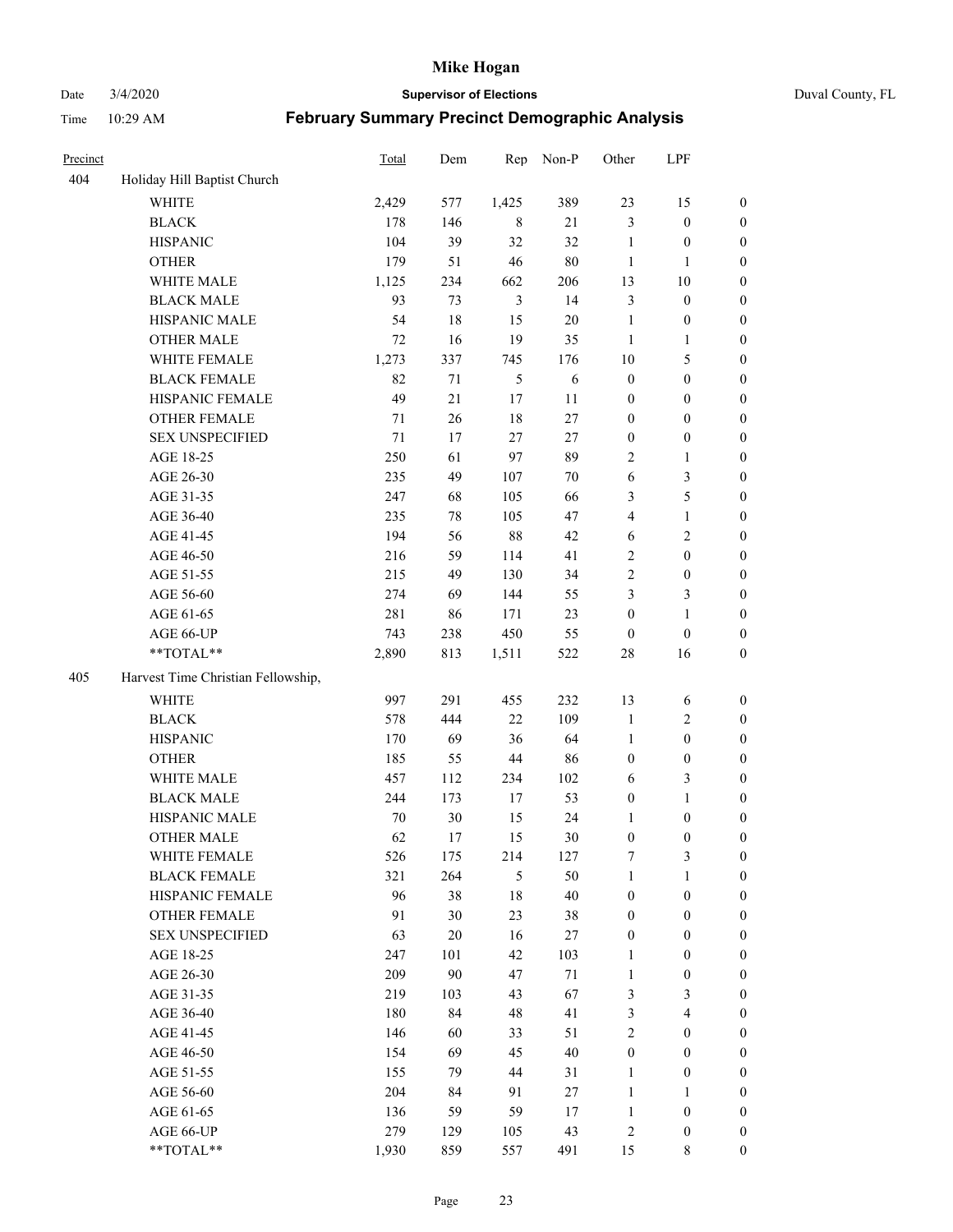Date 3/4/2020 **Supervisor of Elections** Duval County, FL

| Precinct |                            | <b>Total</b> | Dem    | Rep    | Non-P  | Other                   | LPF                     |                  |
|----------|----------------------------|--------------|--------|--------|--------|-------------------------|-------------------------|------------------|
| 407      | Southpoint Baptist Church  |              |        |        |        |                         |                         |                  |
|          | <b>WHITE</b>               | 3,925        | 962    | 2,063  | 829    | 40                      | 31                      | 0                |
|          | <b>BLACK</b>               | 928          | 717    | 42     | 158    | $11\,$                  | $\boldsymbol{0}$        | 0                |
|          | <b>HISPANIC</b>            | 389          | 161    | 83     | 140    | $\overline{4}$          | $\mathbf{1}$            | $\boldsymbol{0}$ |
|          | <b>OTHER</b>               | 842          | 290    | 191    | 352    | 7                       | $\overline{2}$          | $\boldsymbol{0}$ |
|          | WHITE MALE                 | 1,853        | 382    | 1,013  | 417    | 22                      | 19                      | $\boldsymbol{0}$ |
|          | <b>BLACK MALE</b>          | 370          | 276    | 15     | 76     | 3                       | $\boldsymbol{0}$        | $\boldsymbol{0}$ |
|          | HISPANIC MALE              | 164          | 69     | 39     | 55     | $\mathbf{1}$            | $\boldsymbol{0}$        | $\boldsymbol{0}$ |
|          | <b>OTHER MALE</b>          | 357          | 118    | 76     | 158    | $\overline{4}$          | $\mathbf{1}$            | $\boldsymbol{0}$ |
|          | WHITE FEMALE               | 2,030        | 567    | 1,035  | 399    | 17                      | 12                      | $\boldsymbol{0}$ |
|          | <b>BLACK FEMALE</b>        | 545          | 431    | 26     | $80\,$ | 8                       | $\boldsymbol{0}$        | 0                |
|          | HISPANIC FEMALE            | 219          | 90     | 43     | 82     | 3                       | 1                       | 0                |
|          | <b>OTHER FEMALE</b>        | 378          | 148    | 94     | 133    | $\mathfrak{Z}$          | $\boldsymbol{0}$        | $\boldsymbol{0}$ |
|          | <b>SEX UNSPECIFIED</b>     | 168          | 49     | 38     | 79     | $\mathbf{1}$            | $\mathbf{1}$            | $\boldsymbol{0}$ |
|          | AGE 18-25                  | 686          | 261    | 221    | 191    | $11\,$                  | $\sqrt{2}$              | $\boldsymbol{0}$ |
|          | AGE 26-30                  | 830          | 305    | 269    | 237    | 11                      | $\,$ 8 $\,$             | $\boldsymbol{0}$ |
|          | AGE 31-35                  | 750          | 287    | 219    | 228    | 13                      | $\mathfrak{Z}$          | $\boldsymbol{0}$ |
|          | AGE 36-40                  | 565          | 200    | 177    | 176    | $\,$ 8 $\,$             | $\overline{4}$          | $\boldsymbol{0}$ |
|          | AGE 41-45                  | 475          | 172    | 143    | 149    | 5                       | $\sqrt{6}$              | $\boldsymbol{0}$ |
|          | AGE 46-50                  | 476          | 158    | 192    | 121    | 3                       | $\sqrt{2}$              | $\boldsymbol{0}$ |
|          | AGE 51-55                  | 457          | 146    | 217    | 90     | $\mathbf{1}$            | $\mathfrak{Z}$          | $\boldsymbol{0}$ |
|          | AGE 56-60                  | 434          | 142    | 207    | 80     | $\mathbf{1}$            | $\overline{\mathbf{4}}$ | 0                |
|          | AGE 61-65                  | 396          | 134    | 192    | 63     | 5                       | $\overline{c}$          | $\boldsymbol{0}$ |
|          | AGE 66-UP                  | 1,014        | 324    | 542    | 144    | $\overline{4}$          | $\boldsymbol{0}$        | $\boldsymbol{0}$ |
|          | **TOTAL**                  | 6,084        | 2,130  | 2,379  | 1,479  | 62                      | 34                      | $\boldsymbol{0}$ |
| 408      | Dean Road Church of Christ |              |        |        |        |                         |                         |                  |
|          |                            |              |        |        |        |                         |                         |                  |
|          | <b>WHITE</b>               | 2,958        | 677    | 1,650  | 594    | 26                      | 11                      | $\boldsymbol{0}$ |
|          | <b>BLACK</b>               | 549          | 429    | 23     | 93     | 3                       | $\mathbf{1}$            | $\boldsymbol{0}$ |
|          | <b>HISPANIC</b>            | 275          | 106    | 61     | 106    | $\mathbf{1}$            | $\mathbf{1}$            | $\boldsymbol{0}$ |
|          | <b>OTHER</b>               | 326          | $90\,$ | 95     | 141    | $\boldsymbol{0}$        | $\boldsymbol{0}$        | $\boldsymbol{0}$ |
|          | WHITE MALE                 | 1,368        | 262    | 780    | 308    | 10                      | $\,$ 8 $\,$             | $\boldsymbol{0}$ |
|          | <b>BLACK MALE</b>          | 195          | 141    | 12     | 40     | $\mathbf{1}$            | $\mathbf{1}$            | $\boldsymbol{0}$ |
|          | HISPANIC MALE              | 123          | 43     | $30\,$ | 50     | $\boldsymbol{0}$        | $\boldsymbol{0}$        | 0                |
|          | <b>OTHER MALE</b>          | 124          | 30     | 32     | 62     | $\boldsymbol{0}$        | $\boldsymbol{0}$        | $\boldsymbol{0}$ |
|          | WHITE FEMALE               | 1,553        | 406    | 854    | 274    | 16                      | 3                       | 0                |
|          | <b>BLACK FEMALE</b>        | 343          | 281    | $10\,$ | 50     | $\sqrt{2}$              | $\boldsymbol{0}$        | $\boldsymbol{0}$ |
|          | HISPANIC FEMALE            | 143          | 61     | $28\,$ | 52     | $\mathbf{1}$            | $\mathbf{1}$            | $\overline{0}$   |
|          | OTHER FEMALE               | 144          | 47     | 52     | 45     | $\boldsymbol{0}$        | $\boldsymbol{0}$        | $\overline{0}$   |
|          | <b>SEX UNSPECIFIED</b>     | 115          | 31     | 31     | 53     | $\boldsymbol{0}$        | $\boldsymbol{0}$        | 0                |
|          | AGE 18-25                  | 391          | 122    | 110    | 151    | 7                       | $\mathbf{1}$            | $\theta$         |
|          | AGE 26-30                  | 368          | 108    | 133    | 122    | $\overline{\mathbf{4}}$ | $\mathbf{1}$            | 0                |
|          | AGE 31-35                  | 396          | 128    | 131    | 131    | 5                       | $\mathbf{1}$            | 0                |
|          | AGE 36-40                  | 338          | 105    | 127    | 99     | 3                       | $\overline{4}$          | 0                |
|          | AGE 41-45                  | 267          | 83     | 108    | 72     | $\sqrt{2}$              | $\sqrt{2}$              | 0                |
|          | AGE 46-50                  | 300          | 91     | 140    | 63     | $\mathfrak{Z}$          | $\mathfrak{Z}$          | 0                |
|          | AGE 51-55                  | 348          | 92     | 186    | 69     | $\mathbf{1}$            | $\boldsymbol{0}$        | $\boldsymbol{0}$ |
|          | AGE 56-60                  | 394          | 107    | 208    | 79     | $\boldsymbol{0}$        | $\boldsymbol{0}$        | $\overline{0}$   |
|          | AGE 61-65                  | 389          | 120    | 208    | 59     | $\overline{c}$          | $\boldsymbol{0}$        | $\overline{0}$   |
|          | AGE 66-UP                  | 917          | 346    | 478    | 89     | 3                       | $\mathbf{1}$            | $\boldsymbol{0}$ |
|          | **TOTAL**                  | 4,108        | 1,302  | 1,829  | 934    | 30                      | 13                      | $\boldsymbol{0}$ |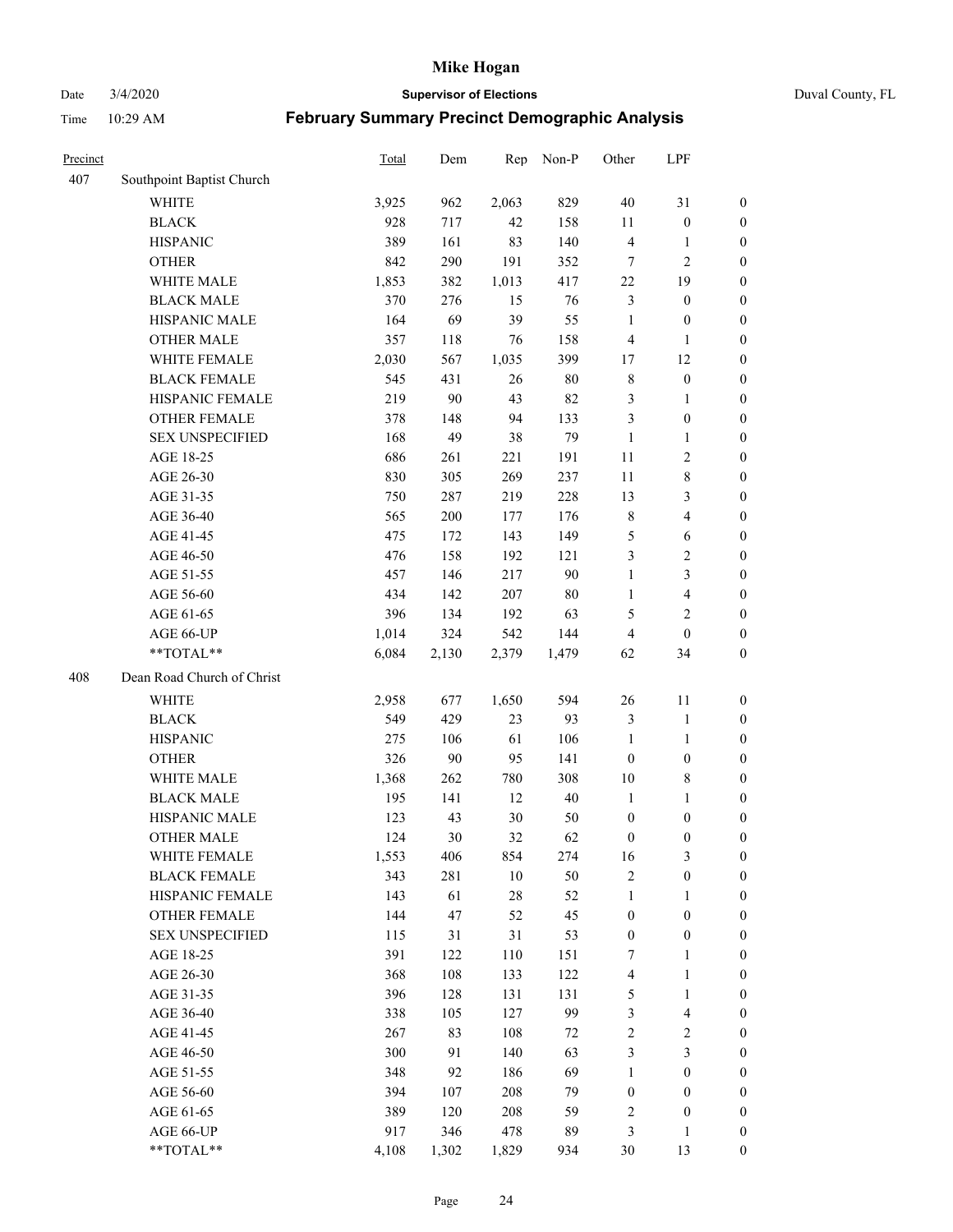#### Date 3/4/2020 **Supervisor of Elections** Duval County, FL

| Precinct |                                     | Total | Dem    | Rep    | Non-P  | Other                   | LPF                     |                  |
|----------|-------------------------------------|-------|--------|--------|--------|-------------------------|-------------------------|------------------|
| 409      | Ramallah American Club of Jacksonvi |       |        |        |        |                         |                         |                  |
|          | <b>WHITE</b>                        | 1,785 | 492    | 900    | 372    | 11                      | $10\,$                  | $\boldsymbol{0}$ |
|          | <b>BLACK</b>                        | 643   | 500    | 23     | 117    | 3                       | $\boldsymbol{0}$        | $\boldsymbol{0}$ |
|          | <b>HISPANIC</b>                     | 256   | 106    | 48     | 98     | 3                       | $\mathbf{1}$            | $\boldsymbol{0}$ |
|          | <b>OTHER</b>                        | 358   | 91     | $80\,$ | 183    | 2                       | $\sqrt{2}$              | $\boldsymbol{0}$ |
|          | WHITE MALE                          | 787   | 190    | 409    | 176    | 6                       | 6                       | $\boldsymbol{0}$ |
|          | <b>BLACK MALE</b>                   | 271   | 198    | 13     | 58     | 2                       | $\boldsymbol{0}$        | $\boldsymbol{0}$ |
|          | HISPANIC MALE                       | 90    | 33     | 24     | 33     | $\boldsymbol{0}$        | $\boldsymbol{0}$        | $\boldsymbol{0}$ |
|          | <b>OTHER MALE</b>                   | 132   | 32     | 35     | 63     | $\boldsymbol{0}$        | $\sqrt{2}$              | $\boldsymbol{0}$ |
|          | WHITE FEMALE                        | 980   | 298    | 484    | 190    | 5                       | $\mathfrak{Z}$          | 0                |
|          | <b>BLACK FEMALE</b>                 | 358   | 293    | 9      | 55     | $\mathbf{1}$            | $\boldsymbol{0}$        | 0                |
|          | HISPANIC FEMALE                     | 164   | 72     | 23     | 65     | 3                       | $\mathbf{1}$            | $\boldsymbol{0}$ |
|          | OTHER FEMALE                        | 158   | 49     | 36     | 71     | $\overline{c}$          | $\boldsymbol{0}$        | $\boldsymbol{0}$ |
|          | <b>SEX UNSPECIFIED</b>              | 102   | 24     | 18     | 59     | $\boldsymbol{0}$        | $\mathbf{1}$            | $\boldsymbol{0}$ |
|          | AGE 18-25                           | 294   | 113    | 63     | 110    | 6                       | $\sqrt{2}$              | $\boldsymbol{0}$ |
|          | AGE 26-30                           | 292   | 109    | 67     | 113    | $\mathbf{1}$            | $\sqrt{2}$              | $\boldsymbol{0}$ |
|          | AGE 31-35                           | 260   | 89     | 70     | 98     | $\boldsymbol{0}$        | $\mathfrak{Z}$          | $\boldsymbol{0}$ |
|          | AGE 36-40                           | 242   | 94     | 76     | 68     | 2                       | $\sqrt{2}$              | $\boldsymbol{0}$ |
|          | AGE 41-45                           | 215   | 85     | 65     | 62     | $\mathbf{1}$            | $\sqrt{2}$              | $\boldsymbol{0}$ |
|          | AGE 46-50                           | 231   | 98     | $72\,$ | 57     | 2                       | $\sqrt{2}$              | $\boldsymbol{0}$ |
|          | AGE 51-55                           | 265   | 95     | 111    | 58     | $\mathbf{1}$            | $\boldsymbol{0}$        | 0                |
|          | AGE 56-60                           | 259   | 109    | 94     | 55     | $\mathbf{1}$            | $\boldsymbol{0}$        | $\boldsymbol{0}$ |
|          | AGE 61-65                           | 282   | 106    | 127    | $48\,$ | $\mathbf{1}$            | $\boldsymbol{0}$        | $\boldsymbol{0}$ |
|          | AGE 66-UP                           | 701   | 291    | 305    | 101    | 4                       | $\boldsymbol{0}$        | $\boldsymbol{0}$ |
|          | **TOTAL**                           | 3,042 | 1,189  | 1,051  | 770    | 19                      | 13                      | $\boldsymbol{0}$ |
| 410      | St. Barnabas Anglican Church        |       |        |        |        |                         |                         |                  |
|          | <b>WHITE</b>                        | 2,445 | 558    | 1,256  | 588    | $28\,$                  | 15                      | $\boldsymbol{0}$ |
|          | <b>BLACK</b>                        | 843   | 619    | 44     | 172    | 7                       | $\mathbf{1}$            | $\boldsymbol{0}$ |
|          | <b>HISPANIC</b>                     | 404   | 184    | 79     | 139    | $\overline{2}$          | $\boldsymbol{0}$        | $\boldsymbol{0}$ |
|          | <b>OTHER</b>                        | 719   | 203    | 194    | 315    | $\overline{\mathbf{4}}$ | $\mathfrak{Z}$          | $\boldsymbol{0}$ |
|          | WHITE MALE                          | 1,187 | 233    | 643    | 286    | 16                      | $\mathbf{9}$            | $\boldsymbol{0}$ |
|          | <b>BLACK MALE</b>                   | 359   | 252    | 23     | 79     | $\overline{\mathbf{4}}$ | $\mathbf{1}$            | $\boldsymbol{0}$ |
|          | HISPANIC MALE                       | 177   | 70     | 38     | 68     | 1                       | $\boldsymbol{0}$        | 0                |
|          | <b>OTHER MALE</b>                   | 303   | $80\,$ | 94     | 127    | 2                       | $\boldsymbol{0}$        | $\boldsymbol{0}$ |
|          | WHITE FEMALE                        | 1,210 | 314    | 592    | 286    | 12                      | 6                       | $\boldsymbol{0}$ |
|          | <b>BLACK FEMALE</b>                 | 472   | 357    | 19     | 93     | 3                       | $\boldsymbol{0}$        | $\boldsymbol{0}$ |
|          | HISPANIC FEMALE                     | 214   | 110    | 36     | 67     | $\mathbf{1}$            | $\boldsymbol{0}$        | $\overline{0}$   |
|          | <b>OTHER FEMALE</b>                 | 319   | 94     | 87     | 133    | $\overline{c}$          | $\mathfrak{Z}$          | $\overline{0}$   |
|          | <b>SEX UNSPECIFIED</b>              | 170   | 54     | 41     | 75     | $\boldsymbol{0}$        | $\boldsymbol{0}$        | $\overline{0}$   |
|          | AGE 18-25                           | 540   | 181    | 134    | 216    | 7                       | $\boldsymbol{2}$        | 0                |
|          | AGE 26-30                           | 451   | 163    | 120    | 156    | $10\,$                  | $\sqrt{2}$              | 0                |
|          | AGE 31-35                           | 394   | 136    | 123    | 129    | $\overline{\mathbf{4}}$ | $\boldsymbol{2}$        | 0                |
|          | AGE 36-40                           | 366   | 142    | 89     | 129    | 4                       | $\boldsymbol{2}$        | 0                |
|          | AGE 41-45                           | 291   | 93     | 90     | 101    | 3                       | $\overline{\mathbf{4}}$ | 0                |
|          | AGE 46-50                           | 371   | 126    | 137    | 101    | 3                       | $\overline{4}$          | $\boldsymbol{0}$ |
|          | AGE 51-55                           | 402   | 140    | 169    | 91     | $\mathbf{1}$            | 1                       | $\boldsymbol{0}$ |
|          | AGE 56-60                           | 437   | 149    | 181    | 103    | 4                       | $\boldsymbol{0}$        | $\overline{0}$   |
|          | AGE 61-65                           | 378   | 122    | 175    | 77     | 3                       | 1                       | 0                |
|          | AGE 66-UP                           | 780   | 312    | 355    | 111    | $\mathbf{1}$            | $\mathbf{1}$            | 0                |
|          | **TOTAL**                           | 4,411 | 1,564  | 1,573  | 1,214  | 41                      | 19                      | $\boldsymbol{0}$ |
|          |                                     |       |        |        |        |                         |                         |                  |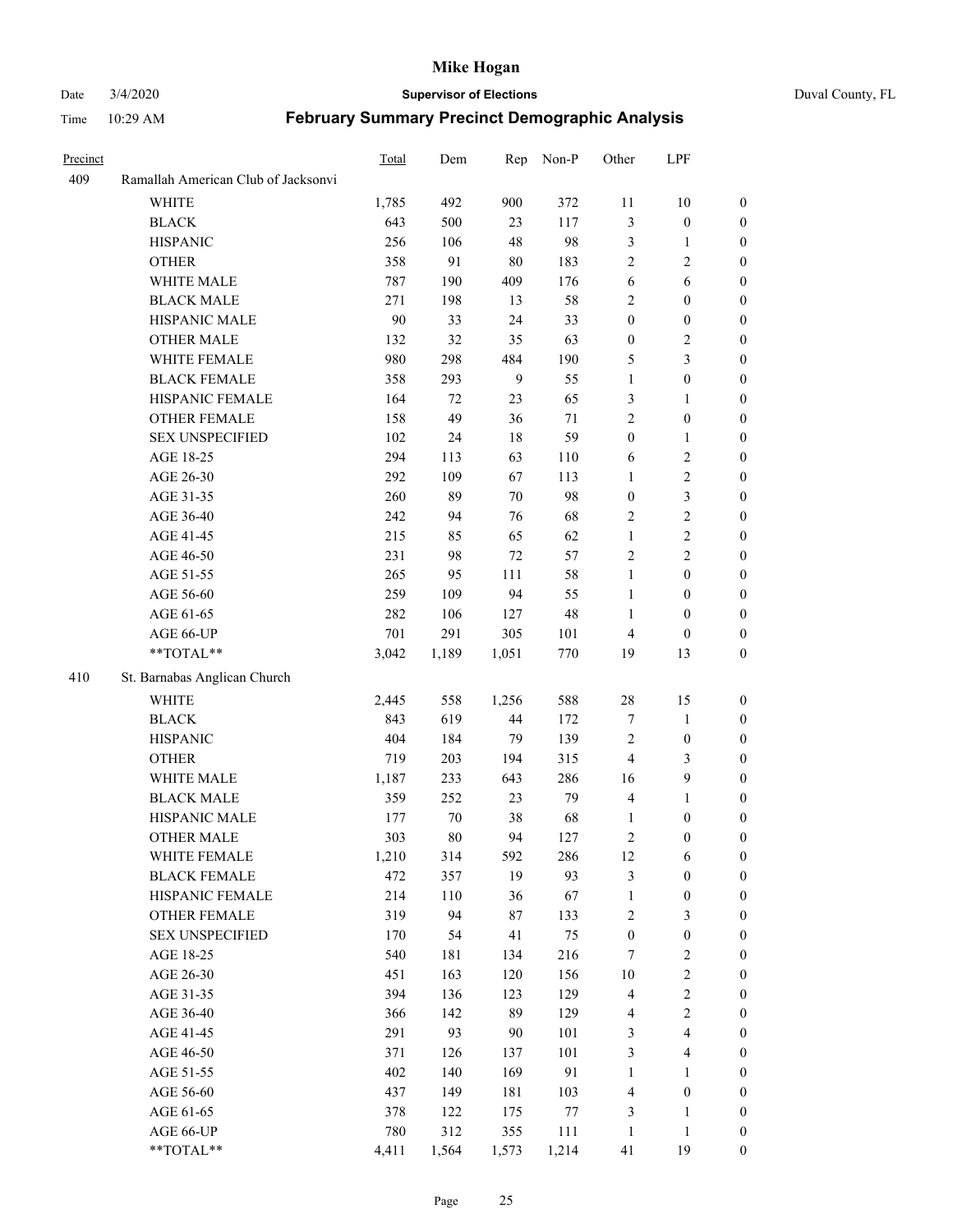Date 3/4/2020 **Supervisor of Elections** Duval County, FL

| Precinct |                             | Total | Dem   | Rep   | Non-P       | Other            | LPF                     |                  |
|----------|-----------------------------|-------|-------|-------|-------------|------------------|-------------------------|------------------|
| 411      | Windy Hill Community Center |       |       |       |             |                  |                         |                  |
|          | <b>WHITE</b>                | 3,082 | 778   | 1,424 | 819         | 44               | 17                      | 0                |
|          | <b>BLACK</b>                | 712   | 507   | 35    | 161         | 9                | $\boldsymbol{0}$        | 0                |
|          | <b>HISPANIC</b>             | 637   | 264   | 125   | 245         | 3                | $\boldsymbol{0}$        | $\boldsymbol{0}$ |
|          | <b>OTHER</b>                | 569   | 183   | 138   | 244         | 3                | 1                       | $\boldsymbol{0}$ |
|          | WHITE MALE                  | 1,466 | 309   | 729   | 398         | 20               | $10\,$                  | $\boldsymbol{0}$ |
|          | <b>BLACK MALE</b>           | 295   | 194   | 21    | 76          | 4                | $\boldsymbol{0}$        | $\boldsymbol{0}$ |
|          | HISPANIC MALE               | 291   | 119   | 64    | 105         | 3                | $\boldsymbol{0}$        | $\boldsymbol{0}$ |
|          | <b>OTHER MALE</b>           | 235   | 71    | 66    | 95          | $\overline{2}$   | $\mathbf{1}$            | $\boldsymbol{0}$ |
|          | WHITE FEMALE                | 1,570 | 461   | 674   | 405         | 23               | $\boldsymbol{7}$        | $\boldsymbol{0}$ |
|          | <b>BLACK FEMALE</b>         | 408   | 310   | 12    | $8\sqrt{1}$ | 5                | $\boldsymbol{0}$        | $\boldsymbol{0}$ |
|          | HISPANIC FEMALE             | 326   | 140   | 56    | 130         | $\boldsymbol{0}$ | $\boldsymbol{0}$        | $\boldsymbol{0}$ |
|          | OTHER FEMALE                | 252   | 93    | 55    | 103         | $\mathbf{1}$     | $\boldsymbol{0}$        | $\boldsymbol{0}$ |
|          | <b>SEX UNSPECIFIED</b>      | 157   | 35    | 45    | 76          | $\mathbf{1}$     | $\boldsymbol{0}$        | $\boldsymbol{0}$ |
|          | AGE 18-25                   | 658   | 230   | 166   | 241         | 19               | $\boldsymbol{2}$        | $\boldsymbol{0}$ |
|          | AGE 26-30                   | 661   | 228   | 174   | 246         | 9                | $\overline{\mathbf{4}}$ | $\boldsymbol{0}$ |
|          | AGE 31-35                   | 567   | 190   | 164   | 206         | 5                | $\sqrt{2}$              | $\boldsymbol{0}$ |
|          | AGE 36-40                   | 386   | 139   | 106   | 131         | 6                | $\overline{\mathbf{4}}$ | $\boldsymbol{0}$ |
|          | AGE 41-45                   | 391   | 137   | 116   | 130         | 5                | $\mathfrak{Z}$          | $\boldsymbol{0}$ |
|          | AGE 46-50                   | 372   | 123   | 137   | 105         | 5                | $\overline{2}$          | $\boldsymbol{0}$ |
|          | AGE 51-55                   | 384   | 126   | 141   | 112         | 5                | $\boldsymbol{0}$        | $\boldsymbol{0}$ |
|          | AGE 56-60                   | 459   | 159   | 180   | 116         | 3                | 1                       | 0                |
|          | AGE 61-65                   | 384   | 130   | 178   | 75          | $\mathbf{1}$     | $\boldsymbol{0}$        | $\boldsymbol{0}$ |
|          | AGE 66-UP                   | 736   | 270   | 359   | 106         | $\mathbf{1}$     | $\boldsymbol{0}$        | $\boldsymbol{0}$ |
|          | **TOTAL**                   | 5,000 | 1,732 | 1,722 | 1,469       | 59               | $18\,$                  | $\boldsymbol{0}$ |
| 412      | CrossRoad Church, UMC       |       |       |       |             |                  |                         |                  |
|          | <b>WHITE</b>                | 2,116 | 577   | 911   | 566         | 43               | 19                      | $\boldsymbol{0}$ |
|          | <b>BLACK</b>                | 510   | 377   | 23    | 101         | $\,$ $\,$        | $\mathbf{1}$            | $\boldsymbol{0}$ |
|          | <b>HISPANIC</b>             | 258   | 88    | 64    | 96          | 9                | $\mathbf{1}$            | $\boldsymbol{0}$ |
|          | <b>OTHER</b>                | 337   | 123   | 68    | 144         | $\sqrt{2}$       | $\boldsymbol{0}$        | $\boldsymbol{0}$ |
|          | WHITE MALE                  | 1,025 | 240   | 456   | 290         | 27               | 12                      | $\boldsymbol{0}$ |
|          | <b>BLACK MALE</b>           | 208   | 133   | 12    | 55          | $\tau$           | $\mathbf{1}$            | $\boldsymbol{0}$ |
|          | HISPANIC MALE               | 120   | 36    | 34    | 47          | $\sqrt{2}$       | $\mathbf{1}$            | 0                |
|          | <b>OTHER MALE</b>           | 135   | 42    | 34    | 57          | $\overline{c}$   | $\boldsymbol{0}$        | $\boldsymbol{0}$ |
|          | WHITE FEMALE                | 1,068 | 326   | 450   | 269         | 16               | 7                       | 0                |
|          | <b>BLACK FEMALE</b>         | 295   | 239   | 11    | 44          | $\mathbf{1}$     | $\boldsymbol{0}$        | $\boldsymbol{0}$ |
|          | HISPANIC FEMALE             | 131   | 49    | 29    | 46          | 7                | $\boldsymbol{0}$        | $\overline{0}$   |
|          | OTHER FEMALE                | 160   | 70    | 30    | 60          | $\boldsymbol{0}$ | $\boldsymbol{0}$        | $\overline{0}$   |
|          | <b>SEX UNSPECIFIED</b>      | 79    | 30    | 10    | 39          | $\boldsymbol{0}$ | $\boldsymbol{0}$        | 0                |
|          | AGE 18-25                   | 552   | 205   | 161   | 170         | 12               | $\overline{4}$          | 0                |
|          | AGE 26-30                   | 589   | 206   | 188   | 177         | 12               | 6                       | 0                |
|          | AGE 31-35                   | 405   | 143   | 121   | 131         | 7                | $\mathfrak{Z}$          | 0                |
|          | AGE 36-40                   | 291   | 102   | 80    | 101         | 5                | $\mathfrak{Z}$          | 0                |
|          | AGE 41-45                   | 244   | 105   | 68    | 67          | $\mathbf{1}$     | $\mathfrak{Z}$          | 0                |
|          | AGE 46-50                   | 230   | 96    | 70    | 54          | 9                | $\mathbf{1}$            | 0                |
|          | AGE 51-55                   | 238   | 81    | 95    | 56          | 5                | $\mathbf{1}$            | 0                |
|          | AGE 56-60                   | 212   | 71    | 84    | 54          | 3                | $\boldsymbol{0}$        | 0                |
|          | AGE 61-65                   | 165   | 63    | 62    | 36          | 4                | $\boldsymbol{0}$        | 0                |
|          | AGE 66-UP                   | 295   | 93    | 137   | 61          | 4                | $\boldsymbol{0}$        | 0                |
|          | **TOTAL**                   | 3,221 | 1,165 | 1,066 | 907         | 62               | 21                      | $\boldsymbol{0}$ |
|          |                             |       |       |       |             |                  |                         |                  |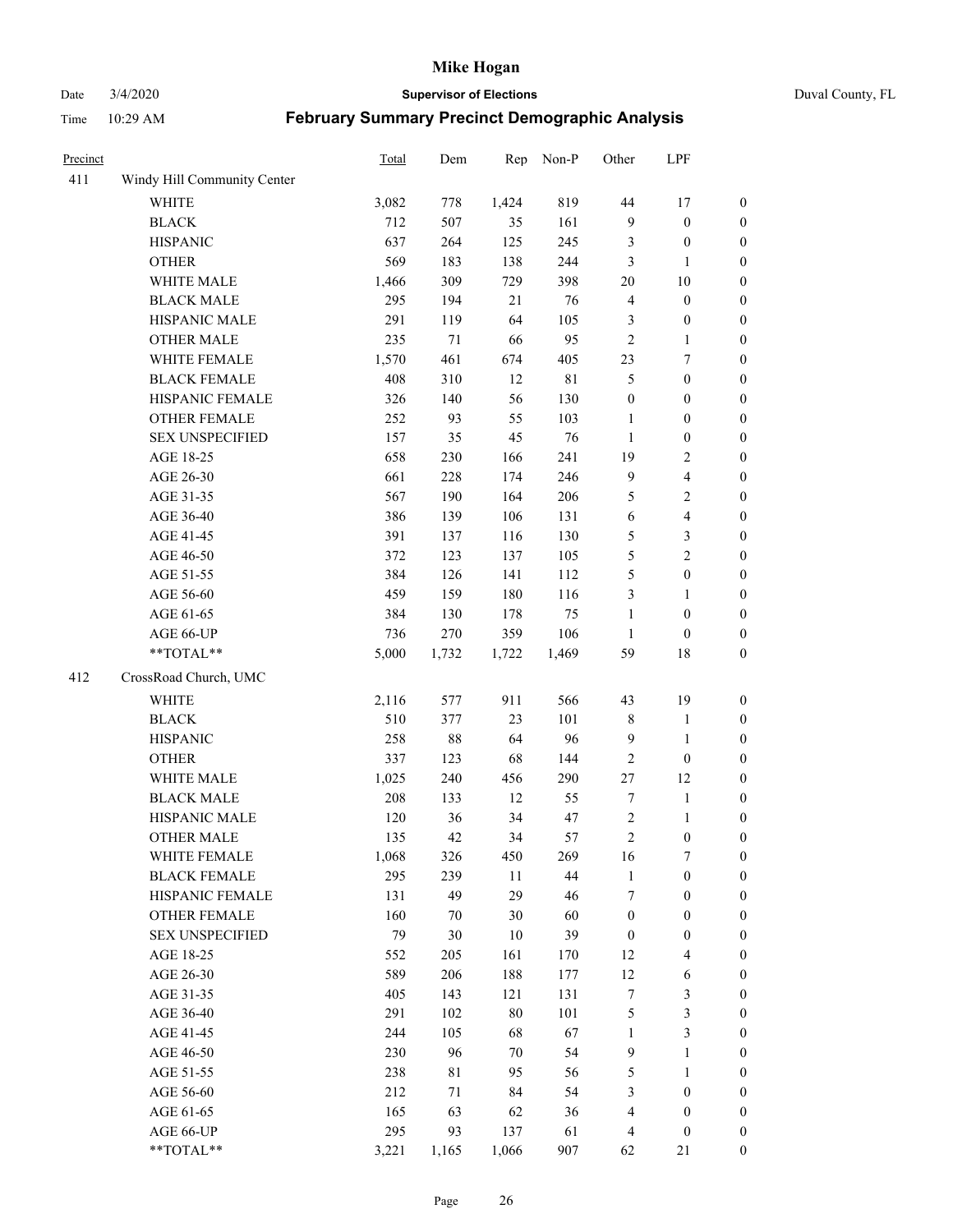Date 3/4/2020 **Supervisor of Elections** Duval County, FL

| Precinct |                                     | Total         | Dem      | Rep                 | Non-P                   | Other                 | LPF                   |                                  |
|----------|-------------------------------------|---------------|----------|---------------------|-------------------------|-----------------------|-----------------------|----------------------------------|
| 501      | <b>Balis Community Center</b>       |               |          |                     |                         |                       |                       |                                  |
|          | <b>WHITE</b>                        | 2,614         | 824      | 1,205               | 534                     | $27\,$                | 24                    | $\boldsymbol{0}$                 |
|          | <b>BLACK</b>                        | 197           | 131      | 11                  | 47                      | $\tau$                | $\mathbf{1}$          | 0                                |
|          | <b>HISPANIC</b>                     | 115           | 43       | 35                  | 37                      | $\boldsymbol{0}$      | $\boldsymbol{0}$      | $\boldsymbol{0}$                 |
|          | <b>OTHER</b>                        | 235           | 75       | 69                  | 86                      | 3                     | $\overline{2}$        | $\boldsymbol{0}$                 |
|          | WHITE MALE                          | 1,239         | 356      | 585                 | 271                     | 10                    | 17                    | $\boldsymbol{0}$                 |
|          | <b>BLACK MALE</b>                   | 89            | 56       | 5                   | 24                      | 4                     | $\boldsymbol{0}$      | $\boldsymbol{0}$                 |
|          | HISPANIC MALE                       | 51            | 19       | 14                  | 18                      | $\boldsymbol{0}$      | $\boldsymbol{0}$      | $\boldsymbol{0}$                 |
|          | <b>OTHER MALE</b>                   | 87            | 23       | 28                  | 34                      | $\mathbf{1}$          | $\mathbf{1}$          | $\boldsymbol{0}$                 |
|          | WHITE FEMALE                        | 1,340         | 458      | 607                 | 251                     | 17                    | $\boldsymbol{7}$      | $\boldsymbol{0}$                 |
|          | <b>BLACK FEMALE</b>                 | 106           | 74       | 6                   | 22                      | 3                     | $\mathbf{1}$          | 0                                |
|          | HISPANIC FEMALE                     | 62            | 23       | 21                  | 18                      | $\boldsymbol{0}$      | $\boldsymbol{0}$      | 0                                |
|          | OTHER FEMALE                        | 110           | 40       | 36                  | 33                      | $\boldsymbol{0}$      | $\mathbf{1}$          | 0                                |
|          | <b>SEX UNSPECIFIED</b>              | $77 \,$       | 24       | 18                  | 33                      | $\sqrt{2}$            | $\boldsymbol{0}$      | $\boldsymbol{0}$                 |
|          | AGE 18-25                           | 243           | 79       | 79                  | 79                      | 5                     | $\mathbf{1}$          | $\boldsymbol{0}$                 |
|          | AGE 26-30                           | 333           | 105      | 117                 | 101                     | 7                     | $\mathfrak{Z}$        | $\boldsymbol{0}$                 |
|          | AGE 31-35                           | 376           | 143      | 127                 | 94                      | $\overline{4}$        | $\,8\,$               | $\boldsymbol{0}$                 |
|          | AGE 36-40                           | 256           | 91       | $78\,$              | 76                      | 7                     | $\overline{4}$        | $\boldsymbol{0}$                 |
|          | AGE 41-45                           | 215           | 57       | $87\,$              | 66                      | $\overline{2}$        | $\mathfrak{Z}$        | $\boldsymbol{0}$                 |
|          | AGE 46-50                           | 248           | 77       | 105                 | 62                      | $\overline{2}$        | $\overline{2}$        | $\boldsymbol{0}$                 |
|          | AGE 51-55                           | 257           | 68       | 132                 | 52                      | 5                     | $\boldsymbol{0}$      | $\boldsymbol{0}$                 |
|          | AGE 56-60                           | 276           | 100      | 128                 | 43                      | $\sqrt{2}$            | $\mathfrak{Z}$        | 0                                |
|          | AGE 61-65                           | 277           | 102      | 129                 | 44                      | $\mathbf{1}$          | $\mathbf{1}$          | 0                                |
|          | AGE 66-UP                           | 680           | 251      | 338                 | $87\,$                  | $\sqrt{2}$            | $\sqrt{2}$            | $\boldsymbol{0}$                 |
|          | **TOTAL**                           | 3,161         | 1,073    | 1,320               | 704                     | 37                    | $27\,$                | $\boldsymbol{0}$                 |
| 502      | St. Nicholas Park Christian Church  |               |          |                     |                         |                       |                       |                                  |
|          | <b>WHITE</b>                        | 921           | 284      | 476                 | 149                     |                       | $\tau$                |                                  |
|          |                                     |               |          |                     |                         | 5                     |                       | $\boldsymbol{0}$                 |
|          | <b>BLACK</b>                        | 44            | 29       | $\mathfrak s$       | 9                       | $\mathbf{1}$          | $\boldsymbol{0}$      | $\boldsymbol{0}$                 |
|          | <b>HISPANIC</b>                     | 34            | 13       | $\,$ 8 $\,$         | 11                      | $\mathbf{1}$          | $\mathbf{1}$          | $\boldsymbol{0}$                 |
|          | <b>OTHER</b><br>WHITE MALE          | 53            | 14       | 18                  | 20                      | $\mathbf{1}$          | $\boldsymbol{0}$      | $\boldsymbol{0}$                 |
|          |                                     | 424           | 121      | 216                 | 78                      | 3                     | 6                     | $\boldsymbol{0}$                 |
|          | <b>BLACK MALE</b>                   | 18            | 11       | $\sqrt{2}$          | $\overline{\mathbf{4}}$ | $\mathbf{1}$          | $\boldsymbol{0}$      | $\boldsymbol{0}$                 |
|          | HISPANIC MALE<br><b>OTHER MALE</b>  | 17<br>16      | 7<br>6   | 6<br>$\overline{4}$ | 4<br>5                  | $\boldsymbol{0}$      | $\boldsymbol{0}$      | 0                                |
|          |                                     |               |          |                     |                         | $\mathbf{1}$          | $\boldsymbol{0}$      | $\boldsymbol{0}$                 |
|          | WHITE FEMALE<br><b>BLACK FEMALE</b> | 485<br>$26\,$ | 161      | 252                 | 69                      | 2<br>$\boldsymbol{0}$ | 1<br>$\boldsymbol{0}$ | 0<br>$\overline{0}$              |
|          | HISPANIC FEMALE                     | 16            | 18<br>5  | 3<br>$\overline{2}$ | 5<br>7                  | 1                     | $\mathbf{1}$          | $\overline{0}$                   |
|          | <b>OTHER FEMALE</b>                 | 23            | 5        | $10\,$              | $\,$ 8 $\,$             | $\boldsymbol{0}$      | $\boldsymbol{0}$      | $\overline{0}$                   |
|          | <b>SEX UNSPECIFIED</b>              | 27            | 6        | 12                  | 9                       | $\boldsymbol{0}$      | $\boldsymbol{0}$      | $\overline{0}$                   |
|          | AGE 18-25                           | 73            | 24       | 32                  | 15                      | $\overline{c}$        | $\boldsymbol{0}$      | $\theta$                         |
|          | AGE 26-30                           | 93            | 33       | 41                  | 17                      | $\boldsymbol{0}$      | $\overline{c}$        | 0                                |
|          | AGE 31-35                           | 122           | 40       | 56                  | 25                      | $\boldsymbol{0}$      | $\mathbf{1}$          | 0                                |
|          | AGE 36-40                           | 117           | 36       | 43                  | 34                      | $\sqrt{2}$            | $\sqrt{2}$            | 0                                |
|          | AGE 41-45                           | 47            | 12       | 16                  | $18\,$                  | $\boldsymbol{0}$      | $\mathbf{1}$          | 0                                |
|          | AGE 46-50                           | 76            | 24       | 37                  | 15                      | $\boldsymbol{0}$      | $\boldsymbol{0}$      | 0                                |
|          |                                     |               |          |                     |                         |                       |                       |                                  |
|          | AGE 51-55<br>AGE 56-60              | 85<br>103     | 26<br>26 | 50<br>57            | 9<br>15                 | $\boldsymbol{0}$<br>4 | $\boldsymbol{0}$<br>1 | $\overline{0}$<br>$\overline{0}$ |
|          | AGE 61-65                           | 95            | 25       | 60                  | $10\,$                  | $\boldsymbol{0}$      | $\boldsymbol{0}$      | $\overline{0}$                   |
|          | AGE 66-UP                           | 241           | 94       | 115                 | 31                      | $\boldsymbol{0}$      | $\mathbf{1}$          | $\boldsymbol{0}$                 |
|          | **TOTAL**                           | 1,052         | 340      | 507                 | 189                     | 8                     | $\,$ 8 $\,$           | $\boldsymbol{0}$                 |
|          |                                     |               |          |                     |                         |                       |                       |                                  |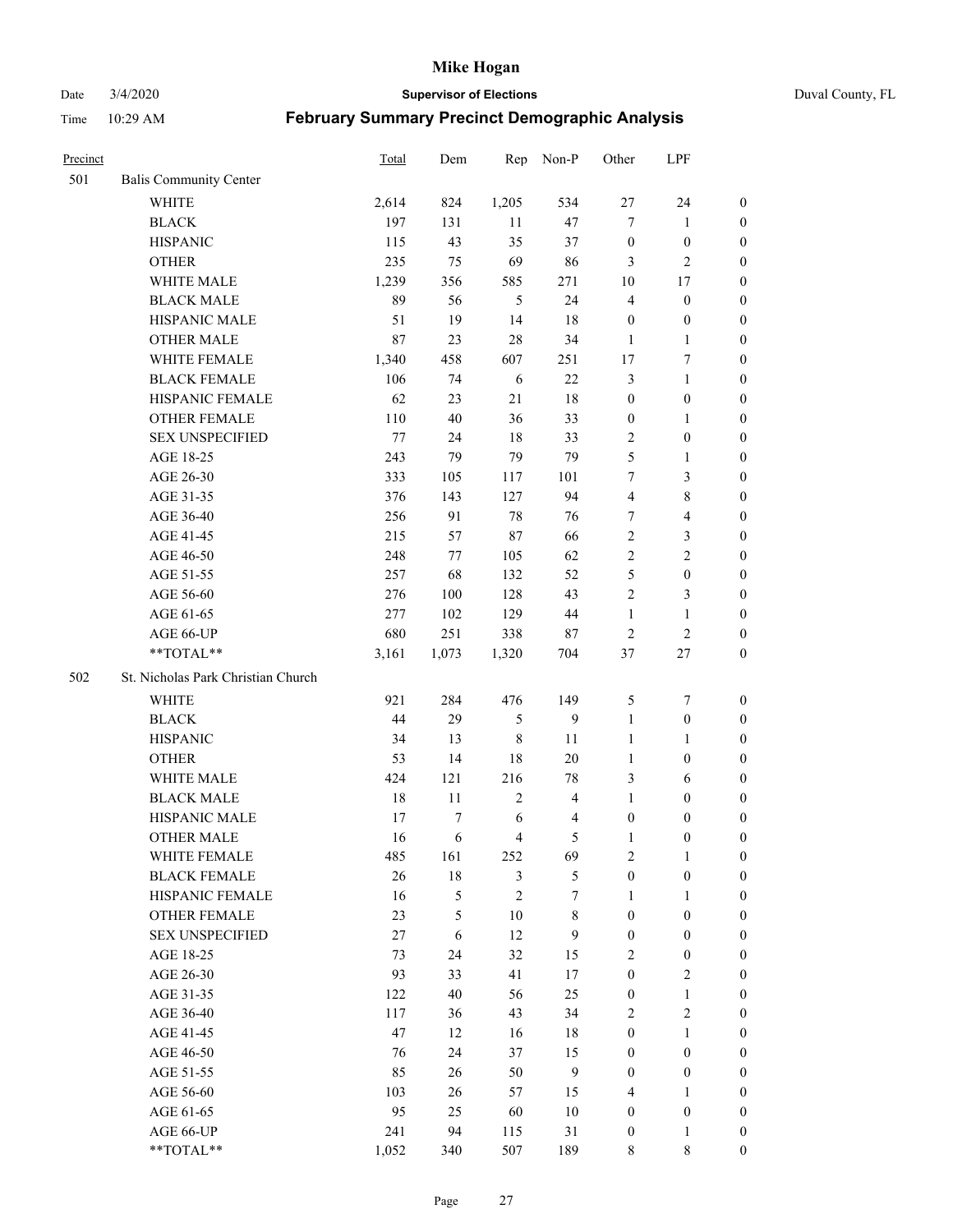Date 3/4/2020 **Supervisor of Elections** Duval County, FL

| Precinct |                                   | Total  | Dem              | Rep            | Non-P                   | Other            | LPF              |                  |
|----------|-----------------------------------|--------|------------------|----------------|-------------------------|------------------|------------------|------------------|
| 503      | Jacksonville Community Church     |        |                  |                |                         |                  |                  |                  |
|          | <b>WHITE</b>                      | 1,225  | 364              | 508            | 336                     | 11               | 6                | 0                |
|          | <b>BLACK</b>                      | 985    | 756              | 39             | 183                     | 6                | 1                | 0                |
|          | <b>HISPANIC</b>                   | 306    | 134              | 54             | 116                     | 2                | $\boldsymbol{0}$ | $\boldsymbol{0}$ |
|          | <b>OTHER</b>                      | 252    | 91               | 42             | 117                     | 2                | $\boldsymbol{0}$ | $\boldsymbol{0}$ |
|          | WHITE MALE                        | 521    | 127              | 214            | 171                     | 4                | 5                | $\boldsymbol{0}$ |
|          | <b>BLACK MALE</b>                 | 378    | 261              | 22             | 92                      | 3                | $\boldsymbol{0}$ | $\boldsymbol{0}$ |
|          | HISPANIC MALE                     | 127    | 52               | 26             | 48                      | 1                | $\boldsymbol{0}$ | $\boldsymbol{0}$ |
|          | <b>OTHER MALE</b>                 | 106    | 42               | $26\,$         | 38                      | $\boldsymbol{0}$ | $\boldsymbol{0}$ | $\boldsymbol{0}$ |
|          | WHITE FEMALE                      | 679    | 225              | 288            | 158                     | 7                | $\mathbf{1}$     | $\boldsymbol{0}$ |
|          | <b>BLACK FEMALE</b>               | 586    | 477              | 17             | $88\,$                  | 3                | $\mathbf{1}$     | 0                |
|          | HISPANIC FEMALE                   | 172    | $80\,$           | 28             | 63                      | $\mathbf{1}$     | $\boldsymbol{0}$ | 0                |
|          | <b>OTHER FEMALE</b>               | 95     | 40               | 12             | 41                      | 2                | $\boldsymbol{0}$ | $\boldsymbol{0}$ |
|          | <b>SEX UNSPECIFIED</b>            | 104    | 41               | 10             | 53                      | $\boldsymbol{0}$ | $\boldsymbol{0}$ | $\boldsymbol{0}$ |
|          | AGE 18-25                         | 338    | 171              | 48             | 113                     | 6                | $\boldsymbol{0}$ | $\boldsymbol{0}$ |
|          | AGE 26-30                         | 322    | 156              | 46             | 113                     | 4                | $\mathfrak{Z}$   | $\boldsymbol{0}$ |
|          | AGE 31-35                         | 305    | 149              | 40             | 113                     | $\overline{c}$   | $\mathbf{1}$     | $\boldsymbol{0}$ |
|          | AGE 36-40                         | 251    | 118              | 43             | 89                      | $\mathbf{1}$     | $\boldsymbol{0}$ | $\boldsymbol{0}$ |
|          | AGE 41-45                         | 184    | 90               | 37             | 53                      | 3                | $\mathbf{1}$     | $\boldsymbol{0}$ |
|          | AGE 46-50                         | 199    | 100              | 41             | 57                      | $\boldsymbol{0}$ | $\mathbf{1}$     | $\boldsymbol{0}$ |
|          | AGE 51-55                         | 197    | 105              | 39             | 52                      | 1                | $\boldsymbol{0}$ | 0                |
|          | AGE 56-60                         | 199    | 104              | 50             | 43                      | 2                | $\boldsymbol{0}$ | 0                |
|          | AGE 61-65                         | 190    | 105              | 62             | 23                      | $\boldsymbol{0}$ | $\boldsymbol{0}$ | 0                |
|          | AGE 66-UP                         | 583    | 247              | 237            | 96                      | $\overline{c}$   | $\mathbf{1}$     | $\boldsymbol{0}$ |
|          | **TOTAL**                         | 2,768  | 1,345            | 643            | 752                     | 21               | $\boldsymbol{7}$ | $\boldsymbol{0}$ |
| 504      | Southside United Methodist Church |        |                  |                |                         |                  |                  |                  |
|          | <b>WHITE</b>                      | 1,587  | 476              | 870            | 221                     | 12               | $\,$ 8 $\,$      | $\boldsymbol{0}$ |
|          | <b>BLACK</b>                      | 58     | $44\,$           | $\overline{4}$ | 9                       | $\mathbf{1}$     | $\boldsymbol{0}$ | $\boldsymbol{0}$ |
|          | <b>HISPANIC</b>                   | 60     | 16               | 26             | 17                      | $\boldsymbol{0}$ | $\mathbf{1}$     | $\boldsymbol{0}$ |
|          | <b>OTHER</b>                      | 96     | 38               | $30\,$         | $28\,$                  | $\boldsymbol{0}$ | $\boldsymbol{0}$ | $\boldsymbol{0}$ |
|          | WHITE MALE                        | 763    | 211              | 425            | 115                     | 5                | $\tau$           | $\overline{0}$   |
|          | <b>BLACK MALE</b>                 | $20\,$ | 14               | $\sqrt{2}$     | $\overline{\mathbf{4}}$ | $\boldsymbol{0}$ | $\boldsymbol{0}$ | $\overline{0}$   |
|          | HISPANIC MALE                     | 30     | $\overline{9}$   | $10\,$         | 10                      | $\boldsymbol{0}$ | 1                | 0                |
|          | <b>OTHER MALE</b>                 | 44     | 15               | 16             | 13                      | $\boldsymbol{0}$ | $\boldsymbol{0}$ | $\boldsymbol{0}$ |
|          | WHITE FEMALE                      | 809    | 262              | 436            | 103                     | 7                | 1                | 0                |
|          | <b>BLACK FEMALE</b>               | 35     | $28\,$           | $\overline{c}$ | $\overline{4}$          | $\mathbf{1}$     | $\boldsymbol{0}$ | $\overline{0}$   |
|          | HISPANIC FEMALE                   | 29     | $\boldsymbol{7}$ | 16             | 6                       | $\boldsymbol{0}$ | $\boldsymbol{0}$ | $\overline{0}$   |
|          | <b>OTHER FEMALE</b>               | 34     | 18               | $\mathbf{9}$   | $\tau$                  | $\boldsymbol{0}$ | $\boldsymbol{0}$ | $\overline{0}$   |
|          | <b>SEX UNSPECIFIED</b>            | 37     | $10\,$           | 14             | 13                      | $\boldsymbol{0}$ | $\boldsymbol{0}$ | 0                |
|          | AGE 18-25                         | 162    | 54               | 74             | 33                      | $\mathbf{1}$     | $\boldsymbol{0}$ | 0                |
|          | AGE 26-30                         | 150    | 52               | 63             | $30\,$                  | $\overline{c}$   | 3                | 0                |
|          | AGE 31-35                         | 187    | 62               | 72             | 48                      | $\overline{c}$   | $\mathfrak{Z}$   | 0                |
|          | AGE 36-40                         | 163    | 50               | 91             | $21\,$                  | $\mathbf{1}$     | $\boldsymbol{0}$ | 0                |
|          | AGE 41-45                         | 159    | 53               | 74             | 29                      | 3                | $\boldsymbol{0}$ | 0                |
|          | AGE 46-50                         | 156    | 34               | 93             | $28\,$                  | $\boldsymbol{0}$ | 1                | 0                |
|          | AGE 51-55                         | 162    | 54               | 86             | $20\,$                  | $\mathbf{1}$     | $\mathbf{1}$     | 0                |
|          | AGE 56-60                         | 153    | 47               | 88             | 17                      | $\mathbf{1}$     | $\boldsymbol{0}$ | 0                |
|          | AGE 61-65                         | 163    | 51               | 92             | $20\,$                  | $\boldsymbol{0}$ | $\boldsymbol{0}$ | 0                |
|          | AGE 66-UP                         | 346    | 117              | 197            | 29                      | 2                | $\mathbf{1}$     | 0                |
|          | **TOTAL**                         | 1,801  | 574              | 930            | 275                     | 13               | $\boldsymbol{9}$ | $\boldsymbol{0}$ |
|          |                                   |        |                  |                |                         |                  |                  |                  |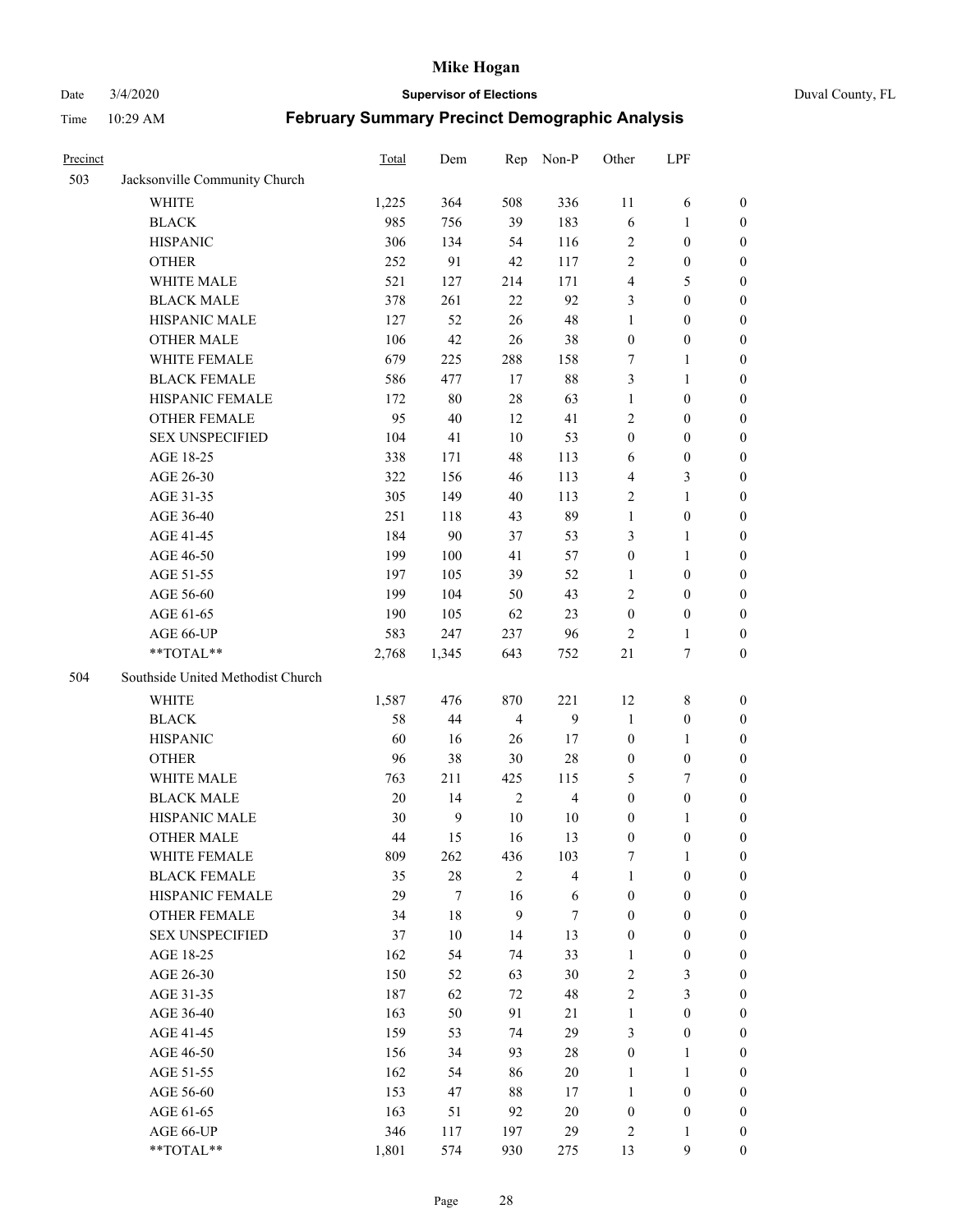#### Date 3/4/2020 **Supervisor of Elections** Duval County, FL

| Precinct |                                     | Total  | Dem   | Rep            | Non-P          | Other            | LPF              |                  |
|----------|-------------------------------------|--------|-------|----------------|----------------|------------------|------------------|------------------|
| 505      | Saint Mark's Lutheran Church - ELCA |        |       |                |                |                  |                  |                  |
|          | <b>WHITE</b>                        | 2,182  | 546   | 1,328          | 294            | 7                | 7                | $\boldsymbol{0}$ |
|          | <b>BLACK</b>                        | 20     | 10    | $\overline{c}$ | 7              | $\mathbf{1}$     | $\boldsymbol{0}$ | $\boldsymbol{0}$ |
|          | <b>HISPANIC</b>                     | 61     | 15    | 28             | 18             | $\boldsymbol{0}$ | $\boldsymbol{0}$ | 0                |
|          | <b>OTHER</b>                        | 118    | 42    | 37             | 37             | $\overline{2}$   | $\boldsymbol{0}$ | $\boldsymbol{0}$ |
|          | WHITE MALE                          | 1,015  | 216   | 641            | 149            | 3                | 6                | $\boldsymbol{0}$ |
|          | <b>BLACK MALE</b>                   | 13     | 7     | $\mathbf{1}$   | $\overline{4}$ | $\mathbf{1}$     | $\boldsymbol{0}$ | 0                |
|          | HISPANIC MALE                       | 34     | 12    | 14             | $\,$ 8 $\,$    | $\boldsymbol{0}$ | $\boldsymbol{0}$ | $\boldsymbol{0}$ |
|          | <b>OTHER MALE</b>                   | 57     | 17    | $20\,$         | 19             | 1                | $\boldsymbol{0}$ | 0                |
|          | WHITE FEMALE                        | 1,141  | 324   | 673            | 139            | 4                | 1                | 0                |
|          | <b>BLACK FEMALE</b>                 | $\tau$ | 3     | $\mathbf{1}$   | 3              | $\boldsymbol{0}$ | $\boldsymbol{0}$ | 0                |
|          | HISPANIC FEMALE                     | 25     | 3     | 13             | 9              | $\boldsymbol{0}$ | $\boldsymbol{0}$ | 0                |
|          | OTHER FEMALE                        | 48     | 22    | 13             | 13             | $\boldsymbol{0}$ | $\boldsymbol{0}$ | 0                |
|          | <b>SEX UNSPECIFIED</b>              | 41     | 9     | 19             | 12             | 1                | $\boldsymbol{0}$ | $\boldsymbol{0}$ |
|          | AGE 18-25                           | 221    | 42    | 129            | 45             | 5                | $\boldsymbol{0}$ | $\boldsymbol{0}$ |
|          | AGE 26-30                           | 143    | 32    | 79             | 30             | $\boldsymbol{0}$ | $\overline{2}$   | 0                |
|          | AGE 31-35                           | 219    | 62    | 118            | 38             | $\boldsymbol{0}$ | $\mathbf{1}$     | $\boldsymbol{0}$ |
|          | AGE 36-40                           | 237    | 64    | 113            | 58             | $\mathbf{1}$     | $\mathbf{1}$     | $\boldsymbol{0}$ |
|          | AGE 41-45                           | 179    | 32    | 96             | 47             | $\mathbf{1}$     | $\mathfrak{Z}$   | $\boldsymbol{0}$ |
|          | AGE 46-50                           | 211    | 57    | 122            | 32             | $\boldsymbol{0}$ | $\boldsymbol{0}$ | 0                |
|          | AGE 51-55                           | 207    | 45    | 134            | 27             | 1                | $\boldsymbol{0}$ | 0                |
|          | AGE 56-60                           | 222    | 37    | 157            | 27             | $\mathbf{1}$     | $\boldsymbol{0}$ | 0                |
|          | AGE 61-65                           | 185    | 50    | 119            | 15             | $\mathbf{1}$     | $\boldsymbol{0}$ | 0                |
|          | AGE 66-UP                           | 556    | 192   | 327            | 37             | $\boldsymbol{0}$ | $\boldsymbol{0}$ | 0                |
|          | **TOTAL**                           | 2,381  | 613   | 1,395          | 356            | 10               | 7                | $\boldsymbol{0}$ |
| 506      | St. John the Divine Greek Orthodox  |        |       |                |                |                  |                  |                  |
|          | WHITE                               | 2,095  | 644   | 935            | 492            | 18               | 6                | $\boldsymbol{0}$ |
|          | <b>BLACK</b>                        | 1,228  | 991   | 44             | 184            | 6                | $\mathfrak{Z}$   | $\boldsymbol{0}$ |
|          | <b>HISPANIC</b>                     | 271    | 122   | 51             | 97             | $\mathbf{1}$     | $\boldsymbol{0}$ | $\boldsymbol{0}$ |
|          | <b>OTHER</b>                        | 379    | 122   | $8\sqrt{1}$    | 173            | $\overline{c}$   | $\mathbf{1}$     | $\overline{0}$   |
|          | WHITE MALE                          | 966    | 257   | 460            | 237            | 7                | $\sqrt{5}$       | 0                |
|          | <b>BLACK MALE</b>                   | 475    | 351   | 20             | 98             | 3                | $\mathfrak{Z}$   | 0                |
|          | HISPANIC MALE                       | 132    | 61    | 30             | 41             | $\boldsymbol{0}$ | $\boldsymbol{0}$ | 0                |
|          | <b>OTHER MALE</b>                   | 126    | 35    | 30             | 58             | 2                | 1                | 0                |
|          | WHITE FEMALE                        | 1,102  | 379   | 463            | 249            | 10               | $\mathbf{1}$     | $\boldsymbol{0}$ |
|          | <b>BLACK FEMALE</b>                 | 733    | 626   | 23             | $8\sqrt{1}$    | 3                | $\boldsymbol{0}$ | $\boldsymbol{0}$ |
|          | HISPANIC FEMALE                     | 131    | 59    | 19             | 52             | $\mathbf{1}$     | $\boldsymbol{0}$ | $\overline{0}$   |
|          | <b>OTHER FEMALE</b>                 | 166    | 61    | 45             | 60             | $\boldsymbol{0}$ | $\boldsymbol{0}$ | $\overline{0}$   |
|          | <b>SEX UNSPECIFIED</b>              | 141    | 49    | 21             | $70\,$         | $\mathbf{1}$     | $\boldsymbol{0}$ | 0                |
|          | AGE 18-25                           | 441    | 198   | 73             | 160            | $\mathbf{9}$     | $\mathbf{1}$     | $\theta$         |
|          | AGE 26-30                           | 473    | 198   | 83             | 180            | 7                | $\sqrt{5}$       | 0                |
|          | AGE 31-35                           | 389    | 190   | 85             | 111            | $\sqrt{2}$       | $\mathbf{1}$     | 0                |
|          | AGE 36-40                           | 362    | 168   | 82             | 111            | $\boldsymbol{0}$ | $\mathbf{1}$     | 0                |
|          | AGE 41-45                           | 311    | 153   | 89             | 65             | $\sqrt{2}$       | $\sqrt{2}$       | 0                |
|          | AGE 46-50                           | 317    | 134   | 106            | 76             | $\mathbf{1}$     | $\boldsymbol{0}$ | 0                |
|          | AGE 51-55                           | 356    | 148   | 125            | 83             | $\boldsymbol{0}$ | $\boldsymbol{0}$ | $\boldsymbol{0}$ |
|          | AGE 56-60                           | 350    | 178   | 116            | 54             | $\sqrt{2}$       | $\boldsymbol{0}$ | $\boldsymbol{0}$ |
|          | AGE 61-65                           | 342    | 198   | 109            | 35             | $\boldsymbol{0}$ | $\boldsymbol{0}$ | $\boldsymbol{0}$ |
|          | AGE 66-UP                           | 632    | 314   | 243            | 71             | $\overline{4}$   | $\boldsymbol{0}$ | 0                |
|          | **TOTAL**                           | 3,973  | 1,879 | 1,111          | 946            | 27               | 10               | $\boldsymbol{0}$ |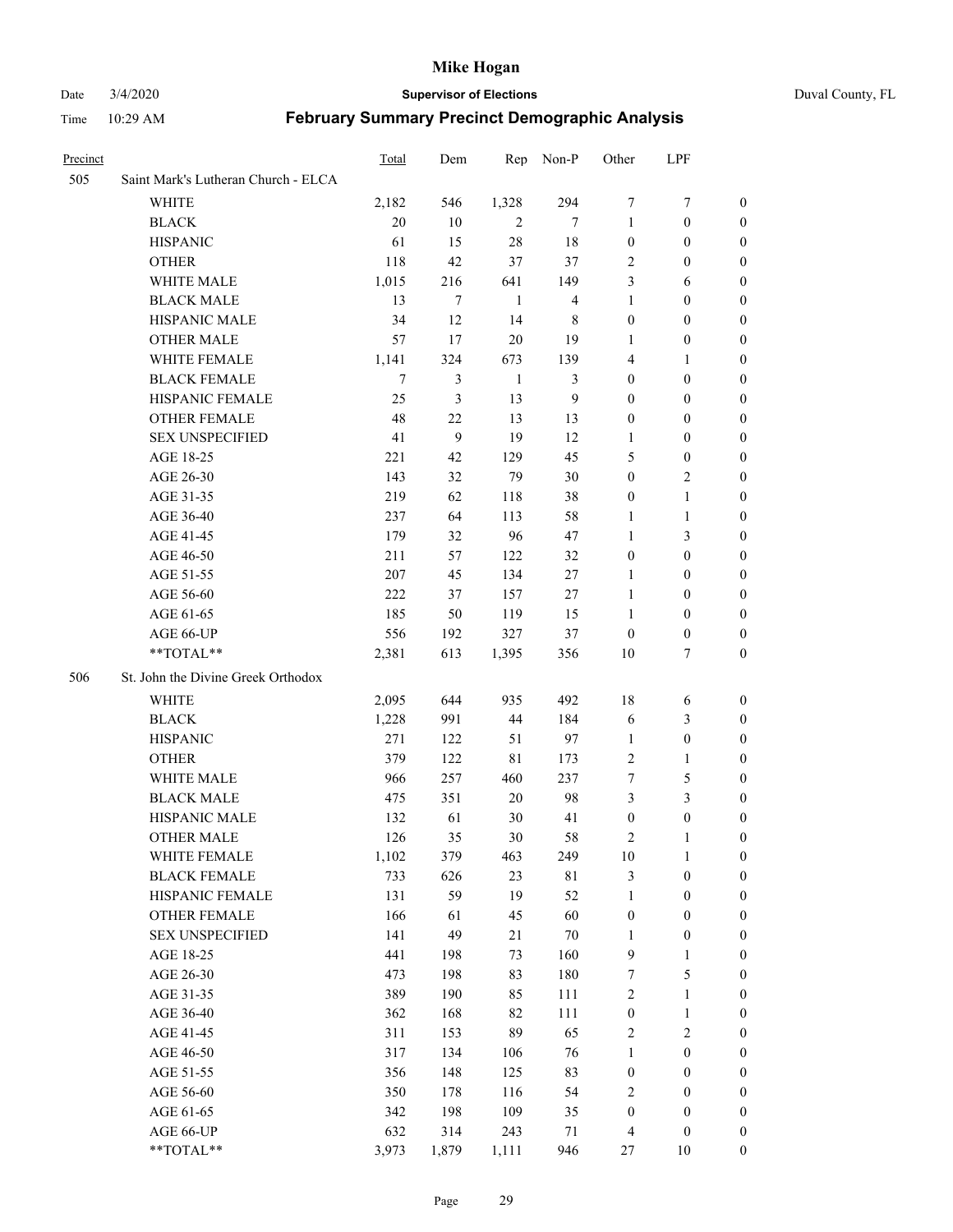Date 3/4/2020 **Supervisor of Elections** Duval County, FL

| Precinct |                                 | Total | Dem   | Rep            | Non-P       | Other                   | LPF              |                  |
|----------|---------------------------------|-------|-------|----------------|-------------|-------------------------|------------------|------------------|
| 507      | Hendricks Avenue Baptist Church |       |       |                |             |                         |                  |                  |
|          | <b>WHITE</b>                    | 940   | 273   | 473            | 181         | 5                       | $\,8\,$          | 0                |
|          | <b>BLACK</b>                    | 721   | 607   | 25             | 85          | 3                       | $\mathbf{1}$     | $\boldsymbol{0}$ |
|          | <b>HISPANIC</b>                 | 66    | 34    | $\overline{7}$ | 25          | $\boldsymbol{0}$        | $\boldsymbol{0}$ | $\boldsymbol{0}$ |
|          | <b>OTHER</b>                    | 128   | 43    | 29             | 53          | 3                       | $\boldsymbol{0}$ | $\boldsymbol{0}$ |
|          | WHITE MALE                      | 420   | 89    | 238            | 89          | 2                       | $\sqrt{2}$       | $\boldsymbol{0}$ |
|          | <b>BLACK MALE</b>               | 305   | 242   | 15             | 46          | 1                       | $\mathbf{1}$     | $\boldsymbol{0}$ |
|          | HISPANIC MALE                   | 34    | 13    | $\overline{4}$ | 17          | $\boldsymbol{0}$        | $\boldsymbol{0}$ | $\boldsymbol{0}$ |
|          | <b>OTHER MALE</b>               | 44    | 15    | 15             | 14          | $\boldsymbol{0}$        | $\boldsymbol{0}$ | $\boldsymbol{0}$ |
|          | WHITE FEMALE                    | 510   | 180   | 233            | $88\,$      | 3                       | 6                | $\boldsymbol{0}$ |
|          | <b>BLACK FEMALE</b>             | 403   | 355   | 10             | 37          | $\mathbf{1}$            | $\boldsymbol{0}$ | $\boldsymbol{0}$ |
|          | HISPANIC FEMALE                 | 30    | 19    | $\mathfrak{Z}$ | $\,$ 8 $\,$ | $\boldsymbol{0}$        | $\boldsymbol{0}$ | $\boldsymbol{0}$ |
|          | <b>OTHER FEMALE</b>             | 62    | 25    | 9              | 25          | 3                       | $\boldsymbol{0}$ | $\boldsymbol{0}$ |
|          | <b>SEX UNSPECIFIED</b>          | 47    | 19    | $\tau$         | 20          | $\mathbf{1}$            | $\boldsymbol{0}$ | $\boldsymbol{0}$ |
|          | AGE 18-25                       | 167   | 86    | 36             | 42          | 2                       | $\mathbf{1}$     | $\boldsymbol{0}$ |
|          | AGE 26-30                       | 194   | 104   | 40             | 48          | $\mathbf{1}$            | $\mathbf{1}$     | $\boldsymbol{0}$ |
|          | AGE 31-35                       | 191   | 82    | 51             | 55          | $\sqrt{2}$              | $\mathbf{1}$     | $\boldsymbol{0}$ |
|          | AGE 36-40                       | 162   | 84    | 37             | 38          | $\mathbf{1}$            | $\sqrt{2}$       | $\boldsymbol{0}$ |
|          | AGE 41-45                       | 123   | 58    | 25             | 38          | $\boldsymbol{0}$        | $\overline{c}$   | $\boldsymbol{0}$ |
|          | AGE 46-50                       | 141   | 61    | 58             | 19          | 3                       | $\boldsymbol{0}$ | $\boldsymbol{0}$ |
|          | AGE 51-55                       | 151   | 70    | 49             | 31          | $\mathbf{1}$            | $\boldsymbol{0}$ | $\boldsymbol{0}$ |
|          | AGE 56-60                       | 210   | 114   | 68             | 27          | $\boldsymbol{0}$        | 1                | 0                |
|          | AGE 61-65                       | 151   | 81    | 49             | 20          | $\boldsymbol{0}$        | $\mathbf{1}$     | 0                |
|          | AGE 66-UP                       | 365   | 217   | 121            | 26          | 1                       | $\boldsymbol{0}$ | $\boldsymbol{0}$ |
|          | **TOTAL**                       | 1,855 | 957   | 534            | 344         | $11\,$                  | 9                | $\boldsymbol{0}$ |
| 508      | San Jose Church of Christ       |       |       |                |             |                         |                  |                  |
|          | <b>WHITE</b>                    | 4,070 | 1,247 | 2,064          | 707         | 29                      | 23               | $\boldsymbol{0}$ |
|          | <b>BLACK</b>                    | 231   | 160   | $\,$ 8 $\,$    | 62          | $\mathbf{1}$            | $\boldsymbol{0}$ | $\boldsymbol{0}$ |
|          | <b>HISPANIC</b>                 | 265   | 99    | 75             | 86          | 4                       | $\mathbf{1}$     | $\boldsymbol{0}$ |
|          | <b>OTHER</b>                    | 315   | 92    | 100            | 119         | 4                       | $\boldsymbol{0}$ | $\boldsymbol{0}$ |
|          | WHITE MALE                      | 1,886 | 526   | 980            | 346         | 19                      | 15               | $\boldsymbol{0}$ |
|          | <b>BLACK MALE</b>               | 112   | 75    | $\overline{4}$ | 32          | $\mathbf{1}$            | $\boldsymbol{0}$ | $\boldsymbol{0}$ |
|          | HISPANIC MALE                   | 123   | 45    | 41             | 35          | 1                       | 1                | 0                |
|          | <b>OTHER MALE</b>               | 120   | 27    | 47             | 44          | 2                       | $\boldsymbol{0}$ | $\boldsymbol{0}$ |
|          | WHITE FEMALE                    | 2,154 | 713   | 1,073          | 351         | 10                      | 7                | 0                |
|          | <b>BLACK FEMALE</b>             | 118   | 85    | $\overline{4}$ | 29          | $\boldsymbol{0}$        | $\boldsymbol{0}$ | $\boldsymbol{0}$ |
|          | HISPANIC FEMALE                 | 137   | 54    | 32             | 48          | 3                       | $\boldsymbol{0}$ | $\overline{0}$   |
|          | OTHER FEMALE                    | 143   | 55    | 41             | 45          | $\overline{c}$          | $\boldsymbol{0}$ | $\overline{0}$   |
|          | <b>SEX UNSPECIFIED</b>          | 88    | 18    | 25             | $44\,$      | $\boldsymbol{0}$        | $\mathbf{1}$     | 0                |
|          | AGE 18-25                       | 410   | 120   | 143            | 138         | 7                       | $\sqrt{2}$       | 0                |
|          | AGE 26-30                       | 418   | 132   | 160            | 115         | 4                       | $\boldsymbol{7}$ | 0                |
|          | AGE 31-35                       | 469   | 153   | 180            | 129         | 5                       | $\sqrt{2}$       | 0                |
|          | AGE 36-40                       | 346   | 121   | 136            | 83          | $\overline{\mathbf{c}}$ | $\overline{4}$   | 0                |
|          | AGE 41-45                       | 329   | 106   | 130            | 82          | $\mathbf{9}$            | $\boldsymbol{2}$ | 0                |
|          | AGE 46-50                       | 379   | 117   | 165            | 95          | $\boldsymbol{0}$        | $\sqrt{2}$       | 0                |
|          | AGE 51-55                       | 381   | 90    | 215            | 74          | $\boldsymbol{0}$        | $\sqrt{2}$       | 0                |
|          | AGE 56-60                       | 443   | 136   | 231            | 68          | 7                       | 1                | $\boldsymbol{0}$ |
|          | AGE 61-65                       | 464   | 150   | 244            | 66          | 3                       | $\mathbf{1}$     | $\boldsymbol{0}$ |
|          | AGE 66-UP                       | 1,241 | 473   | 642            | 124         | $\mathbf{1}$            | $\mathbf{1}$     | 0                |
|          | **TOTAL**                       | 4,881 | 1,598 | 2,247          | 974         | 38                      | 24               | $\boldsymbol{0}$ |
|          |                                 |       |       |                |             |                         |                  |                  |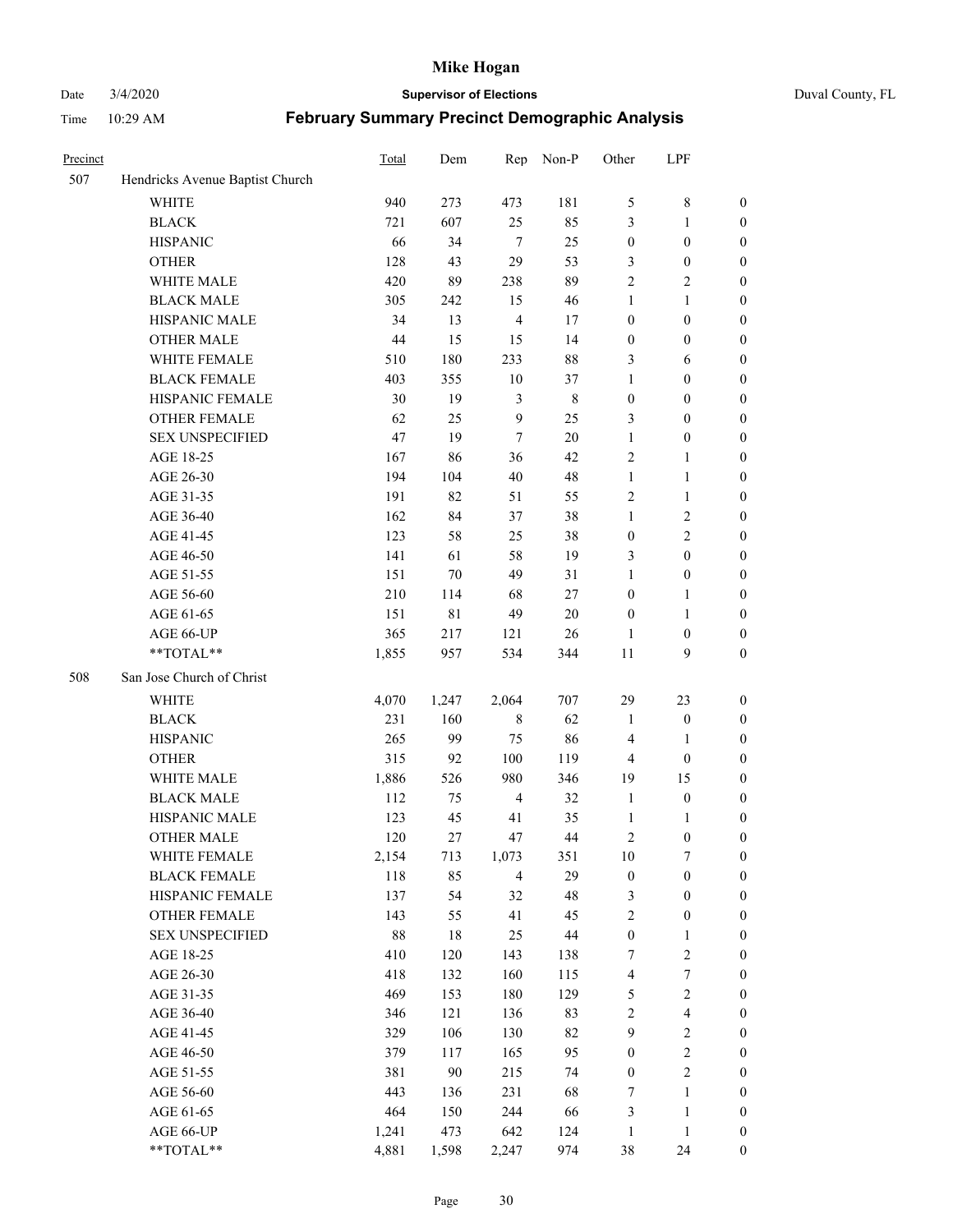Date 3/4/2020 **Supervisor of Elections** Duval County, FL

| Precinct |                                     | Total        | Dem       | Rep                | Non-P    | Other                                | LPF                              |                                    |
|----------|-------------------------------------|--------------|-----------|--------------------|----------|--------------------------------------|----------------------------------|------------------------------------|
| 509      | Christ the Messiah Church           |              |           |                    |          |                                      |                                  |                                    |
|          | <b>WHITE</b>                        | 3,384        | 932       | 1,907              | 514      | 19                                   | 12                               | 0                                  |
|          | <b>BLACK</b>                        | 348          | 255       | 19                 | 74       | $\boldsymbol{0}$                     | $\boldsymbol{0}$                 | 0                                  |
|          | <b>HISPANIC</b>                     | 207          | 76        | 68                 | 61       | $\overline{c}$                       | $\boldsymbol{0}$                 | $\boldsymbol{0}$                   |
|          | <b>OTHER</b>                        | 277          | 86        | 92                 | 98       | $\mathbf{1}$                         | $\boldsymbol{0}$                 | $\boldsymbol{0}$                   |
|          | WHITE MALE                          | 1,564        | 375       | 901                | 275      | 7                                    | 6                                | $\boldsymbol{0}$                   |
|          | <b>BLACK MALE</b>                   | 154          | 103       | 10                 | 41       | $\boldsymbol{0}$                     | $\boldsymbol{0}$                 | $\boldsymbol{0}$                   |
|          | HISPANIC MALE                       | 91           | 33        | 33                 | 25       | $\boldsymbol{0}$                     | $\boldsymbol{0}$                 | $\boldsymbol{0}$                   |
|          | <b>OTHER MALE</b>                   | 114          | 30        | 48                 | 36       | $\boldsymbol{0}$                     | $\boldsymbol{0}$                 | $\boldsymbol{0}$                   |
|          | WHITE FEMALE                        | 1,790        | 551       | 993                | 230      | 12                                   | $\overline{\mathbf{4}}$          | $\boldsymbol{0}$                   |
|          | <b>BLACK FEMALE</b>                 | 189          | 150       | 9                  | 30       | $\boldsymbol{0}$                     | $\boldsymbol{0}$                 | $\boldsymbol{0}$                   |
|          | HISPANIC FEMALE                     | 112          | 42        | 34                 | 34       | $\sqrt{2}$                           | $\boldsymbol{0}$                 | 0                                  |
|          | OTHER FEMALE                        | 125          | 49        | 38                 | 37       | 1                                    | $\boldsymbol{0}$                 | $\boldsymbol{0}$                   |
|          | <b>SEX UNSPECIFIED</b>              | $77\,$       | 16        | 20                 | 39       | $\boldsymbol{0}$                     | $\boldsymbol{2}$                 | $\boldsymbol{0}$                   |
|          | AGE 18-25                           | 382          | 117       | 151                | 109      | 4                                    | $\mathbf{1}$                     | $\boldsymbol{0}$                   |
|          | AGE 26-30                           | 335          | 98        | 140                | 91       | 4                                    | $\sqrt{2}$                       | $\boldsymbol{0}$                   |
|          | AGE 31-35                           | 326          | 108       | 126                | 89       | $\sqrt{2}$                           | $\mathbf{1}$                     | $\boldsymbol{0}$                   |
|          | AGE 36-40                           | 288          | $88\,$    | 112                | 83       | $\overline{c}$                       | $\mathfrak{Z}$                   | $\boldsymbol{0}$                   |
|          | AGE 41-45                           | 263          | 99        | 99                 | 62       | $\overline{c}$                       | $\mathbf{1}$                     | $\boldsymbol{0}$                   |
|          | AGE 46-50                           | 316          | 111       | 141                | 62       | $\overline{c}$                       | $\boldsymbol{0}$                 | $\boldsymbol{0}$                   |
|          | AGE 51-55                           | 348          | 99        | 186                | 61       | $\boldsymbol{0}$                     | $\sqrt{2}$                       | $\boldsymbol{0}$                   |
|          | AGE 56-60                           | 337          | 102       | 189                | 45       | $\boldsymbol{0}$                     | $\mathbf{1}$                     | 0                                  |
|          | AGE 61-65                           | 390          | 136       | 210                | $44\,$   | $\boldsymbol{0}$                     | $\boldsymbol{0}$                 | 0                                  |
|          | AGE 66-UP                           | 1,230        | 390       | 732                | 101      | 6                                    | 1                                | $\boldsymbol{0}$                   |
|          | **TOTAL**                           | 4,216        | 1,349     | 2,086              | 747      | $22\,$                               | 12                               | $\boldsymbol{0}$                   |
| 510      | Wayman Chapel AME Church            |              |           |                    |          |                                      |                                  |                                    |
|          | <b>WHITE</b>                        |              | 708       |                    | 503      |                                      |                                  |                                    |
|          |                                     | 2,684<br>391 |           | 1,442              |          | 17                                   | 14                               | $\boldsymbol{0}$                   |
|          | <b>BLACK</b>                        |              | 308       | 15                 | 67       | $\boldsymbol{0}$                     | $\mathbf{1}$                     | $\boldsymbol{0}$                   |
|          | <b>HISPANIC</b>                     | 201          | 83        | 44                 | 72       | $\mathbf{1}$                         | $\mathbf{1}$                     | $\boldsymbol{0}$                   |
|          | <b>OTHER</b><br>WHITE MALE          | 224          | 59        | 68                 | 97       | $\boldsymbol{0}$                     | $\boldsymbol{0}$                 | $\boldsymbol{0}$                   |
|          |                                     | 1,251        | 284       | 698                | 252      | $10\,$                               | $\tau$                           | $\boldsymbol{0}$                   |
|          | <b>BLACK MALE</b>                   | 160          | 122       | $\overline{7}$     | 31       | $\boldsymbol{0}$                     | $\boldsymbol{0}$                 | $\boldsymbol{0}$                   |
|          | HISPANIC MALE                       | 101<br>83    | 39<br>19  | 26<br>30           | 34       | 1<br>$\boldsymbol{0}$                | 1<br>$\boldsymbol{0}$            | 0                                  |
|          | <b>OTHER MALE</b>                   |              |           |                    | 34       |                                      |                                  | $\boldsymbol{0}$                   |
|          | WHITE FEMALE<br><b>BLACK FEMALE</b> | 1,412<br>227 | 421       | 736<br>$\,$ 8 $\,$ | 241      | 7                                    | 7                                | 0                                  |
|          | HISPANIC FEMALE                     | 97           | 182<br>42 | 18                 | 36<br>37 | $\boldsymbol{0}$<br>$\boldsymbol{0}$ | $\mathbf{1}$<br>$\boldsymbol{0}$ | $\boldsymbol{0}$<br>$\overline{0}$ |
|          | OTHER FEMALE                        | 101          | 27        | 32                 | 42       |                                      | $\boldsymbol{0}$                 | $\overline{0}$                     |
|          | <b>SEX UNSPECIFIED</b>              | 68           | $22\,$    | 14                 | 32       | $\boldsymbol{0}$<br>$\boldsymbol{0}$ | $\boldsymbol{0}$                 | 0                                  |
|          | AGE 18-25                           | 345          | 116       | 113                | 111      | 4                                    | $\mathbf{1}$                     | $\theta$                           |
|          | AGE 26-30                           | 300          | 106       | 104                | 83       |                                      | $\sqrt{5}$                       | 0                                  |
|          | AGE 31-35                           | 299          | 112       | 104                | 79       | 2<br>3                               | $\mathbf{1}$                     | 0                                  |
|          | AGE 36-40                           | 248          | 72        | $8\sqrt{1}$        | 90       | 4                                    | $\mathbf{1}$                     | 0                                  |
|          | AGE 41-45                           | 208          | 65        | 68                 | 72       | $\mathbf{1}$                         | $\sqrt{2}$                       | 0                                  |
|          | AGE 46-50                           | 249          | 83        | 100                | 64       | $\boldsymbol{0}$                     | $\sqrt{2}$                       | 0                                  |
|          |                                     |              |           |                    |          |                                      |                                  |                                    |
|          | AGE 51-55<br>AGE 56-60              | 260<br>320   | 86<br>95  | 118<br>170         | 53<br>54 | $\mathbf{1}$<br>$\boldsymbol{0}$     | $\overline{c}$<br>1              | 0<br>$\boldsymbol{0}$              |
|          | AGE 61-65                           | 358          | 121       | 194                | 42       | 1                                    | $\boldsymbol{0}$                 | $\boldsymbol{0}$                   |
|          | AGE 66-UP                           | 912          | 301       | 517                | 91       | $\overline{c}$                       | $\mathbf{1}$                     | $\boldsymbol{0}$                   |
|          | **TOTAL**                           | 3,500        | 1,158     | 1,569              | 739      | 18                                   | 16                               | $\boldsymbol{0}$                   |
|          |                                     |              |           |                    |          |                                      |                                  |                                    |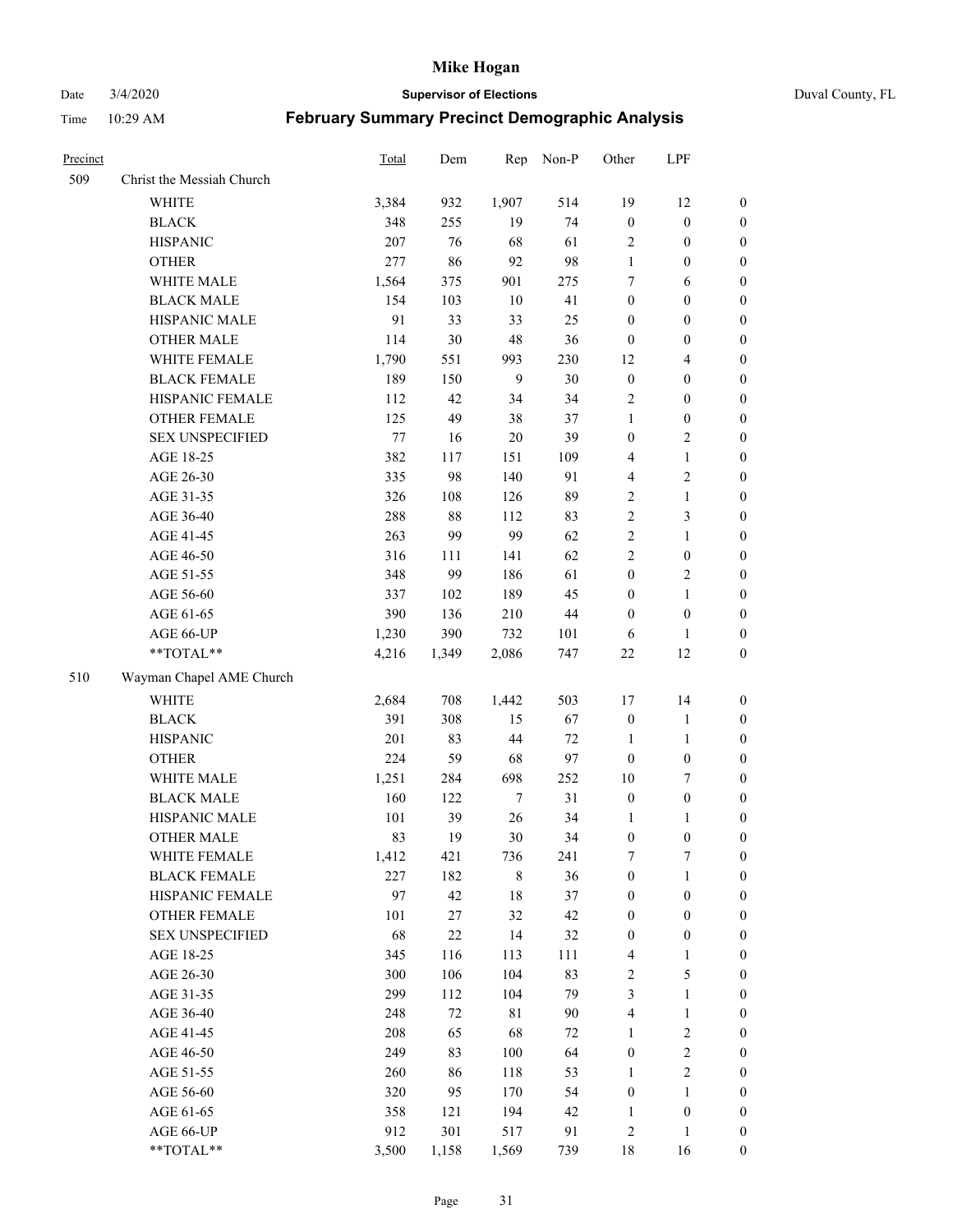Date 3/4/2020 **Supervisor of Elections** Duval County, FL

| Precinct |                              | Total | Dem   | Rep    | Non-P  | Other            | LPF              |                  |
|----------|------------------------------|-------|-------|--------|--------|------------------|------------------|------------------|
| 511      | Cuba Hunter Community Center |       |       |        |        |                  |                  |                  |
|          | <b>WHITE</b>                 | 1,824 | 560   | 851    | 392    | 16               | $\sqrt{5}$       | 0                |
|          | <b>BLACK</b>                 | 768   | 611   | 34     | 120    | $\overline{c}$   | $\mathbf{1}$     | 0                |
|          | <b>HISPANIC</b>              | 246   | 113   | 41     | 91     | $\boldsymbol{0}$ | $\mathbf{1}$     | $\boldsymbol{0}$ |
|          | <b>OTHER</b>                 | 328   | 92    | 83     | 144    | 6                | $\mathfrak{Z}$   | $\boldsymbol{0}$ |
|          | WHITE MALE                   | 827   | 213   | 414    | 191    | 6                | $\mathfrak{Z}$   | $\boldsymbol{0}$ |
|          | <b>BLACK MALE</b>            | 323   | 242   | 19     | 61     | $\boldsymbol{0}$ | $\mathbf{1}$     | $\boldsymbol{0}$ |
|          | HISPANIC MALE                | 94    | 37    | 22     | 34     | $\boldsymbol{0}$ | $\mathbf{1}$     | $\boldsymbol{0}$ |
|          | <b>OTHER MALE</b>            | 126   | 37    | 39     | 48     | $\mathbf{1}$     | $\mathbf{1}$     | $\boldsymbol{0}$ |
|          | WHITE FEMALE                 | 971   | 339   | 427    | 193    | $10\,$           | $\sqrt{2}$       | $\boldsymbol{0}$ |
|          | <b>BLACK FEMALE</b>          | 435   | 364   | 14     | 55     | $\sqrt{2}$       | $\boldsymbol{0}$ | $\boldsymbol{0}$ |
|          | HISPANIC FEMALE              | 137   | 70    | 18     | 49     | $\boldsymbol{0}$ | $\boldsymbol{0}$ | $\boldsymbol{0}$ |
|          | OTHER FEMALE                 | 136   | 40    | 36     | 57     | 2                | $\mathbf{1}$     | $\boldsymbol{0}$ |
|          | <b>SEX UNSPECIFIED</b>       | 116   | 34    | $20\,$ | 58     | 3                | $\mathbf{1}$     | $\boldsymbol{0}$ |
|          | AGE 18-25                    | 293   | 120   | 56     | 111    | 5                | $\mathbf{1}$     | $\boldsymbol{0}$ |
|          | AGE 26-30                    | 282   | 98    | 74     | 101    | 7                | $\sqrt{2}$       | $\boldsymbol{0}$ |
|          | AGE 31-35                    | 285   | 119   | 77     | $87\,$ | $\mathbf{1}$     | $\mathbf{1}$     | $\boldsymbol{0}$ |
|          | AGE 36-40                    | 218   | 95    | 60     | 61     | $\boldsymbol{0}$ | $\sqrt{2}$       | $\boldsymbol{0}$ |
|          | AGE 41-45                    | 233   | 89    | 65     | 74     | 4                | $\mathbf{1}$     | $\boldsymbol{0}$ |
|          | AGE 46-50                    | 235   | 93    | 76     | 63     | $\mathbf{1}$     | $\sqrt{2}$       | $\boldsymbol{0}$ |
|          | AGE 51-55                    | 253   | 108   | 78     | 65     | $\mathbf{1}$     | $\mathbf{1}$     | $\boldsymbol{0}$ |
|          | AGE 56-60                    | 338   | 154   | 125    | 58     | $\mathbf{1}$     | $\boldsymbol{0}$ | 0                |
|          | AGE 61-65                    | 303   | 130   | 118    | 53     | 2                | $\boldsymbol{0}$ | $\boldsymbol{0}$ |
|          | AGE 66-UP                    | 725   | 369   | 280    | 74     | $\boldsymbol{2}$ | $\boldsymbol{0}$ | $\boldsymbol{0}$ |
|          | **TOTAL**                    | 3,166 | 1,376 | 1,009  | 747    | 24               | $10\,$           | $\boldsymbol{0}$ |
| 512      | Community Hospice of NE FL   |       |       |        |        |                  |                  |                  |
|          | <b>WHITE</b>                 | 2,916 | 779   | 1,411  | 687    | $28\,$           | 11               | $\boldsymbol{0}$ |
|          | <b>BLACK</b>                 | 1,103 | 848   | 33     | 215    | 7                | $\boldsymbol{0}$ | $\boldsymbol{0}$ |
|          | <b>HISPANIC</b>              | 480   | 200   | 91     | 187    | $\mathbf{1}$     | $\mathbf{1}$     | $\boldsymbol{0}$ |
|          | <b>OTHER</b>                 | 531   | 181   | 128    | 217    | 4                | $\mathbf{1}$     | $\boldsymbol{0}$ |
|          | WHITE MALE                   | 1,291 | 293   | 638    | 334    | 16               | $10\,$           | $\boldsymbol{0}$ |
|          | <b>BLACK MALE</b>            | 415   | 298   | 13     | 101    | 3                | $\boldsymbol{0}$ | $\boldsymbol{0}$ |
|          | HISPANIC MALE                | 197   | 77    | 38     | $80\,$ | $\mathbf{1}$     | 1                | 0                |
|          | <b>OTHER MALE</b>            | 199   | 64    | 52     | 81     | 2                | $\boldsymbol{0}$ | $\boldsymbol{0}$ |
|          | WHITE FEMALE                 | 1,591 | 472   | 763    | 343    | 12               | 1                | 0                |
|          | <b>BLACK FEMALE</b>          | 671   | 538   | 20     | 109    | 4                | $\boldsymbol{0}$ | $\boldsymbol{0}$ |
|          | HISPANIC FEMALE              | 273   | 120   | 48     | 105    | $\boldsymbol{0}$ | $\boldsymbol{0}$ | $\overline{0}$   |
|          | OTHER FEMALE                 | 251   | 98    | 64     | $87\,$ | $\mathbf{1}$     | $\mathbf{1}$     | $\overline{0}$   |
|          | <b>SEX UNSPECIFIED</b>       | 142   | 48    | 27     | 66     | $\mathbf{1}$     | $\boldsymbol{0}$ | 0                |
|          | AGE 18-25                    | 552   | 218   | 120    | 204    | 6                | $\overline{4}$   | 0                |
|          | AGE 26-30                    | 589   | 239   | 133    | 207    | 8                | $\boldsymbol{2}$ | 0                |
|          | AGE 31-35                    | 485   | 229   | 111    | 143    | $\overline{c}$   | $\boldsymbol{0}$ | 0                |
|          | AGE 36-40                    | 456   | 184   | 114    | 154    | 4                | $\boldsymbol{0}$ | 0                |
|          | AGE 41-45                    | 363   | 149   | 99     | 112    | 2                | 1                | 0                |
|          | AGE 46-50                    | 377   | 150   | 124    | 100    | $\mathbf{1}$     | $\sqrt{2}$       | 0                |
|          | AGE 51-55                    | 373   | 139   | 140    | 89     | 4                | $\mathbf{1}$     | 0                |
|          | AGE 56-60                    | 453   | 170   | 195    | 82     | 5                | $\mathbf{1}$     | 0                |
|          | AGE 61-65                    | 435   | 193   | 159    | 79     | 4                | $\boldsymbol{0}$ | 0                |
|          | AGE 66-UP                    | 946   | 336   | 468    | 136    | 4                | $\sqrt{2}$       | 0                |
|          | **TOTAL**                    | 5,030 | 2,008 | 1,663  | 1,306  | 40               | 13               | $\boldsymbol{0}$ |
|          |                              |       |       |        |        |                  |                  |                  |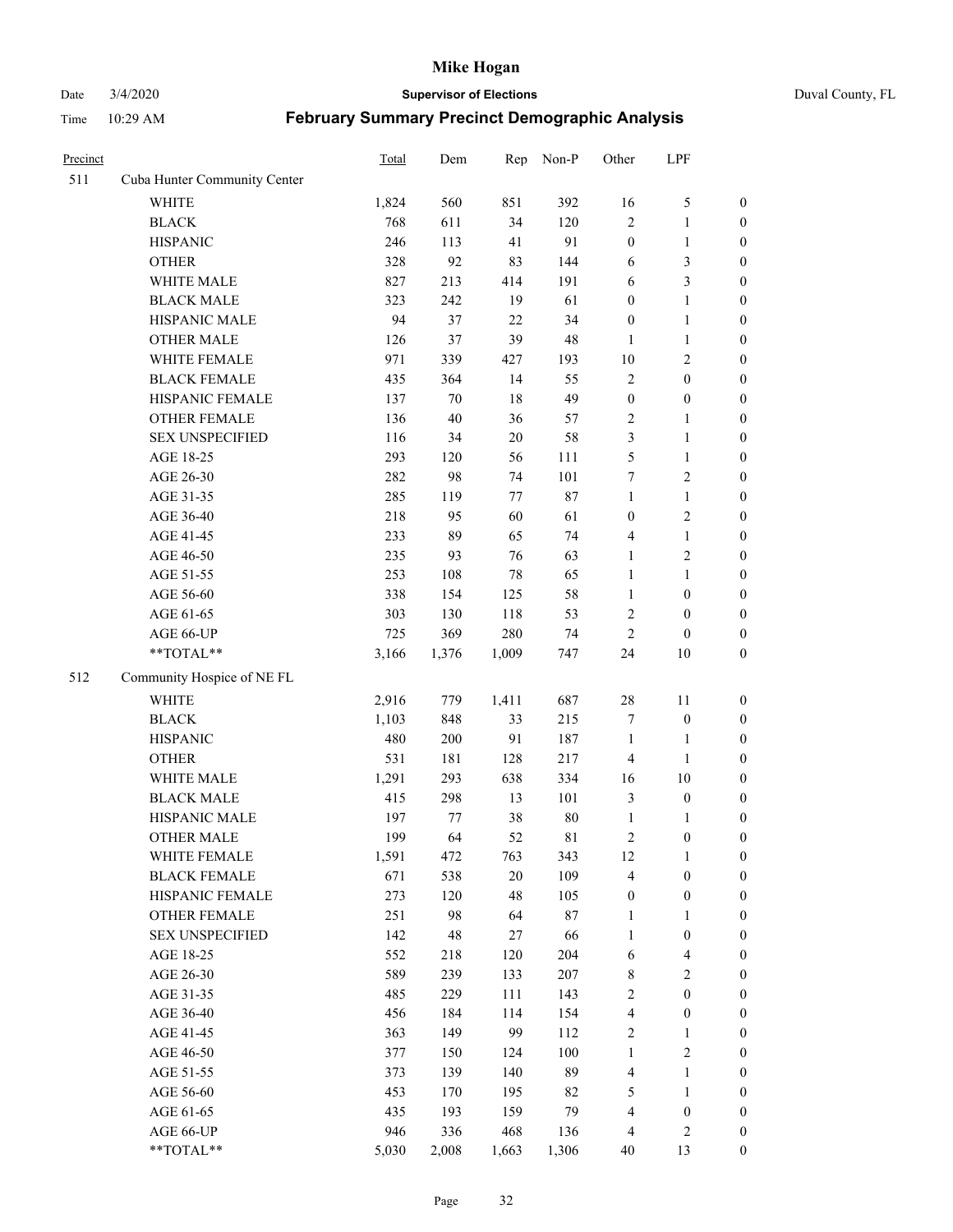Date 3/4/2020 **Supervisor of Elections** Duval County, FL

| Precinct |                          | Total | Dem    | Rep            | Non-P  | Other            | LPF              |                  |
|----------|--------------------------|-------|--------|----------------|--------|------------------|------------------|------------------|
| 513      | Englewood Baptist Church |       |        |                |        |                  |                  |                  |
|          | <b>WHITE</b>             | 1,467 | 404    | 723            | 331    | 5                | $\overline{4}$   | 0                |
|          | <b>BLACK</b>             | 546   | 419    | 27             | 95     | 4                | 1                | 0                |
|          | <b>HISPANIC</b>          | 221   | 91     | 56             | 73     | $\mathbf{1}$     | $\boldsymbol{0}$ | $\boldsymbol{0}$ |
|          | <b>OTHER</b>             | 315   | 74     | 85             | 155    | 1                | $\boldsymbol{0}$ | $\boldsymbol{0}$ |
|          | WHITE MALE               | 683   | 168    | 348            | 163    | 2                | $\sqrt{2}$       | $\boldsymbol{0}$ |
|          | <b>BLACK MALE</b>        | 263   | 193    | 18             | 49     | $\overline{c}$   | $\mathbf{1}$     | $\boldsymbol{0}$ |
|          | HISPANIC MALE            | 106   | 36     | 33             | 36     | $\mathbf{1}$     | $\boldsymbol{0}$ | $\boldsymbol{0}$ |
|          | <b>OTHER MALE</b>        | 128   | 29     | 43             | 56     | $\boldsymbol{0}$ | $\boldsymbol{0}$ | $\boldsymbol{0}$ |
|          | WHITE FEMALE             | 758   | 230    | 365            | 158    | 3                | $\overline{c}$   | $\boldsymbol{0}$ |
|          | <b>BLACK FEMALE</b>      | 277   | 220    | $\overline{9}$ | 46     | $\overline{c}$   | $\boldsymbol{0}$ | $\boldsymbol{0}$ |
|          | HISPANIC FEMALE          | 105   | 50     | 21             | 34     | $\boldsymbol{0}$ | $\boldsymbol{0}$ | $\boldsymbol{0}$ |
|          | <b>OTHER FEMALE</b>      | 121   | 31     | 29             | 60     | 1                | $\boldsymbol{0}$ | $\boldsymbol{0}$ |
|          | <b>SEX UNSPECIFIED</b>   | 108   | 31     | 25             | 52     | $\boldsymbol{0}$ | $\boldsymbol{0}$ | $\boldsymbol{0}$ |
|          | AGE 18-25                | 242   | 109    | 50             | 82     | 1                | $\boldsymbol{0}$ | $\boldsymbol{0}$ |
|          | AGE 26-30                | 211   | 76     | 46             | 86     | 2                | $\mathbf{1}$     | $\boldsymbol{0}$ |
|          | AGE 31-35                | 219   | 88     | 61             | 64     | 3                | $\mathfrak{Z}$   | $\boldsymbol{0}$ |
|          | AGE 36-40                | 180   | 60     | 54             | 63     | 3                | $\boldsymbol{0}$ | $\boldsymbol{0}$ |
|          | AGE 41-45                | 198   | 66     | 67             | 65     | $\boldsymbol{0}$ | $\boldsymbol{0}$ | $\boldsymbol{0}$ |
|          | AGE 46-50                | 223   | 84     | $70\,$         | 66     | 2                | 1                | $\boldsymbol{0}$ |
|          | AGE 51-55                | 199   | $80\,$ | 70             | 49     | $\boldsymbol{0}$ | $\boldsymbol{0}$ | $\boldsymbol{0}$ |
|          | AGE 56-60                | 240   | 89     | 93             | 58     | $\boldsymbol{0}$ | $\boldsymbol{0}$ | 0                |
|          | AGE 61-65                | 262   | 108    | 109            | 45     | $\boldsymbol{0}$ | $\boldsymbol{0}$ | $\boldsymbol{0}$ |
|          | AGE 66-UP                | 574   | 227    | 271            | 76     | $\boldsymbol{0}$ | $\boldsymbol{0}$ | $\boldsymbol{0}$ |
|          | **TOTAL**                | 2,549 | 988    | 891            | 654    | 11               | $\mathfrak s$    | $\boldsymbol{0}$ |
|          |                          |       |        |                |        |                  |                  |                  |
| 601      | Italian American Club    |       |        |                |        |                  |                  |                  |
|          | <b>WHITE</b>             | 3,027 | 572    | 1,951          | 473    | 18               | 13               | $\boldsymbol{0}$ |
|          | <b>BLACK</b>             | 127   | 90     | 15             | $22\,$ | $\boldsymbol{0}$ | $\boldsymbol{0}$ | $\boldsymbol{0}$ |
|          | <b>HISPANIC</b>          | 114   | 30     | 51             | 29     | 4                | $\boldsymbol{0}$ | $\boldsymbol{0}$ |
|          | <b>OTHER</b>             | 202   | 45     | 98             | 57     | $\mathbf{1}$     | 1                | $\boldsymbol{0}$ |
|          | WHITE MALE               | 1,457 | 237    | 950            | 250    | $10\,$           | $10\,$           | $\boldsymbol{0}$ |
|          | <b>BLACK MALE</b>        | 58    | 36     | 11             | 11     | $\boldsymbol{0}$ | $\boldsymbol{0}$ | $\boldsymbol{0}$ |
|          | HISPANIC MALE            | 54    | 14     | 24             | 14     | 2                | $\boldsymbol{0}$ | 0                |
|          | <b>OTHER MALE</b>        | 81    | 17     | 42             | 21     | $\boldsymbol{0}$ | $\mathbf{1}$     | $\boldsymbol{0}$ |
|          | WHITE FEMALE             | 1,539 | 330    | 982            | 216    | 8                | 3                | 0                |
|          | <b>BLACK FEMALE</b>      | 69    | 54     | $\overline{4}$ | $11\,$ | $\boldsymbol{0}$ | $\boldsymbol{0}$ | $\boldsymbol{0}$ |
|          | HISPANIC FEMALE          | 56    | 13     | 27             | 14     | 2                | $\boldsymbol{0}$ | $\overline{0}$   |
|          | OTHER FEMALE             | 98    | 27     | 47             | 23     | $\mathbf{1}$     | $\boldsymbol{0}$ | $\overline{0}$   |
|          | <b>SEX UNSPECIFIED</b>   | 58    | 9      | 28             | $21\,$ | $\boldsymbol{0}$ | $\boldsymbol{0}$ | 0                |
|          | AGE 18-25                | 332   | 60     | 184            | $80\,$ | 6                | $\sqrt{2}$       | 0                |
|          | AGE 26-30                | 197   | 31     | 112            | 52     | $\mathbf{1}$     | $\mathbf{1}$     | 0                |
|          | AGE 31-35                | 217   | 56     | 103            | 56     | $\boldsymbol{0}$ | $\sqrt{2}$       | 0                |
|          | AGE 36-40                | 236   | 52     | 118            | 62     | 3                | $\mathbf{1}$     | 0                |
|          | AGE 41-45                | 203   | 43     | 115            | 43     | $\mathbf{1}$     | $\mathbf{1}$     | 0                |
|          | AGE 46-50                | 243   | 42     | 143            | 52     | 3                | $\mathfrak{Z}$   | 0                |
|          | AGE 51-55                | 309   | 56     | 200            | 48     | 3                | $\boldsymbol{2}$ | 0                |
|          | AGE 56-60                | 368   | 58     | 256            | 51     | 3                | $\boldsymbol{0}$ | $\overline{0}$   |
|          | AGE 61-65                | 355   | 80     | 241            | 33     | $\boldsymbol{0}$ | 1                | $\overline{0}$   |
|          | AGE 66-UP                | 1,010 | 259    | 643            | 104    | 3                | $\mathbf{1}$     | 0                |
|          | **TOTAL**                | 3,470 | 737    | 2,115          | 581    | 23               | 14               | $\boldsymbol{0}$ |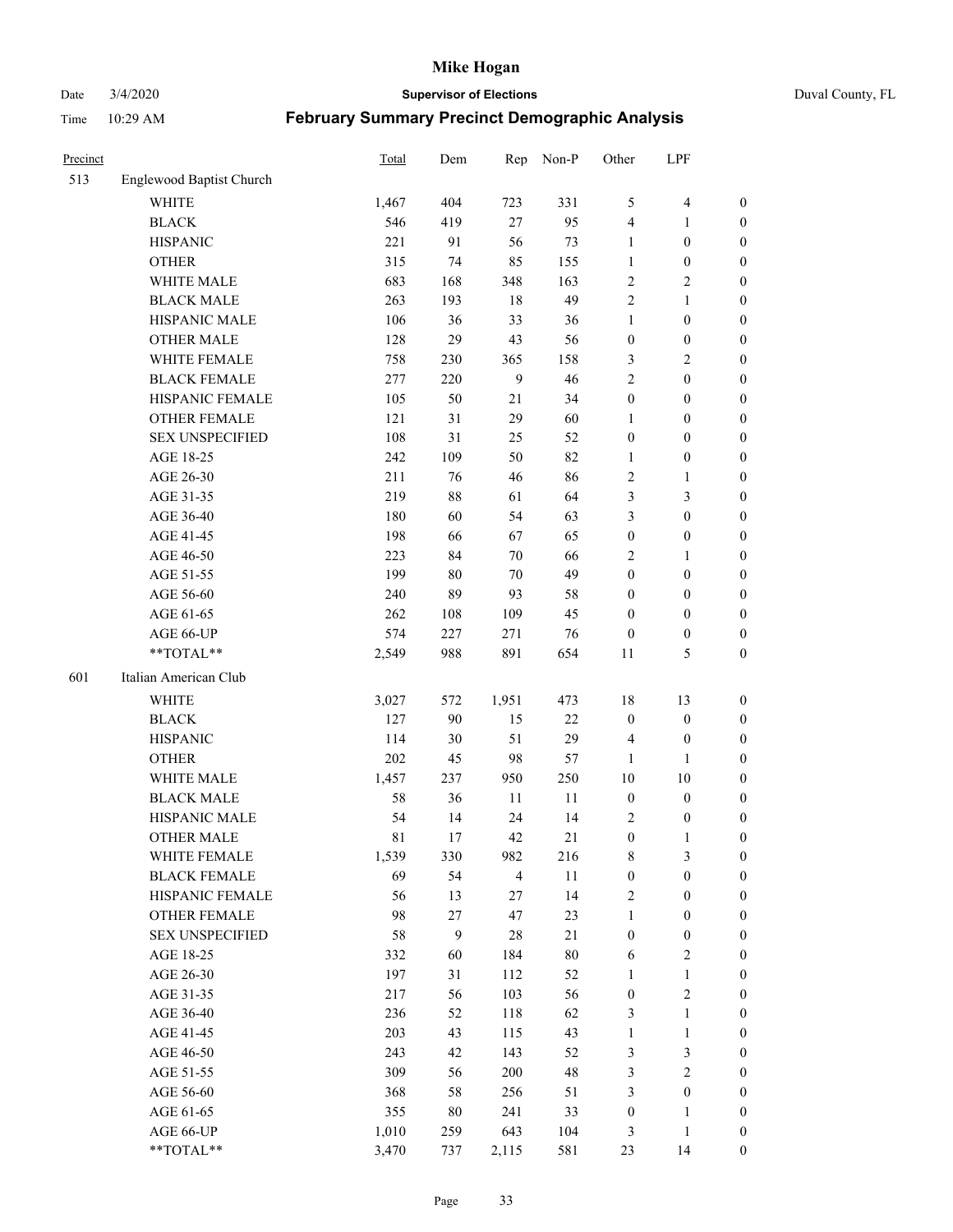Date 3/4/2020 **Supervisor of Elections** Duval County, FL

| Precinct |                           | Total | Dem    | Rep            | Non-P  | Other                   | LPF                     |                  |
|----------|---------------------------|-------|--------|----------------|--------|-------------------------|-------------------------|------------------|
| 602      | All Souls Anglican Church |       |        |                |        |                         |                         |                  |
|          | <b>WHITE</b>              | 3,281 | 766    | 1,827          | 650    | 24                      | 14                      | 0                |
|          | <b>BLACK</b>              | 366   | 284    | 26             | 51     | 5                       | $\boldsymbol{0}$        | $\boldsymbol{0}$ |
|          | <b>HISPANIC</b>           | 282   | 90     | 85             | 101    | 6                       | $\boldsymbol{0}$        | $\boldsymbol{0}$ |
|          | <b>OTHER</b>              | 451   | 110    | 141            | 191    | 9                       | $\boldsymbol{0}$        | $\boldsymbol{0}$ |
|          | WHITE MALE                | 1,552 | 309    | 899            | 327    | 7                       | $10\,$                  | $\boldsymbol{0}$ |
|          | <b>BLACK MALE</b>         | 173   | 118    | 18             | 33     | 4                       | $\boldsymbol{0}$        | $\boldsymbol{0}$ |
|          | HISPANIC MALE             | 120   | 36     | 36             | 45     | 3                       | $\boldsymbol{0}$        | $\boldsymbol{0}$ |
|          | <b>OTHER MALE</b>         | 203   | 43     | 66             | 91     | 3                       | $\boldsymbol{0}$        | $\boldsymbol{0}$ |
|          | WHITE FEMALE              | 1,703 | 452    | 912            | 320    | 16                      | $\mathfrak{Z}$          | $\boldsymbol{0}$ |
|          | <b>BLACK FEMALE</b>       | 190   | 164    | $\overline{7}$ | 18     | $\mathbf{1}$            | $\boldsymbol{0}$        | $\boldsymbol{0}$ |
|          | HISPANIC FEMALE           | 161   | 54     | 49             | 55     | 3                       | $\boldsymbol{0}$        | $\boldsymbol{0}$ |
|          | <b>OTHER FEMALE</b>       | 192   | 58     | 61             | 69     | 4                       | $\boldsymbol{0}$        | $\boldsymbol{0}$ |
|          | <b>SEX UNSPECIFIED</b>    | 86    | 16     | 31             | 35     | 3                       | $\mathbf{1}$            | $\boldsymbol{0}$ |
|          | AGE 18-25                 | 446   | 111    | 162            | 160    | 9                       | $\overline{\mathbf{4}}$ | $\boldsymbol{0}$ |
|          | AGE 26-30                 | 307   | 89     | 127            | $87\,$ | 2                       | $\sqrt{2}$              | $\boldsymbol{0}$ |
|          | AGE 31-35                 | 430   | 124    | 173            | 127    | 3                       | $\mathfrak{Z}$          | $\boldsymbol{0}$ |
|          | AGE 36-40                 | 388   | 114    | 162            | 103    | 7                       | $\overline{2}$          | $\boldsymbol{0}$ |
|          | AGE 41-45                 | 318   | 90     | 130            | 92     | $\sqrt{6}$              | $\boldsymbol{0}$        | $\boldsymbol{0}$ |
|          | AGE 46-50                 | 352   | 95     | 173            | 79     | 4                       | $\mathbf{1}$            | $\boldsymbol{0}$ |
|          | AGE 51-55                 | 413   | 103    | 215            | 92     | 2                       | $\mathbf{1}$            | $\boldsymbol{0}$ |
|          | AGE 56-60                 | 470   | 139    | 256            | 72     | 3                       | $\boldsymbol{0}$        | 0                |
|          | AGE 61-65                 | 462   | 143    | 256            | 60     | 2                       | 1                       | 0                |
|          | AGE 66-UP                 | 794   | 242    | 425            | 121    | 6                       | $\boldsymbol{0}$        | $\boldsymbol{0}$ |
|          | **TOTAL**                 | 4,380 | 1,250  | 2,079          | 993    | 44                      | 14                      | $\boldsymbol{0}$ |
| 603      | Mandarin Regional Library |       |        |                |        |                         |                         |                  |
|          | <b>WHITE</b>              | 3,370 | 902    | 1,972          | 475    | 14                      | $\boldsymbol{7}$        | $\boldsymbol{0}$ |
|          | <b>BLACK</b>              | 107   | 73     | 7              | $27\,$ | $\boldsymbol{0}$        | $\boldsymbol{0}$        | $\boldsymbol{0}$ |
|          | <b>HISPANIC</b>           | 137   | 49     | 42             | 46     | $\boldsymbol{0}$        | $\boldsymbol{0}$        | $\boldsymbol{0}$ |
|          | <b>OTHER</b>              | 263   | 66     | 100            | 96     | 1                       | $\boldsymbol{0}$        | $\boldsymbol{0}$ |
|          | WHITE MALE                | 1,528 | 344    | 937            | 239    | $\overline{\mathbf{4}}$ | $\overline{4}$          | $\boldsymbol{0}$ |
|          | <b>BLACK MALE</b>         | 50    | 30     | $\overline{4}$ | 16     | $\boldsymbol{0}$        | $\boldsymbol{0}$        | $\boldsymbol{0}$ |
|          | HISPANIC MALE             | 54    | 19     | 16             | 19     | $\boldsymbol{0}$        | $\boldsymbol{0}$        | $\boldsymbol{0}$ |
|          | <b>OTHER MALE</b>         | 104   | 16     | 52             | 36     | $\boldsymbol{0}$        | $\boldsymbol{0}$        | $\boldsymbol{0}$ |
|          | WHITE FEMALE              | 1,820 | 553    | 1,024          | 230    | 10                      | 3                       | 0                |
|          | <b>BLACK FEMALE</b>       | 55    | 41     | 3              | 11     | $\boldsymbol{0}$        | $\boldsymbol{0}$        | $\boldsymbol{0}$ |
|          | HISPANIC FEMALE           | 80    | $28\,$ | 26             | $26\,$ | $\boldsymbol{0}$        | $\boldsymbol{0}$        | $\overline{0}$   |
|          | OTHER FEMALE              | 121   | 42     | 36             | 42     | $\mathbf{1}$            | $\boldsymbol{0}$        | $\overline{0}$   |
|          | <b>SEX UNSPECIFIED</b>    | 65    | 17     | 23             | 25     | $\boldsymbol{0}$        | $\boldsymbol{0}$        | 0                |
|          | AGE 18-25                 | 348   | 85     | 170            | 90     | 3                       | $\boldsymbol{0}$        | 0                |
|          | AGE 26-30                 | 247   | 55     | 123            | 67     | $\mathbf{1}$            | $\mathbf{1}$            | 0                |
|          | AGE 31-35                 | 256   | 78     | 112            | 63     | $\mathbf{1}$            | $\sqrt{2}$              | 0                |
|          | AGE 36-40                 | 243   | 70     | 104            | 67     | $\boldsymbol{0}$        | $\sqrt{2}$              | 0                |
|          | AGE 41-45                 | 272   | 72     | 132            | 67     | $\boldsymbol{0}$        | $\mathbf{1}$            | 0                |
|          | AGE 46-50                 | 296   | 70     | 176            | 49     | $\mathbf{1}$            | $\boldsymbol{0}$        | 0                |
|          | AGE 51-55                 | 280   | 68     | 158            | 53     | $\boldsymbol{0}$        | 1                       | 0                |
|          | AGE 56-60                 | 340   | 92     | 198            | 48     | 2                       | $\boldsymbol{0}$        | 0                |
|          | AGE 61-65                 | 366   | 125    | 199            | 39     | 3                       | $\boldsymbol{0}$        | 0                |
|          | AGE 66-UP                 | 1,229 | 375    | 749            | 101    | 4                       | $\boldsymbol{0}$        | 0                |
|          | **TOTAL**                 | 3,877 | 1,090  | 2,121          | 644    | 15                      | 7                       | $\boldsymbol{0}$ |
|          |                           |       |        |                |        |                         |                         |                  |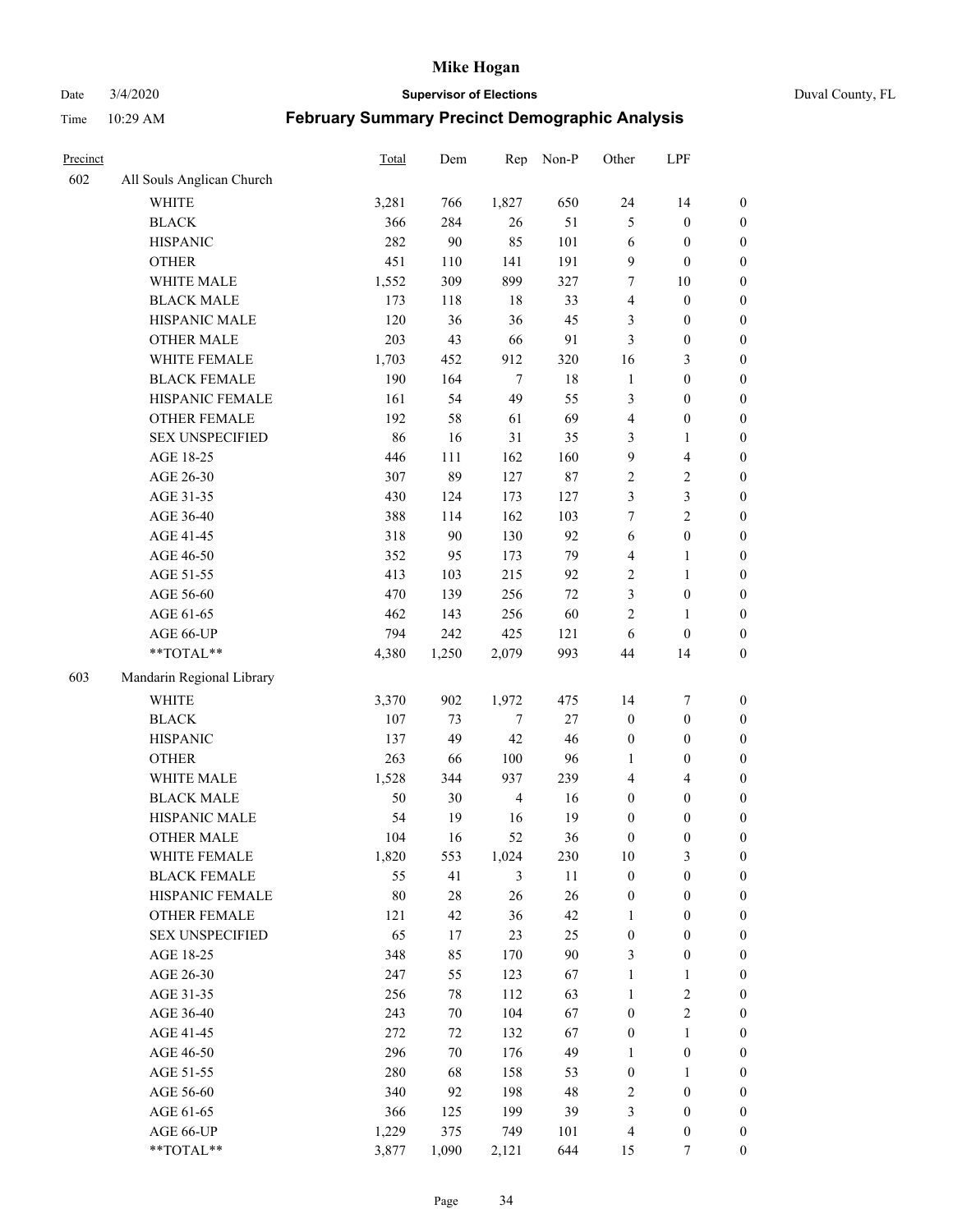Date 3/4/2020 **Supervisor of Elections** Duval County, FL

| Precinct |                                | Total | Dem    | Rep            | Non-P                   | Other            | LPF                     |                  |
|----------|--------------------------------|-------|--------|----------------|-------------------------|------------------|-------------------------|------------------|
| 604      | Mandarin Presbyterian Church   |       |        |                |                         |                  |                         |                  |
|          | <b>WHITE</b>                   | 1,704 | 358    | 1,059          | 277                     | 5                | $\mathfrak s$           | 0                |
|          | <b>BLACK</b>                   | 32    | 17     | $\overline{4}$ | 11                      | $\boldsymbol{0}$ | $\boldsymbol{0}$        | $\boldsymbol{0}$ |
|          | <b>HISPANIC</b>                | 71    | 22     | 25             | 22                      | 1                | 1                       | $\boldsymbol{0}$ |
|          | <b>OTHER</b>                   | 102   | 34     | 44             | 23                      | 1                | $\boldsymbol{0}$        | $\boldsymbol{0}$ |
|          | WHITE MALE                     | 818   | 131    | 528            | 151                     | 3                | 5                       | $\boldsymbol{0}$ |
|          | <b>BLACK MALE</b>              | 16    | 7      | $\overline{2}$ | $\boldsymbol{7}$        | $\boldsymbol{0}$ | $\boldsymbol{0}$        | $\boldsymbol{0}$ |
|          | HISPANIC MALE                  | 29    | 9      | 11             | $\tau$                  | 1                | 1                       | $\boldsymbol{0}$ |
|          | <b>OTHER MALE</b>              | 44    | 12     | 21             | $10\,$                  | $\mathbf{1}$     | $\boldsymbol{0}$        | $\boldsymbol{0}$ |
|          | WHITE FEMALE                   | 869   | 222    | 524            | 121                     | 2                | $\boldsymbol{0}$        | $\boldsymbol{0}$ |
|          | <b>BLACK FEMALE</b>            | 15    | 9      | $\overline{2}$ | $\overline{\mathbf{4}}$ | $\boldsymbol{0}$ | $\boldsymbol{0}$        | $\boldsymbol{0}$ |
|          | HISPANIC FEMALE                | 41    | 13     | 14             | 14                      | $\boldsymbol{0}$ | $\boldsymbol{0}$        | 0                |
|          | <b>OTHER FEMALE</b>            | 44    | 17     | 19             | $\,$ 8 $\,$             | $\boldsymbol{0}$ | $\boldsymbol{0}$        | $\boldsymbol{0}$ |
|          | <b>SEX UNSPECIFIED</b>         | 33    | 11     | 11             | $11\,$                  | $\boldsymbol{0}$ | $\boldsymbol{0}$        | $\boldsymbol{0}$ |
|          | AGE 18-25                      | 152   | 33     | 73             | 44                      | 1                | 1                       | $\boldsymbol{0}$ |
|          | AGE 26-30                      | 124   | 35     | 52             | 36                      | $\mathbf{1}$     | $\boldsymbol{0}$        | $\boldsymbol{0}$ |
|          | AGE 31-35                      | 135   | 26     | 84             | 25                      | $\boldsymbol{0}$ | $\boldsymbol{0}$        | $\boldsymbol{0}$ |
|          | AGE 36-40                      | 122   | 23     | 63             | 34                      | 1                | 1                       | $\boldsymbol{0}$ |
|          | AGE 41-45                      | 139   | 24     | 79             | 35                      | $\boldsymbol{0}$ | $\mathbf{1}$            | $\boldsymbol{0}$ |
|          | AGE 46-50                      | 135   | $28\,$ | 80             | 25                      | 1                | 1                       | $\boldsymbol{0}$ |
|          | AGE 51-55                      | 153   | 25     | 91             | 36                      | 1                | $\boldsymbol{0}$        | $\boldsymbol{0}$ |
|          | AGE 56-60                      | 178   | 40     | 111            | 27                      | $\boldsymbol{0}$ | $\boldsymbol{0}$        | 0                |
|          | AGE 61-65                      | 193   | 58     | 122            | 13                      | $\boldsymbol{0}$ | $\boldsymbol{0}$        | 0                |
|          | AGE 66-UP                      | 578   | 139    | 377            | 58                      | 2                | $\overline{c}$          | $\boldsymbol{0}$ |
|          | **TOTAL**                      | 1,909 | 431    | 1,132          | 333                     | 7                | 6                       | $\boldsymbol{0}$ |
| 605      | Episcopal Church of Our Savior |       |        |                |                         |                  |                         |                  |
|          | <b>WHITE</b>                   | 3,442 | 687    | 2,198          | 524                     | 16               | $17\,$                  | $\boldsymbol{0}$ |
|          | <b>BLACK</b>                   | 147   | 99     | 15             | 31                      | 2                | $\boldsymbol{0}$        | $\boldsymbol{0}$ |
|          | <b>HISPANIC</b>                | 137   | 32     | 65             | 38                      | $\mathbf{1}$     | $\mathbf{1}$            | $\boldsymbol{0}$ |
|          | <b>OTHER</b>                   | 257   | 61     | 105            | $87\,$                  | $\mathbf{1}$     | $\mathfrak{Z}$          | $\boldsymbol{0}$ |
|          | WHITE MALE                     | 1,644 | 276    | 1,086          | 267                     | 7                | $\,$ 8 $\,$             | $\boldsymbol{0}$ |
|          | <b>BLACK MALE</b>              | 75    | 48     | $10\,$         | 16                      | $\mathbf{1}$     | $\boldsymbol{0}$        | $\boldsymbol{0}$ |
|          | HISPANIC MALE                  | 55    | 14     | 29             | 11                      | $\boldsymbol{0}$ | 1                       | $\boldsymbol{0}$ |
|          | <b>OTHER MALE</b>              | 92    | 27     | 31             | 33                      | $\boldsymbol{0}$ | $\mathbf{1}$            | $\boldsymbol{0}$ |
|          | WHITE FEMALE                   | 1,763 | 405    | 1,091          | 249                     | 9                | 9                       | 0                |
|          | <b>BLACK FEMALE</b>            | 70    | 50     | 5              | 14                      | 1                | $\boldsymbol{0}$        | $\boldsymbol{0}$ |
|          | HISPANIC FEMALE                | 78    | 16     | 36             | 25                      | $\mathbf{1}$     | $\boldsymbol{0}$        | $\overline{0}$   |
|          | OTHER FEMALE                   | 127   | $28\,$ | 67             | $30\,$                  | $\boldsymbol{0}$ | $\sqrt{2}$              | 0                |
|          | <b>SEX UNSPECIFIED</b>         | 79    | 15     | 28             | 35                      | $\mathbf{1}$     | $\boldsymbol{0}$        | 0                |
|          | AGE 18-25                      | 383   | 91     | 194            | 92                      | 4                | $\sqrt{2}$              | 0                |
|          | AGE 26-30                      | 226   | 42     | 116            | 63                      | 2                | $\mathfrak z$           | 0                |
|          | AGE 31-35                      | 266   | 54     | 143            | 64                      | 3                | $\sqrt{2}$              | 0                |
|          | AGE 36-40                      | 253   | 47     | 151            | 50                      | $\mathbf{1}$     | $\overline{\mathbf{4}}$ | 0                |
|          | AGE 41-45                      | 225   | 44     | 123            | 53                      | $\mathbf{1}$     | $\overline{\mathbf{4}}$ | 0                |
|          | AGE 46-50                      | 314   | 54     | 186            | 68                      | 2                | $\overline{4}$          | 0                |
|          | AGE 51-55                      | 329   | 60     | 207            | 59                      | $\overline{c}$   | $\mathbf{1}$            | $\boldsymbol{0}$ |
|          | AGE 56-60                      | 417   | 88     | 256            | 73                      | $\boldsymbol{0}$ | $\boldsymbol{0}$        | $\boldsymbol{0}$ |
|          | AGE 61-65                      | 451   | 118    | 292            | $40\,$                  | 1                | $\boldsymbol{0}$        | $\boldsymbol{0}$ |
|          | AGE 66-UP                      | 1,115 | 281    | 713            | 116                     | 4                | $\mathbf{1}$            | 0                |
|          | **TOTAL**                      | 3,983 | 879    | 2,383          | 680                     | 20               | $21\,$                  | $\boldsymbol{0}$ |
|          |                                |       |        |                |                         |                  |                         |                  |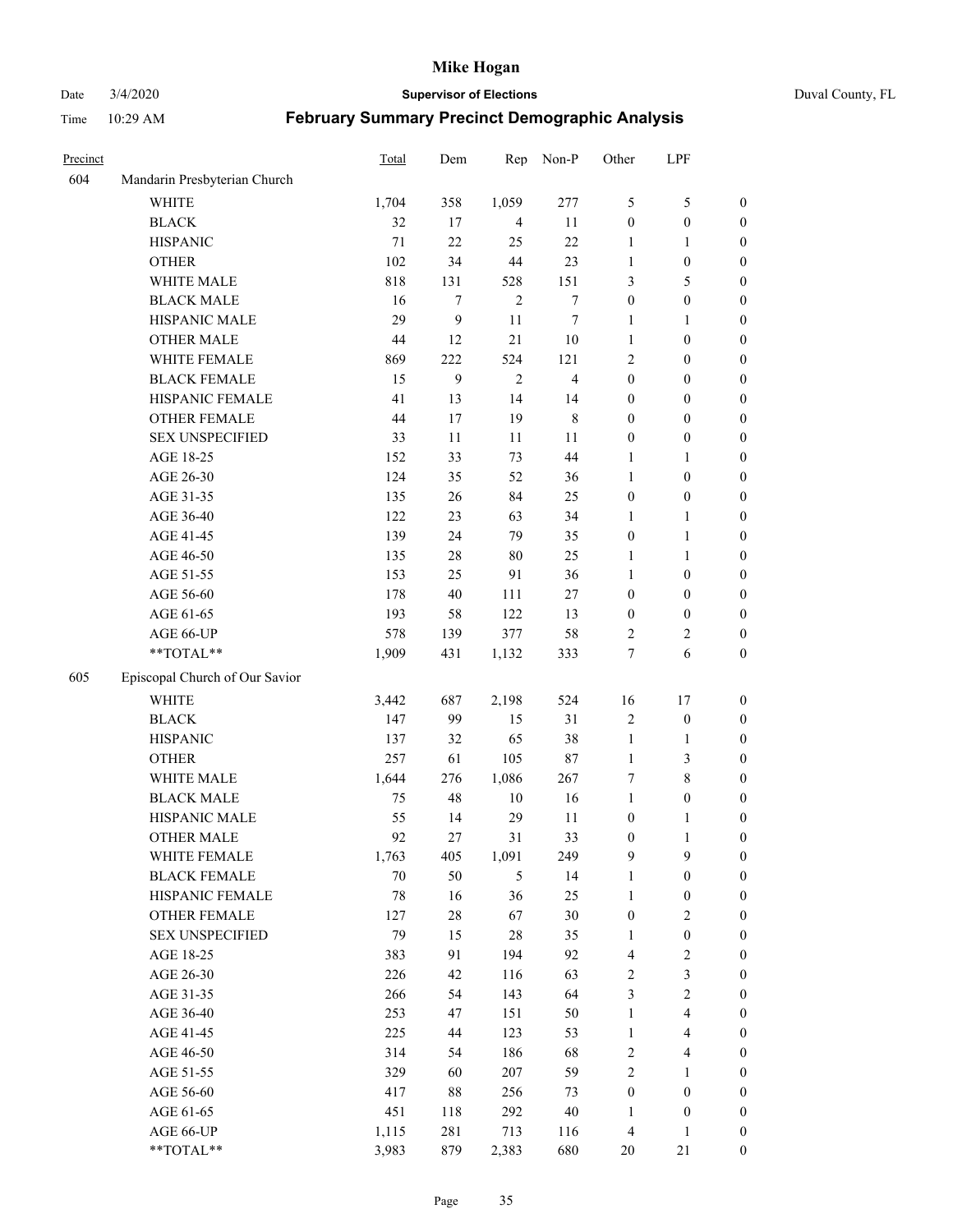Date 3/4/2020 **Supervisor of Elections** Duval County, FL

| Precinct |                                 | <b>Total</b> | Dem   | Rep            | Non-P  | Other            | LPF                     |                  |
|----------|---------------------------------|--------------|-------|----------------|--------|------------------|-------------------------|------------------|
| 606      | South Mandarin Regional Library |              |       |                |        |                  |                         |                  |
|          | <b>WHITE</b>                    | 4,903        | 1,020 | 3,015          | 816    | 29               | 23                      | $\boldsymbol{0}$ |
|          | <b>BLACK</b>                    | 268          | 201   | 17             | 49     | $\mathbf{1}$     | $\boldsymbol{0}$        | 0                |
|          | <b>HISPANIC</b>                 | 182          | 60    | 66             | 54     | $\mathbf{1}$     | $\mathbf{1}$            | $\boldsymbol{0}$ |
|          | <b>OTHER</b>                    | 331          | 83    | 121            | 122    | 4                | $\mathbf{1}$            | $\boldsymbol{0}$ |
|          | WHITE MALE                      | 2,339        | 403   | 1,478          | 434    | 10               | 14                      | $\boldsymbol{0}$ |
|          | <b>BLACK MALE</b>               | 137          | 94    | 13             | 29     | $\mathbf{1}$     | $\boldsymbol{0}$        | $\boldsymbol{0}$ |
|          | HISPANIC MALE                   | 86           | 23    | 38             | 23     | $\mathbf{1}$     | $\mathbf{1}$            | $\boldsymbol{0}$ |
|          | <b>OTHER MALE</b>               | 129          | 28    | 50             | 48     | 3                | $\boldsymbol{0}$        | $\boldsymbol{0}$ |
|          | WHITE FEMALE                    | 2,532        | 611   | 1,520          | 373    | 19               | $\mathbf{9}$            | $\boldsymbol{0}$ |
|          | <b>BLACK FEMALE</b>             | 128          | 105   | $\overline{4}$ | 19     | $\boldsymbol{0}$ | $\boldsymbol{0}$        | $\boldsymbol{0}$ |
|          | HISPANIC FEMALE                 | 89           | 35    | 27             | 27     | $\boldsymbol{0}$ | $\boldsymbol{0}$        | 0                |
|          | <b>OTHER FEMALE</b>             | 155          | 52    | 54             | 47     | 1                | $\mathbf{1}$            | $\boldsymbol{0}$ |
|          | <b>SEX UNSPECIFIED</b>          | 89           | 13    | 35             | 41     | $\boldsymbol{0}$ | $\boldsymbol{0}$        | $\boldsymbol{0}$ |
|          | AGE 18-25                       | 503          | 99    | 263            | 134    | 6                | $\mathbf{1}$            | $\boldsymbol{0}$ |
|          | AGE 26-30                       | 383          | 99    | 183            | 93     | 3                | $\mathfrak s$           | $\boldsymbol{0}$ |
|          | AGE 31-35                       | 434          | 97    | 212            | 122    | 3                | $\boldsymbol{0}$        | $\boldsymbol{0}$ |
|          | AGE 36-40                       | 405          | 106   | 182            | 113    | $\mathbf{1}$     | $\mathfrak{Z}$          | $\boldsymbol{0}$ |
|          | AGE 41-45                       | 366          | 93    | 174            | 91     | 5                | $\mathfrak{Z}$          | $\boldsymbol{0}$ |
|          | AGE 46-50                       | 440          | 106   | 237            | 89     | 4                | $\overline{\mathbf{4}}$ | $\boldsymbol{0}$ |
|          | AGE 51-55                       | 485          | 88    | 321            | 72     | $\mathbf{1}$     | $\mathfrak{Z}$          | $\boldsymbol{0}$ |
|          | AGE 56-60                       | 576          | 133   | 362            | 76     | 5                | $\boldsymbol{0}$        | 0                |
|          | AGE 61-65                       | 575          | 136   | 350            | 84     | $\overline{c}$   | 3                       | $\boldsymbol{0}$ |
|          | AGE 66-UP                       | 1,513        | 407   | 934            | 164    | 5                | $\mathfrak{Z}$          | $\boldsymbol{0}$ |
|          | **TOTAL**                       | 5,684        | 1,364 | 3,219          | 1,041  | 35               | 25                      | $\boldsymbol{0}$ |
| 607      | <b>Augustine Landing</b>        |              |       |                |        |                  |                         |                  |
|          | <b>WHITE</b>                    | 1,596        | 388   | 852            | 316    | 22               | $18\,$                  | $\boldsymbol{0}$ |
|          | <b>BLACK</b>                    | 253          | 192   | 9              | 48     | 4                | $\boldsymbol{0}$        | $\boldsymbol{0}$ |
|          | <b>HISPANIC</b>                 | 161          | 57    | 55             | 47     | $\overline{c}$   | $\boldsymbol{0}$        | $\boldsymbol{0}$ |
|          | <b>OTHER</b>                    | 140          | 46    | 45             | 46     | $\mathbf{1}$     | $\overline{2}$          | $\boldsymbol{0}$ |
|          | WHITE MALE                      | 702          | 137   | 395            | 153    | 6                | 11                      | $\boldsymbol{0}$ |
|          | <b>BLACK MALE</b>               | 88           | 67    | $\mathfrak{Z}$ | 16     | $\overline{c}$   | $\boldsymbol{0}$        | $\boldsymbol{0}$ |
|          | HISPANIC MALE                   | $72\,$       | 24    | $30\,$         | 17     | $\mathbf{1}$     | $\boldsymbol{0}$        | 0                |
|          | <b>OTHER MALE</b>               | 51           | 15    | 18             | 16     | $\boldsymbol{0}$ | $\overline{2}$          | $\boldsymbol{0}$ |
|          | WHITE FEMALE                    | 880          | 247   | 450            | 160    | 16               | 7                       | 0                |
|          | <b>BLACK FEMALE</b>             | 160          | 122   | 5              | 31     | $\sqrt{2}$       | $\boldsymbol{0}$        | $\boldsymbol{0}$ |
|          | HISPANIC FEMALE                 | 85           | 31    | 24             | 29     | $\mathbf{1}$     | $\boldsymbol{0}$        | $\overline{0}$   |
|          | OTHER FEMALE                    | 62           | 21    | 23             | 17     | $\mathbf{1}$     | $\boldsymbol{0}$        | $\overline{0}$   |
|          | <b>SEX UNSPECIFIED</b>          | 50           | 19    | 13             | 18     | $\boldsymbol{0}$ | $\boldsymbol{0}$        | 0                |
|          | AGE 18-25                       | 194          | 60    | 63             | 64     | 5                | $\sqrt{2}$              | $\theta$         |
|          | AGE 26-30                       | 191          | 63    | 64             | 54     | 6                | $\overline{\mathbf{4}}$ | 0                |
|          | AGE 31-35                       | 198          | 61    | 69             | 62     | $\mathbf{1}$     | $\sqrt{5}$              | 0                |
|          | AGE 36-40                       | 175          | 51    | 60             | 58     | 4                | $\sqrt{2}$              | 0                |
|          | AGE 41-45                       | 120          | 39    | 51             | 23     | 3                | $\overline{\mathbf{4}}$ | 0                |
|          | AGE 46-50                       | 143          | 47    | 61             | 31     | $\overline{2}$   | $\overline{2}$          | 0                |
|          | AGE 51-55                       | 154          | 46    | 79             | 29     | $\boldsymbol{0}$ | $\boldsymbol{0}$        | $\overline{0}$   |
|          | AGE 56-60                       | 166          | 46    | 81             | 34     | 4                | 1                       | $\overline{0}$   |
|          | AGE 61-65                       | 189          | 69    | 91             | $28\,$ | $\mathbf{1}$     | $\boldsymbol{0}$        | $\overline{0}$   |
|          | AGE 66-UP                       | 620          | 201   | 342            | 74     | 3                | $\boldsymbol{0}$        | $\boldsymbol{0}$ |
|          | **TOTAL**                       | 2,150        | 683   | 961            | 457    | 29               | 20                      | $\boldsymbol{0}$ |
|          |                                 |              |       |                |        |                  |                         |                  |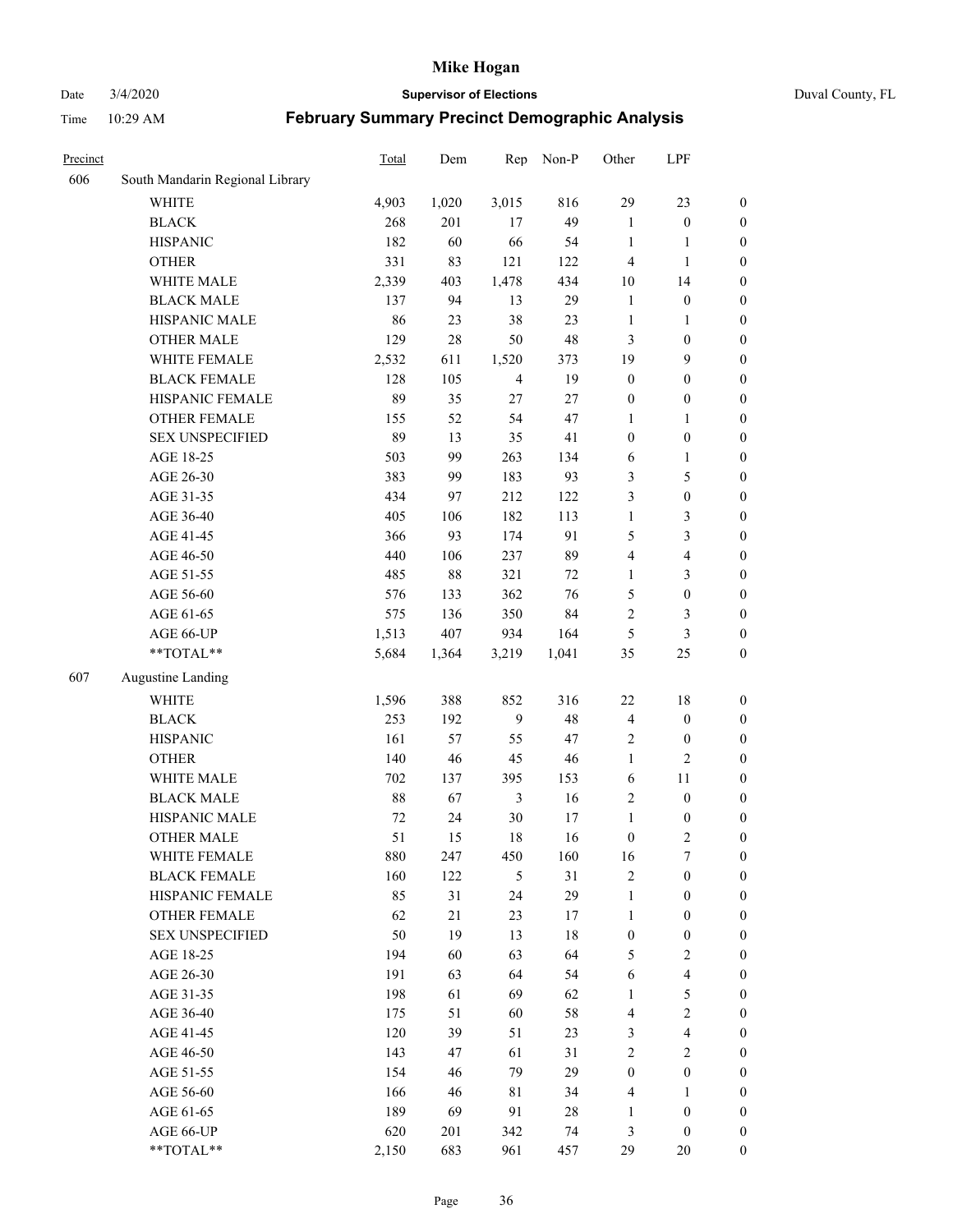Date 3/4/2020 **Supervisor of Elections** Duval County, FL

| Precinct |                                       | <b>Total</b> | Dem   | Rep            | Non-P | Other            | LPF              |                  |
|----------|---------------------------------------|--------------|-------|----------------|-------|------------------|------------------|------------------|
| 608      | Freedom Christian Fellowship          |              |       |                |       |                  |                  |                  |
|          | <b>WHITE</b>                          | 4,829        | 1,091 | 2,601          | 1,059 | 51               | $27\,$           | $\boldsymbol{0}$ |
|          | <b>BLACK</b>                          | 627          | 440   | 35             | 144   | 6                | $\sqrt{2}$       | $\boldsymbol{0}$ |
|          | <b>HISPANIC</b>                       | 501          | 170   | 127            | 202   | $\mathbf{1}$     | $\mathbf{1}$     | $\boldsymbol{0}$ |
|          | <b>OTHER</b>                          | 492          | 148   | 147            | 190   | 5                | $\sqrt{2}$       | $\boldsymbol{0}$ |
|          | WHITE MALE                            | 2,185        | 401   | 1,223          | 521   | 23               | 17               | $\boldsymbol{0}$ |
|          | <b>BLACK MALE</b>                     | 249          | 168   | 15             | 64    | $\overline{c}$   | $\boldsymbol{0}$ | $\boldsymbol{0}$ |
|          | HISPANIC MALE                         | 234          | 68    | 67             | 98    | $\boldsymbol{0}$ | $\mathbf{1}$     | $\boldsymbol{0}$ |
|          | <b>OTHER MALE</b>                     | 192          | 65    | 50             | 73    | $\overline{c}$   | $\overline{c}$   | $\boldsymbol{0}$ |
|          | WHITE FEMALE                          | 2,597        | 677   | 1,360          | 522   | 28               | $10\,$           | $\boldsymbol{0}$ |
|          | <b>BLACK FEMALE</b>                   | 372          | 267   | $20\,$         | 79    | $\overline{4}$   | $\sqrt{2}$       | $\boldsymbol{0}$ |
|          | HISPANIC FEMALE                       | 258          | 99    | 60             | 98    | 1                | $\boldsymbol{0}$ | 0                |
|          | OTHER FEMALE                          | 232          | 69    | 82             | 78    | 3                | $\boldsymbol{0}$ | 0                |
|          | <b>SEX UNSPECIFIED</b>                | 130          | 35    | 33             | 62    | $\boldsymbol{0}$ | $\boldsymbol{0}$ | $\boldsymbol{0}$ |
|          | AGE 18-25                             | 654          | 181   | 238            | 226   | $\,$ 8 $\,$      | $\mathbf{1}$     | $\boldsymbol{0}$ |
|          | AGE 26-30                             | 649          | 172   | 252            | 202   | 17               | 6                | $\boldsymbol{0}$ |
|          | AGE 31-35                             | 579          | 171   | 238            | 154   | $\overline{4}$   | 12               | $\boldsymbol{0}$ |
|          | AGE 36-40                             | 558          | 156   | 212            | 178   | 9                | $\mathfrak{Z}$   | $\boldsymbol{0}$ |
|          | AGE 41-45                             | 526          | 136   | 215            | 170   | $\sqrt{2}$       | $\mathfrak{Z}$   | $\boldsymbol{0}$ |
|          | AGE 46-50                             | 519          | 132   | 240            | 139   | 7                | $\mathbf{1}$     | $\boldsymbol{0}$ |
|          | AGE 51-55                             | 541          | 135   | 268            | 133   | 3                | $\sqrt{2}$       | $\boldsymbol{0}$ |
|          | AGE 56-60                             | 561          | 150   | 291            | 117   | 3                | $\boldsymbol{0}$ | 0                |
|          | AGE 61-65                             | 487          | 149   | 246            | 86    | 3                | 3                | 0                |
|          | AGE 66-UP                             | 1,374        | 467   | 709            | 190   | $\tau$           | $\mathbf{1}$     | $\boldsymbol{0}$ |
|          | **TOTAL**                             | 6,449        | 1,849 | 2,910          | 1,595 | 63               | 32               | $\boldsymbol{0}$ |
| 609      | <b>Burnett Park Recreation Center</b> |              |       |                |       |                  |                  |                  |
|          | <b>WHITE</b>                          | 1,514        | 398   | 761            | 323   | $20\,$           | 12               | $\boldsymbol{0}$ |
|          | <b>BLACK</b>                          | 223          | 166   | $\overline{7}$ | 49    | $\mathbf{1}$     | $\boldsymbol{0}$ | $\boldsymbol{0}$ |
|          | <b>HISPANIC</b>                       | 191          | 80    | $44\,$         | 64    | 3                | $\boldsymbol{0}$ | $\boldsymbol{0}$ |
|          | <b>OTHER</b>                          | 168          | 50    | 45             | 71    | $\mathbf{1}$     | $\mathbf{1}$     | $\boldsymbol{0}$ |
|          | <b>WHITE MALE</b>                     | 684          | 164   | 355            | 152   | 6                | $\boldsymbol{7}$ | $\boldsymbol{0}$ |
|          | <b>BLACK MALE</b>                     | 93           | 62    | 6              | 24    | $\mathbf{1}$     | $\boldsymbol{0}$ | $\boldsymbol{0}$ |
|          | HISPANIC MALE                         | 90           | 34    | 25             | 29    | $\overline{c}$   | $\boldsymbol{0}$ | 0                |
|          | <b>OTHER MALE</b>                     | 58           | 15    | 14             | 28    | $\boldsymbol{0}$ | $\mathbf{1}$     | 0                |
|          | WHITE FEMALE                          | 810          | 226   | 400            | 165   | 14               | 5                | 0                |
|          | <b>BLACK FEMALE</b>                   | 128          | 102   | $\mathbf{1}$   | 25    | $\boldsymbol{0}$ | $\boldsymbol{0}$ | $\overline{0}$   |
|          | HISPANIC FEMALE                       | 96           | 46    | 19             | 30    | $\mathbf{1}$     | $\boldsymbol{0}$ | $\overline{0}$   |
|          | <b>OTHER FEMALE</b>                   | 88           | 32    | 25             | 31    | $\boldsymbol{0}$ | $\boldsymbol{0}$ | $\overline{0}$   |
|          | <b>SEX UNSPECIFIED</b>                | 49           | 13    | 12             | 23    | $\mathbf{1}$     | $\boldsymbol{0}$ | 0                |
|          | AGE 18-25                             | 243          | 67    | 79             | 90    | 6                | $\mathbf{1}$     | 0                |
|          | AGE 26-30                             | 212          | 75    | 68             | 63    | 5                | $\mathbf{1}$     | 0                |
|          | AGE 31-35                             | 177          | 54    | 56             | 61    | $\mathbf{1}$     | $\mathfrak s$    | 0                |
|          | AGE 36-40                             | 171          | 54    | 61             | 51    | 3                | $\sqrt{2}$       | 0                |
|          | AGE 41-45                             | 161          | 57    | 46             | 53    | $\sqrt{2}$       | $\mathfrak{Z}$   | 0                |
|          | AGE 46-50                             | 156          | 53    | 70             | 31    | $\sqrt{2}$       | $\boldsymbol{0}$ | 0                |
|          | AGE 51-55                             | 174          | 44    | 90             | 37    | $\overline{c}$   | $\mathbf{1}$     | 0                |
|          | AGE 56-60                             | 163          | 53    | 80             | 29    | 1                | $\boldsymbol{0}$ | 0                |
|          | AGE 61-65                             | 164          | 58    | 79             | 27    | $\boldsymbol{0}$ | $\boldsymbol{0}$ | $\overline{0}$   |
|          | AGE 66-UP                             | 474          | 178   | 228            | 65    | 3                | $\boldsymbol{0}$ | 0                |
|          | **TOTAL**                             | 2,096        | 694   | 857            | 507   | 25               | 13               | $\boldsymbol{0}$ |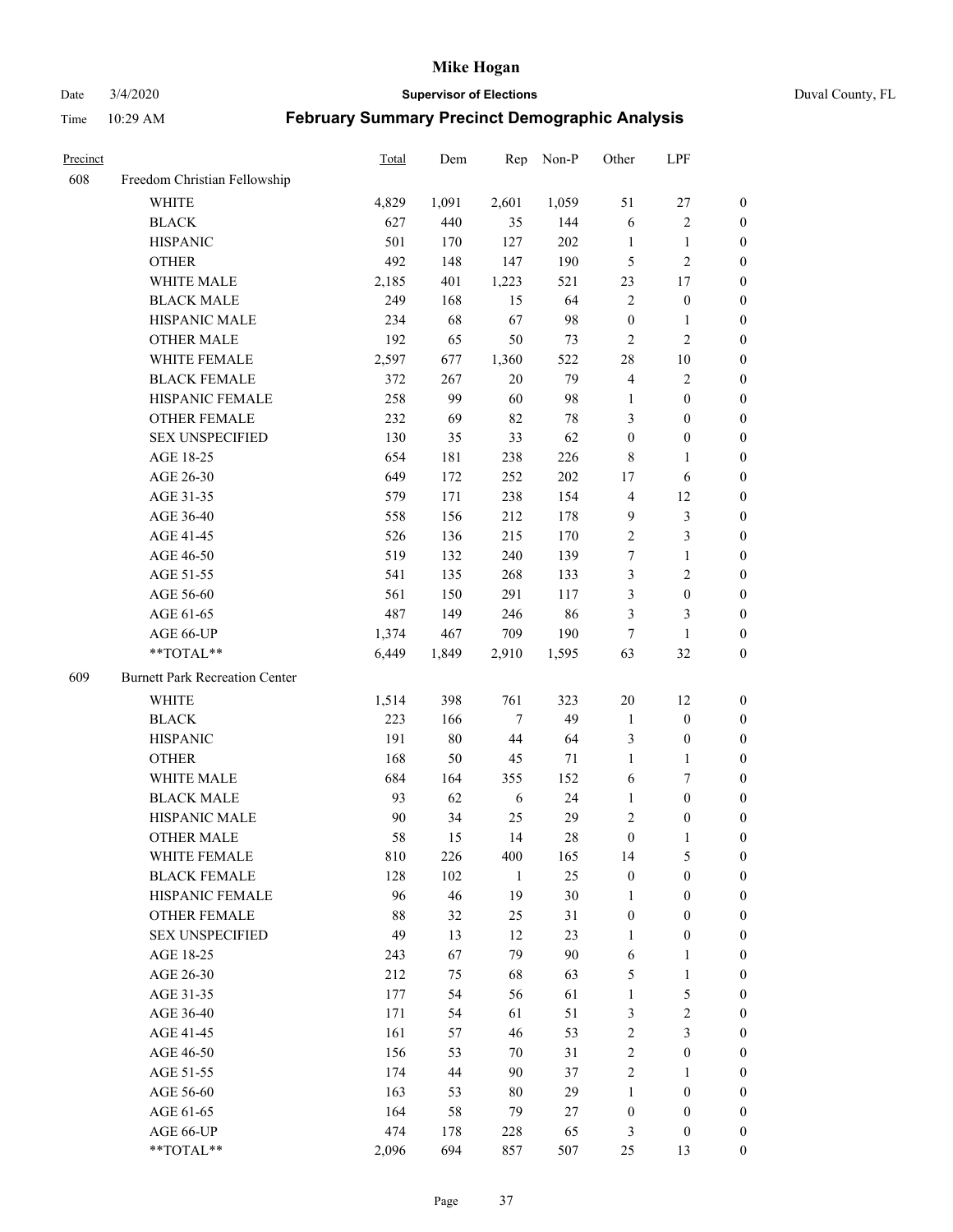Date 3/4/2020 **Supervisor of Elections** Duval County, FL

| Precinct |                        | <b>Total</b> | Dem    | Rep            | Non-P  | Other            | LPF                     |                  |
|----------|------------------------|--------------|--------|----------------|--------|------------------|-------------------------|------------------|
| 610      | St Justin Martyr       |              |        |                |        |                  |                         |                  |
|          | <b>WHITE</b>           | 4,695        | 943    | 2,774          | 918    | 39               | 21                      | 0                |
|          | <b>BLACK</b>           | 288          | 222    | 17             | 46     | 3                | $\boldsymbol{0}$        | 0                |
|          | <b>HISPANIC</b>        | 233          | 82     | 82             | 65     | $\mathbf{1}$     | 3                       | $\boldsymbol{0}$ |
|          | <b>OTHER</b>           | 343          | 92     | 133            | 116    | $\mathbf{1}$     | $\mathbf{1}$            | $\boldsymbol{0}$ |
|          | WHITE MALE             | 2,285        | 363    | 1,411          | 473    | 20               | 18                      | $\boldsymbol{0}$ |
|          | <b>BLACK MALE</b>      | 144          | 105    | 10             | $28\,$ | $\mathbf{1}$     | $\boldsymbol{0}$        | $\boldsymbol{0}$ |
|          | HISPANIC MALE          | 108          | 28     | 46             | 31     | $\mathbf{1}$     | $\sqrt{2}$              | $\boldsymbol{0}$ |
|          | <b>OTHER MALE</b>      | 137          | 38     | 53             | $44\,$ | $\mathbf{1}$     | $\mathbf{1}$            | $\boldsymbol{0}$ |
|          | <b>WHITE FEMALE</b>    | 2,365        | 571    | 1,335          | 438    | 18               | $\mathfrak{Z}$          | $\boldsymbol{0}$ |
|          | <b>BLACK FEMALE</b>    | 141          | 115    | $\overline{7}$ | 17     | $\overline{c}$   | $\boldsymbol{0}$        | 0                |
|          | HISPANIC FEMALE        | 125          | 54     | 36             | 34     | $\boldsymbol{0}$ | 1                       | 0                |
|          | <b>OTHER FEMALE</b>    | 154          | 45     | 65             | $44\,$ | $\boldsymbol{0}$ | $\boldsymbol{0}$        | $\boldsymbol{0}$ |
|          | <b>SEX UNSPECIFIED</b> | 100          | $20\,$ | 43             | 36     | $\mathbf{1}$     | $\boldsymbol{0}$        | $\boldsymbol{0}$ |
|          | AGE 18-25              | 572          | 123    | 273            | 167    | 6                | $\mathfrak{Z}$          | $\boldsymbol{0}$ |
|          | AGE 26-30              | 411          | 101    | 177            | 125    | 6                | $\sqrt{2}$              | $\boldsymbol{0}$ |
|          | AGE 31-35              | 456          | 102    | 213            | 128    | 6                | $\boldsymbol{7}$        | $\boldsymbol{0}$ |
|          | AGE 36-40              | 427          | 104    | 198            | 114    | 7                | $\overline{4}$          | $\boldsymbol{0}$ |
|          | AGE 41-45              | 416          | 92     | 211            | 108    | $\sqrt{2}$       | $\mathfrak{Z}$          | $\boldsymbol{0}$ |
|          | AGE 46-50              | 476          | 106    | 272            | 96     | $\overline{2}$   | $\boldsymbol{0}$        | $\boldsymbol{0}$ |
|          | AGE 51-55              | 537          | 112    | 321            | 99     | 4                | 1                       | 0                |
|          | AGE 56-60              | 592          | 116    | 373            | 101    | $\mathbf{1}$     | $\mathbf{1}$            | 0                |
|          | AGE 61-65              | 548          | 145    | 309            | 90     | $\mathbf{1}$     | 3                       | 0                |
|          | AGE 66-UP              | 1,120        | 337    | 658            | 116    | $\,$ 8 $\,$      | $\mathbf{1}$            | $\boldsymbol{0}$ |
|          | **TOTAL**              | 5,559        | 1,339  | 3,006          | 1,145  | 44               | 25                      | $\boldsymbol{0}$ |
| 611      | Mandarin Senior Center |              |        |                |        |                  |                         |                  |
|          | <b>WHITE</b>           | 1,920        | 494    | 998            | 399    | 16               | 13                      | $\boldsymbol{0}$ |
|          | <b>BLACK</b>           | 189          | 138    | 11             | 39     | $\boldsymbol{0}$ | $\mathbf{1}$            | $\boldsymbol{0}$ |
|          | <b>HISPANIC</b>        | 169          | 67     | 40             | 60     | $\overline{c}$   | $\boldsymbol{0}$        | $\boldsymbol{0}$ |
|          | <b>OTHER</b>           | 180          | 62     | 46             | $70\,$ | $\overline{c}$   | $\boldsymbol{0}$        | $\boldsymbol{0}$ |
|          | WHITE MALE             | 861          | 179    | 480            | 185    | 8                | 9                       | $\boldsymbol{0}$ |
|          | <b>BLACK MALE</b>      | 76           | 53     | $\overline{7}$ | 16     | $\boldsymbol{0}$ | $\boldsymbol{0}$        | $\boldsymbol{0}$ |
|          | HISPANIC MALE          | 76           | 32     | 19             | 25     | $\boldsymbol{0}$ | $\boldsymbol{0}$        | 0                |
|          | <b>OTHER MALE</b>      | 76           | 22     | 23             | 30     | 1                | $\boldsymbol{0}$        | $\boldsymbol{0}$ |
|          | WHITE FEMALE           | 1,043        | 312    | 511            | 208    | 8                | 4                       | 0                |
|          | <b>BLACK FEMALE</b>    | 108          | 82     | $\overline{4}$ | 21     | $\boldsymbol{0}$ | $\mathbf{1}$            | $\overline{0}$   |
|          | HISPANIC FEMALE        | 92           | 35     | $20\,$         | 35     | $\sqrt{2}$       | $\boldsymbol{0}$        | $\overline{0}$   |
|          | OTHER FEMALE           | 77           | 31     | $18\,$         | 27     | $\mathbf{1}$     | $\boldsymbol{0}$        | $\overline{0}$   |
|          | <b>SEX UNSPECIFIED</b> | 49           | 15     | 13             | 21     | $\boldsymbol{0}$ | $\boldsymbol{0}$        | 0                |
|          | AGE 18-25              | 217          | 60     | $70\,$         | 82     | 3                | $\sqrt{2}$              | 0                |
|          | AGE 26-30              | 219          | 73     | $78\,$         | 61     | 6                | $\mathbf{1}$            | 0                |
|          | AGE 31-35              | 227          | 78     | $78\,$         | 67     | $\sqrt{2}$       | $\sqrt{2}$              | 0                |
|          | AGE 36-40              | 214          | 62     | 77             | 69     | $\sqrt{2}$       | $\overline{\mathbf{4}}$ | 0                |
|          | AGE 41-45              | 172          | 47     | 67             | 56     | $\mathbf{1}$     | $\mathbf{1}$            | 0                |
|          | AGE 46-50              | 207          | 50     | 98             | 56     | $\mathbf{1}$     | $\sqrt{2}$              | 0                |
|          | AGE 51-55              | 170          | 57     | 89             | 22     | $\sqrt{2}$       | $\boldsymbol{0}$        | 0                |
|          | AGE 56-60              | 225          | 61     | 119            | 43     | 1                | 1                       | $\boldsymbol{0}$ |
|          | AGE 61-65              | 241          | 93     | 112            | 35     | $\boldsymbol{0}$ | $\mathbf{1}$            | $\boldsymbol{0}$ |
|          | AGE 66-UP              | 566          | 180    | 307            | 77     | $\overline{c}$   | $\boldsymbol{0}$        | $\boldsymbol{0}$ |
|          | **TOTAL**              | 2,458        | 761    | 1,095          | 568    | 20               | 14                      | $\boldsymbol{0}$ |
|          |                        |              |        |                |        |                  |                         |                  |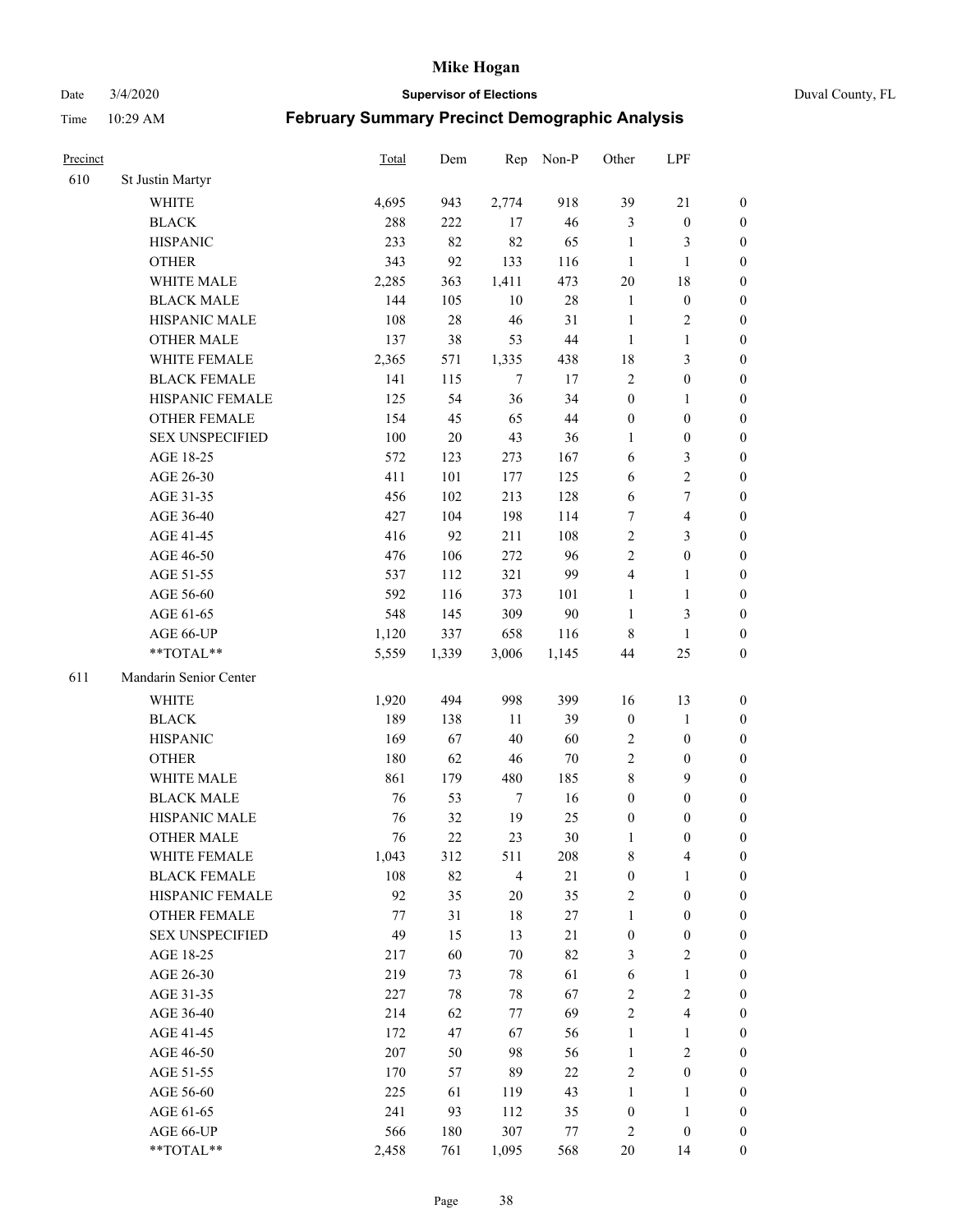Date 3/4/2020 **Supervisor of Elections** Duval County, FL

|                           |                                                                                                                                                                                                                                                                                                                                                                                                                                                                                                                      | Dem                                                                                                                                                                                                                                                  | Rep                                                                                                                                                                                     |                                                                                                                                                                                                                         |                                                                                                                                                                                                                  |                                                                                                                                                                                                                                                                                      |                                                                                                                                                                                                                                                                                                                                                |
|---------------------------|----------------------------------------------------------------------------------------------------------------------------------------------------------------------------------------------------------------------------------------------------------------------------------------------------------------------------------------------------------------------------------------------------------------------------------------------------------------------------------------------------------------------|------------------------------------------------------------------------------------------------------------------------------------------------------------------------------------------------------------------------------------------------------|-----------------------------------------------------------------------------------------------------------------------------------------------------------------------------------------|-------------------------------------------------------------------------------------------------------------------------------------------------------------------------------------------------------------------------|------------------------------------------------------------------------------------------------------------------------------------------------------------------------------------------------------------------|--------------------------------------------------------------------------------------------------------------------------------------------------------------------------------------------------------------------------------------------------------------------------------------|------------------------------------------------------------------------------------------------------------------------------------------------------------------------------------------------------------------------------------------------------------------------------------------------------------------------------------------------|
| Mandarin Church of Christ |                                                                                                                                                                                                                                                                                                                                                                                                                                                                                                                      |                                                                                                                                                                                                                                                      |                                                                                                                                                                                         |                                                                                                                                                                                                                         |                                                                                                                                                                                                                  |                                                                                                                                                                                                                                                                                      |                                                                                                                                                                                                                                                                                                                                                |
| <b>WHITE</b>              | 3,247                                                                                                                                                                                                                                                                                                                                                                                                                                                                                                                | 686                                                                                                                                                                                                                                                  | 1,868                                                                                                                                                                                   | 654                                                                                                                                                                                                                     | 26                                                                                                                                                                                                               | 13                                                                                                                                                                                                                                                                                   | 0                                                                                                                                                                                                                                                                                                                                              |
| <b>BLACK</b>              | 461                                                                                                                                                                                                                                                                                                                                                                                                                                                                                                                  | 367                                                                                                                                                                                                                                                  | 25                                                                                                                                                                                      | 68                                                                                                                                                                                                                      | $\mathbf{1}$                                                                                                                                                                                                     | $\boldsymbol{0}$                                                                                                                                                                                                                                                                     | 0                                                                                                                                                                                                                                                                                                                                              |
| <b>HISPANIC</b>           | 291                                                                                                                                                                                                                                                                                                                                                                                                                                                                                                                  | 89                                                                                                                                                                                                                                                   | 96                                                                                                                                                                                      | 103                                                                                                                                                                                                                     | 3                                                                                                                                                                                                                | $\boldsymbol{0}$                                                                                                                                                                                                                                                                     | $\boldsymbol{0}$                                                                                                                                                                                                                                                                                                                               |
| <b>OTHER</b>              | 723                                                                                                                                                                                                                                                                                                                                                                                                                                                                                                                  | 202                                                                                                                                                                                                                                                  | 217                                                                                                                                                                                     | 300                                                                                                                                                                                                                     | 3                                                                                                                                                                                                                | 1                                                                                                                                                                                                                                                                                    | $\boldsymbol{0}$                                                                                                                                                                                                                                                                                                                               |
| WHITE MALE                |                                                                                                                                                                                                                                                                                                                                                                                                                                                                                                                      | 283                                                                                                                                                                                                                                                  | 912                                                                                                                                                                                     | 336                                                                                                                                                                                                                     | 10                                                                                                                                                                                                               | 9                                                                                                                                                                                                                                                                                    | $\boldsymbol{0}$                                                                                                                                                                                                                                                                                                                               |
|                           | 214                                                                                                                                                                                                                                                                                                                                                                                                                                                                                                                  |                                                                                                                                                                                                                                                      |                                                                                                                                                                                         |                                                                                                                                                                                                                         | $\mathbf{1}$                                                                                                                                                                                                     | $\boldsymbol{0}$                                                                                                                                                                                                                                                                     | $\boldsymbol{0}$                                                                                                                                                                                                                                                                                                                               |
| HISPANIC MALE             | 138                                                                                                                                                                                                                                                                                                                                                                                                                                                                                                                  | 37                                                                                                                                                                                                                                                   | $47\,$                                                                                                                                                                                  | 53                                                                                                                                                                                                                      | $\mathbf{1}$                                                                                                                                                                                                     | $\boldsymbol{0}$                                                                                                                                                                                                                                                                     | $\boldsymbol{0}$                                                                                                                                                                                                                                                                                                                               |
| <b>OTHER MALE</b>         | 300                                                                                                                                                                                                                                                                                                                                                                                                                                                                                                                  | 73                                                                                                                                                                                                                                                   | 104                                                                                                                                                                                     | 122                                                                                                                                                                                                                     | $\mathbf{1}$                                                                                                                                                                                                     | $\boldsymbol{0}$                                                                                                                                                                                                                                                                     | $\boldsymbol{0}$                                                                                                                                                                                                                                                                                                                               |
| WHITE FEMALE              | 1,664                                                                                                                                                                                                                                                                                                                                                                                                                                                                                                                | 400                                                                                                                                                                                                                                                  | 935                                                                                                                                                                                     | 309                                                                                                                                                                                                                     | 16                                                                                                                                                                                                               | $\overline{\mathbf{4}}$                                                                                                                                                                                                                                                              | $\boldsymbol{0}$                                                                                                                                                                                                                                                                                                                               |
| <b>BLACK FEMALE</b>       | 243                                                                                                                                                                                                                                                                                                                                                                                                                                                                                                                  | 208                                                                                                                                                                                                                                                  | $\,$ 8 $\,$                                                                                                                                                                             | $27\,$                                                                                                                                                                                                                  | $\boldsymbol{0}$                                                                                                                                                                                                 | $\boldsymbol{0}$                                                                                                                                                                                                                                                                     | $\boldsymbol{0}$                                                                                                                                                                                                                                                                                                                               |
| HISPANIC FEMALE           |                                                                                                                                                                                                                                                                                                                                                                                                                                                                                                                      | 51                                                                                                                                                                                                                                                   | 47                                                                                                                                                                                      | 48                                                                                                                                                                                                                      | 2                                                                                                                                                                                                                | $\boldsymbol{0}$                                                                                                                                                                                                                                                                     | 0                                                                                                                                                                                                                                                                                                                                              |
| OTHER FEMALE              |                                                                                                                                                                                                                                                                                                                                                                                                                                                                                                                      | 119                                                                                                                                                                                                                                                  | 95                                                                                                                                                                                      | 134                                                                                                                                                                                                                     | $\overline{2}$                                                                                                                                                                                                   | $\boldsymbol{0}$                                                                                                                                                                                                                                                                     | $\boldsymbol{0}$                                                                                                                                                                                                                                                                                                                               |
| <b>SEX UNSPECIFIED</b>    | 115                                                                                                                                                                                                                                                                                                                                                                                                                                                                                                                  | 17                                                                                                                                                                                                                                                   | 41                                                                                                                                                                                      | 56                                                                                                                                                                                                                      | $\boldsymbol{0}$                                                                                                                                                                                                 | $\mathbf{1}$                                                                                                                                                                                                                                                                         | $\boldsymbol{0}$                                                                                                                                                                                                                                                                                                                               |
| AGE 18-25                 | 561                                                                                                                                                                                                                                                                                                                                                                                                                                                                                                                  | 176                                                                                                                                                                                                                                                  | 193                                                                                                                                                                                     | 182                                                                                                                                                                                                                     |                                                                                                                                                                                                                  | $\boldsymbol{0}$                                                                                                                                                                                                                                                                     | $\boldsymbol{0}$                                                                                                                                                                                                                                                                                                                               |
|                           |                                                                                                                                                                                                                                                                                                                                                                                                                                                                                                                      |                                                                                                                                                                                                                                                      |                                                                                                                                                                                         |                                                                                                                                                                                                                         |                                                                                                                                                                                                                  |                                                                                                                                                                                                                                                                                      | $\boldsymbol{0}$                                                                                                                                                                                                                                                                                                                               |
|                           |                                                                                                                                                                                                                                                                                                                                                                                                                                                                                                                      |                                                                                                                                                                                                                                                      |                                                                                                                                                                                         |                                                                                                                                                                                                                         | $\mathbf{1}$                                                                                                                                                                                                     |                                                                                                                                                                                                                                                                                      | $\boldsymbol{0}$                                                                                                                                                                                                                                                                                                                               |
|                           |                                                                                                                                                                                                                                                                                                                                                                                                                                                                                                                      |                                                                                                                                                                                                                                                      |                                                                                                                                                                                         |                                                                                                                                                                                                                         |                                                                                                                                                                                                                  |                                                                                                                                                                                                                                                                                      | $\boldsymbol{0}$                                                                                                                                                                                                                                                                                                                               |
|                           |                                                                                                                                                                                                                                                                                                                                                                                                                                                                                                                      |                                                                                                                                                                                                                                                      |                                                                                                                                                                                         |                                                                                                                                                                                                                         | $\mathbf{1}$                                                                                                                                                                                                     |                                                                                                                                                                                                                                                                                      | $\boldsymbol{0}$                                                                                                                                                                                                                                                                                                                               |
|                           |                                                                                                                                                                                                                                                                                                                                                                                                                                                                                                                      |                                                                                                                                                                                                                                                      |                                                                                                                                                                                         |                                                                                                                                                                                                                         |                                                                                                                                                                                                                  |                                                                                                                                                                                                                                                                                      | $\boldsymbol{0}$                                                                                                                                                                                                                                                                                                                               |
|                           |                                                                                                                                                                                                                                                                                                                                                                                                                                                                                                                      |                                                                                                                                                                                                                                                      |                                                                                                                                                                                         |                                                                                                                                                                                                                         | $\mathbf{1}$                                                                                                                                                                                                     | 1                                                                                                                                                                                                                                                                                    | 0                                                                                                                                                                                                                                                                                                                                              |
|                           |                                                                                                                                                                                                                                                                                                                                                                                                                                                                                                                      |                                                                                                                                                                                                                                                      |                                                                                                                                                                                         |                                                                                                                                                                                                                         | $\mathbf{1}$                                                                                                                                                                                                     | $\mathbf{1}$                                                                                                                                                                                                                                                                         | 0                                                                                                                                                                                                                                                                                                                                              |
|                           |                                                                                                                                                                                                                                                                                                                                                                                                                                                                                                                      |                                                                                                                                                                                                                                                      |                                                                                                                                                                                         |                                                                                                                                                                                                                         |                                                                                                                                                                                                                  | $\mathbf{1}$                                                                                                                                                                                                                                                                         | 0                                                                                                                                                                                                                                                                                                                                              |
|                           |                                                                                                                                                                                                                                                                                                                                                                                                                                                                                                                      |                                                                                                                                                                                                                                                      |                                                                                                                                                                                         | 94                                                                                                                                                                                                                      |                                                                                                                                                                                                                  |                                                                                                                                                                                                                                                                                      | $\boldsymbol{0}$                                                                                                                                                                                                                                                                                                                               |
| **TOTAL**                 |                                                                                                                                                                                                                                                                                                                                                                                                                                                                                                                      |                                                                                                                                                                                                                                                      |                                                                                                                                                                                         |                                                                                                                                                                                                                         |                                                                                                                                                                                                                  | 14                                                                                                                                                                                                                                                                                   | $\boldsymbol{0}$                                                                                                                                                                                                                                                                                                                               |
|                           |                                                                                                                                                                                                                                                                                                                                                                                                                                                                                                                      |                                                                                                                                                                                                                                                      |                                                                                                                                                                                         |                                                                                                                                                                                                                         |                                                                                                                                                                                                                  |                                                                                                                                                                                                                                                                                      |                                                                                                                                                                                                                                                                                                                                                |
|                           |                                                                                                                                                                                                                                                                                                                                                                                                                                                                                                                      |                                                                                                                                                                                                                                                      |                                                                                                                                                                                         |                                                                                                                                                                                                                         |                                                                                                                                                                                                                  |                                                                                                                                                                                                                                                                                      | $\boldsymbol{0}$                                                                                                                                                                                                                                                                                                                               |
|                           |                                                                                                                                                                                                                                                                                                                                                                                                                                                                                                                      |                                                                                                                                                                                                                                                      |                                                                                                                                                                                         |                                                                                                                                                                                                                         |                                                                                                                                                                                                                  |                                                                                                                                                                                                                                                                                      | $\boldsymbol{0}$                                                                                                                                                                                                                                                                                                                               |
|                           |                                                                                                                                                                                                                                                                                                                                                                                                                                                                                                                      |                                                                                                                                                                                                                                                      |                                                                                                                                                                                         |                                                                                                                                                                                                                         |                                                                                                                                                                                                                  |                                                                                                                                                                                                                                                                                      | $\boldsymbol{0}$                                                                                                                                                                                                                                                                                                                               |
|                           |                                                                                                                                                                                                                                                                                                                                                                                                                                                                                                                      |                                                                                                                                                                                                                                                      |                                                                                                                                                                                         |                                                                                                                                                                                                                         |                                                                                                                                                                                                                  |                                                                                                                                                                                                                                                                                      | $\boldsymbol{0}$                                                                                                                                                                                                                                                                                                                               |
|                           |                                                                                                                                                                                                                                                                                                                                                                                                                                                                                                                      |                                                                                                                                                                                                                                                      |                                                                                                                                                                                         |                                                                                                                                                                                                                         |                                                                                                                                                                                                                  |                                                                                                                                                                                                                                                                                      | $\boldsymbol{0}$                                                                                                                                                                                                                                                                                                                               |
|                           |                                                                                                                                                                                                                                                                                                                                                                                                                                                                                                                      |                                                                                                                                                                                                                                                      |                                                                                                                                                                                         |                                                                                                                                                                                                                         |                                                                                                                                                                                                                  |                                                                                                                                                                                                                                                                                      | $\boldsymbol{0}$                                                                                                                                                                                                                                                                                                                               |
|                           |                                                                                                                                                                                                                                                                                                                                                                                                                                                                                                                      |                                                                                                                                                                                                                                                      |                                                                                                                                                                                         |                                                                                                                                                                                                                         |                                                                                                                                                                                                                  |                                                                                                                                                                                                                                                                                      | $\boldsymbol{0}$                                                                                                                                                                                                                                                                                                                               |
|                           |                                                                                                                                                                                                                                                                                                                                                                                                                                                                                                                      |                                                                                                                                                                                                                                                      |                                                                                                                                                                                         |                                                                                                                                                                                                                         |                                                                                                                                                                                                                  |                                                                                                                                                                                                                                                                                      | $\boldsymbol{0}$                                                                                                                                                                                                                                                                                                                               |
|                           |                                                                                                                                                                                                                                                                                                                                                                                                                                                                                                                      |                                                                                                                                                                                                                                                      |                                                                                                                                                                                         |                                                                                                                                                                                                                         |                                                                                                                                                                                                                  |                                                                                                                                                                                                                                                                                      | 0                                                                                                                                                                                                                                                                                                                                              |
|                           |                                                                                                                                                                                                                                                                                                                                                                                                                                                                                                                      |                                                                                                                                                                                                                                                      |                                                                                                                                                                                         |                                                                                                                                                                                                                         |                                                                                                                                                                                                                  |                                                                                                                                                                                                                                                                                      | $\boldsymbol{0}$                                                                                                                                                                                                                                                                                                                               |
|                           |                                                                                                                                                                                                                                                                                                                                                                                                                                                                                                                      |                                                                                                                                                                                                                                                      |                                                                                                                                                                                         |                                                                                                                                                                                                                         | $\mathbf{1}$                                                                                                                                                                                                     | $\boldsymbol{0}$                                                                                                                                                                                                                                                                     | $\overline{0}$                                                                                                                                                                                                                                                                                                                                 |
|                           |                                                                                                                                                                                                                                                                                                                                                                                                                                                                                                                      |                                                                                                                                                                                                                                                      |                                                                                                                                                                                         |                                                                                                                                                                                                                         | $\mathbf{1}$                                                                                                                                                                                                     | $\boldsymbol{0}$                                                                                                                                                                                                                                                                     | $\overline{0}$                                                                                                                                                                                                                                                                                                                                 |
|                           |                                                                                                                                                                                                                                                                                                                                                                                                                                                                                                                      |                                                                                                                                                                                                                                                      |                                                                                                                                                                                         |                                                                                                                                                                                                                         | $\mathbf{1}$                                                                                                                                                                                                     | $\boldsymbol{0}$                                                                                                                                                                                                                                                                     | 0                                                                                                                                                                                                                                                                                                                                              |
|                           |                                                                                                                                                                                                                                                                                                                                                                                                                                                                                                                      | 94                                                                                                                                                                                                                                                   |                                                                                                                                                                                         |                                                                                                                                                                                                                         |                                                                                                                                                                                                                  | $\boldsymbol{0}$                                                                                                                                                                                                                                                                     | 0                                                                                                                                                                                                                                                                                                                                              |
|                           |                                                                                                                                                                                                                                                                                                                                                                                                                                                                                                                      |                                                                                                                                                                                                                                                      | 122                                                                                                                                                                                     |                                                                                                                                                                                                                         |                                                                                                                                                                                                                  |                                                                                                                                                                                                                                                                                      | 0                                                                                                                                                                                                                                                                                                                                              |
|                           |                                                                                                                                                                                                                                                                                                                                                                                                                                                                                                                      |                                                                                                                                                                                                                                                      |                                                                                                                                                                                         |                                                                                                                                                                                                                         |                                                                                                                                                                                                                  | $\mathbf{1}$                                                                                                                                                                                                                                                                         | 0                                                                                                                                                                                                                                                                                                                                              |
|                           |                                                                                                                                                                                                                                                                                                                                                                                                                                                                                                                      |                                                                                                                                                                                                                                                      |                                                                                                                                                                                         |                                                                                                                                                                                                                         |                                                                                                                                                                                                                  |                                                                                                                                                                                                                                                                                      | 0                                                                                                                                                                                                                                                                                                                                              |
|                           |                                                                                                                                                                                                                                                                                                                                                                                                                                                                                                                      | 74                                                                                                                                                                                                                                                   |                                                                                                                                                                                         |                                                                                                                                                                                                                         |                                                                                                                                                                                                                  | $\overline{c}$                                                                                                                                                                                                                                                                       | 0                                                                                                                                                                                                                                                                                                                                              |
|                           |                                                                                                                                                                                                                                                                                                                                                                                                                                                                                                                      |                                                                                                                                                                                                                                                      |                                                                                                                                                                                         |                                                                                                                                                                                                                         | 4                                                                                                                                                                                                                |                                                                                                                                                                                                                                                                                      | 0                                                                                                                                                                                                                                                                                                                                              |
|                           |                                                                                                                                                                                                                                                                                                                                                                                                                                                                                                                      | 73                                                                                                                                                                                                                                                   |                                                                                                                                                                                         |                                                                                                                                                                                                                         |                                                                                                                                                                                                                  | $\mathbf{1}$                                                                                                                                                                                                                                                                         | 0                                                                                                                                                                                                                                                                                                                                              |
| AGE 56-60                 | 286                                                                                                                                                                                                                                                                                                                                                                                                                                                                                                                  | 84                                                                                                                                                                                                                                                   | 154                                                                                                                                                                                     | 47                                                                                                                                                                                                                      | $\mathbf{1}$                                                                                                                                                                                                     | $\boldsymbol{0}$                                                                                                                                                                                                                                                                     | 0                                                                                                                                                                                                                                                                                                                                              |
| AGE 61-65                 | 285                                                                                                                                                                                                                                                                                                                                                                                                                                                                                                                  | 92                                                                                                                                                                                                                                                   | 151                                                                                                                                                                                     | 39                                                                                                                                                                                                                      | 3                                                                                                                                                                                                                | $\boldsymbol{0}$                                                                                                                                                                                                                                                                     | 0                                                                                                                                                                                                                                                                                                                                              |
| AGE 66-UP                 | 621                                                                                                                                                                                                                                                                                                                                                                                                                                                                                                                  | 206                                                                                                                                                                                                                                                  | 330                                                                                                                                                                                     | 80                                                                                                                                                                                                                      | $\overline{c}$                                                                                                                                                                                                   | 3                                                                                                                                                                                                                                                                                    | 0                                                                                                                                                                                                                                                                                                                                              |
| **TOTAL**                 | 3,325                                                                                                                                                                                                                                                                                                                                                                                                                                                                                                                | 952                                                                                                                                                                                                                                                  | 1,508                                                                                                                                                                                   | 829                                                                                                                                                                                                                     | 25                                                                                                                                                                                                               | 11                                                                                                                                                                                                                                                                                   | $\boldsymbol{0}$                                                                                                                                                                                                                                                                                                                               |
|                           | <b>BLACK MALE</b><br>AGE 26-30<br>AGE 31-35<br>AGE 36-40<br>AGE 41-45<br>AGE 46-50<br>AGE 51-55<br>AGE 56-60<br>AGE 61-65<br>AGE 66-UP<br>Mandarin Moose Lodge #42<br><b>WHITE</b><br><b>BLACK</b><br><b>HISPANIC</b><br><b>OTHER</b><br>WHITE MALE<br><b>BLACK MALE</b><br>HISPANIC MALE<br><b>OTHER MALE</b><br>WHITE FEMALE<br><b>BLACK FEMALE</b><br>HISPANIC FEMALE<br><b>OTHER FEMALE</b><br><b>SEX UNSPECIFIED</b><br>AGE 18-25<br>AGE 26-30<br>AGE 31-35<br>AGE 36-40<br>AGE 41-45<br>AGE 46-50<br>AGE 51-55 | Total<br>1,550<br>148<br>350<br>322<br>410<br>380<br>389<br>496<br>499<br>465<br>391<br>808<br>4,722<br>2,457<br>342<br>221<br>305<br>1,168<br>162<br>99<br>123<br>1,271<br>176<br>116<br>142<br>68<br>377<br>316<br>327<br>278<br>275<br>296<br>263 | 156<br>102<br>112<br>103<br>119<br>141<br>132<br>115<br>103<br>241<br>1,344<br>521<br>259<br>81<br>91<br>210<br>111<br>35<br>33<br>308<br>144<br>45<br>49<br>17<br>76<br>91<br>84<br>78 | 17<br>132<br>162<br>145<br>156<br>228<br>254<br>253<br>214<br>468<br>2,206<br>1,347<br>15<br>57<br>89<br>648<br>$\,$ 8 $\,$<br>$28\,$<br>33<br>689<br>7<br>$27\,$<br>47<br>21<br>134<br>119<br>114<br>124<br>137<br>123 | Non-P<br>$40\,$<br>86<br>132<br>120<br>113<br>124<br>111<br>95<br>68<br>1,125<br>560<br>66<br>$80\,$<br>123<br>292<br>41<br>34<br>57<br>263<br>25<br>43<br>45<br>29<br>146<br>112<br>114<br>76<br>73<br>77<br>64 | Other<br>$10\,$<br>$\boldsymbol{0}$<br>6<br>3<br>5<br>$\mathfrak{S}$<br>33<br>18<br>$\boldsymbol{2}$<br>3<br>$\sqrt{2}$<br>$11\,$<br>$\sqrt{2}$<br>$\overline{c}$<br>$\boldsymbol{0}$<br>7<br>$\boldsymbol{0}$<br>$\mathfrak{Z}$<br>3<br>$\sqrt{2}$<br>3<br>$\sqrt{2}$<br>$\sqrt{2}$ | LPF<br>$\sqrt{2}$<br>$\mathfrak{Z}$<br>$\sqrt{6}$<br>$\boldsymbol{0}$<br>$\boldsymbol{0}$<br>$\boldsymbol{0}$<br>11<br>$\boldsymbol{0}$<br>$\boldsymbol{0}$<br>$\boldsymbol{0}$<br>$\boldsymbol{7}$<br>$\boldsymbol{0}$<br>$\boldsymbol{0}$<br>$\boldsymbol{0}$<br>4<br>$\boldsymbol{0}$<br>$\mathfrak{Z}$<br>$\mathbf{1}$<br>$\boldsymbol{0}$ |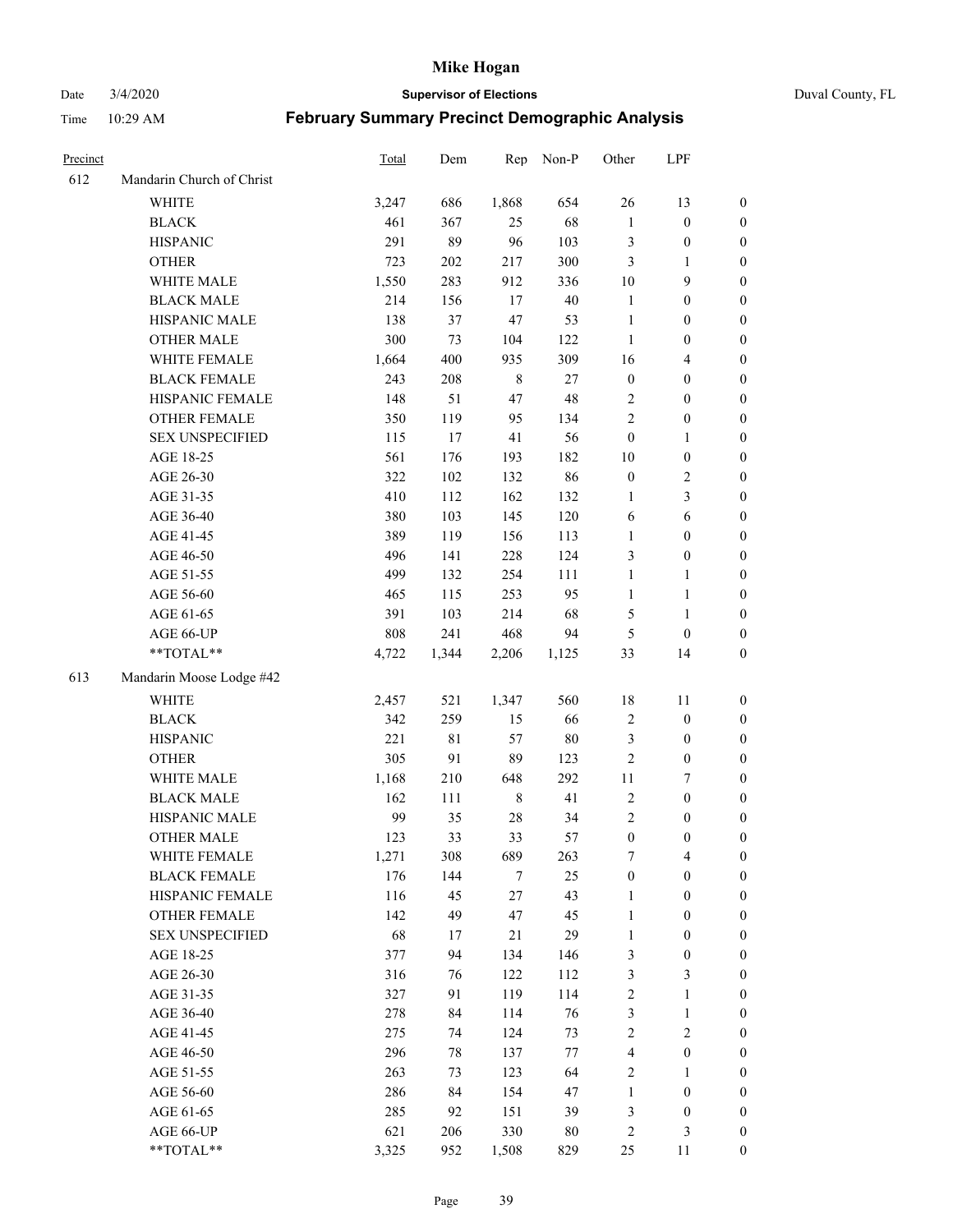Date 3/4/2020 **Supervisor of Elections** Duval County, FL

| Precinct |                                 | Total | Dem                      | Rep                     | Non-P          | Other            | LPF              |                                      |
|----------|---------------------------------|-------|--------------------------|-------------------------|----------------|------------------|------------------|--------------------------------------|
| 614      | Mandarin Senior Center          |       |                          |                         |                |                  |                  |                                      |
|          | <b>WHITE</b>                    | 1,172 | 230                      | 680                     | 245            | 11               | 6                | 0                                    |
|          | <b>BLACK</b>                    | 172   | 137                      | 6                       | $28\,$         | $\mathbf{1}$     | $\boldsymbol{0}$ | $\boldsymbol{0}$                     |
|          | <b>HISPANIC</b>                 | 128   | 44                       | 39                      | 43             | $\sqrt{2}$       | $\boldsymbol{0}$ | $\boldsymbol{0}$                     |
|          | <b>OTHER</b>                    | 241   | 60                       | 74                      | 104            | 1                | $\sqrt{2}$       | $\boldsymbol{0}$                     |
|          | WHITE MALE                      | 572   | $88\,$                   | 342                     | 133            | 6                | $\mathfrak{Z}$   | $\boldsymbol{0}$                     |
|          | <b>BLACK MALE</b>               | 81    | 65                       | $\sqrt{2}$              | 13             | $\mathbf{1}$     | $\boldsymbol{0}$ | $\boldsymbol{0}$                     |
|          | HISPANIC MALE                   | 60    | 16                       | 24                      | 18             | 2                | $\boldsymbol{0}$ | $\boldsymbol{0}$                     |
|          | <b>OTHER MALE</b>               | 122   | 31                       | 44                      | $46\,$         | $\mathbf{1}$     | $\boldsymbol{0}$ | $\boldsymbol{0}$                     |
|          | WHITE FEMALE                    | 593   | 142                      | 333                     | 110            | 5                | $\mathfrak{Z}$   | $\boldsymbol{0}$                     |
|          | <b>BLACK FEMALE</b>             | 89    | 71                       | $\overline{4}$          | 14             | $\boldsymbol{0}$ | $\boldsymbol{0}$ | $\boldsymbol{0}$                     |
|          | HISPANIC FEMALE                 | 64    | 27                       | 14                      | 23             | $\boldsymbol{0}$ | $\boldsymbol{0}$ | 0                                    |
|          | <b>OTHER FEMALE</b>             | 97    | 28                       | 24                      | 43             | $\boldsymbol{0}$ | $\sqrt{2}$       | $\boldsymbol{0}$                     |
|          | <b>SEX UNSPECIFIED</b>          | 35    | 3                        | 12                      | 20             | $\boldsymbol{0}$ | $\boldsymbol{0}$ | $\boldsymbol{0}$                     |
|          | AGE 18-25                       | 134   | 34                       | 54                      | 46             | $\boldsymbol{0}$ | $\boldsymbol{0}$ | $\boldsymbol{0}$                     |
|          | AGE 26-30                       | 161   | 47                       | 65                      | $44\,$         | 3                | $\sqrt{2}$       | $\boldsymbol{0}$                     |
|          | AGE 31-35                       | 194   | 54                       | 76                      | 61             | $\overline{c}$   | $\mathbf{1}$     | $\boldsymbol{0}$                     |
|          | AGE 36-40                       | 194   | 44                       | 85                      | 56             | 4                | $\mathfrak s$    | $\boldsymbol{0}$                     |
|          | AGE 41-45                       | 166   | 44                       | 63                      | 57             | $\overline{c}$   | $\boldsymbol{0}$ | $\boldsymbol{0}$                     |
|          | AGE 46-50                       | 140   | 41                       | 69                      | $30\,$         | $\boldsymbol{0}$ | $\boldsymbol{0}$ | $\boldsymbol{0}$                     |
|          | AGE 51-55                       | 167   | 40                       | 95                      | 32             | $\boldsymbol{0}$ | $\boldsymbol{0}$ | $\boldsymbol{0}$                     |
|          | AGE 56-60                       | 176   | 51                       | 87                      | 38             | $\boldsymbol{0}$ | $\boldsymbol{0}$ |                                      |
|          | AGE 61-65                       | 107   | 23                       | 65                      | 18             | 1                | $\boldsymbol{0}$ | 0<br>0                               |
|          | AGE 66-UP                       | 273   |                          | 139                     | 38             |                  | $\boldsymbol{0}$ |                                      |
|          | **TOTAL**                       | 1,713 | 93<br>471                | 799                     | 420            | 3<br>15          | $\,$ 8 $\,$      | $\boldsymbol{0}$<br>$\boldsymbol{0}$ |
|          |                                 |       |                          |                         |                |                  |                  |                                      |
| 701      | Charlie T. Joseph Senior Center |       |                          |                         |                |                  |                  |                                      |
|          | <b>WHITE</b>                    | 458   | 135                      | 228                     | 90             | 3                | $\boldsymbol{2}$ | $\boldsymbol{0}$                     |
|          | <b>BLACK</b>                    | 660   | 560                      | 18                      | $80\,$         | $\mathbf{1}$     | $\mathbf{1}$     | $\boldsymbol{0}$                     |
|          | <b>HISPANIC</b>                 | 28    | 16                       | $\overline{4}$          | $\,$ 8 $\,$    | $\boldsymbol{0}$ | $\boldsymbol{0}$ | $\boldsymbol{0}$                     |
|          | <b>OTHER</b>                    | 69    | 37                       | 9                       | 23             | $\boldsymbol{0}$ | $\boldsymbol{0}$ | $\boldsymbol{0}$                     |
|          | WHITE MALE                      | 205   | 46                       | 117                     | 41             | $\mathbf{1}$     | $\boldsymbol{0}$ | $\boldsymbol{0}$                     |
|          | <b>BLACK MALE</b>               | 252   | 209                      | $\overline{9}$          | 32             | $\mathbf{1}$     | 1                | $\boldsymbol{0}$                     |
|          | HISPANIC MALE                   | 17    | 10                       | $\sqrt{2}$              | $\mathfrak s$  | $\boldsymbol{0}$ | $\boldsymbol{0}$ | 0                                    |
|          | OTHER MALE                      | 19    | 9                        | 3                       | $\tau$         | $\boldsymbol{0}$ | $\boldsymbol{0}$ | $\boldsymbol{0}$                     |
|          | WHITE FEMALE                    | 245   | 88                       | 107                     | 46             | 2                | $\overline{c}$   | 0                                    |
|          | <b>BLACK FEMALE</b>             | 400   | 345                      | 8                       | 47             | $\boldsymbol{0}$ | $\boldsymbol{0}$ | $\overline{0}$                       |
|          | HISPANIC FEMALE                 | 9     | $\overline{\mathcal{L}}$ | $\sqrt{2}$              | $\mathfrak{Z}$ | $\boldsymbol{0}$ | $\boldsymbol{0}$ | $\overline{0}$                       |
|          | OTHER FEMALE                    | 33    | 23                       | $\overline{\mathbf{4}}$ | 6              | $\boldsymbol{0}$ | $\boldsymbol{0}$ | $\overline{0}$                       |
|          | <b>SEX UNSPECIFIED</b>          | 35    | 14                       | 7                       | 14             | $\boldsymbol{0}$ | $\boldsymbol{0}$ | $\overline{0}$                       |
|          | AGE 18-25                       | 138   | 76                       | 16                      | 46             | $\boldsymbol{0}$ | $\boldsymbol{0}$ | $\overline{0}$                       |
|          | AGE 26-30                       | 99    | 64                       | 10                      | 23             | $\mathbf{1}$     | $\mathbf{1}$     | $\overline{0}$                       |
|          | AGE 31-35                       | 119   | 76                       | $10\,$                  | 33             | $\boldsymbol{0}$ | $\boldsymbol{0}$ | 0                                    |
|          | AGE 36-40                       | 87    | 56                       | 16                      | 15             | $\boldsymbol{0}$ | $\boldsymbol{0}$ | 0                                    |
|          | AGE 41-45                       | 95    | 60                       | 19                      | 15             | $\boldsymbol{0}$ | $\mathbf{1}$     | 0                                    |
|          | AGE 46-50                       | 94    | 54                       | 23                      | 16             | $\boldsymbol{0}$ | $\mathbf{1}$     | 0                                    |
|          | AGE 51-55                       | 118   | 76                       | 31                      | 11             | $\boldsymbol{0}$ | $\boldsymbol{0}$ | 0                                    |
|          | AGE 56-60                       | 132   | 87                       | 30                      | 14             | 1                | $\boldsymbol{0}$ | $\overline{0}$                       |
|          | AGE 61-65                       | 112   | 73                       | 29                      | 8              | 2                | $\boldsymbol{0}$ | $\overline{0}$                       |
|          | AGE 66-UP                       | 220   | 126                      | 75                      | 19             | $\boldsymbol{0}$ | $\boldsymbol{0}$ | 0                                    |
|          | **TOTAL**                       | 1,215 | 748                      | 259                     | 201            | 4                | $\mathfrak{Z}$   | $\boldsymbol{0}$                     |
|          |                                 |       |                          |                         |                |                  |                  |                                      |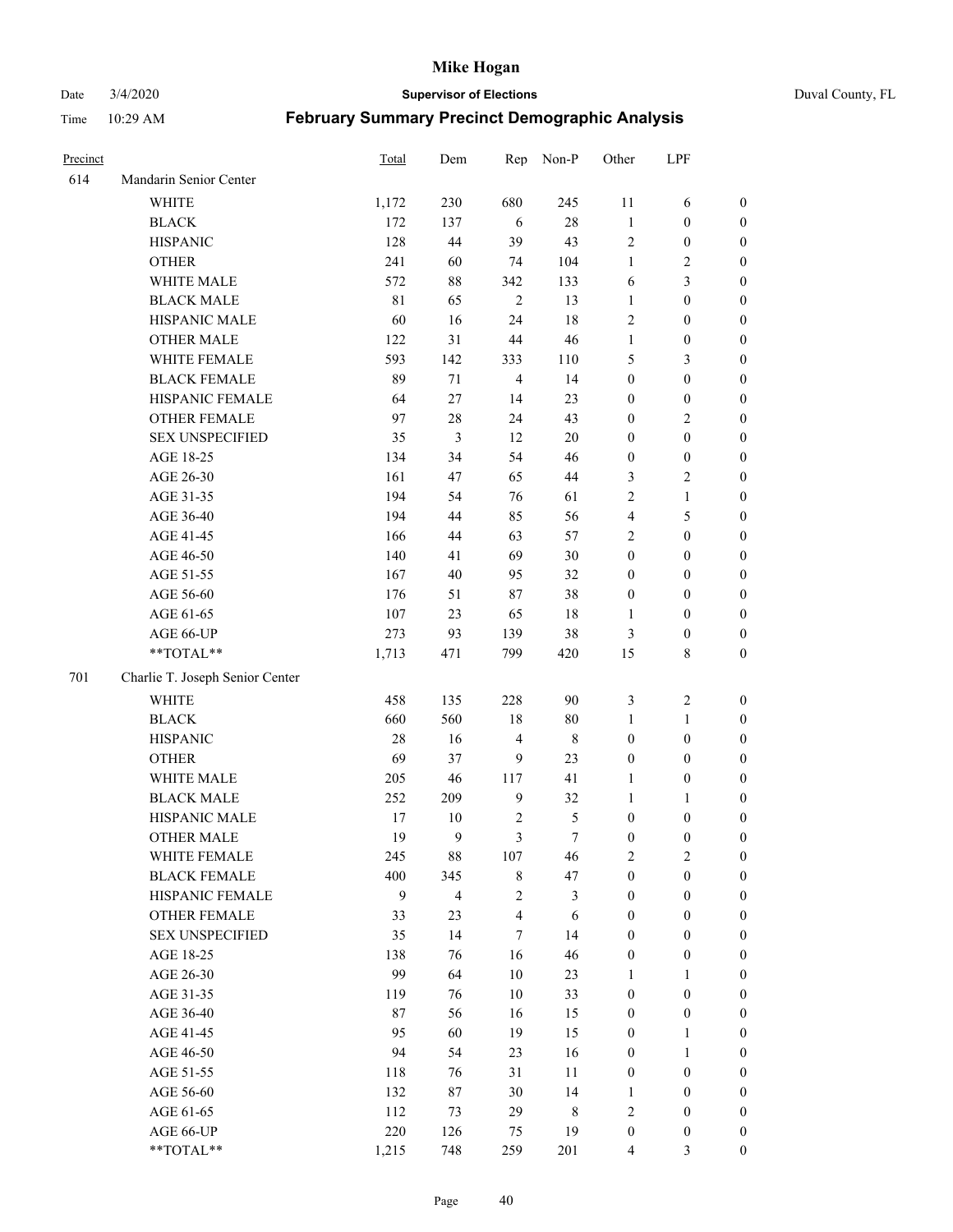Date 3/4/2020 **Supervisor of Elections** Duval County, FL

| Precinct |                                 | Total | Dem            | Rep            | Non-P       | Other            | LPF              |                  |
|----------|---------------------------------|-------|----------------|----------------|-------------|------------------|------------------|------------------|
| 702      | Unity Missionary Baptist Church |       |                |                |             |                  |                  |                  |
|          | <b>WHITE</b>                    | 251   | 95             | 87             | 65          | $\overline{4}$   | $\boldsymbol{0}$ | $\boldsymbol{0}$ |
|          | <b>BLACK</b>                    | 870   | 765            | 19             | 82          | 3                | 1                | $\boldsymbol{0}$ |
|          | <b>HISPANIC</b>                 | 24    | 9              | $\overline{4}$ | 11          | $\boldsymbol{0}$ | $\boldsymbol{0}$ | $\boldsymbol{0}$ |
|          | <b>OTHER</b>                    | 82    | 35             | $\,$ 8 $\,$    | 39          | $\boldsymbol{0}$ | $\boldsymbol{0}$ | $\boldsymbol{0}$ |
|          | WHITE MALE                      | 115   | 45             | 39             | 29          | $\overline{c}$   | $\boldsymbol{0}$ | $\boldsymbol{0}$ |
|          | <b>BLACK MALE</b>               | 336   | 290            | $\overline{9}$ | 36          | 1                | $\boldsymbol{0}$ | $\boldsymbol{0}$ |
|          | HISPANIC MALE                   | 13    | $\overline{c}$ | 3              | $\,$ 8 $\,$ | $\boldsymbol{0}$ | $\boldsymbol{0}$ | $\boldsymbol{0}$ |
|          | <b>OTHER MALE</b>               | 31    | 11             | 3              | 17          | $\boldsymbol{0}$ | $\boldsymbol{0}$ | $\boldsymbol{0}$ |
|          | WHITE FEMALE                    | 133   | 50             | 46             | 35          | $\overline{c}$   | $\boldsymbol{0}$ | $\boldsymbol{0}$ |
|          | <b>BLACK FEMALE</b>             | 513   | 459            | $10\,$         | 41          | $\overline{c}$   | 1                | $\boldsymbol{0}$ |
|          | HISPANIC FEMALE                 | 11    | 7              | $\mathbf{1}$   | 3           | $\boldsymbol{0}$ | $\boldsymbol{0}$ | $\boldsymbol{0}$ |
|          | <b>OTHER FEMALE</b>             | 33    | 17             | $\mathfrak{Z}$ | 13          | $\boldsymbol{0}$ | $\boldsymbol{0}$ | $\boldsymbol{0}$ |
|          | <b>SEX UNSPECIFIED</b>          | 42    | 23             | $\overline{4}$ | 15          | $\boldsymbol{0}$ | $\boldsymbol{0}$ | $\boldsymbol{0}$ |
|          | AGE 18-25                       | 122   | 75             | 6              | 39          | 1                | 1                | $\boldsymbol{0}$ |
|          | AGE 26-30                       | 86    | 60             | 7              | 19          | $\boldsymbol{0}$ | $\boldsymbol{0}$ | $\boldsymbol{0}$ |
|          | AGE 31-35                       | 110   | 74             | 5              | 29          | $\sqrt{2}$       | $\boldsymbol{0}$ | $\boldsymbol{0}$ |
|          | AGE 36-40                       | 83    | 59             | $\mathfrak s$  | 18          | $\mathbf{1}$     | $\boldsymbol{0}$ | $\boldsymbol{0}$ |
|          | AGE 41-45                       | 65    | 50             | $\overline{4}$ | 11          | $\boldsymbol{0}$ | $\boldsymbol{0}$ | $\boldsymbol{0}$ |
|          | AGE 46-50                       | 85    | 59             | 9              | 16          | $\mathbf{1}$     | $\boldsymbol{0}$ | $\boldsymbol{0}$ |
|          | AGE 51-55                       | 98    | 68             | 13             | 16          | $\mathbf{1}$     | $\boldsymbol{0}$ | $\boldsymbol{0}$ |
|          | AGE 56-60                       | 148   | 106            | 23             | 19          | $\boldsymbol{0}$ | $\boldsymbol{0}$ | 0                |
|          | AGE 61-65                       | 135   | 102            | 18             | 14          | 1                | $\boldsymbol{0}$ | $\boldsymbol{0}$ |
|          | AGE 66-UP                       | 295   | 251            | 28             | 16          | $\boldsymbol{0}$ | $\boldsymbol{0}$ | $\boldsymbol{0}$ |
|          | **TOTAL**                       | 1,227 | 904            | 118            | 197         | 7                | $\mathbf{1}$     | $\boldsymbol{0}$ |
| 703      | Oceanway Community Center       |       |                |                |             |                  |                  |                  |
|          | <b>WHITE</b>                    | 4,818 | 983            | 2,589          | 1,136       | 75               | 35               | $\boldsymbol{0}$ |
|          | <b>BLACK</b>                    | 2,559 | 1,995          | 86             | 466         | 12               | $\boldsymbol{0}$ | $\boldsymbol{0}$ |
|          | <b>HISPANIC</b>                 | 495   | 189            | 104            | 191         | 8                | 3                | $\boldsymbol{0}$ |
|          | <b>OTHER</b>                    | 594   | 180            | 149            | 258         | 3                | $\overline{4}$   | $\boldsymbol{0}$ |
|          | WHITE MALE                      | 2,333 | 398            | 1,311          | 564         | 37               | 23               | $\boldsymbol{0}$ |
|          | <b>BLACK MALE</b>               | 1,073 | 780            | 52             | 236         | 5                | $\boldsymbol{0}$ | $\boldsymbol{0}$ |
|          | HISPANIC MALE                   | 217   | 71             | 53             | 87          | 3                | 3                | $\boldsymbol{0}$ |
|          | <b>OTHER MALE</b>               | 195   | 55             | 52             | 86          | $\boldsymbol{0}$ | $\overline{2}$   | $\boldsymbol{0}$ |
|          | WHITE FEMALE                    | 2,439 | 576            | 1,254          | 559         | 38               | 12               | 0                |
|          | <b>BLACK FEMALE</b>             | 1,453 | 1,199          | 32             | 216         | 6                | $\boldsymbol{0}$ | $\boldsymbol{0}$ |
|          | HISPANIC FEMALE                 | 274   | 118            | 50             | 101         | 5                | $\boldsymbol{0}$ | $\boldsymbol{0}$ |
|          | <b>OTHER FEMALE</b>             | 295   | 103            | $80\,$         | 108         | 3                | $\mathbf{1}$     | $\overline{0}$   |
|          | <b>SEX UNSPECIFIED</b>          | 187   | 47             | 44             | 94          | $\mathbf{1}$     | $\mathbf{1}$     | 0                |
|          | AGE 18-25                       | 1,015 | 370            | 259            | 364         | 15               | $\boldsymbol{7}$ | 0                |
|          | AGE 26-30                       | 863   | 310            | 243            | 288         | 13               | $\mathbf{9}$     | 0                |
|          | AGE 31-35                       | 839   | 291            | 265            | 257         | 13               | 13               | 0                |
|          | AGE 36-40                       | 841   | 333            | 240            | 257         | $10\,$           | $\mathbf{1}$     | 0                |
|          | AGE 41-45                       | 782   | 339            | 235            | 198         | 6                | $\overline{4}$   | 0                |
|          | AGE 46-50                       | 848   | 343            | 299            | 194         | 9                | $\mathfrak{Z}$   | 0                |
|          | AGE 51-55                       | 819   | 350            | 309            | 149         | 8                | $\mathfrak{Z}$   | $\boldsymbol{0}$ |
|          | AGE 56-60                       | 702   | 264            | 302            | 129         | 7                | $\boldsymbol{0}$ | $\boldsymbol{0}$ |
|          | AGE 61-65                       | 575   | 231            | 249            | 91          | 3                | 1                | $\boldsymbol{0}$ |
|          | AGE 66-UP                       | 1,178 | 515            | 527            | 122         | 13               | $\mathbf{1}$     | $\boldsymbol{0}$ |
|          | **TOTAL**                       | 8,466 | 3,347          | 2,928          | 2,051       | 98               | 42               | $\boldsymbol{0}$ |
|          |                                 |       |                |                |             |                  |                  |                  |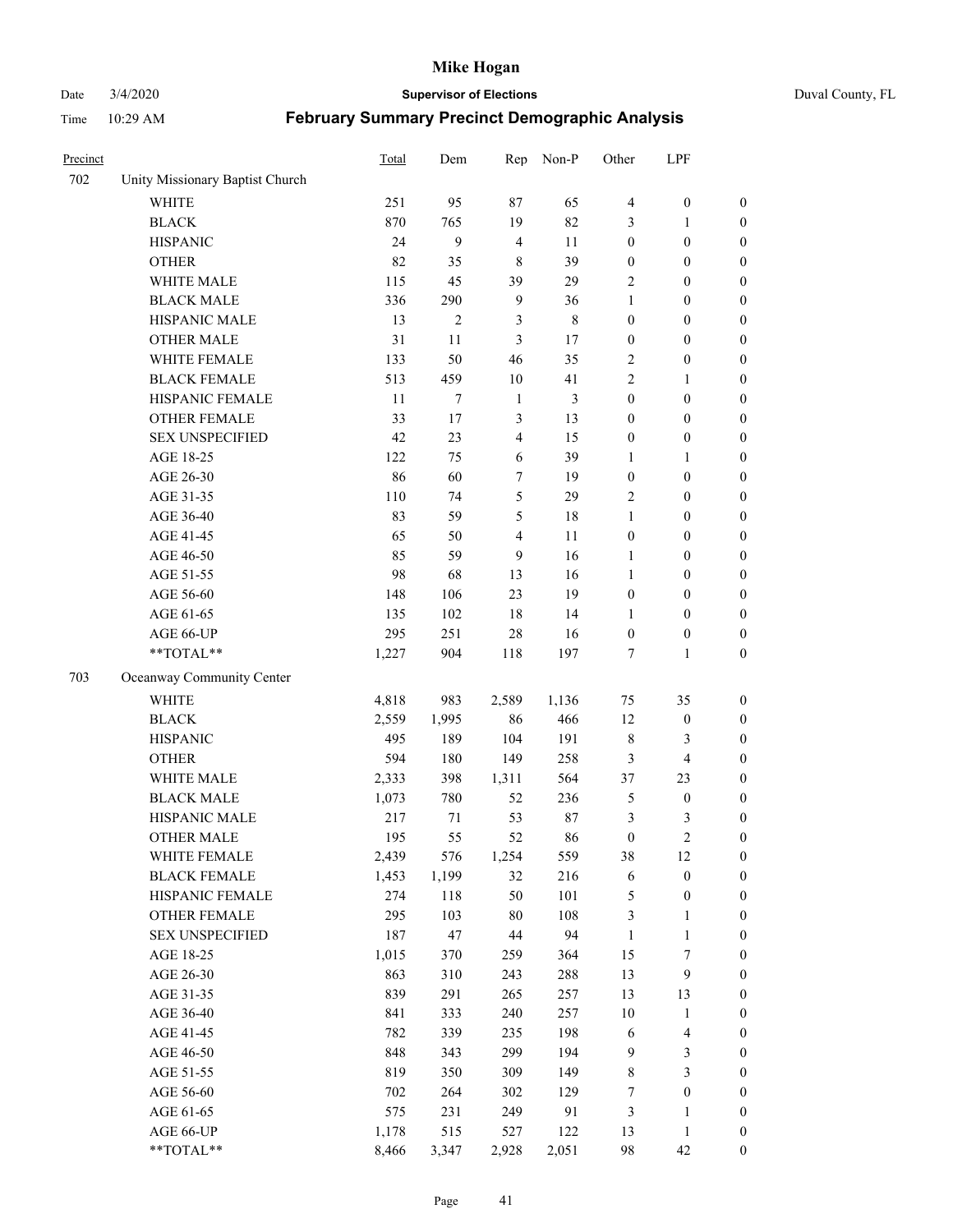Date 3/4/2020 **Supervisor of Elections** Duval County, FL

| <b>Precinct</b> |                                     | Total          | Dem          | Rep            | Non-P         | Other                                | LPF                                  |                                      |
|-----------------|-------------------------------------|----------------|--------------|----------------|---------------|--------------------------------------|--------------------------------------|--------------------------------------|
| 704             | Westside Church of Christ           |                |              |                |               |                                      |                                      |                                      |
|                 | <b>WHITE</b>                        | 1,232          | 614          | 333            | 257           | 13                                   | 15                                   | 0                                    |
|                 | <b>BLACK</b>                        | 1,496          | 1,211        | 66             | 209           | 10                                   | $\boldsymbol{0}$                     | 0                                    |
|                 | <b>HISPANIC</b>                     | 91             | 45           | 17             | $28\,$        | $\mathbf{1}$                         | $\boldsymbol{0}$                     | 0                                    |
|                 | <b>OTHER</b>                        | 245            | 117          | 18             | 105           | $\overline{c}$                       | $\mathfrak{Z}$                       | $\boldsymbol{0}$                     |
|                 | WHITE MALE                          | 632            | 279          | 183            | 151           | 6                                    | 13                                   | $\boldsymbol{0}$                     |
|                 | <b>BLACK MALE</b>                   | 625            | 492          | 33             | 95            | 5                                    | $\boldsymbol{0}$                     | $\boldsymbol{0}$                     |
|                 | HISPANIC MALE                       | 46             | $20\,$       | 10             | 16            | $\boldsymbol{0}$                     | $\boldsymbol{0}$                     | $\boldsymbol{0}$                     |
|                 | <b>OTHER MALE</b>                   | 83             | 33           | $\overline{4}$ | 43            | $\mathbf{1}$                         | $\overline{c}$                       | $\boldsymbol{0}$                     |
|                 | WHITE FEMALE                        | 586            | 331          | 145            | 102           | 6                                    | $\overline{2}$                       | $\boldsymbol{0}$                     |
|                 | <b>BLACK FEMALE</b>                 | 842            | 701          | 33             | 103           | 5                                    | $\boldsymbol{0}$                     | 0                                    |
|                 | HISPANIC FEMALE                     | 42             | 23           | $\overline{7}$ | 11            | $\mathbf{1}$                         | $\boldsymbol{0}$                     | 0                                    |
|                 | OTHER FEMALE                        | 115            | 70           | 12             | 31            | $\mathbf{1}$                         | 1                                    | 0                                    |
|                 | <b>SEX UNSPECIFIED</b>              | 93             | 38           | $\overline{7}$ | 47            | $\mathbf{1}$                         | $\boldsymbol{0}$                     | $\boldsymbol{0}$                     |
|                 | AGE 18-25                           | 345            | 182          | 26             | 130           | 6                                    | 1                                    | $\boldsymbol{0}$                     |
|                 | AGE 26-30                           | 328            | 200          | 51             | 74            | 3                                    | $\boldsymbol{0}$                     | $\boldsymbol{0}$                     |
|                 | AGE 31-35                           | 388            | 236          | 50             | 93            | 5                                    | $\overline{4}$                       | $\boldsymbol{0}$                     |
|                 | AGE 36-40                           | 336            | 231          | 39             | 61            | $\overline{2}$                       | $\mathfrak{Z}$                       | $\boldsymbol{0}$                     |
|                 | AGE 41-45                           | 251            | 156          | 34             | 57            | $\boldsymbol{0}$                     | $\overline{\mathbf{4}}$              | $\boldsymbol{0}$                     |
|                 | AGE 46-50                           | 266            | 159          | 46             | 56            | 5                                    | $\boldsymbol{0}$                     | $\boldsymbol{0}$                     |
|                 | AGE 51-55                           | 216            | 150          | 40             | 24            | $\mathbf{1}$                         | 1                                    | $\boldsymbol{0}$                     |
|                 | AGE 56-60                           | 239            | 162          | 35             | 37            | 3                                    | $\sqrt{2}$                           | 0                                    |
|                 | AGE 61-65                           | 235            | 159          | 43             | 31            | $\boldsymbol{0}$                     | $\sqrt{2}$                           | 0                                    |
|                 | AGE 66-UP                           | 460            | 352          | $70\,$         | 36            | 1                                    | $\mathbf{1}$                         | 0                                    |
|                 | **TOTAL**                           | 3,064          | 1,987        | 434            | 599           | 26                                   | $18\,$                               | $\boldsymbol{0}$                     |
| 705             | Garden City United Methodist Church |                |              |                |               |                                      |                                      |                                      |
|                 | <b>WHITE</b>                        |                | 368          |                | 412           | 16                                   | $\mathbf{9}$                         |                                      |
|                 | <b>BLACK</b>                        | 1,906<br>2,454 | 2,082        | 1,101<br>64    | 297           | 11                                   |                                      | $\boldsymbol{0}$                     |
|                 | <b>HISPANIC</b>                     | 176            | 84           |                | 65            | $\boldsymbol{0}$                     | $\boldsymbol{0}$<br>$\boldsymbol{0}$ | $\boldsymbol{0}$                     |
|                 |                                     |                | 109          | 27<br>43       | 96            |                                      | $\sqrt{2}$                           | $\boldsymbol{0}$                     |
|                 | <b>OTHER</b>                        | 252            |              |                |               | $\overline{c}$                       |                                      | $\boldsymbol{0}$                     |
|                 | WHITE MALE<br><b>BLACK MALE</b>     | 895            | 142          | 541            | 200           | 5<br>$\overline{4}$                  | $\tau$<br>$\boldsymbol{0}$           | $\boldsymbol{0}$                     |
|                 | HISPANIC MALE                       | 1,027          | 833          | 35             | 155<br>$27\,$ |                                      |                                      | $\boldsymbol{0}$                     |
|                 | <b>OTHER MALE</b>                   | 72<br>89       | 34<br>45     | 11             | 24            | $\boldsymbol{0}$                     | $\boldsymbol{0}$                     | 0                                    |
|                 |                                     |                |              | 17             |               | 2                                    | $\mathbf{1}$                         | 0                                    |
|                 | WHITE FEMALE<br><b>BLACK FEMALE</b> | 994            | 222<br>1,230 | 551<br>$28\,$  | 208           | 11<br>7                              | $\overline{c}$<br>$\boldsymbol{0}$   | 0                                    |
|                 | HISPANIC FEMALE                     | 1,396<br>100   | 49           | 14             | 131<br>37     | $\boldsymbol{0}$                     |                                      | $\boldsymbol{0}$<br>$\overline{0}$   |
|                 | <b>OTHER FEMALE</b>                 | 92             | 41           | 18             | 32            |                                      | $\boldsymbol{0}$<br>$\mathbf{1}$     | $\overline{0}$                       |
|                 | <b>SEX UNSPECIFIED</b>              | 123            | 47           | $20\,$         | 56            | $\boldsymbol{0}$<br>$\boldsymbol{0}$ | $\boldsymbol{0}$                     | 0                                    |
|                 | AGE 18-25                           | 576            | 259          | 119            | 190           | 7                                    | $\mathbf{1}$                         | $\overline{0}$                       |
|                 | AGE 26-30                           | 428            | 209          | 97             | 115           | 6                                    | $\mathbf{1}$                         | 0                                    |
|                 | AGE 31-35                           | 421            | 241          | 76             | 97            | 3                                    | $\overline{\mathbf{4}}$              | 0                                    |
|                 | AGE 36-40                           | 461            | 279          | 79             | 99            | 4                                    | $\boldsymbol{0}$                     | 0                                    |
|                 | AGE 41-45                           | 434            | 262          | 95             | 72            | 3                                    | $\overline{c}$                       | 0                                    |
|                 | AGE 46-50                           | 461            | 251          | 128            | 82            | $\boldsymbol{0}$                     | $\boldsymbol{0}$                     | 0                                    |
|                 |                                     |                |              |                |               |                                      |                                      |                                      |
|                 | AGE 51-55<br>AGE 56-60              | 405<br>424     | 226<br>240   | 132<br>130     | 44<br>53      | $\overline{c}$<br>$\boldsymbol{0}$   | $\mathbf{1}$<br>$\mathbf{1}$         | $\boldsymbol{0}$<br>$\boldsymbol{0}$ |
|                 | AGE 61-65                           | 399            | 227          | 125            | 46            | $\boldsymbol{0}$                     | $\mathbf{1}$                         | $\overline{0}$                       |
|                 | AGE 66-UP                           | 779            | 449          | 254            | 72            | $\overline{4}$                       | $\boldsymbol{0}$                     | $\boldsymbol{0}$                     |
|                 | **TOTAL**                           | 4,788          | 2,643        | 1,235          | 870           | 29                                   | 11                                   | $\boldsymbol{0}$                     |
|                 |                                     |                |              |                |               |                                      |                                      |                                      |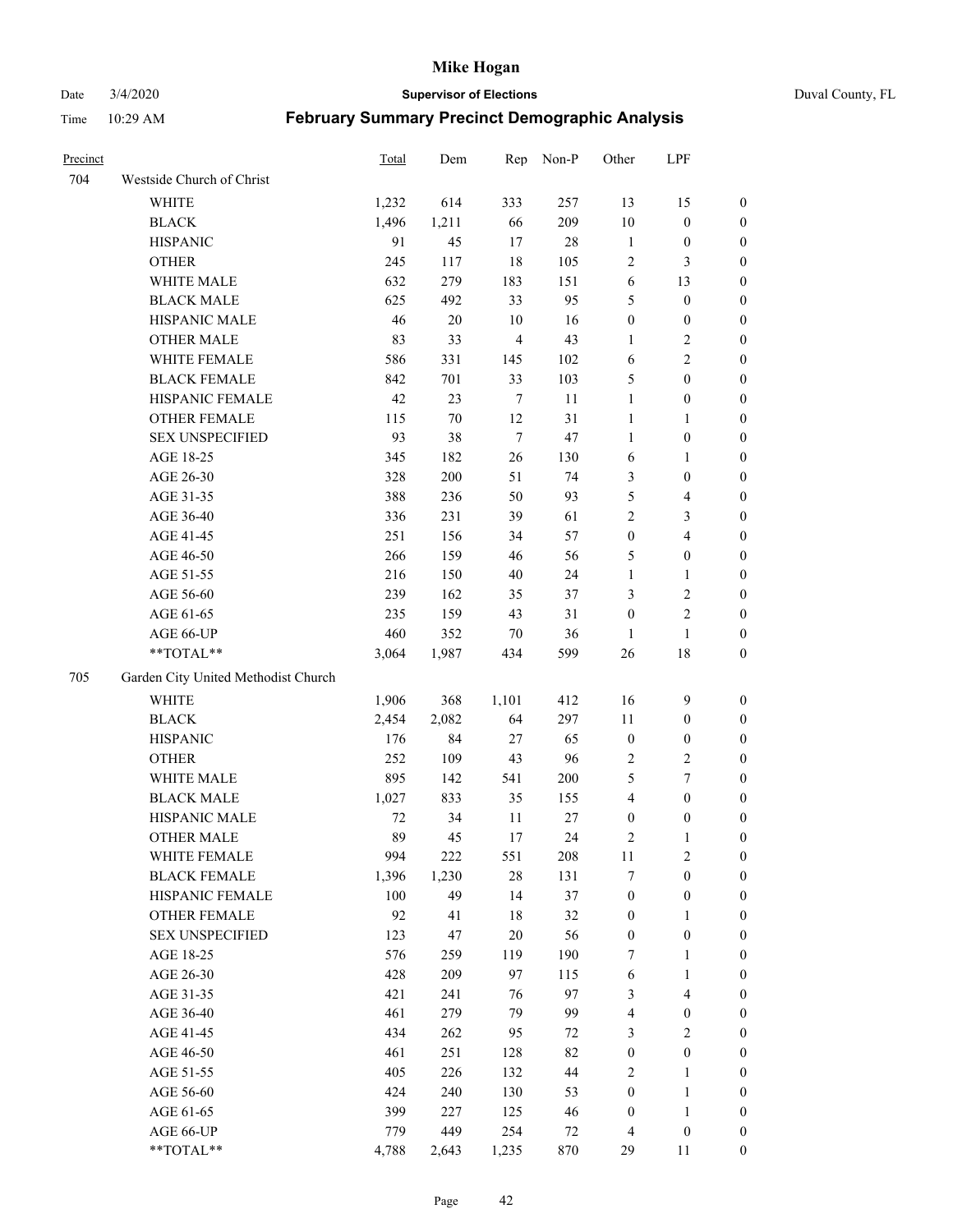Date 3/4/2020 **Supervisor of Elections** Duval County, FL

| Precinct |                             | Total | Dem            | Rep              | Non-P          | Other            | LPF                     |                  |
|----------|-----------------------------|-------|----------------|------------------|----------------|------------------|-------------------------|------------------|
| 706      | Long Branch Senior Center   |       |                |                  |                |                  |                         |                  |
|          | <b>WHITE</b>                | 37    | 15             | $\,8\,$          | 14             | $\boldsymbol{0}$ | $\boldsymbol{0}$        | $\boldsymbol{0}$ |
|          | <b>BLACK</b>                | 1,064 | 921            | 25               | 111            | 4                | 3                       | $\boldsymbol{0}$ |
|          | <b>HISPANIC</b>             | 12    | 8              | $\mathbf{1}$     | 3              | $\boldsymbol{0}$ | $\boldsymbol{0}$        | $\boldsymbol{0}$ |
|          | <b>OTHER</b>                | 76    | 37             | $\boldsymbol{0}$ | 38             | $\boldsymbol{0}$ | 1                       | $\boldsymbol{0}$ |
|          | WHITE MALE                  | 14    | 3              | $\overline{4}$   | 7              | $\boldsymbol{0}$ | $\boldsymbol{0}$        | $\boldsymbol{0}$ |
|          | <b>BLACK MALE</b>           | 423   | 355            | 15               | 51             | $\boldsymbol{0}$ | $\overline{2}$          | $\boldsymbol{0}$ |
|          | HISPANIC MALE               | 5     | $\overline{c}$ | $\mathbf{1}$     | 2              | $\boldsymbol{0}$ | $\boldsymbol{0}$        | $\boldsymbol{0}$ |
|          | <b>OTHER MALE</b>           | 22    | 8              | $\boldsymbol{0}$ | 13             | $\boldsymbol{0}$ | $\mathbf{1}$            | $\boldsymbol{0}$ |
|          | WHITE FEMALE                | 23    | 12             | $\overline{4}$   | $\tau$         | $\boldsymbol{0}$ | $\boldsymbol{0}$        | $\boldsymbol{0}$ |
|          | <b>BLACK FEMALE</b>         | 621   | 548            | $10\,$           | 58             | 4                | 1                       | $\boldsymbol{0}$ |
|          | HISPANIC FEMALE             | 6     | 5              | $\boldsymbol{0}$ | 1              | $\boldsymbol{0}$ | $\boldsymbol{0}$        | 0                |
|          | <b>OTHER FEMALE</b>         | 31    | 22             | $\boldsymbol{0}$ | 9              | $\boldsymbol{0}$ | $\boldsymbol{0}$        | $\boldsymbol{0}$ |
|          | <b>SEX UNSPECIFIED</b>      | 44    | 26             | $\boldsymbol{0}$ | 18             | $\boldsymbol{0}$ | $\boldsymbol{0}$        | $\boldsymbol{0}$ |
|          | AGE 18-25                   | 155   | 103            | $\overline{4}$   | 48             | $\boldsymbol{0}$ | $\boldsymbol{0}$        | $\boldsymbol{0}$ |
|          | AGE 26-30                   | 122   | 94             | $\sqrt{2}$       | 24             | $\mathbf{1}$     | $\mathbf{1}$            | $\boldsymbol{0}$ |
|          | AGE 31-35                   | 101   | 78             | $\overline{4}$   | 17             | $\mathbf{1}$     | $\mathbf{1}$            | $\boldsymbol{0}$ |
|          | AGE 36-40                   | 93    | 76             | $\overline{4}$   | 11             | $\mathbf{1}$     | 1                       | $\boldsymbol{0}$ |
|          | AGE 41-45                   | 93    | 71             | $\overline{4}$   | 18             | $\boldsymbol{0}$ | $\boldsymbol{0}$        | $\boldsymbol{0}$ |
|          | AGE 46-50                   | 91    | 77             | $\mathfrak{Z}$   | $10\,$         | 1                | $\boldsymbol{0}$        | $\boldsymbol{0}$ |
|          | AGE 51-55                   | 88    | 71             | $\mathfrak s$    | 12             | $\boldsymbol{0}$ | $\boldsymbol{0}$        | $\boldsymbol{0}$ |
|          | AGE 56-60                   | 101   | 90             | 3                | $\,8\,$        | $\boldsymbol{0}$ | $\boldsymbol{0}$        | 0                |
|          | AGE 61-65                   | 105   | 93             | $\boldsymbol{0}$ | 12             | $\boldsymbol{0}$ | $\boldsymbol{0}$        | 0                |
|          | AGE 66-UP                   | 240   | 228            | 5                | 6              | $\boldsymbol{0}$ | 1                       | $\boldsymbol{0}$ |
|          | **TOTAL**                   | 1,189 | 981            | 34               | 166            | 4                | $\overline{\mathbf{4}}$ | $\boldsymbol{0}$ |
| 707      | Joseph Lee Community Center |       |                |                  |                |                  |                         |                  |
|          | <b>WHITE</b>                | 254   | 104            | 81               | 66             | $\sqrt{2}$       | 1                       | $\boldsymbol{0}$ |
|          | <b>BLACK</b>                | 2,518 | 2,169          | 63               | 280            | 6                | $\boldsymbol{0}$        | $\boldsymbol{0}$ |
|          | <b>HISPANIC</b>             | 44    | 24             | $\overline{7}$   | 12             | $\mathbf{1}$     | $\boldsymbol{0}$        | $\boldsymbol{0}$ |
|          | <b>OTHER</b>                | 169   | 83             | 10               | 74             | $\mathbf{1}$     | $\mathbf{1}$            | $\boldsymbol{0}$ |
|          | WHITE MALE                  | 90    | 26             | 38               | 25             | $\boldsymbol{0}$ | $\mathbf{1}$            | $\boldsymbol{0}$ |
|          | <b>BLACK MALE</b>           | 926   | 763            | $28\,$           | 133            | $\overline{c}$   | $\boldsymbol{0}$        | $\boldsymbol{0}$ |
|          | HISPANIC MALE               | 15    | $10\,$         | $\overline{2}$   | $\mathfrak{Z}$ | $\boldsymbol{0}$ | $\boldsymbol{0}$        | $\boldsymbol{0}$ |
|          | <b>OTHER MALE</b>           | 54    | 27             | $\overline{4}$   | 23             | $\boldsymbol{0}$ | $\boldsymbol{0}$        | $\boldsymbol{0}$ |
|          | WHITE FEMALE                | 160   | 77             | 43               | 38             | 2                | $\boldsymbol{0}$        | 0                |
|          | <b>BLACK FEMALE</b>         | 1,550 | 1,371          | 35               | 140            | 4                | $\boldsymbol{0}$        | $\boldsymbol{0}$ |
|          | HISPANIC FEMALE             | 29    | 14             | $\mathfrak s$    | 9              | $\mathbf{1}$     | $\boldsymbol{0}$        | $\overline{0}$   |
|          | OTHER FEMALE                | 76    | 44             | $\mathfrak s$    | 26             | $\boldsymbol{0}$ | $\mathbf{1}$            | $\overline{0}$   |
|          | <b>SEX UNSPECIFIED</b>      | 85    | 48             | $\mathbf{1}$     | 35             | $\mathbf{1}$     | $\boldsymbol{0}$        | $\overline{0}$   |
|          | AGE 18-25                   | 346   | 220            | 16               | 109            | $\mathbf{1}$     | $\boldsymbol{0}$        | $\overline{0}$   |
|          | AGE 26-30                   | 290   | 207            | $18\,$           | 65             | $\boldsymbol{0}$ | $\boldsymbol{0}$        | 0                |
|          | AGE 31-35                   | 284   | 217            | $\mathbf{9}$     | 56             | $\mathbf{1}$     | $\mathbf{1}$            | 0                |
|          | AGE 36-40                   | 234   | 176            | 15               | 42             | $\mathbf{1}$     | $\boldsymbol{0}$        | 0                |
|          | AGE 41-45                   | 195   | 152            | 9                | 33             | $\mathbf{1}$     | $\boldsymbol{0}$        | 0                |
|          | AGE 46-50                   | 230   | 180            | 14               | 34             | $\overline{c}$   | $\boldsymbol{0}$        | 0                |
|          | AGE 51-55                   | 218   | 178            | 19               | $20\,$         | $\boldsymbol{0}$ | $\mathbf{1}$            | $\boldsymbol{0}$ |
|          | AGE 56-60                   | 270   | 225            | 21               | 23             | 1                | $\boldsymbol{0}$        | $\boldsymbol{0}$ |
|          | AGE 61-65                   | 321   | 281            | 17               | 20             | 3                | $\boldsymbol{0}$        | $\boldsymbol{0}$ |
|          | AGE 66-UP                   | 596   | 544            | 23               | 29             | $\boldsymbol{0}$ | $\boldsymbol{0}$        | $\boldsymbol{0}$ |
|          | **TOTAL**                   | 2,985 | 2,380          | 161              | 432            | 10               | $\overline{2}$          | $\boldsymbol{0}$ |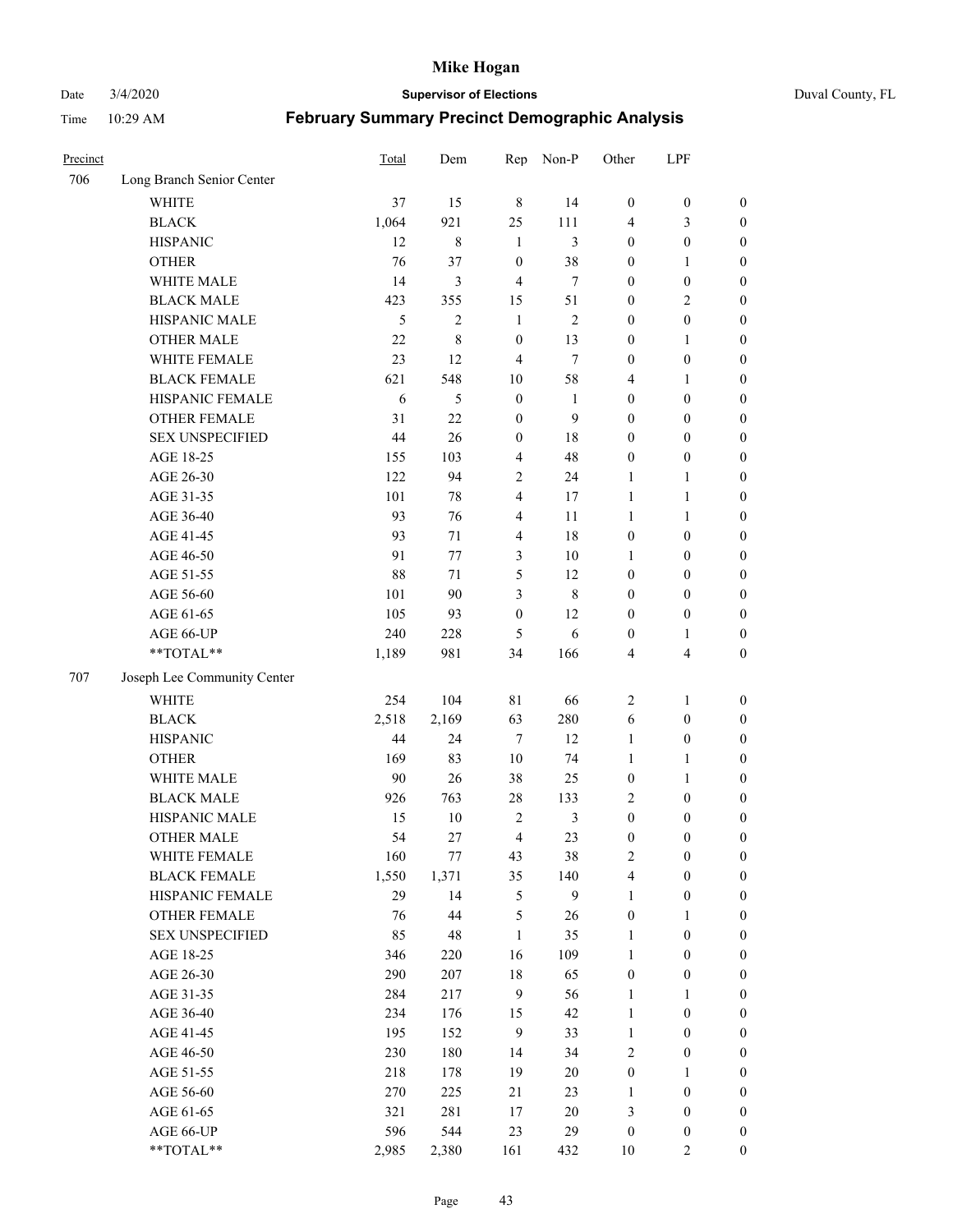Date 3/4/2020 **Supervisor of Elections** Duval County, FL

| Precinct |                               | Total          | Dem                     | Rep              | Non-P            | Other            | LPF              |                  |
|----------|-------------------------------|----------------|-------------------------|------------------|------------------|------------------|------------------|------------------|
| 708      | Brown Eastside Branch Library |                |                         |                  |                  |                  |                  |                  |
|          | <b>WHITE</b>                  | 175            | 63                      | 63               | 49               | $\boldsymbol{0}$ | $\boldsymbol{0}$ | $\boldsymbol{0}$ |
|          | <b>BLACK</b>                  | 1,021          | 856                     | 36               | 126              | 2                | 1                | $\boldsymbol{0}$ |
|          | <b>HISPANIC</b>               | 13             | 10                      | $\mathbf{1}$     | $\overline{c}$   | $\boldsymbol{0}$ | $\boldsymbol{0}$ | $\boldsymbol{0}$ |
|          | <b>OTHER</b>                  | 86             | 39                      | 5                | 42               | $\boldsymbol{0}$ | $\boldsymbol{0}$ | $\boldsymbol{0}$ |
|          | WHITE MALE                    | 75             | 22                      | 36               | 17               | $\boldsymbol{0}$ | $\boldsymbol{0}$ | $\boldsymbol{0}$ |
|          | <b>BLACK MALE</b>             | 412            | 327                     | 20               | 63               | 2                | $\boldsymbol{0}$ | $\boldsymbol{0}$ |
|          | HISPANIC MALE                 | $\overline{4}$ | $\overline{\mathbf{4}}$ | $\boldsymbol{0}$ | $\boldsymbol{0}$ | $\boldsymbol{0}$ | $\boldsymbol{0}$ | $\boldsymbol{0}$ |
|          | <b>OTHER MALE</b>             | 33             | 18                      | $\mathfrak{Z}$   | 12               | $\boldsymbol{0}$ | $\boldsymbol{0}$ | $\boldsymbol{0}$ |
|          | WHITE FEMALE                  | 96             | 39                      | 26               | 31               | $\boldsymbol{0}$ | $\boldsymbol{0}$ | $\boldsymbol{0}$ |
|          | <b>BLACK FEMALE</b>           | 591            | 517                     | 15               | 59               | $\boldsymbol{0}$ | $\boldsymbol{0}$ | $\boldsymbol{0}$ |
|          | HISPANIC FEMALE               | 9              | 6                       | $\mathbf{1}$     | $\overline{c}$   | $\boldsymbol{0}$ | $\boldsymbol{0}$ | $\boldsymbol{0}$ |
|          | <b>OTHER FEMALE</b>           | 33             | 15                      | $\sqrt{2}$       | 16               | $\boldsymbol{0}$ | $\boldsymbol{0}$ | $\boldsymbol{0}$ |
|          | <b>SEX UNSPECIFIED</b>        | 42             | 20                      | $\overline{2}$   | 19               | $\boldsymbol{0}$ | $\mathbf{1}$     | $\boldsymbol{0}$ |
|          | AGE 18-25                     | 168            | 100                     | 7                | 60               | $\boldsymbol{0}$ | $\mathbf{1}$     | $\boldsymbol{0}$ |
|          | AGE 26-30                     | 126            | 82                      | $11\,$           | 33               | $\boldsymbol{0}$ | $\boldsymbol{0}$ | $\boldsymbol{0}$ |
|          | AGE 31-35                     | 118            | 88                      | $\overline{9}$   | 21               | $\boldsymbol{0}$ | $\boldsymbol{0}$ | $\boldsymbol{0}$ |
|          | AGE 36-40                     | 117            | 87                      | $\,$ 8 $\,$      | 22               | $\boldsymbol{0}$ | $\boldsymbol{0}$ | $\boldsymbol{0}$ |
|          | AGE 41-45                     | 95             | 68                      | 10               | 17               | $\boldsymbol{0}$ | $\boldsymbol{0}$ | $\boldsymbol{0}$ |
|          | AGE 46-50                     | 108            | 87                      | $\tau$           | 14               | $\boldsymbol{0}$ | $\boldsymbol{0}$ | $\boldsymbol{0}$ |
|          | AGE 51-55                     | 105            | $80\,$                  | 11               | 13               | 1                | $\boldsymbol{0}$ | $\boldsymbol{0}$ |
|          | AGE 56-60                     | 145            | 110                     | 16               | 18               | 1                | $\boldsymbol{0}$ | 0                |
|          | AGE 61-65                     | 114            | 95                      | 10               | 9                | $\boldsymbol{0}$ | $\boldsymbol{0}$ | $\boldsymbol{0}$ |
|          | AGE 66-UP                     | 199            | 171                     | 16               | 12               | $\boldsymbol{0}$ | $\boldsymbol{0}$ | $\boldsymbol{0}$ |
|          | **TOTAL**                     | 1,295          | 968                     | 105              | 219              | $\sqrt{2}$       | $\mathbf{1}$     | $\boldsymbol{0}$ |
| 709      | First Timothy Baptist Church  |                |                         |                  |                  |                  |                  |                  |
|          | <b>WHITE</b>                  | 231            | 73                      | $88\,$           | 66               | 3                | $\mathbf{1}$     | $\boldsymbol{0}$ |
|          | <b>BLACK</b>                  | 4,175          | 3,595                   | 124              | 435              | $20\,$           | $\mathbf{1}$     | $\boldsymbol{0}$ |
|          | <b>HISPANIC</b>               | 126            | 59                      | 18               | $47\,$           | $\sqrt{2}$       | $\boldsymbol{0}$ | $\boldsymbol{0}$ |
|          | <b>OTHER</b>                  | 289            | 158                     | 22               | 105              | 3                | $\mathbf{1}$     | $\boldsymbol{0}$ |
|          | WHITE MALE                    | 99             | 22                      | 49               | 26               | $\mathbf{1}$     | $\mathbf{1}$     | $\boldsymbol{0}$ |
|          | <b>BLACK MALE</b>             | 1,679          | 1,371                   | 58               | 240              | 9                | $\mathbf{1}$     | $\boldsymbol{0}$ |
|          | HISPANIC MALE                 | 56             | $28\,$                  | 11               | 16               | $\mathbf{1}$     | $\boldsymbol{0}$ | $\boldsymbol{0}$ |
|          | <b>OTHER MALE</b>             | 84             | 51                      | 5                | 27               | $\mathbf{1}$     | $\boldsymbol{0}$ | $\boldsymbol{0}$ |
|          | WHITE FEMALE                  | 130            | 51                      | 38               | 39               | 2                | $\boldsymbol{0}$ | 0                |
|          | <b>BLACK FEMALE</b>           | 2,435          | 2,173                   | 66               | 185              | $11\,$           | $\boldsymbol{0}$ | $\boldsymbol{0}$ |
|          | HISPANIC FEMALE               | 66             | $30\,$                  | 7                | $28\,$           | $\mathbf{1}$     | $\boldsymbol{0}$ | $\overline{0}$   |
|          | <b>OTHER FEMALE</b>           | 132            | 77                      | 12               | 41               | $\mathbf{1}$     | $\mathbf{1}$     | $\overline{0}$   |
|          | <b>SEX UNSPECIFIED</b>        | 140            | 82                      | 6                | 51               | $\mathbf{1}$     | $\boldsymbol{0}$ | 0                |
|          | AGE 18-25                     | 599            | 389                     | 29               | 174              | 6                | $\mathbf{1}$     | 0                |
|          | AGE 26-30                     | 509            | 396                     | 19               | 91               | $\mathbf{1}$     | $\overline{c}$   | 0                |
|          | AGE 31-35                     | 446            | 350                     | 16               | 75               | 5                | $\boldsymbol{0}$ | 0                |
|          | AGE 36-40                     | 384            | 294                     | 18               | 67               | 5                | $\boldsymbol{0}$ | 0                |
|          | AGE 41-45                     | 376            | 306                     | 18               | 52               | $\boldsymbol{0}$ | $\boldsymbol{0}$ | 0                |
|          | AGE 46-50                     | 420            | 332                     | 31               | 55               | 2                | $\boldsymbol{0}$ | 0                |
|          | AGE 51-55                     | 438            | 379                     | 21               | 34               | 4                | $\boldsymbol{0}$ | $\boldsymbol{0}$ |
|          | AGE 56-60                     | 423            | 349                     | 33               | $40\,$           | 1                | $\boldsymbol{0}$ | $\overline{0}$   |
|          | AGE 61-65                     | 454            | 389                     | 26               | 36               | 3                | $\boldsymbol{0}$ | $\overline{0}$   |
|          | AGE 66-UP                     | 771            | 700                     | 41               | 29               | $\mathbf{1}$     | $\boldsymbol{0}$ | 0                |
|          | **TOTAL**                     | 4,821          | 3,885                   | 252              | 653              | $28\,$           | $\mathfrak{Z}$   | $\boldsymbol{0}$ |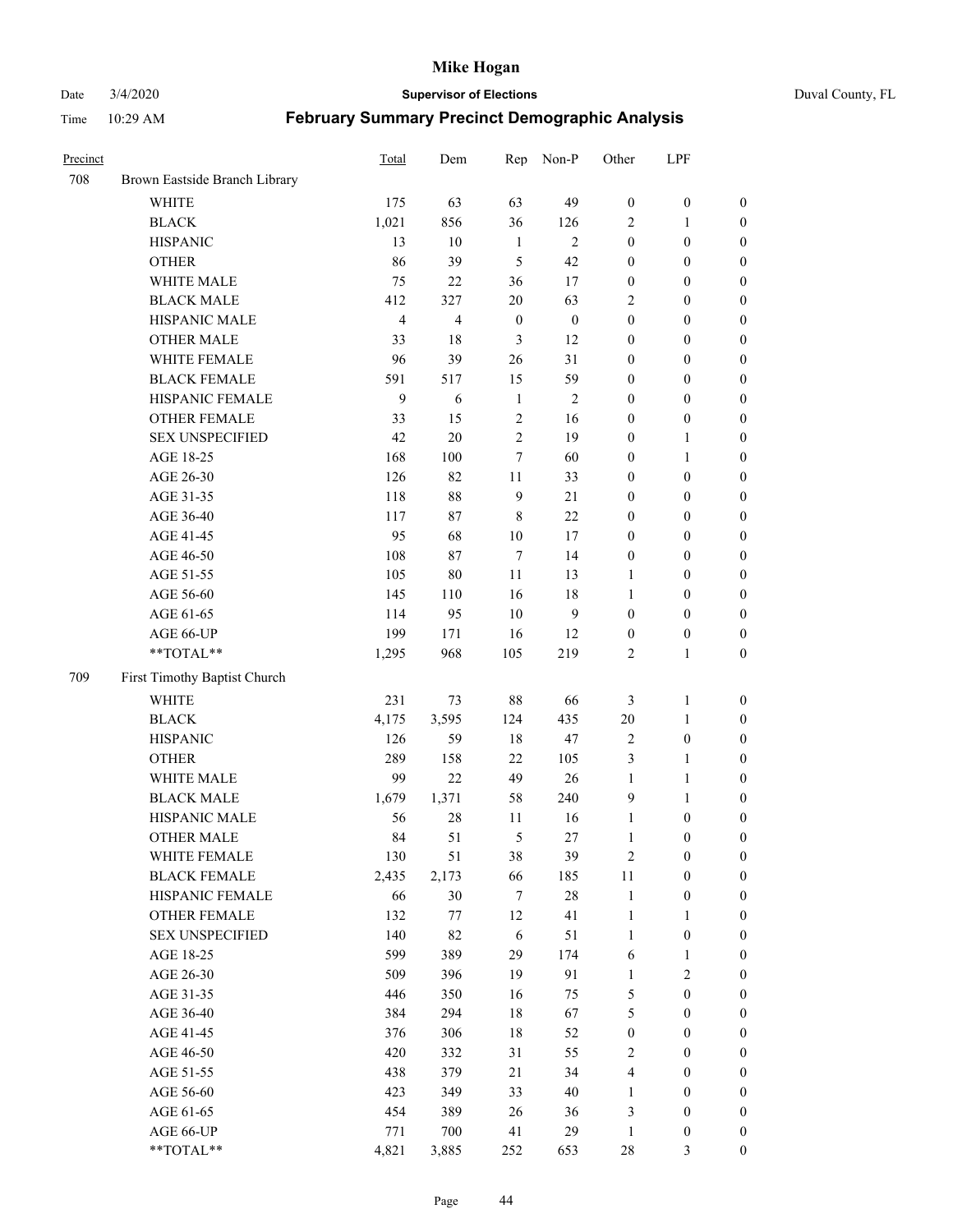Date 3/4/2020 **Supervisor of Elections** Duval County, FL

| Precinct |                                | <b>Total</b> | Dem   | Rep              | Non-P                   | Other            | LPF              |                  |
|----------|--------------------------------|--------------|-------|------------------|-------------------------|------------------|------------------|------------------|
| 710      | Highlands Regional Library     |              |       |                  |                         |                  |                  |                  |
|          | <b>WHITE</b>                   | 381          | 91    | 187              | 90                      | $\,$ 8 $\,$      | $\mathfrak s$    | $\boldsymbol{0}$ |
|          | <b>BLACK</b>                   | 3,254        | 2,824 | 81               | 334                     | 13               | $\sqrt{2}$       | $\boldsymbol{0}$ |
|          | <b>HISPANIC</b>                | 104          | 54    | 6                | 44                      | $\boldsymbol{0}$ | $\boldsymbol{0}$ | $\boldsymbol{0}$ |
|          | <b>OTHER</b>                   | 236          | 120   | 16               | 100                     | $\boldsymbol{0}$ | $\boldsymbol{0}$ | $\boldsymbol{0}$ |
|          | WHITE MALE                     | 188          | 40    | 92               | 48                      | 5                | $\mathfrak{Z}$   | $\boldsymbol{0}$ |
|          | <b>BLACK MALE</b>              | 1,305        | 1,073 | 52               | 172                     | 7                | $\mathbf{1}$     | $\boldsymbol{0}$ |
|          | HISPANIC MALE                  | 43           | 21    | $\overline{4}$   | 18                      | $\boldsymbol{0}$ | $\boldsymbol{0}$ | $\boldsymbol{0}$ |
|          | <b>OTHER MALE</b>              | 69           | 35    | $\overline{4}$   | $30\,$                  | $\boldsymbol{0}$ | $\boldsymbol{0}$ | $\boldsymbol{0}$ |
|          | WHITE FEMALE                   | 188          | 51    | 94               | 38                      | 3                | $\overline{2}$   | $\boldsymbol{0}$ |
|          | <b>BLACK FEMALE</b>            | 1,898        | 1,716 | 26               | 149                     | 6                | $\mathbf{1}$     | $\boldsymbol{0}$ |
|          | HISPANIC FEMALE                | 52           | 29    | $\overline{2}$   | 21                      | $\boldsymbol{0}$ | $\boldsymbol{0}$ | $\boldsymbol{0}$ |
|          | <b>OTHER FEMALE</b>            | 108          | 66    | $10\,$           | 32                      | $\boldsymbol{0}$ | $\boldsymbol{0}$ | $\boldsymbol{0}$ |
|          | <b>SEX UNSPECIFIED</b>         | 124          | 58    | 6                | 60                      | $\boldsymbol{0}$ | $\boldsymbol{0}$ | $\boldsymbol{0}$ |
|          | AGE 18-25                      | 586          | 405   | 27               | 148                     | 4                | $\sqrt{2}$       | $\boldsymbol{0}$ |
|          | AGE 26-30                      | 396          | 274   | 31               | 86                      | 3                | $\sqrt{2}$       | $\boldsymbol{0}$ |
|          | AGE 31-35                      | 316          | 233   | 22               | 58                      | 3                | $\boldsymbol{0}$ | $\boldsymbol{0}$ |
|          | AGE 36-40                      | 339          | 275   | 17               | 43                      | 3                | $\mathbf{1}$     | $\boldsymbol{0}$ |
|          | AGE 41-45                      | 311          | 239   | 18               | 54                      | $\boldsymbol{0}$ | $\boldsymbol{0}$ | $\boldsymbol{0}$ |
|          | AGE 46-50                      | 389          | 307   | 27               | 53                      | 2                | $\boldsymbol{0}$ | $\boldsymbol{0}$ |
|          | AGE 51-55                      | 340          | 276   | 24               | 36                      | 4                | $\boldsymbol{0}$ | $\boldsymbol{0}$ |
|          | AGE 56-60                      | 360          | 294   | 33               | 31                      | 2                | $\boldsymbol{0}$ | $\boldsymbol{0}$ |
|          | AGE 61-65                      | 313          | 270   | 22               | 19                      | $\boldsymbol{0}$ | $\overline{c}$   | $\boldsymbol{0}$ |
|          | AGE 66-UP                      | 623          | 515   | 69               | 39                      | $\boldsymbol{0}$ | $\boldsymbol{0}$ | $\boldsymbol{0}$ |
|          | **TOTAL**                      | 3,975        | 3,089 | 290              | 568                     | 21               | $\boldsymbol{7}$ | $\boldsymbol{0}$ |
| 711      | Eastside Community Center, PAL |              |       |                  |                         |                  |                  |                  |
|          |                                |              |       |                  |                         |                  |                  |                  |
|          | <b>WHITE</b>                   | 133          | 45    | 37               | 47                      | 3                | $\mathbf{1}$     | $\boldsymbol{0}$ |
|          | <b>BLACK</b>                   | 1,038        | 881   | 32               | 120                     | 5                | $\boldsymbol{0}$ | $\boldsymbol{0}$ |
|          | <b>HISPANIC</b>                | 15           | 9     | $\mathbf{1}$     | $\overline{\mathbf{4}}$ | $\boldsymbol{0}$ | $\mathbf{1}$     | $\boldsymbol{0}$ |
|          | <b>OTHER</b>                   | 82           | 39    | 9                | 34                      | $\boldsymbol{0}$ | $\boldsymbol{0}$ | $\boldsymbol{0}$ |
|          | WHITE MALE                     | 54           | 15    | 21               | 16                      | $\mathbf{1}$     | $\mathbf{1}$     | $\boldsymbol{0}$ |
|          | <b>BLACK MALE</b>              | 425          | 340   | 17               | 65                      | 3                | $\boldsymbol{0}$ | $\boldsymbol{0}$ |
|          | HISPANIC MALE                  | 6            | 3     | $\boldsymbol{0}$ | $\sqrt{2}$              | $\boldsymbol{0}$ | 1                | $\boldsymbol{0}$ |
|          | <b>OTHER MALE</b>              | 31           | 9     | 6                | 16                      | $\boldsymbol{0}$ | $\boldsymbol{0}$ | $\boldsymbol{0}$ |
|          | WHITE FEMALE                   | 70           | 27    | 13               | 28                      | 2                | $\boldsymbol{0}$ | 0                |
|          | <b>BLACK FEMALE</b>            | 596          | 526   | 15               | 53                      | $\overline{c}$   | $\boldsymbol{0}$ | $\overline{0}$   |
|          | HISPANIC FEMALE                | 9            | 6     | $\mathbf{1}$     | $\sqrt{2}$              | $\boldsymbol{0}$ | $\boldsymbol{0}$ | $\overline{0}$   |
|          | OTHER FEMALE                   | 31           | 21    | $\mathfrak{Z}$   | 7                       | $\boldsymbol{0}$ | $\boldsymbol{0}$ | $\overline{0}$   |
|          | <b>SEX UNSPECIFIED</b>         | 45           | 27    | 3                | 15                      | $\boldsymbol{0}$ | $\boldsymbol{0}$ | $\overline{0}$   |
|          | AGE 18-25                      | 189          | 126   | 11               | 49                      | 3                | $\boldsymbol{0}$ | $\theta$         |
|          | AGE 26-30                      | 126          | 85    | $\overline{4}$   | 35                      | $\mathbf{1}$     | $\mathbf{1}$     | $\overline{0}$   |
|          | AGE 31-35                      | 133          | 101   | 8                | 23                      | $\boldsymbol{0}$ | $\mathbf{1}$     | 0                |
|          | AGE 36-40                      | 105          | 84    | 5                | 16                      | $\boldsymbol{0}$ | $\boldsymbol{0}$ | 0                |
|          | AGE 41-45                      | 97           | 68    | 6                | 23                      | $\boldsymbol{0}$ | $\boldsymbol{0}$ | 0                |
|          | AGE 46-50                      | 89           | 65    | 9                | 15                      | $\boldsymbol{0}$ | $\boldsymbol{0}$ | 0                |
|          | AGE 51-55                      | 120          | 96    | 8                | 16                      | $\boldsymbol{0}$ | $\boldsymbol{0}$ | $\boldsymbol{0}$ |
|          | AGE 56-60                      | 98           | 82    | 8                | $\,$ 8 $\,$             | $\boldsymbol{0}$ | $\boldsymbol{0}$ | $\boldsymbol{0}$ |
|          | AGE 61-65                      | 122          | 99    | 12               | 8                       | 3                | $\boldsymbol{0}$ | $\overline{0}$   |
|          | AGE 66-UP                      | 189          | 168   | $\,$ 8 $\,$      | 12                      | $\mathbf{1}$     | $\boldsymbol{0}$ | 0                |
|          | **TOTAL**                      | 1,268        | 974   | 79               | 205                     | 8                | $\overline{c}$   | $\boldsymbol{0}$ |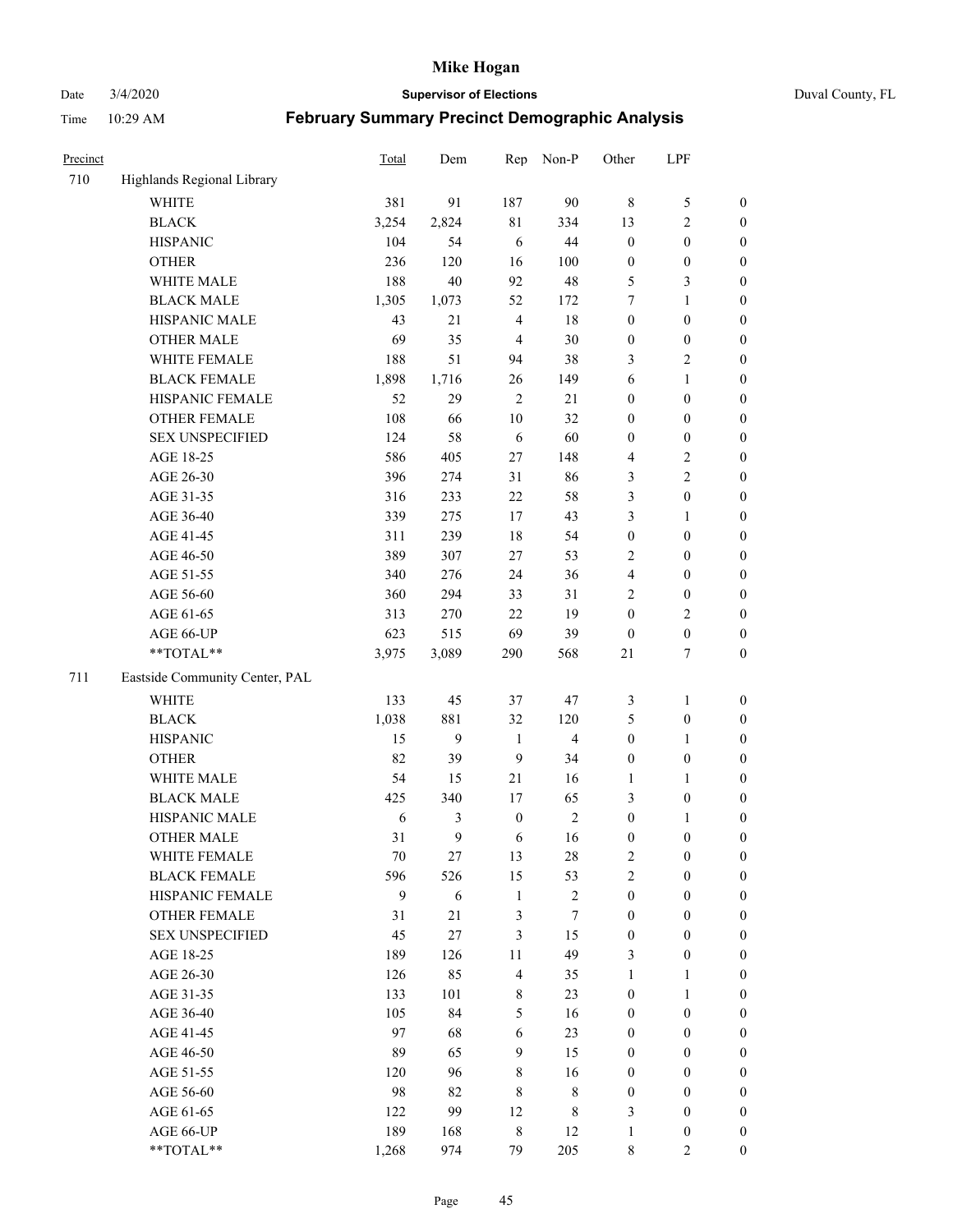Date 3/4/2020 **Supervisor of Elections** Duval County, FL

| Precinct |                                     | Total | Dem    | Rep            | Non-P  | Other            | LPF              |                  |
|----------|-------------------------------------|-------|--------|----------------|--------|------------------|------------------|------------------|
| 712      | Mary Singleton Senior Citizen Cente |       |        |                |        |                  |                  |                  |
|          | <b>WHITE</b>                        | 517   | 227    | 162            | 118    | 6                | $\overline{4}$   | 0                |
|          | <b>BLACK</b>                        | 1,059 | 903    | 33             | 117    | 4                | $\overline{c}$   | $\boldsymbol{0}$ |
|          | <b>HISPANIC</b>                     | 66    | 33     | 11             | 22     | $\boldsymbol{0}$ | $\boldsymbol{0}$ | $\boldsymbol{0}$ |
|          | <b>OTHER</b>                        | 99    | 53     | 9              | 34     | 1                | $\sqrt{2}$       | $\boldsymbol{0}$ |
|          | WHITE MALE                          | 275   | 115    | 90             | 64     | 3                | $\mathfrak{Z}$   | $\boldsymbol{0}$ |
|          | <b>BLACK MALE</b>                   | 445   | 365    | 17             | 57     | 4                | $\sqrt{2}$       | $\boldsymbol{0}$ |
|          | HISPANIC MALE                       | 30    | 14     | $\mathfrak{S}$ | 11     | $\boldsymbol{0}$ | $\boldsymbol{0}$ | $\boldsymbol{0}$ |
|          | <b>OTHER MALE</b>                   | 44    | 23     | 5              | 15     | $\boldsymbol{0}$ | $\mathbf{1}$     | $\boldsymbol{0}$ |
|          | WHITE FEMALE                        | 233   | 107    | 71             | 51     | 3                | $\mathbf{1}$     | $\boldsymbol{0}$ |
|          | <b>BLACK FEMALE</b>                 | 590   | 520    | 16             | 54     | $\boldsymbol{0}$ | $\boldsymbol{0}$ | 0                |
|          | HISPANIC FEMALE                     | 34    | 18     | 6              | 10     | $\boldsymbol{0}$ | $\boldsymbol{0}$ | 0                |
|          | <b>OTHER FEMALE</b>                 | 41    | 26     | $\overline{4}$ | $10\,$ | $\boldsymbol{0}$ | 1                | $\boldsymbol{0}$ |
|          | <b>SEX UNSPECIFIED</b>              | 49    | 28     | $\mathbf{1}$   | 19     | $\mathbf{1}$     | $\boldsymbol{0}$ | $\boldsymbol{0}$ |
|          | AGE 18-25                           | 150   | 102    | $11\,$         | 37     | $\boldsymbol{0}$ | $\boldsymbol{0}$ | $\boldsymbol{0}$ |
|          | AGE 26-30                           | 170   | 112    | 17             | 36     | $\overline{c}$   | $\mathfrak{Z}$   | $\boldsymbol{0}$ |
|          | AGE 31-35                           | 202   | 131    | 30             | 38     | 3                | $\boldsymbol{0}$ | $\boldsymbol{0}$ |
|          | AGE 36-40                           | 162   | 106    | 19             | 32     | 3                | $\sqrt{2}$       | $\boldsymbol{0}$ |
|          | AGE 41-45                           | 132   | 94     | 13             | 24     | $\mathbf{1}$     | $\boldsymbol{0}$ | $\boldsymbol{0}$ |
|          | AGE 46-50                           | 125   | $80\,$ | 22             | 22     | $\boldsymbol{0}$ | $\mathbf{1}$     | $\boldsymbol{0}$ |
|          | AGE 51-55                           | 150   | 96     | 24             | 29     | $\boldsymbol{0}$ | $\mathbf{1}$     | $\boldsymbol{0}$ |
|          | AGE 56-60                           | 196   | 136    | 37             | 21     | 2                | $\boldsymbol{0}$ | 0                |
|          | AGE 61-65                           | 183   | 133    | 23             | 27     | $\boldsymbol{0}$ | $\boldsymbol{0}$ | 0                |
|          | AGE 66-UP                           | 271   | 226    | 19             | 25     | $\boldsymbol{0}$ | 1                | $\boldsymbol{0}$ |
|          | **TOTAL**                           | 1,741 | 1,216  | 215            | 291    | $11\,$           | 8                | $\boldsymbol{0}$ |
| 713      | Cathedral Terrace                   |       |        |                |        |                  |                  |                  |
|          | <b>WHITE</b>                        | 2,019 | 637    | 854            | 481    | 37               | $10\,$           | $\boldsymbol{0}$ |
|          | <b>BLACK</b>                        | 1,470 | 1,130  | 90             | 239    | 10               | $\mathbf{1}$     | $\boldsymbol{0}$ |
|          | <b>HISPANIC</b>                     | 161   | 69     | 35             | 52     | $\mathbf{1}$     | $\overline{4}$   | $\boldsymbol{0}$ |
|          | <b>OTHER</b>                        | 437   | 200    | 73             | 158    | 6                | $\boldsymbol{0}$ | $\boldsymbol{0}$ |
|          | WHITE MALE                          | 1,145 | 319    | 503            | 293    | 23               | $\boldsymbol{7}$ | $\boldsymbol{0}$ |
|          | <b>BLACK MALE</b>                   | 737   | 532    | 53             | 148    | $\overline{4}$   | $\boldsymbol{0}$ | $\boldsymbol{0}$ |
|          | HISPANIC MALE                       | 94    | 40     | $22\,$         | 28     | 1                | $\mathfrak{Z}$   | $\boldsymbol{0}$ |
|          | <b>OTHER MALE</b>                   | 201   | 88     | $40\,$         | 71     | $\overline{c}$   | $\boldsymbol{0}$ | $\boldsymbol{0}$ |
|          | WHITE FEMALE                        | 844   | 306    | 341            | 180    | 14               | 3                | 0                |
|          | <b>BLACK FEMALE</b>                 | 698   | 572    | 33             | $87\,$ | 5                | $\mathbf{1}$     | $\boldsymbol{0}$ |
|          | HISPANIC FEMALE                     | 66    | 29     | 13             | 23     | $\boldsymbol{0}$ | $\mathbf{1}$     | $\overline{0}$   |
|          | OTHER FEMALE                        | 163   | 92     | 24             | 45     | $\boldsymbol{2}$ | $\boldsymbol{0}$ | 0                |
|          | <b>SEX UNSPECIFIED</b>              | 139   | 58     | 23             | 55     | 3                | $\boldsymbol{0}$ | 0                |
|          | AGE 18-25                           | 261   | 129    | 47             | 78     | 5                | $\sqrt{2}$       | 0                |
|          | AGE 26-30                           | 444   | 206    | 92             | 136    | 5                | $\sqrt{5}$       | 0                |
|          | AGE 31-35                           | 411   | 190    | $88\,$         | 120    | $10\,$           | $\mathfrak z$    | 0                |
|          | AGE 36-40                           | 398   | 187    | 105            | 97     | 7                | $\sqrt{2}$       | 0                |
|          | AGE 41-45                           | 388   | 145    | 123            | 117    | $\sqrt{2}$       | $\mathbf{1}$     | 0                |
|          | AGE 46-50                           | 419   | 161    | 156            | 96     | $\sqrt{5}$       | $\mathbf{1}$     | 0                |
|          | AGE 51-55                           | 374   | 178    | 112            | 77     | $\boldsymbol{7}$ | $\boldsymbol{0}$ | 0                |
|          | AGE 56-60                           | 342   | 165    | 96             | 73     | 7                | 1                | 0                |
|          | AGE 61-65                           | 293   | 182    | 61             | 49     | $\mathbf{1}$     | $\boldsymbol{0}$ | $\overline{0}$   |
|          | AGE 66-UP                           | 757   | 493    | 172            | 87     | 5                | $\boldsymbol{0}$ | $\boldsymbol{0}$ |
|          | **TOTAL**                           | 4,087 | 2,036  | 1,052          | 930    | 54               | 15               | $\boldsymbol{0}$ |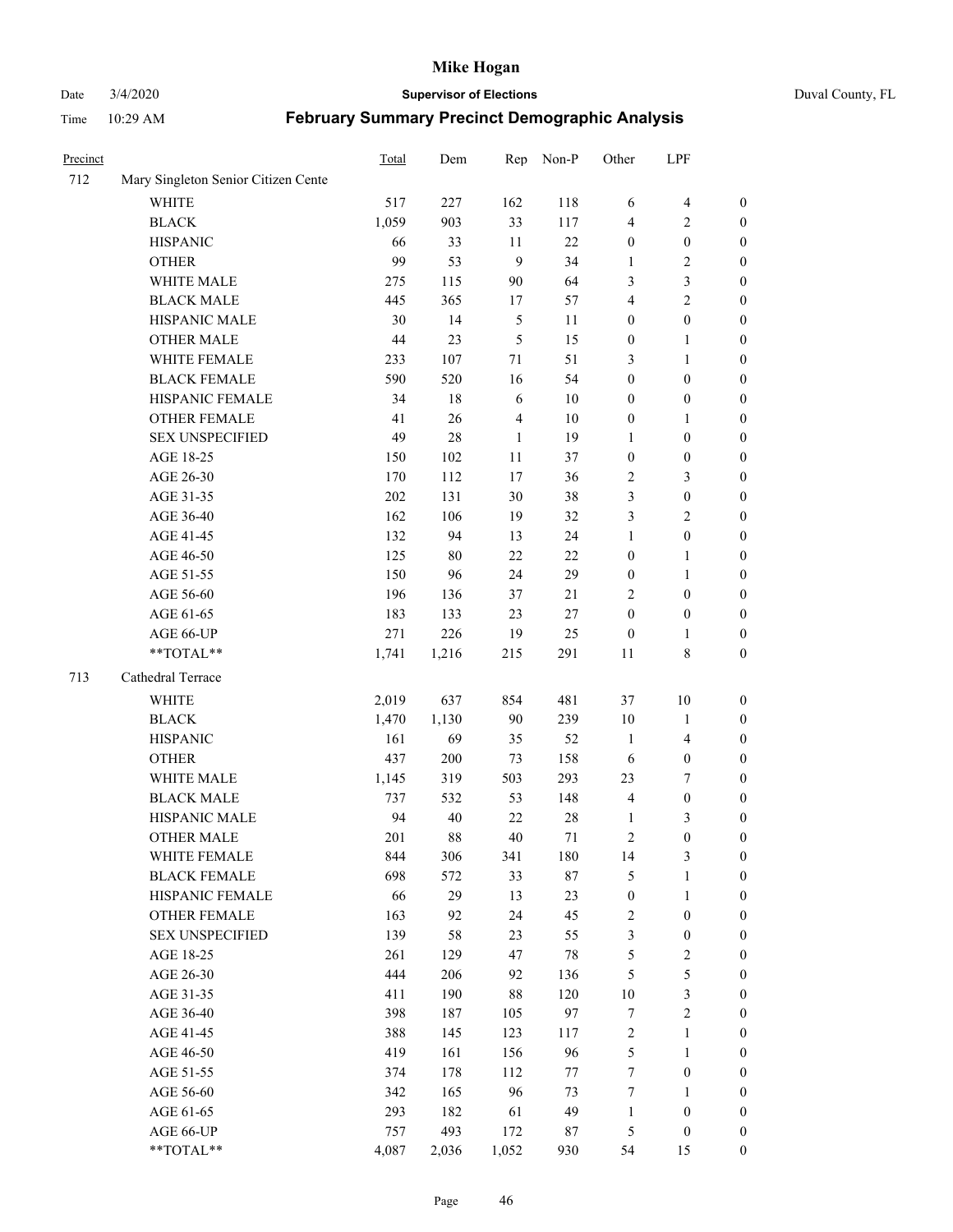Date 3/4/2020 **Supervisor of Elections** Duval County, FL

| Precinct |                                  | <b>Total</b> | Dem            | Rep            | Non-P          | Other            | LPF              |                  |
|----------|----------------------------------|--------------|----------------|----------------|----------------|------------------|------------------|------------------|
| 714      | Grace Baptist Church             |              |                |                |                |                  |                  |                  |
|          | <b>WHITE</b>                     | 253          | 99             | 78             | 69             | 6                | $\mathbf{1}$     | 0                |
|          | <b>BLACK</b>                     | 1,543        | 1,307          | 42             | 190            | $\overline{2}$   | $\sqrt{2}$       | $\boldsymbol{0}$ |
|          | <b>HISPANIC</b>                  | 37           | 19             | $\overline{4}$ | 11             | $\overline{2}$   | $\mathbf{1}$     | $\boldsymbol{0}$ |
|          | <b>OTHER</b>                     | 122          | 61             | 5              | 55             | 1                | $\boldsymbol{0}$ | $\boldsymbol{0}$ |
|          | WHITE MALE                       | 128          | 41             | 49             | 34             | 3                | $\mathbf{1}$     | $\boldsymbol{0}$ |
|          | <b>BLACK MALE</b>                | 628          | 506            | 20             | 98             | $\overline{c}$   | $\sqrt{2}$       | $\boldsymbol{0}$ |
|          | HISPANIC MALE                    | 16           | 5              | $\sqrt{2}$     | $\,$ 8 $\,$    | 1                | $\boldsymbol{0}$ | $\boldsymbol{0}$ |
|          | <b>OTHER MALE</b>                | 46           | $20\,$         | 3              | 23             | $\boldsymbol{0}$ | $\boldsymbol{0}$ | $\boldsymbol{0}$ |
|          | WHITE FEMALE                     | 117          | 54             | 26             | 34             | 3                | $\boldsymbol{0}$ | $\boldsymbol{0}$ |
|          | <b>BLACK FEMALE</b>              | 885          | 782            | $22\,$         | 81             | $\boldsymbol{0}$ | $\boldsymbol{0}$ | 0                |
|          | HISPANIC FEMALE                  | 21           | 14             | $\sqrt{2}$     | 3              | 1                | 1                | 0                |
|          | <b>OTHER FEMALE</b>              | 45           | 30             | $\overline{2}$ | 13             | $\boldsymbol{0}$ | $\boldsymbol{0}$ | $\boldsymbol{0}$ |
|          | <b>SEX UNSPECIFIED</b>           | 69           | 34             | 3              | 31             | $\mathbf{1}$     | $\boldsymbol{0}$ | $\boldsymbol{0}$ |
|          | AGE 18-25                        | 258          | 162            | 14             | 78             | 3                | $\mathbf{1}$     | $\boldsymbol{0}$ |
|          | AGE 26-30                        | 195          | 141            | 11             | 42             | $\mathbf{1}$     | $\boldsymbol{0}$ | $\boldsymbol{0}$ |
|          | AGE 31-35                        | 175          | 120            | 13             | 41             | $\boldsymbol{0}$ | $\mathbf{1}$     | $\boldsymbol{0}$ |
|          | AGE 36-40                        | 199          | 149            | 11             | 37             | $\mathbf{1}$     | $\mathbf{1}$     | $\boldsymbol{0}$ |
|          | AGE 41-45                        | 141          | 108            | $\,$ 8 $\,$    | 24             | $\mathbf{1}$     | $\boldsymbol{0}$ | $\boldsymbol{0}$ |
|          | AGE 46-50                        | 124          | 94             | $\,$ 8 $\,$    | 22             | $\boldsymbol{0}$ | $\boldsymbol{0}$ | $\boldsymbol{0}$ |
|          | AGE 51-55                        | 164          | 126            | 12             | 26             | $\boldsymbol{0}$ | $\boldsymbol{0}$ | $\boldsymbol{0}$ |
|          | AGE 56-60                        | 214          | 175            | 12             | 22             | 4                | 1                | 0                |
|          | AGE 61-65                        | 180          | 147            | 18             | 14             | 1                | $\boldsymbol{0}$ | 0                |
|          | AGE 66-UP                        | 304          | 264            | 22             | 18             | $\boldsymbol{0}$ | $\boldsymbol{0}$ | $\boldsymbol{0}$ |
|          | **TOTAL**                        | 1,955        | 1,486          | 129            | 325            | 11               | $\overline{4}$   | $\boldsymbol{0}$ |
| 801      | North Jacksonville Church of God |              |                |                |                |                  |                  |                  |
|          | <b>WHITE</b>                     | 346          | 106            | 177            | 58             | $\overline{c}$   | $\mathfrak{Z}$   | $\boldsymbol{0}$ |
|          | <b>BLACK</b>                     | 1,750        | 1,515          | 49             | 181            | 4                | $\mathbf{1}$     | $\boldsymbol{0}$ |
|          | <b>HISPANIC</b>                  | 24           | 9              | 5              | 10             | $\boldsymbol{0}$ | $\boldsymbol{0}$ | $\boldsymbol{0}$ |
|          | <b>OTHER</b>                     | 127          | 60             | 7              | 60             | $\boldsymbol{0}$ | $\boldsymbol{0}$ | $\boldsymbol{0}$ |
|          | WHITE MALE                       | 164          | 46             | 89             | 27             | $\boldsymbol{0}$ | $\overline{2}$   | $\boldsymbol{0}$ |
|          | <b>BLACK MALE</b>                | 715          | 584            | 23             | 105            | $\overline{2}$   | $\mathbf{1}$     | $\boldsymbol{0}$ |
|          | HISPANIC MALE                    | 11           | $\overline{4}$ | $\overline{4}$ | $\mathfrak{Z}$ | $\boldsymbol{0}$ | $\boldsymbol{0}$ | $\boldsymbol{0}$ |
|          | <b>OTHER MALE</b>                | 34           | 17             | $\overline{2}$ | 15             | $\boldsymbol{0}$ | $\boldsymbol{0}$ | $\boldsymbol{0}$ |
|          | WHITE FEMALE                     | 177          | 59             | 86             | 29             | 2                | 1                | 0                |
|          | <b>BLACK FEMALE</b>              | 1,006        | 909            | 25             | $70\,$         | $\overline{c}$   | $\boldsymbol{0}$ | $\boldsymbol{0}$ |
|          | HISPANIC FEMALE                  | 12           | 5              | $\mathbf{1}$   | 6              | $\boldsymbol{0}$ | $\boldsymbol{0}$ | $\overline{0}$   |
|          | <b>OTHER FEMALE</b>              | 53           | 30             | $\overline{4}$ | 19             | $\boldsymbol{0}$ | $\boldsymbol{0}$ | $\overline{0}$   |
|          | <b>SEX UNSPECIFIED</b>           | 75           | 36             | $\overline{4}$ | 35             | $\boldsymbol{0}$ | $\boldsymbol{0}$ | $\overline{0}$   |
|          | AGE 18-25                        | 258          | 170            | 9              | 77             | 2                | $\boldsymbol{0}$ | $\theta$         |
|          | AGE 26-30                        | 197          | 146            | 6              | 44             | $\boldsymbol{0}$ | $\mathbf{1}$     | 0                |
|          | AGE 31-35                        | 224          | 165            | 19             | 40             | $\boldsymbol{0}$ | $\boldsymbol{0}$ | 0                |
|          | AGE 36-40                        | 168          | 124            | 16             | 25             | 2                | $\mathbf{1}$     | 0                |
|          | AGE 41-45                        | 150          | 116            | 12             | $22\,$         | $\boldsymbol{0}$ | $\boldsymbol{0}$ | 0                |
|          | AGE 46-50                        | 178          | 130            | 23             | 24             | $\boldsymbol{0}$ | $\mathbf{1}$     | 0                |
|          | AGE 51-55                        | 176          | 134            | 20             | $20\,$         | $\mathbf{1}$     | $\mathbf{1}$     | 0                |
|          | AGE 56-60                        | 202          | 151            | 26             | 25             | $\boldsymbol{0}$ | $\boldsymbol{0}$ | $\overline{0}$   |
|          | AGE 61-65                        | 238          | 198            | 24             | 15             | 1                | $\boldsymbol{0}$ | $\overline{0}$   |
|          | AGE 66-UP                        | 456          | 356            | 83             | 17             | $\boldsymbol{0}$ | $\boldsymbol{0}$ | $\boldsymbol{0}$ |
|          | **TOTAL**                        | 2,247        | 1,690          | 238            | 309            | 6                | $\overline{4}$   | $\boldsymbol{0}$ |
|          |                                  |              |                |                |                |                  |                  |                  |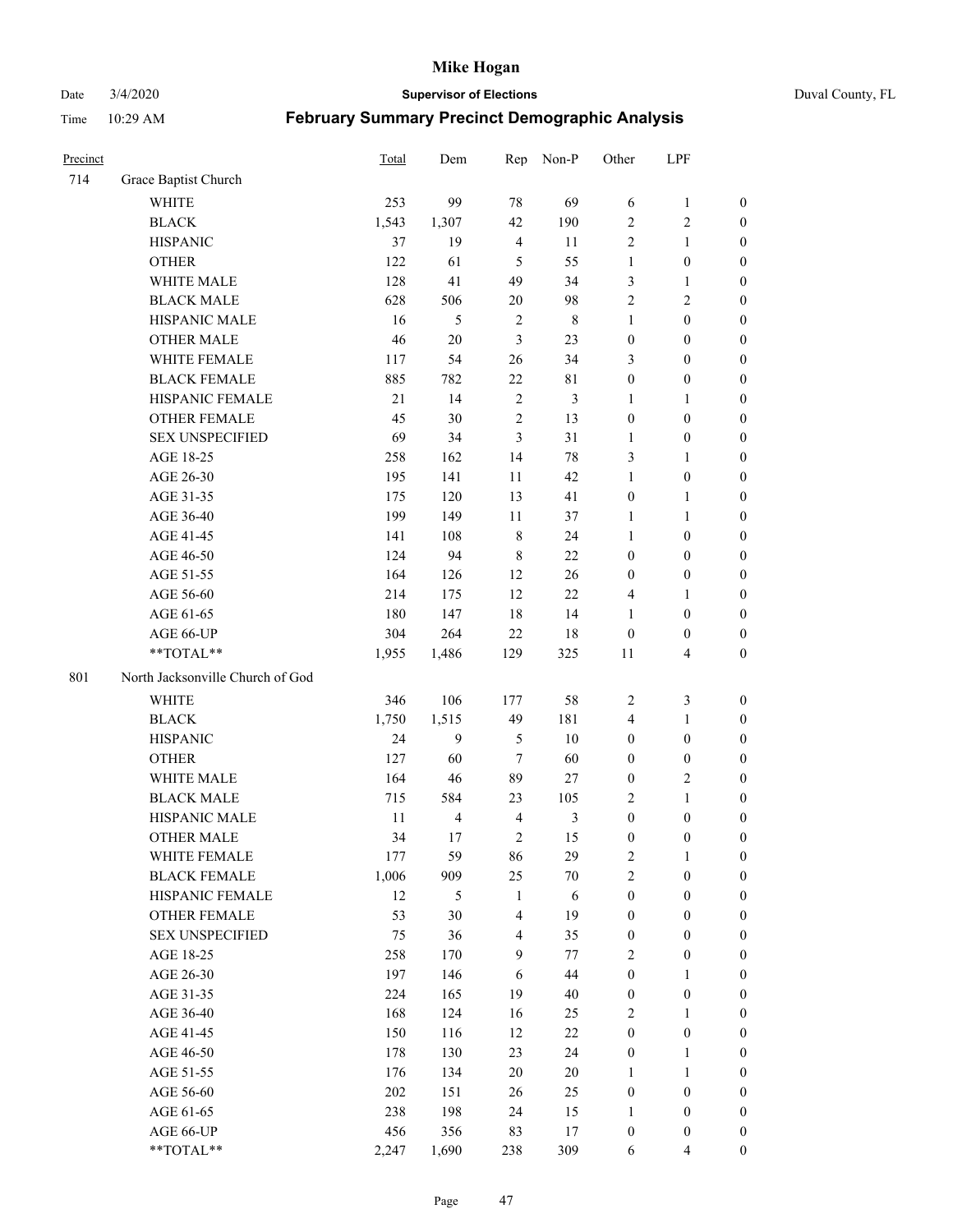Date 3/4/2020 **Supervisor of Elections** Duval County, FL

| Precinct |                                   | <b>Total</b> | Dem            | Rep              | Non-P          | Other            | LPF              |                  |
|----------|-----------------------------------|--------------|----------------|------------------|----------------|------------------|------------------|------------------|
| 802      | St Paul Missionary Baptist Church |              |                |                  |                |                  |                  |                  |
|          | <b>WHITE</b>                      | 78           | 41             | 19               | 17             | 1                | $\boldsymbol{0}$ | 0                |
|          | <b>BLACK</b>                      | 2,372        | 2,100          | 42               | 224            | 5                | 1                | $\boldsymbol{0}$ |
|          | <b>HISPANIC</b>                   | 17           | 8              | $\overline{2}$   | $\tau$         | $\boldsymbol{0}$ | $\boldsymbol{0}$ | $\boldsymbol{0}$ |
|          | <b>OTHER</b>                      | 101          | 56             | 6                | 39             | $\boldsymbol{0}$ | $\boldsymbol{0}$ | $\boldsymbol{0}$ |
|          | WHITE MALE                        | 35           | 14             | 10               | 10             | 1                | $\boldsymbol{0}$ | $\boldsymbol{0}$ |
|          | <b>BLACK MALE</b>                 | 944          | 795            | 23               | 121            | 5                | $\boldsymbol{0}$ | $\boldsymbol{0}$ |
|          | HISPANIC MALE                     | 6            | $\overline{2}$ | $\mathbf{1}$     | 3              | $\boldsymbol{0}$ | $\boldsymbol{0}$ | $\boldsymbol{0}$ |
|          | <b>OTHER MALE</b>                 | 36           | 21             | 3                | 12             | $\boldsymbol{0}$ | $\boldsymbol{0}$ | $\boldsymbol{0}$ |
|          | WHITE FEMALE                      | 43           | 27             | 9                | $\tau$         | $\boldsymbol{0}$ | $\boldsymbol{0}$ | $\boldsymbol{0}$ |
|          | <b>BLACK FEMALE</b>               | 1,393        | 1,279          | 19               | 94             | $\boldsymbol{0}$ | 1                | $\boldsymbol{0}$ |
|          | HISPANIC FEMALE                   | 11           | 6              | $\mathbf{1}$     | $\overline{4}$ | $\boldsymbol{0}$ | $\boldsymbol{0}$ | $\boldsymbol{0}$ |
|          | <b>OTHER FEMALE</b>               | 45           | 27             | $\mathfrak{2}$   | 16             | $\boldsymbol{0}$ | $\boldsymbol{0}$ | $\boldsymbol{0}$ |
|          | <b>SEX UNSPECIFIED</b>            | 55           | 34             | $\mathbf{1}$     | 20             | $\boldsymbol{0}$ | $\boldsymbol{0}$ | $\boldsymbol{0}$ |
|          | AGE 18-25                         | 265          | 180            | 5                | 80             | $\boldsymbol{0}$ | $\boldsymbol{0}$ | $\boldsymbol{0}$ |
|          | AGE 26-30                         | 183          | 138            | $\overline{4}$   | 41             | $\boldsymbol{0}$ | $\boldsymbol{0}$ | $\boldsymbol{0}$ |
|          | AGE 31-35                         | 184          | 147            | 12               | 25             | $\boldsymbol{0}$ | $\boldsymbol{0}$ | $\boldsymbol{0}$ |
|          | AGE 36-40                         | 201          | 168            | $\mathfrak{Z}$   | 30             | $\boldsymbol{0}$ | $\boldsymbol{0}$ | $\boldsymbol{0}$ |
|          | AGE 41-45                         | 182          | 156            | 7                | 17             | 2                | $\boldsymbol{0}$ | $\boldsymbol{0}$ |
|          | AGE 46-50                         | 199          | 164            | 6                | 27             | $\overline{c}$   | $\boldsymbol{0}$ | $\boldsymbol{0}$ |
|          | AGE 51-55                         | 212          | 186            | $\,$ 8 $\,$      | $18\,$         | $\boldsymbol{0}$ | $\boldsymbol{0}$ | $\boldsymbol{0}$ |
|          | AGE 56-60                         | 219          | 193            | $\tau$           | 18             | 1                | $\boldsymbol{0}$ | 0                |
|          | AGE 61-65                         | 200          | 184            | $\overline{4}$   | 12             | $\boldsymbol{0}$ | $\boldsymbol{0}$ | $\boldsymbol{0}$ |
|          | AGE 66-UP                         | 721          | 688            | 13               | $18\,$         | 1                | $\mathbf{1}$     | $\boldsymbol{0}$ |
|          | **TOTAL**                         | 2,568        | 2,205          | 69               | 287            | 6                | $\mathbf{1}$     | $\boldsymbol{0}$ |
| 803      | New Life Community Church         |              |                |                  |                |                  |                  |                  |
|          | <b>WHITE</b>                      | 825          | 220            | 423              | 172            | 4                | 6                | $\boldsymbol{0}$ |
|          | <b>BLACK</b>                      | 3,426        | 2,961          | 92               | 359            | 10               | $\overline{4}$   | $\boldsymbol{0}$ |
|          | <b>HISPANIC</b>                   | 102          | 45             | 23               | 33             | $\mathbf{1}$     | $\boldsymbol{0}$ | $\boldsymbol{0}$ |
|          | <b>OTHER</b>                      | 259          | 123            | 23               | 110            | $\overline{c}$   | $\mathbf{1}$     | $\boldsymbol{0}$ |
|          | WHITE MALE                        | 386          | $8\sqrt{1}$    | 207              | 92             | $\overline{c}$   | $\overline{4}$   | $\boldsymbol{0}$ |
|          | <b>BLACK MALE</b>                 | 1,283        | 1,046          | 53               | 174            | 7                | 3                | $\boldsymbol{0}$ |
|          | HISPANIC MALE                     | 47           | $20\,$         | 12               | 15             | $\boldsymbol{0}$ | $\boldsymbol{0}$ | $\boldsymbol{0}$ |
|          | <b>OTHER MALE</b>                 | 84           | 42             | 13               | 28             | $\boldsymbol{0}$ | $\mathbf{1}$     | $\boldsymbol{0}$ |
|          | WHITE FEMALE                      | 428          | 138            | 213              | 73             | 2                | $\overline{c}$   | 0                |
|          | <b>BLACK FEMALE</b>               | 2,084        | 1,866          | 38               | 176            | 3                | $\mathbf{1}$     | $\boldsymbol{0}$ |
|          | HISPANIC FEMALE                   | 53           | 24             | 10               | $18\,$         | $\mathbf{1}$     | $\boldsymbol{0}$ | $\overline{0}$   |
|          | <b>OTHER FEMALE</b>               | 102          | 55             | 6                | 41             | $\boldsymbol{0}$ | $\boldsymbol{0}$ | $\overline{0}$   |
|          | <b>SEX UNSPECIFIED</b>            | 145          | 77             | $\boldsymbol{9}$ | 57             | 2                | $\boldsymbol{0}$ | 0                |
|          | AGE 18-25                         | 552          | 353            | 36               | 158            | $\overline{c}$   | $\mathfrak{Z}$   | 0                |
|          | AGE 26-30                         | 388          | 275            | 28               | 82             | $\mathbf{1}$     | $\boldsymbol{2}$ | 0                |
|          | AGE 31-35                         | 397          | 274            | 37               | 83             | 2                | $\mathbf{1}$     | 0                |
|          | AGE 36-40                         | 401          | 285            | 41               | $70\,$         | 3                | $\sqrt{2}$       | 0                |
|          | AGE 41-45                         | 390          | 287            | 43               | 59             | $\mathbf{1}$     | $\boldsymbol{0}$ | 0                |
|          | AGE 46-50                         | 428          | 328            | 41               | 56             | $\mathbf{1}$     | $\sqrt{2}$       | 0                |
|          | AGE 51-55                         | 409          | 313            | 49               | 41             | 5                | $\mathbf{1}$     | 0                |
|          | AGE 56-60                         | 447          | 340            | 64               | 42             | 1                | $\boldsymbol{0}$ | $\overline{0}$   |
|          | AGE 61-65                         | 392          | 290            | 66               | 36             | $\boldsymbol{0}$ | $\boldsymbol{0}$ | $\overline{0}$   |
|          | AGE 66-UP                         | 806          | 604            | 156              | 45             | $\mathbf{1}$     | $\boldsymbol{0}$ | 0                |
|          | **TOTAL**                         | 4,612        | 3,349          | 561              | 674            | 17               | 11               | $\boldsymbol{0}$ |
|          |                                   |              |                |                  |                |                  |                  |                  |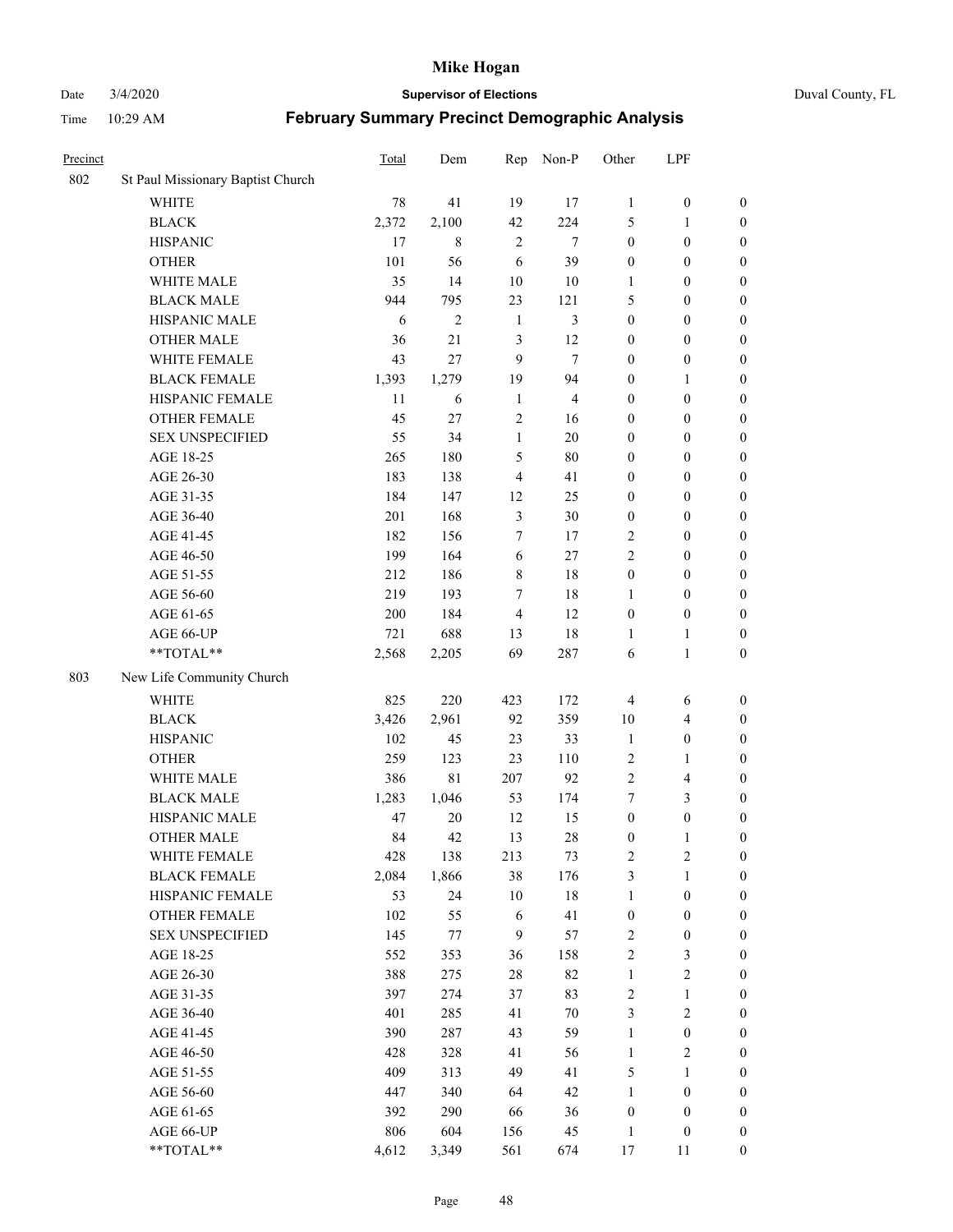#### Date 3/4/2020 **Supervisor of Elections** Duval County, FL

| <b>Precinct</b> |                         | <b>Total</b> | Dem         | Rep            | Non-P        | Other            | LPF              |                  |
|-----------------|-------------------------|--------------|-------------|----------------|--------------|------------------|------------------|------------------|
| 804             | Universal Church        |              |             |                |              |                  |                  |                  |
|                 | <b>WHITE</b>            | 907          | 260         | 437            | 187          | 12               | 11               | $\boldsymbol{0}$ |
|                 | <b>BLACK</b>            | 1,411        | 1,190       | 40             | 178          | 3                | $\boldsymbol{0}$ | 0                |
|                 | <b>HISPANIC</b>         | 54           | 17          | 18             | 19           | $\boldsymbol{0}$ | $\boldsymbol{0}$ | 0                |
|                 | <b>OTHER</b>            | 163          | 57          | $30\,$         | 76           | $\boldsymbol{0}$ | $\boldsymbol{0}$ | $\boldsymbol{0}$ |
|                 | WHITE MALE              | 411          | 106         | 217            | 77           | 5                | 6                | $\boldsymbol{0}$ |
|                 | <b>BLACK MALE</b>       | 529          | 420         | 17             | 89           | 3                | $\boldsymbol{0}$ | $\boldsymbol{0}$ |
|                 | HISPANIC MALE           | 28           | 8           | 10             | 10           | $\boldsymbol{0}$ | $\boldsymbol{0}$ | $\boldsymbol{0}$ |
|                 | <b>OTHER MALE</b>       | 60           | $20\,$      | 11             | 29           | $\boldsymbol{0}$ | $\boldsymbol{0}$ | $\boldsymbol{0}$ |
|                 | WHITE FEMALE            | 491          | 152         | 218            | 109          | 7                | 5                | $\boldsymbol{0}$ |
|                 | <b>BLACK FEMALE</b>     | 859          | 753         | 21             | 85           | $\boldsymbol{0}$ | $\boldsymbol{0}$ | 0                |
|                 | HISPANIC FEMALE         | 26           | 9           | $\,8\,$        | $\mathbf{9}$ | $\boldsymbol{0}$ | $\boldsymbol{0}$ | 0                |
|                 | <b>OTHER FEMALE</b>     | 62           | 27          | 17             | $18\,$       | $\boldsymbol{0}$ | $\boldsymbol{0}$ | $\boldsymbol{0}$ |
|                 | <b>SEX UNSPECIFIED</b>  | 69           | 29          | 6              | 34           | $\boldsymbol{0}$ | $\boldsymbol{0}$ | $\boldsymbol{0}$ |
|                 | AGE 18-25               | 256          | 140         | 35             | $78\,$       | $\overline{c}$   | 1                | $\boldsymbol{0}$ |
|                 | AGE 26-30               | 261          | 154         | 35             | 70           | $\sqrt{2}$       | $\boldsymbol{0}$ | $\boldsymbol{0}$ |
|                 | AGE 31-35               | 239          | 138         | 40             | 56           | 3                | $\sqrt{2}$       | $\boldsymbol{0}$ |
|                 | AGE 36-40               | 180          | 107         | 29             | 38           | 3                | $\mathfrak{Z}$   | $\boldsymbol{0}$ |
|                 | AGE 41-45               | 176          | 101         | 32             | $40\,$       | $\overline{2}$   | $\mathbf{1}$     | $\boldsymbol{0}$ |
|                 | AGE 46-50               | 194          | 115         | 41             | 36           | $\mathbf{1}$     | $\mathbf{1}$     | $\boldsymbol{0}$ |
|                 | AGE 51-55               | 218          | 132         | 45             | 39           | $\mathbf{1}$     | $\mathbf{1}$     | 0                |
|                 | AGE 56-60               | 280          | 192         | 60             | 26           | $\boldsymbol{0}$ | $\sqrt{2}$       | 0                |
|                 | AGE 61-65               | 267          | 164         | 63             | 40           | $\boldsymbol{0}$ | $\boldsymbol{0}$ | 0                |
|                 | AGE 66-UP               | 463          | 281         | 145            | 36           | 1                | $\boldsymbol{0}$ | 0                |
|                 | **TOTAL**               | 2,535        | 1,524       | 525            | 460          | 15               | 11               | $\boldsymbol{0}$ |
| 805             | Riverview Senior Center |              |             |                |              |                  |                  |                  |
|                 | <b>WHITE</b>            | 625          | 167         | 294            | 161          | 1                | $\boldsymbol{2}$ | $\boldsymbol{0}$ |
|                 | <b>BLACK</b>            | 1,843        | 1,560       | 54             | 224          | 5                | $\boldsymbol{0}$ | $\boldsymbol{0}$ |
|                 | <b>HISPANIC</b>         | 45           | 17          | 10             | $18\,$       | $\boldsymbol{0}$ | $\boldsymbol{0}$ | $\boldsymbol{0}$ |
|                 | <b>OTHER</b>            | 144          | 66          | 13             | 64           | $\mathbf{1}$     | $\boldsymbol{0}$ | $\boldsymbol{0}$ |
|                 | <b>WHITE MALE</b>       | 299          | 71          | 149            | 76           | $\mathbf{1}$     | $\overline{c}$   | $\boldsymbol{0}$ |
|                 | <b>BLACK MALE</b>       | 724          | 593         | 23             | 105          | 3                | $\boldsymbol{0}$ | $\boldsymbol{0}$ |
|                 | HISPANIC MALE           | 24           | $\,$ 8 $\,$ | 5              | 11           | $\boldsymbol{0}$ | $\boldsymbol{0}$ | 0                |
|                 | <b>OTHER MALE</b>       | 56           | 26          | $\tau$         | 22           | $\mathbf{1}$     | $\boldsymbol{0}$ | 0                |
|                 | WHITE FEMALE            | 316          | 91          | 141            | 84           | $\boldsymbol{0}$ | $\boldsymbol{0}$ | 0                |
|                 | <b>BLACK FEMALE</b>     | 1,089        | 947         | 31             | 109          | 2                | $\boldsymbol{0}$ | $\boldsymbol{0}$ |
|                 | HISPANIC FEMALE         | 18           | 9           | $\overline{4}$ | 5            | $\boldsymbol{0}$ | $\boldsymbol{0}$ | $\overline{0}$   |
|                 | <b>OTHER FEMALE</b>     | 50           | 32          | $\sqrt{2}$     | 16           | $\boldsymbol{0}$ | $\boldsymbol{0}$ | $\overline{0}$   |
|                 | <b>SEX UNSPECIFIED</b>  | $8\sqrt{1}$  | 33          | 9              | 39           | $\boldsymbol{0}$ | $\boldsymbol{0}$ | $\overline{0}$   |
|                 | AGE 18-25               | 350          | 213         | $21\,$         | 114          | $\mathbf{1}$     | $\mathbf{1}$     | $\overline{0}$   |
|                 | AGE 26-30               | 255          | 151         | 29             | 74           | $\mathbf{1}$     | $\boldsymbol{0}$ | 0                |
|                 | AGE 31-35               | 214          | 140         | 24             | 49           | $\mathbf{1}$     | $\boldsymbol{0}$ | 0                |
|                 | AGE 36-40               | 228          | 161         | 26             | 39           | $\mathbf{1}$     | 1                | 0                |
|                 | AGE 41-45               | 183          | 132         | 16             | 34           | $\mathbf{1}$     | $\boldsymbol{0}$ | 0                |
|                 | AGE 46-50               | 210          | 152         | 21             | 37           | $\boldsymbol{0}$ | $\boldsymbol{0}$ | 0                |
|                 | AGE 51-55               | 219          | 148         | 37             | 34           | $\boldsymbol{0}$ | $\boldsymbol{0}$ | $\boldsymbol{0}$ |
|                 | AGE 56-60               | 256          | 173         | 49             | 33           | 1                | $\boldsymbol{0}$ | $\boldsymbol{0}$ |
|                 | AGE 61-65               | 240          | 180         | 41             | 19           | $\boldsymbol{0}$ | $\boldsymbol{0}$ | $\boldsymbol{0}$ |
|                 | AGE 66-UP               | 502          | 360         | 107            | 34           | $\mathbf{1}$     | $\boldsymbol{0}$ | $\boldsymbol{0}$ |
|                 | **TOTAL**               | 2,657        | 1,810       | 371            | 467          | $\boldsymbol{7}$ | $\overline{2}$   | $\boldsymbol{0}$ |
|                 |                         |              |             |                |              |                  |                  |                  |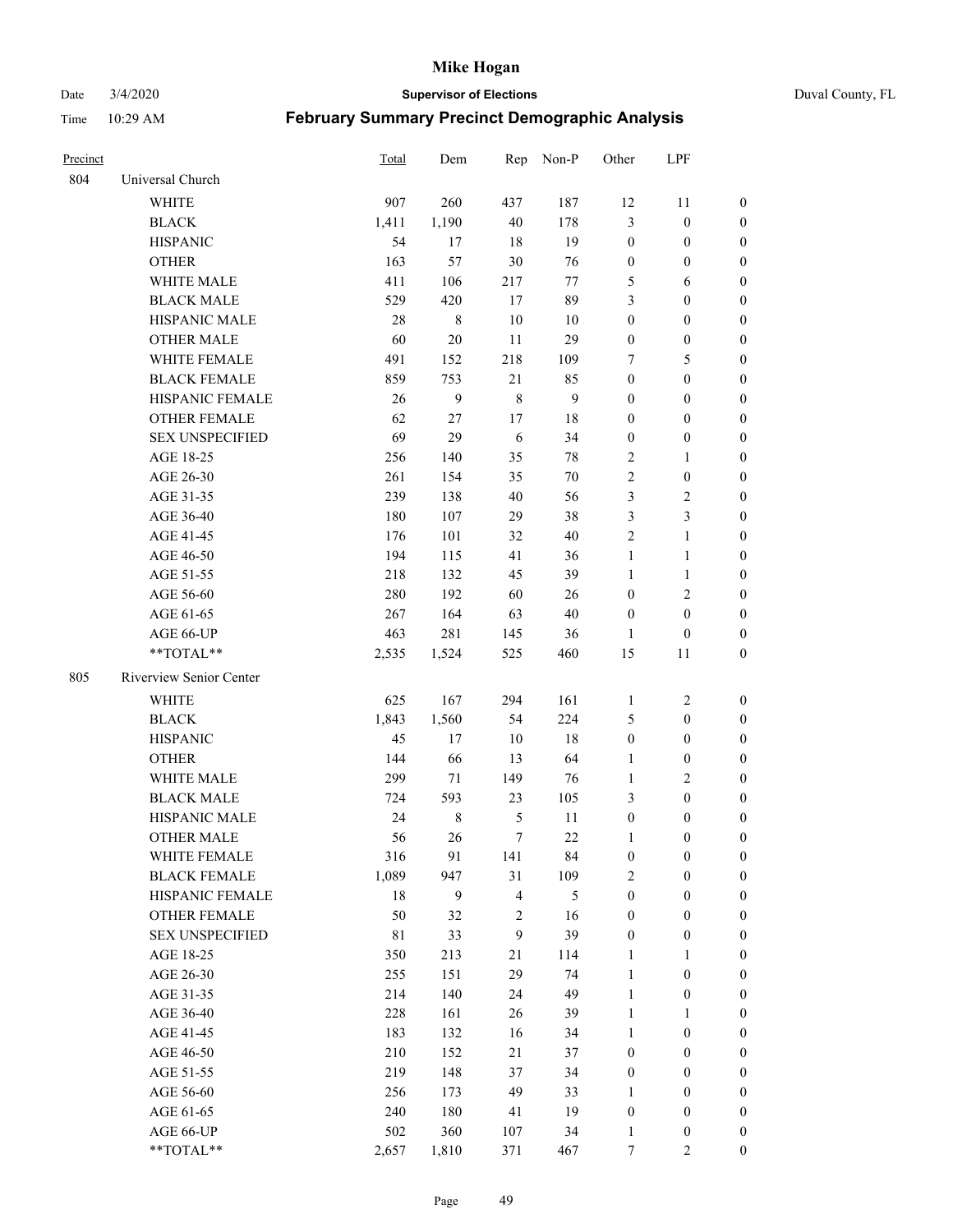#### Date 3/4/2020 **Supervisor of Elections** Duval County, FL

| Precinct |                                   | Total            | Dem              | Rep                     | Non-P            | Other            | LPF              |                  |
|----------|-----------------------------------|------------------|------------------|-------------------------|------------------|------------------|------------------|------------------|
| 806      | Clanzel T. Brown Community Center |                  |                  |                         |                  |                  |                  |                  |
|          | <b>WHITE</b>                      | 21               | 6                | $\,$ 8 $\,$             | 7                | $\boldsymbol{0}$ | $\boldsymbol{0}$ | $\boldsymbol{0}$ |
|          | <b>BLACK</b>                      | 801              | 694              | 22                      | 84               | 1                | $\boldsymbol{0}$ | $\boldsymbol{0}$ |
|          | <b>HISPANIC</b>                   | 4                | $\mathfrak{2}$   | $\boldsymbol{0}$        | $\mathfrak{2}$   | $\boldsymbol{0}$ | $\boldsymbol{0}$ | $\boldsymbol{0}$ |
|          | <b>OTHER</b>                      | 71               | 43               | 3                       | 25               | $\boldsymbol{0}$ | $\boldsymbol{0}$ | $\boldsymbol{0}$ |
|          | WHITE MALE                        | 7                | $\mathfrak{Z}$   | $\overline{c}$          | $\mathfrak{2}$   | 0                | $\boldsymbol{0}$ | $\boldsymbol{0}$ |
|          | <b>BLACK MALE</b>                 | 314              | 274              | 9                       | 30               | 1                | $\boldsymbol{0}$ | $\boldsymbol{0}$ |
|          | HISPANIC MALE                     | $\boldsymbol{0}$ | $\boldsymbol{0}$ | $\boldsymbol{0}$        | $\boldsymbol{0}$ | $\boldsymbol{0}$ | $\boldsymbol{0}$ | $\boldsymbol{0}$ |
|          | <b>OTHER MALE</b>                 | 22               | 13               | 2                       | 7                | $\boldsymbol{0}$ | $\boldsymbol{0}$ | $\boldsymbol{0}$ |
|          | WHITE FEMALE                      | 14               | $\mathfrak{Z}$   | 6                       | 5                | 0                | $\boldsymbol{0}$ | $\boldsymbol{0}$ |
|          | <b>BLACK FEMALE</b>               | 474              | 409              | 13                      | 52               | 0                | $\boldsymbol{0}$ | $\boldsymbol{0}$ |
|          | HISPANIC FEMALE                   | 4                | $\overline{2}$   | $\boldsymbol{0}$        | $\sqrt{2}$       | $\boldsymbol{0}$ | $\boldsymbol{0}$ | $\boldsymbol{0}$ |
|          | <b>OTHER FEMALE</b>               | 29               | 21               | $\mathbf{1}$            | $\tau$           | $\boldsymbol{0}$ | $\boldsymbol{0}$ | $\boldsymbol{0}$ |
|          | <b>SEX UNSPECIFIED</b>            | 33               | 20               | $\boldsymbol{0}$        | 13               | 0                | $\boldsymbol{0}$ | $\boldsymbol{0}$ |
|          | AGE 18-25                         | 134              | 89               | 4                       | 41               | 0                | $\boldsymbol{0}$ | $\boldsymbol{0}$ |
|          | AGE 26-30                         | 86               | 62               | 7                       | 17               | 0                | $\boldsymbol{0}$ | $\boldsymbol{0}$ |
|          | AGE 31-35                         | 74               | 56               | 3                       | 15               | 0                | $\boldsymbol{0}$ | $\boldsymbol{0}$ |
|          | AGE 36-40                         | 70               | 52               | 2                       | 15               | $\mathbf{1}$     | $\boldsymbol{0}$ | $\boldsymbol{0}$ |
|          | AGE 41-45                         | 72               | 62               | 3                       | 7                | $\boldsymbol{0}$ | $\boldsymbol{0}$ | $\boldsymbol{0}$ |
|          | AGE 46-50                         | 66               | 54               | 5                       | $\tau$           | $\boldsymbol{0}$ | $\boldsymbol{0}$ | $\boldsymbol{0}$ |
|          | AGE 51-55                         | 64               | 56               | $\boldsymbol{0}$        | $\,$ 8 $\,$      | 0                | $\boldsymbol{0}$ | $\boldsymbol{0}$ |
|          | AGE 56-60                         | 87               | 77               | 6                       | $\overline{4}$   | 0                | $\boldsymbol{0}$ | $\boldsymbol{0}$ |
|          | AGE 61-65                         | 70               | 68               | $\boldsymbol{0}$        | 2                | $\boldsymbol{0}$ | $\boldsymbol{0}$ | $\boldsymbol{0}$ |
|          | AGE 66-UP                         | 174              | 169              | 3                       | $\overline{c}$   | $\boldsymbol{0}$ | $\boldsymbol{0}$ | $\boldsymbol{0}$ |
|          | **TOTAL**                         | 897              | 745              | 33                      | 118              | 1                | $\boldsymbol{0}$ | $\boldsymbol{0}$ |
| 807      | Bradham Brooks Regional Library   |                  |                  |                         |                  |                  |                  |                  |
|          | <b>WHITE</b>                      | 25               | $\mathfrak s$    | 15                      | $\mathfrak s$    | $\boldsymbol{0}$ | $\boldsymbol{0}$ | $\boldsymbol{0}$ |
|          | <b>BLACK</b>                      | 1,044            | 943              | 25                      | 75               | $\boldsymbol{0}$ | $\mathbf{1}$     | $\boldsymbol{0}$ |
|          | <b>HISPANIC</b>                   | 10               | $\mathfrak s$    | 3                       | $\overline{2}$   | 0                | $\boldsymbol{0}$ | $\boldsymbol{0}$ |
|          | <b>OTHER</b>                      | 53               | 23               | $\overline{4}$          | 26               | $\boldsymbol{0}$ | $\boldsymbol{0}$ | $\boldsymbol{0}$ |
|          | WHITE MALE                        | 12               | $\mathfrak{Z}$   | 8                       | 1                | $\boldsymbol{0}$ | $\boldsymbol{0}$ | $\boldsymbol{0}$ |
|          | <b>BLACK MALE</b>                 | 391              | 342              | 13                      | 36               | $\boldsymbol{0}$ | $\boldsymbol{0}$ | $\boldsymbol{0}$ |
|          | HISPANIC MALE                     | 3                | $\mathbf{1}$     | 2                       | $\boldsymbol{0}$ | 0                | $\boldsymbol{0}$ | 0                |
|          | <b>OTHER MALE</b>                 | 16               | 10               | $\boldsymbol{0}$        | 6                | 0                | $\boldsymbol{0}$ | $\boldsymbol{0}$ |
|          | WHITE FEMALE                      | 12               | $\sqrt{2}$       | 6                       | $\overline{4}$   | $\boldsymbol{0}$ | $\boldsymbol{0}$ | $\boldsymbol{0}$ |
|          | <b>BLACK FEMALE</b>               | 636              | 587              | 11                      | 37               | $\boldsymbol{0}$ | $\mathbf{1}$     | $\overline{0}$   |
|          | HISPANIC FEMALE                   | 7                | $\overline{4}$   | $\mathbf{1}$            | $\sqrt{2}$       | $\boldsymbol{0}$ | $\boldsymbol{0}$ | $\overline{0}$   |
|          | <b>OTHER FEMALE</b>               | 17               | 10               | 3                       | $\overline{4}$   | $\boldsymbol{0}$ | $\boldsymbol{0}$ | $\overline{0}$   |
|          | <b>SEX UNSPECIFIED</b>            | 38               | 17               | 3                       | 18               | 0                | $\boldsymbol{0}$ | $\overline{0}$   |
|          | AGE 18-25                         | 103              | $71\,$           | 3                       | 29               | $\boldsymbol{0}$ | $\boldsymbol{0}$ | $\overline{0}$   |
|          | AGE 26-30                         | 66               | 51               | $\overline{2}$          | 13               | 0                | $\boldsymbol{0}$ | 0                |
|          | AGE 31-35                         | 89               | 70               | $\mathfrak{Z}$          | 16               | 0                | $\boldsymbol{0}$ | 0                |
|          | AGE 36-40                         | 67               | 54               | 5                       | $\,$ 8 $\,$      | 0                | $\boldsymbol{0}$ | 0                |
|          | AGE 41-45                         | 70               | 58               | 5                       | $\tau$           | 0                | $\boldsymbol{0}$ | 0                |
|          | AGE 46-50                         | 72               | 58               | $\overline{\mathbf{4}}$ | $10\,$           | $\boldsymbol{0}$ | $\boldsymbol{0}$ | $\overline{0}$   |
|          | AGE 51-55                         | 79               | 66               | 6                       | $\tau$           | $\boldsymbol{0}$ | $\boldsymbol{0}$ | $\boldsymbol{0}$ |
|          | AGE 56-60                         | 90               | 80               | 4                       | 5                | $\boldsymbol{0}$ | $\mathbf{1}$     | $\overline{0}$   |
|          | AGE 61-65                         | 89               | $78\,$           | $\overline{4}$          | $\boldsymbol{7}$ | $\boldsymbol{0}$ | $\boldsymbol{0}$ | $\boldsymbol{0}$ |
|          | AGE 66-UP                         | 407              | 390              | 11                      | 6                | 0                | $\boldsymbol{0}$ | $\boldsymbol{0}$ |
|          | **TOTAL**                         | 1,132            | 976              | 47                      | 108              | $\boldsymbol{0}$ | 1                | $\overline{0}$   |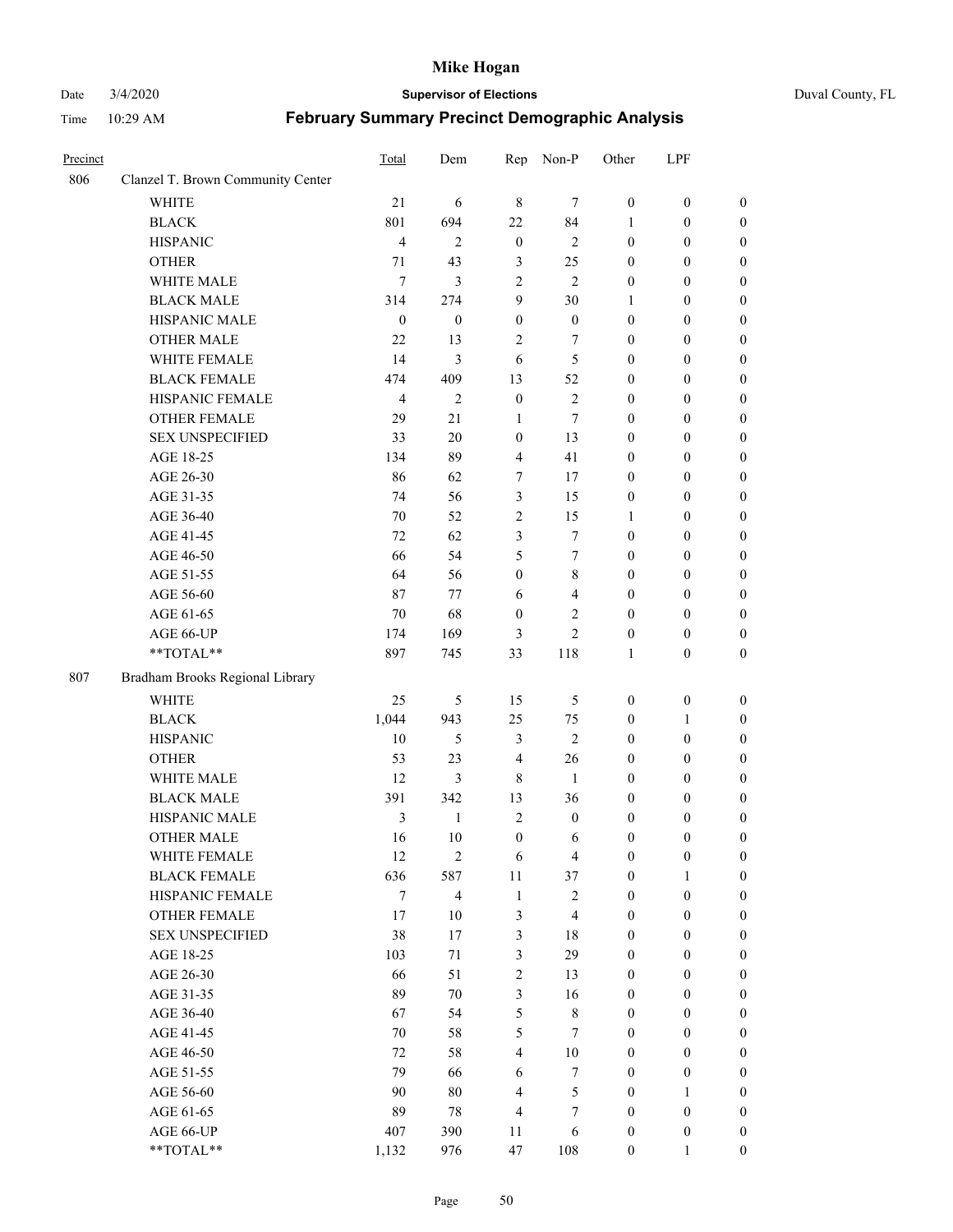Date 3/4/2020 **Supervisor of Elections** Duval County, FL

| Precinct |                                  | <b>Total</b> | Dem            | Rep              | Non-P                   | Other            | LPF              |                  |
|----------|----------------------------------|--------------|----------------|------------------|-------------------------|------------------|------------------|------------------|
| 808      | Fairway Oaks                     |              |                |                  |                         |                  |                  |                  |
|          | <b>WHITE</b>                     | 50           | 20             | 13               | 17                      | $\boldsymbol{0}$ | $\boldsymbol{0}$ | $\boldsymbol{0}$ |
|          | <b>BLACK</b>                     | 1,734        | 1,493          | 30               | 207                     | 4                | $\boldsymbol{0}$ | $\boldsymbol{0}$ |
|          | <b>HISPANIC</b>                  | 19           | 6              | $\mathbf{1}$     | 12                      | $\boldsymbol{0}$ | $\boldsymbol{0}$ | $\boldsymbol{0}$ |
|          | <b>OTHER</b>                     | 109          | 49             | 6                | 53                      | $\boldsymbol{0}$ | 1                | $\boldsymbol{0}$ |
|          | WHITE MALE                       | 13           | 6              | $\overline{4}$   | 3                       | $\boldsymbol{0}$ | $\boldsymbol{0}$ | $\boldsymbol{0}$ |
|          | <b>BLACK MALE</b>                | 644          | 534            | 16               | 92                      | $\overline{2}$   | $\boldsymbol{0}$ | $\boldsymbol{0}$ |
|          | HISPANIC MALE                    | $\tau$       | 4              | $\boldsymbol{0}$ | 3                       | $\boldsymbol{0}$ | $\boldsymbol{0}$ | $\boldsymbol{0}$ |
|          | <b>OTHER MALE</b>                | 32           | 16             | 3                | 13                      | $\boldsymbol{0}$ | $\boldsymbol{0}$ | $\boldsymbol{0}$ |
|          | WHITE FEMALE                     | 37           | 14             | 9                | 14                      | $\boldsymbol{0}$ | $\boldsymbol{0}$ | $\boldsymbol{0}$ |
|          | <b>BLACK FEMALE</b>              | 1,066        | 940            | 14               | 110                     | $\overline{2}$   | $\boldsymbol{0}$ | $\boldsymbol{0}$ |
|          | HISPANIC FEMALE                  | 12           | $\overline{2}$ | $\mathbf{1}$     | 9                       | $\boldsymbol{0}$ | $\boldsymbol{0}$ | $\boldsymbol{0}$ |
|          | <b>OTHER FEMALE</b>              | 39           | 23             | $\mathfrak{Z}$   | 12                      | $\boldsymbol{0}$ | 1                | $\boldsymbol{0}$ |
|          | <b>SEX UNSPECIFIED</b>           | 62           | 29             | $\boldsymbol{0}$ | 33                      | $\boldsymbol{0}$ | $\boldsymbol{0}$ | $\boldsymbol{0}$ |
|          | AGE 18-25                        | 275          | 178            | 6                | 91                      | $\boldsymbol{0}$ | $\boldsymbol{0}$ | $\boldsymbol{0}$ |
|          | AGE 26-30                        | 260          | 193            | 6                | 61                      | $\boldsymbol{0}$ | $\boldsymbol{0}$ | $\boldsymbol{0}$ |
|          | AGE 31-35                        | 223          | 174            | $\,$ 8 $\,$      | 39                      | $\mathbf{1}$     | $\mathbf{1}$     | $\boldsymbol{0}$ |
|          | AGE 36-40                        | 155          | 125            | 3                | 25                      | $\overline{2}$   | $\boldsymbol{0}$ | $\boldsymbol{0}$ |
|          | AGE 41-45                        | 125          | 101            | 8                | 15                      | $\mathbf{1}$     | $\boldsymbol{0}$ | $\boldsymbol{0}$ |
|          | AGE 46-50                        | 134          | 116            | 5                | 13                      | $\boldsymbol{0}$ | $\boldsymbol{0}$ | $\boldsymbol{0}$ |
|          | AGE 51-55                        | 142          | 129            | $\sqrt{2}$       | 11                      | $\boldsymbol{0}$ | $\boldsymbol{0}$ | $\boldsymbol{0}$ |
|          | AGE 56-60                        | 170          | 156            | 3                | 11                      | $\boldsymbol{0}$ | $\boldsymbol{0}$ | 0                |
|          | AGE 61-65                        | 172          | 158            | $\overline{4}$   | 10                      | $\boldsymbol{0}$ | $\boldsymbol{0}$ | $\boldsymbol{0}$ |
|          | AGE 66-UP                        | 255          | 238            | 5                | 12                      | $\boldsymbol{0}$ | $\boldsymbol{0}$ | $\boldsymbol{0}$ |
|          | **TOTAL**                        | 1,912        | 1,568          | 50               | 289                     | 4                | $\mathbf{1}$     | $\boldsymbol{0}$ |
| 809      | Simonds-Johnson Community Center |              |                |                  |                         |                  |                  |                  |
|          | <b>WHITE</b>                     | 85           | 31             | 29               | 23                      | $\sqrt{2}$       | $\boldsymbol{0}$ | $\boldsymbol{0}$ |
|          | <b>BLACK</b>                     | 2,254        | 1,928          | 53               | 265                     | 8                | $\boldsymbol{0}$ | $\boldsymbol{0}$ |
|          | <b>HISPANIC</b>                  | 28           | 17             | $\overline{2}$   | $\,$ 8 $\,$             | $\mathbf{1}$     | $\boldsymbol{0}$ | $\boldsymbol{0}$ |
|          | <b>OTHER</b>                     | 177          | 71             | 10               | 95                      | $\mathbf{1}$     | $\boldsymbol{0}$ | $\boldsymbol{0}$ |
|          | WHITE MALE                       | 40           | 15             | 15               | 9                       | $\mathbf{1}$     | $\boldsymbol{0}$ | $\boldsymbol{0}$ |
|          | <b>BLACK MALE</b>                | 885          | 730            | 23               | 128                     | 4                | $\boldsymbol{0}$ | $\boldsymbol{0}$ |
|          | HISPANIC MALE                    | 13           | $\mathbf{9}$   | $\boldsymbol{0}$ | 3                       | $\mathbf{1}$     | $\boldsymbol{0}$ | $\boldsymbol{0}$ |
|          | <b>OTHER MALE</b>                | 56           | 24             | $\overline{4}$   | 27                      | $\mathbf{1}$     | $\boldsymbol{0}$ | $\boldsymbol{0}$ |
|          | WHITE FEMALE                     | 42           | 15             | 13               | 13                      | 1                | $\boldsymbol{0}$ | 0                |
|          | <b>BLACK FEMALE</b>              | 1,320        | 1,164          | 30               | 122                     | 4                | $\boldsymbol{0}$ | $\boldsymbol{0}$ |
|          | HISPANIC FEMALE                  | 14           | 8              | $\sqrt{2}$       | $\overline{\mathbf{4}}$ | $\boldsymbol{0}$ | $\boldsymbol{0}$ | $\boldsymbol{0}$ |
|          | OTHER FEMALE                     | 71           | 35             | 6                | 30                      | $\boldsymbol{0}$ | $\boldsymbol{0}$ | $\overline{0}$   |
|          | <b>SEX UNSPECIFIED</b>           | 103          | 47             | $\mathbf{1}$     | 55                      | $\boldsymbol{0}$ | $\boldsymbol{0}$ | $\overline{0}$   |
|          | AGE 18-25                        | 449          | 294            | 19               | 131                     | 5                | $\boldsymbol{0}$ | $\overline{0}$   |
|          | AGE 26-30                        | 293          | 210            | 12               | $70\,$                  | $\mathbf{1}$     | $\boldsymbol{0}$ | $\overline{0}$   |
|          | AGE 31-35                        | 257          | 182            | 13               | 60                      | $\overline{2}$   | $\boldsymbol{0}$ | $\overline{0}$   |
|          | AGE 36-40                        | 203          | 166            | 11               | 26                      | $\boldsymbol{0}$ | $\boldsymbol{0}$ | 0                |
|          | AGE 41-45                        | 180          | 152            | $\overline{4}$   | 22                      | $\sqrt{2}$       | $\boldsymbol{0}$ | 0                |
|          | AGE 46-50                        | 185          | 152            | 7                | 25                      | $\mathbf{1}$     | $\boldsymbol{0}$ | $\boldsymbol{0}$ |
|          | AGE 51-55                        | 170          | 145            | $10\,$           | 15                      | $\boldsymbol{0}$ | $\boldsymbol{0}$ | $\boldsymbol{0}$ |
|          | AGE 56-60                        | 224          | 199            | $\overline{7}$   | 18                      | $\boldsymbol{0}$ | $\boldsymbol{0}$ | $\boldsymbol{0}$ |
|          | AGE 61-65                        | 191          | 178            | $\overline{4}$   | $\boldsymbol{9}$        | $\boldsymbol{0}$ | $\boldsymbol{0}$ | $\boldsymbol{0}$ |
|          | AGE 66-UP                        | 390          | 368            | 7                | 14                      | $\mathbf{1}$     | $\boldsymbol{0}$ | $\boldsymbol{0}$ |
|          | **TOTAL**                        | 2,544        | 2,047          | 94               | 391                     | 12               | $\boldsymbol{0}$ | $\boldsymbol{0}$ |
|          |                                  |              |                |                  |                         |                  |                  |                  |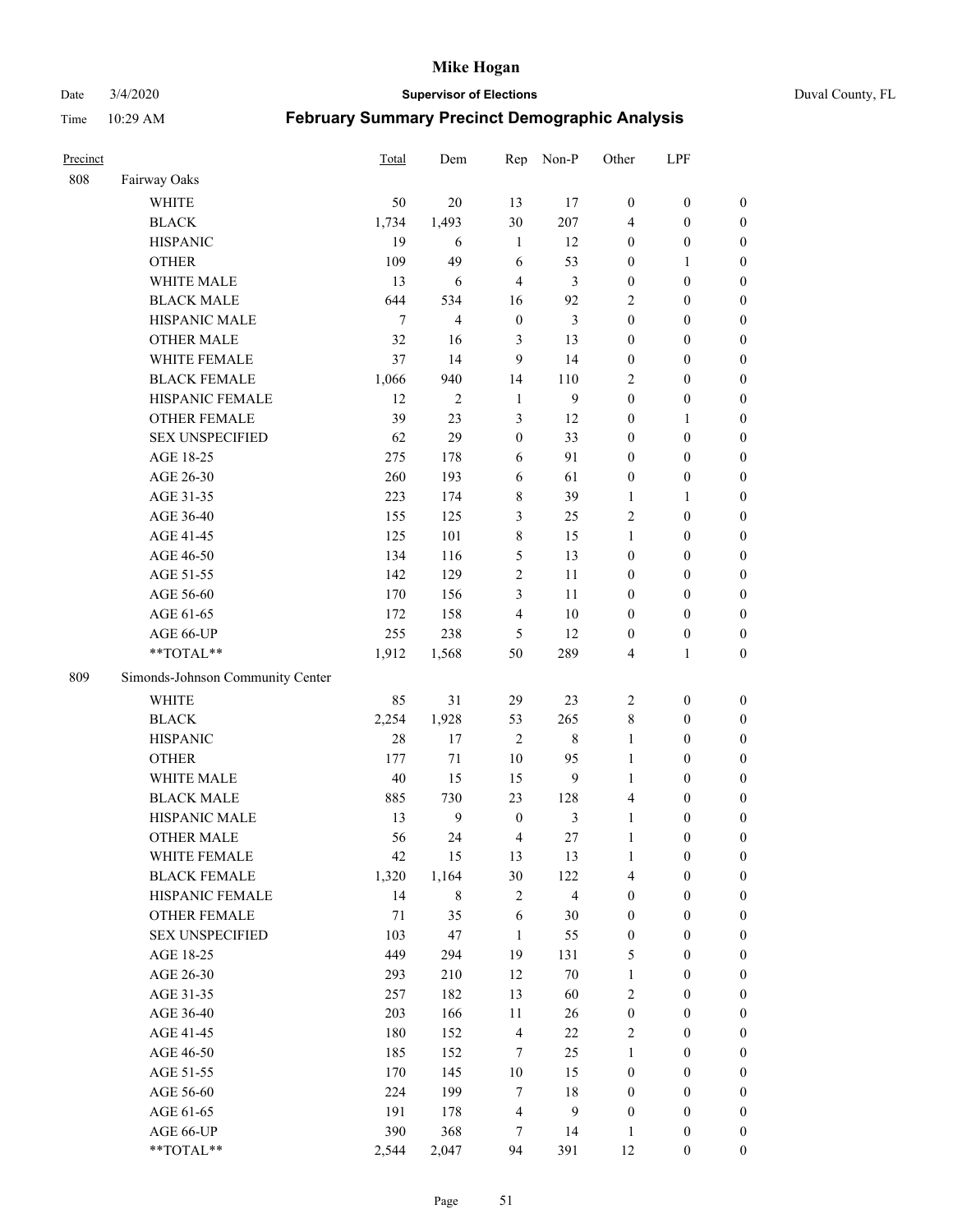Date 3/4/2020 **Supervisor of Elections** Duval County, FL

| Precinct |                                     | <b>Total</b>     | Dem              | Rep              | Non-P            | Other            | LPF              |                  |
|----------|-------------------------------------|------------------|------------------|------------------|------------------|------------------|------------------|------------------|
| 810      | Temple Baptist Church               |                  |                  |                  |                  |                  |                  |                  |
|          | <b>WHITE</b>                        | 1,029            | 121              | 764              | 134              | $\overline{4}$   | 6                | 0                |
|          | <b>BLACK</b>                        | 127              | 97               | $\overline{4}$   | 26               | $\boldsymbol{0}$ | $\boldsymbol{0}$ | $\boldsymbol{0}$ |
|          | <b>HISPANIC</b>                     | 18               | $\tau$           | $\,$ 8 $\,$      | 3                | $\boldsymbol{0}$ | $\boldsymbol{0}$ | $\boldsymbol{0}$ |
|          | <b>OTHER</b>                        | 62               | 13               | 22               | $27\,$           | $\boldsymbol{0}$ | $\boldsymbol{0}$ | $\boldsymbol{0}$ |
|          | WHITE MALE                          | 503              | 55               | 370              | 71               | 3                | $\overline{4}$   | $\boldsymbol{0}$ |
|          | <b>BLACK MALE</b>                   | 50               | 34               | 1                | 15               | $\boldsymbol{0}$ | $\boldsymbol{0}$ | $\boldsymbol{0}$ |
|          | HISPANIC MALE                       | 9                | 3                | $\overline{4}$   | $\sqrt{2}$       | $\boldsymbol{0}$ | $\boldsymbol{0}$ | $\boldsymbol{0}$ |
|          | <b>OTHER MALE</b>                   | 22               | 5                | 8                | 9                | $\boldsymbol{0}$ | $\boldsymbol{0}$ | $\boldsymbol{0}$ |
|          | WHITE FEMALE                        | 511              | 65               | 387              | 56               | 1                | $\overline{c}$   | $\boldsymbol{0}$ |
|          | <b>BLACK FEMALE</b>                 | 74               | 60               | $\mathfrak{Z}$   | 11               | $\boldsymbol{0}$ | $\boldsymbol{0}$ | $\boldsymbol{0}$ |
|          | HISPANIC FEMALE                     | 9                | $\overline{4}$   | $\overline{4}$   | $\mathbf{1}$     | $\boldsymbol{0}$ | $\boldsymbol{0}$ | $\boldsymbol{0}$ |
|          | <b>OTHER FEMALE</b>                 | 25               | 6                | 9                | $10\,$           | $\boldsymbol{0}$ | $\boldsymbol{0}$ | $\boldsymbol{0}$ |
|          | <b>SEX UNSPECIFIED</b>              | 33               | 6                | 12               | 15               | $\boldsymbol{0}$ | $\boldsymbol{0}$ | $\boldsymbol{0}$ |
|          | AGE 18-25                           | 120              | $20\,$           | 63               | 36               | 1                | $\boldsymbol{0}$ | $\boldsymbol{0}$ |
|          | AGE 26-30                           | 79               | $18\,$           | 43               | 16               | $\boldsymbol{0}$ | $\sqrt{2}$       | $\boldsymbol{0}$ |
|          | AGE 31-35                           | 102              | $20\,$           | 45               | 35               | $\boldsymbol{0}$ | $\sqrt{2}$       | $\boldsymbol{0}$ |
|          | AGE 36-40                           | 104              | 15               | 63               | 23               | 1                | $\overline{2}$   | $\boldsymbol{0}$ |
|          | AGE 41-45                           | 97               | 22               | 56               | 19               | $\boldsymbol{0}$ | $\boldsymbol{0}$ | $\boldsymbol{0}$ |
|          | AGE 46-50                           | 108              | 23               | 74               | 11               | $\boldsymbol{0}$ | $\boldsymbol{0}$ | $\boldsymbol{0}$ |
|          | AGE 51-55                           | 115              | 17               | 84               | 13               | 1                | $\boldsymbol{0}$ | $\boldsymbol{0}$ |
|          | AGE 56-60                           | 125              | 17               | 92               | 16               | $\boldsymbol{0}$ | $\boldsymbol{0}$ | 0                |
|          | AGE 61-65                           | 141              | 28               | 103              | $10\,$           | $\boldsymbol{0}$ | $\boldsymbol{0}$ | $\boldsymbol{0}$ |
|          | AGE 66-UP                           | 244              | 58               | 174              | 11               | 1                | $\boldsymbol{0}$ | $\boldsymbol{0}$ |
|          | **TOTAL**                           | 1,236            | 238              | 798              | 190              | 4                | 6                | $\boldsymbol{0}$ |
| 811      | Police Athletic League of Jacksonvi |                  |                  |                  |                  |                  |                  |                  |
|          | <b>WHITE</b>                        |                  |                  |                  |                  |                  |                  |                  |
|          |                                     | 44               | 17               | 13               | 14               | $\boldsymbol{0}$ | $\boldsymbol{0}$ | $\boldsymbol{0}$ |
|          | <b>BLACK</b>                        | 1,316            | 1,146            | 24               | 140              | 5                | $\mathbf{1}$     | $\boldsymbol{0}$ |
|          | <b>HISPANIC</b>                     | 6                | $\overline{c}$   | $\mathbf{1}$     | 3                | $\boldsymbol{0}$ | $\boldsymbol{0}$ | $\boldsymbol{0}$ |
|          | <b>OTHER</b>                        | 80               | 44               | $\mathfrak{Z}$   | 32               | 1                | $\boldsymbol{0}$ | $\boldsymbol{0}$ |
|          | WHITE MALE                          | 14               | $\sqrt{6}$       | 5                | 3                | $\boldsymbol{0}$ | $\boldsymbol{0}$ | $\boldsymbol{0}$ |
|          | <b>BLACK MALE</b>                   | 519              | 429              | 15               | 72               | 3                | $\boldsymbol{0}$ | $\boldsymbol{0}$ |
|          | HISPANIC MALE                       | $\boldsymbol{0}$ | $\boldsymbol{0}$ | $\boldsymbol{0}$ | $\boldsymbol{0}$ | $\boldsymbol{0}$ | $\boldsymbol{0}$ | $\boldsymbol{0}$ |
|          | <b>OTHER MALE</b>                   | 27               | 16               | $\boldsymbol{0}$ | 11               | $\boldsymbol{0}$ | $\boldsymbol{0}$ | $\boldsymbol{0}$ |
|          | WHITE FEMALE                        | 28               | 10               | 7                | 11               | 0                | $\boldsymbol{0}$ | 0                |
|          | <b>BLACK FEMALE</b>                 | 779              | 704              | 9                | 63               | 2                | $\mathbf{1}$     | $\boldsymbol{0}$ |
|          | HISPANIC FEMALE                     | 6                | $\mathbf{2}$     | $\mathbf{1}$     | $\mathfrak{Z}$   | $\boldsymbol{0}$ | $\boldsymbol{0}$ | $\overline{0}$   |
|          | OTHER FEMALE                        | 28               | 15               | $\mathbf{1}$     | 12               | $\boldsymbol{0}$ | $\boldsymbol{0}$ | $\overline{0}$   |
|          | <b>SEX UNSPECIFIED</b>              | 45               | 27               | 3                | 14               | $\mathbf{1}$     | $\boldsymbol{0}$ | $\overline{0}$   |
|          | AGE 18-25                           | 200              | 136              | 9                | 54               | $\mathbf{1}$     | $\boldsymbol{0}$ | $\overline{0}$   |
|          | AGE 26-30                           | 151              | 118              | $\overline{4}$   | $27\,$           | $\mathbf{1}$     | $\mathbf{1}$     | $\overline{0}$   |
|          | AGE 31-35                           | 141              | 103              | 7                | 29               | $\overline{c}$   | $\boldsymbol{0}$ | $\overline{0}$   |
|          | AGE 36-40                           | 117              | $88\,$           | $\overline{c}$   | $27\,$           | $\boldsymbol{0}$ | $\boldsymbol{0}$ | 0                |
|          | AGE 41-45                           | 107              | 94               | $\overline{4}$   | 9                | $\boldsymbol{0}$ | $\boldsymbol{0}$ | 0                |
|          | AGE 46-50                           | 112              | 98               | $\mathbf{1}$     | 12               | 1                | $\boldsymbol{0}$ | $\boldsymbol{0}$ |
|          | AGE 51-55                           | 114              | 101              | 5                | $\tau$           | $\mathbf{1}$     | $\boldsymbol{0}$ | $\boldsymbol{0}$ |
|          | AGE 56-60                           | 127              | 117              | $\sqrt{2}$       | $\,$ 8 $\,$      | $\boldsymbol{0}$ | $\boldsymbol{0}$ | $\overline{0}$   |
|          | AGE 61-65                           | 107              | 97               | 5                | $\mathfrak s$    | $\boldsymbol{0}$ | $\boldsymbol{0}$ | $\overline{0}$   |
|          | AGE 66-UP                           | 270              | 257              | $\overline{c}$   | 11               | $\boldsymbol{0}$ | $\boldsymbol{0}$ | $\boldsymbol{0}$ |
|          | **TOTAL**                           | 1,446            | 1,209            | 41               | 189              | 6                | $\mathbf{1}$     | $\boldsymbol{0}$ |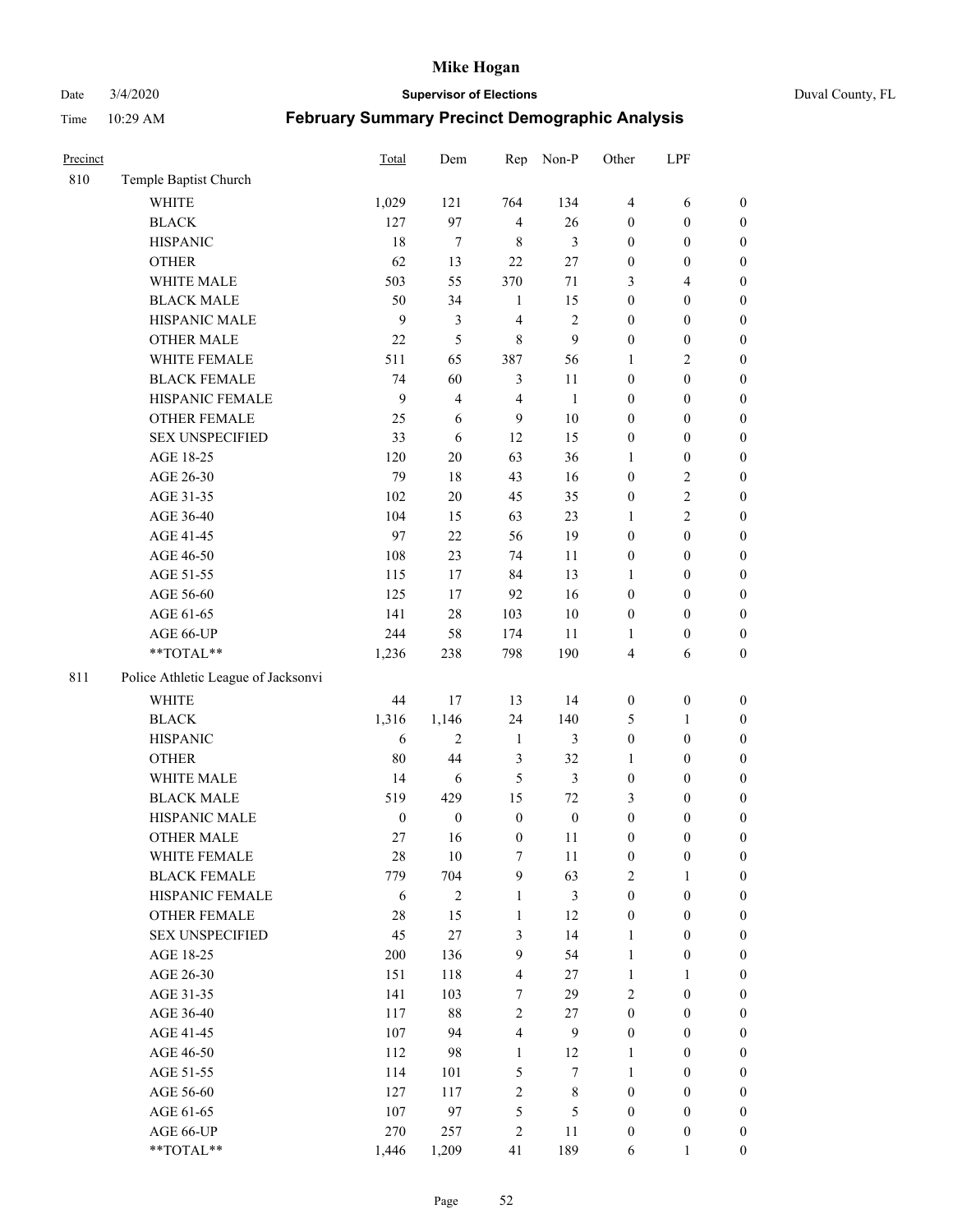Date 3/4/2020 **Supervisor of Elections** Duval County, FL

| Precinct |                              | <b>Total</b> | Dem         | Rep              | Non-P          | Other                   | LPF              |                  |
|----------|------------------------------|--------------|-------------|------------------|----------------|-------------------------|------------------|------------------|
| 812      | <b>Emmett Reed Center</b>    |              |             |                  |                |                         |                  |                  |
|          | <b>WHITE</b>                 | 67           | 23          | 20               | 24             | $\boldsymbol{0}$        | $\boldsymbol{0}$ | $\boldsymbol{0}$ |
|          | <b>BLACK</b>                 | 1,176        | 1,025       | 25               | 125            | 1                       | $\boldsymbol{0}$ | $\boldsymbol{0}$ |
|          | <b>HISPANIC</b>              | 22           | 13          | $\sqrt{2}$       | $\tau$         | $\boldsymbol{0}$        | $\boldsymbol{0}$ | $\boldsymbol{0}$ |
|          | <b>OTHER</b>                 | 70           | 34          | $\mathfrak{2}$   | 34             | $\boldsymbol{0}$        | $\boldsymbol{0}$ | $\boldsymbol{0}$ |
|          | WHITE MALE                   | 24           | 9           | 8                | $\tau$         | $\boldsymbol{0}$        | $\boldsymbol{0}$ | $\boldsymbol{0}$ |
|          | <b>BLACK MALE</b>            | 464          | 384         | 13               | 66             | 1                       | $\boldsymbol{0}$ | $\boldsymbol{0}$ |
|          | HISPANIC MALE                | $\mathbf{9}$ | $\tau$      | $\boldsymbol{0}$ | $\sqrt{2}$     | $\boldsymbol{0}$        | $\boldsymbol{0}$ | $\boldsymbol{0}$ |
|          | <b>OTHER MALE</b>            | 22           | 13          | $\mathbf{1}$     | $\,$ 8 $\,$    | $\boldsymbol{0}$        | $\boldsymbol{0}$ | $\boldsymbol{0}$ |
|          | <b>WHITE FEMALE</b>          | 42           | 14          | 12               | 16             | $\boldsymbol{0}$        | $\boldsymbol{0}$ | $\boldsymbol{0}$ |
|          | <b>BLACK FEMALE</b>          | 691          | 627         | $11\,$           | 53             | $\boldsymbol{0}$        | $\boldsymbol{0}$ | $\boldsymbol{0}$ |
|          | HISPANIC FEMALE              | 12           | 6           | $\sqrt{2}$       | $\overline{4}$ | $\boldsymbol{0}$        | $\boldsymbol{0}$ | 0                |
|          | <b>OTHER FEMALE</b>          | 21           | 14          | $\mathbf{1}$     | 6              | $\boldsymbol{0}$        | $\boldsymbol{0}$ | $\boldsymbol{0}$ |
|          | <b>SEX UNSPECIFIED</b>       | 50           | 21          | $\mathbf{1}$     | $28\,$         | $\boldsymbol{0}$        | $\boldsymbol{0}$ | $\boldsymbol{0}$ |
|          | AGE 18-25                    | 143          | 78          | 6                | 59             | $\boldsymbol{0}$        | $\boldsymbol{0}$ | $\boldsymbol{0}$ |
|          | AGE 26-30                    | 111          | 84          | 3                | 24             | $\boldsymbol{0}$        | $\boldsymbol{0}$ | $\boldsymbol{0}$ |
|          | AGE 31-35                    | 119          | 100         | 3                | 16             | $\boldsymbol{0}$        | $\boldsymbol{0}$ | $\boldsymbol{0}$ |
|          | AGE 36-40                    | 89           | 74          | $\mathfrak{2}$   | 13             | $\boldsymbol{0}$        | $\boldsymbol{0}$ | $\boldsymbol{0}$ |
|          | AGE 41-45                    | 103          | 77          | $11\,$           | 15             | $\boldsymbol{0}$        | $\boldsymbol{0}$ | $\boldsymbol{0}$ |
|          | AGE 46-50                    | 98           | $8\sqrt{1}$ | $\sqrt{2}$       | 15             | $\boldsymbol{0}$        | $\boldsymbol{0}$ | $\boldsymbol{0}$ |
|          | AGE 51-55                    | 98           | 77          | 6                | 14             | 1                       | $\boldsymbol{0}$ | $\boldsymbol{0}$ |
|          | AGE 56-60                    | 129          | 114         | $\,$ 8 $\,$      | $\overline{7}$ | $\boldsymbol{0}$        | $\boldsymbol{0}$ | 0                |
|          | AGE 61-65                    | 137          | 118         | $\overline{4}$   | 15             | $\boldsymbol{0}$        | $\boldsymbol{0}$ | 0                |
|          | AGE 66-UP                    | 308          | 292         | $\overline{4}$   | 12             | $\boldsymbol{0}$        | $\boldsymbol{0}$ | $\boldsymbol{0}$ |
|          | **TOTAL**                    | 1,335        | 1,095       | 49               | 190            | $\mathbf{1}$            | $\boldsymbol{0}$ | $\boldsymbol{0}$ |
| 813      | Our Redeemer Lutheran Church |              |             |                  |                |                         |                  |                  |
|          | <b>WHITE</b>                 | 2,218        | 423         | 1,374            | 395            | 19                      | $\boldsymbol{7}$ | $\boldsymbol{0}$ |
|          | <b>BLACK</b>                 | 3,329        | 2,840       | 89               | 385            | 14                      | $\mathbf{1}$     | $\boldsymbol{0}$ |
|          | <b>HISPANIC</b>              | 138          | 54          | 41               | 42             | $\mathbf{1}$            | $\boldsymbol{0}$ | $\boldsymbol{0}$ |
|          | <b>OTHER</b>                 | 304          | 129         | 47               | 126            | $\boldsymbol{0}$        | $\sqrt{2}$       | $\boldsymbol{0}$ |
|          | <b>WHITE MALE</b>            | 1,080        | 175         | 697              | 193            | $10\,$                  | $\sqrt{5}$       | $\overline{0}$   |
|          | <b>BLACK MALE</b>            | 1,414        | 1,140       | 57               | 206            | $10\,$                  | $\mathbf{1}$     | $\boldsymbol{0}$ |
|          | HISPANIC MALE                | 66           | 23          | 21               | $22\,$         | $\boldsymbol{0}$        | $\boldsymbol{0}$ | 0                |
|          | <b>OTHER MALE</b>            | 114          | 36          | 23               | 53             | $\boldsymbol{0}$        | $\overline{2}$   | 0                |
|          | WHITE FEMALE                 | 1,112        | 246         | 661              | 194            | 9                       | 2                | 0                |
|          | <b>BLACK FEMALE</b>          | 1,877        | 1,677       | 31               | 165            | 4                       | $\boldsymbol{0}$ | $\boldsymbol{0}$ |
|          | HISPANIC FEMALE              | $70\,$       | 31          | 19               | 19             | $\mathbf{1}$            | $\boldsymbol{0}$ | $\overline{0}$   |
|          | <b>OTHER FEMALE</b>          | 122          | 65          | $21\,$           | 36             | $\boldsymbol{0}$        | $\boldsymbol{0}$ | $\overline{0}$   |
|          | <b>SEX UNSPECIFIED</b>       | 134          | 53          | 21               | 60             | $\boldsymbol{0}$        | $\boldsymbol{0}$ | 0                |
|          | AGE 18-25                    | 736          | 415         | 119              | 194            | 7                       | $\mathbf{1}$     | $\overline{0}$   |
|          | AGE 26-30                    | 459          | 240         | 92               | 124            | $\overline{c}$          | $\mathbf{1}$     | 0                |
|          | AGE 31-35                    | 458          | 249         | 105              | 100            | $\mathbf{1}$            | $\mathfrak{Z}$   | 0                |
|          | AGE 36-40                    | 563          | 342         | 106              | 112            | $\overline{\mathbf{c}}$ | $\mathbf{1}$     | 0                |
|          | AGE 41-45                    | 494          | 338         | 76               | 74             | 5                       | $\mathbf{1}$     | 0                |
|          | AGE 46-50                    | 639          | 395         | 161              | 82             | $\mathbf{1}$            | $\boldsymbol{0}$ | 0                |
|          | AGE 51-55                    | 590          | 355         | 168              | 62             | 4                       | $\mathbf{1}$     | 0                |
|          | AGE 56-60                    | 584          | 309         | 189              | 79             | 7                       | $\boldsymbol{0}$ | $\boldsymbol{0}$ |
|          | AGE 61-65                    | 530          | 295         | 175              | 56             | 3                       | $\mathbf{1}$     | $\boldsymbol{0}$ |
|          | AGE 66-UP                    | 935          | 508         | 360              | 64             | $\overline{c}$          | $\mathbf{1}$     | $\boldsymbol{0}$ |
|          | **TOTAL**                    | 5,989        | 3,446       | 1,551            | 948            | 34                      | $10\,$           | $\boldsymbol{0}$ |
|          |                              |              |             |                  |                |                         |                  |                  |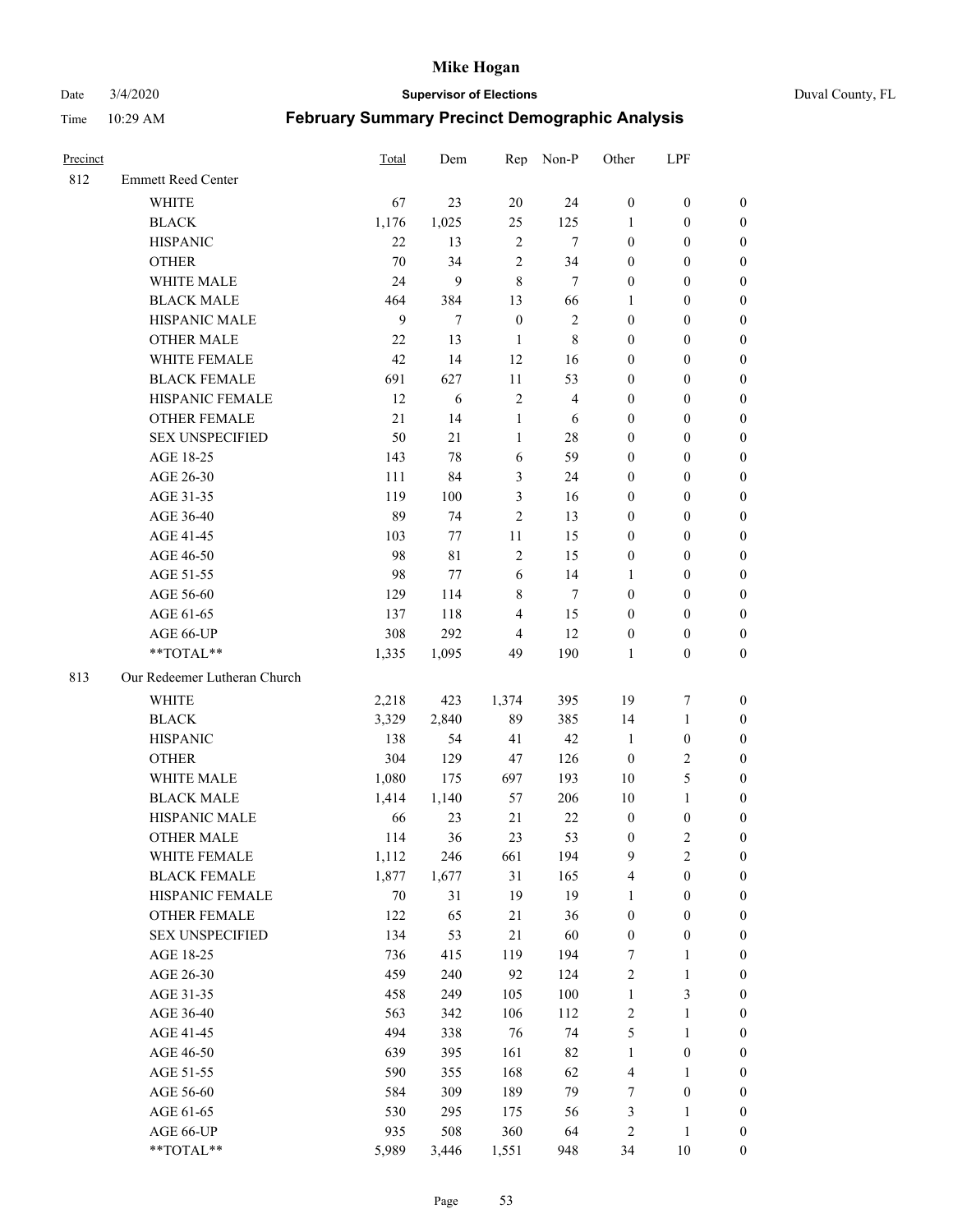## Date 3/4/2020 **Supervisor of Elections** Duval County, FL

| Precinct |                               | Total | Dem        | Rep              | Non-P                   | Other            | LPF              |                  |
|----------|-------------------------------|-------|------------|------------------|-------------------------|------------------|------------------|------------------|
| 814      | Cisco Garden Community Center |       |            |                  |                         |                  |                  |                  |
|          | <b>WHITE</b>                  | 2,711 | 443        | 1,895            | 365                     | 5                | $\mathfrak{Z}$   | $\boldsymbol{0}$ |
|          | <b>BLACK</b>                  | 378   | 320        | 13               | 43                      | $\overline{2}$   | $\boldsymbol{0}$ | $\boldsymbol{0}$ |
|          | <b>HISPANIC</b>               | 47    | 15         | 19               | 13                      | $\boldsymbol{0}$ | $\boldsymbol{0}$ | $\boldsymbol{0}$ |
|          | <b>OTHER</b>                  | 121   | 31         | 44               | 46                      | $\boldsymbol{0}$ | $\boldsymbol{0}$ | $\boldsymbol{0}$ |
|          | WHITE MALE                    | 1,300 | 177        | 933              | 183                     | 4                | 3                | $\boldsymbol{0}$ |
|          | <b>BLACK MALE</b>             | 176   | 146        | $\overline{9}$   | 21                      | $\boldsymbol{0}$ | $\boldsymbol{0}$ | $\boldsymbol{0}$ |
|          | HISPANIC MALE                 | 28    | 9          | 11               | $\,$ 8 $\,$             | $\boldsymbol{0}$ | $\boldsymbol{0}$ | $\boldsymbol{0}$ |
|          | <b>OTHER MALE</b>             | 41    | 11         | 18               | 12                      | $\boldsymbol{0}$ | $\boldsymbol{0}$ | $\boldsymbol{0}$ |
|          | WHITE FEMALE                  | 1,378 | 262        | 941              | 174                     | 1                | $\boldsymbol{0}$ | $\boldsymbol{0}$ |
|          | <b>BLACK FEMALE</b>           | 200   | 172        | $\overline{4}$   | 22                      | $\overline{c}$   | $\boldsymbol{0}$ | $\boldsymbol{0}$ |
|          | HISPANIC FEMALE               | 17    | 5          | $\tau$           | 5                       | $\boldsymbol{0}$ | $\boldsymbol{0}$ | 0                |
|          | <b>OTHER FEMALE</b>           | 52    | 14         | $18\,$           | $20\,$                  | $\boldsymbol{0}$ | $\boldsymbol{0}$ | $\boldsymbol{0}$ |
|          | <b>SEX UNSPECIFIED</b>        | 65    | 13         | $30\,$           | 22                      | $\boldsymbol{0}$ | $\boldsymbol{0}$ | $\boldsymbol{0}$ |
|          | AGE 18-25                     | 350   | 72         | 186              | $88\,$                  | 3                | $\mathbf{1}$     | $\boldsymbol{0}$ |
|          | AGE 26-30                     | 213   | 40         | 125              | 47                      | $\boldsymbol{0}$ | $\mathbf{1}$     | $\boldsymbol{0}$ |
|          | AGE 31-35                     | 237   | 50         | 148              | 38                      | $\boldsymbol{0}$ | $\mathbf{1}$     | $\boldsymbol{0}$ |
|          | AGE 36-40                     | 242   | 55         | 140              | 47                      | $\boldsymbol{0}$ | $\boldsymbol{0}$ | $\boldsymbol{0}$ |
|          | AGE 41-45                     | 204   | 45         | 119              | $40\,$                  | $\boldsymbol{0}$ | $\boldsymbol{0}$ | $\boldsymbol{0}$ |
|          | AGE 46-50                     | 272   | 77         | 155              | 39                      | $\mathbf{1}$     | $\boldsymbol{0}$ | $\boldsymbol{0}$ |
|          | AGE 51-55                     | 318   | 90         | 186              | 41                      | $\mathbf{1}$     | $\boldsymbol{0}$ | $\boldsymbol{0}$ |
|          | AGE 56-60                     | 365   | 83         | 236              | 45                      | 1                | $\boldsymbol{0}$ | 0                |
|          | AGE 61-65                     | 309   | 78         | 200              | 31                      | $\boldsymbol{0}$ | $\boldsymbol{0}$ | 0                |
|          | AGE 66-UP                     | 747   | 219        | 476              | 51                      | 1                | $\boldsymbol{0}$ | $\boldsymbol{0}$ |
|          | **TOTAL**                     | 3,257 | 809        | 1,971            | 467                     | 7                | 3                | $\boldsymbol{0}$ |
| 815      | Graham Branch Library         |       |            |                  |                         |                  |                  |                  |
|          | <b>WHITE</b>                  | 71    | 29         | 17               | 24                      | 1                | $\boldsymbol{0}$ | $\boldsymbol{0}$ |
|          | <b>BLACK</b>                  | 1,532 | 1,314      | 37               | 176                     | 5                | $\boldsymbol{0}$ | $\boldsymbol{0}$ |
|          | <b>HISPANIC</b>               | 21    | 14         | $\boldsymbol{0}$ | $\tau$                  | $\boldsymbol{0}$ | $\boldsymbol{0}$ | $\boldsymbol{0}$ |
|          | <b>OTHER</b>                  | 113   | 56         | $\overline{4}$   | 53                      | $\boldsymbol{0}$ | $\boldsymbol{0}$ | $\boldsymbol{0}$ |
|          | WHITE MALE                    | 22    | $\sqrt{6}$ | 9                | $\tau$                  | $\boldsymbol{0}$ | $\boldsymbol{0}$ | $\boldsymbol{0}$ |
|          | <b>BLACK MALE</b>             | 649   | 542        | $20\,$           | 85                      | $\overline{2}$   | $\boldsymbol{0}$ | $\boldsymbol{0}$ |
|          | HISPANIC MALE                 | 11    | 8          | $\boldsymbol{0}$ | $\mathfrak{Z}$          | $\boldsymbol{0}$ | $\boldsymbol{0}$ | $\boldsymbol{0}$ |
|          | <b>OTHER MALE</b>             | 29    | 13         | 1                | 15                      | $\boldsymbol{0}$ | $\boldsymbol{0}$ | $\boldsymbol{0}$ |
|          | WHITE FEMALE                  | 48    | 23         | 8                | 16                      | 1                | $\boldsymbol{0}$ | 0                |
|          | <b>BLACK FEMALE</b>           | 860   | 754        | 17               | 86                      | 3                | $\boldsymbol{0}$ | $\boldsymbol{0}$ |
|          | HISPANIC FEMALE               | 10    | 6          | $\boldsymbol{0}$ | $\overline{\mathbf{4}}$ | $\boldsymbol{0}$ | $\boldsymbol{0}$ | $\overline{0}$   |
|          | <b>OTHER FEMALE</b>           | 51    | 33         | $\mathfrak{Z}$   | 15                      | $\boldsymbol{0}$ | $\boldsymbol{0}$ | $\overline{0}$   |
|          | <b>SEX UNSPECIFIED</b>        | 57    | 28         | $\boldsymbol{0}$ | 29                      | $\boldsymbol{0}$ | $\boldsymbol{0}$ | $\overline{0}$   |
|          | AGE 18-25                     | 217   | 136        | 7                | 72                      | $\overline{2}$   | $\boldsymbol{0}$ | $\overline{0}$   |
|          | AGE 26-30                     | 158   | 120        | $\mathfrak{Z}$   | 35                      | $\boldsymbol{0}$ | $\boldsymbol{0}$ | $\overline{0}$   |
|          | AGE 31-35                     | 168   | 121        | $\,$ 8 $\,$      | 38                      | $\mathbf{1}$     | $\boldsymbol{0}$ | $\overline{0}$   |
|          | AGE 36-40                     | 163   | 129        | 3                | 31                      | $\boldsymbol{0}$ | $\boldsymbol{0}$ | 0                |
|          | AGE 41-45                     | 129   | 103        | $\tau$           | 17                      | $\overline{c}$   | $\boldsymbol{0}$ | 0                |
|          | AGE 46-50                     | 117   | 98         | $\overline{4}$   | 15                      | $\boldsymbol{0}$ | $\boldsymbol{0}$ | $\boldsymbol{0}$ |
|          | AGE 51-55                     | 130   | 112        | 6                | 12                      | $\boldsymbol{0}$ | $\boldsymbol{0}$ | $\overline{0}$   |
|          | AGE 56-60                     | 161   | 138        | $\,$ 8 $\,$      | 15                      | $\boldsymbol{0}$ | $\boldsymbol{0}$ | $\overline{0}$   |
|          | AGE 61-65                     | 164   | 152        | 5                | 6                       | 1                | $\boldsymbol{0}$ | $\overline{0}$   |
|          | AGE 66-UP                     | 330   | 304        | 7                | 19                      | $\boldsymbol{0}$ | $\boldsymbol{0}$ | $\boldsymbol{0}$ |
|          | **TOTAL**                     | 1,737 | 1,413      | 58               | 260                     | 6                | $\boldsymbol{0}$ | $\boldsymbol{0}$ |
|          |                               |       |            |                  |                         |                  |                  |                  |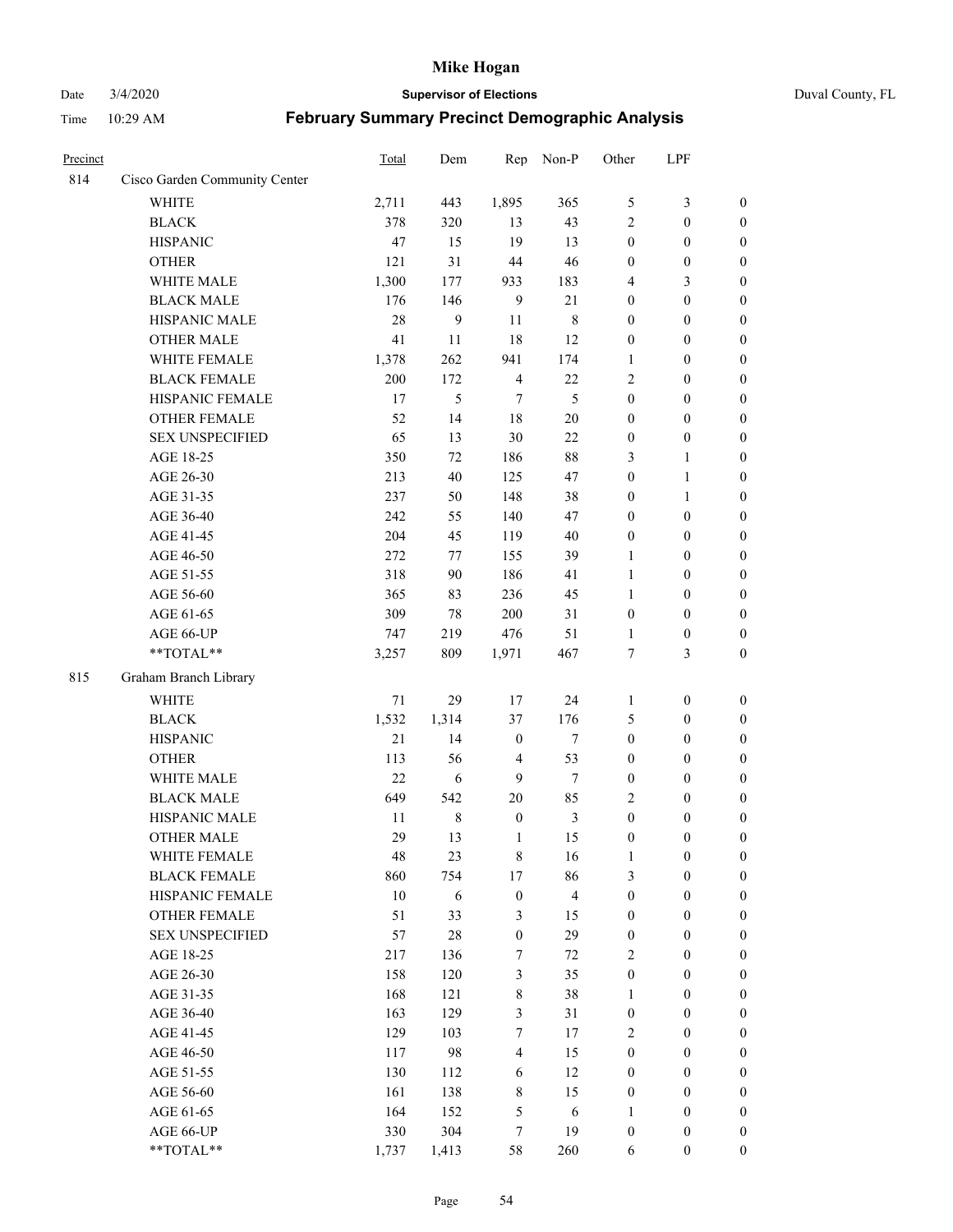Date 3/4/2020 **Supervisor of Elections** Duval County, FL

| Precinct |                          | Total | Dem         | Rep              | Non-P          | Other            | LPF                     |                  |
|----------|--------------------------|-------|-------------|------------------|----------------|------------------|-------------------------|------------------|
| 816      | Norwood Community Church |       |             |                  |                |                  |                         |                  |
|          | <b>WHITE</b>             | 104   | 34          | 37               | 29             | $\overline{4}$   | $\boldsymbol{0}$        | 0                |
|          | <b>BLACK</b>             | 616   | 523         | 16               | 76             | 1                | $\boldsymbol{0}$        | $\boldsymbol{0}$ |
|          | <b>HISPANIC</b>          | 18    | 13          | $\boldsymbol{0}$ | $\overline{4}$ | $\boldsymbol{0}$ | $\mathbf{1}$            | $\boldsymbol{0}$ |
|          | <b>OTHER</b>             | 66    | 24          | 3                | 39             | $\boldsymbol{0}$ | $\boldsymbol{0}$        | $\boldsymbol{0}$ |
|          | WHITE MALE               | 48    | 17          | 19               | 11             | 1                | $\boldsymbol{0}$        | $\boldsymbol{0}$ |
|          | <b>BLACK MALE</b>        | 256   | 203         | 9                | 43             | 1                | $\boldsymbol{0}$        | $\boldsymbol{0}$ |
|          | HISPANIC MALE            | 9     | 5           | $\boldsymbol{0}$ | $\mathfrak{Z}$ | 0                | $\mathbf{1}$            | $\boldsymbol{0}$ |
|          | <b>OTHER MALE</b>        | 24    | 9           | 2                | 13             | $\boldsymbol{0}$ | $\boldsymbol{0}$        | $\boldsymbol{0}$ |
|          | WHITE FEMALE             | 54    | 17          | 16               | 18             | 3                | $\boldsymbol{0}$        | $\boldsymbol{0}$ |
|          | <b>BLACK FEMALE</b>      | 347   | 310         | 7                | 30             | $\boldsymbol{0}$ | $\boldsymbol{0}$        | $\boldsymbol{0}$ |
|          | HISPANIC FEMALE          | 9     | $\,$ 8 $\,$ | $\boldsymbol{0}$ | 1              | 0                | $\boldsymbol{0}$        | $\boldsymbol{0}$ |
|          | <b>OTHER FEMALE</b>      | 18    | 10          | $\boldsymbol{0}$ | $\,$ 8 $\,$    | 0                | $\boldsymbol{0}$        | $\boldsymbol{0}$ |
|          | <b>SEX UNSPECIFIED</b>   | 39    | 15          | 3                | $21\,$         | $\boldsymbol{0}$ | $\boldsymbol{0}$        | $\boldsymbol{0}$ |
|          | AGE 18-25                | 112   | 58          | 4                | 48             | 2                | $\boldsymbol{0}$        | $\boldsymbol{0}$ |
|          | AGE 26-30                | 82    | 63          | 4                | 15             | $\boldsymbol{0}$ | $\boldsymbol{0}$        | $\boldsymbol{0}$ |
|          | AGE 31-35                | 73    | 48          | $\overline{c}$   | 23             | $\boldsymbol{0}$ | $\boldsymbol{0}$        | $\boldsymbol{0}$ |
|          | AGE 36-40                | 75    | 56          | $\overline{c}$   | 17             | 0                | $\boldsymbol{0}$        | $\boldsymbol{0}$ |
|          | AGE 41-45                | 64    | 49          | 3                | 10             | $\mathbf{1}$     | $\mathbf{1}$            | $\boldsymbol{0}$ |
|          | AGE 46-50                | 70    | 54          | 5                | 10             | 1                | $\boldsymbol{0}$        | $\boldsymbol{0}$ |
|          | AGE 51-55                | 64    | 49          | 6                | 9              | $\boldsymbol{0}$ | $\boldsymbol{0}$        | $\boldsymbol{0}$ |
|          | AGE 56-60                | 73    | 54          | 9                | 10             | 0                | $\boldsymbol{0}$        | $\boldsymbol{0}$ |
|          | AGE 61-65                | 65    | 58          | 6                | 1              | $\boldsymbol{0}$ | $\boldsymbol{0}$        | $\boldsymbol{0}$ |
|          | AGE 66-UP                | 126   | 105         | 15               | $\mathfrak s$  | 1                | $\boldsymbol{0}$        | $\boldsymbol{0}$ |
|          | **TOTAL**                | 804   | 594         | 56               | 148            | 5                | $\mathbf{1}$            | $\boldsymbol{0}$ |
| 817      | Highlands Baptist Church |       |             |                  |                |                  |                         |                  |
|          | <b>WHITE</b>             | 1,414 | 349         | 678              | 368            | 14               | $\sqrt{5}$              | $\boldsymbol{0}$ |
|          | <b>BLACK</b>             | 2,285 | 1,912       | 57               | 307            | 7                | $\sqrt{2}$              | $\boldsymbol{0}$ |
|          | <b>HISPANIC</b>          | 158   | 70          | 27               | 58             | 3                | $\boldsymbol{0}$        | $\boldsymbol{0}$ |
|          | <b>OTHER</b>             | 239   | 90          | 38               | 110            | $\mathbf{1}$     | $\boldsymbol{0}$        | $\boldsymbol{0}$ |
|          | WHITE MALE               | 637   | 136         | 331              | 161            | 5                | $\overline{\mathbf{4}}$ | $\boldsymbol{0}$ |
|          | <b>BLACK MALE</b>        | 872   | 687         | 29               | 148            | 6                | $\sqrt{2}$              | $\boldsymbol{0}$ |
|          | HISPANIC MALE            | 68    | 24          | 17               | 27             | $\boldsymbol{0}$ | $\boldsymbol{0}$        | $\boldsymbol{0}$ |
|          | <b>OTHER MALE</b>        | 80    | 29          | 16               | 35             | $\boldsymbol{0}$ | $\boldsymbol{0}$        | $\boldsymbol{0}$ |
|          | WHITE FEMALE             | 760   | 207         | 340              | 203            | 9                | 1                       | 0                |
|          | <b>BLACK FEMALE</b>      | 1,363 | 1,185       | 27               | 150            | $\mathbf{1}$     | $\boldsymbol{0}$        | $\boldsymbol{0}$ |
|          | HISPANIC FEMALE          | 86    | 44          | 9                | 30             | 3                | $\boldsymbol{0}$        | $\overline{0}$   |
|          | OTHER FEMALE             | 106   | 45          | 17               | 43             | 1                | $\boldsymbol{0}$        | $\overline{0}$   |
|          | <b>SEX UNSPECIFIED</b>   | 124   | 64          | 14               | 46             | $\boldsymbol{0}$ | $\boldsymbol{0}$        | 0                |
|          | AGE 18-25                | 593   | 312         | 68               | 206            | 7                | $\boldsymbol{0}$        | 0                |
|          | AGE 26-30                | 468   | 262         | 68               | 132            | 4                | $\sqrt{2}$              | 0                |
|          | AGE 31-35                | 407   | 239         | 50               | 116            | 1                | $\mathbf{1}$            | 0                |
|          | AGE 36-40                | 342   | 212         | 51               | 79             | $\boldsymbol{0}$ | $\boldsymbol{0}$        | 0                |
|          | AGE 41-45                | 314   | 197         | 46               | 68             | 3                | $\boldsymbol{0}$        | 0                |
|          | AGE 46-50                | 307   | 188         | 63               | 52             | 3                | 1                       | 0                |
|          | AGE 51-55                | 325   | 199         | 74               | 47             | 3                | $\sqrt{2}$              | 0                |
|          | AGE 56-60                | 353   | 225         | 86               | 40             | $\overline{c}$   | $\boldsymbol{0}$        | $\overline{0}$   |
|          | AGE 61-65                | 325   | 203         | 79               | 43             | $\boldsymbol{0}$ | $\boldsymbol{0}$        | $\overline{0}$   |
|          | AGE 66-UP                | 660   | 384         | 214              | 59             | 2                | $\mathbf{1}$            | 0                |
|          | **TOTAL**                | 4,096 | 2,421       | 800              | 843            | 25               | 7                       | $\boldsymbol{0}$ |
|          |                          |       |             |                  |                |                  |                         |                  |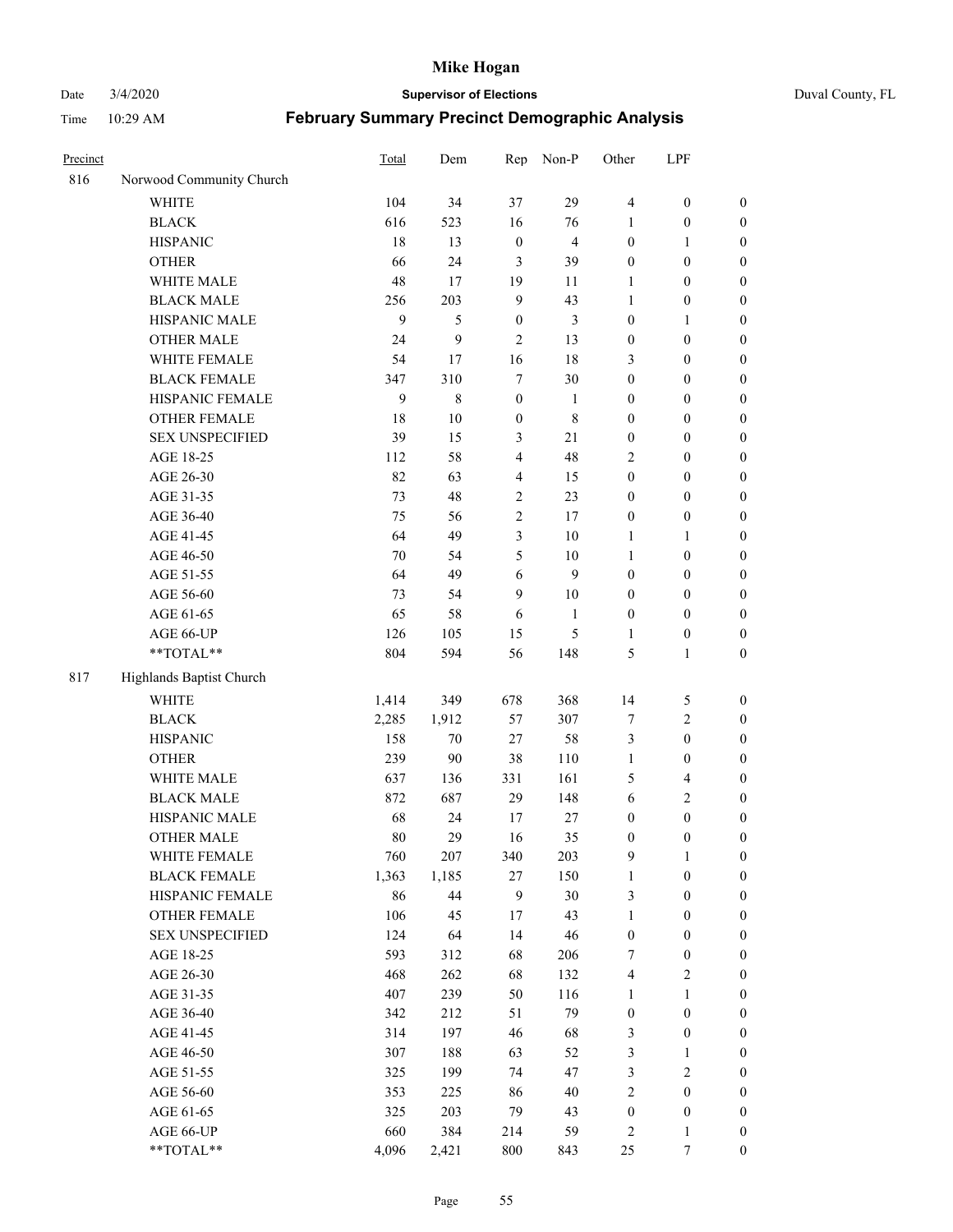#### Date 3/4/2020 **Supervisor of Elections** Duval County, FL

| Precinct |                                     | Total   | Dem                     | Rep            | Non-P          | Other            | LPF              |                  |
|----------|-------------------------------------|---------|-------------------------|----------------|----------------|------------------|------------------|------------------|
| 818      | Greater Harvest Christian Fellowshi |         |                         |                |                |                  |                  |                  |
|          | <b>WHITE</b>                        | 306     | 85                      | 153            | 68             | $\boldsymbol{0}$ | $\boldsymbol{0}$ | 0                |
|          | <b>BLACK</b>                        | 929     | 812                     | 24             | 92             | 1                | $\boldsymbol{0}$ | 0                |
|          | <b>HISPANIC</b>                     | 17      | $\overline{\mathbf{4}}$ | $\overline{4}$ | 9              | $\boldsymbol{0}$ | $\boldsymbol{0}$ | $\boldsymbol{0}$ |
|          | <b>OTHER</b>                        | 78      | 32                      | 9              | 36             | 1                | $\boldsymbol{0}$ | $\boldsymbol{0}$ |
|          | WHITE MALE                          | 143     | 27                      | 75             | 41             | $\boldsymbol{0}$ | $\boldsymbol{0}$ | $\boldsymbol{0}$ |
|          | <b>BLACK MALE</b>                   | 370     | 311                     | 15             | 43             | 1                | $\boldsymbol{0}$ | $\boldsymbol{0}$ |
|          | HISPANIC MALE                       | $\tau$  | $\overline{c}$          | $\mathfrak{Z}$ | $\overline{c}$ | $\boldsymbol{0}$ | $\boldsymbol{0}$ | $\boldsymbol{0}$ |
|          | <b>OTHER MALE</b>                   | 26      | 13                      | $\mathfrak{Z}$ | $10\,$         | $\boldsymbol{0}$ | $\boldsymbol{0}$ | $\boldsymbol{0}$ |
|          | WHITE FEMALE                        | 159     | 56                      | $77 \,$        | 26             | $\boldsymbol{0}$ | $\boldsymbol{0}$ | $\boldsymbol{0}$ |
|          | <b>BLACK FEMALE</b>                 | 545     | 488                     | $\,$ 8 $\,$    | 49             | $\boldsymbol{0}$ | $\boldsymbol{0}$ | $\boldsymbol{0}$ |
|          | HISPANIC FEMALE                     | $\,8\,$ | $\overline{2}$          | $\mathbf{1}$   | 5              | $\boldsymbol{0}$ | $\boldsymbol{0}$ | 0                |
|          | <b>OTHER FEMALE</b>                 | 30      | 15                      | 5              | 9              | 1                | $\boldsymbol{0}$ | $\boldsymbol{0}$ |
|          | <b>SEX UNSPECIFIED</b>              | 42      | 19                      | $\mathfrak{Z}$ | $20\,$         | $\boldsymbol{0}$ | $\boldsymbol{0}$ | $\boldsymbol{0}$ |
|          | AGE 18-25                           | 154     | 95                      | 12             | 47             | $\boldsymbol{0}$ | $\boldsymbol{0}$ | $\boldsymbol{0}$ |
|          | AGE 26-30                           | 109     | 67                      | 14             | $28\,$         | $\boldsymbol{0}$ | $\boldsymbol{0}$ | $\boldsymbol{0}$ |
|          | AGE 31-35                           | 101     | 60                      | 11             | $30\,$         | $\boldsymbol{0}$ | $\boldsymbol{0}$ | $\boldsymbol{0}$ |
|          | AGE 36-40                           | 148     | 111                     | 16             | 21             | $\boldsymbol{0}$ | $\boldsymbol{0}$ | $\boldsymbol{0}$ |
|          | AGE 41-45                           | 133     | 102                     | 14             | 16             | $\mathbf{1}$     | $\boldsymbol{0}$ | $\boldsymbol{0}$ |
|          | AGE 46-50                           | 93      | 69                      | $\,8\,$        | 16             | $\boldsymbol{0}$ | $\boldsymbol{0}$ | $\boldsymbol{0}$ |
|          | AGE 51-55                           | 110     | 73                      | 21             | 15             | 1                | $\boldsymbol{0}$ | $\boldsymbol{0}$ |
|          | AGE 56-60                           | 109     | 79                      | 20             | 10             | $\boldsymbol{0}$ | $\boldsymbol{0}$ | 0                |
|          | AGE 61-65                           | 121     | 85                      | 25             | 11             | $\boldsymbol{0}$ | $\boldsymbol{0}$ | 0                |
|          | AGE 66-UP                           | 251     | 191                     | 49             | 11             | $\boldsymbol{0}$ | $\boldsymbol{0}$ | $\boldsymbol{0}$ |
|          | **TOTAL**                           | 1,330   | 933                     | 190            | 205            | 2                | $\boldsymbol{0}$ | $\boldsymbol{0}$ |
| 901      | CWA AFL-CIO Local #3106             |         |                         |                |                |                  |                  |                  |
|          | <b>WHITE</b>                        | 1,538   | 676                     | 445            | 378            | 23               | 16               | $\boldsymbol{0}$ |
|          | <b>BLACK</b>                        | 1,240   | 1,002                   | 48             | 183            | 6                | $\mathbf{1}$     | $\boldsymbol{0}$ |
|          | <b>HISPANIC</b>                     | 118     | 55                      | 21             | 41             | $\boldsymbol{0}$ | $\mathbf{1}$     | $\boldsymbol{0}$ |
|          | <b>OTHER</b>                        | 241     | 95                      | 36             | 104            | 5                | $\mathbf{1}$     | $\boldsymbol{0}$ |
|          | WHITE MALE                          | 741     | 300                     | 239            | 181            | 12               | 9                | $\overline{0}$   |
|          | <b>BLACK MALE</b>                   | 523     | 399                     | 29             | 90             | 4                | $\mathbf{1}$     | $\boldsymbol{0}$ |
|          | HISPANIC MALE                       | 66      | 34                      | 10             | $22\,$         | $\boldsymbol{0}$ | $\boldsymbol{0}$ | 0                |
|          | <b>OTHER MALE</b>                   | 85      | 38                      | 14             | 31             | 1                | 1                | 0                |
|          | WHITE FEMALE                        | 776     | 366                     | 202            | 190            | 11               | 7                | 0                |
|          | <b>BLACK FEMALE</b>                 | 695     | 590                     | 19             | 84             | 2                | $\boldsymbol{0}$ | $\boldsymbol{0}$ |
|          | HISPANIC FEMALE                     | $47\,$  | $20\,$                  | 10             | 16             | $\boldsymbol{0}$ | 1                | $\overline{0}$   |
|          | <b>OTHER FEMALE</b>                 | 101     | 37                      | 18             | 42             | 4                | $\boldsymbol{0}$ | $\overline{0}$   |
|          | <b>SEX UNSPECIFIED</b>              | 103     | 44                      | 9              | 50             | $\boldsymbol{0}$ | $\boldsymbol{0}$ | 0                |
|          | AGE 18-25                           | 315     | 156                     | 34             | 118            | 5                | $\sqrt{2}$       | 0                |
|          | AGE 26-30                           | 432     | 232                     | 59             | 127            | 9                | $\sqrt{5}$       | 0                |
|          | AGE 31-35                           | 392     | 237                     | 45             | 98             | 7                | $\sqrt{5}$       | 0                |
|          | AGE 36-40                           | 325     | 204                     | 44             | 71             | 4                | $\sqrt{2}$       | 0                |
|          | AGE 41-45                           | 250     | 140                     | 41             | 66             | 3                | $\boldsymbol{0}$ | 0                |
|          | AGE 46-50                           | 255     | 135                     | 57             | 58             | 3                | $\sqrt{2}$       | 0                |
|          | AGE 51-55                           | 237     | 134                     | 46             | 55             | 2                | $\boldsymbol{0}$ | $\overline{0}$   |
|          | AGE 56-60                           | 288     | 180                     | 73             | 34             | $\boldsymbol{0}$ | 1                | $\overline{0}$   |
|          | AGE 61-65                           | 238     | 145                     | 55             | 37             | $\boldsymbol{0}$ | $\mathbf{1}$     | $\overline{0}$   |
|          | AGE 66-UP                           | 403     | 264                     | 96             | 41             | $\mathbf{1}$     | $\mathbf{1}$     | $\boldsymbol{0}$ |
|          | **TOTAL**                           | 3,137   | 1,828                   | 550            | 706            | 34               | 19               | $\boldsymbol{0}$ |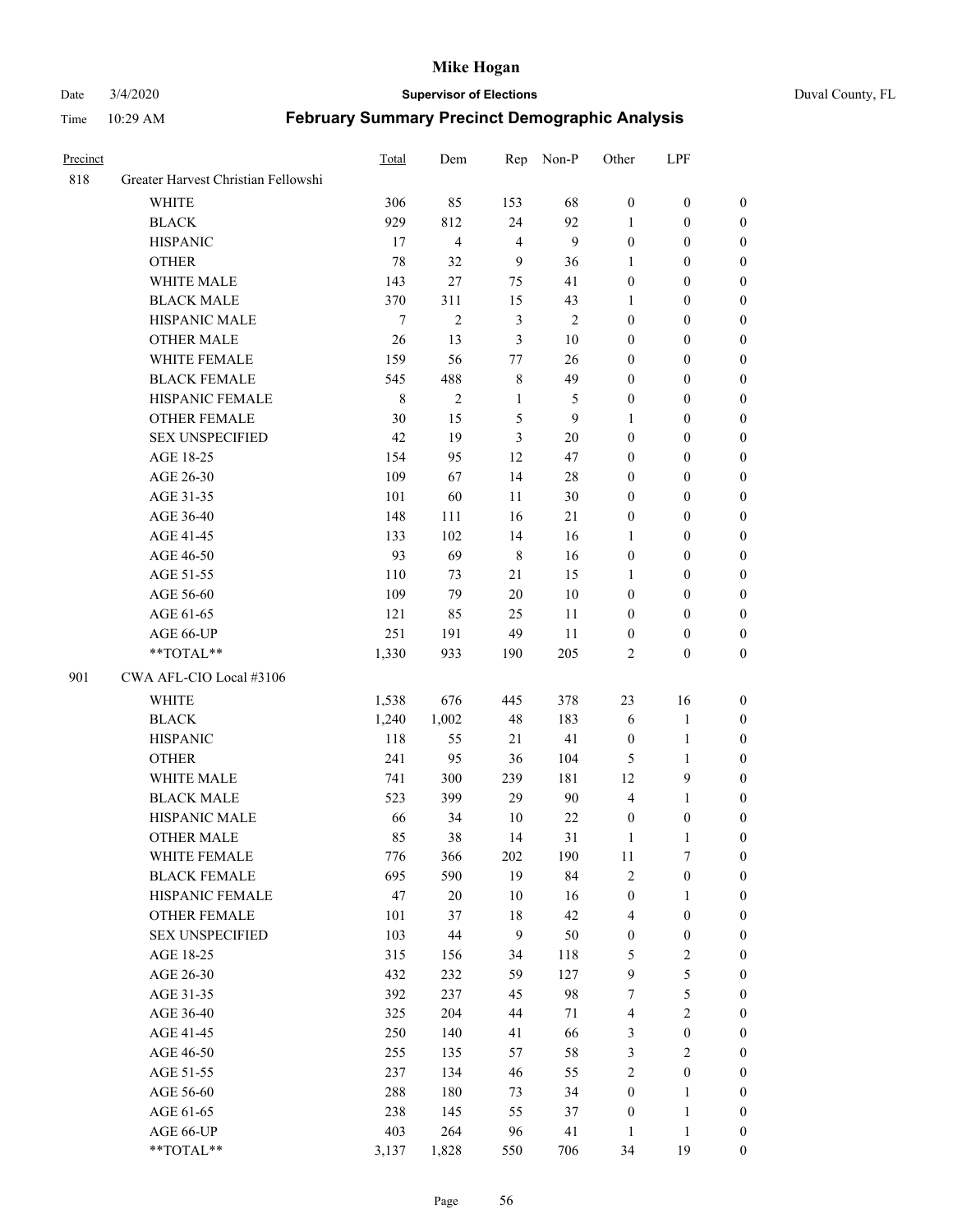#### Date 3/4/2020 **Supervisor of Elections** Duval County, FL

| Precinct |                                     | Total  | Dem    | Rep              | Non-P   | Other            | LPF              |                  |
|----------|-------------------------------------|--------|--------|------------------|---------|------------------|------------------|------------------|
| 902      | Schell-Sweet Resource Wellness Cent |        |        |                  |         |                  |                  |                  |
|          | <b>WHITE</b>                        | 76     | 33     | 11               | 32      | $\boldsymbol{0}$ | $\boldsymbol{0}$ | $\boldsymbol{0}$ |
|          | <b>BLACK</b>                        | 2,552  | 2,232  | 71               | 242     | 5                | $\overline{2}$   | $\boldsymbol{0}$ |
|          | <b>HISPANIC</b>                     | 20     | 12     | $\boldsymbol{0}$ | $\,8\,$ | $\boldsymbol{0}$ | $\boldsymbol{0}$ | $\boldsymbol{0}$ |
|          | <b>OTHER</b>                        | 161    | 72     | $\,$ 8 $\,$      | 79      | $\overline{2}$   | $\boldsymbol{0}$ | $\boldsymbol{0}$ |
|          | WHITE MALE                          | 34     | 11     | 10               | 13      | $\boldsymbol{0}$ | $\boldsymbol{0}$ | $\boldsymbol{0}$ |
|          | <b>BLACK MALE</b>                   | 1,017  | 855    | 36               | 124     | $\mathbf{1}$     | $\mathbf{1}$     | $\boldsymbol{0}$ |
|          | HISPANIC MALE                       | 10     | 7      | $\boldsymbol{0}$ | 3       | $\boldsymbol{0}$ | $\boldsymbol{0}$ | $\boldsymbol{0}$ |
|          | <b>OTHER MALE</b>                   | 61     | 30     | 6                | 24      | $\mathbf{1}$     | $\boldsymbol{0}$ | $\boldsymbol{0}$ |
|          | WHITE FEMALE                        | 41     | $22\,$ | $\mathbf{1}$     | 18      | $\boldsymbol{0}$ | $\boldsymbol{0}$ | 0                |
|          | <b>BLACK FEMALE</b>                 | 1,490  | 1,342  | 33               | 110     | 4                | 1                | 0                |
|          | HISPANIC FEMALE                     | 8      | 5      | $\boldsymbol{0}$ | 3       | $\boldsymbol{0}$ | $\boldsymbol{0}$ | $\boldsymbol{0}$ |
|          | OTHER FEMALE                        | 55     | 30     | $\mathbf{1}$     | 23      | 1                | $\boldsymbol{0}$ | $\boldsymbol{0}$ |
|          | <b>SEX UNSPECIFIED</b>              | 93     | 47     | $\mathfrak{Z}$   | 43      | $\boldsymbol{0}$ | $\boldsymbol{0}$ | $\boldsymbol{0}$ |
|          | AGE 18-25                           | 316    | 192    | 15               | 106     | $\overline{c}$   | $\mathbf{1}$     | $\boldsymbol{0}$ |
|          | AGE 26-30                           | 269    | 208    | 12               | 48      | $\boldsymbol{0}$ | $\mathbf{1}$     | $\boldsymbol{0}$ |
|          | AGE 31-35                           | 266    | 209    | $\overline{7}$   | 48      | $\overline{c}$   | $\boldsymbol{0}$ | $\boldsymbol{0}$ |
|          | AGE 36-40                           | 232    | 183    | $10\,$           | 38      | $\mathbf{1}$     | $\boldsymbol{0}$ | $\boldsymbol{0}$ |
|          | AGE 41-45                           | 167    | 135    | $\sqrt{5}$       | 27      | $\boldsymbol{0}$ | $\boldsymbol{0}$ | $\boldsymbol{0}$ |
|          | AGE 46-50                           | 184    | 166    | $\sqrt{5}$       | 13      | $\boldsymbol{0}$ | $\boldsymbol{0}$ | $\boldsymbol{0}$ |
|          | AGE 51-55                           | 227    | 201    | $\tau$           | 19      | $\boldsymbol{0}$ | $\boldsymbol{0}$ | 0                |
|          | AGE 56-60                           | 228    | 203    | 9                | 15      | 1                | $\boldsymbol{0}$ | $\boldsymbol{0}$ |
|          | AGE 61-65                           | 232    | 212    | 3                | 17      | $\boldsymbol{0}$ | $\boldsymbol{0}$ | $\boldsymbol{0}$ |
|          | AGE 66-UP                           | 687    | 640    | 17               | 29      | 1                | $\boldsymbol{0}$ | $\boldsymbol{0}$ |
|          | **TOTAL**                           | 2,809  | 2,349  | 90               | 361     | 7                | $\overline{2}$   | $\boldsymbol{0}$ |
| 903      | Redemption Church                   |        |        |                  |         |                  |                  |                  |
|          | <b>WHITE</b>                        | 1,201  | 369    | 574              | 240     | 14               | $\overline{4}$   | $\boldsymbol{0}$ |
|          | <b>BLACK</b>                        | 1,386  | 1,106  | $46\,$           | 227     | 6                | $\mathbf{1}$     | $\boldsymbol{0}$ |
|          | <b>HISPANIC</b>                     | 166    | 62     | 19               | $80\,$  | 4                | $\mathbf{1}$     | $\boldsymbol{0}$ |
|          | <b>OTHER</b>                        | 252    | 97     | 52               | 97      | 5                | $\mathbf{1}$     | $\boldsymbol{0}$ |
|          | WHITE MALE                          | 524    | 147    | 252              | 113     | 8                | $\overline{4}$   | 0                |
|          | <b>BLACK MALE</b>                   | 525    | 393    | $20\,$           | 111     | $\mathbf{1}$     | $\boldsymbol{0}$ | $\boldsymbol{0}$ |
|          | HISPANIC MALE                       | 73     | 23     | 11               | 37      | $\mathbf{1}$     | 1                | 0                |
|          | <b>OTHER MALE</b>                   | 92     | 30     | 23               | 37      | $\overline{c}$   | $\boldsymbol{0}$ | $\boldsymbol{0}$ |
|          | WHITE FEMALE                        | 666    | 218    | 316              | 126     | 6                | $\boldsymbol{0}$ | $\boldsymbol{0}$ |
|          | <b>BLACK FEMALE</b>                 | 835    | 689    | 25               | 115     | 5                | $\mathbf{1}$     | $\overline{0}$   |
|          | HISPANIC FEMALE                     | 88     | 36     | $\,$ 8 $\,$      | 42      | $\boldsymbol{2}$ | $\boldsymbol{0}$ | $\overline{0}$   |
|          | <b>OTHER FEMALE</b>                 | 115    | 55     | 22               | 36      | $\boldsymbol{2}$ | $\boldsymbol{0}$ | 0                |
|          | <b>SEX UNSPECIFIED</b>              | $87\,$ | 43     | 14               | 27      | $\sqrt{2}$       | $\mathbf{1}$     | 0                |
|          | AGE 18-25                           | 380    | 196    | 50               | 126     | $\boldsymbol{7}$ | $\mathbf{1}$     | 0                |
|          | AGE 26-30                           | 337    | 186    | 52               | 96      | $\sqrt{2}$       | $\mathbf{1}$     | 0                |
|          | AGE 31-35                           | 291    | 150    | 38               | 92      | 8                | $\mathfrak{Z}$   | 0                |
|          | AGE 36-40                           | 237    | 140    | 33               | 63      | $\boldsymbol{0}$ | $\mathbf{1}$     | 0                |
|          | AGE 41-45                           | 215    | 115    | 47               | 48      | 4                | $\mathbf{1}$     | 0                |
|          | AGE 46-50                           | 229    | 133    | 50               | 43      | 3                | $\boldsymbol{0}$ | 0                |
|          | AGE 51-55                           | 241    | 132    | 65               | 42      | $\sqrt{2}$       | $\boldsymbol{0}$ | $\boldsymbol{0}$ |
|          | AGE 56-60                           | 272    | 152    | 77               | 42      | $\mathbf{1}$     | $\boldsymbol{0}$ | $\overline{0}$   |
|          | AGE 61-65                           | 245    | 135    | 75               | 35      | $\boldsymbol{0}$ | $\boldsymbol{0}$ | 0                |
|          | AGE 66-UP                           | 558    | 295    | 204              | 57      | $\overline{c}$   | $\boldsymbol{0}$ | 0                |
|          | **TOTAL**                           | 3,005  | 1,634  | 691              | 644     | 29               | $\tau$           | $\boldsymbol{0}$ |
|          |                                     |        |        |                  |         |                  |                  |                  |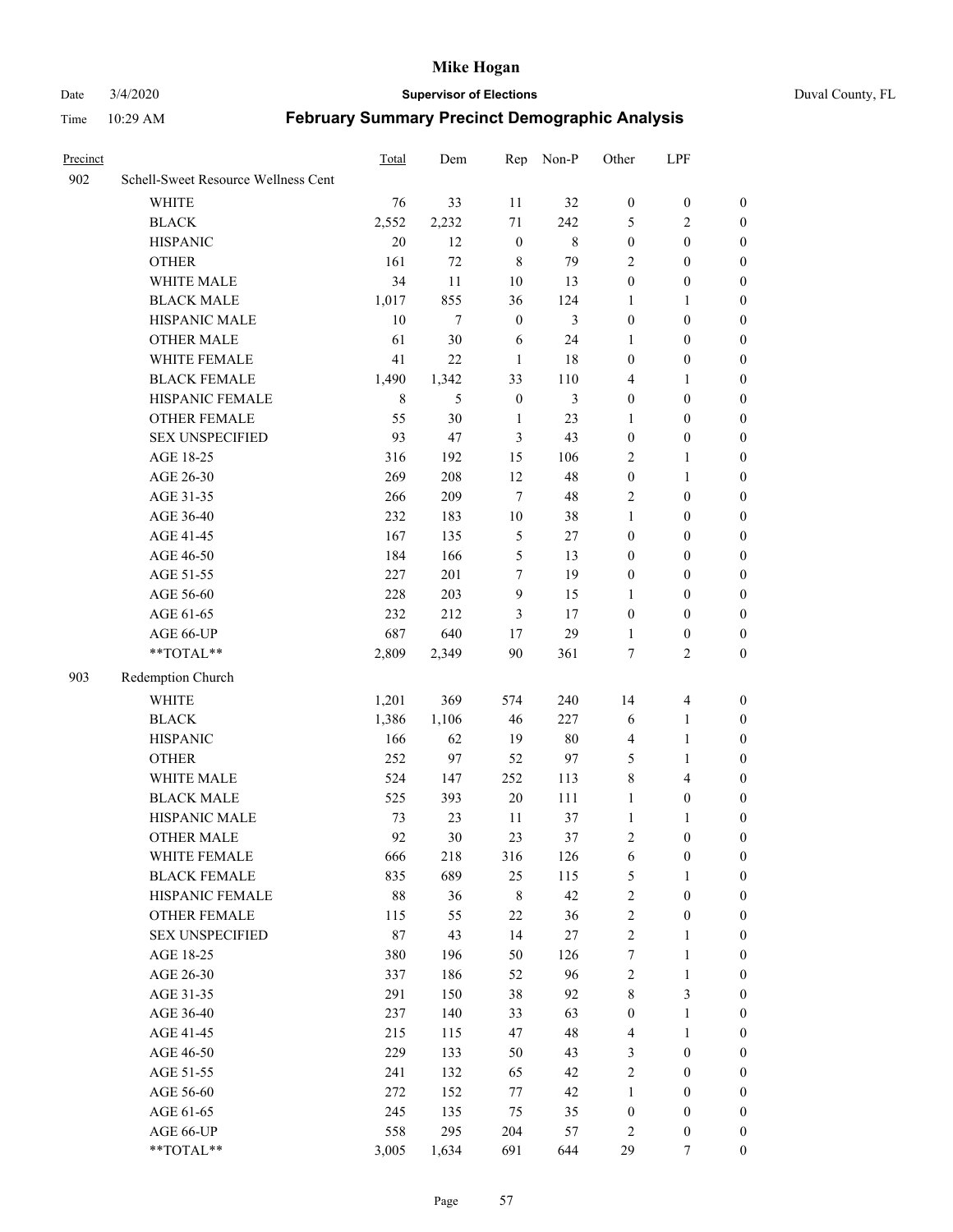#### Date 3/4/2020 **Supervisor of Elections** Duval County, FL

| Precinct |                                    | Total          | Dem            | Rep                     | Non-P        | Other                   | LPF              |                  |
|----------|------------------------------------|----------------|----------------|-------------------------|--------------|-------------------------|------------------|------------------|
| 904      | Johnnie W. Walker Community Center |                |                |                         |              |                         |                  |                  |
|          | <b>WHITE</b>                       | 37             | 21             | $\,8\,$                 | $\,$ 8 $\,$  | $\boldsymbol{0}$        | $\boldsymbol{0}$ | $\boldsymbol{0}$ |
|          | <b>BLACK</b>                       | 2,366          | 2,093          | 46                      | 221          | 5                       | 1                | $\boldsymbol{0}$ |
|          | <b>HISPANIC</b>                    | $\,$ 8 $\,$    | 5              | $\boldsymbol{0}$        | 3            | $\boldsymbol{0}$        | $\boldsymbol{0}$ | $\boldsymbol{0}$ |
|          | <b>OTHER</b>                       | 122            | 62             | 3                       | 57           | $\boldsymbol{0}$        | $\boldsymbol{0}$ | $\boldsymbol{0}$ |
|          | WHITE MALE                         | 19             | 9              | 5                       | 5            | $\boldsymbol{0}$        | $\boldsymbol{0}$ | $\boldsymbol{0}$ |
|          | <b>BLACK MALE</b>                  | 915            | 789            | 18                      | 105          | 3                       | $\boldsymbol{0}$ | $\boldsymbol{0}$ |
|          | HISPANIC MALE                      | 3              | $\overline{c}$ | $\boldsymbol{0}$        | $\mathbf{1}$ | $\boldsymbol{0}$        | $\boldsymbol{0}$ | $\boldsymbol{0}$ |
|          | <b>OTHER MALE</b>                  | 36             | $20\,$         | $\boldsymbol{0}$        | 16           | $\boldsymbol{0}$        | $\boldsymbol{0}$ | 0                |
|          | WHITE FEMALE                       | 17             | 11             | 3                       | 3            | $\boldsymbol{0}$        | $\boldsymbol{0}$ | 0                |
|          | <b>BLACK FEMALE</b>                | 1,420          | 1,282          | 26                      | 109          | 2                       | 1                | $\boldsymbol{0}$ |
|          | HISPANIC FEMALE                    | $\overline{4}$ | 3              | $\boldsymbol{0}$        | 1            | $\boldsymbol{0}$        | $\boldsymbol{0}$ | $\boldsymbol{0}$ |
|          | <b>OTHER FEMALE</b>                | 46             | 28             | $\mathfrak{Z}$          | 15           | $\boldsymbol{0}$        | $\boldsymbol{0}$ | $\boldsymbol{0}$ |
|          | <b>SEX UNSPECIFIED</b>             | 73             | 37             | $\sqrt{2}$              | 34           | $\boldsymbol{0}$        | $\boldsymbol{0}$ | $\boldsymbol{0}$ |
|          | AGE 18-25                          | 267            | 189            | 6                       | 69           | $\overline{c}$          | 1                | $\boldsymbol{0}$ |
|          | AGE 26-30                          | 216            | 164            | $\overline{4}$          | 46           | $\overline{c}$          | $\boldsymbol{0}$ | $\boldsymbol{0}$ |
|          | AGE 31-35                          | 204            | 159            | $\mathfrak{Z}$          | 41           | $\mathbf{1}$            | $\boldsymbol{0}$ | $\boldsymbol{0}$ |
|          | AGE 36-40                          | 167            | 136            | 5                       | 26           | $\boldsymbol{0}$        | $\boldsymbol{0}$ | $\boldsymbol{0}$ |
|          | AGE 41-45                          | 164            | 137            | $\overline{\mathbf{4}}$ | 23           | $\boldsymbol{0}$        | $\boldsymbol{0}$ | $\boldsymbol{0}$ |
|          | AGE 46-50                          | 196            | 171            | 3                       | 22           | $\boldsymbol{0}$        | $\boldsymbol{0}$ | 0                |
|          | AGE 51-55                          | 205            | 178            | 9                       | 18           | $\boldsymbol{0}$        | $\boldsymbol{0}$ | $\boldsymbol{0}$ |
|          | AGE 56-60                          | 240            | 218            | 6                       | 16           | $\boldsymbol{0}$        | $\boldsymbol{0}$ | $\boldsymbol{0}$ |
|          | AGE 61-65                          | 226            | 207            | $\overline{7}$          | 12           | $\boldsymbol{0}$        | $\boldsymbol{0}$ | $\boldsymbol{0}$ |
|          | AGE 66-UP                          | 647            | 621            | 10                      | 16           | $\boldsymbol{0}$        | $\boldsymbol{0}$ | $\boldsymbol{0}$ |
|          | **TOTAL**                          | 2,533          | 2,181          | 57                      | 289          | 5                       | $\mathbf{1}$     | $\boldsymbol{0}$ |
| 905      | Webb Wesconnett Regional Library   |                |                |                         |              |                         |                  |                  |
|          | <b>WHITE</b>                       | 772            | 186            | 378                     | 195          | 8                       | $\sqrt{5}$       | $\boldsymbol{0}$ |
|          | <b>BLACK</b>                       | 1,238          | 986            | 41                      | 203          | 8                       | $\boldsymbol{0}$ | $\boldsymbol{0}$ |
|          | <b>HISPANIC</b>                    | 178            | 65             | 38                      | 73           | $\mathbf{1}$            | $\mathbf{1}$     | $\boldsymbol{0}$ |
|          | <b>OTHER</b>                       | 208            | 65             | 38                      | 99           | 4                       | $\sqrt{2}$       | $\boldsymbol{0}$ |
|          | WHITE MALE                         | 325            | 72             | 159                     | 88           | 4                       | $\sqrt{2}$       | $\boldsymbol{0}$ |
|          | <b>BLACK MALE</b>                  | 462            | 327            | 19                      | 109          | 7                       | $\boldsymbol{0}$ | 0                |
|          | HISPANIC MALE                      | 81             | 23             | 16                      | 42           | $\boldsymbol{0}$        | $\boldsymbol{0}$ | 0                |
|          | <b>OTHER MALE</b>                  | 75             | 22             | 19                      | 34           | $\boldsymbol{0}$        | $\boldsymbol{0}$ | $\boldsymbol{0}$ |
|          | WHITE FEMALE                       | 431            | $110\,$        | 212                     | 102          | $\overline{\mathbf{4}}$ | $\mathfrak{Z}$   | $\boldsymbol{0}$ |
|          | <b>BLACK FEMALE</b>                | 761            | 648            | $22\,$                  | 90           | $\mathbf{1}$            | $\boldsymbol{0}$ | $\boldsymbol{0}$ |
|          | HISPANIC FEMALE                    | 96             | 41             | $22\,$                  | 31           | $\mathbf{1}$            | $\mathbf{1}$     | $\overline{0}$   |
|          | <b>OTHER FEMALE</b>                | 101            | 38             | 15                      | 42           | 4                       | $\sqrt{2}$       | $\overline{0}$   |
|          | <b>SEX UNSPECIFIED</b>             | 64             | 21             | $11\,$                  | 32           | $\boldsymbol{0}$        | $\boldsymbol{0}$ | $\overline{0}$   |
|          | AGE 18-25                          | 289            | 160            | 30                      | 95           | $\sqrt{2}$              | $\sqrt{2}$       | 0                |
|          | AGE 26-30                          | 264            | 131            | $30\,$                  | 96           | 4                       | $\mathfrak{Z}$   | 0                |
|          | AGE 31-35                          | 255            | 147            | 32                      | 72           | $\overline{4}$          | $\boldsymbol{0}$ | 0                |
|          | AGE 36-40                          | 226            | 117            | 39                      | 66           | 3                       | $\mathbf{1}$     | 0                |
|          | AGE 41-45                          | 188            | 116            | $27\,$                  | 42           | $\sqrt{2}$              | $\mathbf{1}$     | 0                |
|          | AGE 46-50                          | 198            | 111            | 42                      | 43           | $\mathbf{1}$            | $\mathbf{1}$     | $\boldsymbol{0}$ |
|          | AGE 51-55                          | 224            | 117            | 57                      | 49           | $\mathbf{1}$            | $\boldsymbol{0}$ | $\boldsymbol{0}$ |
|          | AGE 56-60                          | 196            | 102            | 63                      | 31           | $\boldsymbol{0}$        | $\boldsymbol{0}$ | $\boldsymbol{0}$ |
|          | AGE 61-65                          | 164            | 87             | 43                      | 31           | 3                       | $\boldsymbol{0}$ | $\overline{0}$   |
|          | AGE 66-UP                          | 392            | 214            | 132                     | 45           | $\mathbf{1}$            | $\boldsymbol{0}$ | $\overline{0}$   |
|          | **TOTAL**                          | 2,396          | 1,302          | 495                     | 570          | 21                      | $\,$ 8 $\,$      | $\boldsymbol{0}$ |
|          |                                    |                |                |                         |              |                         |                  |                  |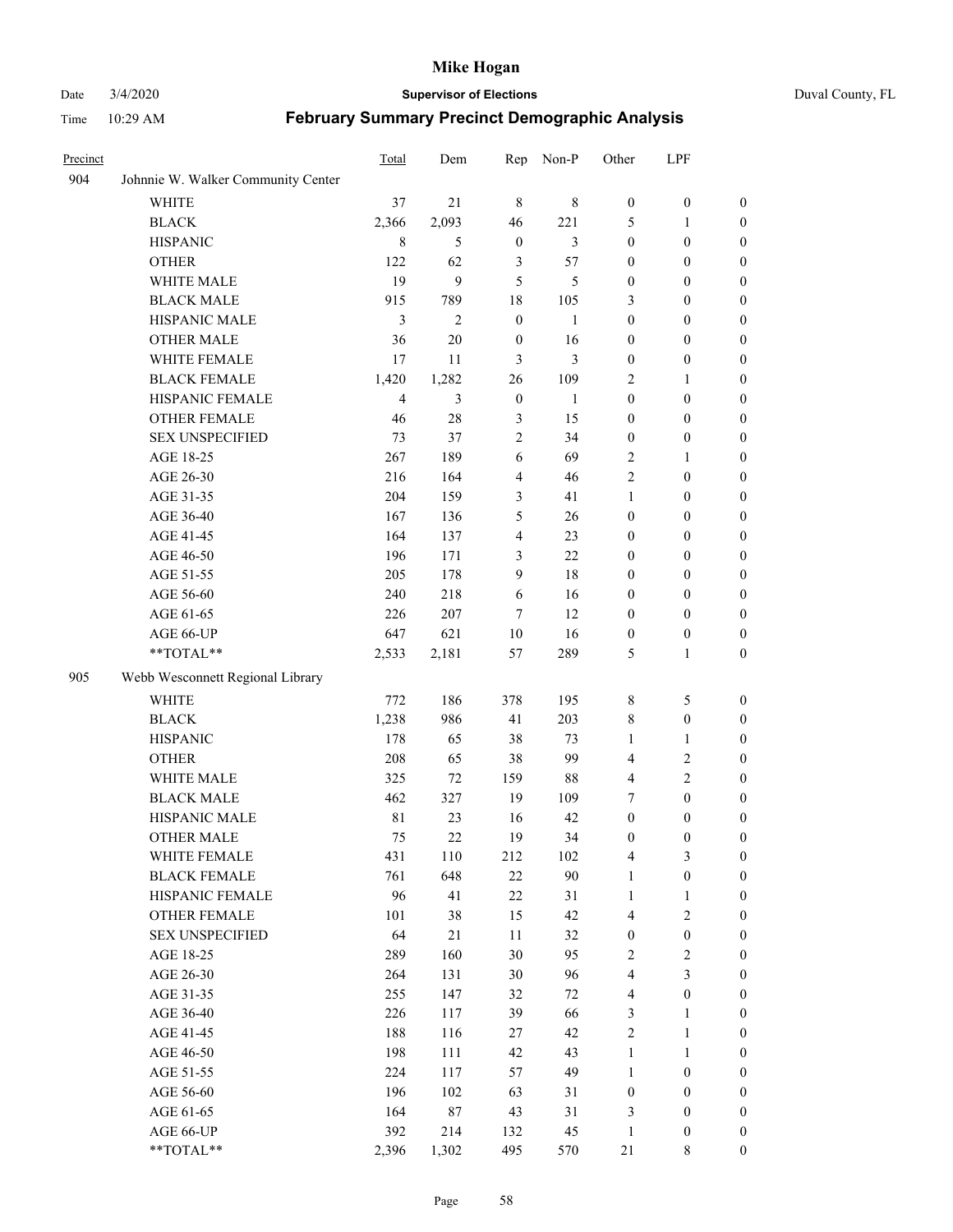## Date 3/4/2020 **Supervisor of Elections** Duval County, FL

| Precinct |                                | Total | Dem    | Rep            | Non-P  | Other            | LPF                     |                  |
|----------|--------------------------------|-------|--------|----------------|--------|------------------|-------------------------|------------------|
| 906      | St Andrews Presbyterian Church |       |        |                |        |                  |                         |                  |
|          | <b>WHITE</b>                   | 1,042 | 261    | 529            | 233    | 13               | 6                       | 0                |
|          | <b>BLACK</b>                   | 340   | 273    | 10             | 53     | 4                | $\boldsymbol{0}$        | 0                |
|          | <b>HISPANIC</b>                | 86    | 24     | 17             | 45     | $\boldsymbol{0}$ | $\boldsymbol{0}$        | $\boldsymbol{0}$ |
|          | <b>OTHER</b>                   | 117   | 34     | 41             | 39     | 2                | 1                       | $\boldsymbol{0}$ |
|          | WHITE MALE                     | 496   | 104    | 267            | 115    | 6                | $\overline{4}$          | $\boldsymbol{0}$ |
|          | <b>BLACK MALE</b>              | 135   | 105    | 5              | 24     | 1                | $\boldsymbol{0}$        | $\boldsymbol{0}$ |
|          | HISPANIC MALE                  | 45    | 12     | 13             | $20\,$ | $\boldsymbol{0}$ | $\boldsymbol{0}$        | $\boldsymbol{0}$ |
|          | <b>OTHER MALE</b>              | 49    | 14     | 18             | 16     | $\mathbf{1}$     | $\boldsymbol{0}$        | $\boldsymbol{0}$ |
|          | WHITE FEMALE                   | 532   | 151    | 259            | 115    | 6                | 1                       | $\boldsymbol{0}$ |
|          | <b>BLACK FEMALE</b>            | 201   | 166    | 5              | $27\,$ | 3                | $\boldsymbol{0}$        | $\boldsymbol{0}$ |
|          | HISPANIC FEMALE                | 41    | 12     | $\overline{4}$ | 25     | $\boldsymbol{0}$ | $\boldsymbol{0}$        | 0                |
|          | <b>OTHER FEMALE</b>            | 51    | 15     | 20             | 14     | 1                | 1                       | $\boldsymbol{0}$ |
|          | <b>SEX UNSPECIFIED</b>         | 35    | 13     | 6              | 14     | $\mathbf{1}$     | $\mathbf{1}$            | $\boldsymbol{0}$ |
|          | AGE 18-25                      | 156   | 54     | 34             | 65     | 3                | $\boldsymbol{0}$        | $\boldsymbol{0}$ |
|          | AGE 26-30                      | 128   | 46     | 30             | 49     | $\mathbf{1}$     | $\sqrt{2}$              | $\boldsymbol{0}$ |
|          | AGE 31-35                      | 127   | 61     | 22             | 40     | 3                | $\mathbf{1}$            | $\boldsymbol{0}$ |
|          | AGE 36-40                      | 138   | 49     | 51             | 36     | $\overline{c}$   | $\boldsymbol{0}$        | $\boldsymbol{0}$ |
|          | AGE 41-45                      | 131   | 46     | 43             | $40\,$ | 2                | $\boldsymbol{0}$        | $\boldsymbol{0}$ |
|          | AGE 46-50                      | 132   | 64     | 41             | 24     | 3                | $\boldsymbol{0}$        | $\boldsymbol{0}$ |
|          | AGE 51-55                      | 123   | 38     | 53             | 31     | $\boldsymbol{0}$ | 1                       | $\boldsymbol{0}$ |
|          | AGE 56-60                      | 158   | 47     | 80             | 27     | 4                | $\boldsymbol{0}$        | 0                |
|          | AGE 61-65                      | 155   | 61     | 68             | 24     | 1                | 1                       | 0                |
|          | AGE 66-UP                      | 337   | 126    | 175            | 34     | $\boldsymbol{0}$ | $\boldsymbol{2}$        | $\boldsymbol{0}$ |
|          | **TOTAL**                      | 1,585 | 592    | 597            | 370    | 19               | $\boldsymbol{7}$        | $\boldsymbol{0}$ |
| 907      | Wesconnett Church of Christ    |       |        |                |        |                  |                         |                  |
|          | <b>WHITE</b>                   | 966   | 236    | 528            | 187    | $10\,$           | $\mathfrak s$           | $\boldsymbol{0}$ |
|          | <b>BLACK</b>                   | 747   | 589    | 26             | 125    | 6                | $\mathbf{1}$            | $\boldsymbol{0}$ |
|          | <b>HISPANIC</b>                | 77    | 43     | 9              | 24     | $\mathbf{1}$     | $\boldsymbol{0}$        | $\boldsymbol{0}$ |
|          | <b>OTHER</b>                   | 138   | 41     | 34             | 62     | $\boldsymbol{0}$ | 1                       | $\boldsymbol{0}$ |
|          | WHITE MALE                     | 463   | 91     | 265            | 98     | 5                | $\overline{\mathbf{4}}$ | $\boldsymbol{0}$ |
|          | <b>BLACK MALE</b>              | 286   | 214    | 13             | 53     | 5                | $\mathbf{1}$            | $\boldsymbol{0}$ |
|          | HISPANIC MALE                  | 29    | 17     | $\mathfrak{S}$ | 6      | $\mathbf{1}$     | $\boldsymbol{0}$        | $\boldsymbol{0}$ |
|          | <b>OTHER MALE</b>              | 56    | 15     | 12             | 29     | $\boldsymbol{0}$ | $\boldsymbol{0}$        | $\boldsymbol{0}$ |
|          | WHITE FEMALE                   | 491   | 142    | 260            | 83     | 5                | 1                       | 0                |
|          | <b>BLACK FEMALE</b>            | 447   | 364    | 12             | $70\,$ | $\mathbf{1}$     | $\boldsymbol{0}$        | $\overline{0}$   |
|          | HISPANIC FEMALE                | 46    | 25     | 4              | 17     | $\boldsymbol{0}$ | $\boldsymbol{0}$        | $\overline{0}$   |
|          | <b>OTHER FEMALE</b>            | 65    | $18\,$ | 21             | 25     | $\boldsymbol{0}$ | $\mathbf{1}$            | $\overline{0}$   |
|          | <b>SEX UNSPECIFIED</b>         | 45    | 23     | 5              | 17     | $\boldsymbol{0}$ | $\boldsymbol{0}$        | 0                |
|          | AGE 18-25                      | 203   | 84     | 45             | 71     | 2                | $\mathbf{1}$            | 0                |
|          | AGE 26-30                      | 192   | 110    | 35             | 45     | $\mathbf{1}$     | $\mathbf{1}$            | 0                |
|          | AGE 31-35                      | 185   | 108    | 23             | 51     | 3                | $\boldsymbol{0}$        | 0                |
|          | AGE 36-40                      | 192   | 92     | 42             | 51     | 4                | $\mathfrak{Z}$          | 0                |
|          | AGE 41-45                      | 158   | 98     | 26             | $30\,$ | 3                | $\mathbf{1}$            | 0                |
|          | AGE 46-50                      | 152   | 71     | 44             | 37     | $\boldsymbol{0}$ | $\boldsymbol{0}$        | 0                |
|          | AGE 51-55                      | 142   | 57     | 54             | 29     | $\mathbf{1}$     | $\mathbf{1}$            | 0                |
|          | AGE 56-60                      | 159   | 67     | 65             | 25     | 2                | $\boldsymbol{0}$        | 0                |
|          | AGE 61-65                      | 160   | 72     | 70             | 18     | $\boldsymbol{0}$ | $\boldsymbol{0}$        | 0                |
|          | AGE 66-UP                      | 385   | 150    | 193            | 41     | $\mathbf{1}$     | $\boldsymbol{0}$        | 0                |
|          | **TOTAL**                      | 1,928 | 909    | 597            | 398    | 17               | 7                       | $\boldsymbol{0}$ |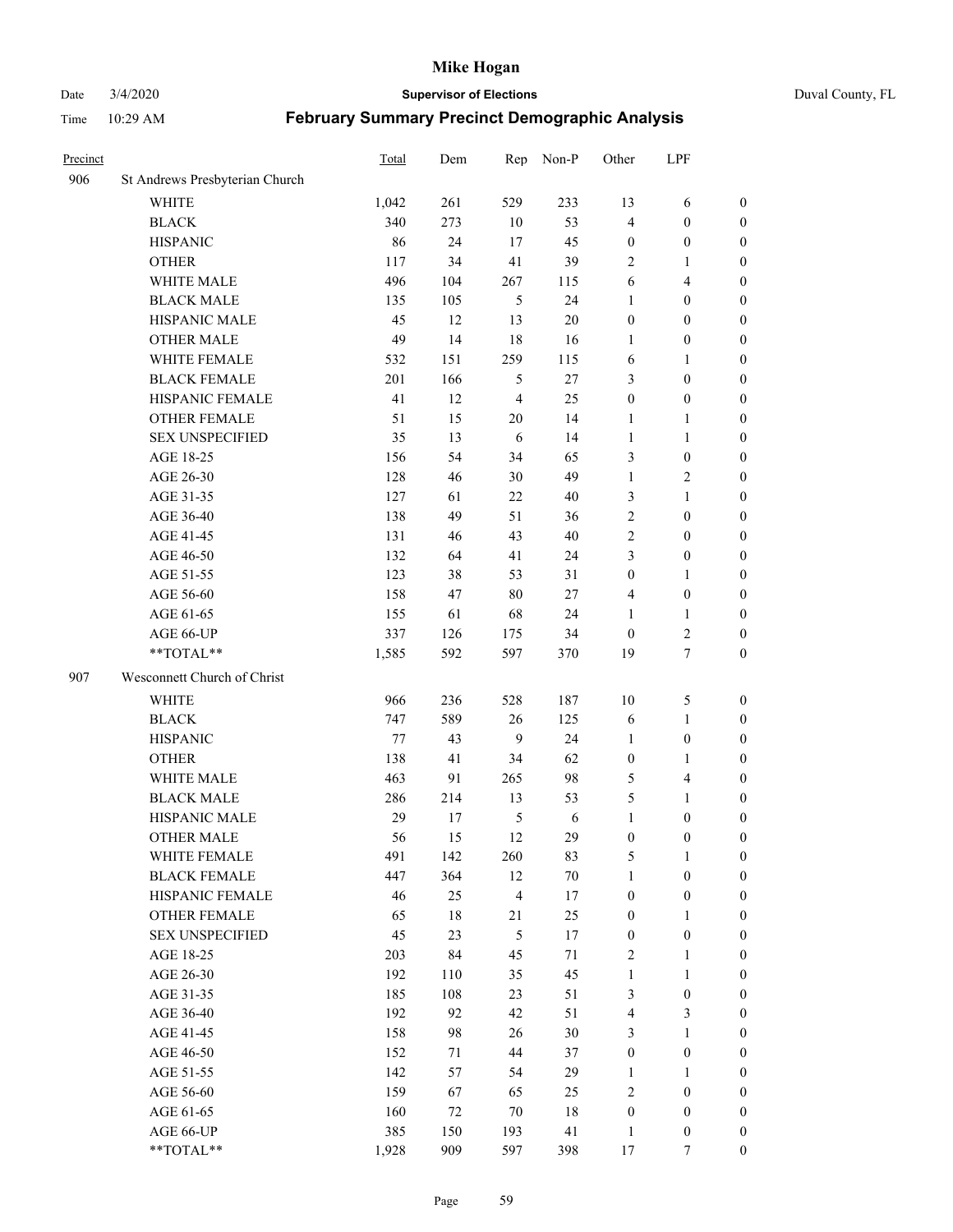### Date 3/4/2020 **Supervisor of Elections** Duval County, FL

| Precinct |                                  | Total | Dem    | Rep            | Non-P            | Other            | LPF                     |                  |
|----------|----------------------------------|-------|--------|----------------|------------------|------------------|-------------------------|------------------|
| 908      | West Jacksonville Baptist Church |       |        |                |                  |                  |                         |                  |
|          | <b>WHITE</b>                     | 2,043 | 638    | 882            | 478              | 29               | 16                      | 0                |
|          | <b>BLACK</b>                     | 1,509 | 1,164  | 61             | 276              | $\,$ 8 $\,$      | $\boldsymbol{0}$        | 0                |
|          | <b>HISPANIC</b>                  | 153   | 64     | $30\,$         | 55               | $\overline{4}$   | $\boldsymbol{0}$        | $\boldsymbol{0}$ |
|          | <b>OTHER</b>                     | 320   | 112    | 55             | 149              | 4                | $\boldsymbol{0}$        | $\boldsymbol{0}$ |
|          | WHITE MALE                       | 936   | 255    | 441            | 218              | 12               | 10                      | $\boldsymbol{0}$ |
|          | <b>BLACK MALE</b>                | 514   | 360    | $26\,$         | 125              | 3                | $\boldsymbol{0}$        | $\boldsymbol{0}$ |
|          | HISPANIC MALE                    | 49    | 13     | 15             | 19               | $\overline{c}$   | $\boldsymbol{0}$        | $\boldsymbol{0}$ |
|          | <b>OTHER MALE</b>                | 106   | 34     | 25             | 46               | $\mathbf{1}$     | $\boldsymbol{0}$        | $\boldsymbol{0}$ |
|          | WHITE FEMALE                     | 1,081 | 374    | 431            | 253              | 17               | 6                       | $\boldsymbol{0}$ |
|          | <b>BLACK FEMALE</b>              | 973   | 787    | 35             | 146              | 5                | $\boldsymbol{0}$        | $\boldsymbol{0}$ |
|          | HISPANIC FEMALE                  | 95    | 46     | 14             | 33               | $\overline{c}$   | $\boldsymbol{0}$        | 0                |
|          | <b>OTHER FEMALE</b>              | 153   | 61     | 23             | 66               | 3                | $\boldsymbol{0}$        | $\boldsymbol{0}$ |
|          | <b>SEX UNSPECIFIED</b>           | 118   | 48     | 18             | 52               | $\boldsymbol{0}$ | $\boldsymbol{0}$        | $\boldsymbol{0}$ |
|          | AGE 18-25                        | 520   | 250    | 61             | 193              | 15               | 1                       | $\boldsymbol{0}$ |
|          | AGE 26-30                        | 491   | 241    | 91             | 148              | $\mathbf{9}$     | $\sqrt{2}$              | $\boldsymbol{0}$ |
|          | AGE 31-35                        | 452   | 252    | 62             | 127              | 7                | $\overline{\mathbf{4}}$ | $\boldsymbol{0}$ |
|          | AGE 36-40                        | 373   | 186    | 72             | 107              | 5                | $\mathfrak{Z}$          | $\boldsymbol{0}$ |
|          | AGE 41-45                        | 323   | 165    | 82             | 69               | 3                | $\overline{\mathbf{4}}$ | $\boldsymbol{0}$ |
|          | AGE 46-50                        | 321   | 165    | 74             | $80\,$           | $\mathbf{1}$     | $\mathbf{1}$            | $\boldsymbol{0}$ |
|          | AGE 51-55                        | 312   | 157    | 98             | 55               | $\mathbf{1}$     | $\mathbf{1}$            | $\boldsymbol{0}$ |
|          | AGE 56-60                        | 350   | 179    | 115            | 55               | $\mathbf{1}$     | $\boldsymbol{0}$        | 0                |
|          | AGE 61-65                        | 281   | 128    | 111            | 41               | $\mathbf{1}$     | $\boldsymbol{0}$        | 0                |
|          | AGE 66-UP                        | 602   | 255    | 262            | 83               | $\sqrt{2}$       | $\boldsymbol{0}$        | $\boldsymbol{0}$ |
|          | **TOTAL**                        | 4,025 | 1,978  | 1,028          | 958              | 45               | 16                      | $\boldsymbol{0}$ |
| 909      | City Rescue Mission              |       |        |                |                  |                  |                         |                  |
|          | <b>WHITE</b>                     | 165   | 59     | 38             | 62               | 5                | $\mathbf{1}$            | $\boldsymbol{0}$ |
|          | <b>BLACK</b>                     | 1,313 | 1,128  | $28\,$         | 152              | 4                | $\mathbf{1}$            | $\boldsymbol{0}$ |
|          | <b>HISPANIC</b>                  | 35    | 19     | $\overline{4}$ | 12               | $\boldsymbol{0}$ | $\boldsymbol{0}$        | $\boldsymbol{0}$ |
|          | <b>OTHER</b>                     | 118   | 67     | $\overline{7}$ | 44               | $\boldsymbol{0}$ | $\boldsymbol{0}$        | $\boldsymbol{0}$ |
|          | WHITE MALE                       | 67    | $20\,$ | 16             | $28\,$           | $\sqrt{2}$       | $\mathbf{1}$            | $\boldsymbol{0}$ |
|          | <b>BLACK MALE</b>                | 504   | 421    | 11             | 68               | 3                | $\mathbf{1}$            | $\boldsymbol{0}$ |
|          | HISPANIC MALE                    | 16    | 6      | $\mathfrak{Z}$ | 7                | $\boldsymbol{0}$ | $\boldsymbol{0}$        | 0                |
|          | <b>OTHER MALE</b>                | 37    | 18     | $\overline{2}$ | $17\,$           | $\boldsymbol{0}$ | $\boldsymbol{0}$        | $\boldsymbol{0}$ |
|          | WHITE FEMALE                     | 97    | 39     | 21             | 34               | 3                | $\boldsymbol{0}$        | 0                |
|          | <b>BLACK FEMALE</b>              | 786   | 690    | 15             | $80\,$           | $\mathbf{1}$     | $\boldsymbol{0}$        | $\boldsymbol{0}$ |
|          | HISPANIC FEMALE                  | 19    | 13     | $\mathbf{1}$   | 5                | $\boldsymbol{0}$ | $\boldsymbol{0}$        | $\overline{0}$   |
|          | OTHER FEMALE                     | 56    | 38     | $\mathfrak z$  | 15               | $\boldsymbol{0}$ | $\boldsymbol{0}$        | $\overline{0}$   |
|          | <b>SEX UNSPECIFIED</b>           | 49    | 28     | $\mathfrak s$  | 16               | $\boldsymbol{0}$ | $\boldsymbol{0}$        | $\overline{0}$   |
|          | AGE 18-25                        | 207   | 141    | $\,8\,$        | 57               | $\mathbf{1}$     | $\boldsymbol{0}$        | $\overline{0}$   |
|          | AGE 26-30                        | 194   | 137    | $\,$ 8 $\,$    | 48               | $\mathbf{1}$     | $\boldsymbol{0}$        | 0                |
|          | AGE 31-35                        | 190   | 139    | 6              | $44\,$           | $\mathbf{1}$     | $\boldsymbol{0}$        | 0                |
|          | AGE 36-40                        | 135   | 97     | 12             | 24               | $\overline{c}$   | $\boldsymbol{0}$        | 0                |
|          | AGE 41-45                        | 121   | 91     | $\overline{4}$ | 24               | $\mathbf{1}$     | $\mathbf{1}$            | 0                |
|          | AGE 46-50                        | 132   | 101    | 5              | 25               | 1                | $\boldsymbol{0}$        | 0                |
|          | AGE 51-55                        | 131   | 106    | 9              | 16               | $\boldsymbol{0}$ | $\boldsymbol{0}$        | $\boldsymbol{0}$ |
|          | AGE 56-60                        | 140   | 121    | $\overline{4}$ | 14               | 1                | $\boldsymbol{0}$        | $\boldsymbol{0}$ |
|          | AGE 61-65                        | 129   | 107    | $\mathbf{9}$   | 11               | $\mathbf{1}$     | 1                       | $\boldsymbol{0}$ |
|          | AGE 66-UP                        | 251   | 232    | 12             | $\boldsymbol{7}$ | $\boldsymbol{0}$ | $\boldsymbol{0}$        | $\boldsymbol{0}$ |
|          | **TOTAL**                        | 1,631 | 1,273  | 77             | 270              | $\mathbf{9}$     | $\overline{c}$          | $\boldsymbol{0}$ |
|          |                                  |       |        |                |                  |                  |                         |                  |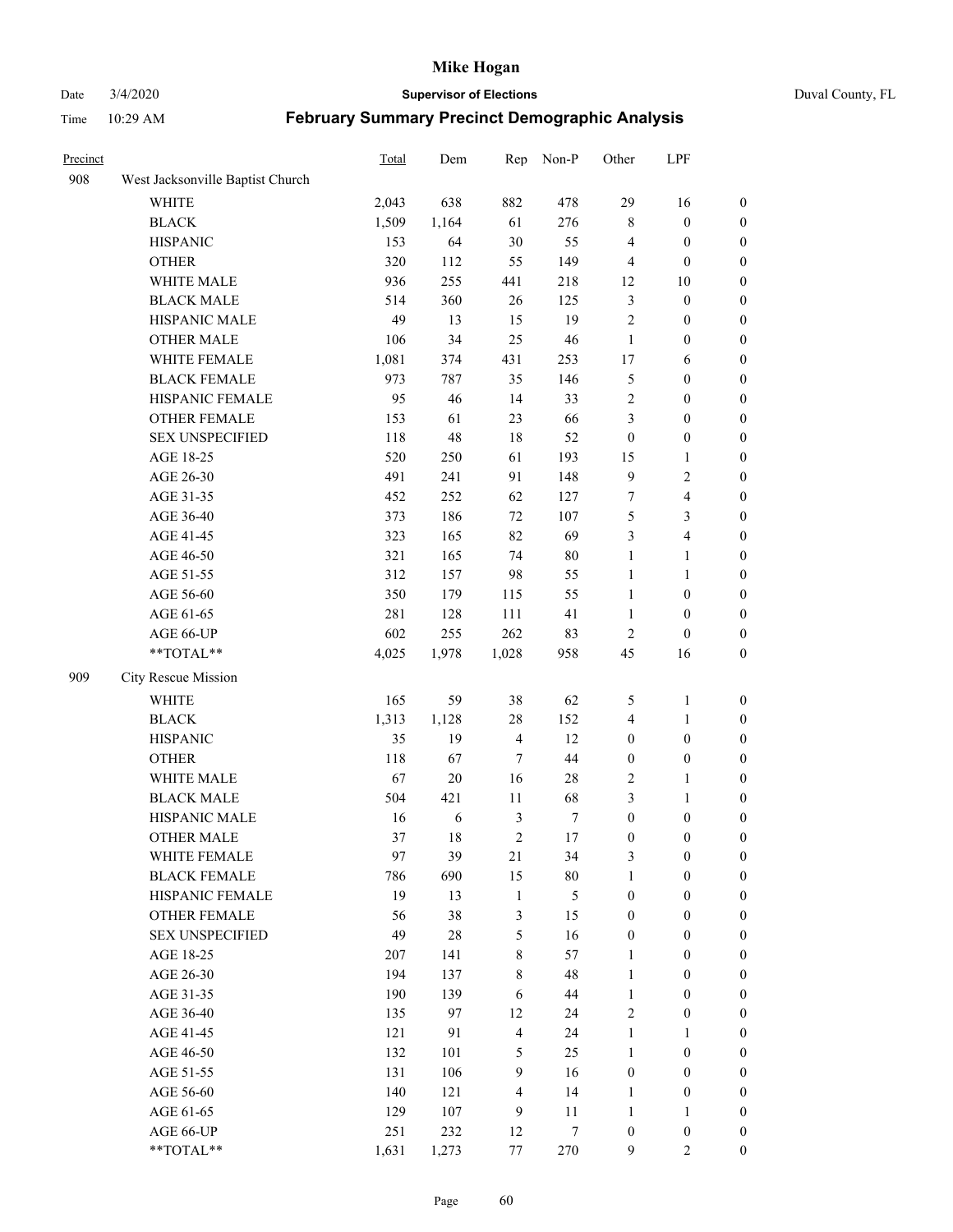#### Date 3/4/2020 **Supervisor of Elections** Duval County, FL

| Precinct |                                     | <b>Total</b> | Dem   | Rep              | Non-P  | Other            | LPF              |                  |
|----------|-------------------------------------|--------------|-------|------------------|--------|------------------|------------------|------------------|
| 910      | Wallace Smalls Senior Citizen Cente |              |       |                  |        |                  |                  |                  |
|          | <b>WHITE</b>                        | 289          | 105   | 112              | 68     | $\overline{4}$   | $\boldsymbol{0}$ | 0                |
|          | <b>BLACK</b>                        | 2,030        | 1,708 | 68               | 246    | 7                | 1                | 0                |
|          | <b>HISPANIC</b>                     | 29           | 17    | 3                | 9      | $\boldsymbol{0}$ | $\boldsymbol{0}$ | $\boldsymbol{0}$ |
|          | <b>OTHER</b>                        | 164          | 83    | 9                | 72     | $\boldsymbol{0}$ | $\boldsymbol{0}$ | $\boldsymbol{0}$ |
|          | WHITE MALE                          | 124          | 39    | 52               | 29     | 4                | $\boldsymbol{0}$ | $\boldsymbol{0}$ |
|          | <b>BLACK MALE</b>                   | 776          | 643   | 24               | 102    | 6                | 1                | $\boldsymbol{0}$ |
|          | HISPANIC MALE                       | 9            | 6     | $\boldsymbol{0}$ | 3      | $\boldsymbol{0}$ | $\boldsymbol{0}$ | $\boldsymbol{0}$ |
|          | <b>OTHER MALE</b>                   | 56           | 29    | 3                | 24     | $\boldsymbol{0}$ | $\boldsymbol{0}$ | $\boldsymbol{0}$ |
|          | WHITE FEMALE                        | 159          | 65    | 60               | 34     | $\boldsymbol{0}$ | $\boldsymbol{0}$ | $\boldsymbol{0}$ |
|          | <b>BLACK FEMALE</b>                 | 1,210        | 1,038 | 41               | 130    | 1                | $\boldsymbol{0}$ | 0                |
|          | HISPANIC FEMALE                     | 18           | 10    | $\mathfrak{Z}$   | 5      | $\boldsymbol{0}$ | $\boldsymbol{0}$ | 0                |
|          | <b>OTHER FEMALE</b>                 | 72           | 47    | 6                | 19     | $\boldsymbol{0}$ | $\boldsymbol{0}$ | $\boldsymbol{0}$ |
|          | <b>SEX UNSPECIFIED</b>              | 88           | 36    | $\mathfrak{Z}$   | 49     | $\boldsymbol{0}$ | $\boldsymbol{0}$ | $\boldsymbol{0}$ |
|          | AGE 18-25                           | 337          | 224   | 22               | 87     | 4                | $\boldsymbol{0}$ | $\boldsymbol{0}$ |
|          | AGE 26-30                           | 282          | 198   | 18               | 66     | $\boldsymbol{0}$ | $\boldsymbol{0}$ | $\boldsymbol{0}$ |
|          | AGE 31-35                           | 257          | 173   | 15               | 67     | 1                | $\mathbf{1}$     | $\boldsymbol{0}$ |
|          | AGE 36-40                           | 228          | 169   | 14               | 45     | $\boldsymbol{0}$ | $\boldsymbol{0}$ | $\boldsymbol{0}$ |
|          | AGE 41-45                           | 183          | 146   | 13               | 23     | $\mathbf{1}$     | $\boldsymbol{0}$ | $\boldsymbol{0}$ |
|          | AGE 46-50                           | 204          | 151   | 21               | 31     | $\mathbf{1}$     | $\boldsymbol{0}$ | $\boldsymbol{0}$ |
|          | AGE 51-55                           | 212          | 169   | 15               | 26     | $\overline{c}$   | $\boldsymbol{0}$ | $\boldsymbol{0}$ |
|          | AGE 56-60                           | 231          | 187   | 22               | 21     | 1                | $\boldsymbol{0}$ | 0                |
|          | AGE 61-65                           | 208          | 174   | 19               | 15     | $\boldsymbol{0}$ | $\boldsymbol{0}$ | 0                |
|          | AGE 66-UP                           | 370          | 322   | 33               | 14     | 1                | $\boldsymbol{0}$ | $\boldsymbol{0}$ |
|          | **TOTAL**                           | 2,512        | 1,913 | 192              | 395    | 11               | $\mathbf{1}$     | $\boldsymbol{0}$ |
| 911      | Edith Brown Ford Community Center   |              |       |                  |        |                  |                  |                  |
|          | <b>WHITE</b>                        | 764          | 240   | 304              | 207    | 11               | $\sqrt{2}$       | $\boldsymbol{0}$ |
|          | <b>BLACK</b>                        | 2,561        | 2,120 | 90               | 338    | 11               | $\sqrt{2}$       | $\boldsymbol{0}$ |
|          | <b>HISPANIC</b>                     | 79           | 39    | 11               | 29     | $\boldsymbol{0}$ | $\boldsymbol{0}$ | $\boldsymbol{0}$ |
|          | <b>OTHER</b>                        | 245          | 102   | 29               | 114    | $\boldsymbol{0}$ | $\boldsymbol{0}$ | $\boldsymbol{0}$ |
|          | WHITE MALE                          | 360          | 90    | 165              | 99     | 6                | $\boldsymbol{0}$ | $\boldsymbol{0}$ |
|          | <b>BLACK MALE</b>                   | 984          | 767   | 43               | 169    | $\overline{4}$   | 1                | $\boldsymbol{0}$ |
|          | HISPANIC MALE                       | 35           | 16    | $\tau$           | 12     | $\boldsymbol{0}$ | $\boldsymbol{0}$ | 0                |
|          | <b>OTHER MALE</b>                   | 85           | 37    | $\,8\,$          | 40     | $\boldsymbol{0}$ | $\boldsymbol{0}$ | 0                |
|          | WHITE FEMALE                        | 393          | 147   | 138              | 102    | 4                | $\overline{c}$   | 0                |
|          | <b>BLACK FEMALE</b>                 | 1,512        | 1,304 | 42               | 158    | 7                | $\mathbf{1}$     | $\boldsymbol{0}$ |
|          | HISPANIC FEMALE                     | 43           | 22    | $\overline{4}$   | $17\,$ | $\boldsymbol{0}$ | $\boldsymbol{0}$ | $\overline{0}$   |
|          | <b>OTHER FEMALE</b>                 | 98           | 50    | 15               | 33     | $\boldsymbol{0}$ | $\boldsymbol{0}$ | $\overline{0}$   |
|          | <b>SEX UNSPECIFIED</b>              | 139          | 68    | 12               | 58     | $\mathbf{1}$     | $\boldsymbol{0}$ | 0                |
|          | AGE 18-25                           | 484          | 267   | 35               | 177    | 5                | $\boldsymbol{0}$ | $\theta$         |
|          | AGE 26-30                           | 370          | 249   | 29               | $88\,$ | $\overline{2}$   | $\overline{c}$   | 0                |
|          | AGE 31-35                           | 372          | 247   | 29               | 92     | 4                | $\boldsymbol{0}$ | 0                |
|          | AGE 36-40                           | 318          | 230   | 22               | 65     | $\boldsymbol{0}$ | 1                | 0                |
|          | AGE 41-45                           | 278          | 181   | 27               | 68     | $\overline{c}$   | $\boldsymbol{0}$ | 0                |
|          | AGE 46-50                           | 274          | 187   | 32               | 52     | 3                | $\boldsymbol{0}$ | 0                |
|          | AGE 51-55                           | 293          | 207   | 39               | 44     | 3                | $\boldsymbol{0}$ | $\boldsymbol{0}$ |
|          | AGE 56-60                           | 359          | 263   | 60               | 34     | $\mathbf{1}$     | 1                | $\boldsymbol{0}$ |
|          | AGE 61-65                           | 335          | 240   | 57               | 37     | $\mathbf{1}$     | $\boldsymbol{0}$ | $\overline{0}$   |
|          | AGE 66-UP                           | 566          | 430   | 104              | 31     | $\mathbf{1}$     | $\boldsymbol{0}$ | $\boldsymbol{0}$ |
|          | **TOTAL**                           | 3,649        | 2,501 | 434              | 688    | 22               | $\overline{4}$   | $\boldsymbol{0}$ |
|          |                                     |              |       |                  |        |                  |                  |                  |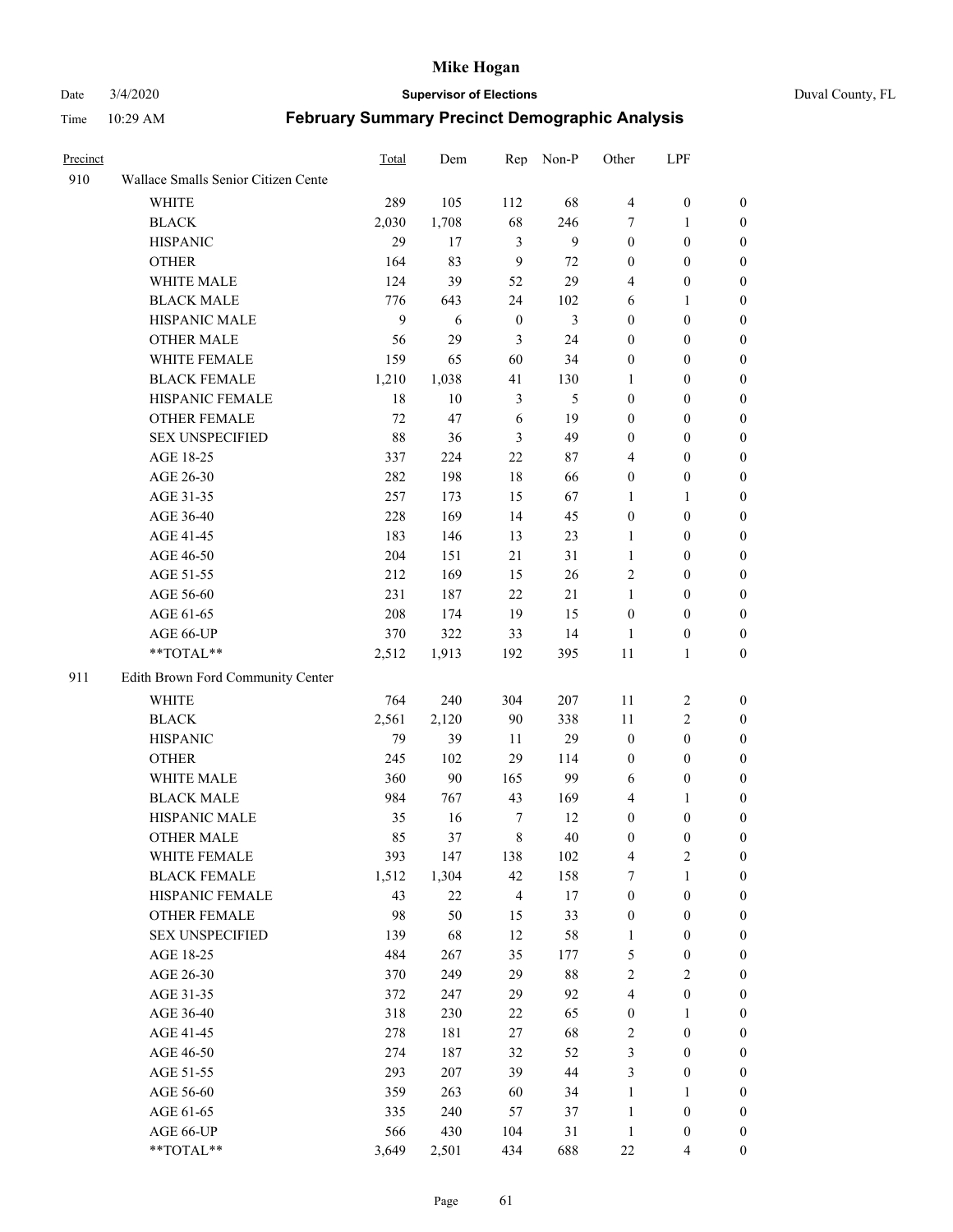Date 3/4/2020 **Supervisor of Elections** Duval County, FL

| Precinct |                             | <b>Total</b> | Dem                     | Rep              | Non-P          | Other            | LPF                     |                  |
|----------|-----------------------------|--------------|-------------------------|------------------|----------------|------------------|-------------------------|------------------|
| 912      | Beaver St Enterprise Center |              |                         |                  |                |                  |                         |                  |
|          | <b>WHITE</b>                | 46           | 10                      | 12               | 23             | $\mathbf{1}$     | $\boldsymbol{0}$        | $\boldsymbol{0}$ |
|          | <b>BLACK</b>                | 1,595        | 1,326                   | 33               | 229            | 5                | $\sqrt{2}$              | $\boldsymbol{0}$ |
|          | <b>HISPANIC</b>             | 19           | $\,8\,$                 | $\overline{2}$   | 9              | $\boldsymbol{0}$ | $\boldsymbol{0}$        | $\boldsymbol{0}$ |
|          | <b>OTHER</b>                | 178          | 81                      | 3                | 92             | 1                | 1                       | $\boldsymbol{0}$ |
|          | WHITE MALE                  | 15           | 3                       | 5                | 6              | 1                | $\boldsymbol{0}$        | $\boldsymbol{0}$ |
|          | <b>BLACK MALE</b>           | 696          | 553                     | 12               | 126            | 3                | $\overline{2}$          | $\boldsymbol{0}$ |
|          | HISPANIC MALE               | 9            | $\overline{\mathbf{4}}$ | $\mathbf{0}$     | 5              | $\boldsymbol{0}$ | $\boldsymbol{0}$        | $\boldsymbol{0}$ |
|          | <b>OTHER MALE</b>           | 61           | 36                      | $\boldsymbol{0}$ | 24             | $\boldsymbol{0}$ | $\mathbf{1}$            | $\boldsymbol{0}$ |
|          | WHITE FEMALE                | 28           | $\tau$                  | 5                | 16             | $\boldsymbol{0}$ | $\boldsymbol{0}$        | $\boldsymbol{0}$ |
|          | <b>BLACK FEMALE</b>         | 858          | 747                     | 20               | 89             | 2                | $\boldsymbol{0}$        | $\boldsymbol{0}$ |
|          | HISPANIC FEMALE             | 10           | $\overline{4}$          | $\sqrt{2}$       | $\overline{4}$ | $\boldsymbol{0}$ | $\boldsymbol{0}$        | $\boldsymbol{0}$ |
|          | <b>OTHER FEMALE</b>         | 52           | 26                      | $\mathfrak{Z}$   | 23             | $\boldsymbol{0}$ | $\boldsymbol{0}$        | $\boldsymbol{0}$ |
|          | <b>SEX UNSPECIFIED</b>      | 109          | 45                      | 3                | 60             | $\mathbf{1}$     | $\boldsymbol{0}$        | $\boldsymbol{0}$ |
|          | AGE 18-25                   | 439          | 293                     | $\overline{4}$   | 138            | 3                | $\mathbf{1}$            | $\boldsymbol{0}$ |
|          | AGE 26-30                   | 261          | 197                     | $\sqrt{2}$       | 61             | $\boldsymbol{0}$ | $\mathbf{1}$            | $\boldsymbol{0}$ |
|          | AGE 31-35                   | 189          | 139                     | $\tau$           | 42             | $\boldsymbol{0}$ | $\mathbf{1}$            | $\boldsymbol{0}$ |
|          | AGE 36-40                   | 155          | 112                     | $\overline{4}$   | 37             | 2                | $\boldsymbol{0}$        | $\boldsymbol{0}$ |
|          | AGE 41-45                   | 100          | 82                      | 6                | 12             | $\boldsymbol{0}$ | $\boldsymbol{0}$        | $\boldsymbol{0}$ |
|          | AGE 46-50                   | 114          | 89                      | $\overline{4}$   | $20\,$         | 1                | $\boldsymbol{0}$        | $\boldsymbol{0}$ |
|          | AGE 51-55                   | 104          | 83                      | 8                | 13             | $\boldsymbol{0}$ | $\boldsymbol{0}$        | $\boldsymbol{0}$ |
|          | AGE 56-60                   | 137          | 118                     | $\overline{4}$   | 15             | $\boldsymbol{0}$ | $\boldsymbol{0}$        | $\boldsymbol{0}$ |
|          | AGE 61-65                   | 135          | 122                     | 3                | 9              | 1                | $\boldsymbol{0}$        | $\boldsymbol{0}$ |
|          | AGE 66-UP                   | 203          | 189                     | $\,$ 8 $\,$      | 6              | $\boldsymbol{0}$ | $\boldsymbol{0}$        | $\boldsymbol{0}$ |
|          | **TOTAL**                   | 1,838        | 1,425                   | 50               | 353            | 7                | 3                       | $\boldsymbol{0}$ |
| 913      | Wesconnett Assembly of God  |              |                         |                  |                |                  |                         |                  |
|          | <b>WHITE</b>                | 783          | 217                     | 366              | 181            | 15               | $\overline{4}$          | $\boldsymbol{0}$ |
|          | <b>BLACK</b>                | 1,125        | 879                     | 47               | 191            | 6                | $\sqrt{2}$              | $\boldsymbol{0}$ |
|          | <b>HISPANIC</b>             | 217          | 97                      | 23               | 95             | 2                | $\boldsymbol{0}$        | $\boldsymbol{0}$ |
|          | <b>OTHER</b>                | 169          | 60                      | 37               | 72             | $\boldsymbol{0}$ | $\boldsymbol{0}$        | $\boldsymbol{0}$ |
|          | WHITE MALE                  | 336          | 76                      | 177              | $70\,$         | 9                | $\overline{\mathbf{4}}$ | $\boldsymbol{0}$ |
|          | <b>BLACK MALE</b>           | 352          | 253                     | 26               | 69             | 3                | $\mathbf{1}$            | $\boldsymbol{0}$ |
|          | HISPANIC MALE               | 84           | 35                      | 13               | 35             | $\mathbf{1}$     | $\boldsymbol{0}$        | $\boldsymbol{0}$ |
|          | <b>OTHER MALE</b>           | 50           | 14                      | 11               | 25             | $\boldsymbol{0}$ | $\boldsymbol{0}$        | $\boldsymbol{0}$ |
|          | WHITE FEMALE                | 438          | 139                     | 187              | 106            | 6                | $\boldsymbol{0}$        | 0                |
|          | <b>BLACK FEMALE</b>         | 752          | 610                     | 19               | 119            | 3                | $\mathbf{1}$            | $\boldsymbol{0}$ |
|          | HISPANIC FEMALE             | 130          | 59                      | 10               | 60             | $\mathbf{1}$     | $\boldsymbol{0}$        | $\overline{0}$   |
|          | OTHER FEMALE                | 96           | 40                      | 24               | 32             | $\boldsymbol{0}$ | $\boldsymbol{0}$        | $\overline{0}$   |
|          | <b>SEX UNSPECIFIED</b>      | 56           | 27                      | 6                | 23             | $\boldsymbol{0}$ | $\boldsymbol{0}$        | 0                |
|          | AGE 18-25                   | 286          | 139                     | 34               | 107            | 5                | $\mathbf{1}$            | $\overline{0}$   |
|          | AGE 26-30                   | 319          | 181                     | 48               | 84             | 3                | $\mathfrak{Z}$          | 0                |
|          | AGE 31-35                   | 230          | 125                     | 32               | $70\,$         | 3                | $\boldsymbol{0}$        | 0                |
|          | AGE 36-40                   | 202          | 112                     | 37               | 51             | $\overline{c}$   | $\boldsymbol{0}$        | 0                |
|          | AGE 41-45                   | 170          | 99                      | 31               | 37             | $\overline{c}$   | $\mathbf{1}$            | 0                |
|          | AGE 46-50                   | 201          | 111                     | 39               | 49             | $\mathbf{1}$     | $\mathbf{1}$            | 0                |
|          | AGE 51-55                   | 173          | 101                     | 34               | 37             | $\mathbf{1}$     | $\boldsymbol{0}$        | 0                |
|          | AGE 56-60                   | 187          | 113                     | 42               | 29             | 3                | $\boldsymbol{0}$        | $\overline{0}$   |
|          | AGE 61-65                   | 169          | 88                      | 50               | 31             | $\boldsymbol{0}$ | $\boldsymbol{0}$        | $\overline{0}$   |
|          | AGE 66-UP                   | 357          | 184                     | 126              | 44             | 3                | $\boldsymbol{0}$        | 0                |
|          | **TOTAL**                   | 2,294        | 1,253                   | 473              | 539            | 23               | 6                       | $\boldsymbol{0}$ |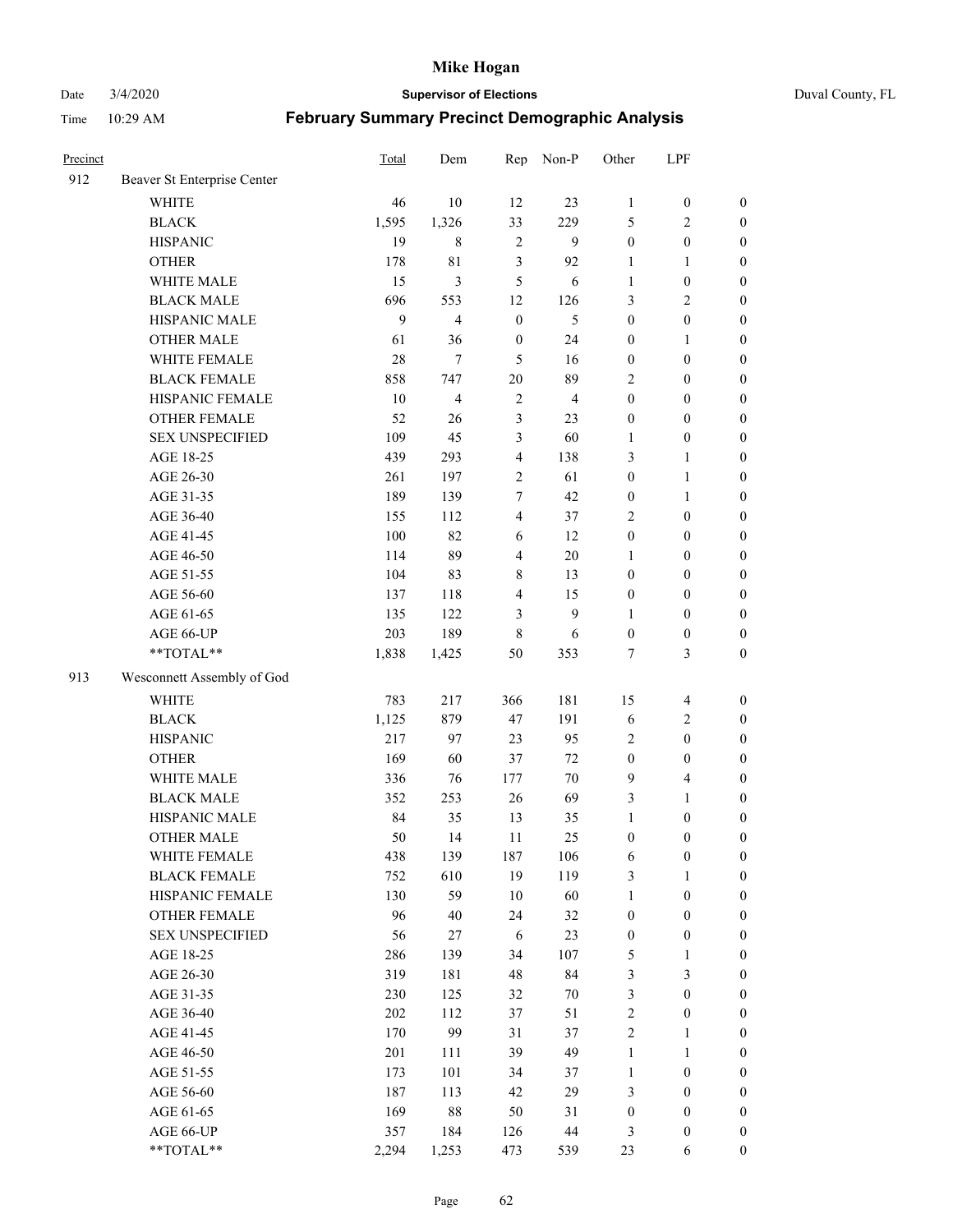Date 3/4/2020 **Supervisor of Elections** Duval County, FL

| Precinct |                                | Total  | Dem           | Rep         | Non-P                   | Other                   | LPF              |                  |
|----------|--------------------------------|--------|---------------|-------------|-------------------------|-------------------------|------------------|------------------|
| 914      | Elks Lodge #2605               |        |               |             |                         |                         |                  |                  |
|          | <b>WHITE</b>                   | 1,853  | 414           | 942         | 461                     | 25                      | 11               | 0                |
|          | <b>BLACK</b>                   | 1,926  | 1,459         | 69          | 382                     | 15                      | $\mathbf{1}$     | 0                |
|          | <b>HISPANIC</b>                | 493    | 197           | 80          | 209                     | $\tau$                  | $\boldsymbol{0}$ | $\boldsymbol{0}$ |
|          | <b>OTHER</b>                   | 576    | 183           | 141         | 243                     | 8                       | 1                | $\boldsymbol{0}$ |
|          | WHITE MALE                     | 883    | 159           | 478         | 226                     | 14                      | 6                | $\boldsymbol{0}$ |
|          | <b>BLACK MALE</b>              | 750    | 518           | 34          | 191                     | 7                       | $\boldsymbol{0}$ | $\boldsymbol{0}$ |
|          | HISPANIC MALE                  | 226    | 85            | 46          | 90                      | 5                       | $\boldsymbol{0}$ | $\boldsymbol{0}$ |
|          | <b>OTHER MALE</b>              | 197    | 54            | 51          | 89                      | 3                       | $\boldsymbol{0}$ | $\boldsymbol{0}$ |
|          | WHITE FEMALE                   | 947    | 248           | 453         | 230                     | $11\,$                  | $\sqrt{5}$       | $\boldsymbol{0}$ |
|          | <b>BLACK FEMALE</b>            | 1,148  | 919           | 35          | 185                     | 8                       | $\mathbf{1}$     | $\boldsymbol{0}$ |
|          | HISPANIC FEMALE                | 247    | 105           | 32          | 110                     | $\boldsymbol{0}$        | $\boldsymbol{0}$ | $\boldsymbol{0}$ |
|          | <b>OTHER FEMALE</b>            | 303    | 106           | $8\sqrt{1}$ | 111                     | 5                       | $\boldsymbol{0}$ | $\boldsymbol{0}$ |
|          | <b>SEX UNSPECIFIED</b>         | 147    | 59            | 22          | 63                      | $\overline{2}$          | $\mathbf{1}$     | $\boldsymbol{0}$ |
|          | AGE 18-25                      | 581    | 241           | 115         | 210                     | 14                      | $\mathbf{1}$     | $\boldsymbol{0}$ |
|          | AGE 26-30                      | 585    | 264           | 112         | 199                     | 7                       | $\mathfrak{Z}$   | $\boldsymbol{0}$ |
|          | AGE 31-35                      | 551    | 273           | 105         | 168                     | 5                       | $\boldsymbol{0}$ | $\boldsymbol{0}$ |
|          | AGE 36-40                      | 516    | 266           | 94          | 147                     | 7                       | $\sqrt{2}$       | $\boldsymbol{0}$ |
|          | AGE 41-45                      | 424    | 214           | 77          | 128                     | $\overline{\mathbf{4}}$ | $\mathbf{1}$     | $\boldsymbol{0}$ |
|          | AGE 46-50                      | 421    | 205           | 107         | 106                     | 2                       | $\mathbf{1}$     | $\boldsymbol{0}$ |
|          | AGE 51-55                      | 375    | 191           | 90          | 87                      | 6                       | $\mathbf{1}$     | 0                |
|          | AGE 56-60                      | 400    | 182           | 131         | 82                      | 3                       | $\sqrt{2}$       | 0                |
|          | AGE 61-65                      | 347    | 159           | 118         | 66                      | 3                       | $\mathbf{1}$     | $\boldsymbol{0}$ |
|          | AGE 66-UP                      | 647    | 257           | 283         | 102                     | $\overline{4}$          | $\mathbf{1}$     | $\boldsymbol{0}$ |
|          | **TOTAL**                      | 4,848  | 2,253         | 1,232       | 1,295                   | 55                      | 13               | $\boldsymbol{0}$ |
| 1001     | Charles Clark Community Center |        |               |             |                         |                         |                  |                  |
|          | <b>WHITE</b>                   | 233    | 65            | 101         | 63                      | 4                       | $\boldsymbol{0}$ | $\boldsymbol{0}$ |
|          | <b>BLACK</b>                   | 2,758  | 2,414         | 75          | 259                     | 9                       | $\mathbf{1}$     | $\boldsymbol{0}$ |
|          | <b>HISPANIC</b>                | $40\,$ | 16            | 12          | 12                      | $\boldsymbol{0}$        | $\boldsymbol{0}$ | $\boldsymbol{0}$ |
|          | <b>OTHER</b>                   | 182    | 100           | 12          | 67                      | $\mathbf{1}$            | $\sqrt{2}$       | $\boldsymbol{0}$ |
|          | WHITE MALE                     | 107    | $28\,$        | 47          | 30                      | 2                       | $\boldsymbol{0}$ | $\boldsymbol{0}$ |
|          | <b>BLACK MALE</b>              | 1,115  | 939           | 40          | 132                     | 4                       | $\boldsymbol{0}$ | $\boldsymbol{0}$ |
|          | HISPANIC MALE                  | 18     | $\mathfrak s$ | 5           | $\,8\,$                 | $\boldsymbol{0}$        | $\boldsymbol{0}$ | $\boldsymbol{0}$ |
|          | <b>OTHER MALE</b>              | 67     | 36            | $\tau$      | 22                      | $\boldsymbol{0}$        | $\overline{c}$   | $\boldsymbol{0}$ |
|          | WHITE FEMALE                   | 121    | 35            | 51          | 33                      | 2                       | $\boldsymbol{0}$ | 0                |
|          | <b>BLACK FEMALE</b>            | 1,590  | 1,434         | 33          | 117                     | 5                       | $\mathbf{1}$     | $\boldsymbol{0}$ |
|          | HISPANIC FEMALE                | $20\,$ | 11            | 5           | $\overline{\mathbf{4}}$ | $\boldsymbol{0}$        | $\boldsymbol{0}$ | $\overline{0}$   |
|          | <b>OTHER FEMALE</b>            | 69     | 43            | 5           | $20\,$                  | $\mathbf{1}$            | $\boldsymbol{0}$ | $\overline{0}$   |
|          | <b>SEX UNSPECIFIED</b>         | 106    | 64            | 7           | 35                      | $\boldsymbol{0}$        | $\boldsymbol{0}$ | 0                |
|          | AGE 18-25                      | 341    | 207           | 23          | 109                     | $\mathbf{1}$            | $\mathbf{1}$     | $\overline{0}$   |
|          | AGE 26-30                      | 285    | 208           | 19          | 55                      | 2                       | $\mathbf{1}$     | $\overline{0}$   |
|          | AGE 31-35                      | 251    | 184           | 18          | 46                      | 3                       | $\boldsymbol{0}$ | 0                |
|          | AGE 36-40                      | 217    | 170           | 13          | 34                      | $\boldsymbol{0}$        | $\boldsymbol{0}$ | 0                |
|          | AGE 41-45                      | 225    | 176           | 21          | 26                      | 2                       | $\boldsymbol{0}$ | 0                |
|          | AGE 46-50                      | 271    | 210           | 19          | 41                      | $\mathbf{1}$            | $\boldsymbol{0}$ | 0                |
|          | AGE 51-55                      | 230    | 186           | 14          | $28\,$                  | $\sqrt{2}$              | $\boldsymbol{0}$ | $\boldsymbol{0}$ |
|          | AGE 56-60                      | 286    | 240           | 22          | 24                      | $\boldsymbol{0}$        | $\boldsymbol{0}$ | $\boldsymbol{0}$ |
|          | AGE 61-65                      | 276    | 238           | 17          | 19                      | $\overline{c}$          | $\boldsymbol{0}$ | $\boldsymbol{0}$ |
|          | AGE 66-UP                      | 829    | 776           | 34          | 18                      | $\boldsymbol{0}$        | $\mathbf{1}$     | $\boldsymbol{0}$ |
|          | **TOTAL**                      | 3,213  | 2,595         | 200         | 401                     | 14                      | $\mathfrak{Z}$   | $\boldsymbol{0}$ |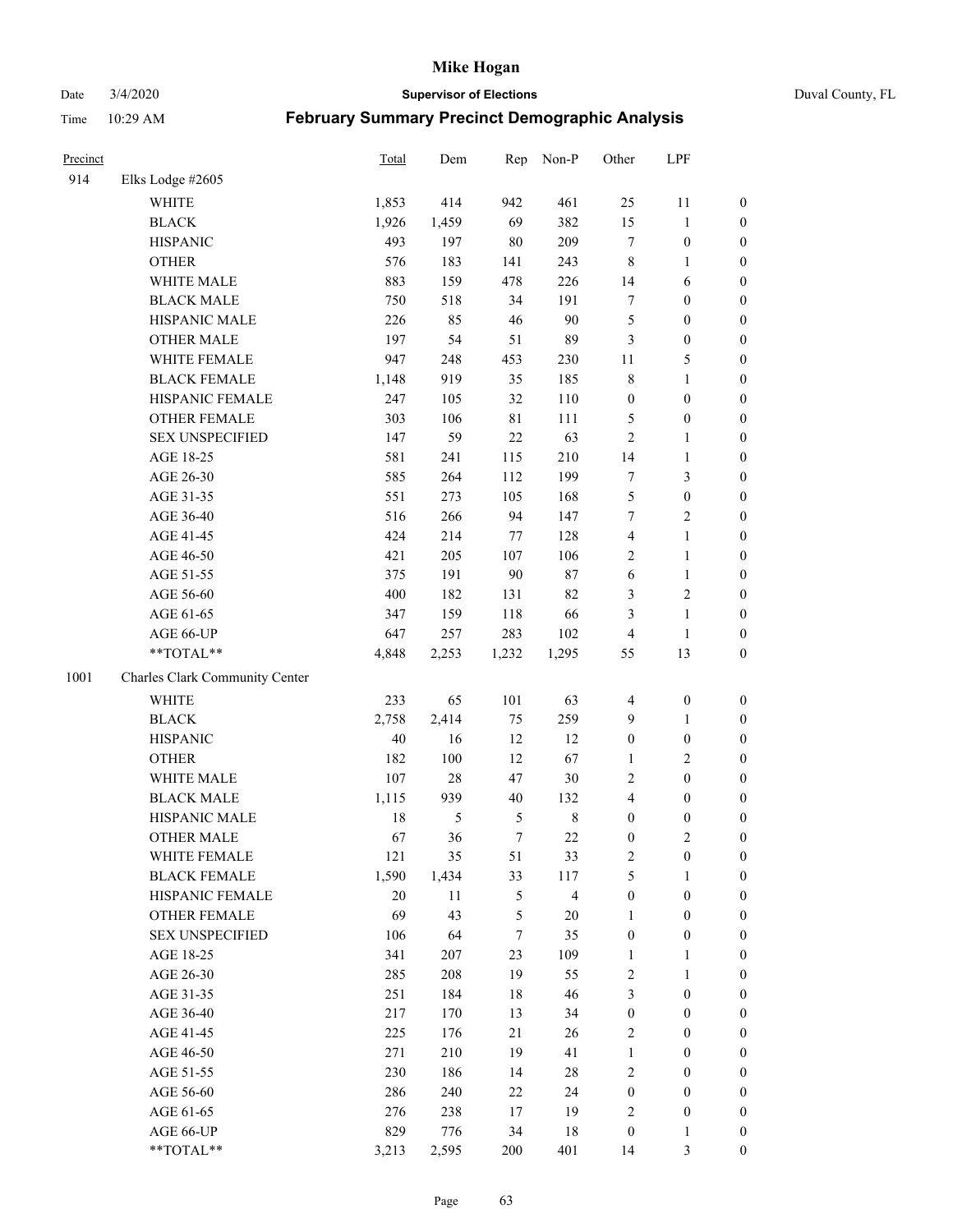Date 3/4/2020 **Supervisor of Elections** Duval County, FL

| Precinct |                                     | <b>Total</b>   | Dem            | Rep              | Non-P                   | Other            | LPF              |                  |
|----------|-------------------------------------|----------------|----------------|------------------|-------------------------|------------------|------------------|------------------|
| 1002     | Woodlawn Presbyterian Church        |                |                |                  |                         |                  |                  |                  |
|          | <b>WHITE</b>                        | 69             | 30             | 24               | 11                      | 4                | $\boldsymbol{0}$ | 0                |
|          | <b>BLACK</b>                        | 3,123          | 2,757          | 70               | 291                     | 4                | 1                | $\boldsymbol{0}$ |
|          | <b>HISPANIC</b>                     | 13             | 7              | $\mathbf{1}$     | $\mathfrak s$           | $\boldsymbol{0}$ | $\boldsymbol{0}$ | $\boldsymbol{0}$ |
|          | <b>OTHER</b>                        | 176            | 88             | 5                | 82                      | 1                | $\boldsymbol{0}$ | $\boldsymbol{0}$ |
|          | WHITE MALE                          | 28             | 11             | $10\,$           | 5                       | 2                | $\boldsymbol{0}$ | $\boldsymbol{0}$ |
|          | <b>BLACK MALE</b>                   | 1,234          | 1,063          | 37               | 130                     | 3                | 1                | $\boldsymbol{0}$ |
|          | HISPANIC MALE                       | 3              | $\overline{c}$ | $\boldsymbol{0}$ | 1                       | $\boldsymbol{0}$ | $\boldsymbol{0}$ | $\boldsymbol{0}$ |
|          | <b>OTHER MALE</b>                   | 65             | 35             | $\mathbf{1}$     | 29                      | $\boldsymbol{0}$ | $\boldsymbol{0}$ | $\boldsymbol{0}$ |
|          | WHITE FEMALE                        | 38             | 18             | 12               | 6                       | 2                | $\boldsymbol{0}$ | $\boldsymbol{0}$ |
|          | <b>BLACK FEMALE</b>                 | 1,843          | 1,659          | 33               | 150                     | $\mathbf{1}$     | $\boldsymbol{0}$ | $\boldsymbol{0}$ |
|          | HISPANIC FEMALE                     | 10             | 5              | $\mathbf{1}$     | $\overline{\mathbf{4}}$ | $\boldsymbol{0}$ | $\boldsymbol{0}$ | 0                |
|          | <b>OTHER FEMALE</b>                 | 61             | 34             | $\mathbf{1}$     | 25                      | 1                | $\boldsymbol{0}$ | $\boldsymbol{0}$ |
|          | <b>SEX UNSPECIFIED</b>              | 99             | 55             | 5                | 39                      | $\boldsymbol{0}$ | $\boldsymbol{0}$ | $\boldsymbol{0}$ |
|          | AGE 18-25                           | 377            | 261            | 12               | 102                     | 1                | 1                | $\boldsymbol{0}$ |
|          | AGE 26-30                           | 290            | 228            | 8                | 54                      | $\boldsymbol{0}$ | $\boldsymbol{0}$ | $\boldsymbol{0}$ |
|          | AGE 31-35                           | 266            | 218            | 3                | 43                      | 2                | $\boldsymbol{0}$ | $\boldsymbol{0}$ |
|          | AGE 36-40                           | 248            | 205            | $\tau$           | 35                      | $\mathbf{1}$     | $\boldsymbol{0}$ | $\boldsymbol{0}$ |
|          | AGE 41-45                           | 242            | 198            | $10\,$           | 34                      | $\boldsymbol{0}$ | $\boldsymbol{0}$ | $\boldsymbol{0}$ |
|          | AGE 46-50                           | 245            | 213            | 7                | 25                      | $\boldsymbol{0}$ | $\boldsymbol{0}$ | $\boldsymbol{0}$ |
|          | AGE 51-55                           | 224            | 187            | 5                | $30\,$                  | 2                | $\boldsymbol{0}$ | $\boldsymbol{0}$ |
|          | AGE 56-60                           | 334            | 292            | 16               | 24                      | $\overline{c}$   | $\boldsymbol{0}$ | 0                |
|          | AGE 61-65                           | 294            | 261            | 11               | 21                      | 1                | $\boldsymbol{0}$ | 0                |
|          | AGE 66-UP                           | 859            | 818            | 21               | $20\,$                  | $\boldsymbol{0}$ | $\boldsymbol{0}$ | $\boldsymbol{0}$ |
|          | **TOTAL**                           | 3,381          | 2,882          | 100              | 389                     | 9                | $\mathbf{1}$     | $\boldsymbol{0}$ |
|          |                                     |                |                |                  |                         |                  |                  |                  |
| 1003     | Zion Hope Missionary Baptist Church |                |                |                  |                         |                  |                  |                  |
|          | <b>WHITE</b>                        | 23             | $\,$ 8 $\,$    | 9                | 5                       | 1                | $\boldsymbol{0}$ | $\boldsymbol{0}$ |
|          | <b>BLACK</b>                        | 1,922          | 1,699          | 41               | 177                     | 5                | $\boldsymbol{0}$ | $\boldsymbol{0}$ |
|          | <b>HISPANIC</b>                     | 11             | 6              | $\mathbf{1}$     | $\overline{\mathbf{4}}$ | $\boldsymbol{0}$ | $\boldsymbol{0}$ | $\boldsymbol{0}$ |
|          | <b>OTHER</b>                        | 101            | 47             | $\overline{4}$   | 50                      | $\boldsymbol{0}$ | $\boldsymbol{0}$ | $\boldsymbol{0}$ |
|          | WHITE MALE                          | $\mathbf{9}$   | $\overline{2}$ | 5                | $\overline{c}$          | $\boldsymbol{0}$ | $\boldsymbol{0}$ | $\boldsymbol{0}$ |
|          | <b>BLACK MALE</b>                   | 710            | 605            | 18               | 82                      | 5                | $\boldsymbol{0}$ | $\boldsymbol{0}$ |
|          | HISPANIC MALE                       | $\overline{4}$ | $\mathfrak{Z}$ | $\boldsymbol{0}$ | $\mathbf{1}$            | $\boldsymbol{0}$ | $\boldsymbol{0}$ | $\boldsymbol{0}$ |
|          | <b>OTHER MALE</b>                   | 41             | 22             | $\mathbf{1}$     | 18                      | $\boldsymbol{0}$ | $\boldsymbol{0}$ | $\boldsymbol{0}$ |
|          | WHITE FEMALE                        | 14             | 6              | 4                | 3                       | 1                | 0                | 0                |
|          | <b>BLACK FEMALE</b>                 | 1,183          | 1,073          | $22\,$           | $88\,$                  | $\boldsymbol{0}$ | $\boldsymbol{0}$ | $\boldsymbol{0}$ |
|          | HISPANIC FEMALE                     | 5              | $\mathfrak{Z}$ | $\mathbf{1}$     | $\mathbf{1}$            | $\boldsymbol{0}$ | $\boldsymbol{0}$ | $\overline{0}$   |
|          | <b>OTHER FEMALE</b>                 | 37             | 16             | $\sqrt{2}$       | 19                      | $\boldsymbol{0}$ | $\boldsymbol{0}$ | $\overline{0}$   |
|          | <b>SEX UNSPECIFIED</b>              | 54             | $30\,$         | $\overline{c}$   | 22                      | $\boldsymbol{0}$ | $\boldsymbol{0}$ | $\overline{0}$   |
|          | AGE 18-25                           | 258            | 181            | $\boldsymbol{7}$ | 69                      | $\mathbf{1}$     | $\boldsymbol{0}$ | $\overline{0}$   |
|          | AGE 26-30                           | 202            | 169            | $\sqrt{6}$       | 26                      | $\mathbf{1}$     | $\boldsymbol{0}$ | $\overline{0}$   |
|          | AGE 31-35                           | 193            | 157            | 5                | 31                      | $\boldsymbol{0}$ | $\boldsymbol{0}$ | 0                |
|          | AGE 36-40                           | 159            | 122            | $\overline{4}$   | 33                      | $\boldsymbol{0}$ | $\boldsymbol{0}$ | 0                |
|          | AGE 41-45                           | 140            | 112            | $\overline{4}$   | 23                      | $\mathbf{1}$     | $\boldsymbol{0}$ | 0                |
|          | AGE 46-50                           | 139            | 125            | 5                | $\,$ 8 $\,$             | $\mathbf{1}$     | $\boldsymbol{0}$ | 0                |
|          | AGE 51-55                           | 147            | 129            | 5                | 13                      | $\boldsymbol{0}$ | $\boldsymbol{0}$ | $\boldsymbol{0}$ |
|          | AGE 56-60                           | 189            | 174            | 4                | $10\,$                  | 1                | $\boldsymbol{0}$ | $\boldsymbol{0}$ |
|          | AGE 61-65                           | 169            | 150            | 9                | 9                       | $\mathbf{1}$     | $\boldsymbol{0}$ | $\overline{0}$   |
|          | AGE 66-UP                           | 461            | 441            | 6                | 14                      | $\boldsymbol{0}$ | $\boldsymbol{0}$ | $\boldsymbol{0}$ |
|          | **TOTAL**                           | 2,057          | 1,760          | 55               | 236                     | 6                | $\boldsymbol{0}$ | $\boldsymbol{0}$ |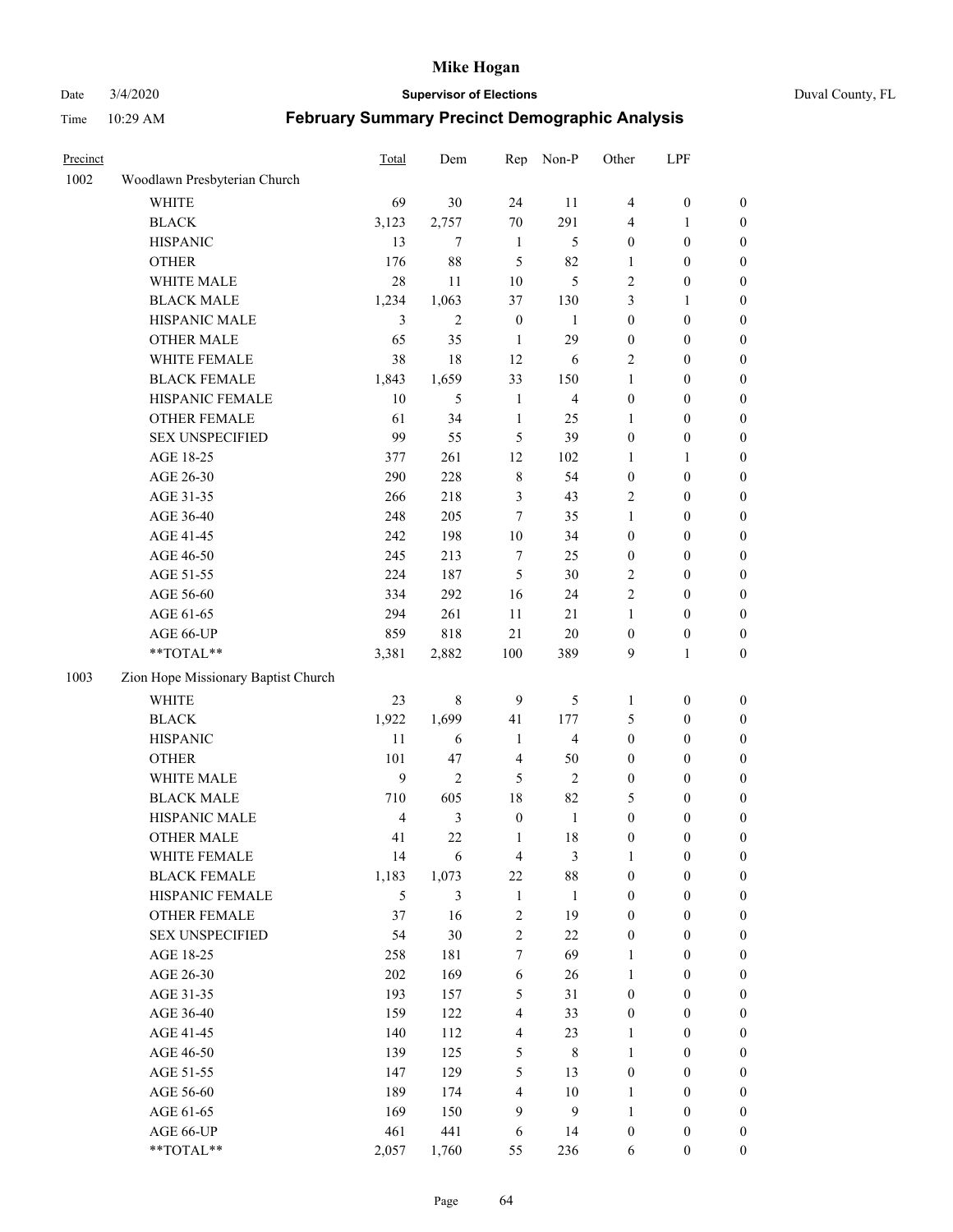Date 3/4/2020 **Supervisor of Elections** Duval County, FL

| 1004<br>St Paul AME Church<br>24<br><b>WHITE</b><br><b>BLACK</b><br>2,407<br><b>HISPANIC</b><br>6 | 13<br>2,185<br>$\overline{\mathbf{4}}$<br>68 | $\mathfrak{Z}$<br>30<br>$\mathbf{1}$ | 7<br>187                | 1                | $\boldsymbol{0}$ | $\boldsymbol{0}$ |
|---------------------------------------------------------------------------------------------------|----------------------------------------------|--------------------------------------|-------------------------|------------------|------------------|------------------|
|                                                                                                   |                                              |                                      |                         |                  |                  |                  |
|                                                                                                   |                                              |                                      |                         |                  |                  |                  |
|                                                                                                   |                                              |                                      |                         | 5                | $\boldsymbol{0}$ | $\boldsymbol{0}$ |
|                                                                                                   |                                              |                                      | $\mathbf{1}$            | $\boldsymbol{0}$ | $\boldsymbol{0}$ | $\boldsymbol{0}$ |
| <b>OTHER</b><br>118                                                                               |                                              | 7                                    | 43                      | $\boldsymbol{0}$ | $\boldsymbol{0}$ | $\boldsymbol{0}$ |
| 9<br>WHITE MALE                                                                                   | $\mathfrak{Z}$                               | $\mathbf{1}$                         | 5                       | $\boldsymbol{0}$ | $\boldsymbol{0}$ | $\boldsymbol{0}$ |
| <b>BLACK MALE</b><br>927                                                                          | 804                                          | 17                                   | 102                     | 4                | $\boldsymbol{0}$ | $\boldsymbol{0}$ |
| HISPANIC MALE<br>$\overline{2}$                                                                   | $\mathbf{1}$                                 | $\boldsymbol{0}$                     | 1                       | $\boldsymbol{0}$ | $\boldsymbol{0}$ | $\boldsymbol{0}$ |
| <b>OTHER MALE</b><br>29                                                                           | 16                                           | $\sqrt{2}$                           | 11                      | $\boldsymbol{0}$ | $\boldsymbol{0}$ | $\boldsymbol{0}$ |
| WHITE FEMALE<br>14                                                                                | 10                                           | $\overline{2}$                       | $\mathbf{1}$            | $\mathbf{1}$     | $\boldsymbol{0}$ | $\boldsymbol{0}$ |
| <b>BLACK FEMALE</b><br>1,451                                                                      | 1,358                                        | 13                                   | 79                      | $\mathbf{1}$     | $\boldsymbol{0}$ | $\boldsymbol{0}$ |
| HISPANIC FEMALE<br>$\overline{4}$                                                                 | 3                                            | $\mathbf{1}$                         | $\boldsymbol{0}$        | $\boldsymbol{0}$ | $\boldsymbol{0}$ | $\boldsymbol{0}$ |
| <b>OTHER FEMALE</b><br>59                                                                         | 46                                           | $\overline{4}$                       | 9                       | $\boldsymbol{0}$ | $\boldsymbol{0}$ | $\boldsymbol{0}$ |
| <b>SEX UNSPECIFIED</b><br>60                                                                      | 29                                           | $\mathbf{1}$                         | $30\,$                  | $\boldsymbol{0}$ | $\boldsymbol{0}$ | $\boldsymbol{0}$ |
| AGE 18-25<br>231                                                                                  | 171                                          | 5                                    | 53                      | 2                | $\boldsymbol{0}$ | $\boldsymbol{0}$ |
| 205<br>AGE 26-30                                                                                  | 165                                          | 5                                    | 35                      | $\boldsymbol{0}$ | $\boldsymbol{0}$ | $\boldsymbol{0}$ |
| AGE 31-35<br>201                                                                                  | 164                                          | 6                                    | 30                      | 1                | $\boldsymbol{0}$ | $\boldsymbol{0}$ |
| AGE 36-40<br>153                                                                                  | 131                                          | 3                                    | 19                      | $\boldsymbol{0}$ | $\boldsymbol{0}$ | $\boldsymbol{0}$ |
| AGE 41-45<br>150                                                                                  | 127                                          | 2                                    | 19                      | 2                | $\boldsymbol{0}$ | $\boldsymbol{0}$ |
| 173<br>AGE 46-50                                                                                  | 149                                          | $\overline{\mathbf{4}}$              | 19                      | $\mathbf{1}$     | $\boldsymbol{0}$ | $\boldsymbol{0}$ |
| AGE 51-55<br>212                                                                                  | 195                                          | $\overline{\mathbf{4}}$              | 13                      | $\boldsymbol{0}$ | $\boldsymbol{0}$ | $\boldsymbol{0}$ |
| 225<br>AGE 56-60                                                                                  | 208                                          | 5                                    | 12                      | $\boldsymbol{0}$ | $\boldsymbol{0}$ | 0                |
| AGE 61-65<br>205                                                                                  | 184                                          | $\overline{4}$                       | 17                      | $\boldsymbol{0}$ | $\boldsymbol{0}$ | $\boldsymbol{0}$ |
| AGE 66-UP<br>797                                                                                  | 775                                          | 3                                    | 19                      | $\boldsymbol{0}$ | $\boldsymbol{0}$ | $\boldsymbol{0}$ |
| **TOTAL**<br>2,555                                                                                | 2,270                                        | 41                                   | 238                     | 6                | $\boldsymbol{0}$ | $\boldsymbol{0}$ |
| 1005<br>Legends Community Center                                                                  |                                              |                                      |                         |                  |                  |                  |
| <b>WHITE</b><br>136                                                                               | 45                                           | 48                                   | 37                      | 5                | $\mathbf{1}$     | $\boldsymbol{0}$ |
| <b>BLACK</b><br>3,498                                                                             | 3,125                                        | 66                                   | 301                     | 5                | $\mathbf{1}$     | $\boldsymbol{0}$ |
| <b>HISPANIC</b><br>31                                                                             | 21                                           | 5                                    | 5                       | $\boldsymbol{0}$ | $\boldsymbol{0}$ | $\boldsymbol{0}$ |
| <b>OTHER</b><br>168                                                                               | 93                                           | $\,$ 8 $\,$                          | 67                      | $\boldsymbol{0}$ | $\boldsymbol{0}$ | $\boldsymbol{0}$ |
| WHITE MALE<br>63                                                                                  | 22                                           | 20                                   | 18                      | 3                | $\boldsymbol{0}$ | $\boldsymbol{0}$ |
| <b>BLACK MALE</b><br>1,365                                                                        | 1,171                                        | 33                                   | 159                     | $\mathbf{1}$     | 1                | $\boldsymbol{0}$ |
| HISPANIC MALE<br>15                                                                               | $\,$ 8 $\,$                                  | $\mathfrak{Z}$                       | $\overline{\mathbf{4}}$ | $\boldsymbol{0}$ | $\boldsymbol{0}$ | $\boldsymbol{0}$ |
| <b>OTHER MALE</b><br>59                                                                           | 31                                           | $\mathbf{1}$                         | 27                      | $\boldsymbol{0}$ | $\boldsymbol{0}$ | $\boldsymbol{0}$ |
| WHITE FEMALE<br>72                                                                                | 23                                           | 27                                   | 19                      | 2                | 1                | 0                |
| <b>BLACK FEMALE</b><br>2,088                                                                      | 1,914                                        | 32                                   | 138                     | 4                | $\boldsymbol{0}$ | $\boldsymbol{0}$ |
| HISPANIC FEMALE<br>14                                                                             | 12                                           | $\mathbf{1}$                         | $\mathbf{1}$            | $\boldsymbol{0}$ | $\boldsymbol{0}$ | $\overline{0}$   |
| OTHER FEMALE<br>61                                                                                | 41                                           | 5                                    | 15                      | $\boldsymbol{0}$ | $\boldsymbol{0}$ | $\overline{0}$   |
| <b>SEX UNSPECIFIED</b><br>96                                                                      | 62                                           | 5                                    | 29                      | $\boldsymbol{0}$ | $\boldsymbol{0}$ | 0                |
| AGE 18-25<br>418                                                                                  | 290                                          | 16                                   | 109                     | 2                | $\mathbf{1}$     | $\overline{0}$   |
| AGE 26-30<br>263                                                                                  | 206                                          | $\,$ 8 $\,$                          | 49                      | $\boldsymbol{0}$ | $\boldsymbol{0}$ | 0                |
| 321<br>AGE 31-35                                                                                  | 265                                          | 12                                   | 44                      | 0                | $\boldsymbol{0}$ | 0                |
| AGE 36-40<br>262                                                                                  | 211                                          | $\mathbf{9}$                         | 38                      | 4                | $\boldsymbol{0}$ | 0                |
| 273<br>AGE 41-45                                                                                  | 226                                          | 8                                    | 39                      | $\boldsymbol{0}$ | $\boldsymbol{0}$ | 0                |
| 270<br>AGE 46-50                                                                                  | 218                                          | 14                                   | 37                      | 1                | $\boldsymbol{0}$ | 0                |
| AGE 51-55<br>307                                                                                  | 270                                          | 9                                    | $28\,$                  | $\boldsymbol{0}$ | $\boldsymbol{0}$ | $\boldsymbol{0}$ |
| 356<br>AGE 56-60                                                                                  | 305                                          | 19                                   | $30\,$                  | 2                | $\boldsymbol{0}$ | $\boldsymbol{0}$ |
| 324<br>AGE 61-65                                                                                  | 301                                          | 10                                   | 13                      | $\boldsymbol{0}$ | $\boldsymbol{0}$ | $\boldsymbol{0}$ |
| 1,036<br>AGE 66-UP                                                                                | 989                                          | 22                                   | 23                      | $\mathbf{1}$     | $\mathbf{1}$     | 0                |
| $**TOTAL**$<br>3,833                                                                              | 3,284                                        | 127                                  | 410                     | $10\,$           | $\mathfrak{2}$   | $\boldsymbol{0}$ |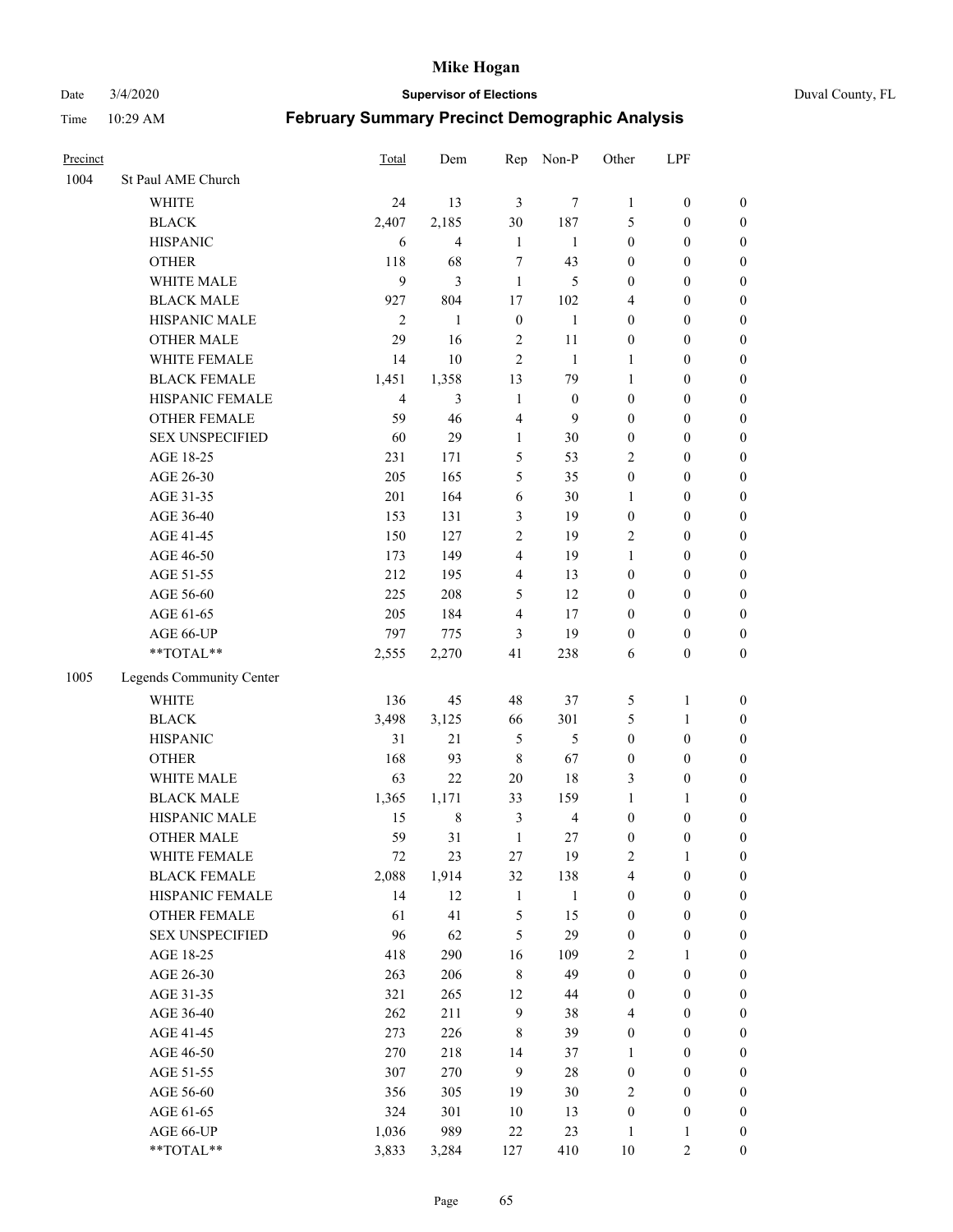Date 3/4/2020 **Supervisor of Elections** Duval County, FL

| Precinct |                                | Total | Dem         | Rep              | Non-P       | Other                   | LPF              |                  |
|----------|--------------------------------|-------|-------------|------------------|-------------|-------------------------|------------------|------------------|
| 1006     | Church of God - N Lane Ave     |       |             |                  |             |                         |                  |                  |
|          | WHITE                          | 1,063 | 249         | 555              | 242         | 13                      | $\overline{4}$   | 0                |
|          | <b>BLACK</b>                   | 779   | 635         | 32               | 109         | 3                       | $\boldsymbol{0}$ | 0                |
|          | <b>HISPANIC</b>                | 65    | 25          | 14               | 26          | $\boldsymbol{0}$        | $\boldsymbol{0}$ | $\boldsymbol{0}$ |
|          | <b>OTHER</b>                   | 138   | 50          | 26               | 61          | 1                       | $\boldsymbol{0}$ | $\boldsymbol{0}$ |
|          | WHITE MALE                     | 472   | 99          | 256              | 111         | 3                       | $\mathfrak{Z}$   | $\boldsymbol{0}$ |
|          | <b>BLACK MALE</b>              | 306   | 235         | 22               | 47          | $\overline{c}$          | $\boldsymbol{0}$ | $\boldsymbol{0}$ |
|          | HISPANIC MALE                  | 36    | 14          | $\tau$           | 15          | $\boldsymbol{0}$        | $\boldsymbol{0}$ | $\boldsymbol{0}$ |
|          | <b>OTHER MALE</b>              | 54    | 16          | 12               | 26          | $\boldsymbol{0}$        | $\boldsymbol{0}$ | $\boldsymbol{0}$ |
|          | WHITE FEMALE                   | 577   | 149         | 292              | 125         | $10\,$                  | 1                | $\boldsymbol{0}$ |
|          | <b>BLACK FEMALE</b>            | 456   | 387         | 10               | 58          | $\mathbf{1}$            | $\boldsymbol{0}$ | 0                |
|          | HISPANIC FEMALE                | 29    | 11          | $\boldsymbol{7}$ | 11          | $\boldsymbol{0}$        | $\boldsymbol{0}$ | 0                |
|          | OTHER FEMALE                   | 49    | 23          | 10               | 15          | 1                       | $\boldsymbol{0}$ | $\boldsymbol{0}$ |
|          | <b>SEX UNSPECIFIED</b>         | 66    | 25          | 11               | 30          | $\boldsymbol{0}$        | $\boldsymbol{0}$ | $\boldsymbol{0}$ |
|          | AGE 18-25                      | 228   | 106         | 36               | $8\sqrt{1}$ | 4                       | 1                | $\boldsymbol{0}$ |
|          | AGE 26-30                      | 213   | 94          | 52               | 65          | $\overline{\mathbf{c}}$ | $\boldsymbol{0}$ | $\boldsymbol{0}$ |
|          | AGE 31-35                      | 182   | 90          | 43               | 45          | 3                       | $\mathbf{1}$     | $\boldsymbol{0}$ |
|          | AGE 36-40                      | 177   | 94          | 35               | 46          | $\mathbf{1}$            | $\mathbf{1}$     | $\boldsymbol{0}$ |
|          | AGE 41-45                      | 158   | 80          | 48               | 29          | $\mathbf{1}$            | $\boldsymbol{0}$ | $\boldsymbol{0}$ |
|          | AGE 46-50                      | 183   | 86          | 57               | 38          | 2                       | $\boldsymbol{0}$ | $\boldsymbol{0}$ |
|          | AGE 51-55                      | 190   | 84          | $70\,$           | 34          | $\mathbf{1}$            | 1                | $\boldsymbol{0}$ |
|          | AGE 56-60                      | 195   | 83          | 74               | 37          | $\mathbf{1}$            | $\boldsymbol{0}$ | 0                |
|          | AGE 61-65                      | 163   | 74          | 56               | 31          | 2                       | $\boldsymbol{0}$ | 0                |
|          | AGE 66-UP                      | 356   | 168         | 156              | 32          | $\boldsymbol{0}$        | $\boldsymbol{0}$ | $\boldsymbol{0}$ |
|          | **TOTAL**                      | 2,045 | 959         | 627              | 438         | 17                      | $\overline{4}$   | $\boldsymbol{0}$ |
|          |                                |       |             |                  |             |                         |                  |                  |
| 1007     | Evangel Temple Assembly of God |       |             |                  |             |                         |                  |                  |
|          | <b>WHITE</b>                   | 913   | 250         | 455              | 195         | 12                      | $\mathbf{1}$     | $\boldsymbol{0}$ |
|          | <b>BLACK</b>                   | 551   | 430         | 24               | 96          | 1                       | $\boldsymbol{0}$ | $\boldsymbol{0}$ |
|          | <b>HISPANIC</b>                | 101   | 45          | 18               | 36          | $\mathbf{1}$            | $\mathbf{1}$     | $\boldsymbol{0}$ |
|          | <b>OTHER</b>                   | 135   | 45          | 34               | 56          | $\boldsymbol{0}$        | $\boldsymbol{0}$ | $\boldsymbol{0}$ |
|          | WHITE MALE                     | 412   | 111         | 215              | 81          | 5                       | $\boldsymbol{0}$ | $\boldsymbol{0}$ |
|          | <b>BLACK MALE</b>              | 205   | 142         | 15               | 48          | $\boldsymbol{0}$        | $\boldsymbol{0}$ | $\boldsymbol{0}$ |
|          | HISPANIC MALE                  | 41    | 12          | 10               | 17          | 1                       | 1                | 0                |
|          | <b>OTHER MALE</b>              | 39    | 11          | 11               | 17          | $\boldsymbol{0}$        | $\boldsymbol{0}$ | $\boldsymbol{0}$ |
|          | WHITE FEMALE                   | 494   | 137         | 236              | 113         | 7                       | 1                | 0                |
|          | <b>BLACK FEMALE</b>            | 340   | 284         | 8                | 47          | 1                       | $\boldsymbol{0}$ | $\overline{0}$   |
|          | HISPANIC FEMALE                | 60    | 33          | 8                | 19          | $\boldsymbol{0}$        | $\boldsymbol{0}$ | $\overline{0}$   |
|          | OTHER FEMALE                   | 66    | 24          | 19               | 23          | $\boldsymbol{0}$        | $\boldsymbol{0}$ | $\overline{0}$   |
|          | <b>SEX UNSPECIFIED</b>         | 43    | 16          | $\boldsymbol{9}$ | 18          | 0                       | $\boldsymbol{0}$ | 0                |
|          | AGE 18-25                      | 190   | 87          | 34               | 68          | 1                       | $\boldsymbol{0}$ | 0                |
|          | AGE 26-30                      | 162   | 76          | 34               | 49          | 2                       | $\mathbf{1}$     | 0                |
|          | AGE 31-35                      | 167   | $8\sqrt{1}$ | 36               | 47          | $\overline{2}$          | $\mathbf{1}$     | 0                |
|          | AGE 36-40                      | 147   | 82          | 35               | $28\,$      | $\overline{c}$          | $\boldsymbol{0}$ | 0                |
|          | AGE 41-45                      | 129   | 55          | 38               | 35          | $\mathbf{1}$            | $\boldsymbol{0}$ | 0                |
|          | AGE 46-50                      | 116   | 39          | 36               | 40          | $\mathbf{1}$            | $\boldsymbol{0}$ | 0                |
|          | AGE 51-55                      | 144   | 57          | 54               | 30          | 3                       | $\boldsymbol{0}$ | 0                |
|          | AGE 56-60                      | 158   | 75          | 52               | 31          | $\boldsymbol{0}$        | $\boldsymbol{0}$ | $\overline{0}$   |
|          | AGE 61-65                      | 150   | 68          | 61               | 20          | 1                       | $\boldsymbol{0}$ | 0                |
|          | AGE 66-UP                      | 337   | 150         | 151              | 35          | $\mathbf{1}$            | $\boldsymbol{0}$ | 0                |
|          | **TOTAL**                      | 1,700 | 770         | 531              | 383         | 14                      | $\overline{c}$   | $\boldsymbol{0}$ |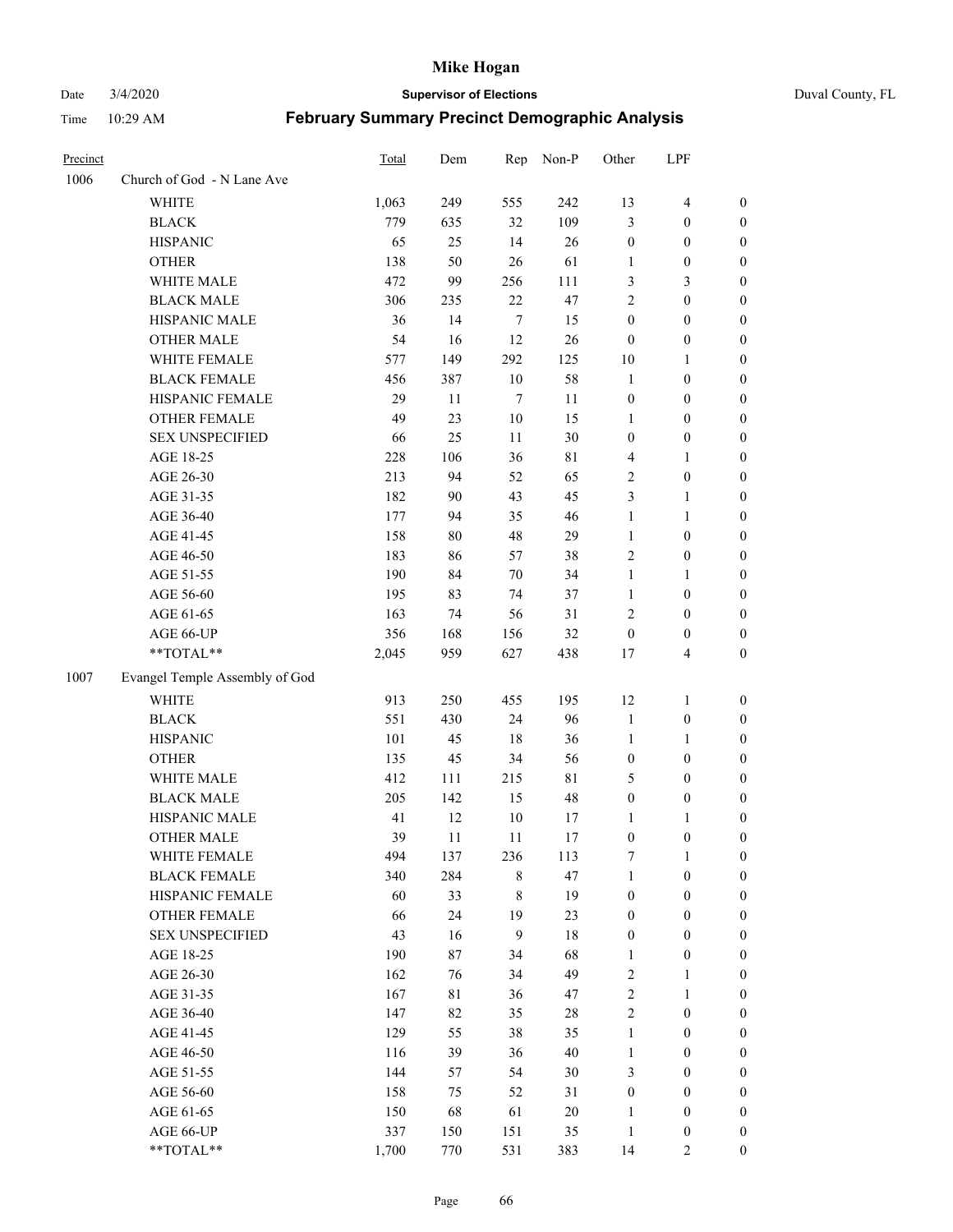Date 3/4/2020 **Supervisor of Elections** Duval County, FL

| Precinct |                                 | Total   | Dem    | Rep | Non-P  | Other                   | LPF              |                  |
|----------|---------------------------------|---------|--------|-----|--------|-------------------------|------------------|------------------|
| 1008     | Mary Lena Gibbs Center          |         |        |     |        |                         |                  |                  |
|          | WHITE                           | 1,216   | 292    | 642 | 259    | 15                      | $\,$ 8 $\,$      | 0                |
|          | <b>BLACK</b>                    | 2,051   | 1,675  | 73  | 297    | 6                       | $\boldsymbol{0}$ | 0                |
|          | <b>HISPANIC</b>                 | 200     | 68     | 34  | 97     | $\mathbf{1}$            | $\boldsymbol{0}$ | $\boldsymbol{0}$ |
|          | <b>OTHER</b>                    | 369     | 113    | 101 | 151    | 3                       | 1                | $\boldsymbol{0}$ |
|          | WHITE MALE                      | 566     | 109    | 314 | 130    | 8                       | 5                | $\boldsymbol{0}$ |
|          | <b>BLACK MALE</b>               | 822     | 646    | 36  | 138    | $\sqrt{2}$              | $\boldsymbol{0}$ | $\boldsymbol{0}$ |
|          | HISPANIC MALE                   | 96      | $28\,$ | 21  | $46\,$ | $\mathbf{1}$            | $\boldsymbol{0}$ | $\boldsymbol{0}$ |
|          | <b>OTHER MALE</b>               | 144     | 36     | 48  | 59     | $\mathbf{1}$            | $\boldsymbol{0}$ | $\boldsymbol{0}$ |
|          | WHITE FEMALE                    | 634     | 178    | 322 | 124    | 7                       | 3                | $\boldsymbol{0}$ |
|          | <b>BLACK FEMALE</b>             | 1,194   | 1,003  | 36  | 151    | $\overline{\mathbf{4}}$ | $\boldsymbol{0}$ | $\boldsymbol{0}$ |
|          | HISPANIC FEMALE                 | 99      | 39     | 13  | 47     | $\boldsymbol{0}$        | $\boldsymbol{0}$ | 0                |
|          | <b>OTHER FEMALE</b>             | 160     | 59     | 44  | 54     | $\overline{2}$          | $\mathbf{1}$     | $\boldsymbol{0}$ |
|          | <b>SEX UNSPECIFIED</b>          | 121     | 50     | 16  | 55     | $\boldsymbol{0}$        | $\boldsymbol{0}$ | $\boldsymbol{0}$ |
|          | AGE 18-25                       | 505     | 236    | 71  | 191    | 6                       | $\mathbf{1}$     | $\boldsymbol{0}$ |
|          | AGE 26-30                       | 372     | 192    | 62  | 116    | $\mathbf{1}$            | $\mathbf{1}$     | $\boldsymbol{0}$ |
|          | AGE 31-35                       | 365     | 198    | 64  | 96     | 5                       | $\sqrt{2}$       | $\boldsymbol{0}$ |
|          | AGE 36-40                       | 359     | 210    | 49  | 95     | 5                       | $\boldsymbol{0}$ | $\boldsymbol{0}$ |
|          | AGE 41-45                       | 322     | 189    | 65  | 66     | $\mathbf{1}$            | $\mathbf{1}$     | $\boldsymbol{0}$ |
|          | AGE 46-50                       | 322     | 195    | 58  | 66     | $\mathbf{1}$            | $\overline{c}$   | $\boldsymbol{0}$ |
|          | AGE 51-55                       | 286     | 174    | 63  | 46     | 2                       | $\mathbf{1}$     | 0                |
|          | AGE 56-60                       | 316     | 180    | 92  | 41     | 3                       | $\boldsymbol{0}$ | 0                |
|          | AGE 61-65                       | 293     | 160    | 101 | 32     | $\boldsymbol{0}$        | $\boldsymbol{0}$ | $\boldsymbol{0}$ |
|          | AGE 66-UP                       | 694     | 412    | 225 | 55     | 1                       | 1                | $\boldsymbol{0}$ |
|          | **TOTAL**                       | 3,836   | 2,148  | 850 | 804    | 25                      | $\mathbf{9}$     | $\boldsymbol{0}$ |
| 1009     | Oak Hill Church of the Nazarene |         |        |     |        |                         |                  |                  |
|          | <b>WHITE</b>                    | 949     | 217    | 539 | 181    | 6                       | 6                | $\boldsymbol{0}$ |
|          | <b>BLACK</b>                    | 1,438   | 1,137  | 56  | 229    | 14                      | $\sqrt{2}$       | $\boldsymbol{0}$ |
|          | <b>HISPANIC</b>                 | 189     | 85     | 41  | 61     | $\sqrt{2}$              | $\boldsymbol{0}$ | $\boldsymbol{0}$ |
|          | <b>OTHER</b>                    | 266     | 83     | 70  | 110    | $\sqrt{2}$              | $\mathbf{1}$     | $\boldsymbol{0}$ |
|          | WHITE MALE                      | 431     | 83     | 269 | 74     | $\overline{2}$          | 3                | $\boldsymbol{0}$ |
|          | <b>BLACK MALE</b>               | 586     | 444    | 24  | 113    | $\overline{\mathbf{4}}$ | $\mathbf{1}$     | $\boldsymbol{0}$ |
|          | HISPANIC MALE                   | $100\,$ | 42     | 24  | 32     | $\overline{c}$          | $\boldsymbol{0}$ | 0                |
|          | <b>OTHER MALE</b>               | 105     | 37     | 25  | 41     | $\mathbf{1}$            | $\mathbf{1}$     | $\boldsymbol{0}$ |
|          | WHITE FEMALE                    | 513     | 132    | 268 | 106    | 4                       | 3                | 0                |
|          | <b>BLACK FEMALE</b>             | 827     | 673    | 32  | 112    | 9                       | $\mathbf{1}$     | $\boldsymbol{0}$ |
|          | HISPANIC FEMALE                 | 85      | 42     | 16  | $27\,$ | $\boldsymbol{0}$        | $\boldsymbol{0}$ | $\overline{0}$   |
|          | OTHER FEMALE                    | 125     | 40     | 41  | 44     | $\boldsymbol{0}$        | $\boldsymbol{0}$ | $\overline{0}$   |
|          | <b>SEX UNSPECIFIED</b>          | $70\,$  | 29     | 7   | 32     | $\overline{2}$          | $\boldsymbol{0}$ | 0                |
|          | AGE 18-25                       | 368     | 176    | 52  | 136    | 4                       | $\boldsymbol{0}$ | 0                |
|          | AGE 26-30                       | 253     | 131    | 39  | 76     | 4                       | 3                | 0                |
|          | AGE 31-35                       | 250     | 135    | 47  | 65     | $\mathbf{1}$            | $\sqrt{2}$       | 0                |
|          | AGE 36-40                       | 239     | 144    | 41  | 52     | $\overline{\mathbf{c}}$ | $\boldsymbol{0}$ | 0                |
|          | AGE 41-45                       | 262     | 164    | 52  | 42     | 3                       | $\mathbf{1}$     | 0                |
|          | AGE 46-50                       | 266     | 153    | 64  | $46\,$ | 3                       | $\boldsymbol{0}$ | 0                |
|          | AGE 51-55                       | 235     | 139    | 57  | 37     | $\overline{2}$          | $\boldsymbol{0}$ | 0                |
|          | AGE 56-60                       | 261     | 122    | 90  | $46\,$ | 3                       | $\boldsymbol{0}$ | $\overline{0}$   |
|          | AGE 61-65                       | 249     | 122    | 90  | 36     | $\mathbf{1}$            | $\boldsymbol{0}$ | $\overline{0}$   |
|          | AGE 66-UP                       | 458     | 236    | 174 | 44     | $\mathbf{1}$            | 3                | 0                |
|          | **TOTAL**                       | 2,842   | 1,522  | 706 | 581    | 24                      | 9                | $\boldsymbol{0}$ |
|          |                                 |         |        |     |        |                         |                  |                  |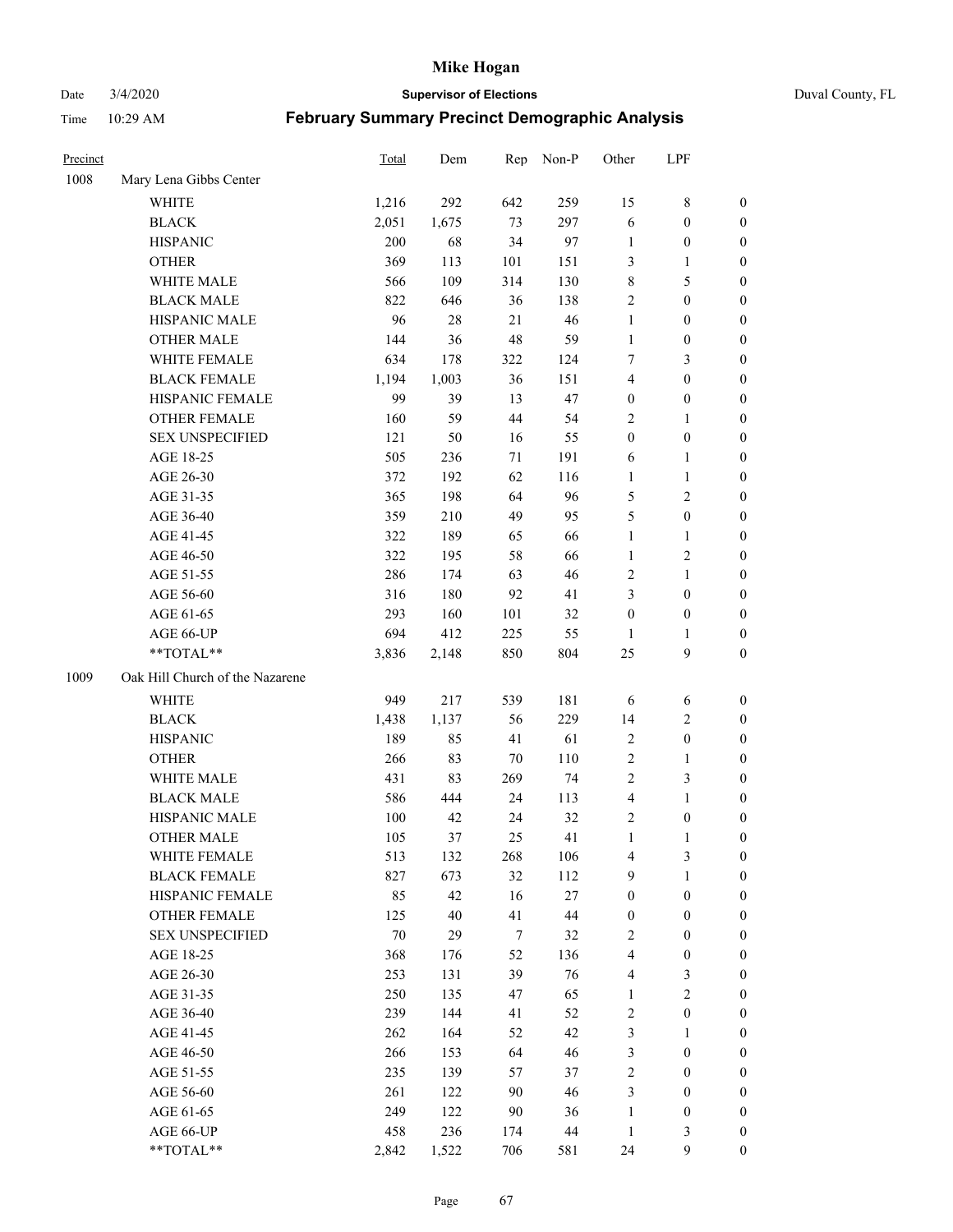Date 3/4/2020 **Supervisor of Elections** Duval County, FL

| Precinct |                             | Total | Dem            | Rep           | Non-P  | Other            | LPF              |                  |
|----------|-----------------------------|-------|----------------|---------------|--------|------------------|------------------|------------------|
| 1010     | Sweetwater Church of Christ |       |                |               |        |                  |                  |                  |
|          | <b>WHITE</b>                | 1,414 | 339            | 722           | 331    | 16               | 6                | 0                |
|          | <b>BLACK</b>                | 762   | 617            | 24            | 114    | $\sqrt{6}$       | $\mathbf{1}$     | 0                |
|          | <b>HISPANIC</b>             | 140   | 64             | 30            | 42     | $\overline{2}$   | $\overline{2}$   | $\boldsymbol{0}$ |
|          | <b>OTHER</b>                | 208   | 73             | 41            | 92     | $\sqrt{2}$       | $\boldsymbol{0}$ | $\boldsymbol{0}$ |
|          | WHITE MALE                  | 641   | 131            | 344           | 157    | 5                | $\overline{4}$   | $\boldsymbol{0}$ |
|          | <b>BLACK MALE</b>           | 302   | 224            | 13            | 60     | 4                | $\mathbf{1}$     | $\boldsymbol{0}$ |
|          | HISPANIC MALE               | 69    | 22             | 17            | 27     | 1                | $\sqrt{2}$       | $\boldsymbol{0}$ |
|          | <b>OTHER MALE</b>           | 76    | 31             | 13            | $30\,$ | $\overline{2}$   | $\boldsymbol{0}$ | $\boldsymbol{0}$ |
|          | WHITE FEMALE                | 760   | 203            | 373           | 172    | $10\,$           | $\sqrt{2}$       | $\overline{0}$   |
|          | <b>BLACK FEMALE</b>         | 452   | 387            | $10\,$        | 53     | $\overline{c}$   | $\boldsymbol{0}$ | $\boldsymbol{0}$ |
|          | HISPANIC FEMALE             | 66    | 38             | 13            | 14     | $\mathbf{1}$     | $\boldsymbol{0}$ | $\boldsymbol{0}$ |
|          | <b>OTHER FEMALE</b>         | 95    | 33             | 23            | 39     | $\boldsymbol{0}$ | $\boldsymbol{0}$ | $\boldsymbol{0}$ |
|          | <b>SEX UNSPECIFIED</b>      | 63    | 24             | 11            | $27\,$ | $\mathbf{1}$     | $\boldsymbol{0}$ | $\boldsymbol{0}$ |
|          | AGE 18-25                   | 318   | 134            | 40            | 137    | 7                | $\boldsymbol{0}$ | $\boldsymbol{0}$ |
|          | AGE 26-30                   | 230   | 102            | 54            | 68     | $\mathbf{1}$     | $\mathfrak s$    | $\boldsymbol{0}$ |
|          | AGE 31-35                   | 216   | 93             | 53            | 67     | $\sqrt{2}$       | $\mathbf{1}$     | $\boldsymbol{0}$ |
|          | AGE 36-40                   | 201   | 98             | 46            | 55     | $\boldsymbol{0}$ | $\sqrt{2}$       | $\boldsymbol{0}$ |
|          | AGE 41-45                   | 204   | 96             | 54            | 52     | $\overline{2}$   | $\boldsymbol{0}$ | $\boldsymbol{0}$ |
|          | AGE 46-50                   | 221   | 106            | 68            | 43     | 4                | $\boldsymbol{0}$ | $\boldsymbol{0}$ |
|          | AGE 51-55                   | 210   | 101            | 79            | $27\,$ | 3                | $\boldsymbol{0}$ | $\boldsymbol{0}$ |
|          | AGE 56-60                   | 232   | 85             | 106           | 41     | $\boldsymbol{0}$ | $\boldsymbol{0}$ | 0                |
|          | AGE 61-65                   | 221   | $88\,$         | 94            | 36     | 3                | $\boldsymbol{0}$ | $\boldsymbol{0}$ |
|          | AGE 66-UP                   | 470   | 190            | 223           | 52     | 4                | $\mathbf{1}$     | $\boldsymbol{0}$ |
|          | **TOTAL**                   | 2,524 | 1,093          | 817           | 579    | 26               | $\boldsymbol{9}$ | $\boldsymbol{0}$ |
| 1011     | Teamsters 512               |       |                |               |        |                  |                  |                  |
|          | <b>WHITE</b>                | 1,031 | 219            | 610           | 195    | $\sqrt{2}$       | $\mathfrak s$    | $\boldsymbol{0}$ |
|          | <b>BLACK</b>                | 291   | 224            | 12            | 53     | $\mathbf{1}$     | $\mathbf{1}$     | $\boldsymbol{0}$ |
|          | <b>HISPANIC</b>             | 54    | 25             | 11            | 18     | $\boldsymbol{0}$ | $\boldsymbol{0}$ | $\boldsymbol{0}$ |
|          | <b>OTHER</b>                | 54    | $\overline{9}$ | 22            | 23     | $\boldsymbol{0}$ | $\boldsymbol{0}$ | $\boldsymbol{0}$ |
|          | WHITE MALE                  | 473   | 89             | 295           | 85     | $\mathbf{1}$     | 3                | $\overline{0}$   |
|          | <b>BLACK MALE</b>           | 114   | $80\,$         | 5             | $27\,$ | $\mathbf{1}$     | $\mathbf{1}$     | $\boldsymbol{0}$ |
|          | HISPANIC MALE               | 24    | 11             | $\sqrt{6}$    | 7      | $\boldsymbol{0}$ | $\boldsymbol{0}$ | 0                |
|          | <b>OTHER MALE</b>           | 18    | $\overline{4}$ | $\tau$        | $\tau$ | $\boldsymbol{0}$ | $\boldsymbol{0}$ | $\boldsymbol{0}$ |
|          | WHITE FEMALE                | 539   | 125            | 310           | 102    | 0                | $\overline{c}$   | 0                |
|          | <b>BLACK FEMALE</b>         | 171   | 141            | $\mathfrak s$ | 25     | $\boldsymbol{0}$ | $\boldsymbol{0}$ | $\boldsymbol{0}$ |
|          | HISPANIC FEMALE             | 30    | 14             | 5             | $11\,$ | $\boldsymbol{0}$ | $\boldsymbol{0}$ | $\overline{0}$   |
|          | OTHER FEMALE                | 27    | 4              | 12            | 11     | $\boldsymbol{0}$ | $\boldsymbol{0}$ | $\overline{0}$   |
|          | <b>SEX UNSPECIFIED</b>      | 34    | 9              | 10            | 14     | $\mathbf{1}$     | $\boldsymbol{0}$ | 0                |
|          | AGE 18-25                   | 121   | 32             | 43            | $46\,$ | $\boldsymbol{0}$ | $\boldsymbol{0}$ | 0                |
|          | AGE 26-30                   | 131   | 45             | 42            | $42\,$ | $\mathbf{1}$     | $\mathbf{1}$     | 0                |
|          | AGE 31-35                   | 112   | 33             | 48            | $30\,$ | $\boldsymbol{0}$ | $\mathbf{1}$     | 0                |
|          | AGE 36-40                   | 118   | 43             | 52            | 23     | $\boldsymbol{0}$ | $\boldsymbol{0}$ | 0                |
|          | AGE 41-45                   | 110   | 40             | 46            | 23     | $\boldsymbol{0}$ | $\mathbf{1}$     | 0                |
|          | AGE 46-50                   | 130   | 38             | 59            | 31     | $\boldsymbol{0}$ | $\sqrt{2}$       | 0                |
|          | AGE 51-55                   | 116   | 49             | 48            | $18\,$ | $\boldsymbol{0}$ | $\mathbf{1}$     | 0                |
|          | AGE 56-60                   | 152   | 56             | 68            | 27     | 1                | $\boldsymbol{0}$ | $\overline{0}$   |
|          | AGE 61-65                   | 139   | 44             | 69            | 25     | $\mathbf{1}$     | $\boldsymbol{0}$ | $\overline{0}$   |
|          | AGE 66-UP                   | 301   | 97             | 180           | 24     | $\boldsymbol{0}$ | $\boldsymbol{0}$ | 0                |
|          | **TOTAL**                   | 1,430 | 477            | 655           | 289    | 3                | 6                | $\boldsymbol{0}$ |
|          |                             |       |                |               |        |                  |                  |                  |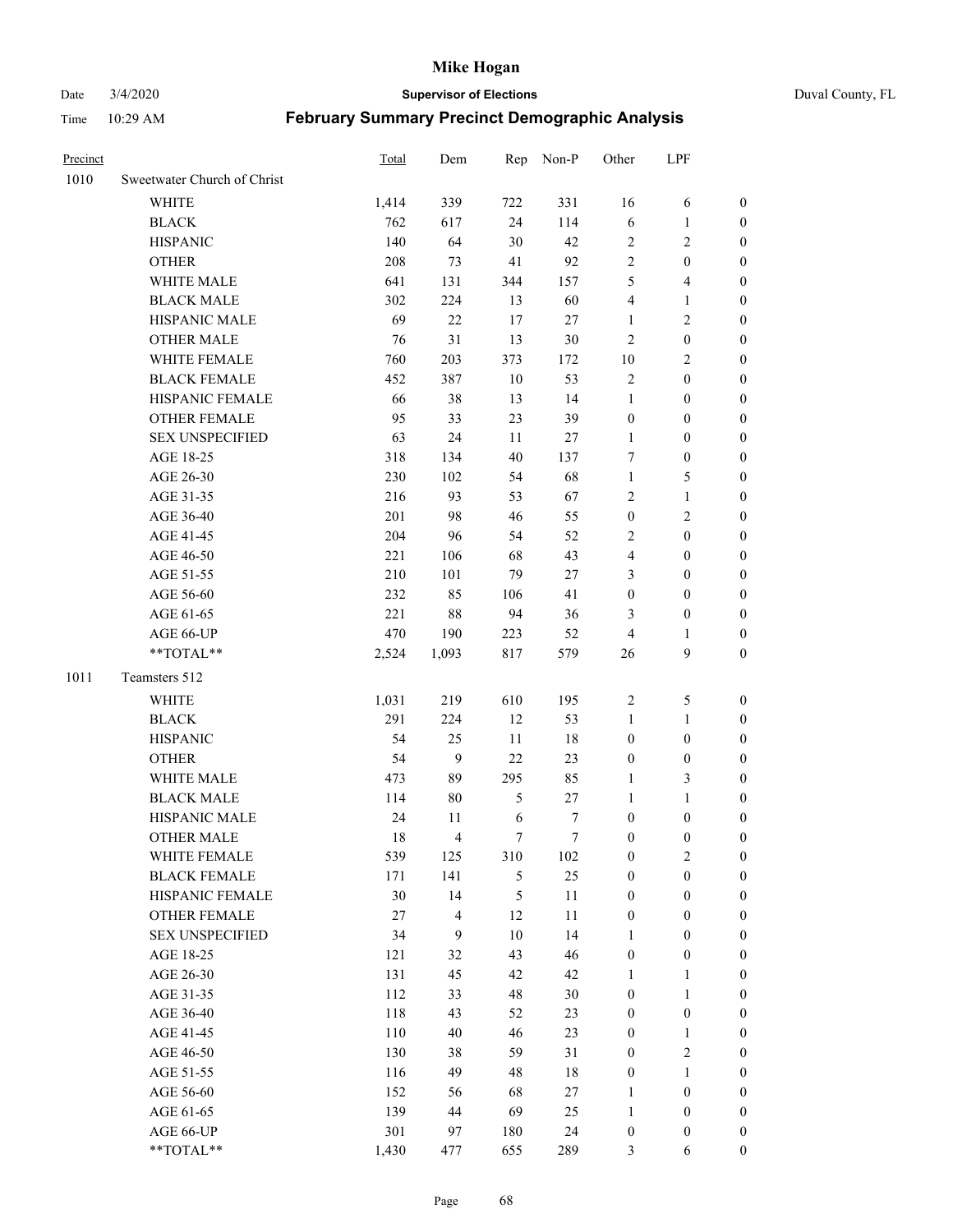Date 3/4/2020 **Supervisor of Elections** Duval County, FL

| Precinct |                                | Total | Dem    | Rep              | Non-P  | Other            | LPF              |                  |
|----------|--------------------------------|-------|--------|------------------|--------|------------------|------------------|------------------|
| 1012     | <b>Gregory West Apartments</b> |       |        |                  |        |                  |                  |                  |
|          | <b>WHITE</b>                   | 707   | 186    | 324              | 193    | $\mathfrak{Z}$   | $\mathbf{1}$     | 0                |
|          | <b>BLACK</b>                   | 1,773 | 1,421  | 64               | 283    | 5                | $\boldsymbol{0}$ | 0                |
|          | <b>HISPANIC</b>                | 312   | 164    | 39               | 107    | $\overline{2}$   | $\boldsymbol{0}$ | $\boldsymbol{0}$ |
|          | <b>OTHER</b>                   | 316   | 104    | 59               | 152    | $\mathbf{1}$     | $\boldsymbol{0}$ | $\boldsymbol{0}$ |
|          | WHITE MALE                     | 307   | 51     | 161              | 93     | $\mathbf{1}$     | $\mathbf{1}$     | $\boldsymbol{0}$ |
|          | <b>BLACK MALE</b>              | 620   | 457    | 39               | 121    | 3                | $\boldsymbol{0}$ | $\boldsymbol{0}$ |
|          | HISPANIC MALE                  | 139   | 59     | 19               | 59     | $\overline{2}$   | $\boldsymbol{0}$ | $\boldsymbol{0}$ |
|          | <b>OTHER MALE</b>              | 109   | 29     | 24               | 55     | $\mathbf{1}$     | $\boldsymbol{0}$ | $\boldsymbol{0}$ |
|          | WHITE FEMALE                   | 384   | 132    | 159              | 91     | $\sqrt{2}$       | $\boldsymbol{0}$ | $\boldsymbol{0}$ |
|          | <b>BLACK FEMALE</b>            | 1,131 | 947    | 25               | 157    | $\sqrt{2}$       | $\boldsymbol{0}$ | $\boldsymbol{0}$ |
|          | HISPANIC FEMALE                | 165   | 100    | 19               | 46     | $\boldsymbol{0}$ | $\boldsymbol{0}$ | $\boldsymbol{0}$ |
|          | <b>OTHER FEMALE</b>            | 163   | 64     | 31               | 68     | $\boldsymbol{0}$ | $\boldsymbol{0}$ | $\boldsymbol{0}$ |
|          | <b>SEX UNSPECIFIED</b>         | 90    | 36     | 9                | 45     | $\boldsymbol{0}$ | $\boldsymbol{0}$ | $\boldsymbol{0}$ |
|          | AGE 18-25                      | 453   | 244    | 41               | 164    | 4                | $\boldsymbol{0}$ | $\boldsymbol{0}$ |
|          | AGE 26-30                      | 348   | 206    | 34               | 106    | 2                | $\boldsymbol{0}$ | $\boldsymbol{0}$ |
|          | AGE 31-35                      | 350   | 224    | 34               | 91     | $\mathbf{1}$     | $\boldsymbol{0}$ | $\boldsymbol{0}$ |
|          | AGE 36-40                      | 335   | 222    | 36               | 76     | $\mathbf{1}$     | $\boldsymbol{0}$ | $\boldsymbol{0}$ |
|          | AGE 41-45                      | 276   | 182    | 31               | 62     | $\boldsymbol{0}$ | $\mathbf{1}$     | $\boldsymbol{0}$ |
|          | AGE 46-50                      | 280   | 180    | 49               | 51     | $\boldsymbol{0}$ | $\boldsymbol{0}$ | $\boldsymbol{0}$ |
|          | AGE 51-55                      | 252   | 152    | 49               | 51     | $\boldsymbol{0}$ | $\boldsymbol{0}$ | $\boldsymbol{0}$ |
|          | AGE 56-60                      | 230   | 130    | 52               | 45     | 3                | $\boldsymbol{0}$ | $\boldsymbol{0}$ |
|          | AGE 61-65                      | 217   | 130    | 49               | 38     | $\boldsymbol{0}$ | $\boldsymbol{0}$ | $\boldsymbol{0}$ |
|          | AGE 66-UP                      | 365   | 203    | 111              | 51     | $\boldsymbol{0}$ | $\boldsymbol{0}$ | $\boldsymbol{0}$ |
|          | **TOTAL**                      | 3,108 | 1,875  | 486              | 735    | $11\,$           | $\mathbf{1}$     | $\boldsymbol{0}$ |
| 1013     | Cedar Creek Baptist Church     |       |        |                  |        |                  |                  |                  |
|          | <b>WHITE</b>                   | 792   | 194    | 460              | 125    | $\boldsymbol{7}$ | 6                | $\boldsymbol{0}$ |
|          | <b>BLACK</b>                   | 493   | 385    | 13               | 92     | 3                | $\boldsymbol{0}$ | $\boldsymbol{0}$ |
|          | <b>HISPANIC</b>                | 81    | 34     | 15               | $30\,$ | $\overline{2}$   | $\boldsymbol{0}$ | $\boldsymbol{0}$ |
|          | <b>OTHER</b>                   | 70    | $18\,$ | 17               | 35     | $\boldsymbol{0}$ | $\boldsymbol{0}$ | $\boldsymbol{0}$ |
|          | WHITE MALE                     | 367   | 84     | 215              | 58     | 4                | 6                | $\boldsymbol{0}$ |
|          | <b>BLACK MALE</b>              | 177   | 126    | $\boldsymbol{7}$ | 41     | 3                | $\boldsymbol{0}$ | $\boldsymbol{0}$ |
|          | HISPANIC MALE                  | 29    | $10\,$ | $\epsilon$       | 12     | $\mathbf{1}$     | $\boldsymbol{0}$ | $\boldsymbol{0}$ |
|          | <b>OTHER MALE</b>              | 25    | 5      | 6                | 14     | $\boldsymbol{0}$ | $\boldsymbol{0}$ | $\boldsymbol{0}$ |
|          | WHITE FEMALE                   | 420   | 108    | 242              | 67     | 3                | 0                | 0                |
|          | <b>BLACK FEMALE</b>            | 304   | 250    | 6                | 48     | $\boldsymbol{0}$ | $\boldsymbol{0}$ | $\overline{0}$   |
|          | HISPANIC FEMALE                | 50    | 23     | 9                | 17     | $\mathbf{1}$     | $\boldsymbol{0}$ | $\overline{0}$   |
|          | OTHER FEMALE                   | 27    | 6      | 8                | 13     | $\boldsymbol{0}$ | $\boldsymbol{0}$ | $\overline{0}$   |
|          | <b>SEX UNSPECIFIED</b>         | 37    | 19     | 6                | 12     | $\boldsymbol{0}$ | $\boldsymbol{0}$ | 0                |
|          | AGE 18-25                      | 157   | 63     | 43               | $47\,$ | 4                | $\boldsymbol{0}$ | $\theta$         |
|          | AGE 26-30                      | 168   | 83     | 36               | 45     | 4                | $\boldsymbol{0}$ | 0                |
|          | AGE 31-35                      | 129   | 55     | 34               | 36     | $\mathbf{1}$     | 3                | 0                |
|          | AGE 36-40                      | 124   | 57     | 37               | 29     | $\mathbf{1}$     | $\boldsymbol{0}$ | 0                |
|          | AGE 41-45                      | 104   | 54     | 18               | 31     | $\boldsymbol{0}$ | $\mathbf{1}$     | 0                |
|          | AGE 46-50                      | 115   | 59     | 32               | $22\,$ | $\boldsymbol{0}$ | $\sqrt{2}$       | 0                |
|          | AGE 51-55                      | 120   | 56     | 46               | $18\,$ | $\boldsymbol{0}$ | $\boldsymbol{0}$ | 0                |
|          | AGE 56-60                      | 130   | 53     | 55               | 21     | 1                | $\boldsymbol{0}$ | $\overline{0}$   |
|          | AGE 61-65                      | 104   | 49     | $40\,$           | 15     | $\boldsymbol{0}$ | $\boldsymbol{0}$ | $\overline{0}$   |
|          | AGE 66-UP                      | 285   | 102    | 164              | 18     | $\mathbf{1}$     | $\boldsymbol{0}$ | 0                |
|          | **TOTAL**                      | 1,436 | 631    | 505              | 282    | 12               | 6                | $\boldsymbol{0}$ |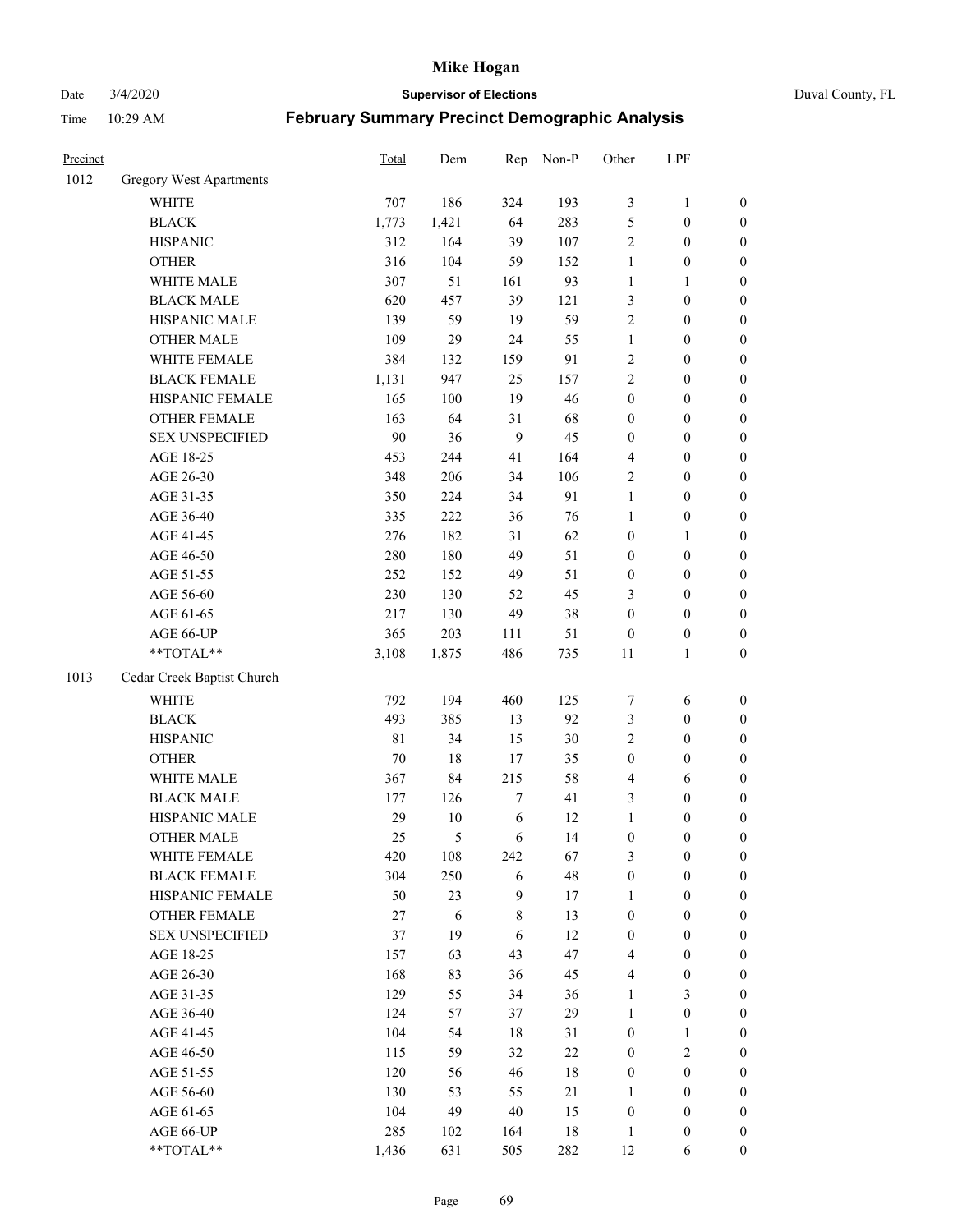Date 3/4/2020 **Supervisor of Elections** Duval County, FL

| Precinct |                             | Total | Dem   | Rep    | Non-P  | Other            | LPF                      |                  |
|----------|-----------------------------|-------|-------|--------|--------|------------------|--------------------------|------------------|
| 1014     | McGirts Creek Regional Park |       |       |        |        |                  |                          |                  |
|          | <b>WHITE</b>                | 1,305 | 326   | 653    | 307    | 13               | 6                        | 0                |
|          | <b>BLACK</b>                | 1,778 | 1,452 | 56     | 251    | 16               | $\mathfrak{Z}$           | $\boldsymbol{0}$ |
|          | <b>HISPANIC</b>             | 242   | 95    | 40     | 103    | 4                | $\boldsymbol{0}$         | $\boldsymbol{0}$ |
|          | <b>OTHER</b>                | 330   | 104   | 95     | 126    | 4                | 1                        | $\boldsymbol{0}$ |
|          | WHITE MALE                  | 626   | 140   | 326    | 147    | 7                | 6                        | $\boldsymbol{0}$ |
|          | <b>BLACK MALE</b>           | 725   | 547   | 33     | 135    | 9                | $\mathbf{1}$             | $\boldsymbol{0}$ |
|          | HISPANIC MALE               | 104   | 35    | 24     | 43     | 2                | $\boldsymbol{0}$         | $\boldsymbol{0}$ |
|          | <b>OTHER MALE</b>           | 130   | 39    | 41     | 50     | $\boldsymbol{0}$ | $\boldsymbol{0}$         | $\boldsymbol{0}$ |
|          | WHITE FEMALE                | 668   | 184   | 320    | 158    | 6                | $\boldsymbol{0}$         | $\boldsymbol{0}$ |
|          | <b>BLACK FEMALE</b>         | 1,024 | 882   | 21     | 112    | 7                | $\sqrt{2}$               | $\boldsymbol{0}$ |
|          | HISPANIC FEMALE             | 132   | 56    | 15     | 59     | $\overline{2}$   | $\boldsymbol{0}$         | $\boldsymbol{0}$ |
|          | OTHER FEMALE                | 152   | 53    | 46     | 48     | 4                | 1                        | $\boldsymbol{0}$ |
|          | <b>SEX UNSPECIFIED</b>      | 94    | 41    | 18     | 35     | $\boldsymbol{0}$ | $\boldsymbol{0}$         | $\boldsymbol{0}$ |
|          | AGE 18-25                   | 421   | 217   | 57     | 137    | 8                | $\sqrt{2}$               | $\boldsymbol{0}$ |
|          | AGE 26-30                   | 377   | 174   | 69     | 127    | 5                | $\sqrt{2}$               | $\boldsymbol{0}$ |
|          | AGE 31-35                   | 337   | 165   | 60     | 105    | 6                | $\mathbf{1}$             | $\boldsymbol{0}$ |
|          | AGE 36-40                   | 304   | 182   | 42     | 77     | 3                | $\boldsymbol{0}$         | $\boldsymbol{0}$ |
|          | AGE 41-45                   | 271   | 158   | 38     | 69     | 6                | $\boldsymbol{0}$         | $\boldsymbol{0}$ |
|          | AGE 46-50                   | 307   | 183   | 74     | 45     | 3                | $\sqrt{2}$               | $\boldsymbol{0}$ |
|          | AGE 51-55                   | 343   | 199   | $70\,$ | 70     | $\overline{c}$   | $\sqrt{2}$               | $\boldsymbol{0}$ |
|          | AGE 56-60                   | 315   | 180   | 85     | 49     | $\mathbf{1}$     | $\boldsymbol{0}$         | $\boldsymbol{0}$ |
|          | AGE 61-65                   | 296   | 174   | 90     | 31     | $\boldsymbol{0}$ | 1                        | $\boldsymbol{0}$ |
|          | AGE 66-UP                   | 683   | 345   | 258    | $77\,$ | 3                | $\boldsymbol{0}$         | $\boldsymbol{0}$ |
|          | **TOTAL**                   | 3,655 | 1,977 | 844    | 787    | 37               | 10                       | $\boldsymbol{0}$ |
| 1015     | River City Community Church |       |       |        |        |                  |                          |                  |
|          | <b>WHITE</b>                | 1,227 | 303   | 651    | 257    | 12               | $\overline{\mathcal{A}}$ | $\boldsymbol{0}$ |
|          | <b>BLACK</b>                | 1,240 | 1,005 | 31     | 193    | 11               | $\boldsymbol{0}$         | $\boldsymbol{0}$ |
|          | <b>HISPANIC</b>             | 209   | 95    | 38     | $72\,$ | 2                | $\mathfrak{2}$           | $\boldsymbol{0}$ |
|          | <b>OTHER</b>                | 335   | 103   | 98     | 130    | 4                | $\boldsymbol{0}$         | $\boldsymbol{0}$ |
|          | WHITE MALE                  | 596   | 114   | 329    | 142    | 8                | 3                        | $\boldsymbol{0}$ |
|          | <b>BLACK MALE</b>           | 515   | 408   | 16     | $87\,$ | 4                | $\boldsymbol{0}$         | $\boldsymbol{0}$ |
|          | HISPANIC MALE               | 89    | 39    | $20\,$ | $28\,$ | 1                | 1                        | $\boldsymbol{0}$ |
|          | <b>OTHER MALE</b>           | 131   | 36    | 47     | 48     | $\boldsymbol{0}$ | $\boldsymbol{0}$         | $\boldsymbol{0}$ |
|          | WHITE FEMALE                | 616   | 186   | 315    | 110    | 4                | 1                        | 0                |
|          | <b>BLACK FEMALE</b>         | 701   | 581   | 15     | 99     | 6                | $\boldsymbol{0}$         | $\overline{0}$   |
|          | HISPANIC FEMALE             | 116   | 56    | 17     | 41     | $\mathbf{1}$     | $\mathbf{1}$             | $\overline{0}$   |
|          | <b>OTHER FEMALE</b>         | 162   | 55    | 44     | 60     | 3                | $\boldsymbol{0}$         | $\overline{0}$   |
|          | <b>SEX UNSPECIFIED</b>      | 85    | 31    | 15     | 37     | 2                | $\boldsymbol{0}$         | 0                |
|          | AGE 18-25                   | 370   | 160   | 60     | 141    | 8                | $\mathbf{1}$             | 0                |
|          | AGE 26-30                   | 289   | 141   | 63     | 76     | $\boldsymbol{7}$ | $\overline{2}$           | 0                |
|          | AGE 31-35                   | 264   | 143   | 46     | 72     | $\overline{c}$   | $\mathbf{1}$             | 0                |
|          | AGE 36-40                   | 272   | 147   | 47     | 77     | $\boldsymbol{0}$ | $\mathbf{1}$             | 0                |
|          | AGE 41-45                   | 223   | 114   | 57     | 50     | 2                | $\boldsymbol{0}$         | 0                |
|          | AGE 46-50                   | 251   | 135   | 64     | 51     | 1                | $\boldsymbol{0}$         | 0                |
|          | AGE 51-55                   | 242   | 136   | 56     | 50     | $\boldsymbol{0}$ | $\boldsymbol{0}$         | 0                |
|          | AGE 56-60                   | 287   | 149   | 90     | 44     | 4                | $\boldsymbol{0}$         | $\overline{0}$   |
|          | AGE 61-65                   | 284   | 147   | 100    | 35     | 2                | $\boldsymbol{0}$         | 0                |
|          | AGE 66-UP                   | 529   | 234   | 235    | 56     | 3                | $\mathbf{1}$             | 0                |
|          | **TOTAL**                   | 3,011 | 1,506 | 818    | 652    | 29               | 6                        | $\boldsymbol{0}$ |
|          |                             |       |       |        |        |                  |                          |                  |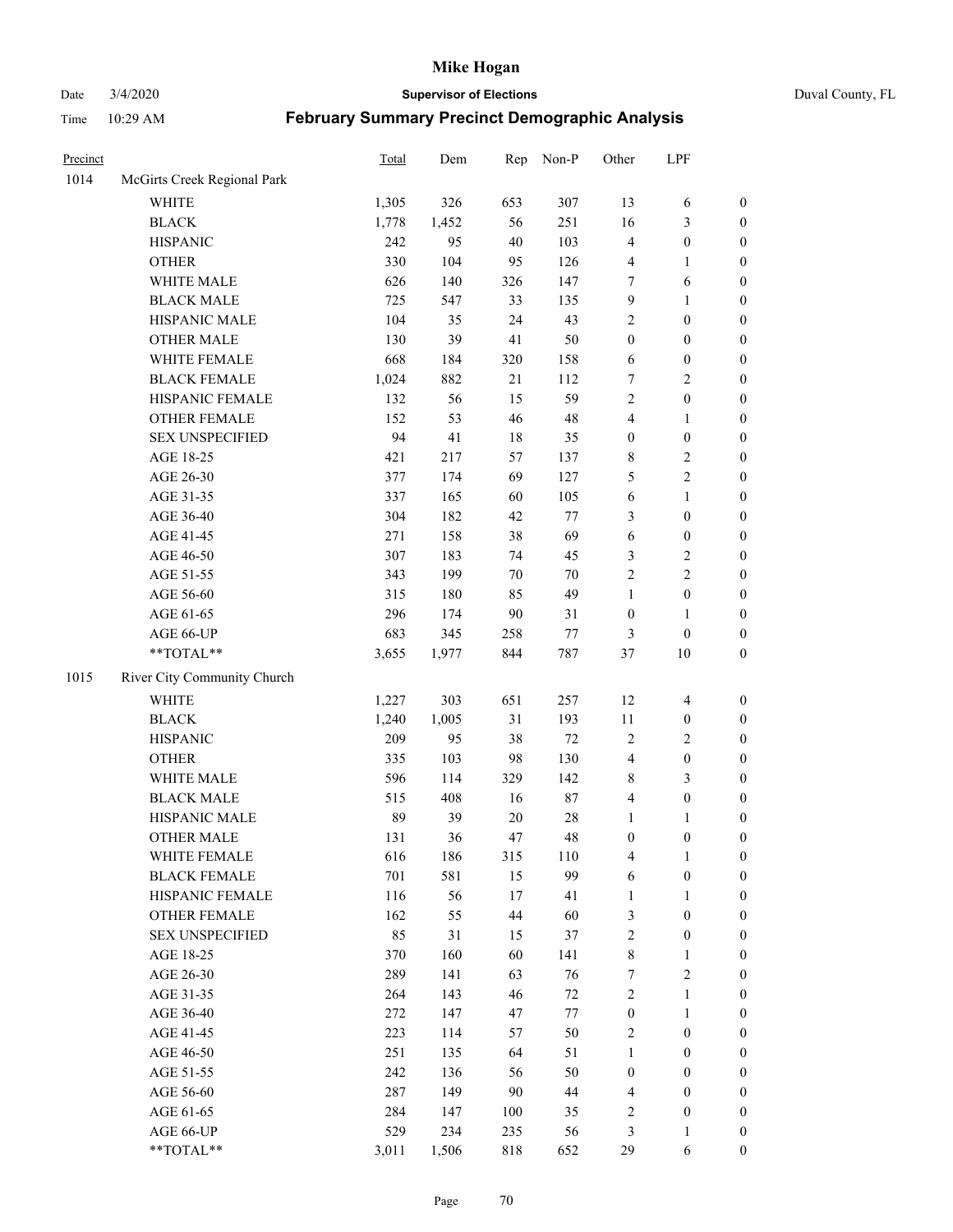# Date 3/4/2020 **Supervisor of Elections** Duval County, FL

| Precinct |                             | Total  | Dem    | Rep              | Non-P            | Other            | LPF                      |                  |
|----------|-----------------------------|--------|--------|------------------|------------------|------------------|--------------------------|------------------|
| 1016     | Argyle Church of Christ     |        |        |                  |                  |                  |                          |                  |
|          | <b>WHITE</b>                | 847    | 186    | 434              | 216              | 5                | 6                        | 0                |
|          | <b>BLACK</b>                | 783    | 604    | 39               | 133              | $\tau$           | $\boldsymbol{0}$         | 0                |
|          | <b>HISPANIC</b>             | 165    | 48     | 45               | 71               | $\boldsymbol{0}$ | $\mathbf{1}$             | $\boldsymbol{0}$ |
|          | <b>OTHER</b>                | 231    | 78     | 68               | 85               | $\boldsymbol{0}$ | $\boldsymbol{0}$         | $\boldsymbol{0}$ |
|          | WHITE MALE                  | 395    | 81     | 208              | 99               | 1                | 6                        | $\boldsymbol{0}$ |
|          | <b>BLACK MALE</b>           | 316    | 218    | 23               | 72               | 3                | $\boldsymbol{0}$         | $\boldsymbol{0}$ |
|          | HISPANIC MALE               | $78\,$ | 19     | 23               | 35               | $\boldsymbol{0}$ | $\mathbf{1}$             | $\boldsymbol{0}$ |
|          | <b>OTHER MALE</b>           | 82     | 27     | 27               | $28\,$           | $\boldsymbol{0}$ | $\boldsymbol{0}$         | $\boldsymbol{0}$ |
|          | WHITE FEMALE                | 442    | 103    | 223              | 112              | 4                | $\boldsymbol{0}$         | $\boldsymbol{0}$ |
|          | <b>BLACK FEMALE</b>         | 453    | 376    | 15               | 58               | 4                | $\boldsymbol{0}$         | $\boldsymbol{0}$ |
|          | HISPANIC FEMALE             | 84     | $28\,$ | 21               | 35               | 0                | $\boldsymbol{0}$         | 0                |
|          | <b>OTHER FEMALE</b>         | 119    | 44     | 36               | 39               | $\boldsymbol{0}$ | $\boldsymbol{0}$         | $\boldsymbol{0}$ |
|          | <b>SEX UNSPECIFIED</b>      | 57     | 20     | 10               | 27               | $\boldsymbol{0}$ | $\boldsymbol{0}$         | $\boldsymbol{0}$ |
|          | AGE 18-25                   | 272    | 131    | 55               | $8\sqrt{1}$      | 4                | 1                        | $\boldsymbol{0}$ |
|          | AGE 26-30                   | 261    | 124    | 46               | 86               | 2                | $\mathfrak{Z}$           | $\boldsymbol{0}$ |
|          | AGE 31-35                   | 178    | $78\,$ | 37               | 62               | $\mathbf{1}$     | $\boldsymbol{0}$         | $\boldsymbol{0}$ |
|          | AGE 36-40                   | 171    | 71     | 45               | 54               | $\boldsymbol{0}$ | $\mathbf{1}$             | $\boldsymbol{0}$ |
|          | AGE 41-45                   | 158    | 76     | 40               | 39               | 3                | $\boldsymbol{0}$         | $\boldsymbol{0}$ |
|          | AGE 46-50                   | 195    | 96     | 50               | 46               | $\mathbf{1}$     | $\overline{c}$           | $\boldsymbol{0}$ |
|          | AGE 51-55                   | 193    | $88\,$ | 65               | 40               | $\boldsymbol{0}$ | $\boldsymbol{0}$         | $\boldsymbol{0}$ |
|          | AGE 56-60                   | 189    | 82     | 71               | 36               | $\boldsymbol{0}$ | $\boldsymbol{0}$         | 0                |
|          | AGE 61-65                   | 157    | 65     | 68               | 24               | $\boldsymbol{0}$ | $\boldsymbol{0}$         | 0                |
|          | AGE 66-UP                   | 252    | 105    | 109              | 37               | 1                | $\boldsymbol{0}$         | $\boldsymbol{0}$ |
|          | **TOTAL**                   | 2,026  | 916    | 586              | 505              | 12               | $\tau$                   | $\boldsymbol{0}$ |
| 1101     | Elm Croft of Timberlin Park |        |        |                  |                  |                  |                          |                  |
|          | <b>WHITE</b>                | 752    | 172    | 406              | 163              | 7                | $\overline{\mathcal{A}}$ | $\boldsymbol{0}$ |
|          | <b>BLACK</b>                | 148    | 119    | $\mathfrak s$    | $21\,$           | 3                | $\boldsymbol{0}$         | $\boldsymbol{0}$ |
|          | <b>HISPANIC</b>             | 68     | 25     | 23               | 19               | $\mathbf{1}$     | $\boldsymbol{0}$         | $\boldsymbol{0}$ |
|          | <b>OTHER</b>                | 150    | 31     | 42               | 74               | 3                | $\boldsymbol{0}$         | $\boldsymbol{0}$ |
|          | WHITE MALE                  | 343    | 62     | 190              | 85               | 5                | $\mathbf{1}$             | $\boldsymbol{0}$ |
|          | <b>BLACK MALE</b>           | 52     | 36     | $\overline{4}$   | 11               | $\mathbf{1}$     | $\boldsymbol{0}$         | $\boldsymbol{0}$ |
|          | HISPANIC MALE               | 28     | 9      | $\boldsymbol{9}$ | $\boldsymbol{9}$ | $\mathbf{1}$     | $\boldsymbol{0}$         | 0                |
|          | <b>OTHER MALE</b>           | 61     | 9      | 21               | 31               | $\boldsymbol{0}$ | $\boldsymbol{0}$         | $\boldsymbol{0}$ |
|          | WHITE FEMALE                | 397    | 109    | 211              | 72               | 2                | 3                        | 0                |
|          | <b>BLACK FEMALE</b>         | 95     | 82     | $\mathbf{1}$     | $10\,$           | $\overline{c}$   | $\boldsymbol{0}$         | $\overline{0}$   |
|          | HISPANIC FEMALE             | 40     | 16     | 14               | $10\,$           | $\boldsymbol{0}$ | $\boldsymbol{0}$         | $\overline{0}$   |
|          | OTHER FEMALE                | 75     | 19     | $18\,$           | 35               | 3                | $\boldsymbol{0}$         | $\overline{0}$   |
|          | <b>SEX UNSPECIFIED</b>      | 27     | 5      | 8                | 14               | $\boldsymbol{0}$ | $\boldsymbol{0}$         | 0                |
|          | AGE 18-25                   | 97     | 26     | 35               | 33               | 3                | $\boldsymbol{0}$         | 0                |
|          | AGE 26-30                   | 81     | 32     | 27               | 18               | $\overline{c}$   | $\sqrt{2}$               | 0                |
|          | AGE 31-35                   | 101    | 41     | 24               | 34               | $\overline{2}$   | $\boldsymbol{0}$         | 0                |
|          | AGE 36-40                   | 82     | 29     | $28\,$           | 25               | $\boldsymbol{0}$ | $\boldsymbol{0}$         | 0                |
|          | AGE 41-45                   | 97     | 38     | 30               | 29               | $\boldsymbol{0}$ | $\boldsymbol{0}$         | 0                |
|          | AGE 46-50                   | 112    | 24     | 51               | 34               | $\mathbf{1}$     | $\overline{c}$           | 0                |
|          | AGE 51-55                   | 127    | 31     | 60               | 34               | 2                | $\boldsymbol{0}$         | 0                |
|          | AGE 56-60                   | 115    | 37     | 53               | 24               | $\mathbf{1}$     | $\boldsymbol{0}$         | 0                |
|          | AGE 61-65                   | 82     | $28\,$ | 43               | 11               | $\boldsymbol{0}$ | $\boldsymbol{0}$         | 0                |
|          | AGE 66-UP                   | 224    | 61     | 125              | 35               | 3                | $\boldsymbol{0}$         | 0                |
|          | **TOTAL**                   | 1,118  | 347    | 476              | 277              | 14               | $\overline{4}$           | $\boldsymbol{0}$ |
|          |                             |        |        |                  |                  |                  |                          |                  |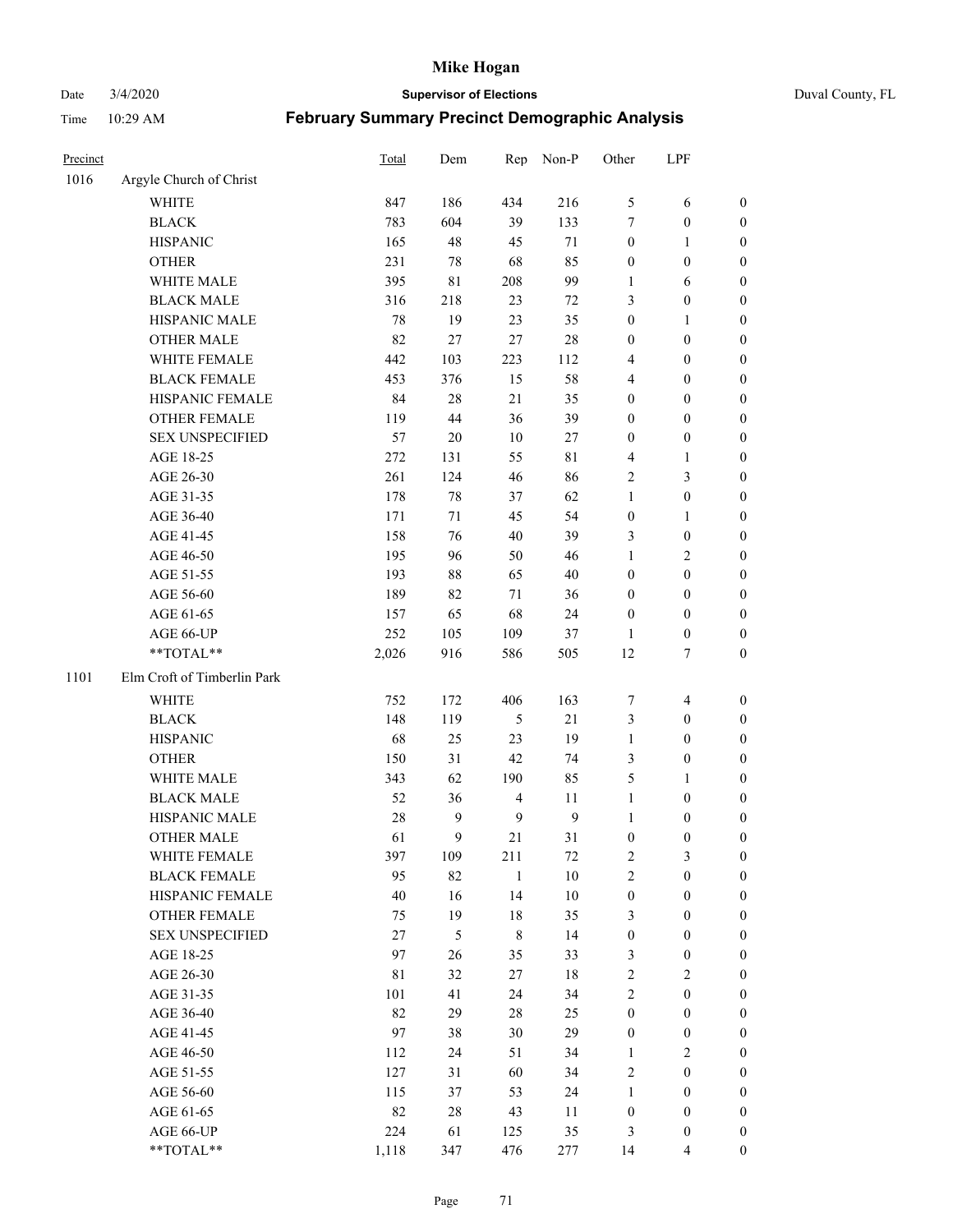## Date 3/4/2020 **Supervisor of Elections** Duval County, FL

| Precinct |                                   | Total  | Dem              | Rep              | Non-P          | Other            | LPF              |                  |
|----------|-----------------------------------|--------|------------------|------------------|----------------|------------------|------------------|------------------|
| 1102     | Glen Kernan Golf and Country Club |        |                  |                  |                |                  |                  |                  |
|          | <b>WHITE</b>                      | 357    | 55               | 235              | 63             | 3                | $\mathbf{1}$     | 0                |
|          | <b>BLACK</b>                      | $28\,$ | $18\,$           | 2                | $\,$ 8 $\,$    | $\boldsymbol{0}$ | $\boldsymbol{0}$ | 0                |
|          | <b>HISPANIC</b>                   | 20     | $\mathfrak{Z}$   | 9                | $\,$ 8 $\,$    | $\boldsymbol{0}$ | $\boldsymbol{0}$ | $\boldsymbol{0}$ |
|          | <b>OTHER</b>                      | 124    | 37               | 23               | 62             | $\overline{2}$   | $\boldsymbol{0}$ | $\boldsymbol{0}$ |
|          | WHITE MALE                        | 172    | 20               | 122              | 29             | 1                | $\boldsymbol{0}$ | $\boldsymbol{0}$ |
|          | <b>BLACK MALE</b>                 | 16     | $\mathbf{9}$     | $\sqrt{2}$       | 5              | $\boldsymbol{0}$ | $\boldsymbol{0}$ | $\boldsymbol{0}$ |
|          | HISPANIC MALE                     | 6      | $\mathbf{1}$     | 1                | $\overline{4}$ | $\boldsymbol{0}$ | $\boldsymbol{0}$ | $\boldsymbol{0}$ |
|          | <b>OTHER MALE</b>                 | 56     | 18               | $10\,$           | $28\,$         | $\boldsymbol{0}$ | $\boldsymbol{0}$ | $\boldsymbol{0}$ |
|          | WHITE FEMALE                      | 182    | 35               | 112              | 32             | $\overline{2}$   | $\mathbf{1}$     | $\boldsymbol{0}$ |
|          | <b>BLACK FEMALE</b>               | 11     | $\,$ 8 $\,$      | $\boldsymbol{0}$ | 3              | $\boldsymbol{0}$ | $\boldsymbol{0}$ | $\boldsymbol{0}$ |
|          | HISPANIC FEMALE                   | 14     | $\overline{c}$   | $\,$ 8 $\,$      | $\overline{4}$ | $\boldsymbol{0}$ | $\boldsymbol{0}$ | $\boldsymbol{0}$ |
|          | <b>OTHER FEMALE</b>               | 57     | 16               | $10\,$           | 29             | $\overline{2}$   | $\boldsymbol{0}$ | $\boldsymbol{0}$ |
|          | <b>SEX UNSPECIFIED</b>            | 15     | $\overline{4}$   | $\overline{4}$   | $\tau$         | $\boldsymbol{0}$ | $\boldsymbol{0}$ | $\boldsymbol{0}$ |
|          | AGE 18-25                         | 76     | 17               | $27\,$           | 29             | 3                | $\boldsymbol{0}$ | $\boldsymbol{0}$ |
|          | AGE 26-30                         | $22\,$ | 6                | 12               | $\sqrt{2}$     | 1                | $\mathbf{1}$     | $\boldsymbol{0}$ |
|          | AGE 31-35                         | 23     | 7                | 9                | 7              | $\boldsymbol{0}$ | $\boldsymbol{0}$ | $\boldsymbol{0}$ |
|          | AGE 36-40                         | 29     | $\,8\,$          | 12               | 9              | $\boldsymbol{0}$ | $\boldsymbol{0}$ | $\boldsymbol{0}$ |
|          | AGE 41-45                         | 46     | 10               | 15               | 21             | $\boldsymbol{0}$ | $\boldsymbol{0}$ | $\boldsymbol{0}$ |
|          | AGE 46-50                         | 86     | 17               | 44               | 25             | $\boldsymbol{0}$ | $\boldsymbol{0}$ | $\boldsymbol{0}$ |
|          | AGE 51-55                         | 59     | $\boldsymbol{9}$ | 34               | 16             | $\boldsymbol{0}$ | $\boldsymbol{0}$ | $\boldsymbol{0}$ |
|          | AGE 56-60                         | 60     | 12               | 35               | 13             | $\boldsymbol{0}$ | $\boldsymbol{0}$ | $\boldsymbol{0}$ |
|          | AGE 61-65                         | 34     | $\overline{4}$   | 19               | 11             | $\boldsymbol{0}$ | $\boldsymbol{0}$ | $\boldsymbol{0}$ |
|          | AGE 66-UP                         | 94     | 23               | 62               | $\,$ 8 $\,$    | 1                | $\boldsymbol{0}$ | $\boldsymbol{0}$ |
|          | **TOTAL**                         | 529    | 113              | 269              | 141            | 5                | $\mathbf{1}$     | $\boldsymbol{0}$ |
| 1103     | Hampton Glen                      |        |                  |                  |                |                  |                  |                  |
|          | <b>WHITE</b>                      | 1,978  | 463              | 1,096            | 383            | 27               | $\boldsymbol{9}$ | $\boldsymbol{0}$ |
|          | <b>BLACK</b>                      | 356    | 248              | 14               | 90             | 3                | $\mathbf{1}$     | $\boldsymbol{0}$ |
|          | <b>HISPANIC</b>                   | 202    | 86               | 52               | 59             | 4                | $\mathbf{1}$     | $\boldsymbol{0}$ |
|          | <b>OTHER</b>                      | 605    | 192              | 132              | 278            | 3                | $\boldsymbol{0}$ | $\boldsymbol{0}$ |
|          | WHITE MALE                        | 914    | 180              | 528              | 187            | 14               | 5                | $\boldsymbol{0}$ |
|          | <b>BLACK MALE</b>                 | 146    | 87               | 9                | $48\,$         | $\overline{c}$   | $\boldsymbol{0}$ | $\boldsymbol{0}$ |
|          | HISPANIC MALE                     | 94     | 37               | 23               | 33             | $\mathbf{1}$     | $\boldsymbol{0}$ | 0                |
|          | <b>OTHER MALE</b>                 | 261    | 82               | 58               | 120            | $\mathbf{1}$     | $\boldsymbol{0}$ | $\boldsymbol{0}$ |
|          | WHITE FEMALE                      | 1,053  | 283              | 560              | 193            | 13               | 4                | 0                |
|          | <b>BLACK FEMALE</b>               | 208    | 159              | $\mathfrak s$    | 42             | $\mathbf{1}$     | $\mathbf{1}$     | $\boldsymbol{0}$ |
|          | HISPANIC FEMALE                   | 101    | $44\,$           | 27               | $26\,$         | 3                | $\mathbf{1}$     | $\overline{0}$   |
|          | OTHER FEMALE                      | 296    | 100              | 68               | 127            | $\mathbf{1}$     | $\boldsymbol{0}$ | $\overline{0}$   |
|          | <b>SEX UNSPECIFIED</b>            | 68     | 17               | 16               | 34             | $\mathbf{1}$     | $\boldsymbol{0}$ | 0                |
|          | AGE 18-25                         | 418    | 134              | 111              | 152            | 14               | $\boldsymbol{7}$ | 0                |
|          | AGE 26-30                         | 322    | 142              | 92               | 82             | 5                | $\mathbf{1}$     | 0                |
|          | AGE 31-35                         | 267    | 87               | 97               | 76             | 6                | $\mathbf{1}$     | 0                |
|          | AGE 36-40                         | 206    | 63               | $72\,$           | 68             | $\overline{c}$   | $\mathbf{1}$     | 0                |
|          | AGE 41-45                         | 224    | 84               | $8\sqrt{1}$      | 59             | $\boldsymbol{0}$ | $\boldsymbol{0}$ | 0                |
|          | AGE 46-50                         | 301    | 87               | 133              | 79             | $\sqrt{2}$       | $\boldsymbol{0}$ | 0                |
|          | AGE 51-55                         | 329    | 101              | 126              | 100            | $\sqrt{2}$       | $\boldsymbol{0}$ | $\overline{0}$   |
|          | AGE 56-60                         | 297    | 74               | 156              | 65             | $\mathbf{1}$     | 1                | $\overline{0}$   |
|          | AGE 61-65                         | 241    | 64               | 138              | 37             | $\overline{c}$   | $\boldsymbol{0}$ | $\overline{0}$   |
|          | AGE 66-UP                         | 536    | 153              | 288              | 92             | 3                | $\boldsymbol{0}$ | 0                |
|          | **TOTAL**                         | 3,141  | 989              | 1,294            | 810            | 37               | 11               | $\boldsymbol{0}$ |
|          |                                   |        |                  |                  |                |                  |                  |                  |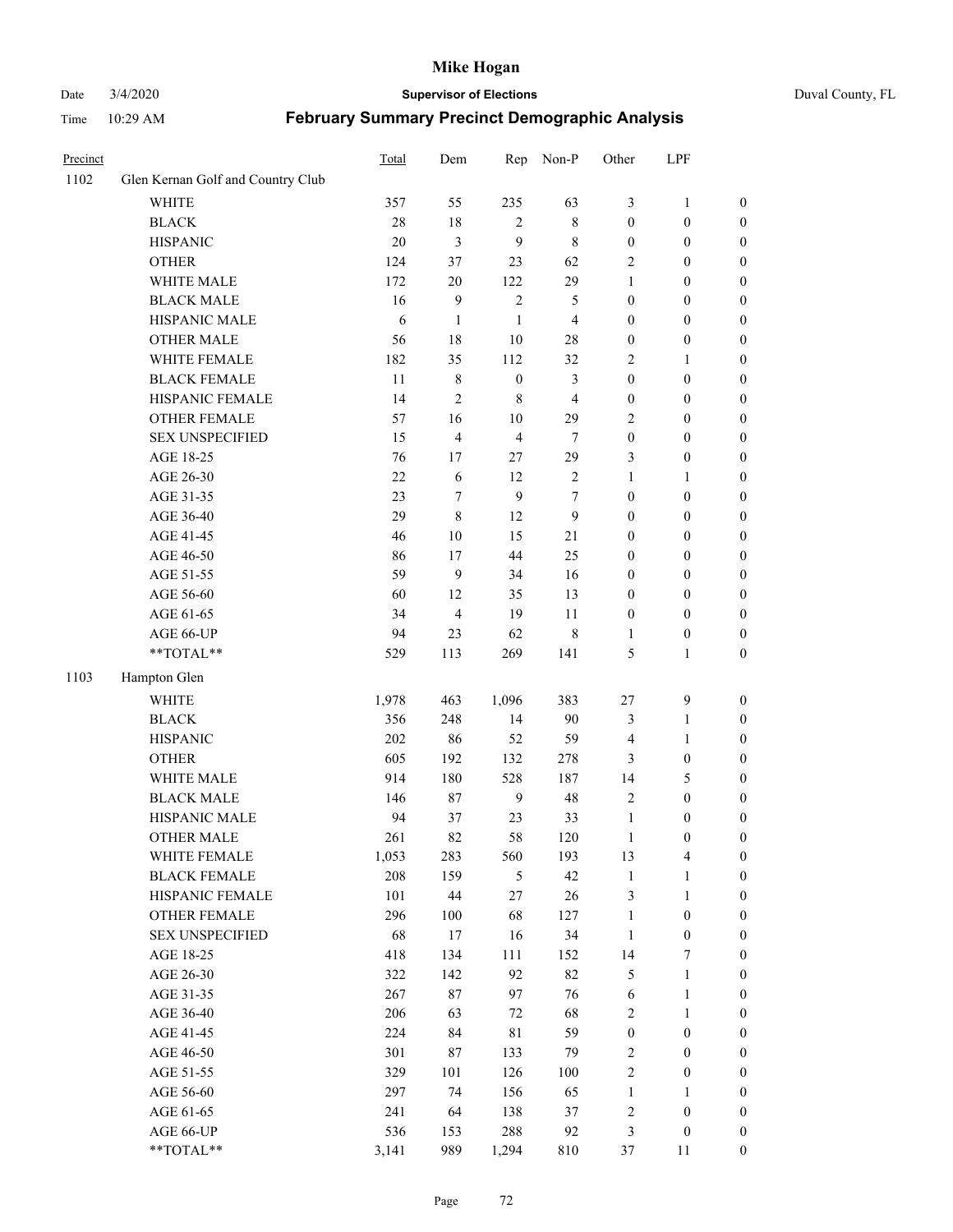Date 3/4/2020 **Supervisor of Elections** Duval County, FL

| Precinct |                                | Total | Dem    | Rep    | Non-P | Other                   | LPF                     |                  |
|----------|--------------------------------|-------|--------|--------|-------|-------------------------|-------------------------|------------------|
| 1104     | Shepherd of the Woods Lutheran |       |        |        |       |                         |                         |                  |
|          | <b>WHITE</b>                   | 2,739 | 629    | 1,427  | 630   | 39                      | 14                      | 0                |
|          | <b>BLACK</b>                   | 736   | 546    | 35     | 146   | 8                       | $\mathbf{1}$            | 0                |
|          | <b>HISPANIC</b>                | 309   | 103    | 80     | 124   | 2                       | $\boldsymbol{0}$        | $\boldsymbol{0}$ |
|          | <b>OTHER</b>                   | 683   | 227    | 160    | 289   | 4                       | $\mathfrak{Z}$          | $\boldsymbol{0}$ |
|          | WHITE MALE                     | 1,316 | 280    | 707    | 303   | 15                      | 11                      | $\boldsymbol{0}$ |
|          | <b>BLACK MALE</b>              | 324   | 222    | 21     | 74    | 6                       | 1                       | $\boldsymbol{0}$ |
|          | HISPANIC MALE                  | 138   | 45     | 35     | 58    | $\boldsymbol{0}$        | $\boldsymbol{0}$        | $\boldsymbol{0}$ |
|          | <b>OTHER MALE</b>              | 288   | 93     | 63     | 127   | 3                       | $\sqrt{2}$              | $\boldsymbol{0}$ |
|          | WHITE FEMALE                   | 1,391 | 345    | 702    | 318   | 24                      | $\sqrt{2}$              | $\boldsymbol{0}$ |
|          | <b>BLACK FEMALE</b>            | 401   | 318    | 13     | 68    | 2                       | $\boldsymbol{0}$        | $\boldsymbol{0}$ |
|          | HISPANIC FEMALE                | 163   | 53     | 45     | 63    | $\overline{2}$          | $\boldsymbol{0}$        | $\boldsymbol{0}$ |
|          | <b>OTHER FEMALE</b>            | 343   | 125    | 90     | 126   | $\mathbf{1}$            | 1                       | $\boldsymbol{0}$ |
|          | <b>SEX UNSPECIFIED</b>         | 103   | 24     | 26     | 52    | $\boldsymbol{0}$        | $\mathbf{1}$            | $\boldsymbol{0}$ |
|          | AGE 18-25                      | 499   | 155    | 157    | 175   | 8                       | $\overline{\mathbf{4}}$ | $\boldsymbol{0}$ |
|          | AGE 26-30                      | 499   | 151    | 181    | 154   | 11                      | $\sqrt{2}$              | $\boldsymbol{0}$ |
|          | AGE 31-35                      | 468   | 152    | 158    | 149   | 4                       | 5                       | $\boldsymbol{0}$ |
|          | AGE 36-40                      | 449   | 152    | 137    | 155   | 3                       | $\sqrt{2}$              | $\boldsymbol{0}$ |
|          | AGE 41-45                      | 405   | 136    | 138    | 123   | 6                       | $\sqrt{2}$              | $\boldsymbol{0}$ |
|          | AGE 46-50                      | 457   | 144    | 177    | 129   | 6                       | $\mathbf{1}$            | $\boldsymbol{0}$ |
|          | AGE 51-55                      | 404   | 119    | 186    | 96    | 3                       | $\boldsymbol{0}$        | $\boldsymbol{0}$ |
|          | AGE 56-60                      | 403   | 150    | 184    | 67    | $\overline{2}$          | $\boldsymbol{0}$        | 0                |
|          | AGE 61-65                      | 300   | 109    | 132    | 52    | 6                       | 1                       | $\boldsymbol{0}$ |
|          | AGE 66-UP                      | 583   | 237    | 252    | 89    | 4                       | $\mathbf{1}$            | $\boldsymbol{0}$ |
|          | **TOTAL**                      | 4,467 | 1,505  | 1,702  | 1,189 | 53                      | 18                      | $\boldsymbol{0}$ |
| 1105     | Kernan Blvd Baptist Church     |       |        |        |       |                         |                         |                  |
|          | <b>WHITE</b>                   | 3,340 | 924    | 1,446  | 899   | 46                      | 25                      | $\boldsymbol{0}$ |
|          | <b>BLACK</b>                   | 691   | 490    | 31     | 164   | 5                       | $\mathbf{1}$            | $\boldsymbol{0}$ |
|          | <b>HISPANIC</b>                | 404   | 179    | 87     | 133   | 3                       | $\sqrt{2}$              | $\boldsymbol{0}$ |
|          | <b>OTHER</b>                   | 660   | 193    | 154    | 308   | 4                       | $\mathbf{1}$            | $\boldsymbol{0}$ |
|          | WHITE MALE                     | 1,483 | 309    | 718    | 418   | 22                      | 16                      | $\boldsymbol{0}$ |
|          | <b>BLACK MALE</b>              | 277   | 172    | $18\,$ | 82    | 5                       | $\boldsymbol{0}$        | $\boldsymbol{0}$ |
|          | HISPANIC MALE                  | 170   | 63     | 43     | 62    | 1                       | 1                       | 0                |
|          | <b>OTHER MALE</b>              | 224   | 59     | 61     | 102   | $\mathbf{1}$            | 1                       | $\boldsymbol{0}$ |
|          | WHITE FEMALE                   | 1,727 | 583    | 683    | 431   | 21                      | 9                       | 0                |
|          | <b>BLACK FEMALE</b>            | 377   | 294    | 9      | 73    | $\boldsymbol{0}$        | $\mathbf{1}$            | $\boldsymbol{0}$ |
|          | HISPANIC FEMALE                | 212   | 106    | 39     | 65    | 2                       | $\boldsymbol{0}$        | $\overline{0}$   |
|          | OTHER FEMALE                   | 254   | 94     | 64     | 94    | $\overline{\mathbf{c}}$ | $\boldsymbol{0}$        | $\overline{0}$   |
|          | <b>SEX UNSPECIFIED</b>         | 371   | 106    | 83     | 177   | 4                       | $\mathbf{1}$            | 0                |
|          | AGE 18-25                      | 1,549 | 646    | 398    | 478   | 21                      | 6                       | 0                |
|          | AGE 26-30                      | 860   | 291    | 253    | 299   | 13                      | $\overline{\mathbf{4}}$ | 0                |
|          | AGE 31-35                      | 548   | 172    | 184    | 178   | 9                       | 5                       | 0                |
|          | AGE 36-40                      | 384   | 131    | 113    | 132   | 3                       | 5                       | 0                |
|          | AGE 41-45                      | 311   | 110    | 94     | 99    | 5                       | $\mathfrak{Z}$          | 0                |
|          | AGE 46-50                      | 312   | 101    | 126    | 79    | 3                       | $\mathfrak{Z}$          | 0                |
|          | AGE 51-55                      | 279   | $72\,$ | 145    | 61    | $\boldsymbol{0}$        | $\mathbf{1}$            | 0                |
|          | AGE 56-60                      | 291   | 83     | 135    | 73    | 0                       | $\boldsymbol{0}$        | 0                |
|          | AGE 61-65                      | 222   | 67     | 100    | 52    | $\overline{\mathbf{c}}$ | 1                       | $\boldsymbol{0}$ |
|          | AGE 66-UP                      | 339   | 113    | 170    | 53    | $\overline{\mathbf{c}}$ | 1                       | 0                |
|          | **TOTAL**                      | 5,095 | 1,786  | 1,718  | 1,504 | 58                      | 29                      | $\boldsymbol{0}$ |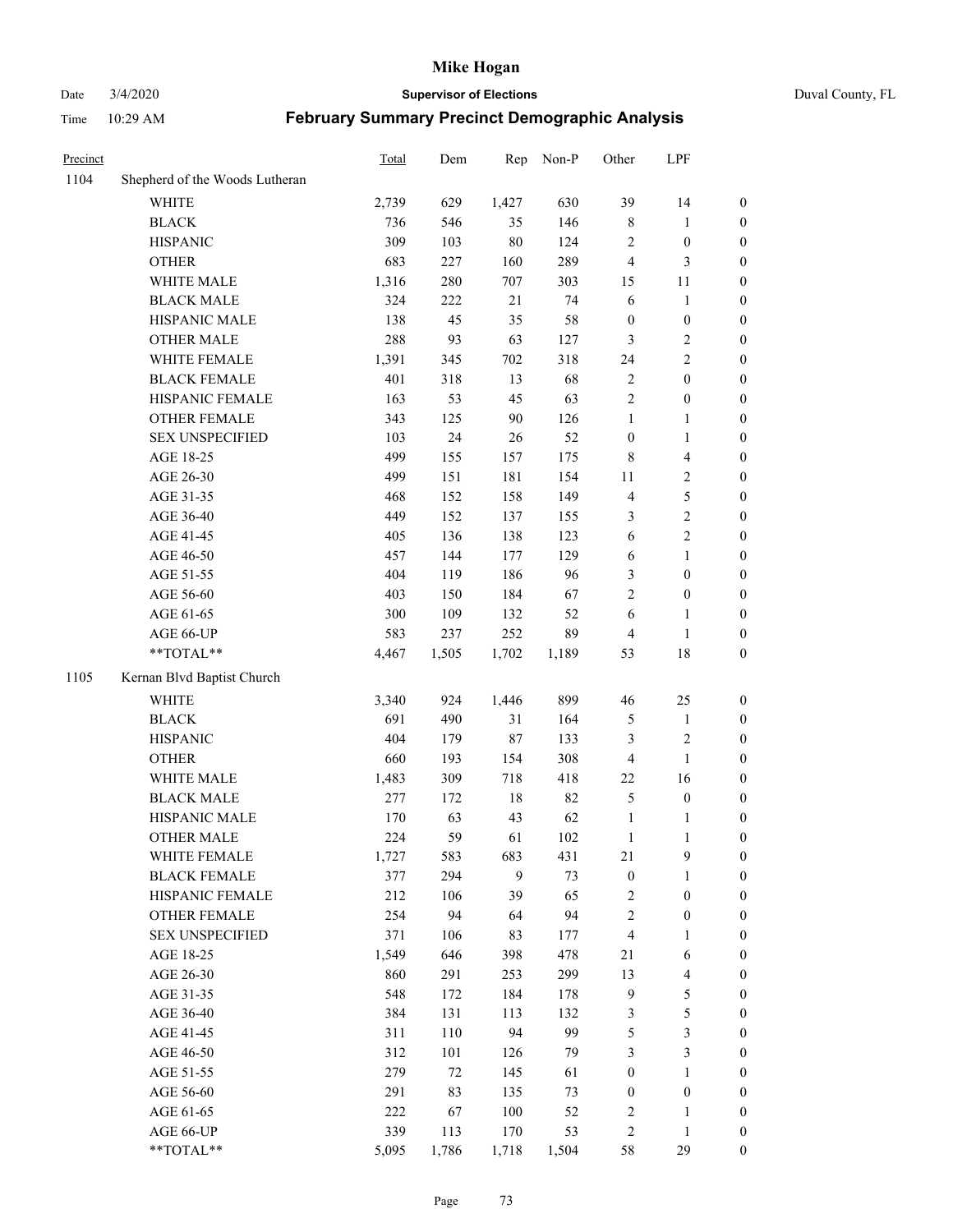Date 3/4/2020 **Supervisor of Elections** Duval County, FL

| Precinct |                        | <b>Total</b> | Dem         | Rep            | Non-P       | Other            | LPF              |                  |
|----------|------------------------|--------------|-------------|----------------|-------------|------------------|------------------|------------------|
| 1106     | Church of Eleven 22    |              |             |                |             |                  |                  |                  |
|          | <b>WHITE</b>           | 4,273        | 1,015       | 2,307          | 899         | 38               | 14               | $\boldsymbol{0}$ |
|          | <b>BLACK</b>           | 624          | 459         | 25             | 124         | 16               | $\boldsymbol{0}$ | $\boldsymbol{0}$ |
|          | <b>HISPANIC</b>        | 390          | 145         | 93             | 149         | $\mathbf{1}$     | $\overline{c}$   | $\boldsymbol{0}$ |
|          | <b>OTHER</b>           | 744          | 264         | 173            | 297         | $\,$ 8 $\,$      | $\sqrt{2}$       | $\boldsymbol{0}$ |
|          | WHITE MALE             | 1,894        | 395         | 1,025          | 450         | 17               | $\tau$           | $\boldsymbol{0}$ |
|          | <b>BLACK MALE</b>      | 267          | 177         | 16             | 68          | 6                | $\boldsymbol{0}$ | $\boldsymbol{0}$ |
|          | HISPANIC MALE          | 161          | 55          | 36             | 68          | $\mathbf{1}$     | $\mathbf{1}$     | $\boldsymbol{0}$ |
|          | <b>OTHER MALE</b>      | 322          | 94          | 83             | 141         | $\overline{2}$   | $\overline{c}$   | $\boldsymbol{0}$ |
|          | WHITE FEMALE           | 2,348        | 609         | 1,270          | 441         | $21\,$           | $\boldsymbol{7}$ | $\boldsymbol{0}$ |
|          | <b>BLACK FEMALE</b>    | 354          | 280         | 9              | 56          | $\overline{9}$   | $\boldsymbol{0}$ | 0                |
|          | HISPANIC FEMALE        | 220          | 87          | 54             | $78\,$      | $\boldsymbol{0}$ | 1                | 0                |
|          | OTHER FEMALE           | 359          | 144         | $77\,$         | 133         | 5                | $\boldsymbol{0}$ | $\boldsymbol{0}$ |
|          | <b>SEX UNSPECIFIED</b> | 106          | 42          | 28             | 34          | $\sqrt{2}$       | $\boldsymbol{0}$ | $\boldsymbol{0}$ |
|          | AGE 18-25              | 617          | 221         | 189            | 190         | 13               | $\overline{4}$   | $\boldsymbol{0}$ |
|          | AGE 26-30              | 510          | 152         | 188            | 155         | 10               | $\mathfrak s$    | $\boldsymbol{0}$ |
|          | AGE 31-35              | 459          | 164         | 139            | 141         | 12               | $\mathfrak z$    | $\boldsymbol{0}$ |
|          | AGE 36-40              | 479          | 167         | 159            | 149         | $\sqrt{2}$       | $\sqrt{2}$       | $\boldsymbol{0}$ |
|          | AGE 41-45              | 432          | 134         | 156            | 140         | $\mathbf{1}$     | $\mathbf{1}$     | $\boldsymbol{0}$ |
|          | AGE 46-50              | 451          | 135         | 192            | 118         | 5                | $\mathbf{1}$     | $\boldsymbol{0}$ |
|          | AGE 51-55              | 427          | 134         | 180            | 110         | 3                | $\boldsymbol{0}$ | $\boldsymbol{0}$ |
|          | AGE 56-60              | 441          | 107         | 203            | 125         | 6                | $\boldsymbol{0}$ | 0                |
|          | AGE 61-65              | 401          | 131         | 192            | $71\,$      | 5                | $\sqrt{2}$       | 0                |
|          | AGE 66-UP              | 1,813        | 537         | 1,000          | 270         | 6                | $\boldsymbol{0}$ | $\boldsymbol{0}$ |
|          | **TOTAL**              | 6,031        | 1,883       | 2,598          | 1,469       | 63               | 18               | $\boldsymbol{0}$ |
| 1107     | Deercreek Country Club |              |             |                |             |                  |                  |                  |
|          | <b>WHITE</b>           | 1,114        | 174         | 765            | 168         | $\overline{4}$   | $\mathfrak{Z}$   | $\boldsymbol{0}$ |
|          | <b>BLACK</b>           | 82           | 51          | $\,$ 8 $\,$    | 23          | $\boldsymbol{0}$ | $\boldsymbol{0}$ | $\boldsymbol{0}$ |
|          | <b>HISPANIC</b>        | 62           | 15          | 28             | 19          | $\boldsymbol{0}$ | $\boldsymbol{0}$ | $\boldsymbol{0}$ |
|          | <b>OTHER</b>           | 412          | 117         | 111            | 178         | 4                | $\sqrt{2}$       | $\boldsymbol{0}$ |
|          | WHITE MALE             | 543          | $72\,$      | 375            | 91          | $\overline{2}$   | $\mathfrak{Z}$   | $\boldsymbol{0}$ |
|          | <b>BLACK MALE</b>      | 38           | $20\,$      | $\mathfrak{Z}$ | 15          | $\boldsymbol{0}$ | $\boldsymbol{0}$ | $\boldsymbol{0}$ |
|          | HISPANIC MALE          | 34           | $\,$ 8 $\,$ | 16             | $10\,$      | $\boldsymbol{0}$ | $\boldsymbol{0}$ | $\boldsymbol{0}$ |
|          | <b>OTHER MALE</b>      | 174          | 46          | 53             | 73          | $\boldsymbol{0}$ | $\overline{c}$   | $\boldsymbol{0}$ |
|          | WHITE FEMALE           | 558          | 101         | 384            | 71          | 2                | $\boldsymbol{0}$ | 0                |
|          | <b>BLACK FEMALE</b>    | 44           | 31          | 5              | $\,$ 8 $\,$ | $\boldsymbol{0}$ | $\boldsymbol{0}$ | $\boldsymbol{0}$ |
|          | HISPANIC FEMALE        | 28           | 7           | 12             | 9           | $\boldsymbol{0}$ | $\boldsymbol{0}$ | $\overline{0}$   |
|          | <b>OTHER FEMALE</b>    | 207          | 64          | 53             | 86          | 4                | $\boldsymbol{0}$ | $\overline{0}$   |
|          | <b>SEX UNSPECIFIED</b> | 44           | 8           | 11             | 25          | $\boldsymbol{0}$ | $\boldsymbol{0}$ | $\overline{0}$   |
|          | AGE 18-25              | 188          | 54          | 82             | 48          | 4                | $\boldsymbol{0}$ | $\theta$         |
|          | AGE 26-30              | $87\,$       | 23          | 39             | 24          | $\boldsymbol{0}$ | $\mathbf{1}$     | 0                |
|          | AGE 31-35              | 72           | 21          | 27             | 22          | $\boldsymbol{0}$ | $\overline{2}$   | 0                |
|          | AGE 36-40              | 73           | 21          | 24             | $28\,$      | $\boldsymbol{0}$ | $\boldsymbol{0}$ | 0                |
|          | AGE 41-45              | 88           | 17          | 40             | 30          | $\boldsymbol{0}$ | $\mathbf{1}$     | 0                |
|          | AGE 46-50              | 111          | 15          | 57             | 39          | $\boldsymbol{0}$ | $\boldsymbol{0}$ | 0                |
|          | AGE 51-55              | 160          | 32          | 72             | 54          | $\overline{c}$   | $\boldsymbol{0}$ | $\overline{0}$   |
|          | AGE 56-60              | 195          | 39          | 112            | 42          | $\mathbf{1}$     | 1                | $\overline{0}$   |
|          | AGE 61-65              | 196          | 31          | 134            | 30          | $\mathbf{1}$     | $\boldsymbol{0}$ | $\overline{0}$   |
|          | AGE 66-UP              | 500          | 104         | 325            | 71          | $\boldsymbol{0}$ | $\boldsymbol{0}$ | 0                |
|          | **TOTAL**              | 1,670        | 357         | 912            | 388         | 8                | 5                | $\overline{0}$   |
|          |                        |              |             |                |             |                  |                  |                  |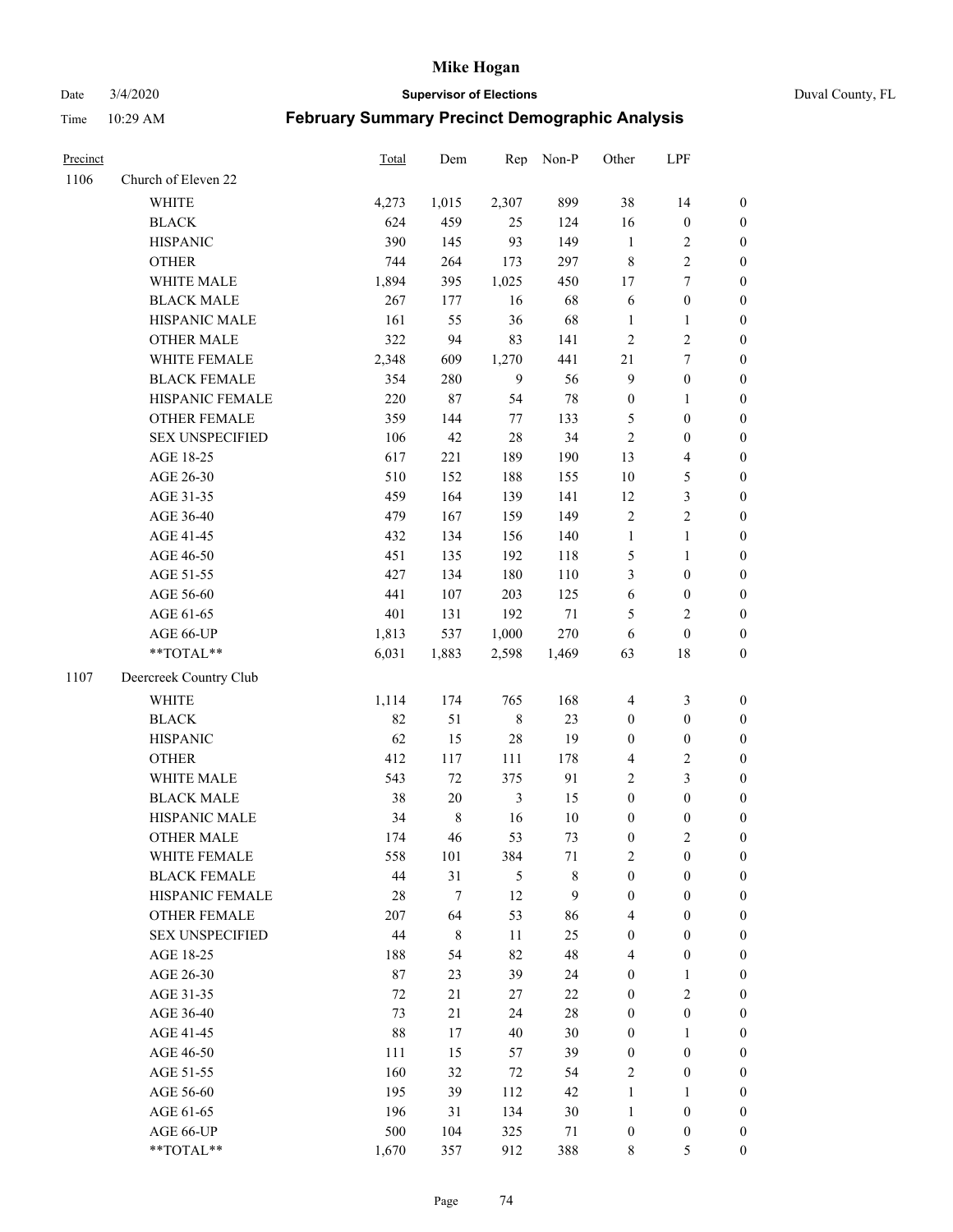Date 3/4/2020 **Supervisor of Elections** Duval County, FL

| Precinct |                        | Total | Dem              | Rep           | Non-P  | Other            | LPF                     |                  |
|----------|------------------------|-------|------------------|---------------|--------|------------------|-------------------------|------------------|
| 1108     | The Park at Potenza    |       |                  |               |        |                  |                         |                  |
|          | <b>WHITE</b>           | 2,248 | 642              | 1,004         | 556    | 32               | 14                      | 0                |
|          | <b>BLACK</b>           | 727   | 526              | 26            | 166    | $\,$ 8 $\,$      | $\mathbf{1}$            | $\boldsymbol{0}$ |
|          | <b>HISPANIC</b>        | 275   | 111              | 63            | 96     | 5                | $\boldsymbol{0}$        | $\boldsymbol{0}$ |
|          | <b>OTHER</b>           | 303   | 102              | 54            | 141    | 4                | $\mathfrak{2}$          | $\boldsymbol{0}$ |
|          | WHITE MALE             | 1,038 | 250              | 477           | 284    | 16               | 11                      | $\boldsymbol{0}$ |
|          | <b>BLACK MALE</b>      | 286   | 178              | 14            | 91     | 3                | $\boldsymbol{0}$        | $\boldsymbol{0}$ |
|          | HISPANIC MALE          | 109   | $40\,$           | 22            | 45     | $\overline{c}$   | $\boldsymbol{0}$        | $\boldsymbol{0}$ |
|          | <b>OTHER MALE</b>      | 117   | 34               | 22            | 58     | $\overline{c}$   | $\mathbf{1}$            | $\boldsymbol{0}$ |
|          | WHITE FEMALE           | 1,187 | 385              | 518           | 265    | 16               | $\mathfrak{Z}$          | $\boldsymbol{0}$ |
|          | <b>BLACK FEMALE</b>    | 431   | 340              | 12            | 73     | 5                | $\mathbf{1}$            | $\boldsymbol{0}$ |
|          | HISPANIC FEMALE        | 158   | 66               | 41            | 48     | 3                | $\boldsymbol{0}$        | 0                |
|          | OTHER FEMALE           | 147   | 60               | $26\,$        | 59     | $\overline{c}$   | $\boldsymbol{0}$        | $\boldsymbol{0}$ |
|          | <b>SEX UNSPECIFIED</b> | 80    | $28\,$           | 15            | 36     | $\boldsymbol{0}$ | $\mathbf{1}$            | $\boldsymbol{0}$ |
|          | AGE 18-25              | 491   | 198              | 126           | 148    | 15               | $\overline{\mathbf{4}}$ | $\boldsymbol{0}$ |
|          | AGE 26-30              | 538   | 222              | 127           | 178    | 10               | $\mathbf{1}$            | $\boldsymbol{0}$ |
|          | AGE 31-35              | 410   | 175              | 91            | 136    | 4                | $\overline{\mathbf{4}}$ | $\boldsymbol{0}$ |
|          | AGE 36-40              | 317   | 126              | 73            | 115    | $\mathbf{1}$     | $\sqrt{2}$              | $\boldsymbol{0}$ |
|          | AGE 41-45              | 260   | 109              | 75            | 72     | $\overline{c}$   | $\overline{2}$          | $\boldsymbol{0}$ |
|          | AGE 46-50              | 269   | 102              | 85            | 74     | 7                | $\mathbf{1}$            | $\boldsymbol{0}$ |
|          | AGE 51-55              | 217   | 75               | 91            | 48     | $\overline{c}$   | $\mathbf{1}$            | $\boldsymbol{0}$ |
|          | AGE 56-60              | 275   | 94               | 122           | 57     | $\overline{c}$   | $\boldsymbol{0}$        | 0                |
|          | AGE 61-65              | 244   | 95               | 99            | 45     | 4                | $\mathbf{1}$            | 0                |
|          | AGE 66-UP              | 532   | 185              | 258           | 86     | $\overline{2}$   | $\mathbf{1}$            | $\boldsymbol{0}$ |
|          | **TOTAL**              | 3,553 | 1,381            | 1,147         | 959    | 49               | 17                      | $\boldsymbol{0}$ |
| 1109     | Deerwood Country Club  |       |                  |               |        |                  |                         |                  |
|          | <b>WHITE</b>           | 1,769 | 295              | 1,237         | 225    | 9                | $\mathfrak{Z}$          | $\boldsymbol{0}$ |
|          | <b>BLACK</b>           | 50    | 34               | $\mathfrak s$ | $10\,$ | $\mathbf{1}$     | $\boldsymbol{0}$        | $\boldsymbol{0}$ |
|          | <b>HISPANIC</b>        | 77    | 14               | 45            | 18     | $\boldsymbol{0}$ | $\boldsymbol{0}$        | $\boldsymbol{0}$ |
|          | <b>OTHER</b>           | 176   | 45               | 69            | 62     | $\boldsymbol{0}$ | $\boldsymbol{0}$        | $\boldsymbol{0}$ |
|          | WHITE MALE             | 833   | 118              | 590           | 117    | 5                | $\mathfrak{Z}$          | $\boldsymbol{0}$ |
|          | <b>BLACK MALE</b>      | 24    | 14               | $\sqrt{2}$    | $\tau$ | $\mathbf{1}$     | $\boldsymbol{0}$        | $\boldsymbol{0}$ |
|          | HISPANIC MALE          | 36    | $\sqrt{6}$       | $20\,$        | $10\,$ | $\boldsymbol{0}$ | $\boldsymbol{0}$        | $\boldsymbol{0}$ |
|          | <b>OTHER MALE</b>      | 67    | 20               | 25            | 22     | $\boldsymbol{0}$ | $\boldsymbol{0}$        | $\boldsymbol{0}$ |
|          | WHITE FEMALE           | 924   | 174              | 640           | 106    | 4                | 0                       | 0                |
|          | <b>BLACK FEMALE</b>    | 25    | 19               | 3             | 3      | $\boldsymbol{0}$ | $\boldsymbol{0}$        | $\overline{0}$   |
|          | HISPANIC FEMALE        | 39    | $\boldsymbol{7}$ | 25            | 7      | $\boldsymbol{0}$ | $\boldsymbol{0}$        | $\overline{0}$   |
|          | <b>OTHER FEMALE</b>    | 82    | 23               | 34            | 25     | $\boldsymbol{0}$ | $\boldsymbol{0}$        | $\overline{0}$   |
|          | <b>SEX UNSPECIFIED</b> | 42    | $\boldsymbol{7}$ | 17            | 18     | $\boldsymbol{0}$ | $\boldsymbol{0}$        | 0                |
|          | AGE 18-25              | 192   | 33               | 116           | 43     | 0                | $\boldsymbol{0}$        | $\theta$         |
|          | AGE 26-30              | 133   | $26\,$           | 75            | 32     | $\boldsymbol{0}$ | $\boldsymbol{0}$        | 0                |
|          | AGE 31-35              | 134   | 25               | 90            | $18\,$ | $\mathbf{1}$     | $\boldsymbol{0}$        | 0                |
|          | AGE 36-40              | 135   | 26               | 79            | 29     | $\mathbf{1}$     | $\boldsymbol{0}$        | 0                |
|          | AGE 41-45              | 144   | 26               | 95            | 18     | 3                | $\overline{2}$          | 0                |
|          | AGE 46-50              | 176   | 23               | 120           | 31     | 2                | $\boldsymbol{0}$        | 0                |
|          | AGE 51-55              | 172   | 34               | 113           | 25     | $\boldsymbol{0}$ | $\boldsymbol{0}$        | $\overline{0}$   |
|          | AGE 56-60              | 181   | 30               | 115           | 35     | 1                | $\boldsymbol{0}$        | $\overline{0}$   |
|          | AGE 61-65              | 165   | 30               | 115           | $20\,$ | $\boldsymbol{0}$ | $\boldsymbol{0}$        | $\overline{0}$   |
|          | AGE 66-UP              | 640   | 135              | 438           | 64     | 2                | $\mathbf{1}$            | 0                |
|          | **TOTAL**              | 2,072 | 388              | 1,356         | 315    | 10               | 3                       | $\boldsymbol{0}$ |
|          |                        |       |                  |               |        |                  |                         |                  |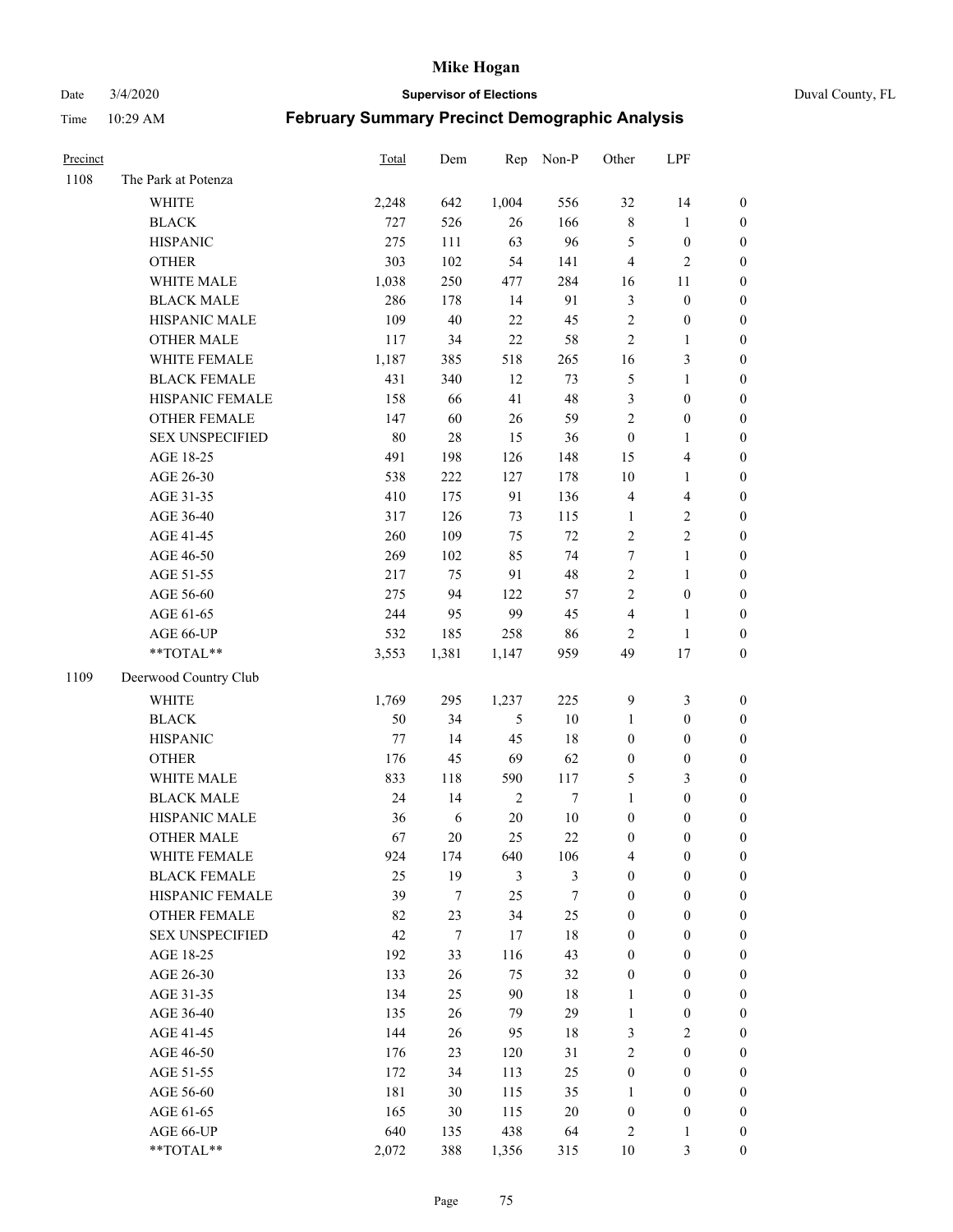Date 3/4/2020 **Supervisor of Elections** Duval County, FL

| Precinct |                                     | Total  | Dem    | Rep          | Non-P  | Other            | LPF                      |                  |
|----------|-------------------------------------|--------|--------|--------------|--------|------------------|--------------------------|------------------|
| 1110     | Courtyard Marriott                  |        |        |              |        |                  |                          |                  |
|          | <b>WHITE</b>                        | 4,753  | 1,091  | 2,455        | 1,113  | 77               | 17                       | 0                |
|          | <b>BLACK</b>                        | 975    | 702    | 42           | 212    | $17\,$           | $\sqrt{2}$               | 0                |
|          | <b>HISPANIC</b>                     | 617    | 231    | 156          | 219    | 6                | $\sqrt{5}$               | $\boldsymbol{0}$ |
|          | <b>OTHER</b>                        | 636    | 195    | 176          | 255    | 8                | $\sqrt{2}$               | $\boldsymbol{0}$ |
|          | WHITE MALE                          | 2,031  | 394    | 1,090        | 509    | 30               | $\,$ 8 $\,$              | $\boldsymbol{0}$ |
|          | <b>BLACK MALE</b>                   | 407    | 265    | 23           | 111    | 8                | $\boldsymbol{0}$         | $\boldsymbol{0}$ |
|          | HISPANIC MALE                       | 268    | 97     | 65           | 98     | 4                | $\overline{\mathcal{A}}$ | $\boldsymbol{0}$ |
|          | <b>OTHER MALE</b>                   | 255    | 72     | 73           | 103    | $\tau$           | $\boldsymbol{0}$         | $\boldsymbol{0}$ |
|          | WHITE FEMALE                        | 2,694  | 687    | 1,356        | 596    | 46               | $\boldsymbol{9}$         | $\boldsymbol{0}$ |
|          | <b>BLACK FEMALE</b>                 | 556    | 429    | $18\,$       | 98     | $\mathbf{9}$     | $\sqrt{2}$               | 0                |
|          | HISPANIC FEMALE                     | 344    | 133    | 91           | 117    | $\sqrt{2}$       | $\mathbf{1}$             | 0                |
|          | <b>OTHER FEMALE</b>                 | 324    | 106    | 95           | 120    | $\mathbf{1}$     | $\sqrt{2}$               | $\boldsymbol{0}$ |
|          | <b>SEX UNSPECIFIED</b>              | 102    | 36     | 18           | 47     | $\mathbf{1}$     | $\boldsymbol{0}$         | $\boldsymbol{0}$ |
|          | AGE 18-25                           | 712    | 216    | 261          | 215    | 13               | $\boldsymbol{7}$         | $\boldsymbol{0}$ |
|          | AGE 26-30                           | 926    | 268    | 381          | 252    | 23               | $\sqrt{2}$               | $\boldsymbol{0}$ |
|          | AGE 31-35                           | 920    | 264    | 364          | 277    | $\,$ 8 $\,$      | $\boldsymbol{7}$         | $\boldsymbol{0}$ |
|          | AGE 36-40                           | 755    | 247    | 233          | 259    | $10\,$           | 6                        | $\boldsymbol{0}$ |
|          | AGE 41-45                           | 633    | 240    | 208          | 172    | 12               | $\mathbf{1}$             | $\boldsymbol{0}$ |
|          | AGE 46-50                           | 614    | 199    | 234          | 168    | $10\,$           | $\mathfrak{Z}$           | $\boldsymbol{0}$ |
|          | AGE 51-55                           | 490    | 162    | 222          | 99     | 7                | $\boldsymbol{0}$         | $\boldsymbol{0}$ |
|          | AGE 56-60                           | 471    | 142    | 226          | 98     | 5                | $\boldsymbol{0}$         | 0                |
|          | AGE 61-65                           | 452    | 146    | 216          | $88\,$ | 2                | $\boldsymbol{0}$         | 0                |
|          | AGE 66-UP                           | 1,008  | 335    | 484          | 171    | 18               | $\boldsymbol{0}$         | $\boldsymbol{0}$ |
|          | **TOTAL**                           | 6,981  | 2,219  | 2,829        | 1,799  | 108              | 26                       | $\boldsymbol{0}$ |
| 1111     | Shepherd of the Woods Lutheran Chur |        |        |              |        |                  |                          |                  |
|          | <b>WHITE</b>                        | 987    | 289    | 383          | 296    | 14               | $\mathfrak s$            | $\boldsymbol{0}$ |
|          | <b>BLACK</b>                        | 492    | 381    | 16           | 89     | 6                | $\boldsymbol{0}$         | $\boldsymbol{0}$ |
|          | <b>HISPANIC</b>                     | 217    | 91     | 34           | 89     | 1                | $\overline{2}$           | $\boldsymbol{0}$ |
|          | <b>OTHER</b>                        | 152    | 64     | $20\,$       | 67     | $\mathbf{1}$     | $\boldsymbol{0}$         | $\boldsymbol{0}$ |
|          | WHITE MALE                          | 441    | 115    | 182          | 137    | $\sqrt{6}$       | $\mathbf{1}$             | $\boldsymbol{0}$ |
|          | <b>BLACK MALE</b>                   | 191    | 135    | $\mathbf{9}$ | 45     | $\overline{c}$   | $\boldsymbol{0}$         | $\boldsymbol{0}$ |
|          | HISPANIC MALE                       | 94     | 33     | 19           | 41     | $\boldsymbol{0}$ | 1                        | 0                |
|          | <b>OTHER MALE</b>                   | 54     | 23     | 9            | $22\,$ | $\boldsymbol{0}$ | $\boldsymbol{0}$         | $\boldsymbol{0}$ |
|          | WHITE FEMALE                        | 528    | 169    | 196          | 151    | 8                | 4                        | 0                |
|          | <b>BLACK FEMALE</b>                 | 292    | 238    | 7            | 43     | 4                | $\boldsymbol{0}$         | $\overline{0}$   |
|          | HISPANIC FEMALE                     | 120    | 58     | 13           | 47     | $\mathbf{1}$     | 1                        | $\overline{0}$   |
|          | <b>OTHER FEMALE</b>                 | $70\,$ | 32     | $10\,$       | $27\,$ | $\mathbf{1}$     | $\boldsymbol{0}$         | 0                |
|          | <b>SEX UNSPECIFIED</b>              | 58     | $22\,$ | 8            | $28\,$ | $\boldsymbol{0}$ | $\boldsymbol{0}$         | 0                |
|          | AGE 18-25                           | 296    | 125    | 65           | 100    | 5                | $\mathbf{1}$             | 0                |
|          | AGE 26-30                           | 343    | 153    | 66           | 116    | 6                | $\overline{2}$           | 0                |
|          | AGE 31-35                           | 234    | 101    | 47           | 82     | 3                | $\mathbf{1}$             | 0                |
|          | AGE 36-40                           | 171    | $87\,$ | 28           | 55     | $\boldsymbol{0}$ | $\mathbf{1}$             | 0                |
|          | AGE 41-45                           | 126    | 59     | 28           | 38     | $\mathbf{1}$     | $\boldsymbol{0}$         | 0                |
|          | AGE 46-50                           | 122    | 55     | 27           | 36     | 3                | 1                        | 0                |
|          | AGE 51-55                           | 104    | 55     | 25           | 24     | $\boldsymbol{0}$ | $\boldsymbol{0}$         | 0                |
|          | AGE 56-60                           | 130    | 64     | 36           | 28     | 2                | $\boldsymbol{0}$         | 0                |
|          | AGE 61-65                           | 78     | 35     | 24           | 18     | $\mathbf{1}$     | $\boldsymbol{0}$         | 0                |
|          | AGE 66-UP                           | 244    | 91     | 107          | 44     | $\mathbf{1}$     | $\mathbf{1}$             | 0                |
|          | **TOTAL**                           | 1,848  | 825    | 453          | 541    | $22\,$           | 7                        | $\boldsymbol{0}$ |
|          |                                     |        |        |              |        |                  |                          |                  |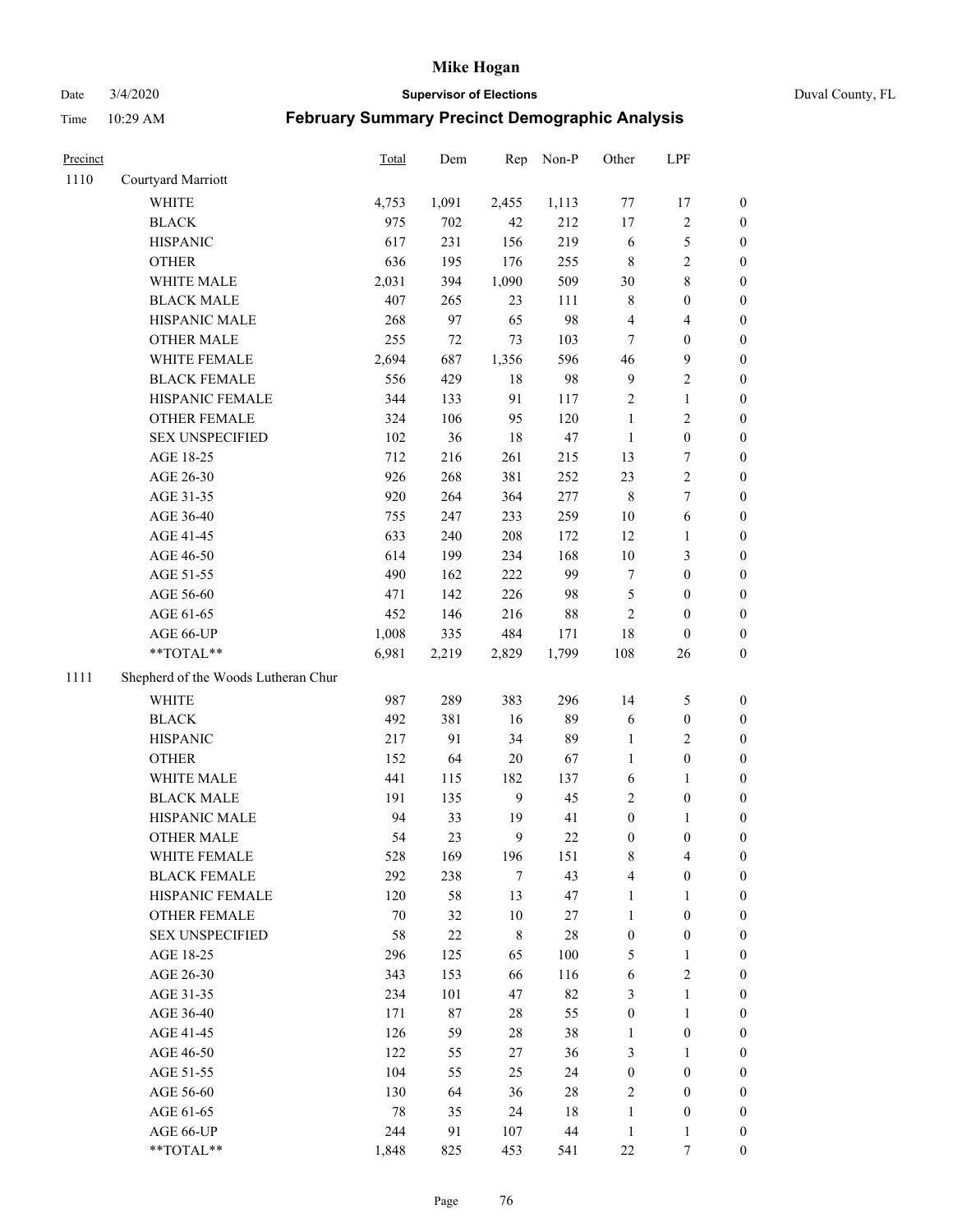Date 3/4/2020 **Supervisor of Elections** Duval County, FL

| Precinct |                            | Total | Dem    | Rep            | Non-P  | Other            | LPF              |                  |
|----------|----------------------------|-------|--------|----------------|--------|------------------|------------------|------------------|
| 1112     | Southeast Regional Library |       |        |                |        |                  |                  |                  |
|          | <b>WHITE</b>               | 2,356 | 528    | 1,270          | 507    | 36               | 15               | 0                |
|          | <b>BLACK</b>               | 426   | 321    | 16             | $78\,$ | $11\,$           | $\boldsymbol{0}$ | 0                |
|          | <b>HISPANIC</b>            | 219   | 84     | 54             | 79     | $\sqrt{2}$       | $\boldsymbol{0}$ | $\boldsymbol{0}$ |
|          | <b>OTHER</b>               | 526   | 160    | 135            | 224    | 5                | $\sqrt{2}$       | $\boldsymbol{0}$ |
|          | WHITE MALE                 | 1,108 | 205    | 616            | 263    | 15               | 9                | $\boldsymbol{0}$ |
|          | <b>BLACK MALE</b>          | 164   | 109    | $\mathbf{9}$   | 42     | 4                | $\boldsymbol{0}$ | $\boldsymbol{0}$ |
|          | HISPANIC MALE              | 92    | 36     | 22             | 33     | $\mathbf{1}$     | $\boldsymbol{0}$ | $\boldsymbol{0}$ |
|          | <b>OTHER MALE</b>          | 226   | 63     | 60             | 99     | $\overline{2}$   | $\overline{2}$   | $\boldsymbol{0}$ |
|          | WHITE FEMALE               | 1,230 | 320    | 646            | 239    | 21               | $\overline{4}$   | $\boldsymbol{0}$ |
|          | <b>BLACK FEMALE</b>        | 256   | 207    | $\overline{7}$ | 35     | 7                | $\boldsymbol{0}$ | $\boldsymbol{0}$ |
|          | HISPANIC FEMALE            | 122   | 46     | 31             | 44     | $\mathbf{1}$     | $\boldsymbol{0}$ | $\boldsymbol{0}$ |
|          | <b>OTHER FEMALE</b>        | 254   | 83     | 66             | 102    | 3                | $\boldsymbol{0}$ | $\boldsymbol{0}$ |
|          | <b>SEX UNSPECIFIED</b>     | 75    | 24     | 18             | 31     | $\boldsymbol{0}$ | $\sqrt{2}$       | $\boldsymbol{0}$ |
|          | AGE 18-25                  | 449   | 149    | 161            | 123    | 14               | $\sqrt{2}$       | $\boldsymbol{0}$ |
|          | AGE 26-30                  | 383   | 136    | 118            | 118    | 9                | $\sqrt{2}$       | $\boldsymbol{0}$ |
|          | AGE 31-35                  | 346   | 106    | 107            | 119    | 9                | 5                | $\boldsymbol{0}$ |
|          | AGE 36-40                  | 316   | 110    | 109            | 92     | 3                | $\sqrt{2}$       | $\boldsymbol{0}$ |
|          | AGE 41-45                  | 274   | $87\,$ | 109            | 74     | $\overline{c}$   | $\overline{2}$   | $\boldsymbol{0}$ |
|          | AGE 46-50                  | 351   | 102    | 150            | 94     | 5                | $\boldsymbol{0}$ | $\boldsymbol{0}$ |
|          | AGE 51-55                  | 307   | 82     | 144            | 76     | 5                | $\boldsymbol{0}$ | $\boldsymbol{0}$ |
|          | AGE 56-60                  | 321   | 92     | 172            | 53     | 3                | 1                | 0                |
|          | AGE 61-65                  | 263   | 72     | 132            | 56     | $\overline{c}$   | $\mathbf{1}$     | 0                |
|          | AGE 66-UP                  | 517   | 157    | 273            | 83     | $\sqrt{2}$       | $\sqrt{2}$       | $\boldsymbol{0}$ |
|          | **TOTAL**                  | 3,527 | 1,093  | 1,475          | 888    | 54               | 17               | $\boldsymbol{0}$ |
| 1113     | Deermeadows Church         |       |        |                |        |                  |                  |                  |
|          | <b>WHITE</b>               | 2,037 | 625    | 794            | 568    | 36               | 14               | $\boldsymbol{0}$ |
|          | <b>BLACK</b>               | 1,123 | 842    | 42             | 231    | $\,$ $\,$        | $\boldsymbol{0}$ | $\boldsymbol{0}$ |
|          | <b>HISPANIC</b>            | 328   | 148    | 53             | 123    | 3                | $\mathbf{1}$     | $\boldsymbol{0}$ |
|          | <b>OTHER</b>               | 306   | 121    | 51             | 129    | 4                | $\mathbf{1}$     | $\boldsymbol{0}$ |
|          | WHITE MALE                 | 949   | 274    | 370            | 281    | 13               | 11               | $\boldsymbol{0}$ |
|          | <b>BLACK MALE</b>          | 447   | 302    | $18\,$         | 123    | 4                | $\boldsymbol{0}$ | $\boldsymbol{0}$ |
|          | HISPANIC MALE              | 157   | 68     | 29             | 57     | 3                | $\boldsymbol{0}$ | 0                |
|          | <b>OTHER MALE</b>          | 126   | 41     | 25             | 57     | $\overline{c}$   | $\mathbf{1}$     | $\boldsymbol{0}$ |
|          | WHITE FEMALE               | 1,066 | 343    | 419            | 278    | 23               | 3                | 0                |
|          | <b>BLACK FEMALE</b>        | 660   | 526    | 24             | 106    | 4                | $\boldsymbol{0}$ | $\boldsymbol{0}$ |
|          | HISPANIC FEMALE            | 165   | $78\,$ | 23             | 63     | $\boldsymbol{0}$ | 1                | $\overline{0}$   |
|          | <b>OTHER FEMALE</b>        | 135   | 68     | 21             | 46     | $\boldsymbol{0}$ | $\boldsymbol{0}$ | $\overline{0}$   |
|          | <b>SEX UNSPECIFIED</b>     | 89    | 36     | 11             | $40\,$ | 2                | $\boldsymbol{0}$ | 0                |
|          | AGE 18-25                  | 586   | 240    | 118            | 209    | 15               | $\overline{4}$   | 0                |
|          | AGE 26-30                  | 730   | 357    | 122            | 233    | 13               | $\mathfrak s$    | 0                |
|          | AGE 31-35                  | 468   | 214    | 98             | 150    | 5                | $\mathbf{1}$     | 0                |
|          | AGE 36-40                  | 341   | 173    | 60             | 100    | 5                | $\mathfrak{Z}$   | 0                |
|          | AGE 41-45                  | 273   | 130    | 61             | $78\,$ | 4                | $\boldsymbol{0}$ | 0                |
|          | AGE 46-50                  | 250   | 121    | 60             | 65     | 4                | $\boldsymbol{0}$ | 0                |
|          | AGE 51-55                  | 269   | 136    | 65             | 66     | 1                | $\mathbf{1}$     | 0                |
|          | AGE 56-60                  | 221   | 89     | 84             | 47     | $\boldsymbol{0}$ | $\mathbf{1}$     | 0                |
|          | AGE 61-65                  | 188   | 76     | 76             | 34     | 1                | $\mathbf{1}$     | 0                |
|          | AGE 66-UP                  | 468   | 200    | 196            | 69     | 3                | $\boldsymbol{0}$ | 0                |
|          | **TOTAL**                  | 3,794 | 1,736  | 940            | 1,051  | 51               | 16               | $\boldsymbol{0}$ |
|          |                            |       |        |                |        |                  |                  |                  |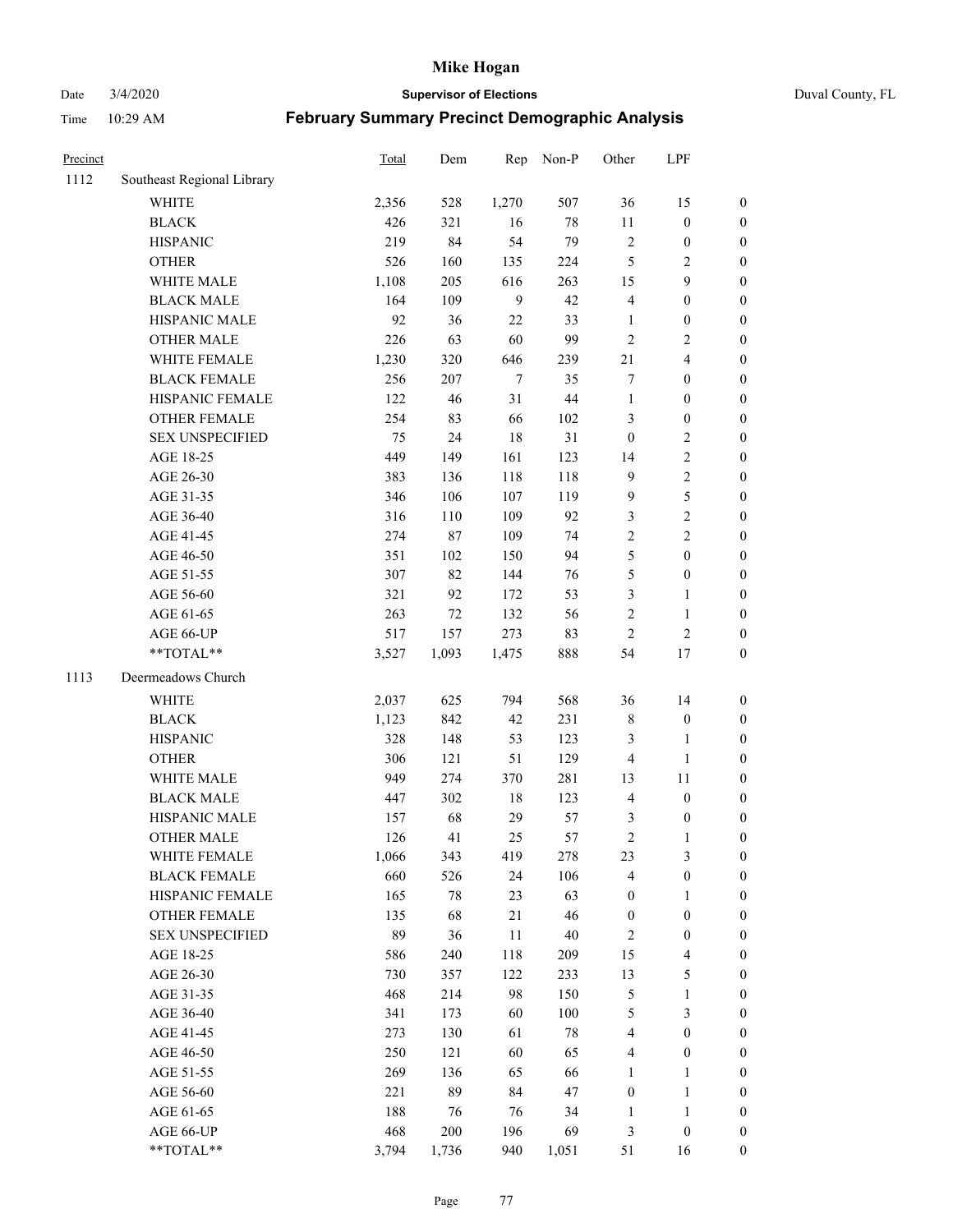Date 3/4/2020 **Supervisor of Elections** Duval County, FL

| Precinct |                        | Total | Dem   | Rep    | Non-P       | Other                   | LPF              |                  |
|----------|------------------------|-------|-------|--------|-------------|-------------------------|------------------|------------------|
| 1114     | The Salem Center       |       |       |        |             |                         |                  |                  |
|          | WHITE                  | 2,292 | 607   | 1,082  | 548         | 42                      | 13               | 0                |
|          | <b>BLACK</b>           | 731   | 559   | $18\,$ | 143         | $10\,$                  | $\mathbf{1}$     | 0                |
|          | <b>HISPANIC</b>        | 308   | 120   | 62     | 121         | 5                       | $\boldsymbol{0}$ | $\boldsymbol{0}$ |
|          | <b>OTHER</b>           | 379   | 147   | 64     | 156         | 10                      | $\sqrt{2}$       | $\boldsymbol{0}$ |
|          | WHITE MALE             | 1,013 | 222   | 500    | 255         | 24                      | 12               | $\boldsymbol{0}$ |
|          | <b>BLACK MALE</b>      | 264   | 195   | 5      | 61          | 3                       | $\boldsymbol{0}$ | $\boldsymbol{0}$ |
|          | HISPANIC MALE          | 138   | 48    | 36     | 52          | $\overline{c}$          | $\boldsymbol{0}$ | $\boldsymbol{0}$ |
|          | <b>OTHER MALE</b>      | 152   | 48    | 31     | 69          | $\overline{c}$          | $\overline{2}$   | $\boldsymbol{0}$ |
|          | WHITE FEMALE           | 1,255 | 378   | 575    | 285         | 16                      | $\mathbf{1}$     | $\boldsymbol{0}$ |
|          | <b>BLACK FEMALE</b>    | 460   | 358   | 13     | $8\sqrt{1}$ | 7                       | $\mathbf{1}$     | 0                |
|          | HISPANIC FEMALE        | 164   | 69    | 25     | 67          | 3                       | $\boldsymbol{0}$ | 0                |
|          | OTHER FEMALE           | 178   | 87    | 28     | 55          | 8                       | $\boldsymbol{0}$ | $\boldsymbol{0}$ |
|          | <b>SEX UNSPECIFIED</b> | 86    | 28    | 13     | 43          | $\sqrt{2}$              | $\boldsymbol{0}$ | $\boldsymbol{0}$ |
|          | AGE 18-25              | 567   | 201   | 177    | 170         | 18                      | 1                | $\boldsymbol{0}$ |
|          | AGE 26-30              | 716   | 292   | 197    | 211         | 15                      | $\mathbf{1}$     | $\boldsymbol{0}$ |
|          | AGE 31-35              | 458   | 166   | 121    | 158         | $\boldsymbol{7}$        | 6                | $\boldsymbol{0}$ |
|          | AGE 36-40              | 307   | 134   | 77     | 89          | 5                       | $\sqrt{2}$       | $\boldsymbol{0}$ |
|          | AGE 41-45              | 233   | 103   | 58     | 66          | 6                       | $\boldsymbol{0}$ | $\boldsymbol{0}$ |
|          | AGE 46-50              | 244   | 91    | 74     | $72\,$      | 5                       | $\sqrt{2}$       | $\boldsymbol{0}$ |
|          | AGE 51-55              | 230   | 100   | 87     | 41          | $\mathbf{1}$            | $\mathbf{1}$     | $\boldsymbol{0}$ |
|          | AGE 56-60              | 201   | 69    | 81     | 45          | 6                       | $\boldsymbol{0}$ | 0                |
|          | AGE 61-65              | 178   | 73    | 64     | 39          | 2                       | $\boldsymbol{0}$ | $\boldsymbol{0}$ |
|          | AGE 66-UP              | 576   | 204   | 290    | $77\,$      | $\mathbf{2}$            | 3                | $\boldsymbol{0}$ |
|          | **TOTAL**              | 3,710 | 1,433 | 1,226  | 968         | 67                      | 16               | $\boldsymbol{0}$ |
| 1115     | Mission Way Church     |       |       |        |             |                         |                  |                  |
|          | <b>WHITE</b>           | 2,656 | 547   | 1,436  | 629         | 29                      | 15               | $\boldsymbol{0}$ |
|          | <b>BLACK</b>           | 645   | 466   | 47     | 128         | 4                       | $\boldsymbol{0}$ | $\boldsymbol{0}$ |
|          | <b>HISPANIC</b>        | 316   | 120   | 84     | 111         | $\boldsymbol{0}$        | $\mathbf{1}$     | $\boldsymbol{0}$ |
|          | <b>OTHER</b>           | 508   | 173   | 138    | 193         | 4                       | $\boldsymbol{0}$ | $\boldsymbol{0}$ |
|          | WHITE MALE             | 1,232 | 190   | 714    | 306         | 12                      | 10               | $\boldsymbol{0}$ |
|          | <b>BLACK MALE</b>      | 277   | 178   | 29     | 67          | 3                       | $\boldsymbol{0}$ | $\boldsymbol{0}$ |
|          | HISPANIC MALE          | 154   | 52    | 39     | 62          | $\boldsymbol{0}$        | 1                | 0                |
|          | <b>OTHER MALE</b>      | 212   | 66    | 66     | 79          | $\mathbf{1}$            | $\boldsymbol{0}$ | $\boldsymbol{0}$ |
|          | WHITE FEMALE           | 1,396 | 352   | 708    | 314         | 17                      | 5                | 0                |
|          | <b>BLACK FEMALE</b>    | 364   | 284   | 18     | 61          | 1                       | $\boldsymbol{0}$ | $\overline{0}$   |
|          | HISPANIC FEMALE        | 158   | 66    | 44     | 48          | $\boldsymbol{0}$        | $\boldsymbol{0}$ | $\overline{0}$   |
|          | OTHER FEMALE           | 244   | 91    | 65     | 85          | 3                       | $\boldsymbol{0}$ | $\overline{0}$   |
|          | <b>SEX UNSPECIFIED</b> | 88    | 27    | 22     | 39          | $\boldsymbol{0}$        | $\boldsymbol{0}$ | 0                |
|          | AGE 18-25              | 456   | 161   | 142    | 147         | 5                       | $\mathbf{1}$     | 0                |
|          | AGE 26-30              | 342   | 118   | 122    | 90          | 9                       | 3                | 0                |
|          | AGE 31-35              | 448   | 128   | 158    | 159         | $\overline{\mathbf{c}}$ | $\mathbf{1}$     | 0                |
|          | AGE 36-40              | 495   | 136   | 201    | 152         | 3                       | $\mathfrak{Z}$   | 0                |
|          | AGE 41-45              | 498   | 145   | 199    | 142         | 6                       | 6                | 0                |
|          | AGE 46-50              | 476   | 152   | 198    | 123         | 2                       | $\mathbf{1}$     | 0                |
|          | AGE 51-55              | 400   | 119   | 193    | 84          | 3                       | $\mathbf{1}$     | 0                |
|          | AGE 56-60              | 322   | 110   | 166    | 45          | 1                       | $\boldsymbol{0}$ | 0                |
|          | AGE 61-65              | 228   | 86    | 107    | 33          | $\overline{\mathbf{c}}$ | $\boldsymbol{0}$ | 0                |
|          | AGE 66-UP              | 460   | 151   | 219    | 86          | 4                       | $\boldsymbol{0}$ | 0                |
|          | **TOTAL**              | 4,125 | 1,306 | 1,705  | 1,061       | 37                      | 16               | $\boldsymbol{0}$ |
|          |                        |       |       |        |             |                         |                  |                  |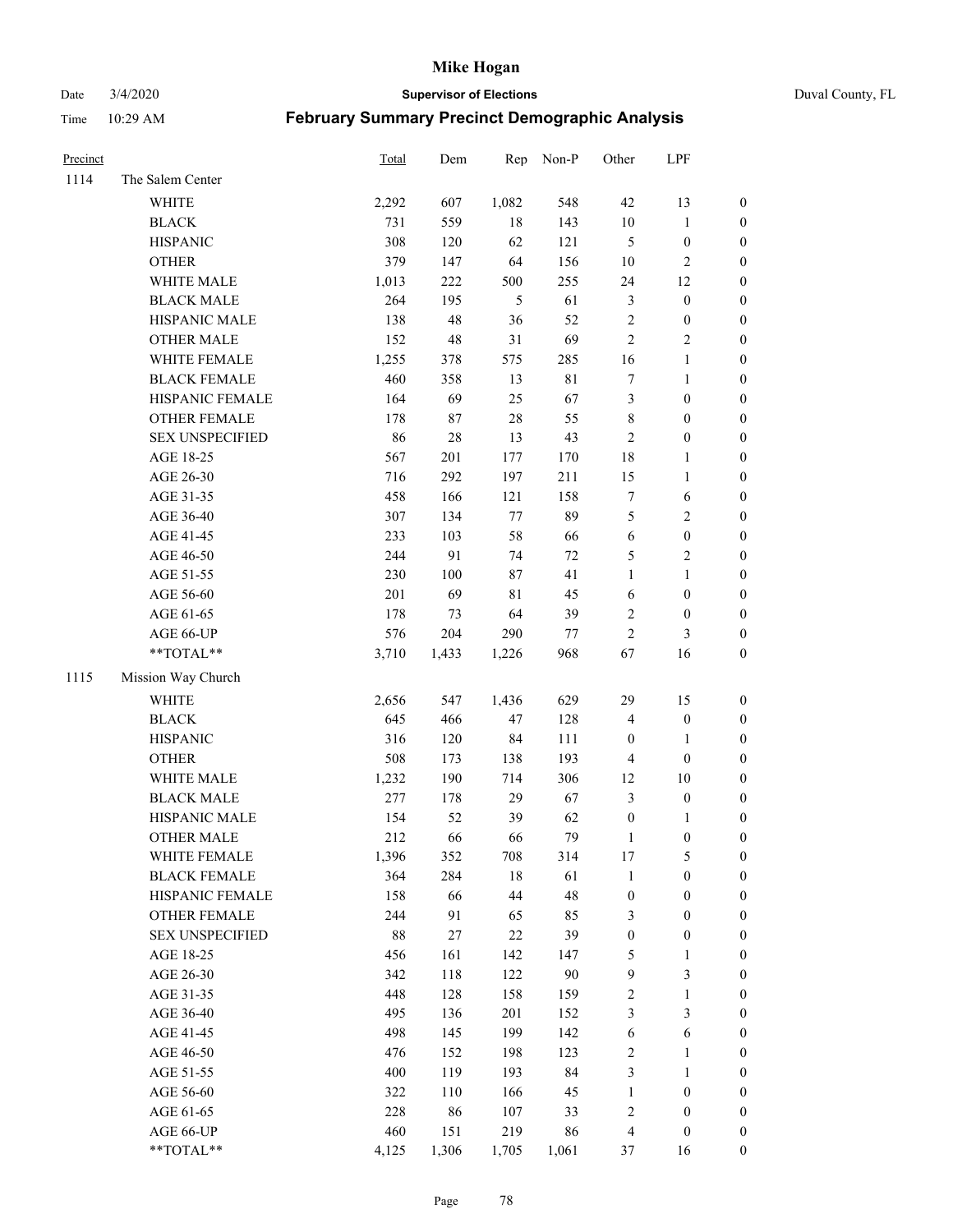Date 3/4/2020 **Supervisor of Elections** Duval County, FL

| Precinct |                                 | Total       | Dem            | Rep                     | Non-P        | Other            | LPF              |                  |
|----------|---------------------------------|-------------|----------------|-------------------------|--------------|------------------|------------------|------------------|
| 1116     | First Baptist Church of Nocatee |             |                |                         |              |                  |                  |                  |
|          | <b>WHITE</b>                    | 1,536       | 340            | 889                     | 273          | 28               | 6                | 0                |
|          | <b>BLACK</b>                    | $8\sqrt{1}$ | 53             | 10                      | 17           | 1                | $\boldsymbol{0}$ | 0                |
|          | <b>HISPANIC</b>                 | 87          | 30             | 36                      | 21           | $\boldsymbol{0}$ | $\boldsymbol{0}$ | $\boldsymbol{0}$ |
|          | <b>OTHER</b>                    | 99          | 31             | 32                      | 35           | $\boldsymbol{0}$ | 1                | $\boldsymbol{0}$ |
|          | WHITE MALE                      | 736         | 136            | 449                     | 134          | 15               | $\sqrt{2}$       | $\boldsymbol{0}$ |
|          | <b>BLACK MALE</b>               | 42          | 26             | 6                       | $\mathbf{9}$ | 1                | $\boldsymbol{0}$ | $\boldsymbol{0}$ |
|          | HISPANIC MALE                   | 39          | 13             | 16                      | 10           | $\boldsymbol{0}$ | $\boldsymbol{0}$ | $\boldsymbol{0}$ |
|          | <b>OTHER MALE</b>               | 38          | 14             | $\,$ 8 $\,$             | 15           | $\boldsymbol{0}$ | $\mathbf{1}$     | $\boldsymbol{0}$ |
|          | WHITE FEMALE                    | 792         | 203            | 435                     | 137          | 13               | $\overline{4}$   | $\boldsymbol{0}$ |
|          | <b>BLACK FEMALE</b>             | 39          | $27\,$         | $\overline{\mathbf{4}}$ | $\,$ 8 $\,$  | $\boldsymbol{0}$ | $\boldsymbol{0}$ | $\boldsymbol{0}$ |
|          | HISPANIC FEMALE                 | 47          | 17             | $20\,$                  | 10           | 0                | $\boldsymbol{0}$ | $\boldsymbol{0}$ |
|          | <b>OTHER FEMALE</b>             | 49          | 15             | 21                      | 13           | 0                | $\boldsymbol{0}$ | $\boldsymbol{0}$ |
|          | <b>SEX UNSPECIFIED</b>          | 21          | $\mathfrak{Z}$ | $\,8\,$                 | 10           | $\boldsymbol{0}$ | $\boldsymbol{0}$ | $\boldsymbol{0}$ |
|          | AGE 18-25                       | 115         | 39             | 43                      | 29           | 3                | $\mathbf{1}$     | $\boldsymbol{0}$ |
|          | AGE 26-30                       | 85          | 17             | 42                      | 25           | $\boldsymbol{0}$ | $\mathbf{1}$     | $\boldsymbol{0}$ |
|          | AGE 31-35                       | 125         | 32             | 61                      | 30           | $\boldsymbol{0}$ | $\sqrt{2}$       | $\boldsymbol{0}$ |
|          | AGE 36-40                       | 123         | 35             | 53                      | 35           | $\boldsymbol{0}$ | $\boldsymbol{0}$ | $\boldsymbol{0}$ |
|          | AGE 41-45                       | 108         | 24             | 48                      | 34           | $\mathbf{1}$     | $\mathbf{1}$     | $\boldsymbol{0}$ |
|          | AGE 46-50                       | 128         | 39             | 57                      | 24           | 8                | $\boldsymbol{0}$ | $\boldsymbol{0}$ |
|          | AGE 51-55                       | 158         | 34             | $78\,$                  | 41           | 3                | $\sqrt{2}$       | $\boldsymbol{0}$ |
|          | AGE 56-60                       | 191         | 39             | 120                     | 29           | 3                | $\boldsymbol{0}$ | $\boldsymbol{0}$ |
|          | AGE 61-65                       | 205         | 52             | 123                     | 29           | 1                | $\boldsymbol{0}$ | $\boldsymbol{0}$ |
|          | AGE 66-UP                       | 565         | 143            | 342                     | 70           | $10\,$           | $\boldsymbol{0}$ | $\boldsymbol{0}$ |
|          | **TOTAL**                       | 1,803       | 454            | 967                     | 346          | 29               | $\tau$           | $\boldsymbol{0}$ |
| 1201     | Church of God Marietta          |             |                |                         |              |                  |                  |                  |
|          | <b>WHITE</b>                    | 2,285       | 399            | 1,495                   | 373          | $10\,$           | $\,$ $\,$        | $\boldsymbol{0}$ |
|          | <b>BLACK</b>                    | 350         | 272            | 24                      | 48           | 5                | $\mathbf{1}$     | $\boldsymbol{0}$ |
|          | <b>HISPANIC</b>                 | 111         | 52             | 29                      | 30           | $\boldsymbol{0}$ | $\boldsymbol{0}$ | $\boldsymbol{0}$ |
|          | <b>OTHER</b>                    | 171         | 41             | $72\,$                  | 56           | $\overline{c}$   | $\boldsymbol{0}$ | $\boldsymbol{0}$ |
|          | WHITE MALE                      | 1,034       | 161            | 689                     | 173          | 7                | $\overline{4}$   | $\boldsymbol{0}$ |
|          | <b>BLACK MALE</b>               | 149         | 103            | $17\,$                  | 25           | 3                | $\mathbf{1}$     | $\boldsymbol{0}$ |
|          | HISPANIC MALE                   | 49          | $22\,$         | 15                      | 12           | $\boldsymbol{0}$ | $\boldsymbol{0}$ | 0                |
|          | <b>OTHER MALE</b>               | 64          | 18             | 29                      | 17           | $\boldsymbol{0}$ | $\boldsymbol{0}$ | $\boldsymbol{0}$ |
|          | WHITE FEMALE                    | 1,228       | 234            | 794                     | 193          | 3                | 4                | 0                |
|          | <b>BLACK FEMALE</b>             | 192         | 162            | 7                       | 21           | $\mathbf{2}$     | $\boldsymbol{0}$ | $\overline{0}$   |
|          | HISPANIC FEMALE                 | 60          | 29             | 14                      | 17           | $\boldsymbol{0}$ | $\boldsymbol{0}$ | $\overline{0}$   |
|          | OTHER FEMALE                    | 71          | 21             | 29                      | 20           | 1                | $\boldsymbol{0}$ | 0                |
|          | <b>SEX UNSPECIFIED</b>          | 69          | 14             | 25                      | 29           | $\mathbf{1}$     | $\boldsymbol{0}$ | 0                |
|          | AGE 18-25                       | 269         | 54             | 126                     | 84           | 4                | $\mathbf{1}$     | 0                |
|          | AGE 26-30                       | 222         | 39             | 113                     | 64           | 4                | $\overline{2}$   | 0                |
|          | AGE 31-35                       | 222         | 55             | 107                     | 56           | 3                | $\mathbf{1}$     | 0                |
|          | AGE 36-40                       | 221         | 57             | 115                     | 48           | $\boldsymbol{0}$ | $\mathbf{1}$     | 0                |
|          | AGE 41-45                       | 192         | 57             | 88                      | 45           | 2                | $\boldsymbol{0}$ | 0                |
|          | AGE 46-50                       | 211         | 59             | 113                     | 37           | 1                | 1                | 0                |
|          | AGE 51-55                       | 246         | 65             | 136                     | 45           | $\boldsymbol{0}$ | $\boldsymbol{0}$ | 0                |
|          | AGE 56-60                       | 307         | 77             | 184                     | 43           | 3                | $\boldsymbol{0}$ | 0                |
|          | AGE 61-65                       | 276         | 85             | 164                     | 27           | 0                | $\boldsymbol{0}$ | 0                |
|          | AGE 66-UP                       | 751         | 216            | 474                     | 58           | $\boldsymbol{0}$ | $\mathfrak{Z}$   | 0                |
|          | **TOTAL**                       | 2,917       | 764            | 1,620                   | 507          | 17               | $\boldsymbol{9}$ | $\boldsymbol{0}$ |
|          |                                 |             |                |                         |              |                  |                  |                  |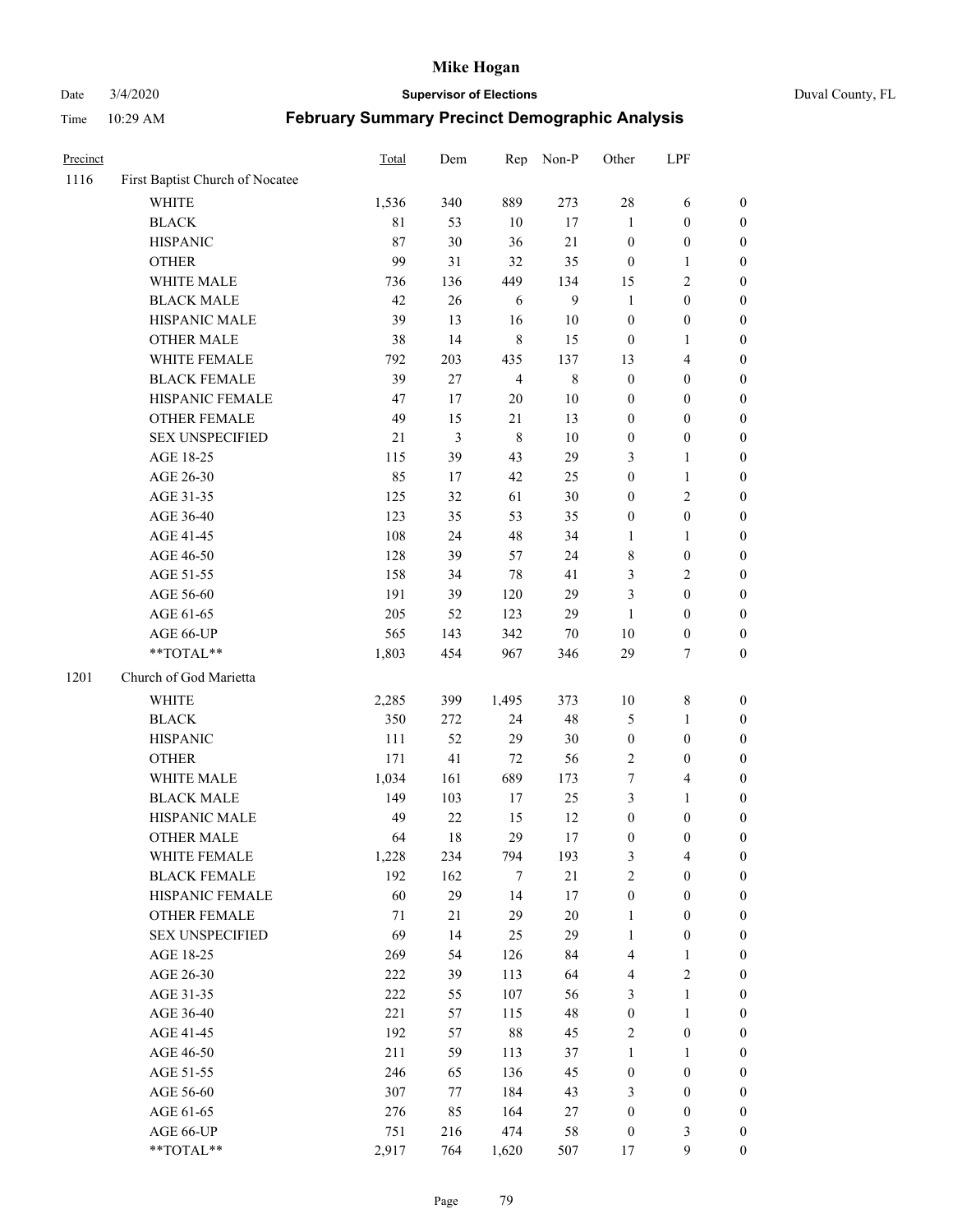Date 3/4/2020 **Supervisor of Elections** Duval County, FL

| Precinct |                                | Total | Dem       | Rep            | Non-P          | Other            | LPF              |                  |
|----------|--------------------------------|-------|-----------|----------------|----------------|------------------|------------------|------------------|
| 1202     | Hillcrest at Crystal Springs   |       |           |                |                |                  |                  |                  |
|          | <b>WHITE</b>                   | 1,598 | 263       | 1,111          | 208            | $10\,$           | 6                | 0                |
|          | <b>BLACK</b>                   | 553   | 444       | 29             | 75             | 5                | $\boldsymbol{0}$ | $\boldsymbol{0}$ |
|          | <b>HISPANIC</b>                | 88    | 24        | 36             | 26             | $\sqrt{2}$       | $\boldsymbol{0}$ | $\boldsymbol{0}$ |
|          | <b>OTHER</b>                   | 169   | 49        | 66             | 54             | $\boldsymbol{0}$ | $\boldsymbol{0}$ | $\boldsymbol{0}$ |
|          | WHITE MALE                     | 769   | 119       | 537            | 102            | 7                | $\overline{4}$   | $\boldsymbol{0}$ |
|          | <b>BLACK MALE</b>              | 255   | 192       | 17             | 45             | $\mathbf{1}$     | $\boldsymbol{0}$ | $\boldsymbol{0}$ |
|          | HISPANIC MALE                  | 41    | $10\,$    | 18             | 12             | $\mathbf{1}$     | $\boldsymbol{0}$ | $\boldsymbol{0}$ |
|          | <b>OTHER MALE</b>              | 59    | 18        | 26             | 15             | $\boldsymbol{0}$ | $\boldsymbol{0}$ | $\boldsymbol{0}$ |
|          | WHITE FEMALE                   | 801   | 140       | 560            | 96             | 3                | $\overline{c}$   | $\boldsymbol{0}$ |
|          | <b>BLACK FEMALE</b>            | 290   | 246       | 11             | 29             | 4                | $\boldsymbol{0}$ | $\boldsymbol{0}$ |
|          | HISPANIC FEMALE                | 44    | 12        | 17             | 14             | 1                | $\boldsymbol{0}$ | $\boldsymbol{0}$ |
|          | <b>OTHER FEMALE</b>            | 75    | 27        | 28             | $20\,$         | $\boldsymbol{0}$ | $\boldsymbol{0}$ | $\boldsymbol{0}$ |
|          | <b>SEX UNSPECIFIED</b>         | 74    | 16        | 28             | $30\,$         | $\boldsymbol{0}$ | $\boldsymbol{0}$ | $\boldsymbol{0}$ |
|          | AGE 18-25                      | 267   | 71        | 115            | 76             | 4                | $\mathbf{1}$     | $\boldsymbol{0}$ |
|          | AGE 26-30                      | 192   | 63        | 78             | 48             | 2                | $\mathbf{1}$     | $\boldsymbol{0}$ |
|          | AGE 31-35                      | 183   | 60        | 83             | 39             | $\boldsymbol{0}$ | $\mathbf{1}$     | $\boldsymbol{0}$ |
|          | AGE 36-40                      | 158   | 55        | 82             | 18             | $\mathbf{1}$     | $\sqrt{2}$       | $\boldsymbol{0}$ |
|          | AGE 41-45                      | 163   | 41        | 90             | $30\,$         | $\sqrt{2}$       | $\boldsymbol{0}$ | $\boldsymbol{0}$ |
|          | AGE 46-50                      | 184   | 59        | 95             | $27\,$         | 3                | $\boldsymbol{0}$ | $\boldsymbol{0}$ |
|          | AGE 51-55                      | 247   | 82        | 129            | 33             | 2                | 1                | $\boldsymbol{0}$ |
|          | AGE 56-60                      | 271   | 95        | 152            | 24             | $\boldsymbol{0}$ | $\boldsymbol{0}$ | 0                |
|          | AGE 61-65                      | 252   | 83        | 145            | 23             | $\mathbf{1}$     | $\boldsymbol{0}$ | 0                |
|          | AGE 66-UP                      | 491   | 171       | 273            | 45             | $\sqrt{2}$       | $\boldsymbol{0}$ | $\boldsymbol{0}$ |
|          | $**TOTAL**$                    | 2,408 | 780       | 1,242          | 363            | 17               | 6                | $\boldsymbol{0}$ |
| 1203     | Leroy D. Clemons Senior Center |       |           |                |                |                  |                  |                  |
|          | <b>WHITE</b>                   | 1,118 | 169       | 731            | 204            | $\,$ 8 $\,$      | 6                | $\boldsymbol{0}$ |
|          | <b>BLACK</b>                   | 119   | 92        | 6              | $21\,$         | $\boldsymbol{0}$ | $\boldsymbol{0}$ | $\boldsymbol{0}$ |
|          | <b>HISPANIC</b>                | 34    | $\,$ $\,$ | 14             | 12             | $\boldsymbol{0}$ | $\boldsymbol{0}$ | $\boldsymbol{0}$ |
|          | <b>OTHER</b>                   | 60    | 10        | 23             | $27\,$         | $\boldsymbol{0}$ | $\boldsymbol{0}$ | $\boldsymbol{0}$ |
|          | WHITE MALE                     | 514   | 60        | 356            | 93             | 3                | $\overline{c}$   | $\boldsymbol{0}$ |
|          | <b>BLACK MALE</b>              | 52    | 39        | 3              | $10\,$         | $\boldsymbol{0}$ | $\boldsymbol{0}$ | $\boldsymbol{0}$ |
|          | HISPANIC MALE                  | 18    | 5         | $\overline{9}$ | $\overline{4}$ | $\boldsymbol{0}$ | $\boldsymbol{0}$ | $\boldsymbol{0}$ |
|          | <b>OTHER MALE</b>              | 25    | 4         | 12             | 9              | $\boldsymbol{0}$ | $\boldsymbol{0}$ | $\boldsymbol{0}$ |
|          | WHITE FEMALE                   | 589   | 106       | 367            | 107            | 5                | 4                | 0                |
|          | <b>BLACK FEMALE</b>            | 64    | 52        | 3              | 9              | $\boldsymbol{0}$ | $\boldsymbol{0}$ | $\overline{0}$   |
|          | HISPANIC FEMALE                | 15    | 3         | 5              | 7              | $\boldsymbol{0}$ | $\boldsymbol{0}$ | $\overline{0}$   |
|          | OTHER FEMALE                   | 23    | 5         | 8              | $10\,$         | $\boldsymbol{0}$ | $\boldsymbol{0}$ | $\overline{0}$   |
|          | <b>SEX UNSPECIFIED</b>         | 31    | 5         | $11\,$         | 15             | $\boldsymbol{0}$ | $\boldsymbol{0}$ | 0                |
|          | AGE 18-25                      | 124   | 19        | 61             | 41             | 2                | $\mathbf{1}$     | $\theta$         |
|          | AGE 26-30                      | 113   | 19        | 59             | 33             | $\mathbf{1}$     | $\mathbf{1}$     | 0                |
|          | AGE 31-35                      | 117   | 15        | 70             | $30\,$         | $\overline{c}$   | $\boldsymbol{0}$ | 0                |
|          | AGE 36-40                      | 106   | 18        | 57             | 29             | $\mathbf{1}$     | $\mathbf{1}$     | 0                |
|          | AGE 41-45                      | 78    | 14        | 42             | 22             | $\boldsymbol{0}$ | $\boldsymbol{0}$ | 0                |
|          | AGE 46-50                      | 102   | 12        | 61             | 27             | 1                | 1                | 0                |
|          | AGE 51-55                      | 122   | 28        | 69             | 24             | $\boldsymbol{0}$ | $\mathbf{1}$     | 0                |
|          | AGE 56-60                      | 161   | 33        | 107            | 21             | $\boldsymbol{0}$ | $\boldsymbol{0}$ | $\overline{0}$   |
|          | AGE 61-65                      | 146   | 36        | 85             | 23             | 1                | $\mathbf{1}$     | $\overline{0}$   |
|          | AGE 66-UP                      | 262   | 85        | 163            | 14             | $\boldsymbol{0}$ | $\boldsymbol{0}$ | 0                |
|          | **TOTAL**                      | 1,331 | 279       | 774            | 264            | 8                | 6                | $\boldsymbol{0}$ |
|          |                                |       |           |                |                |                  |                  |                  |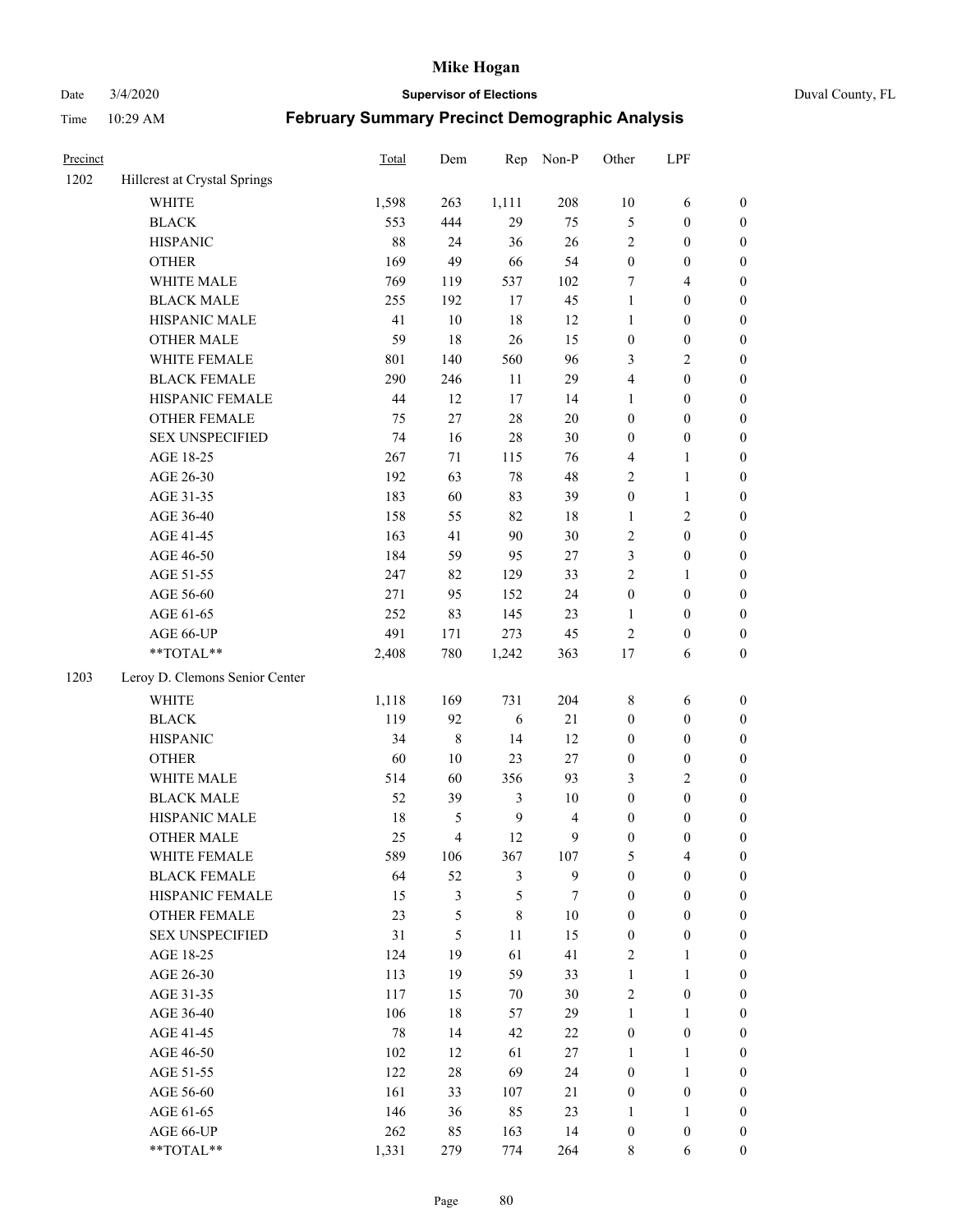# Date 3/4/2020 **Supervisor of Elections** Duval County, FL

| Precinct |                                                             | Total  | Dem    | Rep         | Non-P          | Other            | LPF              |                  |
|----------|-------------------------------------------------------------|--------|--------|-------------|----------------|------------------|------------------|------------------|
| 1204     | Maxville Community Center                                   |        |        |             |                |                  |                  |                  |
|          | <b>WHITE</b>                                                | 1,534  | 270    | 984         | 263            | $11\,$           | 6                | 0                |
|          | <b>BLACK</b>                                                | 279    | 234    | 13          | 32             | $\boldsymbol{0}$ | $\boldsymbol{0}$ | 0                |
|          | <b>HISPANIC</b>                                             | 59     | 19     | 24          | 16             | $\boldsymbol{0}$ | $\boldsymbol{0}$ | $\boldsymbol{0}$ |
|          | <b>OTHER</b>                                                | 94     | 23     | 41          | 28             | 1                | 1                | $\boldsymbol{0}$ |
|          | WHITE MALE                                                  | 720    | 99     | 486         | 126            | 4                | 5                | $\boldsymbol{0}$ |
|          | <b>BLACK MALE</b>                                           | 116    | 96     | 5           | 15             | $\boldsymbol{0}$ | $\boldsymbol{0}$ | $\boldsymbol{0}$ |
|          | HISPANIC MALE                                               | 29     | 6      | 15          | $\,$ 8 $\,$    | $\boldsymbol{0}$ | $\boldsymbol{0}$ | $\boldsymbol{0}$ |
|          | <b>OTHER MALE</b>                                           | 37     | $\tau$ | $20\,$      | $\overline{9}$ | $\boldsymbol{0}$ | 1                | $\boldsymbol{0}$ |
|          | WHITE FEMALE                                                | 794    | 168    | 482         | 136            | 7                | $\mathbf{1}$     | $\boldsymbol{0}$ |
|          | <b>BLACK FEMALE</b>                                         | 157    | 135    | 6           | 16             | $\boldsymbol{0}$ | $\boldsymbol{0}$ | 0                |
|          | HISPANIC FEMALE                                             | $27\,$ | 11     | $\,$ 8 $\,$ | $\,$ 8 $\,$    | $\boldsymbol{0}$ | $\boldsymbol{0}$ | 0                |
|          | <b>OTHER FEMALE</b>                                         | 38     | 14     | 14          | $\overline{9}$ | 1                | $\boldsymbol{0}$ | 0                |
|          | <b>SEX UNSPECIFIED</b>                                      | 48     | 10     | $26\,$      | 12             | $\boldsymbol{0}$ | $\boldsymbol{0}$ | $\boldsymbol{0}$ |
|          | AGE 18-25                                                   | 220    | 46     | 117         | 57             | $\boldsymbol{0}$ | $\boldsymbol{0}$ | $\boldsymbol{0}$ |
|          | AGE 26-30                                                   | 160    | 32     | 83          | $40\,$         | 1                | $\overline{4}$   | $\boldsymbol{0}$ |
|          | AGE 31-35                                                   | 172    | 48     | 73          | 45             | $\overline{4}$   | $\sqrt{2}$       | $\boldsymbol{0}$ |
|          | AGE 36-40                                                   | 167    | 59     | 76          | $30\,$         | $\mathbf{1}$     | $\mathbf{1}$     | $\boldsymbol{0}$ |
|          | AGE 41-45                                                   | 151    | 50     | 62          | 36             | 3                | $\boldsymbol{0}$ | $\boldsymbol{0}$ |
|          | AGE 46-50                                                   | 163    | 41     | 94          | $27\,$         | $\mathbf{1}$     | $\boldsymbol{0}$ | $\boldsymbol{0}$ |
|          | AGE 51-55                                                   | 197    | 54     | 115         | $27\,$         | $\mathbf{1}$     | $\boldsymbol{0}$ | 0                |
|          | AGE 56-60                                                   | 216    | 62     | 129         | 25             | $\boldsymbol{0}$ | $\boldsymbol{0}$ | 0                |
|          | AGE 61-65                                                   | 177    | 51     | 103         | $22\,$         | $\mathbf{1}$     | $\boldsymbol{0}$ | 0                |
|          | AGE 66-UP                                                   | 343    | 103    | 210         | $30\,$         | $\boldsymbol{0}$ | $\boldsymbol{0}$ | $\boldsymbol{0}$ |
|          | $\mathrm{*}\mathrm{*} \mathrm{TOTAL} \mathrm{*} \mathrm{*}$ | 1,966  | 546    | 1,062       | 339            | 12               | $\tau$           | $\boldsymbol{0}$ |
| 1205     | Midnight Cry Ministries                                     |        |        |             |                |                  |                  |                  |
|          | <b>WHITE</b>                                                | 2,199  | 434    | 1,251       | 479            | 21               | 14               | $\boldsymbol{0}$ |
|          | <b>BLACK</b>                                                | 1,508  | 1,212  | 56          | 234            | 6                | $\boldsymbol{0}$ | $\boldsymbol{0}$ |
|          | <b>HISPANIC</b>                                             | 265    | 110    | 49          | 105            | $\boldsymbol{0}$ | $\mathbf{1}$     | $\boldsymbol{0}$ |
|          | <b>OTHER</b>                                                | 362    | 89     | 98          | 170            | 3                | $\sqrt{2}$       | $\boldsymbol{0}$ |
|          | WHITE MALE                                                  | 1,024  | 172    | 587         | 242            | 13               | 10               | $\boldsymbol{0}$ |
|          | <b>BLACK MALE</b>                                           | 615    | 468    | $27\,$      | 117            | $\mathfrak{Z}$   | $\boldsymbol{0}$ | $\boldsymbol{0}$ |
|          | HISPANIC MALE                                               | 115    | 56     | $20\,$      | 39             | $\boldsymbol{0}$ | $\boldsymbol{0}$ | 0                |
|          | <b>OTHER MALE</b>                                           | 129    | 23     | 49          | 54             | 2                | 1                | $\boldsymbol{0}$ |
|          | WHITE FEMALE                                                | 1,142  | 254    | 649         | 227            | 8                | $\overline{4}$   | 0                |
|          | <b>BLACK FEMALE</b>                                         | 867    | 727    | $27\,$      | 110            | 3                | $\boldsymbol{0}$ | 0                |
|          | HISPANIC FEMALE                                             | 143    | 51     | 27          | 64             | $\boldsymbol{0}$ | 1                | $\boldsymbol{0}$ |
|          | OTHER FEMALE                                                | 160    | 50     | 41          | 67             | $\mathbf{1}$     | $\mathbf{1}$     | 0                |
|          | <b>SEX UNSPECIFIED</b>                                      | 138    | $44\,$ | 27          | 67             | $\boldsymbol{0}$ | $\boldsymbol{0}$ | 0                |
|          | AGE 18-25                                                   | 541    | 207    | 124         | 205            | 4                | $\mathbf{1}$     | 0                |
|          | AGE 26-30                                                   | 412    | 159    | 105         | 139            | 6                | 3                | 0                |
|          | AGE 31-35                                                   | 390    | 168    | 107         | 111            | 3                | $\mathbf{1}$     | 0                |
|          | AGE 36-40                                                   | 373    | 163    | 102         | 103            | 3                | $\sqrt{2}$       | 0                |
|          | AGE 41-45                                                   | 348    | 164    | 98          | 85             | $\mathbf{1}$     | $\boldsymbol{0}$ | 0                |
|          | AGE 46-50                                                   | 397    | 180    | 119         | 89             | 5                | $\overline{4}$   | 0                |
|          | AGE 51-55                                                   | 409    | 178    | 144         | 83             | 3                | $\mathbf{1}$     | $\boldsymbol{0}$ |
|          | AGE 56-60                                                   | 430    | 189    | 170         | 66             | $\sqrt{2}$       | $\mathfrak{Z}$   | $\boldsymbol{0}$ |
|          | AGE 61-65                                                   | 341    | 143    | 156         | 41             | $\boldsymbol{0}$ | $\mathbf{1}$     | $\overline{0}$   |
|          | AGE 66-UP                                                   | 691    | 292    | 329         | 66             | 3                | $\,1$            | 0                |
|          | **TOTAL**                                                   | 4,334  | 1,845  | 1,454       | 988            | 30               | 17               | $\boldsymbol{0}$ |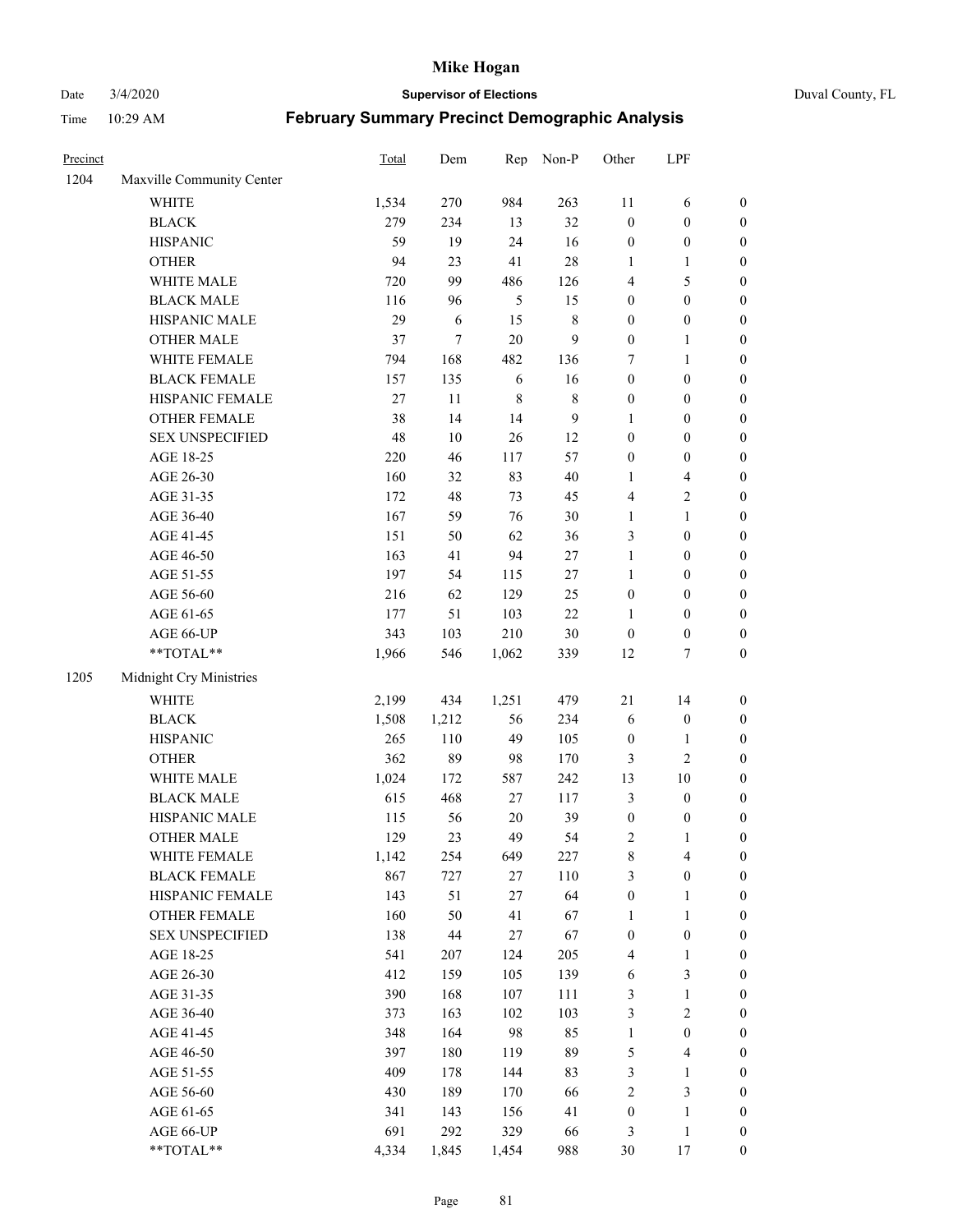Date 3/4/2020 **Supervisor of Elections** Duval County, FL

| Precinct |                             | Total | Dem              | Rep          | Non-P                   | Other            | LPF              |                  |
|----------|-----------------------------|-------|------------------|--------------|-------------------------|------------------|------------------|------------------|
| 1206     | Promise Land Baptist Church |       |                  |              |                         |                  |                  |                  |
|          | <b>WHITE</b>                | 2,009 | 296              | 1,432        | 261                     | 13               | $\boldsymbol{7}$ | 0                |
|          | <b>BLACK</b>                | 1,253 | 983              | 52           | 208                     | 8                | $\sqrt{2}$       | $\boldsymbol{0}$ |
|          | <b>HISPANIC</b>             | 93    | 45               | 23           | 25                      | $\boldsymbol{0}$ | $\boldsymbol{0}$ | $\boldsymbol{0}$ |
|          | <b>OTHER</b>                | 285   | 84               | 98           | 96                      | 6                | 1                | $\boldsymbol{0}$ |
|          | WHITE MALE                  | 953   | 113              | 706          | 124                     | 6                | $\overline{4}$   | $\boldsymbol{0}$ |
|          | <b>BLACK MALE</b>           | 566   | 415              | 33           | 112                     | 5                | $\mathbf{1}$     | $\boldsymbol{0}$ |
|          | HISPANIC MALE               | 40    | 17               | 12           | 11                      | $\boldsymbol{0}$ | $\boldsymbol{0}$ | $\boldsymbol{0}$ |
|          | <b>OTHER MALE</b>           | 96    | $30\,$           | 32           | $30\,$                  | 3                | $\mathbf{1}$     | $\boldsymbol{0}$ |
|          | WHITE FEMALE                | 1,027 | 178              | 706          | 133                     | 7                | $\mathfrak{Z}$   | $\boldsymbol{0}$ |
|          | <b>BLACK FEMALE</b>         | 659   | 549              | 18           | $88\,$                  | 3                | $\mathbf{1}$     | $\boldsymbol{0}$ |
|          | HISPANIC FEMALE             | 51    | 26               | 11           | 14                      | $\boldsymbol{0}$ | $\boldsymbol{0}$ | $\boldsymbol{0}$ |
|          | <b>OTHER FEMALE</b>         | 141   | 43               | 53           | 43                      | 2                | $\boldsymbol{0}$ | $\boldsymbol{0}$ |
|          | <b>SEX UNSPECIFIED</b>      | 107   | 37               | 34           | 35                      | $\mathbf{1}$     | $\boldsymbol{0}$ | $\boldsymbol{0}$ |
|          | AGE 18-25                   | 423   | 142              | 150          | 125                     | 6                | $\boldsymbol{0}$ | $\boldsymbol{0}$ |
|          | AGE 26-30                   | 297   | 98               | 109          | 84                      | 3                | $\mathfrak{Z}$   | $\boldsymbol{0}$ |
|          | AGE 31-35                   | 287   | 89               | 127          | 66                      | 3                | $\sqrt{2}$       | $\boldsymbol{0}$ |
|          | AGE 36-40                   | 285   | 121              | 109          | 51                      | 3                | $\mathbf{1}$     | $\boldsymbol{0}$ |
|          | AGE 41-45                   | 305   | 142              | 112          | 48                      | $\boldsymbol{0}$ | 3                | $\boldsymbol{0}$ |
|          | AGE 46-50                   | 328   | 139              | 134          | 54                      | $\mathbf{1}$     | $\boldsymbol{0}$ | $\boldsymbol{0}$ |
|          | AGE 51-55                   | 378   | 162              | 172          | 44                      | $\boldsymbol{0}$ | $\boldsymbol{0}$ | $\boldsymbol{0}$ |
|          | AGE 56-60                   | 412   | 157              | 201          | 51                      | 3                | $\boldsymbol{0}$ | $\boldsymbol{0}$ |
|          | AGE 61-65                   | 311   | 134              | 137          | 38                      | $\mathbf{1}$     | 1                | $\boldsymbol{0}$ |
|          | AGE 66-UP                   | 612   | 223              | 353          | 29                      |                  | $\boldsymbol{0}$ | $\boldsymbol{0}$ |
|          | **TOTAL**                   | 3,640 | 1,408            | 1,605        |                         | 7<br>$27\,$      | 10               | $\boldsymbol{0}$ |
|          |                             |       |                  |              | 590                     |                  |                  |                  |
| 1207     | Baldwin Town Hall           |       |                  |              |                         |                  |                  |                  |
|          | <b>WHITE</b>                | 639   | 138              | 370          | 124                     | 5                | $\sqrt{2}$       | $\boldsymbol{0}$ |
|          | <b>BLACK</b>                | 247   | 221              | $\mathbf{9}$ | 17                      | $\boldsymbol{0}$ | $\boldsymbol{0}$ | $\boldsymbol{0}$ |
|          | <b>HISPANIC</b>             | 14    | $\overline{2}$   | 8            | $\overline{\mathbf{4}}$ | $\boldsymbol{0}$ | $\boldsymbol{0}$ | $\boldsymbol{0}$ |
|          | <b>OTHER</b>                | 32    | $10\,$           | 9            | 13                      | 0                | $\boldsymbol{0}$ | $\boldsymbol{0}$ |
|          | WHITE MALE                  | 287   | 58               | 170          | 54                      | 4                | $\mathbf{1}$     | $\boldsymbol{0}$ |
|          | <b>BLACK MALE</b>           | 92    | 79               | 6            | $\boldsymbol{7}$        | $\boldsymbol{0}$ | $\boldsymbol{0}$ | $\boldsymbol{0}$ |
|          | HISPANIC MALE               | 7     | $\boldsymbol{0}$ | 4            | $\mathfrak{Z}$          | $\boldsymbol{0}$ | $\boldsymbol{0}$ | $\boldsymbol{0}$ |
|          | <b>OTHER MALE</b>           | 16    | $\tau$           | 3            | 6                       | $\boldsymbol{0}$ | $\boldsymbol{0}$ | $\boldsymbol{0}$ |
|          | WHITE FEMALE                | 344   | 80               | 195          | 67                      | 1                | 1                | 0                |
|          | <b>BLACK FEMALE</b>         | 147   | 136              | 3            | $\,$ 8 $\,$             | $\boldsymbol{0}$ | $\boldsymbol{0}$ | $\overline{0}$   |
|          | HISPANIC FEMALE             | 7     | $\overline{c}$   | 4            | $\mathbf{1}$            | $\boldsymbol{0}$ | $\boldsymbol{0}$ | $\overline{0}$   |
|          | <b>OTHER FEMALE</b>         | 11    | $\sqrt{2}$       | 6            | 3                       | $\boldsymbol{0}$ | $\boldsymbol{0}$ | $\overline{0}$   |
|          | <b>SEX UNSPECIFIED</b>      | 21    | $\tau$           | 5            | 9                       | $\boldsymbol{0}$ | $\boldsymbol{0}$ | $\overline{0}$   |
|          | AGE 18-25                   | 92    | $28\,$           | 34           | 29                      | $\boldsymbol{0}$ | 1                | $\theta$         |
|          | AGE 26-30                   | 87    | 26               | 38           | 21                      | 2                | $\boldsymbol{0}$ | 0                |
|          | AGE 31-35                   | 75    | 23               | 37           | 14                      | $\boldsymbol{0}$ | $\mathbf{1}$     | 0                |
|          | AGE 36-40                   | 72    | 19               | 38           | 15                      | $\boldsymbol{0}$ | $\boldsymbol{0}$ | 0                |
|          | AGE 41-45                   | 44    | 17               | 16           | 11                      | $\boldsymbol{0}$ | $\boldsymbol{0}$ | 0                |
|          | AGE 46-50                   | 75    | $28\,$           | 35           | 10                      | 2                | $\boldsymbol{0}$ | 0                |
|          | AGE 51-55                   | 70    | 28               | 29           | 13                      | $\boldsymbol{0}$ | $\boldsymbol{0}$ | $\overline{0}$   |
|          | AGE 56-60                   | 83    | 29               | 40           | 14                      | $\boldsymbol{0}$ | $\boldsymbol{0}$ | $\overline{0}$   |
|          | AGE 61-65                   | 95    | 40               | 40           | 15                      | $\boldsymbol{0}$ | $\boldsymbol{0}$ | $\overline{0}$   |
|          | AGE 66-UP                   | 239   | 133              | 89           | 16                      | $\mathbf{1}$     | $\boldsymbol{0}$ | 0                |
|          | **TOTAL**                   | 932   | 371              | 396          | 158                     | 5                | $\mathfrak{2}$   | $\boldsymbol{0}$ |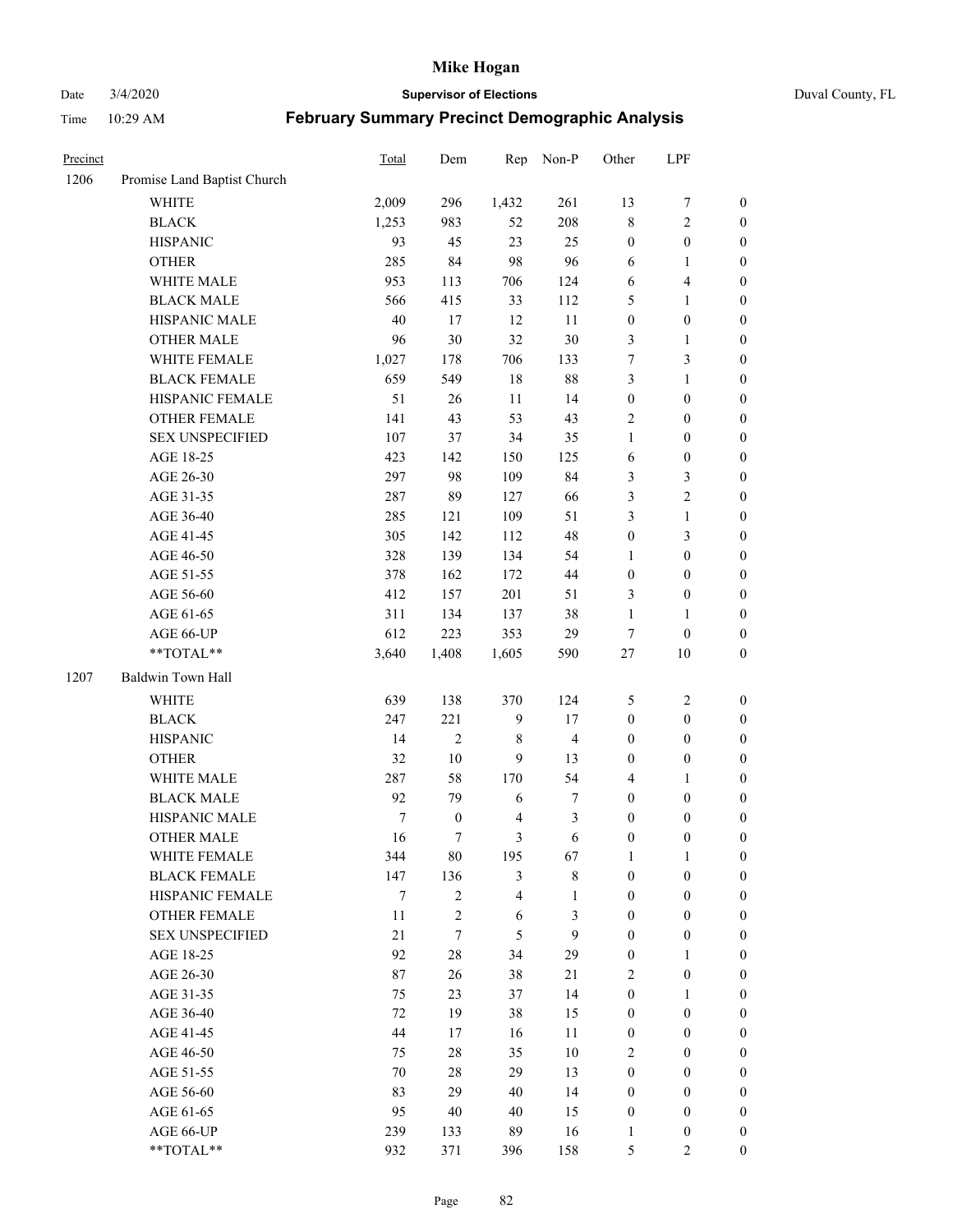Date 3/4/2020 **Supervisor of Elections** Duval County, FL

| Precinct |                           | Total | Dem    | Rep    | Non-P   | Other            | LPF                     |                  |
|----------|---------------------------|-------|--------|--------|---------|------------------|-------------------------|------------------|
| 1208     | <b>Harvest Ministries</b> |       |        |        |         |                  |                         |                  |
|          | <b>WHITE</b>              | 1,924 | 425    | 1,116  | 364     | 12               | $\boldsymbol{7}$        | 0                |
|          | <b>BLACK</b>              | 1,380 | 1,096  | 50     | 222     | 11               | $\mathbf{1}$            | $\boldsymbol{0}$ |
|          | <b>HISPANIC</b>           | 221   | 97     | 47     | 73      | 4                | $\boldsymbol{0}$        | $\boldsymbol{0}$ |
|          | <b>OTHER</b>              | 402   | 112    | 126    | 162     | 1                | 1                       | $\boldsymbol{0}$ |
|          | WHITE MALE                | 896   | 175    | 542    | 171     | 4                | $\overline{4}$          | $\boldsymbol{0}$ |
|          | <b>BLACK MALE</b>         | 487   | 359    | 19     | 101     | 7                | $\mathbf{1}$            | $\boldsymbol{0}$ |
|          | HISPANIC MALE             | 99    | 38     | 24     | 35      | $\overline{c}$   | $\boldsymbol{0}$        | $\boldsymbol{0}$ |
|          | <b>OTHER MALE</b>         | 160   | 44     | 48     | 67      | $\mathbf{1}$     | $\boldsymbol{0}$        | $\boldsymbol{0}$ |
|          | WHITE FEMALE              | 1,013 | 250    | 565    | 187     | 8                | $\mathfrak{Z}$          | $\boldsymbol{0}$ |
|          | <b>BLACK FEMALE</b>       | 874   | 725    | 29     | 116     | 4                | $\boldsymbol{0}$        | $\boldsymbol{0}$ |
|          | HISPANIC FEMALE           | 118   | 55     | 23     | 38      | $\overline{c}$   | $\boldsymbol{0}$        | 0                |
|          | OTHER FEMALE              | 190   | 58     | 66     | 65      | $\boldsymbol{0}$ | 1                       | $\boldsymbol{0}$ |
|          | <b>SEX UNSPECIFIED</b>    | 90    | $26\,$ | 23     | 41      | $\boldsymbol{0}$ | $\boldsymbol{0}$        | $\boldsymbol{0}$ |
|          | AGE 18-25                 | 473   | 197    | 115    | 153     | 8                | $\boldsymbol{0}$        | $\boldsymbol{0}$ |
|          | AGE 26-30                 | 351   | 163    | 88     | 98      | $\mathbf{1}$     | $\mathbf{1}$            | $\boldsymbol{0}$ |
|          | AGE 31-35                 | 399   | 184    | 98     | 113     | 3                | $\mathbf{1}$            | $\boldsymbol{0}$ |
|          | AGE 36-40                 | 362   | 163    | 94     | 100     | 3                | $\sqrt{2}$              | $\boldsymbol{0}$ |
|          | AGE 41-45                 | 295   | 152    | 86     | 55      | $\mathbf{1}$     | $\mathbf{1}$            | $\boldsymbol{0}$ |
|          | AGE 46-50                 | 345   | 159    | 113    | 65      | 7                | $\mathbf{1}$            | $\boldsymbol{0}$ |
|          | AGE 51-55                 | 306   | 133    | 117    | 53      | $\mathbf{1}$     | $\sqrt{2}$              | $\boldsymbol{0}$ |
|          | AGE 56-60                 | 393   | 173    | 166    | 51      | $\sqrt{2}$       | $\mathbf{1}$            | 0                |
|          | AGE 61-65                 | 339   | 142    | 146    | 50      | $\mathbf{1}$     | $\boldsymbol{0}$        | $\boldsymbol{0}$ |
|          | AGE 66-UP                 | 661   | 264    | 316    | $80\,$  | $\mathbf{1}$     | $\boldsymbol{0}$        | $\boldsymbol{0}$ |
|          | **TOTAL**                 | 3,927 | 1,730  | 1,339  | 821     | 28               | 9                       | $\boldsymbol{0}$ |
| 1209     | Whitehouse Baptist Church |       |        |        |         |                  |                         |                  |
|          | <b>WHITE</b>              | 2,682 | 442    | 1,792  | 418     | 17               | 13                      | $\boldsymbol{0}$ |
|          | <b>BLACK</b>              | 503   | 397    | 25     | $77 \,$ | 4                | $\boldsymbol{0}$        | $\boldsymbol{0}$ |
|          | <b>HISPANIC</b>           | 95    | 29     | 35     | 30      | $\boldsymbol{0}$ | $\mathbf{1}$            | $\boldsymbol{0}$ |
|          | <b>OTHER</b>              | 167   | 33     | $70\,$ | 60      | 3                | $\mathbf{1}$            | $\boldsymbol{0}$ |
|          | WHITE MALE                | 1,258 | 187    | 854    | 205     | 8                | $\overline{4}$          | $\boldsymbol{0}$ |
|          | <b>BLACK MALE</b>         | 211   | 158    | $20\,$ | 32      | $\mathbf{1}$     | $\boldsymbol{0}$        | $\boldsymbol{0}$ |
|          | HISPANIC MALE             | 58    | 15     | 24     | 19      | $\boldsymbol{0}$ | $\boldsymbol{0}$        | $\boldsymbol{0}$ |
|          | <b>OTHER MALE</b>         | 52    | 9      | 25     | 18      | $\boldsymbol{0}$ | $\boldsymbol{0}$        | $\boldsymbol{0}$ |
|          | WHITE FEMALE              | 1,393 | 253    | 917    | 206     | 9                | 8                       | 0                |
|          | <b>BLACK FEMALE</b>       | 281   | 235    | 5      | 38      | 3                | $\boldsymbol{0}$        | $\overline{0}$   |
|          | HISPANIC FEMALE           | 35    | 13     | $11\,$ | $10\,$  | $\boldsymbol{0}$ | $\mathbf{1}$            | $\overline{0}$   |
|          | OTHER FEMALE              | 63    | 15     | 31     | 16      | $\mathbf{1}$     | $\boldsymbol{0}$        | $\overline{0}$   |
|          | <b>SEX UNSPECIFIED</b>    | 96    | 16     | 35     | 41      | 2                | $\overline{c}$          | 0                |
|          | AGE 18-25                 | 340   | 73     | 162    | 92      | 9                | $\overline{\mathbf{4}}$ | 0                |
|          | AGE 26-30                 | 269   | 65     | 139    | 61      | $\mathbf{1}$     | $\mathfrak{Z}$          | 0                |
|          | AGE 31-35                 | 295   | 60     | 156    | 73      | 5                | $\mathbf{1}$            | 0                |
|          | AGE 36-40                 | 297   | 73     | 151    | 67      | 3                | $\mathfrak{Z}$          | 0                |
|          | AGE 41-45                 | 292   | 76     | 157    | 58      | $\boldsymbol{0}$ | $\mathbf{1}$            | 0                |
|          | AGE 46-50                 | 320   | 89     | 178    | 50      | $\overline{c}$   | $\mathbf{1}$            | 0                |
|          | AGE 51-55                 | 331   | 99     | 189    | 42      | $\mathbf{1}$     | $\boldsymbol{0}$        | 0                |
|          | AGE 56-60                 | 378   | 108    | 211    | 57      | $\sqrt{2}$       | $\boldsymbol{0}$        | $\boldsymbol{0}$ |
|          | AGE 61-65                 | 292   | 82     | 177    | 31      | $\mathbf{1}$     | 1                       | $\boldsymbol{0}$ |
|          | AGE 66-UP                 | 632   | 175    | 402    | 54      | $\boldsymbol{0}$ | $\mathbf{1}$            | $\boldsymbol{0}$ |
|          | **TOTAL**                 | 3,447 | 901    | 1,922  | 585     | 24               | 15                      | $\boldsymbol{0}$ |
|          |                           |       |        |        |         |                  |                         |                  |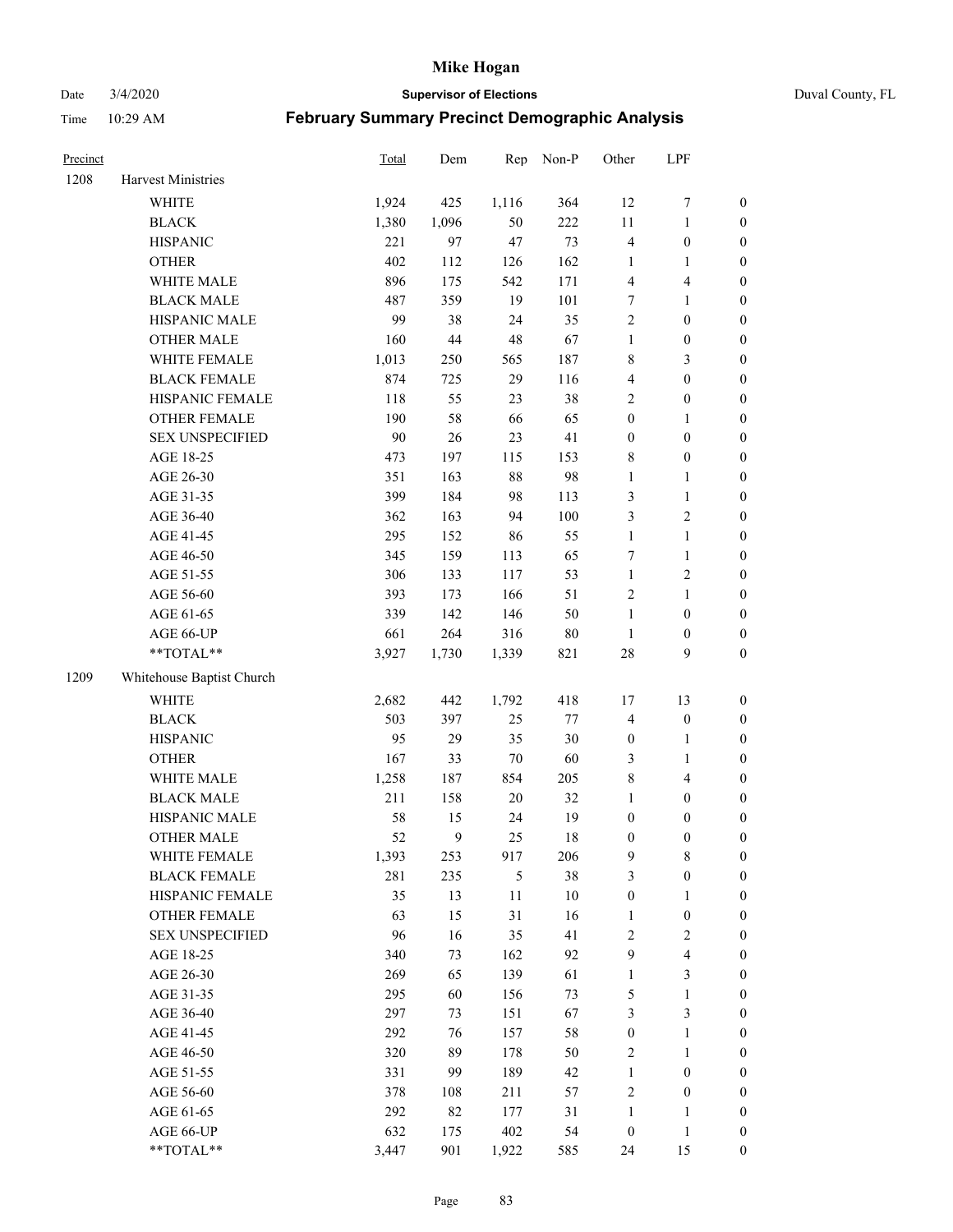Date 3/4/2020 **Supervisor of Elections** Duval County, FL

| Precinct |                             | Total       | Dem    | Rep         | Non-P  | Other            | LPF              |                  |
|----------|-----------------------------|-------------|--------|-------------|--------|------------------|------------------|------------------|
| 1210     | Shindler Dr Baptist Church  |             |        |             |        |                  |                  |                  |
|          | <b>WHITE</b>                | 1,772       | 356    | 1,011       | 375    | 19               | 11               | 0                |
|          | <b>BLACK</b>                | 694         | 530    | 42          | 116    | 6                | $\boldsymbol{0}$ | $\boldsymbol{0}$ |
|          | <b>HISPANIC</b>             | 249         | 95     | 49          | 103    | $\sqrt{2}$       | $\boldsymbol{0}$ | $\boldsymbol{0}$ |
|          | <b>OTHER</b>                | 231         | 76     | 71          | 83     | $\mathbf{1}$     | $\boldsymbol{0}$ | $\boldsymbol{0}$ |
|          | WHITE MALE                  | 851         | 147    | 508         | 179    | 8                | 9                | $\boldsymbol{0}$ |
|          | <b>BLACK MALE</b>           | 300         | 216    | 24          | 54     | 6                | $\boldsymbol{0}$ | $\boldsymbol{0}$ |
|          | HISPANIC MALE               | 121         | 46     | 25          | 49     | $\mathbf{1}$     | $\boldsymbol{0}$ | $\boldsymbol{0}$ |
|          | <b>OTHER MALE</b>           | $8\sqrt{1}$ | $22\,$ | 29          | 29     | $\mathbf{1}$     | $\boldsymbol{0}$ | $\boldsymbol{0}$ |
|          | WHITE FEMALE                | 899         | 205    | 490         | 191    | $11\,$           | $\overline{2}$   | $\boldsymbol{0}$ |
|          | <b>BLACK FEMALE</b>         | 383         | 307    | 17          | 59     | $\boldsymbol{0}$ | $\boldsymbol{0}$ | $\boldsymbol{0}$ |
|          | HISPANIC FEMALE             | 122         | 45     | 23          | 53     | 1                | $\boldsymbol{0}$ | $\boldsymbol{0}$ |
|          | OTHER FEMALE                | 118         | 40     | 38          | $40\,$ | $\boldsymbol{0}$ | $\boldsymbol{0}$ | $\boldsymbol{0}$ |
|          | <b>SEX UNSPECIFIED</b>      | $71\,$      | 29     | 19          | 23     | $\boldsymbol{0}$ | $\boldsymbol{0}$ | $\boldsymbol{0}$ |
|          | AGE 18-25                   | 364         | 111    | 113         | 132    | 8                | $\boldsymbol{0}$ | $\boldsymbol{0}$ |
|          | AGE 26-30                   | 280         | 101    | 90          | 83     | 4                | $\sqrt{2}$       | $\boldsymbol{0}$ |
|          | AGE 31-35                   | 238         | 83     | 89          | 65     | $\mathbf{1}$     | $\boldsymbol{0}$ | $\boldsymbol{0}$ |
|          | AGE 36-40                   | 240         | 76     | $8\sqrt{1}$ | 74     | 4                | $\mathfrak s$    | $\boldsymbol{0}$ |
|          | AGE 41-45                   | 239         | 87     | 87          | 64     | $\mathbf{1}$     | $\boldsymbol{0}$ | $\boldsymbol{0}$ |
|          | AGE 46-50                   | 270         | 92     | 116         | 59     | 3                | $\boldsymbol{0}$ | $\boldsymbol{0}$ |
|          | AGE 51-55                   | 279         | 102    | 120         | 56     | $\boldsymbol{0}$ | 1                | $\boldsymbol{0}$ |
|          | AGE 56-60                   | 293         | 118    | 129         | 43     | $\sqrt{2}$       | $\mathbf{1}$     | 0                |
|          | AGE 61-65                   | 255         | 100    | 115         | 37     | 1                | $\sqrt{2}$       | $\boldsymbol{0}$ |
|          | AGE 66-UP                   | 488         | 187    | 233         | 64     | 4                | $\boldsymbol{0}$ | $\boldsymbol{0}$ |
|          | **TOTAL**                   | 2,946       | 1,057  | 1,173       | 677    | $28\,$           | 11               | $\boldsymbol{0}$ |
| 1211     | Christian Family Fellowship |             |        |             |        |                  |                  |                  |
|          | <b>WHITE</b>                | 2,179       | 366    | 1,314       | 461    | 30               | $\,$ 8 $\,$      | $\boldsymbol{0}$ |
|          | <b>BLACK</b>                | 1,679       | 1,270  | 76          | 320    | 12               | $\mathbf{1}$     | $\boldsymbol{0}$ |
|          | <b>HISPANIC</b>             | 420         | 142    | 111         | 158    | 9                | $\boldsymbol{0}$ | $\boldsymbol{0}$ |
|          | <b>OTHER</b>                | 494         | 147    | 140         | 202    | 4                | $\mathbf{1}$     | $\boldsymbol{0}$ |
|          | WHITE MALE                  | 1,074       | 134    | 666         | 255    | 14               | $\mathfrak s$    | $\boldsymbol{0}$ |
|          | <b>BLACK MALE</b>           | 734         | 519    | 43          | 165    | 7                | $\boldsymbol{0}$ | $\boldsymbol{0}$ |
|          | HISPANIC MALE               | 198         | 60     | 59          | 76     | 3                | $\boldsymbol{0}$ | $\boldsymbol{0}$ |
|          | <b>OTHER MALE</b>           | 194         | 52     | 56          | 83     | $\overline{c}$   | $\mathbf{1}$     | $\boldsymbol{0}$ |
|          | WHITE FEMALE                | 1,092       | 231    | 639         | 203    | 16               | 3                | 0                |
|          | <b>BLACK FEMALE</b>         | 920         | 735    | 31          | 148    | 5                | $\mathbf{1}$     | $\boldsymbol{0}$ |
|          | HISPANIC FEMALE             | 216         | 81     | 50          | 79     | 6                | $\boldsymbol{0}$ | $\overline{0}$   |
|          | <b>OTHER FEMALE</b>         | 247         | 78     | 72          | 95     | 2                | $\boldsymbol{0}$ | $\overline{0}$   |
|          | <b>SEX UNSPECIFIED</b>      | 96          | 35     | 25          | 36     | $\boldsymbol{0}$ | $\boldsymbol{0}$ | 0                |
|          | AGE 18-25                   | 552         | 193    | 150         | 199    | 8                | $\sqrt{2}$       | 0                |
|          | AGE 26-30                   | 459         | 177    | 118         | 154    | $10\,$           | $\boldsymbol{0}$ | 0                |
|          | AGE 31-35                   | 434         | 169    | 116         | 143    | 3                | $\mathfrak{Z}$   | 0                |
|          | AGE 36-40                   | 453         | 195    | 120         | 129    | 6                | $\mathfrak{Z}$   | 0                |
|          | AGE 41-45                   | 461         | 181    | 140         | 130    | 9                | $\mathbf{1}$     | 0                |
|          | AGE 46-50                   | 501         | 234    | 176         | 86     | 4                | $\mathbf{1}$     | 0                |
|          | AGE 51-55                   | 471         | 203    | 181         | 83     | 4                | $\boldsymbol{0}$ | 0                |
|          | AGE 56-60                   | 462         | 199    | 177         | 83     | 3                | $\boldsymbol{0}$ | 0                |
|          | AGE 61-65                   | 350         | 148    | 157         | 43     | 2                | $\boldsymbol{0}$ | $\overline{0}$   |
|          | AGE 66-UP                   | 629         | 226    | 306         | 91     | 6                | $\boldsymbol{0}$ | 0                |
|          | **TOTAL**                   | 4,772       | 1,925  | 1,641       | 1,141  | 55               | 10               | $\boldsymbol{0}$ |
|          |                             |             |        |             |        |                  |                  |                  |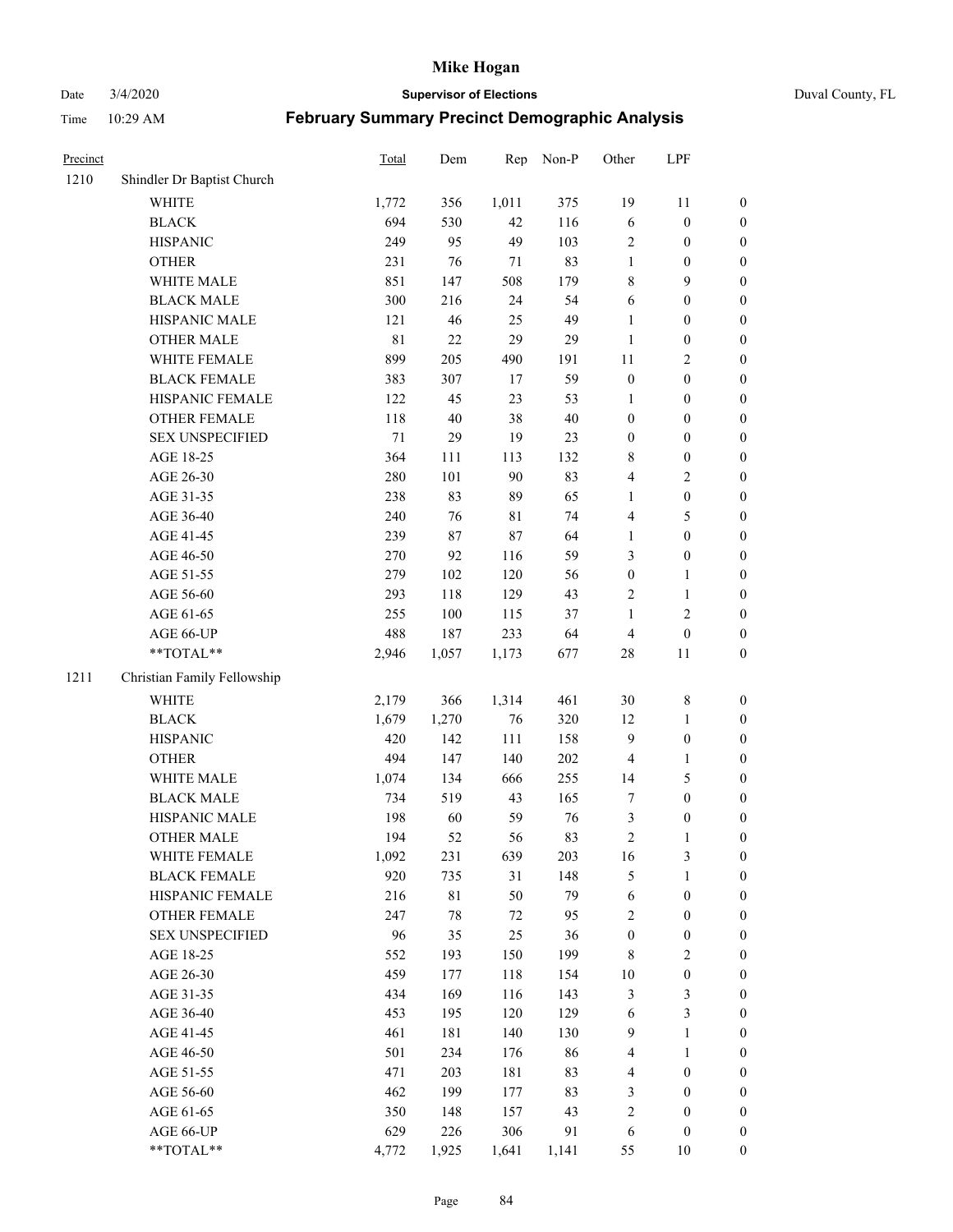# Date 3/4/2020 **Supervisor of Elections** Duval County, FL

| Precinct |                         | <b>Total</b> | Dem         | Rep   | Non-P  | Other                   | LPF              |                  |
|----------|-------------------------|--------------|-------------|-------|--------|-------------------------|------------------|------------------|
| 1212     | West Regional Library   |              |             |       |        |                         |                  |                  |
|          | <b>WHITE</b>            | 2,793        | 470         | 1,755 | 529    | $30\,$                  | $\mathbf{9}$     | 0                |
|          | <b>BLACK</b>            | 2,604        | 2,100       | 96    | 387    | 21                      | $\boldsymbol{0}$ | $\boldsymbol{0}$ |
|          | <b>HISPANIC</b>         | 369          | 147         | 78    | 141    | 3                       | $\boldsymbol{0}$ | $\boldsymbol{0}$ |
|          | <b>OTHER</b>            | 496          | 169         | 122   | 201    | 4                       | $\boldsymbol{0}$ | $\boldsymbol{0}$ |
|          | WHITE MALE              | 1,287        | 191         | 836   | 240    | 14                      | 6                | $\boldsymbol{0}$ |
|          | <b>BLACK MALE</b>       | 1,148        | 882         | 51    | 202    | 13                      | $\boldsymbol{0}$ | $\boldsymbol{0}$ |
|          | HISPANIC MALE           | 169          | 62          | 47    | 58     | $\overline{c}$          | $\boldsymbol{0}$ | $\boldsymbol{0}$ |
|          | <b>OTHER MALE</b>       | 181          | 63          | 48    | 68     | $\overline{c}$          | $\boldsymbol{0}$ | $\boldsymbol{0}$ |
|          | WHITE FEMALE            | 1,473        | 276         | 899   | 279    | 16                      | $\mathfrak{Z}$   | $\boldsymbol{0}$ |
|          | <b>BLACK FEMALE</b>     | 1,405        | 1,180       | 43    | 174    | 8                       | $\boldsymbol{0}$ | $\boldsymbol{0}$ |
|          | HISPANIC FEMALE         | 188          | $80\,$      | 28    | 79     | $\mathbf{1}$            | $\boldsymbol{0}$ | 0                |
|          | OTHER FEMALE            | 240          | 90          | 66    | 82     | $\overline{c}$          | $\boldsymbol{0}$ | $\boldsymbol{0}$ |
|          | <b>SEX UNSPECIFIED</b>  | 171          | 62          | 33    | 76     | $\boldsymbol{0}$        | $\boldsymbol{0}$ | $\boldsymbol{0}$ |
|          | AGE 18-25               | 762          | 333         | 169   | 248    | $11\,$                  | 1                | $\boldsymbol{0}$ |
|          | AGE 26-30               | 514          | 234         | 120   | 150    | 9                       | $\mathbf{1}$     | $\boldsymbol{0}$ |
|          | AGE 31-35               | 612          | 281         | 178   | 147    | 5                       | $\mathbf{1}$     | $\boldsymbol{0}$ |
|          | AGE 36-40               | 652          | 295         | 206   | 143    | 7                       | $\mathbf{1}$     | $\boldsymbol{0}$ |
|          | AGE 41-45               | 624          | 305         | 191   | 122    | 5                       | $\mathbf{1}$     | $\boldsymbol{0}$ |
|          | AGE 46-50               | 670          | 338         | 203   | 116    | $11\,$                  | $\sqrt{2}$       | $\boldsymbol{0}$ |
|          | AGE 51-55               | 623          | 321         | 199   | 99     | $\overline{\mathbf{4}}$ | $\boldsymbol{0}$ | $\boldsymbol{0}$ |
|          | AGE 56-60               | 554          | 260         | 222   | $70\,$ | $\mathbf{1}$            | 1                | 0                |
|          | AGE 61-65               | 422          | 198         | 166   | 56     | $\mathbf{1}$            | $\mathbf{1}$     | 0                |
|          | AGE 66-UP               | 829          | 321         | 397   | 107    | 4                       | $\boldsymbol{0}$ | $\boldsymbol{0}$ |
|          | **TOTAL**               | 6,262        | 2,886       | 2,051 | 1,258  | 58                      | $\mathbf{9}$     | $\boldsymbol{0}$ |
| 1213     | New Hope Baptist Temple |              |             |       |        |                         |                  |                  |
|          | <b>WHITE</b>            | 2,514        | 515         | 1,417 | 550    | 23                      | $\mathbf{9}$     | $\boldsymbol{0}$ |
|          | <b>BLACK</b>            | 1,760        | 1,381       | 68    | 301    | 9                       | $\mathbf{1}$     | $\boldsymbol{0}$ |
|          | <b>HISPANIC</b>         | 382          | 151         | 46    | 178    | 7                       | $\boldsymbol{0}$ | $\boldsymbol{0}$ |
|          | <b>OTHER</b>            | 341          | 117         | 85    | 136    | 3                       | $\boldsymbol{0}$ | $\boldsymbol{0}$ |
|          | WHITE MALE              | 1,169        | 189         | 707   | 256    | 12                      | $\mathfrak s$    | $\boldsymbol{0}$ |
|          | <b>BLACK MALE</b>       | 655          | 478         | 34    | 138    | 4                       | $\mathbf{1}$     | $\boldsymbol{0}$ |
|          | HISPANIC MALE           | 190          | 65          | 25    | 97     | 3                       | $\boldsymbol{0}$ | $\boldsymbol{0}$ |
|          | <b>OTHER MALE</b>       | 127          | 44          | 36    | 45     | $\overline{c}$          | $\boldsymbol{0}$ | $\boldsymbol{0}$ |
|          | WHITE FEMALE            | 1,300        | 313         | 686   | 287    | 10                      | 4                | 0                |
|          | <b>BLACK FEMALE</b>     | 1,077        | 881         | 34    | 157    | 5                       | $\boldsymbol{0}$ | $\boldsymbol{0}$ |
|          | HISPANIC FEMALE         | 182          | $8\sqrt{1}$ | 21    | 76     | 4                       | $\boldsymbol{0}$ | $\overline{0}$   |
|          | <b>OTHER FEMALE</b>     | 154          | 57          | 43    | 54     | $\boldsymbol{0}$        | $\boldsymbol{0}$ | $\overline{0}$   |
|          | <b>SEX UNSPECIFIED</b>  | 143          | 56          | 30    | 55     | 2                       | $\boldsymbol{0}$ | 0                |
|          | AGE 18-25               | 601          | 242         | 133   | 220    | 6                       | $\boldsymbol{0}$ | 0                |
|          | AGE 26-30               | 546          | 225         | 127   | 185    | 8                       | $\mathbf{1}$     | 0                |
|          | AGE 31-35               | 479          | 226         | 106   | 142    | 4                       | $\mathbf{1}$     | 0                |
|          | AGE 36-40               | 427          | 210         | 94    | 120    | 3                       | $\boldsymbol{0}$ | 0                |
|          | AGE 41-45               | 412          | 190         | 100   | 116    | 3                       | 3                | 0                |
|          | AGE 46-50               | 401          | 179         | 137   | 79     | 4                       | $\sqrt{2}$       | 0                |
|          | AGE 51-55               | 483          | 225         | 156   | 96     | 5                       | $\mathbf{1}$     | 0                |
|          | AGE 56-60               | 442          | 186         | 181   | 72     | 3                       | $\boldsymbol{0}$ | 0                |
|          | AGE 61-65               | 422          | 179         | 194   | 47     | $\boldsymbol{0}$        | $\sqrt{2}$       | 0                |
|          | AGE 66-UP               | 782          | 301         | 388   | $87\,$ | 6                       | $\boldsymbol{0}$ | 0                |
|          | **TOTAL**               | 4,997        | 2,164       | 1,616 | 1,165  | 42                      | 10               | $\boldsymbol{0}$ |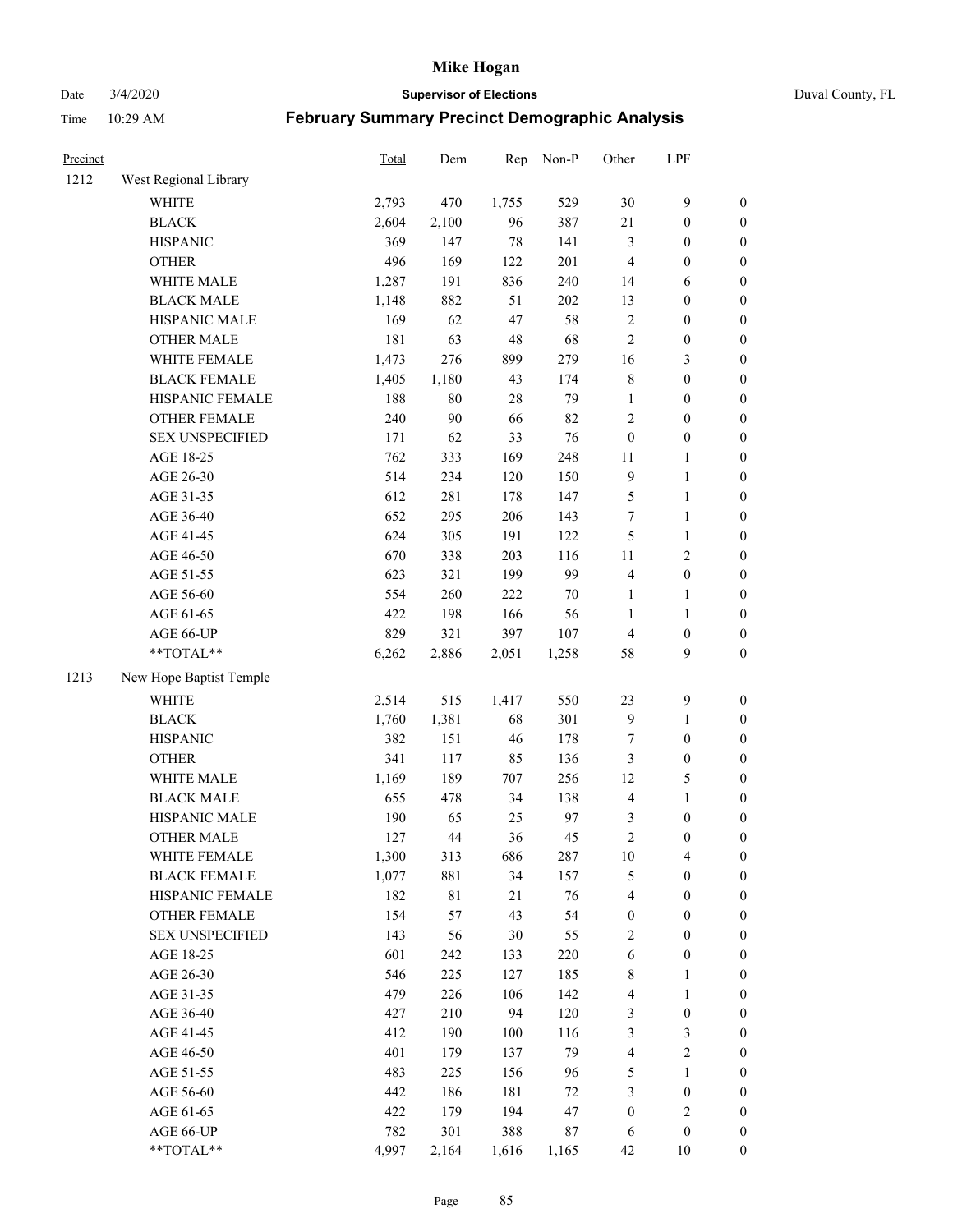Date 3/4/2020 **Supervisor of Elections** Duval County, FL

| Precinct |                              | Total  | Dem         | Rep            | Non-P                   | Other            | LPF              |                  |
|----------|------------------------------|--------|-------------|----------------|-------------------------|------------------|------------------|------------------|
| 1301     | Bennie Furlong Senior Center |        |             |                |                         |                  |                  |                  |
|          | <b>WHITE</b>                 | 3,015  | 763         | 1,634          | 575                     | 29               | 14               | 0                |
|          | <b>BLACK</b>                 | 32     | 24          | $\overline{4}$ | $\overline{4}$          | $\boldsymbol{0}$ | $\boldsymbol{0}$ | 0                |
|          | <b>HISPANIC</b>              | 60     | 20          | 21             | 19                      | $\boldsymbol{0}$ | $\boldsymbol{0}$ | $\boldsymbol{0}$ |
|          | <b>OTHER</b>                 | 137    | 44          | 39             | 51                      | $\overline{2}$   | 1                | $\boldsymbol{0}$ |
|          | WHITE MALE                   | 1,464  | 317         | 824            | 303                     | 11               | 9                | $\boldsymbol{0}$ |
|          | <b>BLACK MALE</b>            | 17     | 12          | $\sqrt{2}$     | $\mathfrak{Z}$          | $\boldsymbol{0}$ | $\boldsymbol{0}$ | $\boldsymbol{0}$ |
|          | HISPANIC MALE                | 27     | 6           | 12             | $\mathbf{9}$            | $\boldsymbol{0}$ | $\boldsymbol{0}$ | $\boldsymbol{0}$ |
|          | <b>OTHER MALE</b>            | 49     | 14          | 17             | 17                      | $\boldsymbol{0}$ | $\mathbf{1}$     | $\boldsymbol{0}$ |
|          | WHITE FEMALE                 | 1,520  | 439         | 793            | 266                     | 17               | $\mathfrak s$    | $\boldsymbol{0}$ |
|          | <b>BLACK FEMALE</b>          | 14     | 11          | $\sqrt{2}$     | $\mathbf{1}$            | $\boldsymbol{0}$ | $\boldsymbol{0}$ | $\boldsymbol{0}$ |
|          | HISPANIC FEMALE              | 32     | 14          | 9              | $\mathbf{9}$            | $\boldsymbol{0}$ | $\boldsymbol{0}$ | 0                |
|          | <b>OTHER FEMALE</b>          | 66     | 24          | 18             | 22                      | 2                | $\boldsymbol{0}$ | $\boldsymbol{0}$ |
|          | <b>SEX UNSPECIFIED</b>       | 55     | 14          | 21             | 19                      | $\mathbf{1}$     | $\boldsymbol{0}$ | $\boldsymbol{0}$ |
|          | AGE 18-25                    | 255    | 59          | 121            | 68                      | 6                | $\mathbf{1}$     | $\boldsymbol{0}$ |
|          | AGE 26-30                    | 250    | 53          | 117            | 69                      | 5                | 6                | $\boldsymbol{0}$ |
|          | AGE 31-35                    | 259    | 49          | 122            | 84                      | $\overline{c}$   | $\sqrt{2}$       | $\boldsymbol{0}$ |
|          | AGE 36-40                    | 224    | 68          | 94             | 62                      | $\boldsymbol{0}$ | $\boldsymbol{0}$ | $\boldsymbol{0}$ |
|          | AGE 41-45                    | 217    | 60          | 102            | 50                      | 3                | $\overline{c}$   | $\boldsymbol{0}$ |
|          | AGE 46-50                    | 278    | 65          | 145            | 65                      | 3                | $\boldsymbol{0}$ | $\boldsymbol{0}$ |
|          | AGE 51-55                    | 272    | 54          | 168            | 47                      | $\mathbf{1}$     | $\sqrt{2}$       | $\boldsymbol{0}$ |
|          | AGE 56-60                    | 348    | 92          | 198            | 53                      | 3                | $\overline{2}$   | 0                |
|          | AGE 61-65                    | 368    | 94          | 228            | 43                      | 3                | $\boldsymbol{0}$ | $\boldsymbol{0}$ |
|          | AGE 66-UP                    | 772    | 257         | 403            | 107                     | 5                | $\boldsymbol{0}$ | $\boldsymbol{0}$ |
|          | **TOTAL**                    | 3,244  | 851         | 1,698          | 649                     | 31               | 15               | $\boldsymbol{0}$ |
|          |                              |        |             |                |                         |                  |                  |                  |
| 1302     | Bethlehem Lutheran Church    |        |             |                |                         |                  |                  |                  |
|          | <b>WHITE</b>                 | 2,905  | 679         | 1,624          | 558                     | 23               | $21\,$           | $\boldsymbol{0}$ |
|          | <b>BLACK</b>                 | 22     | 13          | $\overline{4}$ | $\overline{\mathbf{4}}$ | $\mathbf{1}$     | $\boldsymbol{0}$ | $\boldsymbol{0}$ |
|          | <b>HISPANIC</b>              | 57     | 16          | 25             | 14                      | $\mathbf{1}$     | $\mathbf{1}$     | $\boldsymbol{0}$ |
|          | <b>OTHER</b>                 | 161    | 45          | 63             | 51                      | $\overline{c}$   | $\boldsymbol{0}$ | $\boldsymbol{0}$ |
|          | WHITE MALE                   | 1,443  | 272         | 837            | 307                     | 11               | 16               | $\boldsymbol{0}$ |
|          | <b>BLACK MALE</b>            | 14     | $\,$ 8 $\,$ | $\sqrt{2}$     | $\mathfrak{Z}$          | $\mathbf{1}$     | $\boldsymbol{0}$ | $\boldsymbol{0}$ |
|          | HISPANIC MALE                | 21     | $\,$ 8 $\,$ | 6              | $\sqrt{6}$              | $\boldsymbol{0}$ | 1                | $\boldsymbol{0}$ |
|          | <b>OTHER MALE</b>            | 66     | 20          | 25             | 20                      | $\mathbf{1}$     | $\boldsymbol{0}$ | $\boldsymbol{0}$ |
|          | WHITE FEMALE                 | 1,430  | 403         | 768            | 242                     | 12               | 5                | 0                |
|          | <b>BLACK FEMALE</b>          | $\tau$ | 5           | $\mathbf{1}$   | 1                       | $\boldsymbol{0}$ | $\boldsymbol{0}$ | $\overline{0}$   |
|          | HISPANIC FEMALE              | 36     | 8           | 19             | $\,$ $\,$               | $\mathbf{1}$     | $\boldsymbol{0}$ | $\overline{0}$   |
|          | <b>OTHER FEMALE</b>          | 56     | $18\,$      | 25             | 13                      | $\boldsymbol{0}$ | $\boldsymbol{0}$ | $\overline{0}$   |
|          | <b>SEX UNSPECIFIED</b>       | 72     | 11          | 33             | $27\,$                  | $\mathbf{1}$     | $\boldsymbol{0}$ | 0                |
|          | AGE 18-25                    | 263    | 54          | 135            | 67                      | 4                | $\mathfrak{Z}$   | 0                |
|          | AGE 26-30                    | 299    | 57          | 161            | 76                      | 4                | $\mathbf{1}$     | 0                |
|          | AGE 31-35                    | 333    | 77          | 155            | 91                      | 5                | 5                | 0                |
|          | AGE 36-40                    | 305    | 67          | 153            | 82                      | $\mathbf{1}$     | $\sqrt{2}$       | 0                |
|          | AGE 41-45                    | 273    | 57          | 138            | 75                      | $\mathbf{1}$     | $\sqrt{2}$       | 0                |
|          | AGE 46-50                    | 249    | 60          | 132            | 53                      | 2                | $\sqrt{2}$       | 0                |
|          | AGE 51-55                    | 238    | 46          | 150            | 37                      | 3                | $\overline{c}$   | $\overline{0}$   |
|          | AGE 56-60                    | 318    | 75          | 200            | 40                      | 3                | $\boldsymbol{0}$ | $\overline{0}$   |
|          | AGE 61-65                    | 289    | 81          | 161            | 44                      | $\boldsymbol{0}$ | $\mathfrak{Z}$   | $\overline{0}$   |
|          | AGE 66-UP                    | 578    | 179         | 331            | 62                      | 4                | $\mathfrak{2}$   | 0                |
|          | **TOTAL**                    | 3,145  | 753         | 1,716          | 627                     | 27               | $22\,$           | $\boldsymbol{0}$ |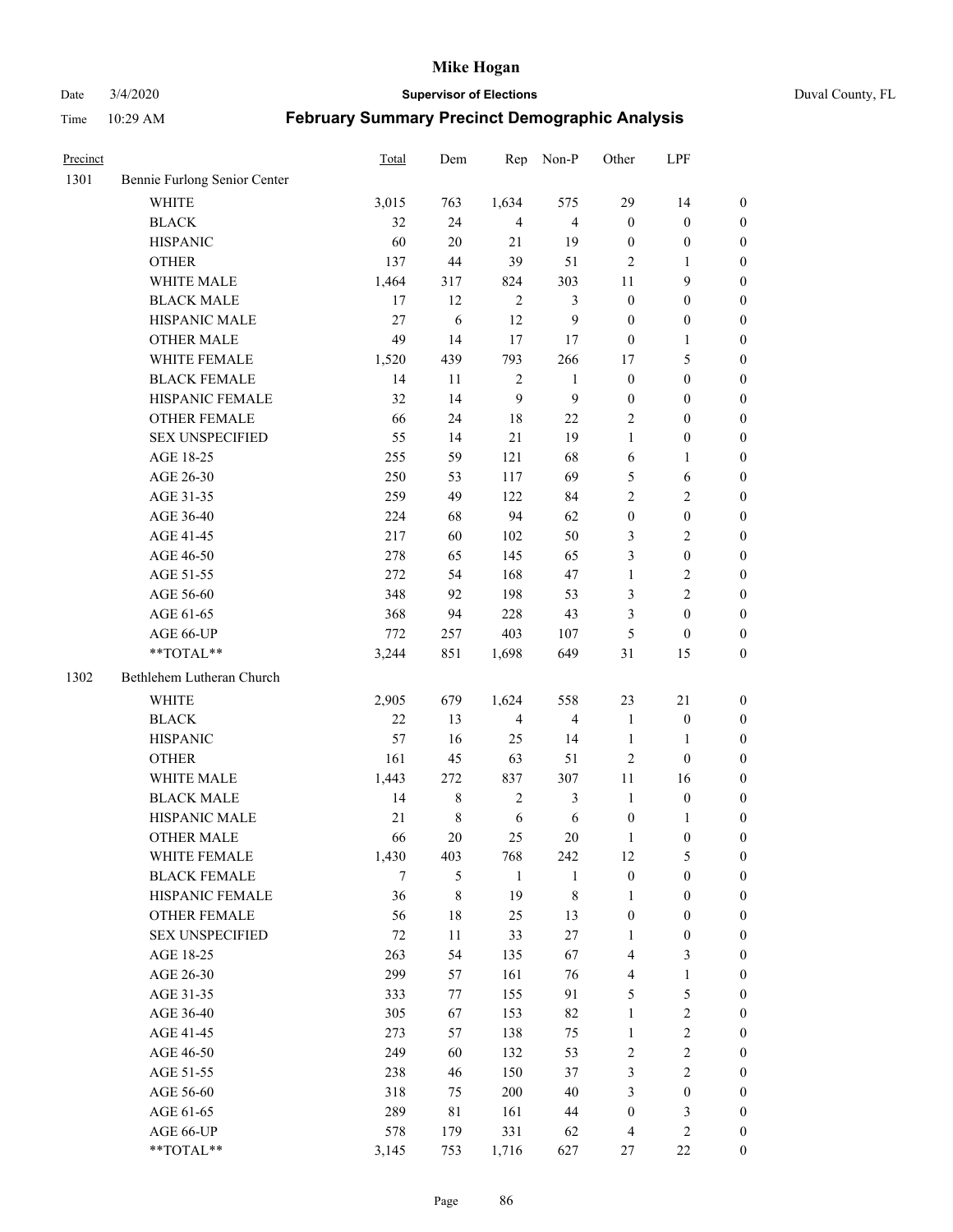Date 3/4/2020 **Supervisor of Elections** Duval County, FL

| Precinct |                                        | Total  | Dem    | Rep            | Non-P       | Other            | LPF                     |                  |
|----------|----------------------------------------|--------|--------|----------------|-------------|------------------|-------------------------|------------------|
| 1303     | American Legion Post 129               |        |        |                |             |                  |                         |                  |
|          | <b>WHITE</b>                           | 2,482  | 579    | 1,323          | 552         | 21               | $\boldsymbol{7}$        | 0                |
|          | <b>BLACK</b>                           | 112    | 83     | 6              | 21          | $\overline{c}$   | $\boldsymbol{0}$        | $\boldsymbol{0}$ |
|          | <b>HISPANIC</b>                        | 78     | 23     | 31             | 24          | $\boldsymbol{0}$ | $\boldsymbol{0}$        | $\boldsymbol{0}$ |
|          | <b>OTHER</b>                           | 130    | 25     | 55             | 49          | 1                | $\boldsymbol{0}$        | $\boldsymbol{0}$ |
|          | WHITE MALE                             | 1,197  | 239    | 661            | 279         | 12               | 6                       | $\boldsymbol{0}$ |
|          | <b>BLACK MALE</b>                      | $47\,$ | 30     | $\mathfrak{Z}$ | 13          | $\mathbf{1}$     | $\boldsymbol{0}$        | $\boldsymbol{0}$ |
|          | HISPANIC MALE                          | 31     | 3      | 15             | 13          | $\boldsymbol{0}$ | $\boldsymbol{0}$        | $\boldsymbol{0}$ |
|          | <b>OTHER MALE</b>                      | 37     | $\tau$ | 19             | $10\,$      | $\mathbf{1}$     | $\boldsymbol{0}$        | $\boldsymbol{0}$ |
|          | WHITE FEMALE                           | 1,271  | 339    | 654            | 268         | 9                | $\mathbf{1}$            | $\boldsymbol{0}$ |
|          | <b>BLACK FEMALE</b>                    | 63     | 51     | $\mathfrak{Z}$ | $\,$ 8 $\,$ | $\mathbf{1}$     | $\boldsymbol{0}$        | $\boldsymbol{0}$ |
|          | HISPANIC FEMALE                        | 46     | $20\,$ | 15             | $11\,$      | $\boldsymbol{0}$ | $\boldsymbol{0}$        | $\boldsymbol{0}$ |
|          | <b>OTHER FEMALE</b>                    | 60     | 14     | $28\,$         | 18          | $\boldsymbol{0}$ | $\boldsymbol{0}$        | $\boldsymbol{0}$ |
|          | <b>SEX UNSPECIFIED</b>                 | 50     | $\tau$ | 17             | 26          | $\boldsymbol{0}$ | $\boldsymbol{0}$        | $\boldsymbol{0}$ |
|          | AGE 18-25                              | 240    | 62     | 90             | $80\,$      | 6                | $\sqrt{2}$              | $\boldsymbol{0}$ |
|          | AGE 26-30                              | 330    | 65     | 168            | 94          | 3                | $\boldsymbol{0}$        | $\boldsymbol{0}$ |
|          | AGE 31-35                              | 269    | 68     | 116            | 84          | $\mathbf{1}$     | $\boldsymbol{0}$        | $\boldsymbol{0}$ |
|          | AGE 36-40                              | 257    | 59     | 124            | $70\,$      | 2                | $\sqrt{2}$              | $\boldsymbol{0}$ |
|          | AGE 41-45                              | 180    | 40     | $8\sqrt{1}$    | 57          | $\mathbf{1}$     | $\mathbf{1}$            | $\boldsymbol{0}$ |
|          | AGE 46-50                              | 207    | 44     | 112            | 47          | 3                | $\mathbf{1}$            | $\boldsymbol{0}$ |
|          | AGE 51-55                              | 214    | 49     | 120            | 43          | 2                | $\boldsymbol{0}$        | $\boldsymbol{0}$ |
|          | AGE 56-60                              | 252    | 66     | 137            | 46          | 3                | $\boldsymbol{0}$        | 0                |
|          | AGE 61-65                              | 255    | 76     | 139            | 37          | 3                | $\boldsymbol{0}$        | $\boldsymbol{0}$ |
|          | AGE 66-UP                              | 598    | 181    | 328            | $88\,$      | $\boldsymbol{0}$ | $\mathbf{1}$            | $\boldsymbol{0}$ |
|          | $\mathrm{*}\mathrm{*} \mathrm{TOTAL}*$ | 2,802  | 710    | 1,415          | 646         | 24               | $\boldsymbol{7}$        | $\boldsymbol{0}$ |
| 1304     | Jacksonville Beach City Hall           |        |        |                |             |                  |                         |                  |
|          | <b>WHITE</b>                           | 2,696  | 716    | 1,246          | 676         | 39               | 19                      | $\boldsymbol{0}$ |
|          | <b>BLACK</b>                           | 233    | 181    | 12             | 39          | $\boldsymbol{0}$ | $\mathbf{1}$            | $\boldsymbol{0}$ |
|          | <b>HISPANIC</b>                        | 110    | 40     | 34             | 33          | 2                | $\mathbf{1}$            | $\boldsymbol{0}$ |
|          | <b>OTHER</b>                           | 193    | 57     | 51             | 83          | $\mathbf{1}$     | $\mathbf{1}$            | $\boldsymbol{0}$ |
|          | WHITE MALE                             | 1,321  | 291    | 625            | 369         | 21               | 15                      | $\boldsymbol{0}$ |
|          | <b>BLACK MALE</b>                      | 89     | 62     | $\sqrt{5}$     | 21          | $\boldsymbol{0}$ | $\mathbf{1}$            | $\boldsymbol{0}$ |
|          | HISPANIC MALE                          | 53     | 16     | $22\,$         | 14          | $\boldsymbol{0}$ | $\mathbf{1}$            | 0                |
|          | <b>OTHER MALE</b>                      | 74     | 20     | 22             | $30\,$      | $\mathbf{1}$     | $\mathbf{1}$            | $\boldsymbol{0}$ |
|          | WHITE FEMALE                           | 1,354  | 419    | 609            | 304         | 18               | 4                       | 0                |
|          | <b>BLACK FEMALE</b>                    | 140    | 115    | 7              | 18          | $\boldsymbol{0}$ | $\boldsymbol{0}$        | $\overline{0}$   |
|          | HISPANIC FEMALE                        | 53     | 21     | $11\,$         | 19          | 2                | $\boldsymbol{0}$        | $\overline{0}$   |
|          | <b>OTHER FEMALE</b>                    | 90     | 31     | 24             | 35          | $\boldsymbol{0}$ | $\boldsymbol{0}$        | $\overline{0}$   |
|          | <b>SEX UNSPECIFIED</b>                 | 58     | 19     | 18             | 21          | $\boldsymbol{0}$ | $\boldsymbol{0}$        | 0                |
|          | AGE 18-25                              | 324    | 98     | 115            | 103         | 5                | $\mathfrak{Z}$          | $\theta$         |
|          | AGE 26-30                              | 474    | 142    | 176            | 143         | 9                | $\overline{\mathbf{4}}$ | 0                |
|          | AGE 31-35                              | 359    | 101    | 123            | 125         | 5                | $\sqrt{5}$              | 0                |
|          | AGE 36-40                              | 317    | 86     | 113            | 111         | 4                | $\mathfrak{Z}$          | 0                |
|          | AGE 41-45                              | 220    | 60     | 82             | $71\,$      | 7                | $\boldsymbol{0}$        | 0                |
|          | AGE 46-50                              | 231    | 67     | 108            | 55          | $\boldsymbol{0}$ | 1                       | 0                |
|          | AGE 51-55                              | 224    | 59     | 110            | 50          | 2                | $\mathfrak{Z}$          | $\overline{0}$   |
|          | AGE 56-60                              | 253    | 76     | 126            | 47          | 3                | $\mathbf{1}$            | $\overline{0}$   |
|          | AGE 61-65                              | 200    | $78\,$ | 89             | 32          | $\boldsymbol{0}$ | $\mathbf{1}$            | $\boldsymbol{0}$ |
|          | AGE 66-UP                              | 630    | 227    | 301            | 94          | 7                | $\mathbf{1}$            | $\boldsymbol{0}$ |
|          | **TOTAL**                              | 3,232  | 994    | 1,343          | 831         | 42               | $22\,$                  | $\boldsymbol{0}$ |
|          |                                        |        |        |                |             |                  |                         |                  |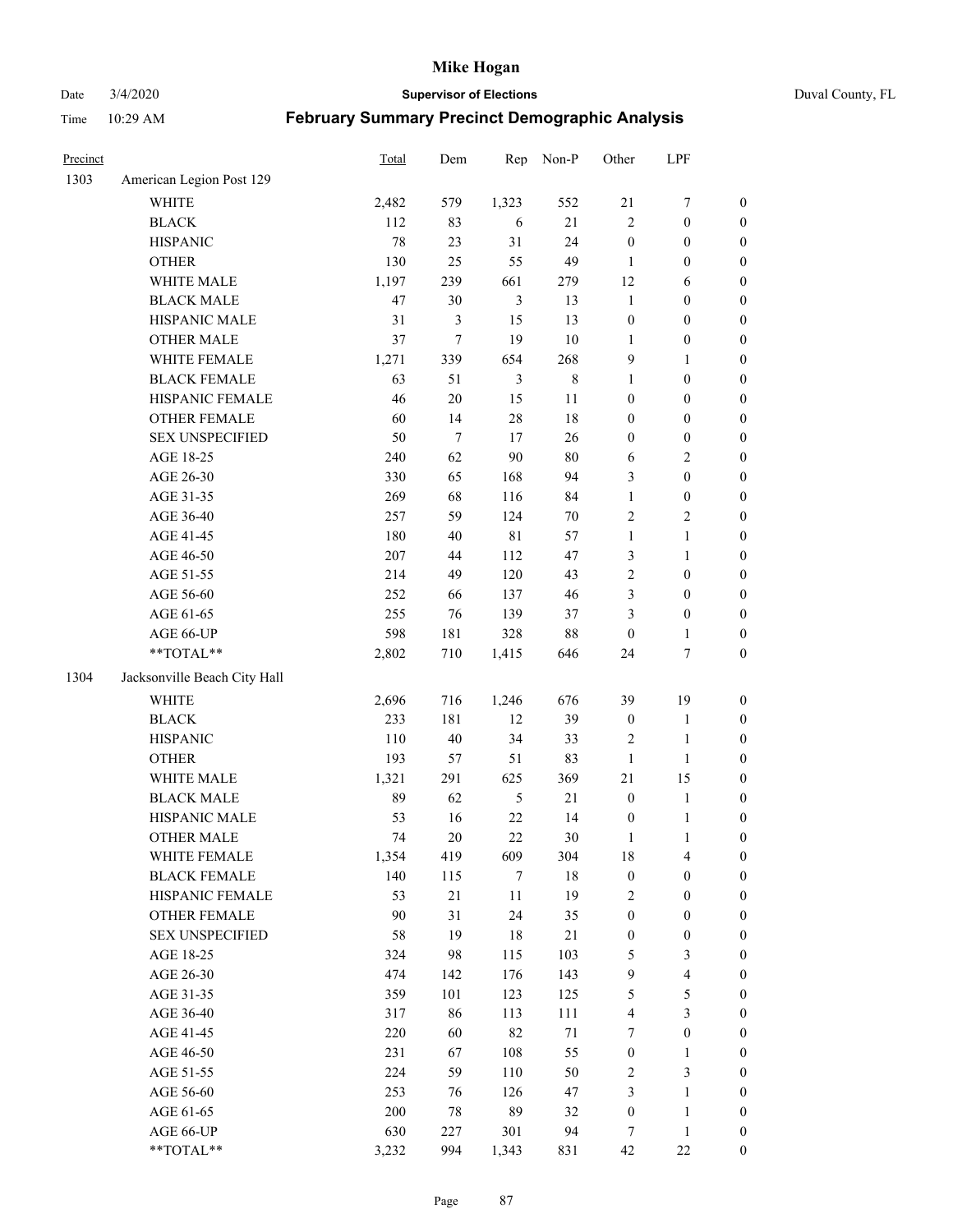Date 3/4/2020 **Supervisor of Elections** Duval County, FL

| Precinct |                                        | Total  | Dem     | Rep              | Non-P                   | Other            | LPF              |                  |
|----------|----------------------------------------|--------|---------|------------------|-------------------------|------------------|------------------|------------------|
| 1305     | Beaches Regional Library               |        |         |                  |                         |                  |                  |                  |
|          | <b>WHITE</b>                           | 2,644  | 695     | 1,364            | 546                     | 25               | 14               | 0                |
|          | <b>BLACK</b>                           | 30     | 17      | 2                | $\,$ 8 $\,$             | 3                | $\boldsymbol{0}$ | 0                |
|          | <b>HISPANIC</b>                        | 60     | 22      | 20               | 17                      | $\mathbf{1}$     | $\boldsymbol{0}$ | $\boldsymbol{0}$ |
|          | <b>OTHER</b>                           | 114    | 34      | 42               | 38                      | $\boldsymbol{0}$ | $\boldsymbol{0}$ | $\boldsymbol{0}$ |
|          | WHITE MALE                             | 1,252  | 263     | 688              | 278                     | 11               | 12               | $\boldsymbol{0}$ |
|          | <b>BLACK MALE</b>                      | 16     | $\,8\,$ | $\sqrt{2}$       | $\overline{\mathbf{4}}$ | $\overline{c}$   | $\boldsymbol{0}$ | $\boldsymbol{0}$ |
|          | HISPANIC MALE                          | 21     | 6       | $\,$ $\,$        | 6                       | $\mathbf{1}$     | $\boldsymbol{0}$ | $\boldsymbol{0}$ |
|          | <b>OTHER MALE</b>                      | 38     | $10\,$  | 16               | 12                      | $\boldsymbol{0}$ | $\boldsymbol{0}$ | $\boldsymbol{0}$ |
|          | WHITE FEMALE                           | 1,362  | 424     | 666              | 256                     | 14               | $\boldsymbol{2}$ | $\boldsymbol{0}$ |
|          | <b>BLACK FEMALE</b>                    | 14     | 9       | $\boldsymbol{0}$ | $\overline{\mathbf{4}}$ | $\mathbf{1}$     | $\boldsymbol{0}$ | $\boldsymbol{0}$ |
|          | HISPANIC FEMALE                        | 37     | 15      | 11               | 11                      | $\boldsymbol{0}$ | $\boldsymbol{0}$ | $\boldsymbol{0}$ |
|          | <b>OTHER FEMALE</b>                    | 46     | 16      | 17               | 13                      | $\boldsymbol{0}$ | $\boldsymbol{0}$ | $\boldsymbol{0}$ |
|          | <b>SEX UNSPECIFIED</b>                 | 62     | 17      | 20               | 25                      | $\boldsymbol{0}$ | $\boldsymbol{0}$ | $\boldsymbol{0}$ |
|          | AGE 18-25                              | 257    | 59      | 101              | 86                      | $10\,$           | $\mathbf{1}$     | $\boldsymbol{0}$ |
|          | AGE 26-30                              | 262    | 76      | 102              | $80\,$                  | 3                | $\mathbf{1}$     | $\boldsymbol{0}$ |
|          | AGE 31-35                              | 264    | 57      | 115              | 88                      | $\overline{c}$   | $\sqrt{2}$       | $\boldsymbol{0}$ |
|          | AGE 36-40                              | 222    | 52      | 102              | 65                      | $\mathbf{1}$     | $\sqrt{2}$       | $\boldsymbol{0}$ |
|          | AGE 41-45                              | 191    | 61      | 82               | 43                      | 2                | 3                | $\boldsymbol{0}$ |
|          | AGE 46-50                              | 238    | 51      | 125              | 55                      | 4                | $\mathfrak{Z}$   | $\boldsymbol{0}$ |
|          | AGE 51-55                              | 231    | 56      | 134              | 38                      | 2                | $\mathbf{1}$     | $\boldsymbol{0}$ |
|          | AGE 56-60                              | 283    | 72      | 170              | 39                      | $\sqrt{2}$       | $\boldsymbol{0}$ | 0                |
|          | AGE 61-65                              | 297    | 78      | 164              | 52                      | $\overline{2}$   | 1                | 0                |
|          | AGE 66-UP                              | 602    | 206     | 332              | 63                      | $\mathbf{1}$     | $\boldsymbol{0}$ | $\boldsymbol{0}$ |
|          | $\mathrm{*}\mathrm{*} \mathrm{TOTAL}*$ | 2,848  | 768     | 1,428            | 609                     | 29               | 14               | $\boldsymbol{0}$ |
| 1306     | Atlantic Beach City Hall               |        |         |                  |                         |                  |                  |                  |
|          | <b>WHITE</b>                           | 2,242  | 696     | 1,019            | 499                     | $20\,$           | $\,$ 8 $\,$      | $\boldsymbol{0}$ |
|          | <b>BLACK</b>                           | 88     | $70\,$  | $\overline{4}$   | 14                      | $\boldsymbol{0}$ | $\boldsymbol{0}$ | $\boldsymbol{0}$ |
|          | <b>HISPANIC</b>                        | 49     | 21      | 13               | 15                      | $\boldsymbol{0}$ | $\boldsymbol{0}$ | $\boldsymbol{0}$ |
|          | <b>OTHER</b>                           | 146    | $44\,$  | 46               | 52                      | $\boldsymbol{0}$ | $\overline{4}$   | $\boldsymbol{0}$ |
|          | WHITE MALE                             | 1,063  | 269     | 522              | 254                     | 12               | $\sqrt{6}$       | $\boldsymbol{0}$ |
|          | <b>BLACK MALE</b>                      | 45     | 33      | $\sqrt{2}$       | $10\,$                  | $\boldsymbol{0}$ | $\boldsymbol{0}$ | $\boldsymbol{0}$ |
|          | HISPANIC MALE                          | 25     | $10\,$  | $\mathbf{9}$     | 6                       | $\boldsymbol{0}$ | $\boldsymbol{0}$ | $\boldsymbol{0}$ |
|          | <b>OTHER MALE</b>                      | 48     | 10      | 16               | 21                      | $\boldsymbol{0}$ | $\mathbf{1}$     | $\boldsymbol{0}$ |
|          | WHITE FEMALE                           | 1,153  | 421     | 486              | 236                     | 8                | 2                | 0                |
|          | <b>BLACK FEMALE</b>                    | 43     | 37      | $\sqrt{2}$       | $\overline{4}$          | $\boldsymbol{0}$ | $\boldsymbol{0}$ | $\boldsymbol{0}$ |
|          | HISPANIC FEMALE                        | 23     | 11      | $\overline{4}$   | $\,$ 8 $\,$             | $\boldsymbol{0}$ | $\boldsymbol{0}$ | $\overline{0}$   |
|          | <b>OTHER FEMALE</b>                    | $70\,$ | $28\,$  | 23               | 17                      | $\boldsymbol{0}$ | $\sqrt{2}$       | 0                |
|          | <b>SEX UNSPECIFIED</b>                 | 55     | 12      | 18               | 24                      | $\boldsymbol{0}$ | $\mathbf{1}$     | 0                |
|          | AGE 18-25                              | 218    | 76      | 78               | 60                      | 3                | $\mathbf{1}$     | 0                |
|          | AGE 26-30                              | 221    | 66      | 82               | 67                      | 5                | $\mathbf{1}$     | 0                |
|          | AGE 31-35                              | 217    | 72      | $70\,$           | 67                      | 6                | $\sqrt{2}$       | 0                |
|          | AGE 36-40                              | 205    | 67      | 69               | 67                      | $\boldsymbol{0}$ | $\sqrt{2}$       | 0                |
|          | AGE 41-45                              | 183    | 53      | 72               | 54                      | 3                | $\mathbf{1}$     | 0                |
|          | AGE 46-50                              | 204    | 56      | 95               | 51                      | 1                | $\mathbf{1}$     | 0                |
|          | AGE 51-55                              | 186    | 49      | 97               | 39                      | $\boldsymbol{0}$ | $\mathbf{1}$     | 0                |
|          | AGE 56-60                              | 244    | 71      | 134              | 39                      | $\boldsymbol{0}$ | $\boldsymbol{0}$ | 0                |
|          | AGE 61-65                              | 254    | 98      | 108              | 46                      | 1                | 1                | 0                |
|          | AGE 66-UP                              | 593    | 223     | 277              | 90                      | $\mathbf{1}$     | $\sqrt{2}$       | 0                |
|          | **TOTAL**                              | 2,525  | 831     | 1,082            | 580                     | $20\,$           | 12               | $\boldsymbol{0}$ |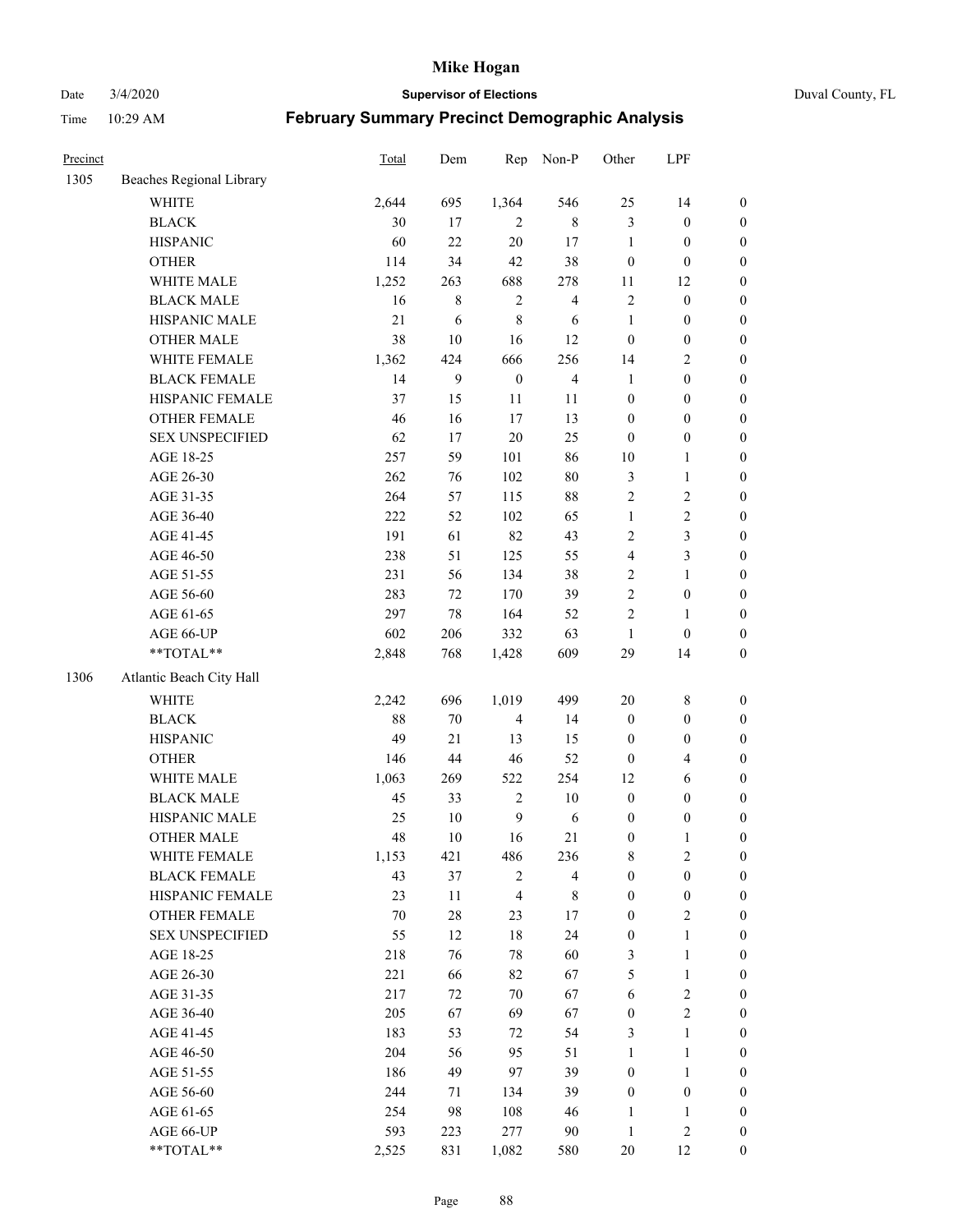Date 3/4/2020 **Supervisor of Elections** Duval County, FL

| Precinct |                                     | Total        | Dem                     | Rep          | Non-P            | Other                                | LPF                                  |                                      |
|----------|-------------------------------------|--------------|-------------------------|--------------|------------------|--------------------------------------|--------------------------------------|--------------------------------------|
| 1307     | Adele Grage Cultural Center         |              |                         |              |                  |                                      |                                      |                                      |
|          | <b>WHITE</b>                        | 3,078        | 832                     | 1,653        | 556              | 23                                   | 14                                   | 0                                    |
|          | <b>BLACK</b>                        | 17           | 12                      | 3            | $\overline{2}$   | $\boldsymbol{0}$                     | $\boldsymbol{0}$                     | $\boldsymbol{0}$                     |
|          | <b>HISPANIC</b>                     | 51           | 14                      | 27           | 10               | $\boldsymbol{0}$                     | $\boldsymbol{0}$                     | $\boldsymbol{0}$                     |
|          | <b>OTHER</b>                        | 131          | 40                      | 44           | 46               | 1                                    | $\boldsymbol{0}$                     | $\boldsymbol{0}$                     |
|          | WHITE MALE                          | 1,415        | 310                     | 795          | 287              | 13                                   | 10                                   | $\boldsymbol{0}$                     |
|          | <b>BLACK MALE</b>                   | 10           | $\tau$                  | $\mathbf{1}$ | $\sqrt{2}$       | $\boldsymbol{0}$                     | $\boldsymbol{0}$                     | $\boldsymbol{0}$                     |
|          | HISPANIC MALE                       | 23           | 6                       | 11           | 6                | $\boldsymbol{0}$                     | $\boldsymbol{0}$                     | $\boldsymbol{0}$                     |
|          | <b>OTHER MALE</b>                   | 55           | 13                      | 25           | 17               | $\boldsymbol{0}$                     | $\boldsymbol{0}$                     | $\boldsymbol{0}$                     |
|          | WHITE FEMALE                        | 1,638        | 513                     | 847          | 264              | 10                                   | $\overline{4}$                       | $\boldsymbol{0}$                     |
|          | <b>BLACK FEMALE</b>                 | 7            | 5                       | $\sqrt{2}$   | $\boldsymbol{0}$ | $\boldsymbol{0}$                     | $\boldsymbol{0}$                     | $\boldsymbol{0}$                     |
|          | HISPANIC FEMALE                     | 26           | $\,$ 8 $\,$             | 14           | $\overline{4}$   | $\boldsymbol{0}$                     | $\boldsymbol{0}$                     | $\boldsymbol{0}$                     |
|          | OTHER FEMALE                        | 52           | 19                      | 17           | 16               | $\boldsymbol{0}$                     | $\boldsymbol{0}$                     | $\boldsymbol{0}$                     |
|          | <b>SEX UNSPECIFIED</b>              | 51           | 17                      | 15           | 18               | $\mathbf{1}$                         | $\boldsymbol{0}$                     | $\boldsymbol{0}$                     |
|          | AGE 18-25                           | 224          | 67                      | 99           | 52               | 5                                    | $\mathbf{1}$                         | $\boldsymbol{0}$                     |
|          | AGE 26-30                           | 139          | 39                      | 58           | 39               | 1                                    | $\sqrt{2}$                           | $\boldsymbol{0}$                     |
|          | AGE 31-35                           | 123          | 30                      | 45           | 45               | $\mathbf{1}$                         | $\sqrt{2}$                           | $\boldsymbol{0}$                     |
|          | AGE 36-40                           | 182          | $40\,$                  | $8\sqrt{1}$  | 60               | 0                                    | $\mathbf{1}$                         | $\boldsymbol{0}$                     |
|          | AGE 41-45                           | 133          | 43                      | 58           | 32               | $\boldsymbol{0}$                     | $\boldsymbol{0}$                     | $\boldsymbol{0}$                     |
|          | AGE 46-50                           | 177          | 37                      | 82           | 53               | 1                                    | $\overline{\mathbf{4}}$              | $\boldsymbol{0}$                     |
|          | AGE 51-55                           | 277          | 65                      | 163          | 44               | 3                                    | $\sqrt{2}$                           | $\boldsymbol{0}$                     |
|          | AGE 56-60                           | 309          | 69                      | 188          | 49               | $\mathbf{1}$                         | $\sqrt{2}$                           | 0                                    |
|          | AGE 61-65                           | 350          | 116                     | 179          | 53               | 2                                    | $\boldsymbol{0}$                     | $\boldsymbol{0}$                     |
|          | AGE 66-UP                           | 1,362        | 392                     | 774          | 187              | 9                                    | $\boldsymbol{0}$                     | $\boldsymbol{0}$                     |
|          | **TOTAL**                           | 3,277        | 898                     | 1,727        | 614              | 24                                   | 14                                   | $\boldsymbol{0}$                     |
| 1308     | Community Presbyterian Church       |              |                         |              |                  |                                      |                                      |                                      |
|          | <b>WHITE</b>                        |              | 614                     |              | 457              |                                      | 13                                   |                                      |
|          |                                     | 2,165        |                         | 1,075        |                  | 6                                    |                                      | $\boldsymbol{0}$                     |
|          | <b>BLACK</b><br><b>HISPANIC</b>     | 368<br>66    | 296<br>29               | 16<br>15     | 53<br>22         | 2<br>$\boldsymbol{0}$                | $\mathbf{1}$<br>$\boldsymbol{0}$     | $\boldsymbol{0}$                     |
|          | <b>OTHER</b>                        | 132          | 43                      | 39           | 48               |                                      |                                      | $\boldsymbol{0}$                     |
|          | WHITE MALE                          |              | 242                     | 534          | 240              | $\mathbf{1}$<br>$\mathbf{1}$         | $\mathbf{1}$<br>$\,$ 8 $\,$          | $\boldsymbol{0}$                     |
|          | <b>BLACK MALE</b>                   | 1,025<br>154 |                         | $11\,$       | $30\,$           | 2                                    | $\boldsymbol{0}$                     | $\boldsymbol{0}$<br>$\boldsymbol{0}$ |
|          | HISPANIC MALE                       | 25           | 111<br>$\boldsymbol{9}$ |              | 10               |                                      |                                      |                                      |
|          | <b>OTHER MALE</b>                   | 41           | 11                      | 6<br>15      | 14               | $\boldsymbol{0}$<br>1                | $\boldsymbol{0}$<br>$\boldsymbol{0}$ | $\boldsymbol{0}$<br>$\boldsymbol{0}$ |
|          |                                     |              |                         |              |                  |                                      |                                      | 0                                    |
|          | WHITE FEMALE<br><b>BLACK FEMALE</b> | 1,122<br>207 | 367                     | 535          | 210              | 5                                    | 5<br>$\mathbf{1}$                    | $\boldsymbol{0}$                     |
|          | HISPANIC FEMALE                     | 41           | 178<br>20               | 5<br>9       | 23<br>12         | $\boldsymbol{0}$<br>$\boldsymbol{0}$ | $\boldsymbol{0}$                     | $\overline{0}$                       |
|          | OTHER FEMALE                        | 56           | $22\,$                  | 16           | 18               | $\boldsymbol{0}$                     | $\boldsymbol{0}$                     | $\overline{0}$                       |
|          | <b>SEX UNSPECIFIED</b>              | 59           | $22\,$                  | 14           | $22\,$           | $\boldsymbol{0}$                     | $\mathbf{1}$                         | 0                                    |
|          | AGE 18-25                           | 277          | 90                      | 96           | 87               | 3                                    | $\mathbf{1}$                         | 0                                    |
|          | AGE 26-30                           | 180          | 60                      | 62           | 56               | $\mathbf{1}$                         | $\mathbf{1}$                         | 0                                    |
|          | AGE 31-35                           | 218          | 84                      | 61           | 71               | 1                                    | $\mathbf{1}$                         | 0                                    |
|          | AGE 36-40                           | 214          | 61                      | 84           | 65               | $\boldsymbol{0}$                     | $\overline{\mathcal{A}}$             | 0                                    |
|          | AGE 41-45                           | 185          | 63                      | 67           | 51               | 0                                    | $\overline{4}$                       | 0                                    |
|          | AGE 46-50                           | 241          | 78                      | 104          | 58               | 0                                    | $\mathbf{1}$                         | 0                                    |
|          |                                     |              |                         |              |                  |                                      |                                      |                                      |
|          | AGE 51-55<br>AGE 56-60              | 229<br>297   | 81<br>92                | 108<br>149   | 38<br>53         | $\mathbf{1}$<br>$\mathbf{1}$         | $\mathbf{1}$<br>$\sqrt{2}$           | 0<br>$\overline{0}$                  |
|          | AGE 61-65                           | 258          | 100                     | 126          | 32               | $\boldsymbol{0}$                     | $\boldsymbol{0}$                     | $\overline{0}$                       |
|          | AGE 66-UP                           | 631          | 273                     | 287          | 69               | 2                                    | $\boldsymbol{0}$                     | $\boldsymbol{0}$                     |
|          | **TOTAL**                           | 2,731        |                         |              |                  | 9                                    |                                      | $\boldsymbol{0}$                     |
|          |                                     |              | 982                     | 1,145        | 580              |                                      | 15                                   |                                      |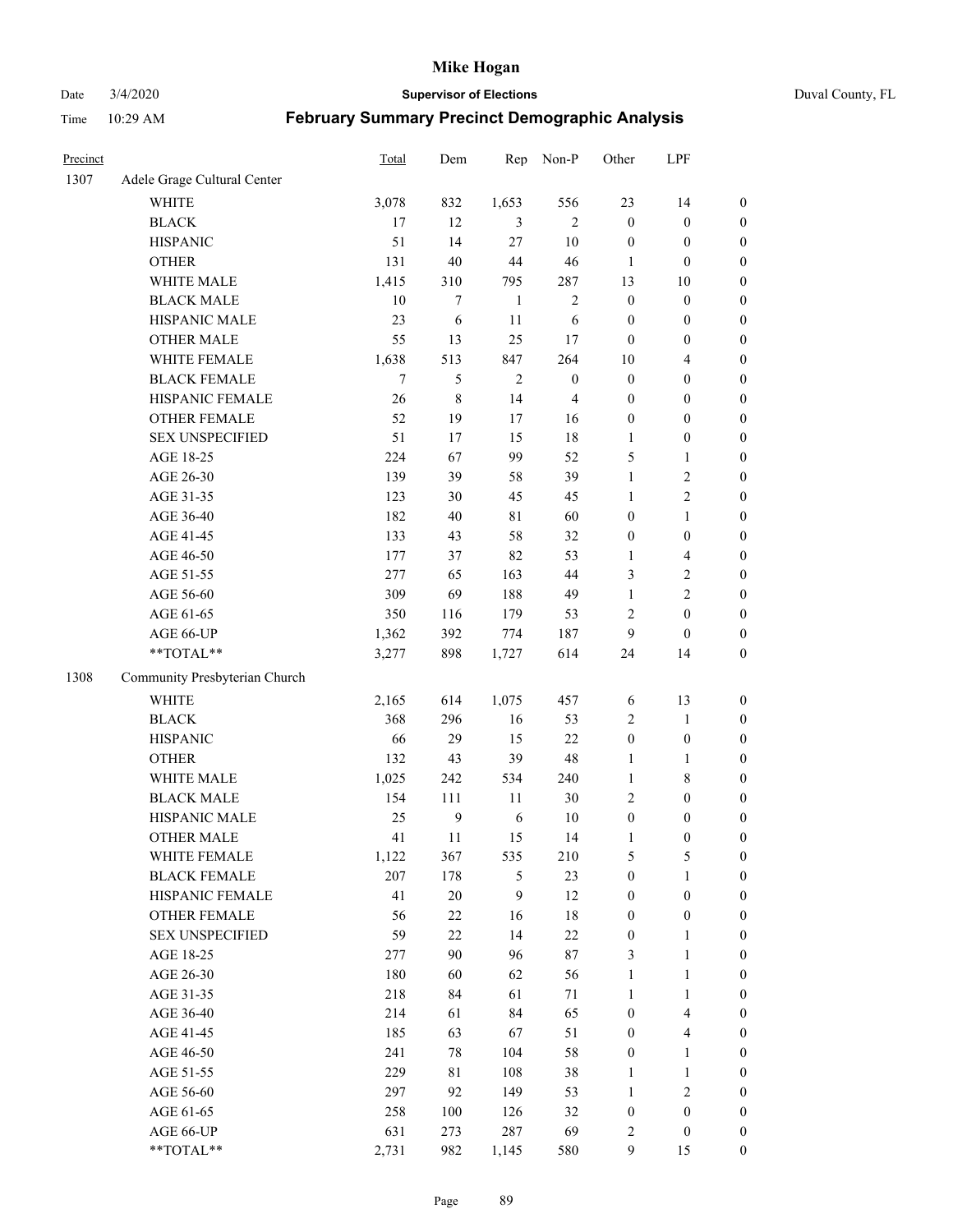Date 3/4/2020 **Supervisor of Elections** Duval County, FL

| Precinct |                                     | Total | Dem         | Rep            | Non-P          | Other            | LPF              |                  |
|----------|-------------------------------------|-------|-------------|----------------|----------------|------------------|------------------|------------------|
| 1309     | Christ United Methodist Church      |       |             |                |                |                  |                  |                  |
|          | <b>WHITE</b>                        | 2,729 | 685         | 1,444          | 567            | $22\,$           | 11               | 0                |
|          | <b>BLACK</b>                        | 33    | 17          | 6              | 9              | $\mathbf{1}$     | $\boldsymbol{0}$ | 0                |
|          | <b>HISPANIC</b>                     | 61    | 20          | 19             | 19             | $\overline{2}$   | $\mathbf{1}$     | 0                |
|          | <b>OTHER</b>                        | 147   | 40          | 39             | 62             | 3                | $\mathfrak{Z}$   | $\boldsymbol{0}$ |
|          | WHITE MALE                          | 1,306 | 247         | 732            | 306            | 13               | $\,$ 8 $\,$      | $\boldsymbol{0}$ |
|          | <b>BLACK MALE</b>                   | 18    | 10          | $\sqrt{2}$     | 5              | $\mathbf{1}$     | $\boldsymbol{0}$ | $\boldsymbol{0}$ |
|          | HISPANIC MALE                       | 31    | 7           | 11             | 11             | 2                | $\boldsymbol{0}$ | $\boldsymbol{0}$ |
|          | <b>OTHER MALE</b>                   | 52    | 11          | 17             | 21             | $\mathbf{1}$     | $\overline{2}$   | $\boldsymbol{0}$ |
|          | WHITE FEMALE                        | 1,381 | 431         | 691            | 247            | 9                | 3                | $\boldsymbol{0}$ |
|          | <b>BLACK FEMALE</b>                 | 15    | 7           | $\overline{4}$ | $\overline{4}$ | $\boldsymbol{0}$ | $\boldsymbol{0}$ | 0                |
|          | HISPANIC FEMALE                     | 30    | 13          | 8              | $\,$ 8 $\,$    | $\boldsymbol{0}$ | 1                | 0                |
|          | <b>OTHER FEMALE</b>                 | 67    | 24          | 18             | 23             | 1                | $\mathbf{1}$     | 0                |
|          | <b>SEX UNSPECIFIED</b>              | 69    | 12          | 25             | 31             | $\mathbf{1}$     | $\boldsymbol{0}$ | $\boldsymbol{0}$ |
|          | AGE 18-25                           | 268   | 56          | 113            | 92             | 5                | $\sqrt{2}$       | $\boldsymbol{0}$ |
|          | AGE 26-30                           | 251   | 53          | 107            | 86             | 5                | $\boldsymbol{0}$ | $\boldsymbol{0}$ |
|          | AGE 31-35                           | 268   | $72\,$      | 117            | 76             | $\overline{c}$   | $\mathbf{1}$     | $\boldsymbol{0}$ |
|          | AGE 36-40                           | 323   | $8\sqrt{1}$ | 143            | 93             | 3                | $\mathfrak{Z}$   | $\boldsymbol{0}$ |
|          | AGE 41-45                           | 248   | 65          | 106            | 73             | $\overline{c}$   | $\overline{2}$   | $\boldsymbol{0}$ |
|          | AGE 46-50                           | 252   | 52          | 125            | $70\,$         | $\mathbf{1}$     | $\overline{4}$   | $\boldsymbol{0}$ |
|          | AGE 51-55                           | 226   | 55          | 134            | 34             | 3                | $\boldsymbol{0}$ | 0                |
|          | AGE 56-60                           | 256   | 53          | 153            | 47             | $\overline{c}$   | 1                | 0                |
|          | AGE 61-65                           | 278   | 69          | 170            | 38             | 1                | $\boldsymbol{0}$ | 0                |
|          | AGE 66-UP                           | 598   | 205         | 340            | 47             | 4                | $\overline{2}$   | 0                |
|          | **TOTAL**                           | 2,970 | 762         | 1,508          | 657            | 28               | 15               | $\boldsymbol{0}$ |
| 1310     | First Christian Church of the Beach |       |             |                |                |                  |                  |                  |
|          | <b>WHITE</b>                        | 2,890 | 732         | 1,445          | 672            | 32               | $\boldsymbol{9}$ | $\boldsymbol{0}$ |
|          | <b>BLACK</b>                        | 40    | 25          | $\overline{4}$ | 11             | $\boldsymbol{0}$ | $\boldsymbol{0}$ | $\boldsymbol{0}$ |
|          | <b>HISPANIC</b>                     | 79    | 26          | 30             | 23             | $\boldsymbol{0}$ | $\boldsymbol{0}$ | $\boldsymbol{0}$ |
|          | <b>OTHER</b>                        | 146   | 36          | 46             | 61             | 1                | $\sqrt{2}$       | $\boldsymbol{0}$ |
|          | WHITE MALE                          | 1,404 | 318         | 697            | 367            | 14               | $\,$ 8 $\,$      | $\boldsymbol{0}$ |
|          | <b>BLACK MALE</b>                   | 22    | 11          | 3              | $\,$ 8 $\,$    | $\boldsymbol{0}$ | $\boldsymbol{0}$ | $\boldsymbol{0}$ |
|          | HISPANIC MALE                       | 39    | $10\,$      | 19             | $10\,$         | $\boldsymbol{0}$ | $\boldsymbol{0}$ | 0                |
|          | <b>OTHER MALE</b>                   | 55    | 12          | 18             | 23             | 1                | 1                | 0                |
|          | WHITE FEMALE                        | 1,459 | 408         | 735            | 297            | 18               | 1                | 0                |
|          | <b>BLACK FEMALE</b>                 | 16    | 13          | $\mathbf{1}$   | $\overline{c}$ | $\boldsymbol{0}$ | $\boldsymbol{0}$ | $\overline{0}$   |
|          | HISPANIC FEMALE                     | 40    | 16          | $11\,$         | 13             | $\boldsymbol{0}$ | $\boldsymbol{0}$ | $\overline{0}$   |
|          | <b>OTHER FEMALE</b>                 | 62    | 19          | 24             | 19             | $\boldsymbol{0}$ | $\boldsymbol{0}$ | $\overline{0}$   |
|          | <b>SEX UNSPECIFIED</b>              | 58    | 12          | 17             | $28\,$         | $\boldsymbol{0}$ | $\mathbf{1}$     | 0                |
|          | AGE 18-25                           | 274   | 65          | 99             | 98             | $10\,$           | $\sqrt{2}$       | 0                |
|          | AGE 26-30                           | 355   | $87\,$      | 141            | 121            | 4                | $\sqrt{2}$       | 0                |
|          | AGE 31-35                           | 345   | 94          | 143            | 101            | 3                | $\overline{4}$   | 0                |
|          | AGE 36-40                           | 273   | 78          | 107            | 82             | 5                | $\mathbf{1}$     | 0                |
|          | AGE 41-45                           | 210   | 53          | 97             | 55             | 4                | $\mathbf{1}$     | 0                |
|          | AGE 46-50                           | 237   | 62          | 115            | 60             | $\boldsymbol{0}$ | $\boldsymbol{0}$ | 0                |
|          | AGE 51-55                           | 292   | 67          | 168            | 54             | 3                | $\boldsymbol{0}$ | 0                |
|          | AGE 56-60                           | 301   | 69          | 171            | 59             | $\mathbf{1}$     | 1                | 0                |
|          | AGE 61-65                           | 253   | 67          | 129            | 57             | $\boldsymbol{0}$ | $\boldsymbol{0}$ | $\overline{0}$   |
|          | AGE 66-UP                           | 615   | 177         | 355            | $80\,$         | 3                | $\boldsymbol{0}$ | 0                |
|          | **TOTAL**                           | 3,155 | 819         | 1,525          | 767            | 33               | 11               | $\boldsymbol{0}$ |
|          |                                     |       |             |                |                |                  |                  |                  |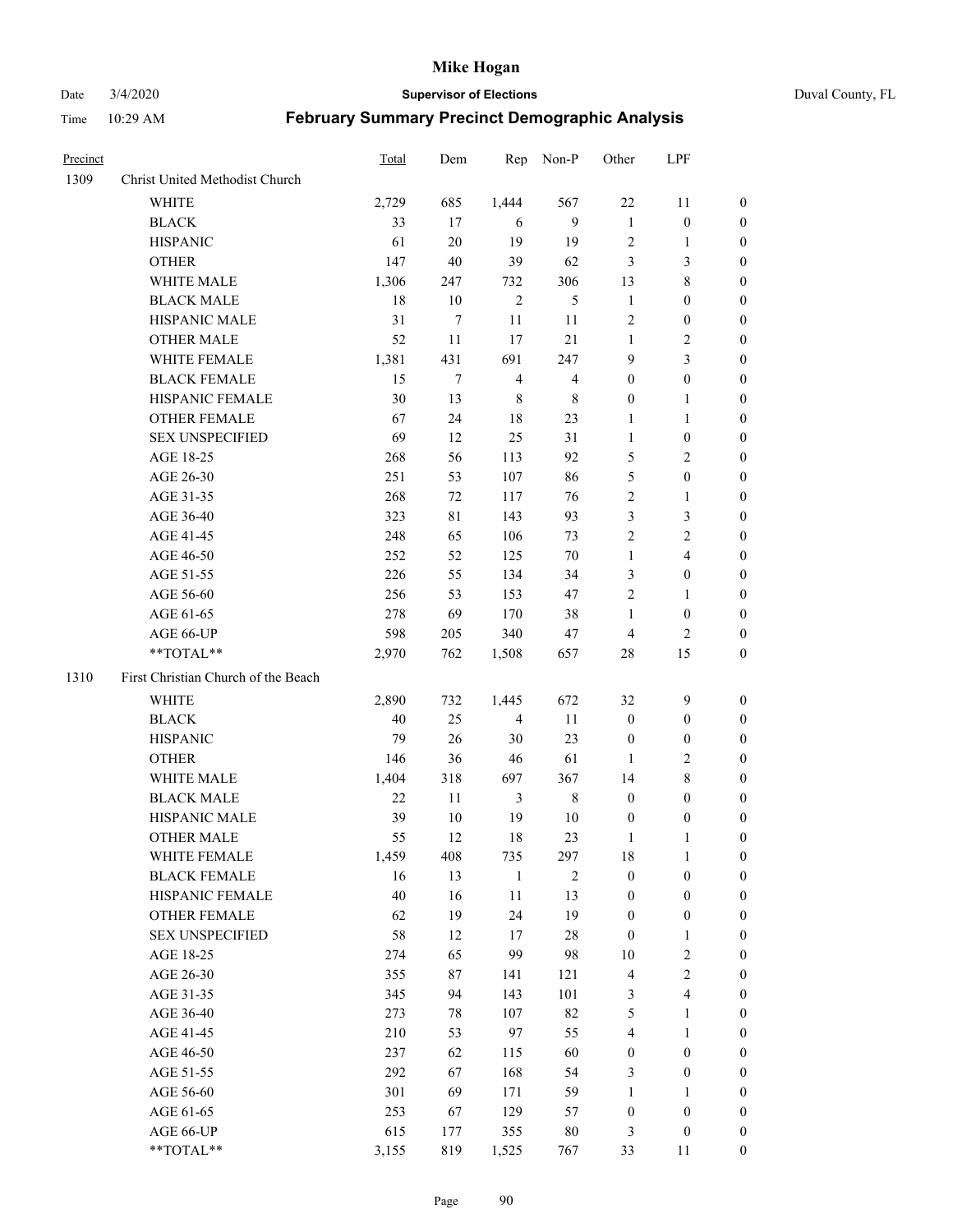Date 3/4/2020 **Supervisor of Elections** Duval County, FL

| Precinct |                            | Total | Dem    | Rep            | Non-P          | Other            | LPF              |                  |
|----------|----------------------------|-------|--------|----------------|----------------|------------------|------------------|------------------|
| 1311     | Hampton Inn                |       |        |                |                |                  |                  |                  |
|          | <b>WHITE</b>               | 3,314 | 751    | 1,803          | 702            | 36               | $22\,$           | 0                |
|          | <b>BLACK</b>               | 68    | 48     | 6              | 13             | $\boldsymbol{0}$ | $\mathbf{1}$     | 0                |
|          | <b>HISPANIC</b>            | 82    | 33     | 26             | 22             | $\mathbf{1}$     | $\boldsymbol{0}$ | $\boldsymbol{0}$ |
|          | <b>OTHER</b>               | 198   | 58     | $80\,$         | 58             | $\mathbf{1}$     | $\mathbf{1}$     | $\boldsymbol{0}$ |
|          | WHITE MALE                 | 1,511 | 262    | 872            | 348            | 18               | 11               | $\boldsymbol{0}$ |
|          | <b>BLACK MALE</b>          | 42    | 28     | $\overline{4}$ | $10\,$         | $\boldsymbol{0}$ | $\boldsymbol{0}$ | $\boldsymbol{0}$ |
|          | HISPANIC MALE              | 26    | 10     | 9              | 7              | $\boldsymbol{0}$ | $\boldsymbol{0}$ | $\boldsymbol{0}$ |
|          | <b>OTHER MALE</b>          | 77    | 23     | 35             | 17             | $\mathbf{1}$     | $\mathbf{1}$     | $\boldsymbol{0}$ |
|          | WHITE FEMALE               | 1,773 | 482    | 918            | 344            | 18               | 11               | $\boldsymbol{0}$ |
|          | <b>BLACK FEMALE</b>        | 26    | $20\,$ | $\sqrt{2}$     | $\mathfrak{Z}$ | $\boldsymbol{0}$ | $\mathbf{1}$     | 0                |
|          | HISPANIC FEMALE            | 55    | 23     | 16             | 15             | 1                | $\boldsymbol{0}$ | 0                |
|          | <b>OTHER FEMALE</b>        | 94    | $30\,$ | 38             | 26             | $\boldsymbol{0}$ | $\boldsymbol{0}$ | $\boldsymbol{0}$ |
|          | <b>SEX UNSPECIFIED</b>     | 58    | 12     | 21             | 25             | $\boldsymbol{0}$ | $\boldsymbol{0}$ | $\boldsymbol{0}$ |
|          | AGE 18-25                  | 304   | 58     | 137            | 100            | 6                | $\mathfrak{Z}$   | $\boldsymbol{0}$ |
|          | AGE 26-30                  | 304   | 75     | 139            | 84             | 3                | 3                | $\boldsymbol{0}$ |
|          | AGE 31-35                  | 346   | $70\,$ | 156            | 110            | 4                | 6                | $\boldsymbol{0}$ |
|          | AGE 36-40                  | 331   | 84     | 143            | 99             | 2                | $\mathfrak{Z}$   | $\boldsymbol{0}$ |
|          | AGE 41-45                  | 265   | 62     | 130            | 67             | 3                | 3                | $\boldsymbol{0}$ |
|          | AGE 46-50                  | 310   | 53     | 181            | 67             | 4                | 5                | $\boldsymbol{0}$ |
|          | AGE 51-55                  | 334   | 60     | 214            | 58             | 2                | $\boldsymbol{0}$ | $\boldsymbol{0}$ |
|          | AGE 56-60                  | 328   | 74     | 194            | 54             | 5                | 1                | 0                |
|          | AGE 61-65                  | 332   | 113    | 177            | $40\,$         | $\overline{c}$   | $\boldsymbol{0}$ | $\boldsymbol{0}$ |
|          | AGE 66-UP                  | 807   | 241    | 443            | 116            | $\tau$           | $\boldsymbol{0}$ | $\boldsymbol{0}$ |
|          | **TOTAL**                  | 3,662 | 890    | 1,915          | 795            | 38               | 24               | $\boldsymbol{0}$ |
| 1312     | Oceanside Church of Christ |       |        |                |                |                  |                  |                  |
|          | <b>WHITE</b>               | 1,906 | 502    | 814            | 561            | $20\,$           | $\boldsymbol{9}$ | $\boldsymbol{0}$ |
|          | <b>BLACK</b>               | 336   | 244    | 16             | 75             | $\mathbf{1}$     | $\boldsymbol{0}$ | $\boldsymbol{0}$ |
|          | <b>HISPANIC</b>            | 134   | 58     | 32             | 44             | $\boldsymbol{0}$ | $\boldsymbol{0}$ | $\boldsymbol{0}$ |
|          | <b>OTHER</b>               | 183   | 54     | 51             | 76             | 1                | 1                | $\boldsymbol{0}$ |
|          | WHITE MALE                 | 930   | 185    | 431            | 301            | 6                | 7                | $\boldsymbol{0}$ |
|          | <b>BLACK MALE</b>          | 143   | 96     | 11             | 36             | $\boldsymbol{0}$ | $\boldsymbol{0}$ | $\boldsymbol{0}$ |
|          | HISPANIC MALE              | 62    | 21     | 19             | $22\,$         | $\boldsymbol{0}$ | $\boldsymbol{0}$ | 0                |
|          | <b>OTHER MALE</b>          | 59    | 16     | 14             | 29             | $\boldsymbol{0}$ | $\boldsymbol{0}$ | $\boldsymbol{0}$ |
|          | WHITE FEMALE               | 959   | 312    | 375            | 256            | 14               | $\overline{c}$   | 0                |
|          | <b>BLACK FEMALE</b>        | 186   | 146    | $\overline{4}$ | 35             | $\mathbf{1}$     | $\boldsymbol{0}$ | $\overline{0}$   |
|          | HISPANIC FEMALE            | 71    | 36     | 13             | $22\,$         | $\boldsymbol{0}$ | $\boldsymbol{0}$ | $\overline{0}$   |
|          | <b>OTHER FEMALE</b>        | 94    | 29     | 31             | 32             | $\mathbf{1}$     | $\mathbf{1}$     | $\overline{0}$   |
|          | <b>SEX UNSPECIFIED</b>     | 55    | 17     | 15             | 23             | $\boldsymbol{0}$ | $\boldsymbol{0}$ | 0                |
|          | AGE 18-25                  | 307   | 84     | 92             | 124            | 3                | $\overline{4}$   | 0                |
|          | AGE 26-30                  | 318   | 96     | 102            | 114            | 3                | $\mathfrak{Z}$   | 0                |
|          | AGE 31-35                  | 299   | 103    | 84             | 106            | 6                | $\boldsymbol{0}$ | 0                |
|          | AGE 36-40                  | 267   | 92     | 70             | 99             | 4                | $\sqrt{2}$       | 0                |
|          | AGE 41-45                  | 196   | 69     | 64             | 62             | $\mathbf{1}$     | $\boldsymbol{0}$ | 0                |
|          | AGE 46-50                  | 228   | 68     | 92             | 65             | 2                | 1                | 0                |
|          | AGE 51-55                  | 223   | 65     | 103            | 55             | $\boldsymbol{0}$ | $\boldsymbol{0}$ | 0                |
|          | AGE 56-60                  | 217   | 64     | 107            | 46             | $\boldsymbol{0}$ | $\boldsymbol{0}$ | 0                |
|          | AGE 61-65                  | 199   | 91     | 77             | 29             | 2                | $\boldsymbol{0}$ | $\overline{0}$   |
|          | AGE 66-UP                  | 305   | 126    | 122            | 56             | $\mathbf{1}$     | $\boldsymbol{0}$ | 0                |
|          | **TOTAL**                  | 2,559 | 858    | 913            | 756            | $22\,$           | 10               | $\boldsymbol{0}$ |
|          |                            |       |        |                |                |                  |                  |                  |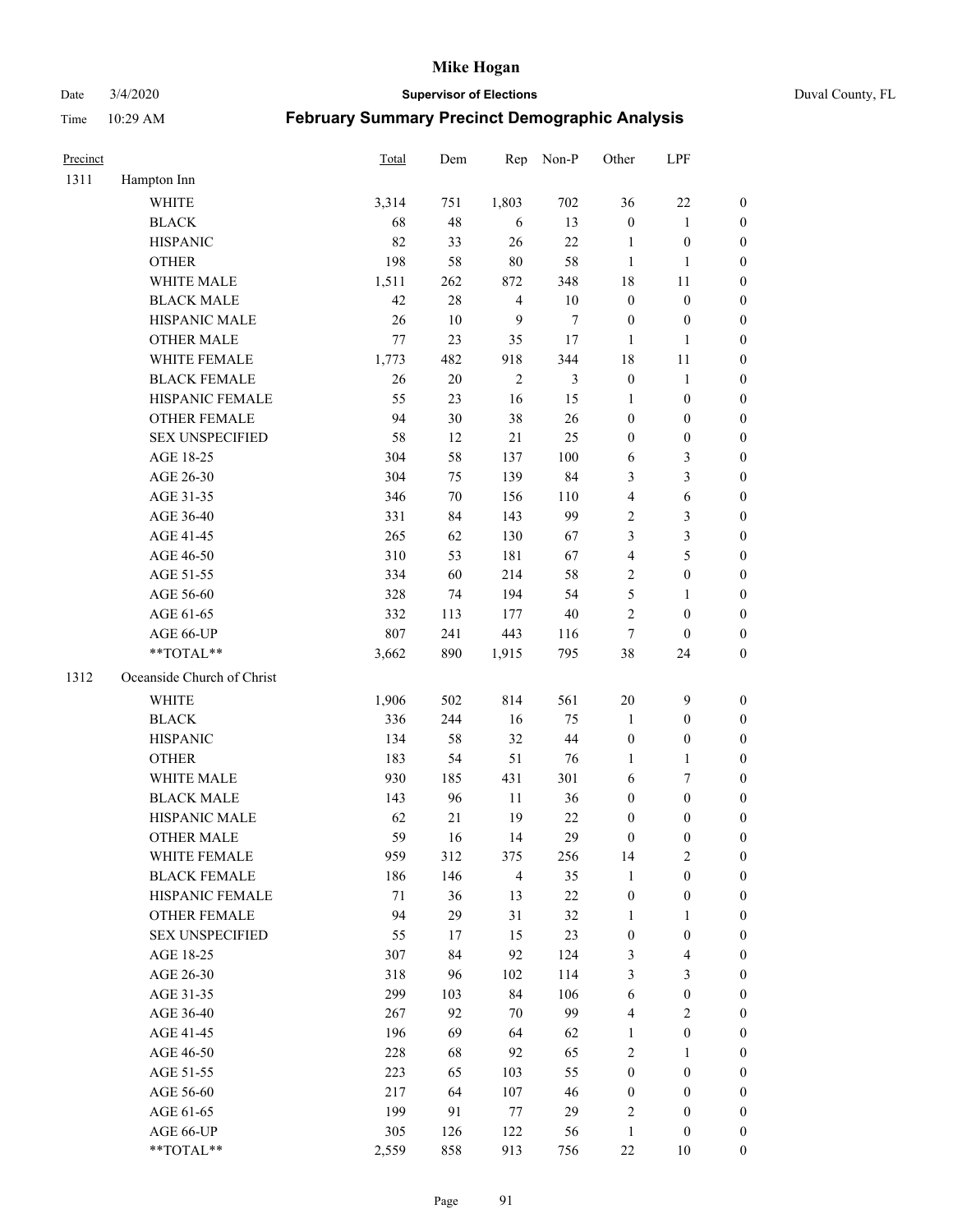Date 3/4/2020 **Supervisor of Elections** Duval County, FL

| Precinct |                          | Total       | Dem         | Rep            | Non-P  | Other                   | LPF              |                  |
|----------|--------------------------|-------------|-------------|----------------|--------|-------------------------|------------------|------------------|
| 1313     | Rivertown Church         |             |             |                |        |                         |                  |                  |
|          | <b>WHITE</b>             | 3,686       | 628         | 2,290          | 728    | $27\,$                  | 13               | 0                |
|          | <b>BLACK</b>             | 190         | 140         | 6              | 44     | $\boldsymbol{0}$        | $\boldsymbol{0}$ | $\boldsymbol{0}$ |
|          | <b>HISPANIC</b>          | 148         | 62          | 43             | 41     | $\mathbf{1}$            | $\mathbf{1}$     | $\boldsymbol{0}$ |
|          | <b>OTHER</b>             | 288         | 57          | 109            | 118    | 4                       | $\boldsymbol{0}$ | $\boldsymbol{0}$ |
|          | WHITE MALE               | 1,802       | 233         | 1,163          | 392    | 10                      | $\overline{4}$   | $\boldsymbol{0}$ |
|          | <b>BLACK MALE</b>        | 69          | 49          | $\mathfrak{Z}$ | 17     | $\boldsymbol{0}$        | $\boldsymbol{0}$ | $\boldsymbol{0}$ |
|          | HISPANIC MALE            | 72          | 26          | 22             | 22     | $\mathbf{1}$            | $\mathbf{1}$     | $\boldsymbol{0}$ |
|          | <b>OTHER MALE</b>        | 99          | $18\,$      | 33             | 48     | $\boldsymbol{0}$        | $\boldsymbol{0}$ | $\boldsymbol{0}$ |
|          | WHITE FEMALE             | 1,853       | 392         | 1,106          | 329    | 17                      | $\mathbf{9}$     | $\boldsymbol{0}$ |
|          | <b>BLACK FEMALE</b>      | 121         | 91          | 3              | $27\,$ | $\boldsymbol{0}$        | $\boldsymbol{0}$ | $\boldsymbol{0}$ |
|          | HISPANIC FEMALE          | 72          | 34          | 20             | 18     | $\boldsymbol{0}$        | $\boldsymbol{0}$ | 0                |
|          | <b>OTHER FEMALE</b>      | 140         | 32          | 63             | 42     | 3                       | $\boldsymbol{0}$ | $\boldsymbol{0}$ |
|          | <b>SEX UNSPECIFIED</b>   | 84          | 12          | 35             | 36     | $\mathbf{1}$            | $\boldsymbol{0}$ | $\boldsymbol{0}$ |
|          | AGE 18-25                | 401         | 99          | 158            | 140    | 4                       | $\boldsymbol{0}$ | $\boldsymbol{0}$ |
|          | AGE 26-30                | 336         | 89          | 148            | 94     | 4                       | $\mathbf{1}$     | $\boldsymbol{0}$ |
|          | AGE 31-35                | 365         | 87          | 163            | 102    | 5                       | $\,8\,$          | $\boldsymbol{0}$ |
|          | AGE 36-40                | 356         | 60          | 175            | 116    | 4                       | $\mathbf{1}$     | $\boldsymbol{0}$ |
|          | AGE 41-45                | 349         | $80\,$      | 185            | $80\,$ | 3                       | $\mathbf{1}$     | $\boldsymbol{0}$ |
|          | AGE 46-50                | 340         | 61          | 201            | 73     | 4                       | $\mathbf{1}$     | $\boldsymbol{0}$ |
|          | AGE 51-55                | 345         | 62          | 205            | 75     | 3                       | $\boldsymbol{0}$ | 0                |
|          | AGE 56-60                | 446         | 65          | 311            | 68     | $\mathbf{1}$            | 1                | 0                |
|          | AGE 61-65                | 355         | 55          | 230            | 68     | $\mathbf{1}$            | $\mathbf{1}$     | 0                |
|          | AGE 66-UP                | 1,019       | 229         | 672            | 115    | 3                       | $\boldsymbol{0}$ | $\boldsymbol{0}$ |
|          | **TOTAL**                | 4,312       | 887         | 2,448          | 931    | $32\,$                  | 14               | $\boldsymbol{0}$ |
| 1314     | Mayport Community Center |             |             |                |        |                         |                  |                  |
|          | <b>WHITE</b>             | 728         | 123         | 386            | 203    | $\,$ 8 $\,$             | $\,$ 8 $\,$      | $\boldsymbol{0}$ |
|          | <b>BLACK</b>             | 166         | 114         | 6              | 41     | 5                       | $\boldsymbol{0}$ | $\boldsymbol{0}$ |
|          | <b>HISPANIC</b>          | 68          | 16          | 25             | $27\,$ | $\boldsymbol{0}$        | $\boldsymbol{0}$ | $\boldsymbol{0}$ |
|          | <b>OTHER</b>             | 101         | $28\,$      | 33             | 38     | 2                       | $\boldsymbol{0}$ | $\boldsymbol{0}$ |
|          | WHITE MALE               | 383         | 51          | 220            | 104    | $\overline{\mathbf{4}}$ | $\overline{4}$   | $\boldsymbol{0}$ |
|          | <b>BLACK MALE</b>        | 74          | 46          | $\mathfrak{Z}$ | $22\,$ | 3                       | $\boldsymbol{0}$ | $\boldsymbol{0}$ |
|          | HISPANIC MALE            | 34          | $\,$ 8 $\,$ | 14             | 12     | $\boldsymbol{0}$        | $\boldsymbol{0}$ | $\boldsymbol{0}$ |
|          | <b>OTHER MALE</b>        | 39          | 10          | 15             | 12     | 2                       | $\boldsymbol{0}$ | $\boldsymbol{0}$ |
|          | WHITE FEMALE             | 334         | 72          | 158            | 96     | 4                       | 4                | 0                |
|          | <b>BLACK FEMALE</b>      | 89          | 66          | 3              | 18     | $\overline{c}$          | $\boldsymbol{0}$ | $\overline{0}$   |
|          | HISPANIC FEMALE          | 34          | $\,$ 8 $\,$ | 11             | 15     | $\boldsymbol{0}$        | $\boldsymbol{0}$ | $\overline{0}$   |
|          | <b>OTHER FEMALE</b>      | 48          | 14          | 15             | 19     | $\boldsymbol{0}$        | $\boldsymbol{0}$ | $\overline{0}$   |
|          | <b>SEX UNSPECIFIED</b>   | 28          | 6           | 11             | 11     | $\boldsymbol{0}$        | $\boldsymbol{0}$ | 0                |
|          | AGE 18-25                | 141         | 38          | 47             | 54     | 2                       | $\boldsymbol{0}$ | 0                |
|          | AGE 26-30                | 105         | 29          | 29             | 44     | $\mathbf{1}$            | $\boldsymbol{2}$ | 0                |
|          | AGE 31-35                | 139         | 44          | 49             | 41     | 3                       | $\sqrt{2}$       | 0                |
|          | AGE 36-40                | 177         | 40          | 78             | 55     | $\mathbf{1}$            | $\mathfrak{Z}$   | 0                |
|          | AGE 41-45                | 119         | 27          | 56             | 33     | 2                       | $\mathbf{1}$     | 0                |
|          | AGE 46-50                | 120         | 29          | 65             | 24     | 2                       | $\boldsymbol{0}$ | 0                |
|          | AGE 51-55                | 69          | 16          | 36             | 15     | $\overline{c}$          | $\boldsymbol{0}$ | 0                |
|          | AGE 56-60                | 69          | 21          | 29             | 18     | 1                       | $\boldsymbol{0}$ | 0                |
|          | AGE 61-65                | 43          | 12          | 20             | 11     | $\boldsymbol{0}$        | $\boldsymbol{0}$ | 0                |
|          | AGE 66-UP                | $8\sqrt{1}$ | 25          | 41             | 14     | $\mathbf{1}$            | $\boldsymbol{0}$ | 0                |
|          | **TOTAL**                | 1,063       | 281         | 450            | 309    | 15                      | 8                | $\boldsymbol{0}$ |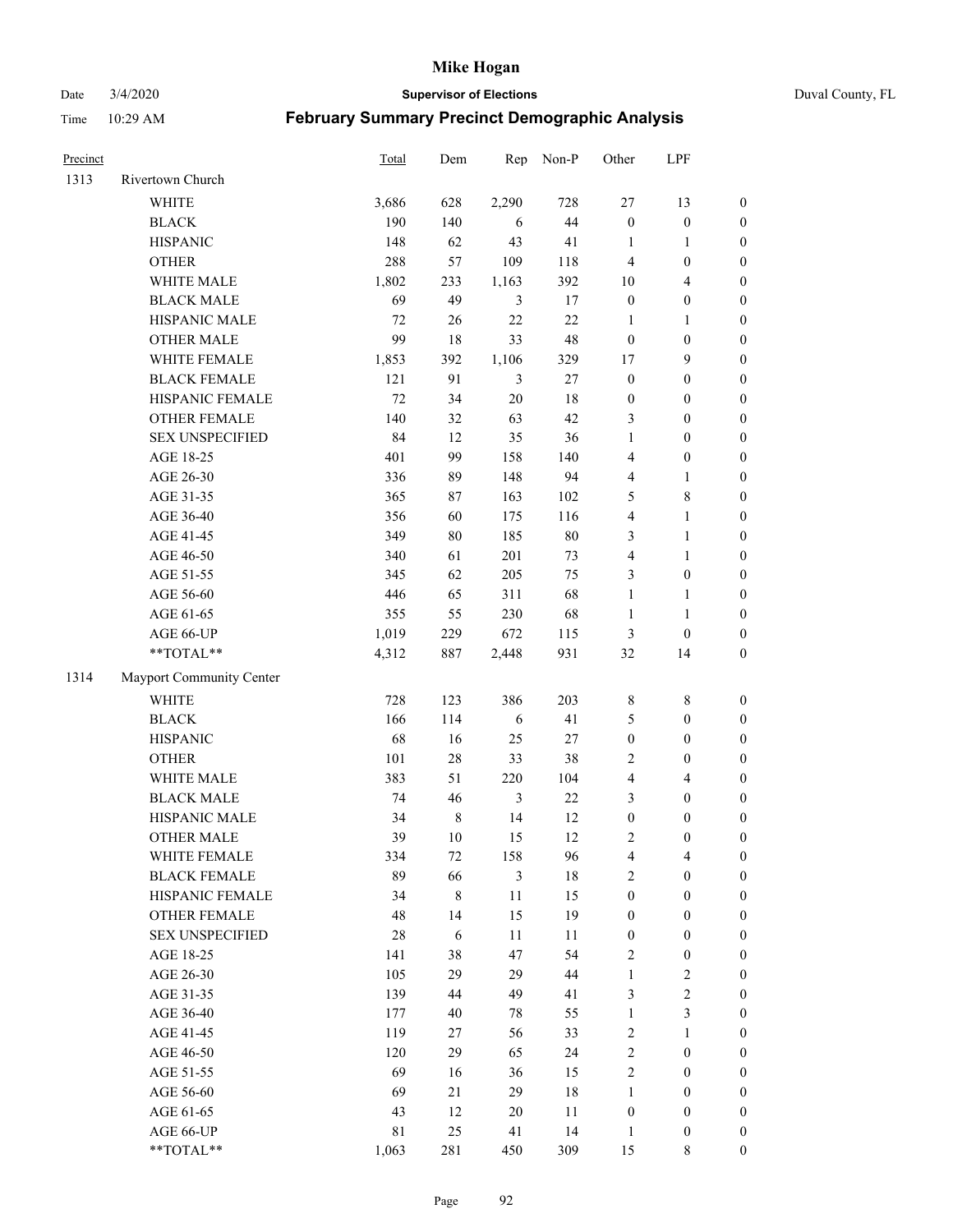Date 3/4/2020 **Supervisor of Elections** Duval County, FL

| Precinct |                            | Total | Dem    | Rep    | Non-P  | Other                    | LPF              |                  |
|----------|----------------------------|-------|--------|--------|--------|--------------------------|------------------|------------------|
| 1315     | USO Center of Jacksonville |       |        |        |        |                          |                  |                  |
|          | <b>WHITE</b>               | 4,196 | 1,047  | 1,906  | 1,180  | 43                       | 20               | 0                |
|          | <b>BLACK</b>               | 767   | 540    | 53     | 163    | 8                        | $\mathfrak{Z}$   | 0                |
|          | <b>HISPANIC</b>            | 404   | 145    | 98     | 155    | 5                        | $\mathbf{1}$     | $\boldsymbol{0}$ |
|          | <b>OTHER</b>               | 503   | 137    | 146    | 214    | $\overline{c}$           | $\overline{4}$   | $\boldsymbol{0}$ |
|          | WHITE MALE                 | 2,000 | 396    | 992    | 573    | 25                       | 14               | $\boldsymbol{0}$ |
|          | <b>BLACK MALE</b>          | 343   | 217    | 32     | $88\,$ | 4                        | $\sqrt{2}$       | $\boldsymbol{0}$ |
|          | HISPANIC MALE              | 190   | 53     | 53     | $80\,$ | 4                        | $\boldsymbol{0}$ | $\boldsymbol{0}$ |
|          | <b>OTHER MALE</b>          | 186   | 45     | 68     | $71\,$ | $\boldsymbol{0}$         | $\overline{2}$   | $\boldsymbol{0}$ |
|          | WHITE FEMALE               | 2,155 | 639    | 902    | 590    | 18                       | 6                | $\boldsymbol{0}$ |
|          | <b>BLACK FEMALE</b>        | 408   | 310    | 21     | 73     | $\overline{\mathcal{L}}$ | $\boldsymbol{0}$ | 0                |
|          | HISPANIC FEMALE            | 202   | 86     | 43     | $71\,$ | 1                        | 1                | 0                |
|          | <b>OTHER FEMALE</b>        | 229   | 65     | 66     | 94     | $\overline{c}$           | $\sqrt{2}$       | $\boldsymbol{0}$ |
|          | <b>SEX UNSPECIFIED</b>     | 157   | 58     | 26     | $72\,$ | $\boldsymbol{0}$         | $\mathbf{1}$     | $\boldsymbol{0}$ |
|          | AGE 18-25                  | 677   | 195    | 193    | 271    | 12                       | 6                | $\boldsymbol{0}$ |
|          | AGE 26-30                  | 681   | 200    | 203    | 258    | 13                       | $\boldsymbol{7}$ | $\boldsymbol{0}$ |
|          | AGE 31-35                  | 596   | 204    | 175    | 202    | 9                        | 6                | $\boldsymbol{0}$ |
|          | AGE 36-40                  | 592   | 196    | 182    | 207    | 4                        | 3                | $\boldsymbol{0}$ |
|          | AGE 41-45                  | 438   | 118    | 172    | 147    | $\boldsymbol{0}$         | $\mathbf{1}$     | $\boldsymbol{0}$ |
|          | AGE 46-50                  | 528   | 182    | 180    | 156    | 8                        | $\sqrt{2}$       | $\boldsymbol{0}$ |
|          | AGE 51-55                  | 451   | 133    | 211    | 106    | 1                        | $\boldsymbol{0}$ | $\boldsymbol{0}$ |
|          | AGE 56-60                  | 498   | 149    | 222    | 123    | $\mathbf{2}$             | $\sqrt{2}$       | 0                |
|          | AGE 61-65                  | 459   | 166    | 207    | $80\,$ | 5                        | $\mathbf{1}$     | $\boldsymbol{0}$ |
|          | AGE 66-UP                  | 949   | 326    | 457    | 162    | 4                        | $\boldsymbol{0}$ | $\boldsymbol{0}$ |
|          | **TOTAL**                  | 5,870 | 1,869  | 2,203  | 1,712  | 58                       | $28\,$           | $\boldsymbol{0}$ |
| 1401     | Church at Argyle           |       |        |        |        |                          |                  |                  |
|          | <b>WHITE</b>               | 1,542 | 339    | 808    | 362    | 25                       | $\,$ $\,$        | $\boldsymbol{0}$ |
|          | <b>BLACK</b>               | 800   | 606    | 42     | 145    | 7                        | $\boldsymbol{0}$ | $\boldsymbol{0}$ |
|          | <b>HISPANIC</b>            | 251   | 115    | 43     | 87     | 4                        | $\sqrt{2}$       | $\boldsymbol{0}$ |
|          | <b>OTHER</b>               | 289   | 91     | 84     | 111    | $\overline{c}$           | $\mathbf{1}$     | $\boldsymbol{0}$ |
|          | WHITE MALE                 | 705   | 121    | 383    | 186    | $10\,$                   | 5                | $\boldsymbol{0}$ |
|          | <b>BLACK MALE</b>          | 310   | 212    | 24     | 69     | 5                        | $\boldsymbol{0}$ | $\boldsymbol{0}$ |
|          | HISPANIC MALE              | 109   | 52     | 19     | 35     | $\overline{\mathbf{c}}$  | 1                | 0                |
|          | <b>OTHER MALE</b>          | 107   | 21     | 42     | 41     | $\overline{c}$           | $\mathbf{1}$     | $\boldsymbol{0}$ |
|          | WHITE FEMALE               | 826   | 217    | 419    | 174    | 15                       | 1                | 0                |
|          | <b>BLACK FEMALE</b>        | 478   | 385    | 17     | 74     | $\overline{c}$           | $\boldsymbol{0}$ | $\overline{0}$   |
|          | HISPANIC FEMALE            | 137   | 60     | 24     | 51     | $\overline{c}$           | $\boldsymbol{0}$ | $\overline{0}$   |
|          | OTHER FEMALE               | 152   | 63     | 39     | 50     | $\boldsymbol{0}$         | $\boldsymbol{0}$ | $\overline{0}$   |
|          | <b>SEX UNSPECIFIED</b>     | 58    | $20\,$ | $10\,$ | 25     | 0                        | $\mathfrak{Z}$   | 0                |
|          | AGE 18-25                  | 308   | 107    | 78     | 114    | 9                        | $\boldsymbol{0}$ | $\theta$         |
|          | AGE 26-30                  | 324   | 147    | 70     | 101    | 4                        | $\sqrt{2}$       | 0                |
|          | AGE 31-35                  | 321   | 143    | 83     | 89     | 3                        | 3                | 0                |
|          | AGE 36-40                  | 276   | 106    | 74     | 83     | 8                        | 5                | 0                |
|          | AGE 41-45                  | 231   | 92     | 61     | $71\,$ | 6                        | $\mathbf{1}$     | 0                |
|          | AGE 46-50                  | 224   | 87     | 86     | 51     | 0                        | $\boldsymbol{0}$ | 0                |
|          | AGE 51-55                  | 230   | 91     | 91     | 48     | $\boldsymbol{0}$         | $\boldsymbol{0}$ | 0                |
|          | AGE 56-60                  | 247   | 99     | 104    | 42     | 2                        | $\boldsymbol{0}$ | $\overline{0}$   |
|          | AGE 61-65                  | 239   | 79     | 115    | 42     | 3                        | $\boldsymbol{0}$ | $\overline{0}$   |
|          | AGE 66-UP                  | 482   | 200    | 215    | 64     | 3                        | $\boldsymbol{0}$ | 0                |
|          | **TOTAL**                  | 2,882 | 1,151  | 977    | 705    | 38                       | 11               | $\boldsymbol{0}$ |
|          |                            |       |        |        |        |                          |                  |                  |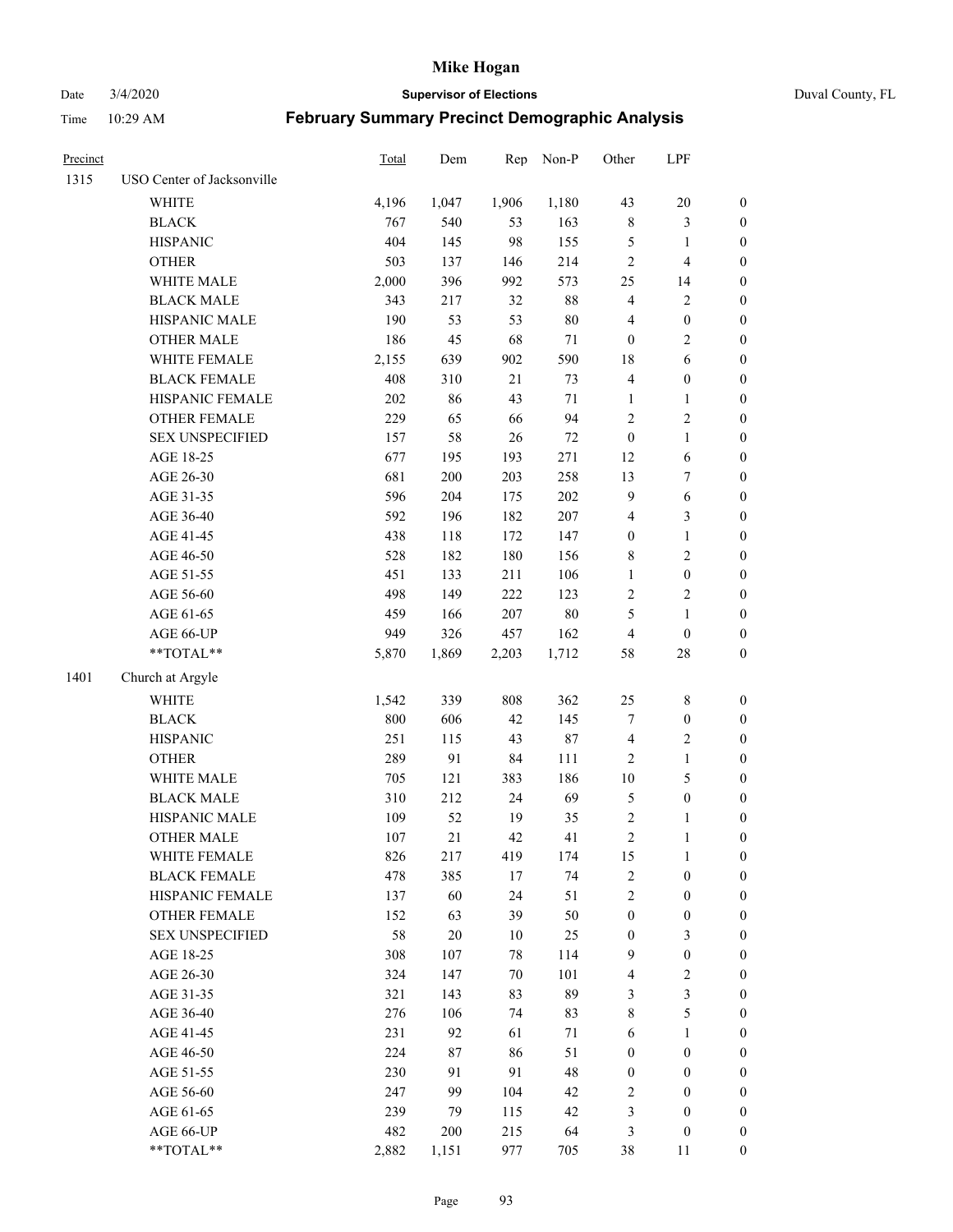# Date 3/4/2020 **Supervisor of Elections** Duval County, FL

| Precinct |                              | Total | Dem   | Rep    | Non-P  | Other            | LPF              |                  |
|----------|------------------------------|-------|-------|--------|--------|------------------|------------------|------------------|
| 1402     | Kirkwood Presbyterian Church |       |       |        |        |                  |                  |                  |
|          | <b>WHITE</b>                 | 1,526 | 283   | 926    | 294    | 16               | $\boldsymbol{7}$ | 0                |
|          | <b>BLACK</b>                 | 761   | 581   | 51     | 125    | 4                | $\boldsymbol{0}$ | 0                |
|          | <b>HISPANIC</b>              | 246   | 88    | 76     | $80\,$ | $\mathbf{1}$     | 1                | $\boldsymbol{0}$ |
|          | <b>OTHER</b>                 | 378   | 95    | 145    | 133    | 5                | $\boldsymbol{0}$ | $\boldsymbol{0}$ |
|          | WHITE MALE                   | 729   | 108   | 462    | 146    | 8                | 5                | $\boldsymbol{0}$ |
|          | <b>BLACK MALE</b>            | 330   | 239   | 25     | 65     | 1                | $\boldsymbol{0}$ | $\boldsymbol{0}$ |
|          | HISPANIC MALE                | 121   | 38    | 46     | 35     | 1                | $\mathbf{1}$     | $\boldsymbol{0}$ |
|          | <b>OTHER MALE</b>            | 156   | 40    | 62     | 51     | 3                | $\boldsymbol{0}$ | $\boldsymbol{0}$ |
|          | WHITE FEMALE                 | 784   | 175   | 455    | 144    | 8                | $\sqrt{2}$       | $\boldsymbol{0}$ |
|          | <b>BLACK FEMALE</b>          | 419   | 332   | 26     | 58     | 3                | $\boldsymbol{0}$ | $\boldsymbol{0}$ |
|          | HISPANIC FEMALE              | 125   | 50    | 30     | 45     | $\boldsymbol{0}$ | $\boldsymbol{0}$ | $\boldsymbol{0}$ |
|          | <b>OTHER FEMALE</b>          | 184   | 48    | 74     | 60     | $\mathbf{2}$     | $\boldsymbol{0}$ | $\boldsymbol{0}$ |
|          | <b>SEX UNSPECIFIED</b>       | 63    | 17    | 18     | 28     | $\boldsymbol{0}$ | $\boldsymbol{0}$ | $\boldsymbol{0}$ |
|          | AGE 18-25                    | 271   | 85    | 78     | 103    | 5                | $\boldsymbol{0}$ | $\boldsymbol{0}$ |
|          | AGE 26-30                    | 260   | 88    | 89     | 79     | $\overline{c}$   | $\sqrt{2}$       | $\boldsymbol{0}$ |
|          | AGE 31-35                    | 249   | 92    | 83     | $72\,$ | $\overline{c}$   | $\boldsymbol{0}$ | $\boldsymbol{0}$ |
|          | AGE 36-40                    | 216   | 96    | 55     | 57     | 5                | 3                | $\boldsymbol{0}$ |
|          | AGE 41-45                    | 250   | 95    | 83     | 67     | 4                | $\mathbf{1}$     | $\boldsymbol{0}$ |
|          | AGE 46-50                    | 240   | 84    | 110    | 44     | $\overline{c}$   | $\boldsymbol{0}$ | $\boldsymbol{0}$ |
|          | AGE 51-55                    | 285   | 100   | 129    | 55     | $\boldsymbol{0}$ | 1                | $\boldsymbol{0}$ |
|          | AGE 56-60                    | 310   | 116   | 143    | 49     | $\mathbf{2}$     | $\boldsymbol{0}$ | 0                |
|          | AGE 61-65                    | 270   | 83    | 149    | 36     | $\overline{c}$   | $\boldsymbol{0}$ | $\boldsymbol{0}$ |
|          | AGE 66-UP                    | 560   | 208   | 279    | $70\,$ | $\overline{c}$   | $\mathbf{1}$     | $\boldsymbol{0}$ |
|          | **TOTAL**                    | 2,911 | 1,047 | 1,198  | 632    | 26               | $\,$ 8 $\,$      | $\boldsymbol{0}$ |
| 1403     | Argyle Branch Library        |       |       |        |        |                  |                  |                  |
|          | <b>WHITE</b>                 | 1,478 | 286   | 845    | 320    | 23               | $\overline{4}$   | $\boldsymbol{0}$ |
|          | <b>BLACK</b>                 | 743   | 586   | 30     | 122    | 5                | $\boldsymbol{0}$ | $\boldsymbol{0}$ |
|          | <b>HISPANIC</b>              | 293   | 111   | 77     | 104    | $\mathbf{1}$     | $\boldsymbol{0}$ | $\boldsymbol{0}$ |
|          | <b>OTHER</b>                 | 309   | 90    | 115    | 102    | $\overline{c}$   | $\boldsymbol{0}$ | $\boldsymbol{0}$ |
|          | WHITE MALE                   | 698   | 113   | 418    | 150    | 13               | $\overline{4}$   | $\boldsymbol{0}$ |
|          | <b>BLACK MALE</b>            | 316   | 233   | $17\,$ | 63     | 3                | $\boldsymbol{0}$ | $\boldsymbol{0}$ |
|          | HISPANIC MALE                | 138   | 50    | 39     | 49     | $\boldsymbol{0}$ | $\boldsymbol{0}$ | 0                |
|          | <b>OTHER MALE</b>            | 120   | 28    | 50     | 41     | 1                | $\boldsymbol{0}$ | $\boldsymbol{0}$ |
|          | WHITE FEMALE                 | 766   | 171   | 419    | 167    | 9                | 0                | 0                |
|          | <b>BLACK FEMALE</b>          | 411   | 343   | 12     | 54     | $\mathbf{2}$     | $\boldsymbol{0}$ | $\overline{0}$   |
|          | HISPANIC FEMALE              | 148   | 58    | 36     | 53     | 1                | $\boldsymbol{0}$ | $\overline{0}$   |
|          | <b>OTHER FEMALE</b>          | 155   | 47    | 62     | 45     | 1                | $\boldsymbol{0}$ | $\overline{0}$   |
|          | <b>SEX UNSPECIFIED</b>       | 71    | 30    | 14     | 26     | $\mathbf{1}$     | $\boldsymbol{0}$ | 0                |
|          | AGE 18-25                    | 307   | 128   | 71     | 102    | 6                | $\boldsymbol{0}$ | $\theta$         |
|          | AGE 26-30                    | 281   | 93    | 98     | 88     | $\mathbf{2}$     | $\boldsymbol{0}$ | 0                |
|          | AGE 31-35                    | 283   | 94    | 109    | 78     | $\overline{c}$   | $\boldsymbol{0}$ | 0                |
|          | AGE 36-40                    | 302   | 123   | 77     | 95     | 5                | $\sqrt{2}$       | 0                |
|          | AGE 41-45                    | 265   | 100   | 89     | 73     | 3                | $\boldsymbol{0}$ | 0                |
|          | AGE 46-50                    | 250   | 98    | 102    | 45     | 4                | 1                | 0                |
|          | AGE 51-55                    | 227   | 89    | 89     | 47     | $\overline{c}$   | $\boldsymbol{0}$ | 0                |
|          | AGE 56-60                    | 255   | 95    | 127    | 31     | 1                | 1                | 0                |
|          | AGE 61-65                    | 229   | 97    | 96     | 33     | 3                | $\boldsymbol{0}$ | 0                |
|          | AGE 66-UP                    | 424   | 156   | 209    | 56     | 3                | $\boldsymbol{0}$ | 0                |
|          | **TOTAL**                    | 2,823 | 1,073 | 1,067  | 648    | 31               | $\overline{4}$   | $\boldsymbol{0}$ |
|          |                              |       |       |        |        |                  |                  |                  |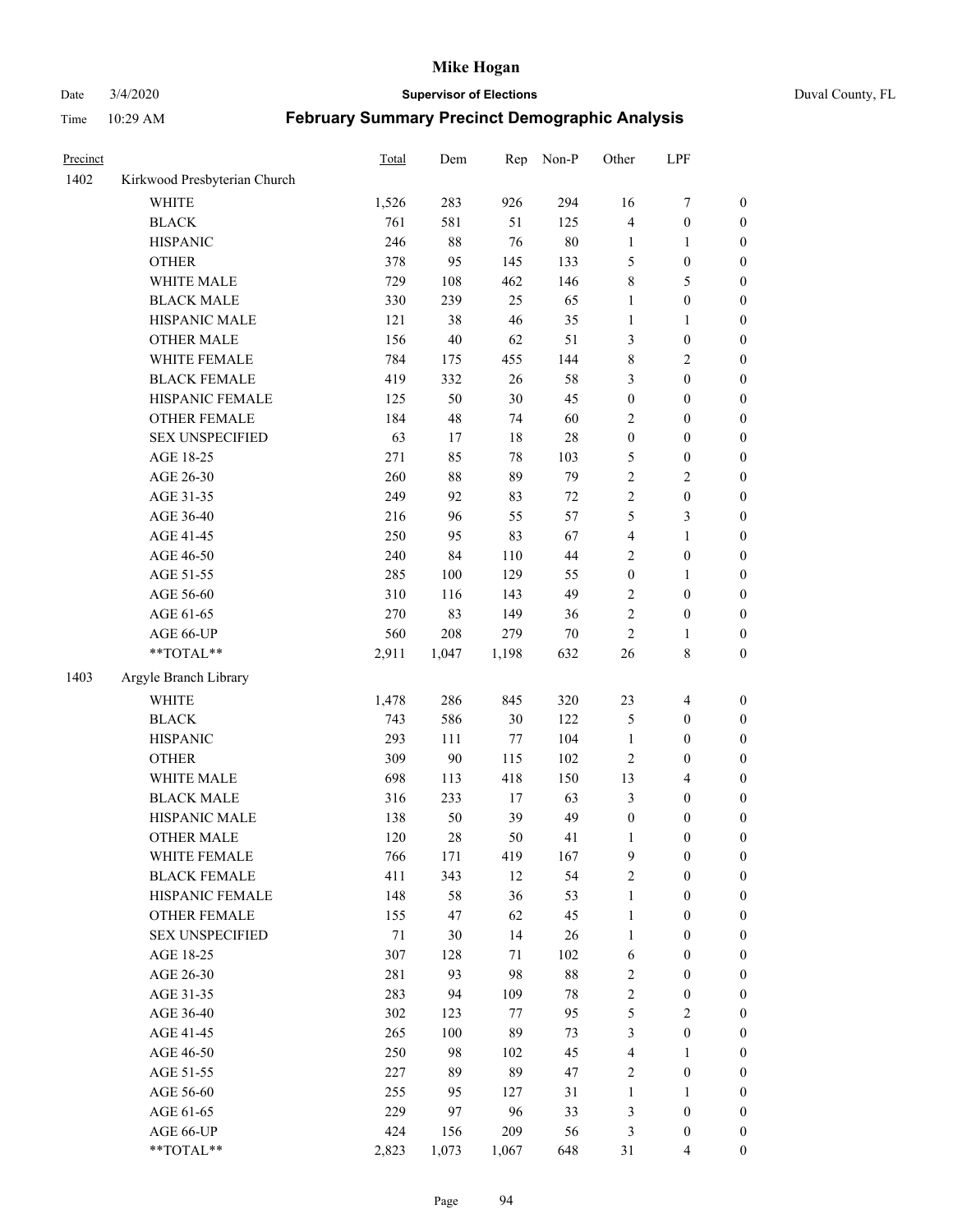Date 3/4/2020 **Supervisor of Elections** Duval County, FL

| Precinct |                            | Total  | Dem    | Rep            | Non-P       | Other                   | LPF                     |                  |
|----------|----------------------------|--------|--------|----------------|-------------|-------------------------|-------------------------|------------------|
| 1404     | Grace Church of Avondale   |        |        |                |             |                         |                         |                  |
|          | <b>WHITE</b>               | 3,907  | 1,600  | 1,560          | 679         | 38                      | $30\,$                  | 0                |
|          | <b>BLACK</b>               | 85     | 61     | 7              | 17          | $\boldsymbol{0}$        | $\boldsymbol{0}$        | 0                |
|          | <b>HISPANIC</b>            | 130    | 66     | 21             | 40          | $\sqrt{2}$              | $\mathbf{1}$            | $\boldsymbol{0}$ |
|          | <b>OTHER</b>               | 211    | 87     | 45             | $77\,$      | $\mathbf{1}$            | $\mathbf{1}$            | $\boldsymbol{0}$ |
|          | WHITE MALE                 | 1,815  | 660    | 760            | 360         | 16                      | 19                      | $\boldsymbol{0}$ |
|          | <b>BLACK MALE</b>          | 43     | 30     | $\mathfrak{Z}$ | 10          | $\boldsymbol{0}$        | $\boldsymbol{0}$        | $\boldsymbol{0}$ |
|          | HISPANIC MALE              | 58     | 29     | 11             | 16          | $\mathbf{1}$            | $\mathbf{1}$            | $\boldsymbol{0}$ |
|          | <b>OTHER MALE</b>          | 89     | 39     | 18             | 32          | $\boldsymbol{0}$        | $\boldsymbol{0}$        | $\boldsymbol{0}$ |
|          | WHITE FEMALE               | 2,067  | 931    | 793            | 310         | $22\,$                  | 11                      | $\boldsymbol{0}$ |
|          | <b>BLACK FEMALE</b>        | 41     | 31     | $\overline{4}$ | 6           | $\boldsymbol{0}$        | $\boldsymbol{0}$        | 0                |
|          | HISPANIC FEMALE            | 70     | 36     | 10             | 23          | 1                       | $\boldsymbol{0}$        | 0                |
|          | OTHER FEMALE               | 84     | 38     | 18             | 27          | $\mathbf{1}$            | $\boldsymbol{0}$        | $\boldsymbol{0}$ |
|          | <b>SEX UNSPECIFIED</b>     | 66     | $20\,$ | 16             | 29          | $\boldsymbol{0}$        | $\mathbf{1}$            | $\boldsymbol{0}$ |
|          | AGE 18-25                  | 310    | 127    | 95             | 82          | 4                       | $\sqrt{2}$              | $\boldsymbol{0}$ |
|          | AGE 26-30                  | 461    | 190    | 154            | 106         | 7                       | $\overline{\mathbf{4}}$ | $\boldsymbol{0}$ |
|          | AGE 31-35                  | 507    | 206    | 167            | 123         | 9                       | $\overline{2}$          | $\boldsymbol{0}$ |
|          | AGE 36-40                  | 495    | 217    | 136            | 129         | 3                       | $10\,$                  | $\boldsymbol{0}$ |
|          | AGE 41-45                  | 343    | 142    | 114            | $78\,$      | 4                       | $\mathfrak s$           | $\boldsymbol{0}$ |
|          | AGE 46-50                  | 365    | 140    | 143            | $78\,$      | 1                       | $\mathfrak{Z}$          | $\boldsymbol{0}$ |
|          | AGE 51-55                  | 367    | 144    | 154            | 65          | $\overline{4}$          | $\boldsymbol{0}$        | $\boldsymbol{0}$ |
|          | AGE 56-60                  | 366    | 144    | 167            | 48          | 5                       | $\sqrt{2}$              | 0                |
|          | AGE 61-65                  | 326    | 156    | 131            | 35          | $\mathbf{1}$            | $\mathfrak{Z}$          | 0                |
|          | AGE 66-UP                  | 793    | 348    | 372            | 69          | 3                       | $\mathbf{1}$            | $\boldsymbol{0}$ |
|          | **TOTAL**                  | 4,333  | 1,814  | 1,633          | 813         | 41                      | 32                      | $\boldsymbol{0}$ |
| 1405     | Murray Hill Baptist Church |        |        |                |             |                         |                         |                  |
|          | <b>WHITE</b>               | 1,823  | 771    | 668            | 359         | 12                      | 13                      | $\boldsymbol{0}$ |
|          | <b>BLACK</b>               | 191    | 150    | $\tau$         | 34          | $\boldsymbol{0}$        | $\boldsymbol{0}$        | $\boldsymbol{0}$ |
|          | <b>HISPANIC</b>            | 102    | 59     | 22             | $20\,$      | $\boldsymbol{0}$        | $\mathbf{1}$            | $\boldsymbol{0}$ |
|          | <b>OTHER</b>               | 124    | 49     | 28             | 43          | 2                       | $\sqrt{2}$              | $\boldsymbol{0}$ |
|          | WHITE MALE                 | 835    | 321    | 316            | 186         | $\overline{\mathbf{4}}$ | $\,$ 8 $\,$             | $\boldsymbol{0}$ |
|          | <b>BLACK MALE</b>          | $78\,$ | 56     | $\mathfrak{Z}$ | 19          | $\boldsymbol{0}$        | $\boldsymbol{0}$        | $\boldsymbol{0}$ |
|          | HISPANIC MALE              | 44     | $22\,$ | 12             | $10\,$      | $\boldsymbol{0}$        | $\boldsymbol{0}$        | 0                |
|          | <b>OTHER MALE</b>          | 57     | 20     | 12             | 23          | $\mathbf{1}$            | $\mathbf{1}$            | $\boldsymbol{0}$ |
|          | WHITE FEMALE               | 970    | 445    | 344            | 169         | 8                       | 4                       | 0                |
|          | <b>BLACK FEMALE</b>        | 110    | 91     | $\overline{4}$ | 15          | $\boldsymbol{0}$        | $\boldsymbol{0}$        | $\boldsymbol{0}$ |
|          | HISPANIC FEMALE            | 52     | 34     | 9              | $\,$ 8 $\,$ | $\boldsymbol{0}$        | $\mathbf{1}$            | $\overline{0}$   |
|          | <b>OTHER FEMALE</b>        | 43     | 23     | 11             | 8           | 1                       | $\boldsymbol{0}$        | $\overline{0}$   |
|          | <b>SEX UNSPECIFIED</b>     | 51     | 17     | 14             | $18\,$      | $\boldsymbol{0}$        | $\overline{2}$          | 0                |
|          | AGE 18-25                  | 154    | 59     | 30             | 59          | 5                       | $\mathbf{1}$            | $\theta$         |
|          | AGE 26-30                  | 260    | 133    | 61             | 62          | $\boldsymbol{0}$        | $\overline{\mathbf{4}}$ | 0                |
|          | AGE 31-35                  | 295    | 153    | 73             | 61          | 3                       | 5                       | 0                |
|          | AGE 36-40                  | 238    | 117    | 61             | 59          | $\mathbf{1}$            | $\boldsymbol{0}$        | 0                |
|          | AGE 41-45                  | 174    | 92     | 38             | 42          | $\mathbf{1}$            | $\mathbf{1}$            | 0                |
|          | AGE 46-50                  | 152    | 56     | 56             | 36          | 1                       | $\mathfrak{Z}$          | 0                |
|          | AGE 51-55                  | 155    | 59     | 63             | 32          | $\boldsymbol{0}$        | $\mathbf{1}$            | $\overline{0}$   |
|          | AGE 56-60                  | 147    | 63     | 59             | 25          | $\boldsymbol{0}$        | $\boldsymbol{0}$        | $\overline{0}$   |
|          | AGE 61-65                  | 173    | 71     | 75             | 26          | 1                       | $\boldsymbol{0}$        | $\overline{0}$   |
|          | AGE 66-UP                  | 492    | 226    | 209            | 54          | $\overline{c}$          | $\mathbf{1}$            | $\boldsymbol{0}$ |
|          | **TOTAL**                  | 2,240  | 1,029  | 725            | 456         | 14                      | 16                      | $\boldsymbol{0}$ |
|          |                            |        |        |                |             |                         |                         |                  |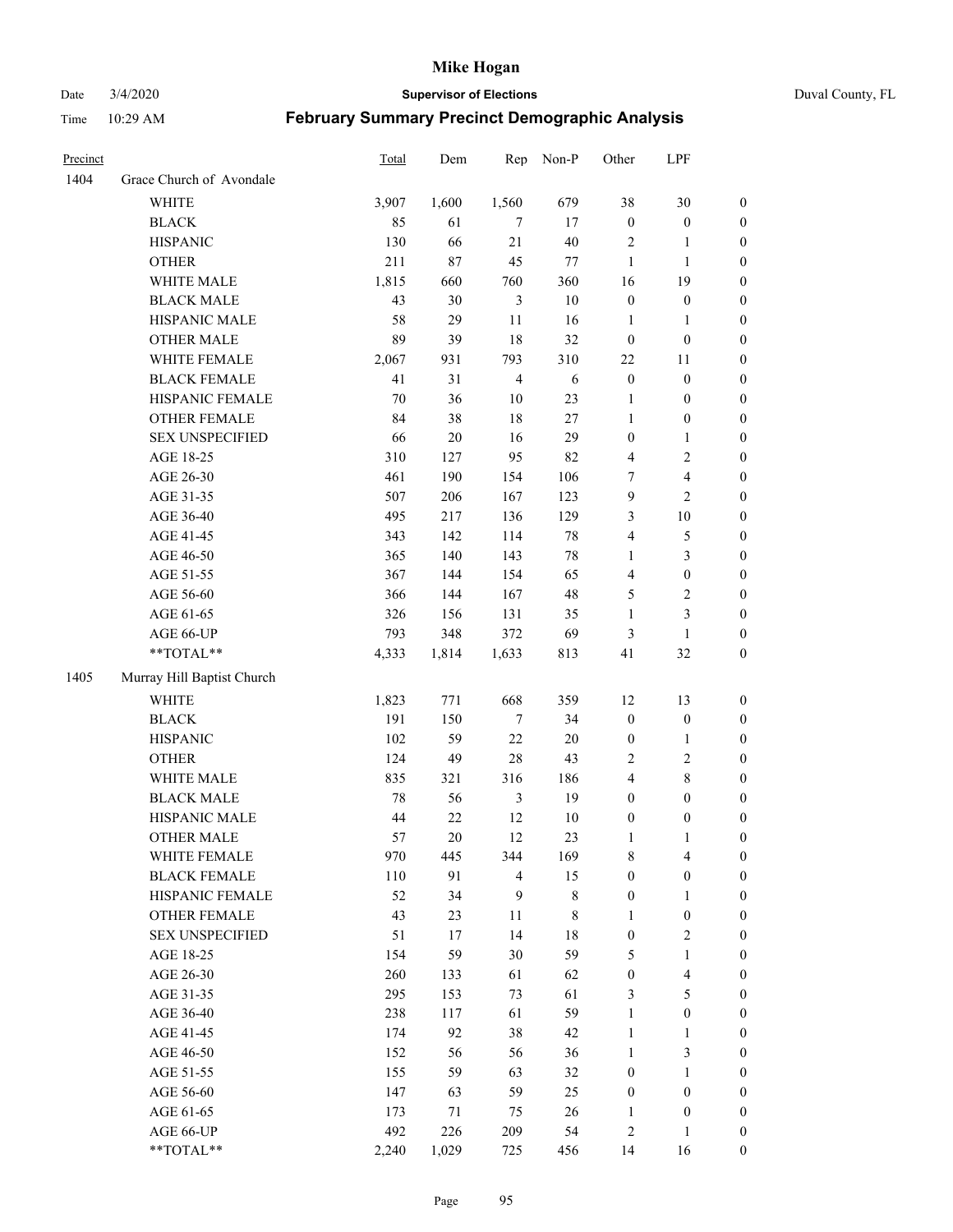Date 3/4/2020 **Supervisor of Elections** Duval County, FL

| Precinct |                                     | Total  | Dem    | Rep        | Non-P         | Other            | LPF              |                  |
|----------|-------------------------------------|--------|--------|------------|---------------|------------------|------------------|------------------|
| 1406     | Hillcrest Baptist                   |        |        |            |               |                  |                  |                  |
|          | <b>WHITE</b>                        | 1,056  | 212    | 609        | 223           | 6                | 6                | 0                |
|          | <b>BLACK</b>                        | 352    | 279    | 16         | 52            | 3                | $\sqrt{2}$       | $\boldsymbol{0}$ |
|          | <b>HISPANIC</b>                     | 132    | 56     | 33         | 41            | $\mathbf{1}$     | $\mathbf{1}$     | $\boldsymbol{0}$ |
|          | <b>OTHER</b>                        | 161    | $28\,$ | 54         | 74            | 3                | $\sqrt{2}$       | $\boldsymbol{0}$ |
|          | WHITE MALE                          | 477    | 78     | 295        | 101           | 3                | $\boldsymbol{0}$ | $\boldsymbol{0}$ |
|          | <b>BLACK MALE</b>                   | 150    | 111    | 10         | 25            | $\overline{c}$   | $\sqrt{2}$       | $\boldsymbol{0}$ |
|          | HISPANIC MALE                       | 51     | 18     | 16         | 16            | $\boldsymbol{0}$ | $\mathbf{1}$     | $\boldsymbol{0}$ |
|          | <b>OTHER MALE</b>                   | 67     | 12     | 26         | $27\,$        | $\mathbf{1}$     | $\mathbf{1}$     | $\boldsymbol{0}$ |
|          | WHITE FEMALE                        | 568    | 131    | 308        | 122           | 3                | $\overline{4}$   | $\boldsymbol{0}$ |
|          | <b>BLACK FEMALE</b>                 | 199    | 167    | 6          | 25            | $\mathbf{1}$     | $\boldsymbol{0}$ | 0                |
|          | HISPANIC FEMALE                     | 77     | 34     | 17         | 25            | $\mathbf{1}$     | $\boldsymbol{0}$ | 0                |
|          | <b>OTHER FEMALE</b>                 | $77\,$ | 14     | 25         | 35            | 2                | $\mathbf{1}$     | $\boldsymbol{0}$ |
|          | <b>SEX UNSPECIFIED</b>              | 35     | $10\,$ | 9          | 14            | $\boldsymbol{0}$ | $\sqrt{2}$       | $\boldsymbol{0}$ |
|          | AGE 18-25                           | 145    | 52     | 42         | 49            | $\mathbf{1}$     | $\mathbf{1}$     | $\boldsymbol{0}$ |
|          | AGE 26-30                           | 146    | 41     | 53         | 47            | $\mathbf{1}$     | $\overline{4}$   | $\boldsymbol{0}$ |
|          | AGE 31-35                           | 165    | 60     | 54         | 47            | $\overline{c}$   | $\sqrt{2}$       | $\boldsymbol{0}$ |
|          | AGE 36-40                           | 152    | 50     | 47         | 51            | $\overline{c}$   | $\sqrt{2}$       | $\boldsymbol{0}$ |
|          | AGE 41-45                           | 117    | 39     | $40\,$     | 36            | 2                | $\boldsymbol{0}$ | $\boldsymbol{0}$ |
|          | AGE 46-50                           | 135    | 39     | 63         | $30\,$        | 3                | $\boldsymbol{0}$ | $\boldsymbol{0}$ |
|          | AGE 51-55                           | 167    | 56     | $80\,$     | 31            | $\boldsymbol{0}$ | $\boldsymbol{0}$ | $\boldsymbol{0}$ |
|          | AGE 56-60                           | 172    | 59     | 81         | 29            | 1                | $\sqrt{2}$       | 0                |
|          | AGE 61-65                           | 166    | 63     | $80\,$     | 23            | $\boldsymbol{0}$ | $\boldsymbol{0}$ | $\boldsymbol{0}$ |
|          | AGE 66-UP                           | 336    | 116    | 172        | $47\,$        | $\mathbf{1}$     | $\boldsymbol{0}$ | $\boldsymbol{0}$ |
|          | **TOTAL**                           | 1,701  | 575    | 712        | 390           | 13               | 11               | $\boldsymbol{0}$ |
| 1407     | Jacksonville Association of Fire Fi |        |        |            |               |                  |                  |                  |
|          | <b>WHITE</b>                        | 1,089  | 510    | 275        | 268           | 21               | 15               | $\boldsymbol{0}$ |
|          | <b>BLACK</b>                        | 245    | 188    | 13         | 42            | 2                | $\boldsymbol{0}$ | $\boldsymbol{0}$ |
|          | <b>HISPANIC</b>                     | 55     | 34     | 9          | 12            | $\boldsymbol{0}$ | $\boldsymbol{0}$ | $\boldsymbol{0}$ |
|          | <b>OTHER</b>                        | 130    | 56     | 18         | 55            | $\mathbf{1}$     | $\boldsymbol{0}$ | $\boldsymbol{0}$ |
|          | WHITE MALE                          | 551    | 226    | 147        | 157           | 14               | $\boldsymbol{7}$ | $\boldsymbol{0}$ |
|          | <b>BLACK MALE</b>                   | 108    | 75     | 6          | $27\,$        | $\boldsymbol{0}$ | $\boldsymbol{0}$ | $\boldsymbol{0}$ |
|          | HISPANIC MALE                       | 17     | $10\,$ | $\sqrt{2}$ | $\mathfrak s$ | $\boldsymbol{0}$ | $\boldsymbol{0}$ | $\boldsymbol{0}$ |
|          | <b>OTHER MALE</b>                   | 53     | 23     | 10         | 19            | $\mathbf{1}$     | $\boldsymbol{0}$ | $\boldsymbol{0}$ |
|          | WHITE FEMALE                        | 522    | 275    | 126        | 106           | 7                | 8                | 0                |
|          | <b>BLACK FEMALE</b>                 | 135    | 113    | 6          | 14            | $\overline{c}$   | $\boldsymbol{0}$ | $\overline{0}$   |
|          | HISPANIC FEMALE                     | 37     | 23     | 7          | 7             | $\boldsymbol{0}$ | $\boldsymbol{0}$ | $\overline{0}$   |
|          | <b>OTHER FEMALE</b>                 | 49     | 23     | 6          | $20\,$        | $\boldsymbol{0}$ | $\boldsymbol{0}$ | $\overline{0}$   |
|          | <b>SEX UNSPECIFIED</b>              | 47     | $20\,$ | 5          | 22            | $\boldsymbol{0}$ | $\boldsymbol{0}$ | 0                |
|          | AGE 18-25                           | 147    | 86     | 8          | 48            | 3                | $\sqrt{2}$       | 0                |
|          | AGE 26-30                           | 284    | 138    | 63         | 73            | 7                | $\mathfrak{Z}$   | 0                |
|          | AGE 31-35                           | 258    | 136    | 45         | $70\,$        | 5                | $\sqrt{2}$       | 0                |
|          | AGE 36-40                           | 173    | $70\,$ | 29         | 68            | 3                | $\mathfrak{Z}$   | 0                |
|          | AGE 41-45                           | 116    | 55     | 23         | 34            | $\mathbf{1}$     | 3                | 0                |
|          | AGE 46-50                           | 121    | 66     | 34         | 19            | 1                | $\mathbf{1}$     | 0                |
|          | AGE 51-55                           | 86     | 46     | 22         | 16            | $\mathbf{1}$     | $\mathbf{1}$     | 0                |
|          | AGE 56-60                           | 83     | 43     | 22         | 18            | $\boldsymbol{0}$ | $\boldsymbol{0}$ | 0                |
|          | AGE 61-65                           | 78     | 51     | 19         | 8             | $\boldsymbol{0}$ | $\boldsymbol{0}$ | $\overline{0}$   |
|          | AGE 66-UP                           | 173    | 97     | 50         | 23            | 3                | $\boldsymbol{0}$ | 0                |
|          | **TOTAL**                           | 1,519  | 788    | 315        | 377           | 24               | 15               | $\boldsymbol{0}$ |
|          |                                     |        |        |            |               |                  |                  |                  |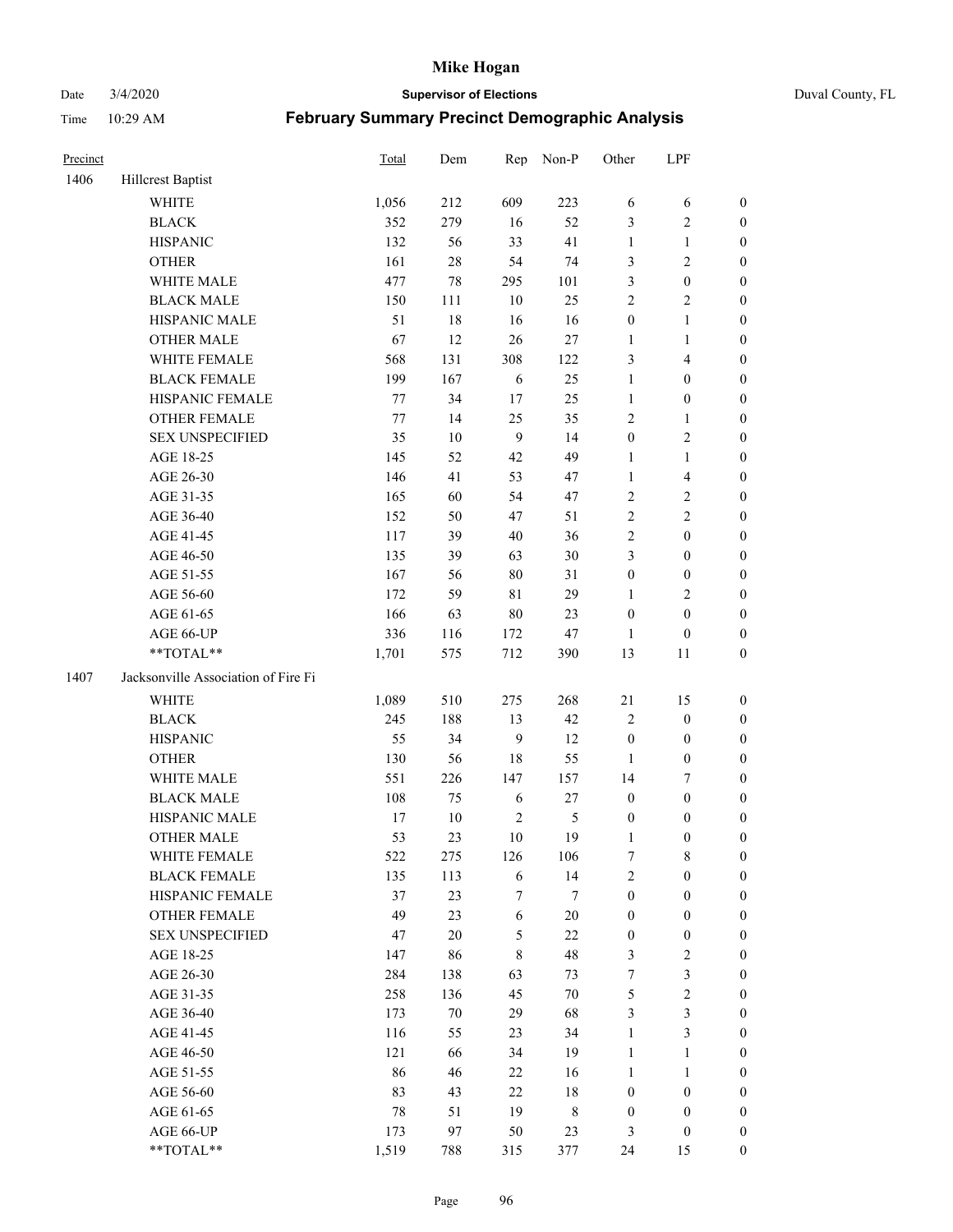Date 3/4/2020 **Supervisor of Elections** Duval County, FL

| Precinct |                               | Total | Dem    | Rep            | Non-P       | Other            | LPF                     |                  |
|----------|-------------------------------|-------|--------|----------------|-------------|------------------|-------------------------|------------------|
| 1408     | St. Johns Presbyterian Church |       |        |                |             |                  |                         |                  |
|          | <b>WHITE</b>                  | 2,987 | 927    | 1,484          | 532         | $27\,$           | 17                      | 0                |
|          | <b>BLACK</b>                  | 189   | 132    | 18             | 38          | $\mathbf{1}$     | $\boldsymbol{0}$        | 0                |
|          | <b>HISPANIC</b>               | 103   | 47     | 23             | 32          | $\mathbf{1}$     | $\boldsymbol{0}$        | $\boldsymbol{0}$ |
|          | <b>OTHER</b>                  | 174   | 44     | 56             | 68          | 5                | 1                       | $\boldsymbol{0}$ |
|          | WHITE MALE                    | 1,402 | 370    | 737            | 269         | 13               | 13                      | $\boldsymbol{0}$ |
|          | <b>BLACK MALE</b>             | 83    | 51     | 10             | 21          | $\mathbf{1}$     | $\boldsymbol{0}$        | $\boldsymbol{0}$ |
|          | HISPANIC MALE                 | 50    | 23     | 13             | 14          | $\boldsymbol{0}$ | $\boldsymbol{0}$        | $\boldsymbol{0}$ |
|          | <b>OTHER MALE</b>             | 78    | 22     | 28             | 26          | $\mathbf{1}$     | $\mathbf{1}$            | $\boldsymbol{0}$ |
|          | WHITE FEMALE                  | 1,550 | 548    | 729            | 255         | 14               | $\overline{\mathbf{4}}$ | $\boldsymbol{0}$ |
|          | <b>BLACK FEMALE</b>           | 105   | $80\,$ | 8              | 17          | $\boldsymbol{0}$ | $\boldsymbol{0}$        | $\boldsymbol{0}$ |
|          | HISPANIC FEMALE               | 51    | 24     | $\overline{9}$ | 17          | 1                | $\boldsymbol{0}$        | 0                |
|          | OTHER FEMALE                  | 60    | 14     | 22             | 21          | 3                | $\boldsymbol{0}$        | $\boldsymbol{0}$ |
|          | <b>SEX UNSPECIFIED</b>        | 74    | 18     | 25             | $30\,$      | $\mathbf{1}$     | $\boldsymbol{0}$        | $\boldsymbol{0}$ |
|          | AGE 18-25                     | 253   | 79     | 86             | 83          | 4                | $\mathbf{1}$            | $\boldsymbol{0}$ |
|          | AGE 26-30                     | 315   | 112    | 116            | 74          | 11               | $\sqrt{2}$              | $\boldsymbol{0}$ |
|          | AGE 31-35                     | 360   | 123    | 129            | 100         | 4                | $\overline{\mathbf{4}}$ | $\boldsymbol{0}$ |
|          | AGE 36-40                     | 295   | 103    | 106            | $78\,$      | 6                | $\sqrt{2}$              | $\boldsymbol{0}$ |
|          | AGE 41-45                     | 262   | $87\,$ | 101            | 69          | 2                | $\mathfrak{Z}$          | $\boldsymbol{0}$ |
|          | AGE 46-50                     | 247   | 68     | 129            | 47          | $\mathbf{1}$     | $\overline{2}$          | $\boldsymbol{0}$ |
|          | AGE 51-55                     | 271   | 79     | 143            | 47          | $\mathbf{1}$     | $\mathbf{1}$            | $\boldsymbol{0}$ |
|          | AGE 56-60                     | 304   | 103    | 155            | 44          | $\sqrt{2}$       | $\boldsymbol{0}$        | 0                |
|          | AGE 61-65                     | 347   | 111    | 188            | 46          | $\mathbf{1}$     | 1                       | 0                |
|          | AGE 66-UP                     | 797   | 284    | 427            | 82          | $\sqrt{2}$       | $\sqrt{2}$              | $\boldsymbol{0}$ |
|          | **TOTAL**                     | 3,453 | 1,150  | 1,581          | 670         | 34               | $18\,$                  | $\boldsymbol{0}$ |
| 1409     | St. Peters Episcopal Church   |       |        |                |             |                  |                         |                  |
|          | <b>WHITE</b>                  | 3,166 | 712    | 1,719          | 684         | $40\,$           | 11                      | $\boldsymbol{0}$ |
|          | <b>BLACK</b>                  | 1,252 | 928    | 55             | 261         | 7                | 1                       | $\boldsymbol{0}$ |
|          | <b>HISPANIC</b>               | 410   | 172    | 86             | 145         | 6                | $\mathbf{1}$            | $\boldsymbol{0}$ |
|          | <b>OTHER</b>                  | 456   | 113    | 128            | 206         | 9                | $\boldsymbol{0}$        | $\boldsymbol{0}$ |
|          | WHITE MALE                    | 1,525 | 288    | 870            | 341         | 19               | $\boldsymbol{7}$        | $\boldsymbol{0}$ |
|          | <b>BLACK MALE</b>             | 547   | 371    | $28\,$         | 144         | 4                | $\boldsymbol{0}$        | $\boldsymbol{0}$ |
|          | HISPANIC MALE                 | 200   | 67     | 49             | $8\sqrt{1}$ | 3                | $\boldsymbol{0}$        | $\boldsymbol{0}$ |
|          | <b>OTHER MALE</b>             | 178   | 45     | 58             | $72\,$      | 3                | $\boldsymbol{0}$        | $\boldsymbol{0}$ |
|          | WHITE FEMALE                  | 1,600 | 417    | 824            | 335         | 20               | 4                       | 0                |
|          | <b>BLACK FEMALE</b>           | 682   | 543    | 25             | 110         | 3                | $\mathbf{1}$            | $\boldsymbol{0}$ |
|          | HISPANIC FEMALE               | 201   | 99     | 35             | 63          | 3                | $\mathbf{1}$            | $\boldsymbol{0}$ |
|          | <b>OTHER FEMALE</b>           | 211   | 54     | 61             | 91          | 5                | $\boldsymbol{0}$        | $\overline{0}$   |
|          | <b>SEX UNSPECIFIED</b>        | 140   | 41     | 38             | 59          | $\overline{c}$   | $\boldsymbol{0}$        | 0                |
|          | AGE 18-25                     | 630   | 216    | 143            | 252         | 18               | $\mathbf{1}$            | $\overline{0}$   |
|          | AGE 26-30                     | 511   | 172    | 157            | 175         | 7                | $\boldsymbol{0}$        | 0                |
|          | AGE 31-35                     | 479   | 176    | 135            | 158         | 6                | $\overline{\mathbf{4}}$ | 0                |
|          | AGE 36-40                     | 456   | 183    | 138            | 124         | 8                | $\mathfrak{Z}$          | 0                |
|          | AGE 41-45                     | 397   | 136    | 146            | 112         | 3                | $\boldsymbol{0}$        | 0                |
|          | AGE 46-50                     | 427   | 149    | 162            | 110         | 6                | $\boldsymbol{0}$        | 0                |
|          | AGE 51-55                     | 420   | 163    | 158            | 95          | 3                | $\mathbf{1}$            | $\boldsymbol{0}$ |
|          | AGE 56-60                     | 525   | 219    | 219            | 84          | $\mathbf{1}$     | $\sqrt{2}$              | $\overline{0}$   |
|          | AGE 61-65                     | 455   | 157    | 228            | 65          | 4                | $\mathbf{1}$            | $\boldsymbol{0}$ |
|          | AGE 66-UP                     | 983   | 354    | 502            | 120         | 6                | $\mathbf{1}$            | $\boldsymbol{0}$ |
|          | **TOTAL**                     | 5,284 | 1,925  | 1,988          | 1,296       | 62               | 13                      | $\boldsymbol{0}$ |
|          |                               |       |        |                |             |                  |                         |                  |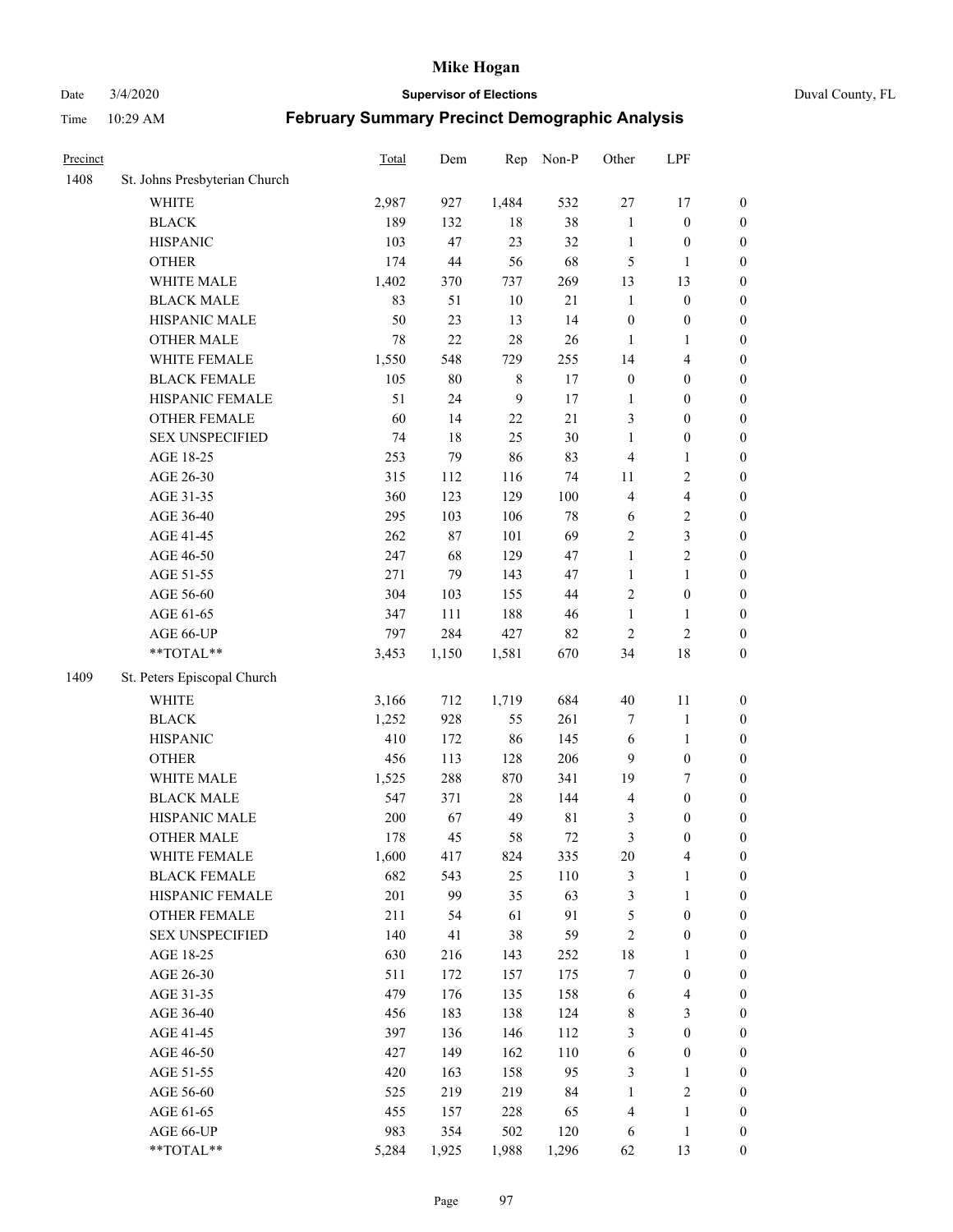Date 3/4/2020 **Supervisor of Elections** Duval County, FL

| Precinct |                                | Total | Dem   | Rep            | Non-P       | Other                   | LPF              |                  |
|----------|--------------------------------|-------|-------|----------------|-------------|-------------------------|------------------|------------------|
| 1410     | Fleet Reserve                  |       |       |                |             |                         |                  |                  |
|          | <b>WHITE</b>                   | 2,584 | 541   | 1,405          | 592         | 34                      | 12               | 0                |
|          | <b>BLACK</b>                   | 1,551 | 1,201 | 65             | 273         | 11                      | $\mathbf{1}$     | 0                |
|          | <b>HISPANIC</b>                | 383   | 160   | 69             | 150         | $\sqrt{2}$              | $\sqrt{2}$       | 0                |
|          | <b>OTHER</b>                   | 493   | 154   | 125            | 210         | 2                       | $\sqrt{2}$       | $\boldsymbol{0}$ |
|          | WHITE MALE                     | 1,155 | 177   | 677            | 279         | 15                      | 7                | $\boldsymbol{0}$ |
|          | <b>BLACK MALE</b>              | 588   | 416   | 38             | 129         | 5                       | $\boldsymbol{0}$ | $\boldsymbol{0}$ |
|          | HISPANIC MALE                  | 170   | 65    | 33             | 72          | $\boldsymbol{0}$        | $\boldsymbol{0}$ | $\boldsymbol{0}$ |
|          | <b>OTHER MALE</b>              | 180   | 50    | 50             | 78          | $\mathbf{1}$            | $\mathbf{1}$     | $\boldsymbol{0}$ |
|          | WHITE FEMALE                   | 1,396 | 354   | 715            | 304         | 18                      | 5                | $\boldsymbol{0}$ |
|          | <b>BLACK FEMALE</b>            | 936   | 764   | 25             | 140         | 6                       | $\mathbf{1}$     | 0                |
|          | HISPANIC FEMALE                | 205   | 94    | 31             | 76          | 2                       | $\sqrt{2}$       | 0                |
|          | OTHER FEMALE                   | 243   | 89    | 61             | 92          | $\boldsymbol{0}$        | $\mathbf{1}$     | 0                |
|          | <b>SEX UNSPECIFIED</b>         | 138   | 47    | 34             | 55          | $\mathbf{2}$            | $\boldsymbol{0}$ | $\boldsymbol{0}$ |
|          | AGE 18-25                      | 573   | 251   | 101            | 206         | 10                      | $\mathfrak s$    | $\boldsymbol{0}$ |
|          | AGE 26-30                      | 502   | 213   | 116            | 167         | 3                       | $\mathfrak{Z}$   | $\boldsymbol{0}$ |
|          | AGE 31-35                      | 474   | 194   | 123            | 148         | 6                       | 3                | $\boldsymbol{0}$ |
|          | AGE 36-40                      | 462   | 200   | 100            | 155         | 4                       | 3                | $\boldsymbol{0}$ |
|          | AGE 41-45                      | 375   | 147   | 124            | 99          | 5                       | $\boldsymbol{0}$ | $\boldsymbol{0}$ |
|          | AGE 46-50                      | 415   | 163   | 163            | 86          | 3                       | $\boldsymbol{0}$ | $\boldsymbol{0}$ |
|          | AGE 51-55                      | 457   | 178   | 168            | 104         | 7                       | $\boldsymbol{0}$ | 0                |
|          | AGE 56-60                      | 451   | 188   | 179            | 79          | 3                       | $\sqrt{2}$       | 0                |
|          | AGE 61-65                      | 416   | 186   | 170            | 55          | 4                       | $\mathbf{1}$     | 0                |
|          | AGE 66-UP                      | 883   | 334   | 420            | 125         | 4                       | $\boldsymbol{0}$ | $\boldsymbol{0}$ |
|          | **TOTAL**                      | 5,011 | 2,056 | 1,664          | 1,225       | 49                      | 17               | $\boldsymbol{0}$ |
| 1411     | Ortega United Methodist Church |       |       |                |             |                         |                  |                  |
|          | <b>WHITE</b>                   | 5,083 | 1,016 | 3,432          | 584         | 33                      | 18               | $\boldsymbol{0}$ |
|          | <b>BLACK</b>                   | 123   | 93    | $\overline{4}$ | 25          | $\mathbf{1}$            | $\boldsymbol{0}$ | $\boldsymbol{0}$ |
|          | <b>HISPANIC</b>                | 99    | 31    | 50             | 17          | $\mathbf{1}$            | $\boldsymbol{0}$ | $\boldsymbol{0}$ |
|          | <b>OTHER</b>                   | 186   | 49    | 71             | 60          | 5                       | $\mathbf{1}$     | $\boldsymbol{0}$ |
|          | WHITE MALE                     | 2,375 | 397   | 1,647          | 306         | 17                      | $\,$ 8 $\,$      | $\boldsymbol{0}$ |
|          | <b>BLACK MALE</b>              | 55    | 36    | $\mathfrak{Z}$ | 15          | $\mathbf{1}$            | $\boldsymbol{0}$ | $\boldsymbol{0}$ |
|          | HISPANIC MALE                  | 47    | 16    | 22             | $\,$ 8 $\,$ | 1                       | $\boldsymbol{0}$ | 0                |
|          | <b>OTHER MALE</b>              | 73    | 18    | 31             | 21          | 3                       | $\boldsymbol{0}$ | $\boldsymbol{0}$ |
|          | WHITE FEMALE                   | 2,657 | 613   | 1,749          | 270         | 16                      | 9                | 0                |
|          | <b>BLACK FEMALE</b>            | 65    | 55    | $\mathbf{1}$   | 9           | $\boldsymbol{0}$        | $\boldsymbol{0}$ | $\boldsymbol{0}$ |
|          | HISPANIC FEMALE                | 51    | 15    | 27             | 9           | $\boldsymbol{0}$        | $\boldsymbol{0}$ | $\overline{0}$   |
|          | OTHER FEMALE                   | 75    | 25    | 31             | 16          | 2                       | $\mathbf{1}$     | $\overline{0}$   |
|          | <b>SEX UNSPECIFIED</b>         | 93    | 14    | 46             | 32          | $\boldsymbol{0}$        | $\mathbf{1}$     | 0                |
|          | AGE 18-25                      | 532   | 96    | 315            | 112         | 6                       | $\mathfrak{Z}$   | 0                |
|          | AGE 26-30                      | 397   | 77    | 242            | $72\,$      | 5                       | $\mathbf{1}$     | 0                |
|          | AGE 31-35                      | 505   | 109   | 296            | 91          | 4                       | $\sqrt{5}$       | 0                |
|          | AGE 36-40                      | 416   | 90    | 224            | 95          | 5                       | $\sqrt{2}$       | 0                |
|          | AGE 41-45                      | 372   | 81    | 217            | 66          | 5                       | $\mathfrak{Z}$   | 0                |
|          | AGE 46-50                      | 441   | 90    | 273            | 75          | $\overline{c}$          | $\mathbf{1}$     | 0                |
|          | AGE 51-55                      | 446   | 87    | 307            | 46          | $\mathbf{2}$            | $\overline{4}$   | 0                |
|          | AGE 56-60                      | 457   | 91    | 337            | 28          | 1                       | $\boldsymbol{0}$ | 0                |
|          | AGE 61-65                      | 515   | 129   | 354            | 30          | $\overline{\mathbf{c}}$ | $\boldsymbol{0}$ | $\boldsymbol{0}$ |
|          | AGE 66-UP                      | 1,408 | 338   | 992            | 70          | 8                       | $\boldsymbol{0}$ | 0                |
|          | **TOTAL**                      | 5,491 | 1,189 | 3,557          | 686         | 40                      | 19               | $\boldsymbol{0}$ |
|          |                                |       |       |                |             |                         |                  |                  |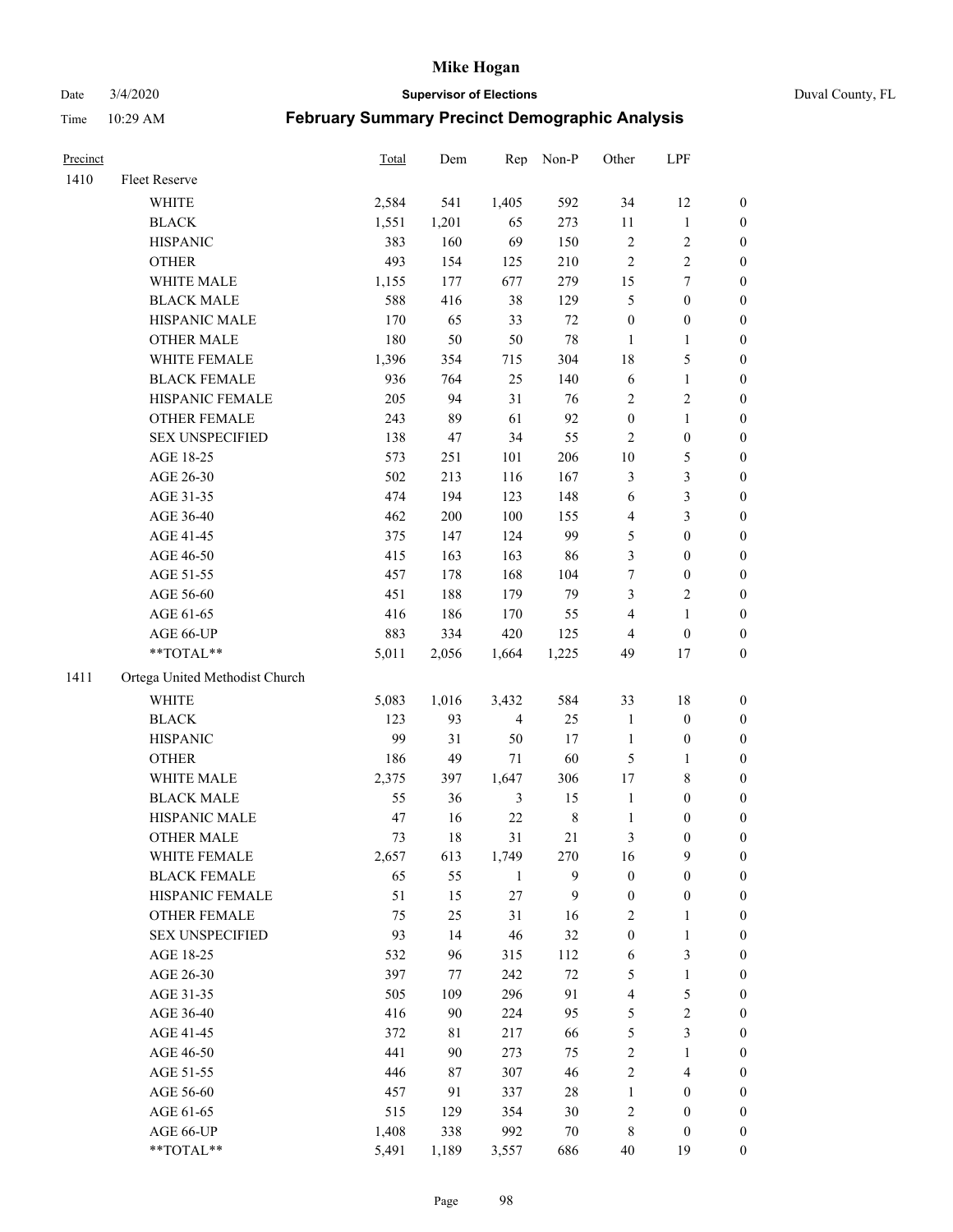# Date 3/4/2020 **Supervisor of Elections** Duval County, FL

| Precinct |                                    | Total  | Dem    | Rep            | Non-P       | Other            | LPF                     |                  |
|----------|------------------------------------|--------|--------|----------------|-------------|------------------|-------------------------|------------------|
| 1412     | Saint Catherine's Episcopal Church |        |        |                |             |                  |                         |                  |
|          | <b>WHITE</b>                       | 1,873  | 578    | 870            | 391         | 21               | 13                      | $\boldsymbol{0}$ |
|          | <b>BLACK</b>                       | 559    | 455    | 16             | 83          | 5                | $\boldsymbol{0}$        | $\boldsymbol{0}$ |
|          | <b>HISPANIC</b>                    | 147    | 59     | 31             | 52          | 5                | $\boldsymbol{0}$        | $\boldsymbol{0}$ |
|          | <b>OTHER</b>                       | 183    | 50     | 46             | 84          | $\mathbf{1}$     | $\mathfrak{2}$          | $\boldsymbol{0}$ |
|          | WHITE MALE                         | 857    | 242    | 422            | 173         | 10               | 10                      | $\boldsymbol{0}$ |
|          | <b>BLACK MALE</b>                  | 188    | 145    | $\tau$         | 33          | 3                | $\boldsymbol{0}$        | $\boldsymbol{0}$ |
|          | HISPANIC MALE                      | 65     | 26     | 19             | 18          | $\overline{c}$   | $\boldsymbol{0}$        | $\boldsymbol{0}$ |
|          | <b>OTHER MALE</b>                  | 58     | 13     | 15             | $27\,$      | $\mathbf{1}$     | $\sqrt{2}$              | $\boldsymbol{0}$ |
|          | WHITE FEMALE                       | 991    | 329    | 436            | 212         | 11               | $\mathfrak{Z}$          | $\boldsymbol{0}$ |
|          | <b>BLACK FEMALE</b>                | 360    | 303    | $\mathbf{9}$   | 46          | 2                | $\boldsymbol{0}$        | 0                |
|          | HISPANIC FEMALE                    | $80\,$ | 33     | 12             | 32          | 3                | $\boldsymbol{0}$        | $\boldsymbol{0}$ |
|          | OTHER FEMALE                       | 84     | 27     | $22\,$         | 35          | $\boldsymbol{0}$ | $\boldsymbol{0}$        | $\boldsymbol{0}$ |
|          | <b>SEX UNSPECIFIED</b>             | 79     | 24     | 21             | 34          | $\boldsymbol{0}$ | $\boldsymbol{0}$        | $\boldsymbol{0}$ |
|          | AGE 18-25                          | 264    | 108    | 56             | 94          | 6                | $\boldsymbol{0}$        | $\boldsymbol{0}$ |
|          | AGE 26-30                          | 306    | 139    | 68             | 85          | 9                | 5                       | $\boldsymbol{0}$ |
|          | AGE 31-35                          | 297    | 126    | 77             | 83          | 6                | 5                       | $\boldsymbol{0}$ |
|          | AGE 36-40                          | 270    | 109    | 79             | 79          | 2                | $\mathbf{1}$            | $\boldsymbol{0}$ |
|          | AGE 41-45                          | 192    | 66     | 72             | 50          | 3                | $\mathbf{1}$            | $\boldsymbol{0}$ |
|          | AGE 46-50                          | 212    | 95     | 75             | $40\,$      | $\mathbf{1}$     | $\mathbf{1}$            | $\boldsymbol{0}$ |
|          | AGE 51-55                          | 221    | 96     | 86             | 38          | $\mathbf{1}$     | $\boldsymbol{0}$        | 0                |
|          | AGE 56-60                          | 271    | 99     | 113            | 53          | 4                | $\overline{2}$          | $\boldsymbol{0}$ |
|          | AGE 61-65                          | 238    | 103    | 107            | $28\,$      | $\boldsymbol{0}$ | $\boldsymbol{0}$        | $\boldsymbol{0}$ |
|          | AGE 66-UP                          | 491    | 201    | 230            | 60          | $\boldsymbol{0}$ | $\boldsymbol{0}$        | $\boldsymbol{0}$ |
|          | **TOTAL**                          | 2,762  | 1,142  | 963            | 610         | 32               | 15                      | $\boldsymbol{0}$ |
| 1413     | Trinity Lutheran Church - ELCA     |        |        |                |             |                  |                         |                  |
|          |                                    |        |        |                |             |                  |                         |                  |
|          | <b>WHITE</b>                       | 3,249  | 1,415  | 1,131          | 630         | 53               | 20                      | $\boldsymbol{0}$ |
|          | <b>BLACK</b>                       | 236    | 170    | 12             | 53          | $\mathbf{1}$     | $\boldsymbol{0}$        | $\boldsymbol{0}$ |
|          | <b>HISPANIC</b>                    | 127    | 64     | 26             | 35          | $\overline{c}$   | $\boldsymbol{0}$        | $\boldsymbol{0}$ |
|          | <b>OTHER</b>                       | 240    | 110    | 43             | $78\,$      | $\sqrt{6}$       | $\mathfrak{Z}$          | $\boldsymbol{0}$ |
|          | WHITE MALE                         | 1,534  | 581    | 577            | 329         | 30               | 17                      | $\boldsymbol{0}$ |
|          | <b>BLACK MALE</b>                  | 107    | 76     | 6              | 25          | $\boldsymbol{0}$ | $\boldsymbol{0}$        | $\boldsymbol{0}$ |
|          | HISPANIC MALE                      | 59     | $30\,$ | 13             | 15          | 1                | $\boldsymbol{0}$        | 0                |
|          | <b>OTHER MALE</b>                  | 89     | 37     | 20             | $27\,$      | 3                | $\mathfrak{2}$          | $\boldsymbol{0}$ |
|          | WHITE FEMALE                       | 1,674  | 820    | 535            | 294         | 22               | 3                       | $\overline{0}$   |
|          | <b>BLACK FEMALE</b>                | 126    | 93     | $\overline{4}$ | $28\,$      | $\mathbf{1}$     | $\boldsymbol{0}$        | $\boldsymbol{0}$ |
|          | HISPANIC FEMALE                    | 63     | 32     | 12             | 18          | $\mathbf{1}$     | $\boldsymbol{0}$        | $\overline{0}$   |
|          | <b>OTHER FEMALE</b>                | 104    | 52     | 18             | 31          | 2                | $\mathbf{1}$            | 0                |
|          | <b>SEX UNSPECIFIED</b>             | 96     | 38     | 27             | 29          | $\overline{c}$   | $\boldsymbol{0}$        | 0                |
|          | AGE 18-25                          | 293    | 143    | 59             | $8\sqrt{1}$ | 8                | $\sqrt{2}$              | 0                |
|          | AGE 26-30                          | 549    | 260    | 130            | 147         | $10\,$           | $\sqrt{2}$              | 0                |
|          | AGE 31-35                          | 632    | 299    | 148            | 162         | 17               | 6                       | 0                |
|          | AGE 36-40                          | 403    | 187    | 108            | 96          | 7                | $\mathfrak s$           | 0                |
|          | AGE 41-45                          | 275    | 127    | 71             | 66          | 7                | $\overline{\mathbf{4}}$ | 0                |
|          | AGE 46-50                          | 252    | 110    | 89             | 50          | 2                | $\mathbf{1}$            | 0                |
|          | AGE 51-55                          | 243    | 93     | 99             | 48          | $\overline{c}$   | $\mathbf{1}$            | $\boldsymbol{0}$ |
|          | AGE 56-60                          | 257    | 112    | 104            | 37          | 4                | $\boldsymbol{0}$        | $\boldsymbol{0}$ |
|          | AGE 61-65                          | 277    | 137    | 95             | 41          | 2                | $\mathfrak{2}$          | 0                |
|          | AGE 66-UP                          | 671    | 291    | 309            | 68          | 3                | $\boldsymbol{0}$        | 0                |
|          | **TOTAL**                          | 3,852  | 1,759  | 1,212          | 796         | 62               | 23                      | $\boldsymbol{0}$ |